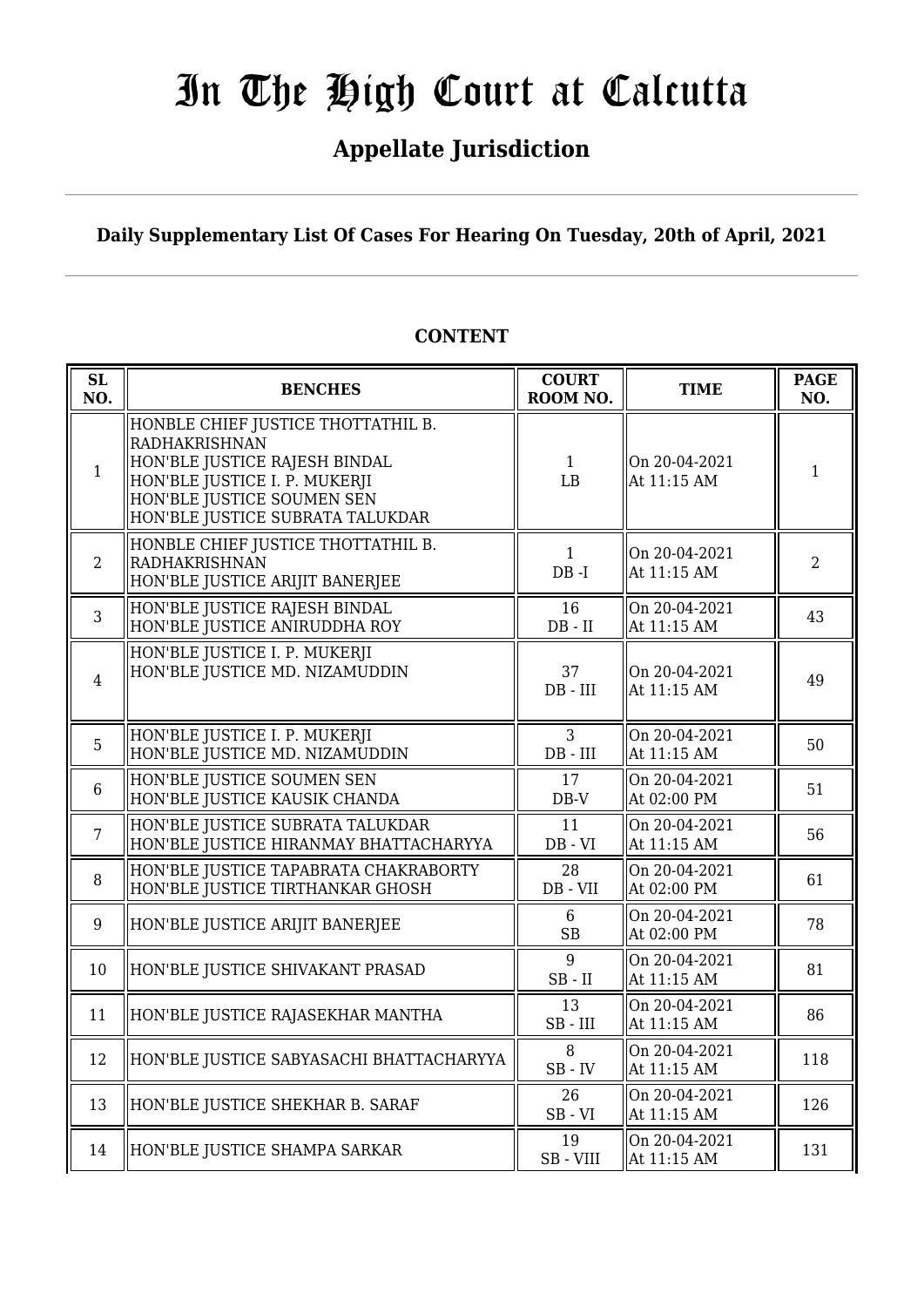| SL NO. | <b>BENCHES</b>                       | <b>COURT</b><br>ROOM NO. | <b>TIME</b>                  | <b>PAGE</b><br>NO. |
|--------|--------------------------------------|--------------------------|------------------------------|--------------------|
| 15     | HON'BLE JUSTICE RAVI KRISHAN KAPUR   | 10<br>$SB$ - $IX$        | On 20-04-2021<br>At 11:15 AM | 151                |
| 16     | HON'BLE JUSTICE ARINDAM MUKHERJEE    | 23<br>$SB - X$           | On 20-04-2021<br>At 11:15 AM | 160                |
| 17     | HON'BLE JUSTICE BISWAJIT BASU        | 18<br>$SB - XI$          | On 20-04-2021<br>At 11:15 AM | 163                |
| 18     | HON'BLE JUSTICE AMRITA SINHA         | 24<br>SB-XII             | On 20-04-2021<br>At 11:15 AM | 168                |
| 19     | HON'BLE JUSTICE ABHIJIT GANGOPADHYAY | 22<br>SB-XIII            | On 20-04-2021<br>At 11:15 AM | 173                |
| 20     | HON'BLE JUSTICE JAY SENGUPTA         | 32<br>SB - XIV           | On 20-04-2021<br>At 11:15 AM | 178                |
| 21     | HON'BLE JUSTICE BIBEK CHAUDHURI      | 30<br>$SB$ - $XV$        | On 20-04-2021<br>At 11:15 AM | 184                |
| 22     | HON'BLE JUSTICE SUBHASIS DASGUPTA    | 42<br>$SB - XVI$         | On 20-04-2021<br>At 11:15 AM | 189                |
| 23     | HON'BLE JUSTICE KAUSIK CHANDA        | 2<br><b>SB</b>           | On 20-04-2021<br>At 11:15 AM | 194                |
| 24     | LD. REGISTRAR ADMN. (L and OM)       | 50                       | On 20-04-2021<br>At 12:00 PM | 201                |
| 25     | <b>WARNING LIST</b>                  | 10                       | On 20-04-2021                | 202                |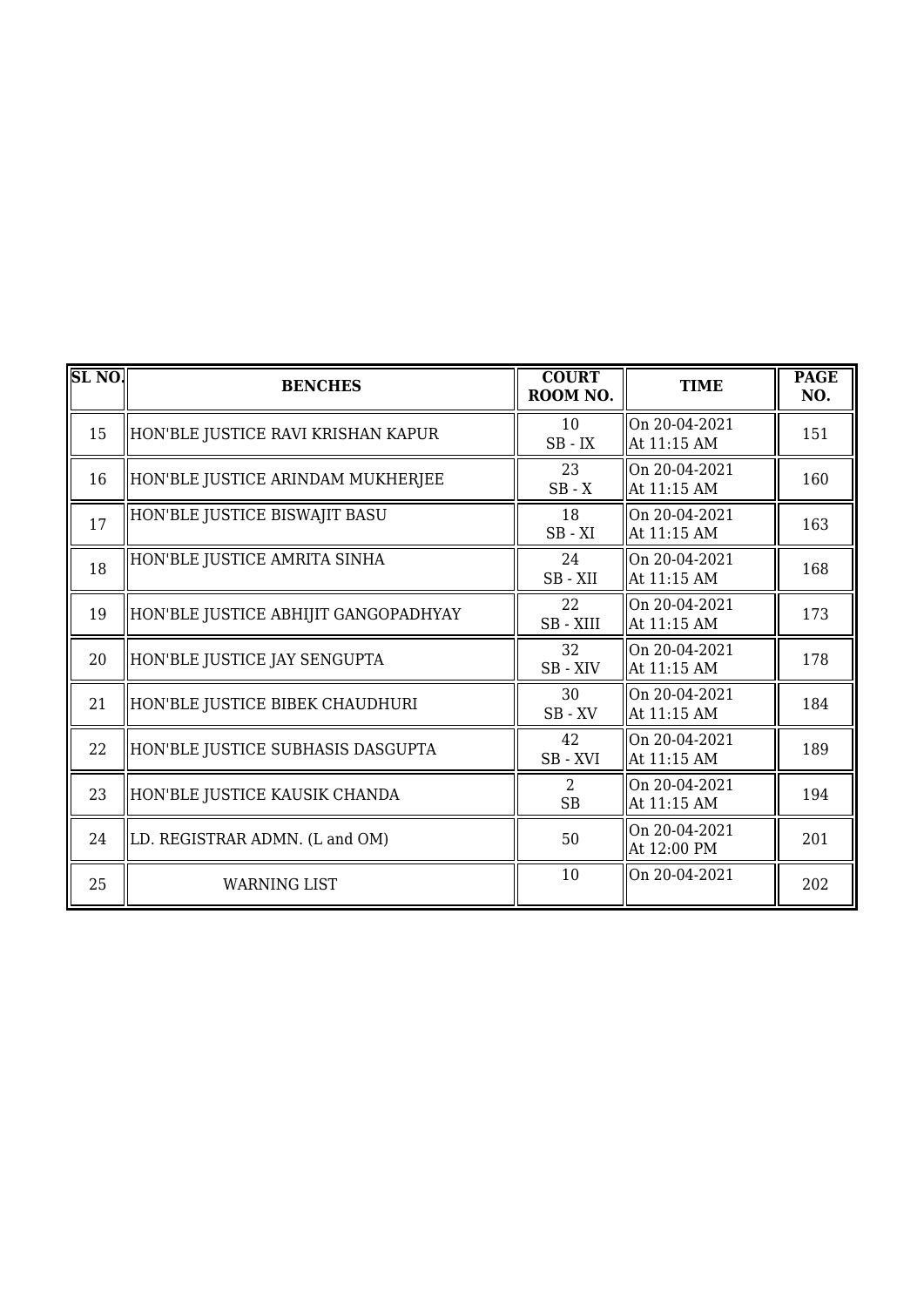

## In The High Court at Calcutta

### **Appellate Side**

**DAILY CAUSELIST For Tuesday The 20th April 2021**

**COURT NO. 1**

**LARGER BENCH CONSIST OF 5 JUDGES (LB)**

**AT 11:15 AM**

**HONBLE CHIEF JUSTICE THOTTATHIL B. RADHAKRISHNAN HON'BLE JUSTICE RAJESH BINDAL HON'BLE JUSTICE I. P. MUKERJI HON'BLE JUSTICE SOUMEN SEN HON'BLE JUSTICE SUBRATA TALUKDAR**

#### **(VIA VIDEO CONFERENCE)**

**ON TUESDAY, 20TH APRIL, 2021 AT 11:15 A.M. - WILL SIT TOGETHER FOR TAKING UP W.P.A. 5323 OF 2020.**

#### **NOTE: MATTERS WILL BE TAKEN UP THROUGH PHYSICAL HEARING ONLY WHEN BOTH THE PARTIES ARE AGREED. NO MENTIONING IN COURT**

#### **FOR HEARING**

1 WPA/5323/2020 [ In Re : Matters pending with interim VS orders in the High Court at Calcutta and Courts subordinate to it including the Tribunals within the State of West Bengal and Union Territory of Andaman & Nicobar Islands during the preventing COVID19 situation related non-availability of access to Courts.] COURT IN IT'S OWN MOTION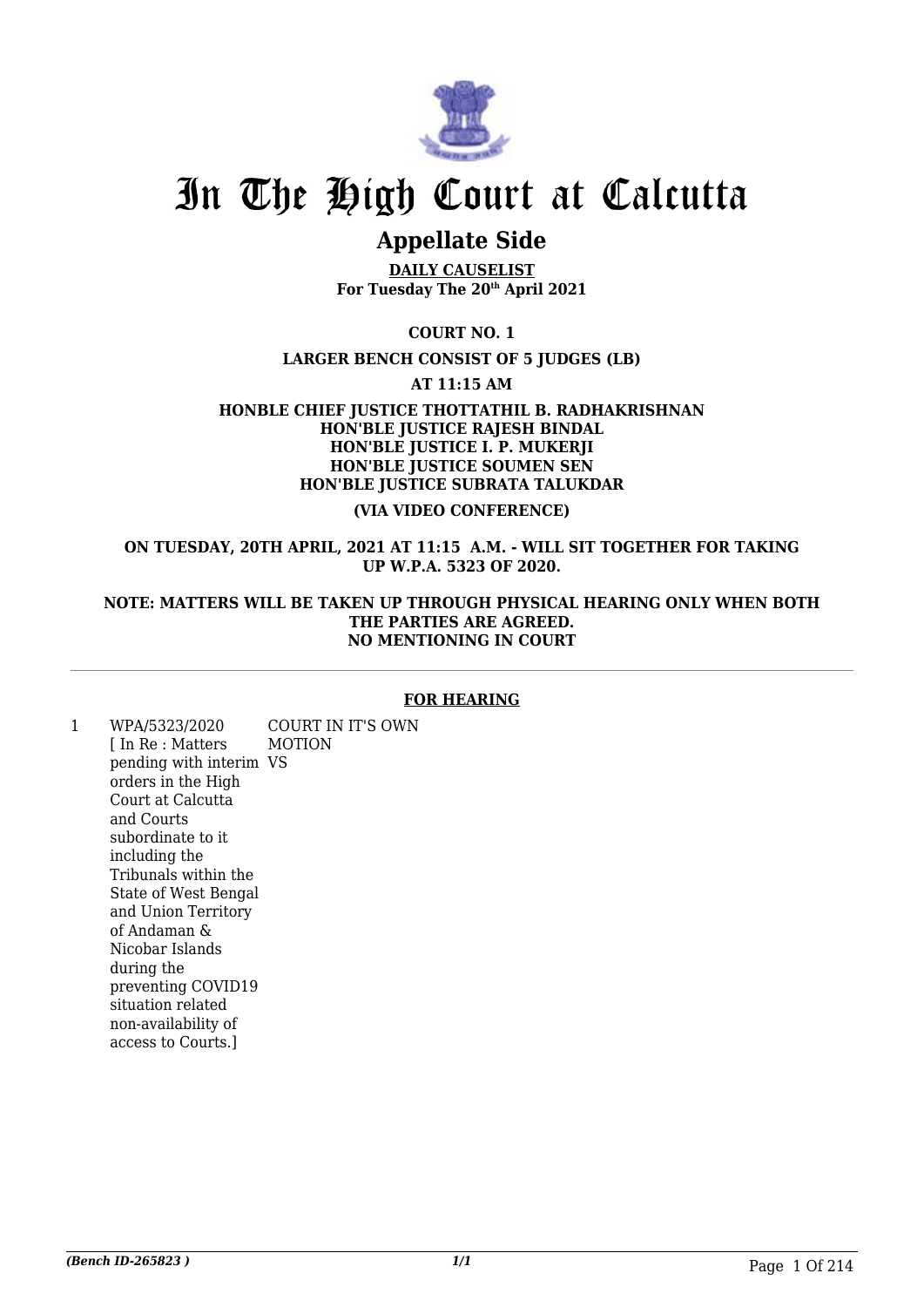

## In The High Court at Calcutta

### **Appellate Side**

**DAILY CAUSELIST For Tuesday The 20th April 2021**

**COURT NO. 1**

**DIVISION BENCH (DB -I)**

**AT 11:15 AM**

**HONBLE CHIEF JUSTICE THOTTATHIL B. RADHAKRISHNAN HON'BLE JUSTICE ARIJIT BANERJEE**

#### **(VIA VIDEO CONFERENCE)**

**ON AND FROM WEDNESDAY, THE 13TH JANUARY, 2021 - APPEALS FROM ORDERS RELATING TO RESIDUARY UNDER GROUP IX INCLUDING APPLICATIONS CONNECTED THERETO; PUBLIC INTEREST LITIGATION; CRIMINAL CONTEMPT MATTERS; APPEALS UNDER SECTION 19(1)(a) OF THE CONTEMPT OF COURT'S ACT; APPLICATIONS UNDER SECTION 27 OF THE ELECTRICITY REGULATORY COMMISSION ACT, 1998, INCLUDING APPLICATIONS CONNECTED THERETO; HABEAS CORPUS; DEATH REFERENCE CASES ( INCLUDING ADMISSION OF CRIMINAL APPEALS RELATING TO SUCH REFERENCE AGAINST THE SAME CONVICTION ORDER); ADMISSION OF CRIMINAL APPEALS; HEARING OF CRIMINAL APPEALS & APPLICATIONS CONNECTED THERETO INCLUDING APPLICATION FOR SUSPENSION OF SENTENCE IN PENDING APPEALS; CRIMINAL APPEALS RELATING TO CRIMES AGAINST WOMEN. ANY OTHER MATTER, IRRESPECTIVE OF CLASSIFICATION, AS DIRECTED BY THE HON'BLE CHIEF JUSTICE.**

**SPL. NOTE :**

**MONDAY : ASSIGNED MATTERS, ADMISSION OF CRIMINAL APPEALS, HABEAS CORPUS, CRIMINAL CONTEMPT MATTERS, APPEALS UNDER SECTION 19(1)(a) OF THE CONTEMPT OF COURT'S ACT.APPLICATIONS UNDER SECTION 27 OF THE ELECTRICITY REGULATORY COMMISSION ACT 1998 INCLUDING APPLICATIONS CONNECTED THERETO; BAIL IN CONNECTION WITH APPEAL.**

**TUESDAY : ASSIGNED MATTERS, HABEAS CORPUS, BAIL IN CONNECTION WITH APPEAL, ADMISSION OF CRIMINAL APPEALS.**

**WEDNESDAY :ASSIGNED MATTERS, HEARING OF CRIMINAL APPEALS.**

**THURSDAY : ASSIGNED MATTERS, APPEALS FROM ORDERS RELATING TO RESIDUARY UNDER GROUP - IX INCLUDING APPLICATIONS CONNECTED THERETO. THEREAFTER PIL MATTERS WILL BE TAKEN UP IF TIME PERMITS.**

**FRIDAY : ASSIGNED MATTERS, PUBLIC INTEREST LITIGATION.**

**NOTE: MATTERS WILL BE TAKEN UP THROUGH PHYSICAL HEARING ONLY WHEN BOTH THE PARTIES ARE AGREED.**

**NO MENTIONING IN COURT**

**TOP**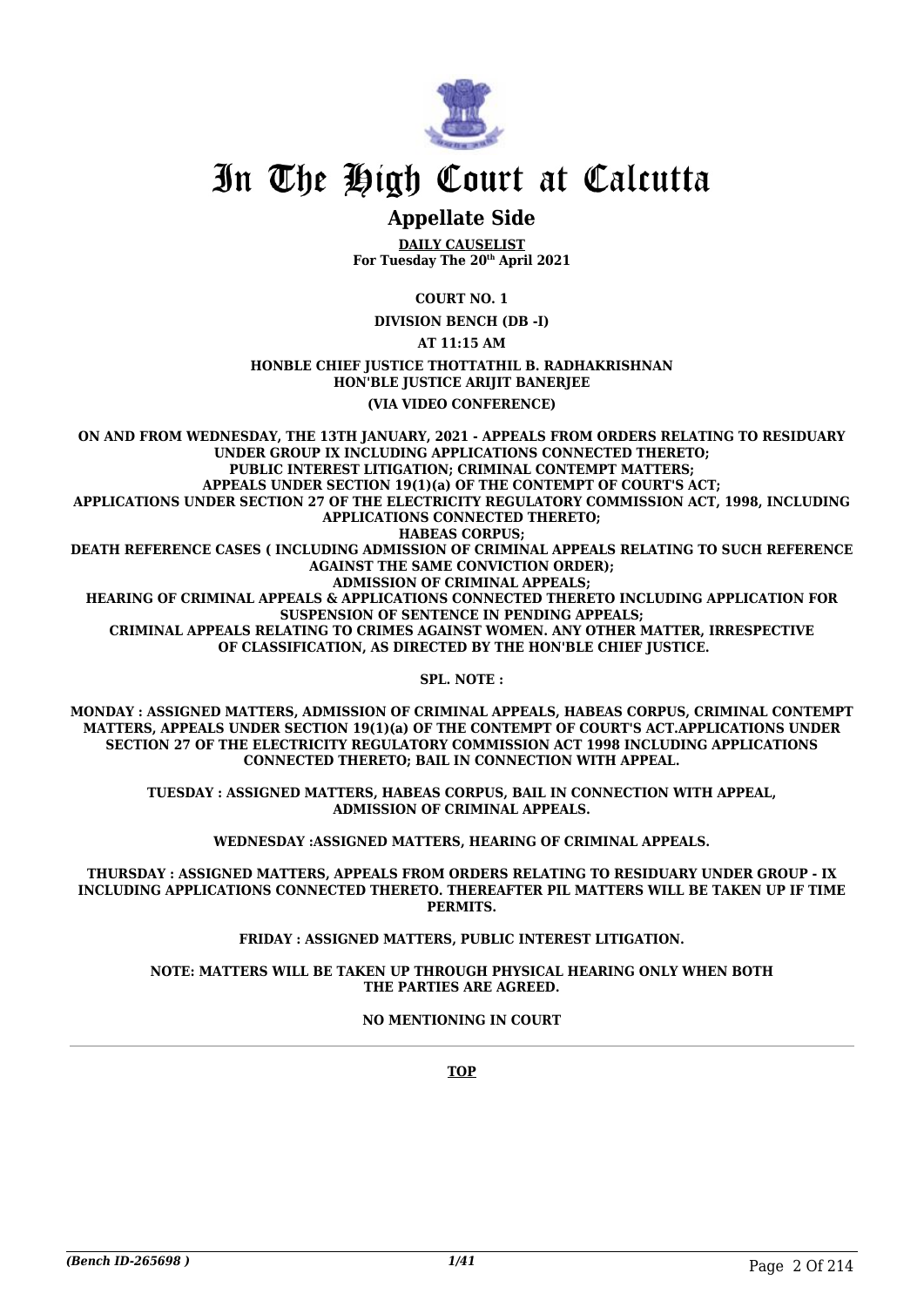| 1    | WPA(P)/27/2021    | THE COURT ON ITS OWN<br>MOTION, IN RE UTP DIPAK<br>JOSHI, LODGED IN DUM DUM<br>CENTRAL CORRECTIONAL<br>HOME<br><b>VS</b><br>NA | NA                                        | SAIKAT BANERJEE        |
|------|-------------------|--------------------------------------------------------------------------------------------------------------------------------|-------------------------------------------|------------------------|
| 2    | WPA(P)/117/2021   | NITISH DEBNATH<br>VS<br>ELECTION COMMISSION OF<br><b>INDIA AND OTHERS</b>                                                      | <b>ARINDAM DAS</b>                        |                        |
| 3    | WPA(P)/118/2021   | SANKAR HALDER AND ORS.<br>VS<br>UNION OF INDIA AND ORS.                                                                        | <b>MANISANKAR</b><br><b>CHATTOPADHYAY</b> |                        |
| 4    | WPA(P)/107/2021   | SOMNATH ROY AND ORS<br><b>VS</b><br>THE STATE OF WEST BENGAL<br>AND ORS                                                        | NOOR ISLAM SEIKH                          |                        |
| 5    | WPA(P)/123/2021   | BIMAL KUMAR CHATTERJEE<br>VS<br>ELECTION COMMISSION OF<br><b>INDIA AND ORS</b>                                                 | SUBRATA SARKAR                            |                        |
| 6    | WPA(P)/122/2021   | DIPIKA SARKAR<br><b>VS</b><br>UNION OF INDIA AND ORS.                                                                          | SAYANTAN RAKSHIT                          |                        |
| 7    | WPA(P)/125/2021   | ADHIR RANJAN CHOWDHURY<br><b>AND ANR</b><br><b>VS</b><br>UNION OF INDIA AND ORS.                                               | PRATIP KR CHATTERJEE                      |                        |
| 8    | WPA(P)/10/2021    | MANABENDRA RAY<br><b>VS</b><br>STATE OF WEST BENGAL AND<br>ORS.                                                                | MOYUKH MUKHERJEE                          |                        |
|      |                   | IA NO: CAN/1/2021, CAN/2/2021, CAN/3/2021, CAN/4/2021, CAN/5/2021                                                              |                                           |                        |
| 9    | WPA/9918/2019     | <b>WB COURT'S EMPLOYEES</b><br><b>ASSOCIATION &amp; ANR</b><br><b>VS</b>                                                       | KARUNAMOYEE<br><b>SAMANTA</b>             | <b>SAIKAT BANERJEE</b> |
|      |                   | STATE OF WEST BENGAL& ORS                                                                                                      |                                           |                        |
|      |                   | IA NO: CAN/1/2020(Old No:CAN/4183/2020), CAN/2/2020, CAN/3/2020                                                                |                                           |                        |
| 10   | WPA(P)/68/2021    | NILANJAN ADHIKARY<br><b>VS</b><br>STATE OF WEST BENGAL AND                                                                     | SARTHAK MONDAL                            |                        |
|      |                   | ORS.                                                                                                                           |                                           |                        |
| wt11 | WPA(P)/67/2021    | IA NO: CAN/1/2021, CAN/2/2021, CAN/3/2021, CAN/4/2021<br>DIPAK MISHRA                                                          | <b>SARTHAK MONDAL</b>                     |                        |
|      |                   | <b>VS</b><br>STATE OF WEST BENGAL AND<br>ORS.                                                                                  |                                           |                        |
|      | IA NO: CAN/1/2021 |                                                                                                                                |                                           |                        |
| 12   | CRA/75/2019       | HASNARA BEGUM<br><b>VS</b><br>STATE OF WEST BENGAL & ORS                                                                       | <b>AVISHEK BHANDARI</b>                   |                        |
| 13   | WPA(H)/35/2021    | ANSARI BEGAM<br><b>VS</b><br>STATE OF WEST BENGAL AND<br>ORS.                                                                  | <b>ABU SOHEL</b>                          |                        |
| 14   | WPA(H)/33/2021    | LIPIKA GIRI DAS<br><b>VS</b><br>STATE OF WEST BENGAL AND<br>ORS.                                                               | TARUNIKA PAL                              |                        |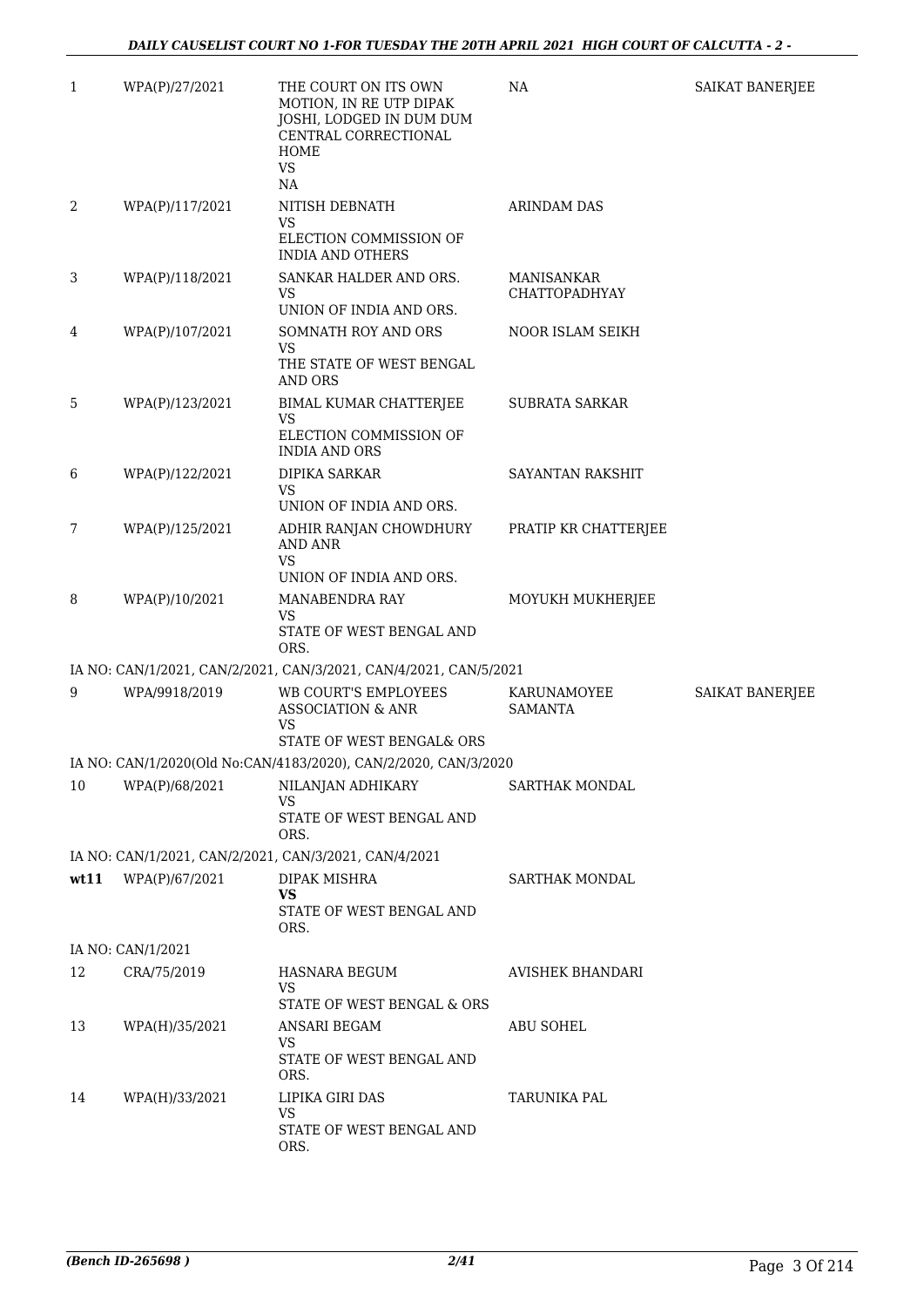| 15   | MAT/495/2021                              | SUSHIL KUMAR GUPTA<br>VS<br>POONAM GUPTA AND ORS                        | <b>SURENDRA KUMAR</b><br>SHARMA |
|------|-------------------------------------------|-------------------------------------------------------------------------|---------------------------------|
|      | IA NO: CAN/1/2021                         |                                                                         |                                 |
| 16   | CRA/255/2020                              | THE NATIONAL<br><b>INVESTIGATION AGENCY</b><br>VS<br>CHHATRADHAR MAHATA | SUNDEEP K.<br><b>SADAWARTE</b>  |
|      | IA NO: CRAN/1/2020                        |                                                                         |                                 |
|      |                                           | <b>ASSIGNED MATTERS</b>                                                 |                                 |
| 17   | WPA/5366/2021                             | MAYA MAJUMDER                                                           | <b>AVIK GHOSH</b>               |
|      |                                           | VS<br>STATE OF WEST BENGAL AND<br>ORS.                                  |                                 |
| 18   | CRM/35/2021                               | K R ASHOK KUMAR AND ORS<br>VS                                           | PRADYOT KUMAR DAS               |
| 19   | CRM/407/2021                              | State of West Bengal<br>MANTU MAHATO                                    | <b>MUNMUN</b>                   |
|      |                                           | VS<br>THE CENTRAL BUREAU<br><b>OFINVESIGATION</b>                       | GANGOPADHYAY                    |
| 20   | CRM/9431/2019                             | DAYAMOY MAHATO<br>VS<br>C.B.I.                                          | <b>AVISHEK BHANDARI</b>         |
| 21   | CRM/5790/2020                             | STATE OF WEST BENGAL                                                    | <b>MD ANWAR HOSSAIN</b>         |
|      | $[22-04-2021]$                            | VS                                                                      |                                 |
|      | IA NO: CRAN/1/2020(Old No:CRAN/4203/2020) | DEBJANI PODDAR & ORS                                                    |                                 |
| 22   | CRM/7495/2020                             | <b>RAKHI GHOSH</b>                                                      | DEBABRATIM GUHA                 |
|      | $[22-04-2021]$                            | VS<br>State of West Bengal                                              |                                 |
|      | IA NO: CRAN/1/2020                        |                                                                         |                                 |
| 23   | CRM/2339/2021                             | PRIYANKA CHOWDHURY @<br><b>MOON</b><br><b>VS</b><br>CENTRAL BUREAU OF   | ADITYA TIWARI                   |
| wt24 | FMA/517/2020                              | <b>INVESTIGATION</b><br>BALARAM CHOWDHURY & ANR ARKA KUMAR NAG<br>VS    |                                 |
|      |                                           | SAMARESH MRIDHA                                                         |                                 |
|      | IA NO: CAN/3/2020                         |                                                                         |                                 |
| 25   | CRM/1903/2020                             | DEBJANI MUKHERJEE<br>VS                                                 | <b>HARERAM SINGH</b>            |
|      |                                           | <b>CENTRAL BUREAU OF</b><br><b>INVESTIGATION</b>                        |                                 |
|      |                                           | <b>FIXED MATTER</b>                                                     |                                 |
| 26   | CRA/281/2020                              | <b>HARI SINGH</b><br>VS<br>State of West Bengal                         | NEIL BASU                       |
|      | IA NO: CRAN/1/2021, CRAN/2/2021           |                                                                         |                                 |
| 27   | CRA/240/2020                              | <b>BINAY SINGH</b><br><b>VS</b><br>State of West Bengal                 | LOKESH SHARMA                   |
|      | IA NO: CRAN/1/2021, CRAN/2/2021           |                                                                         |                                 |
| 28   | CRA/278/2020                              | RAJKUMAR ROY<br><b>VS</b>                                               | SATADRU LAHIRI                  |
|      | IA NO: CRAN/1/2021, CRAN/2/2021           | State of West Bengal                                                    |                                 |
|      |                                           |                                                                         |                                 |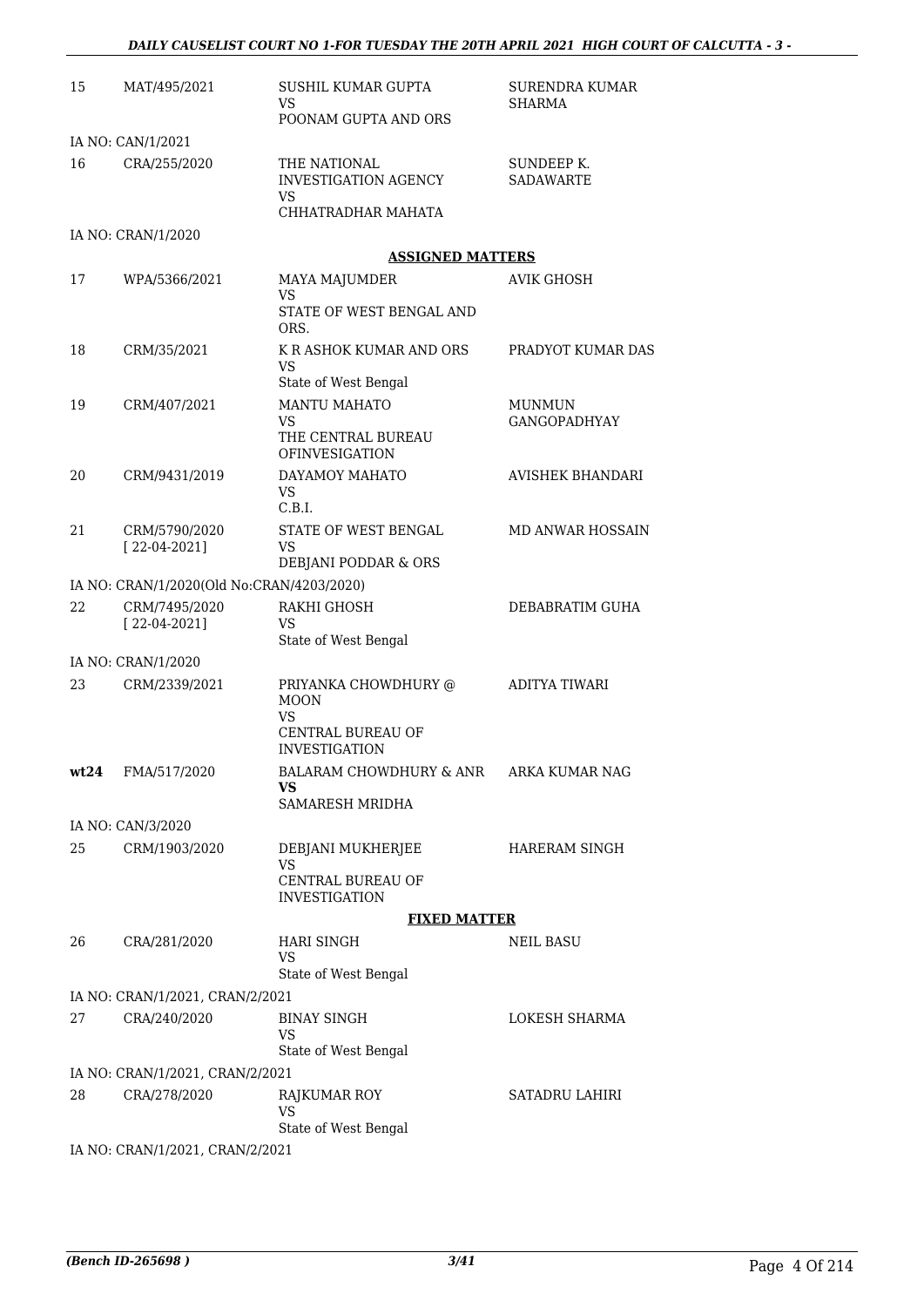| 29   | CRA/277/2020                                         | <b>DIPANKAR BASU</b><br>VS                                                                                  | DATTATREYA DUTTA                                                                                           |
|------|------------------------------------------------------|-------------------------------------------------------------------------------------------------------------|------------------------------------------------------------------------------------------------------------|
|      |                                                      | THE STATE OF WEST BENGAL                                                                                    |                                                                                                            |
|      | IA NO: CRAN/1/2021                                   |                                                                                                             |                                                                                                            |
| 30   | CRA/282/2020                                         | RADHU JAYA SHETTY<br>VS<br>State of West Bengal                                                             | SANDIP CHAKRABORTY                                                                                         |
|      | IA NO: CRAN/1/2021                                   |                                                                                                             |                                                                                                            |
| 31   | CRA/250/2020                                         | MONORANJAN ROY                                                                                              | <b>MANAS DASGUPTA</b>                                                                                      |
|      |                                                      | <b>VS</b><br>State of West Bengal                                                                           |                                                                                                            |
|      | IA NO: CRAN/1/2021, CRAN/2/2021                      |                                                                                                             |                                                                                                            |
| 32   | CRA/254/2020                                         | <b>ARUP THAKUR</b><br><b>VS</b><br>State of West Bengal                                                     | Sauray Basu                                                                                                |
|      | IA NO: CRAN/1/2021                                   |                                                                                                             |                                                                                                            |
| 33   | CRA/498/2017                                         | <b>ALOKE GHOSH</b>                                                                                          | <b>ESHITA DUTTA</b>                                                                                        |
|      | $[PT-1 + II + 2 PB +$                                | VS                                                                                                          |                                                                                                            |
|      | $LCR$ ]<br>IA NO: CRAN/2/2019(Old No:CRAN/3105/2019) | STATE OF WEST BENGAL                                                                                        |                                                                                                            |
| wt34 | CRA/511/2017                                         | <b>GOPAL MISTRY</b>                                                                                         | AYAN MUKHERJEE                                                                                             |
|      |                                                      | VS<br>STATE OF WEST BENGAL                                                                                  |                                                                                                            |
| 35   | FMA/485/2020                                         | SANKAR SAHA & ANR                                                                                           | <b>GOPA BISWAS</b>                                                                                         |
|      | [MAT 1915/2019]                                      | VS<br>STATE OF WEST BENGAL & ORS                                                                            |                                                                                                            |
|      | IA NO: CAN/1/2019(Old No:CAN/12515/2019)             |                                                                                                             |                                                                                                            |
| 36   | MAT/105/2020                                         | MASUMA NAFSIN BANU<br><b>VS</b><br><b>ALAMGIR &amp; ORS</b>                                                 | <b>GOLAM MASTAFA</b>                                                                                       |
|      |                                                      |                                                                                                             | IA NO: CAN/1/2020(Old No:CAN/828/2020), CAN/2/2020(Old No:CAN/4718/2020), CAN/3/2020(Old No:CAN/4720/2020) |
| 37   | CRA/78/2012                                          | KHOKAN MIA & ORS.                                                                                           | <b>ASRAF MANDAL</b>                                                                                        |
|      |                                                      | VS<br>STATE OF WEST BENGAL                                                                                  |                                                                                                            |
|      |                                                      | IA NO: CRAN/6/2019(Old No:CRAN/4772/2019), CRAN/7/2019(Old No:CRAN/4775/2019)                               |                                                                                                            |
| 38   | CRA/731/2019                                         | MD ANIKUL ISLAM<br>VS                                                                                       | <b>BENAJIR HASNA</b>                                                                                       |
|      |                                                      | STATE OF WEST BENGAL                                                                                        |                                                                                                            |
|      | IA NO: CRAN/1/2020(Old No:CRAN/416/2020)             |                                                                                                             |                                                                                                            |
| 39   | CRA/730/2019                                         | MD ASHIKUR REJA & ANR<br>VS<br>STATE OF WEST BENGAL                                                         | <b>BENAJIR HASNA</b>                                                                                       |
|      | IA NO: CRAN/1/2020(Old No:CRAN/347/2020)             |                                                                                                             |                                                                                                            |
| 40   | CRA/538/2018                                         | SABITRI CHAKRABORTY<br>VS                                                                                   | RAHUL GANGULY                                                                                              |
|      |                                                      | STATE OF WEST BENGAL & ORS<br>IA NO: CRAN/2/2019(Old No:CRAN/2685/2019), CRAN/3/2020(Old No:CRAN/4533/2020) |                                                                                                            |
| 41   | CRA/503/2019                                         | MD IMTIAYAZ @ IMTIAZ @ MD.                                                                                  |                                                                                                            |
|      |                                                      | <b>IMTIAZ</b><br><b>VS</b><br>STATE OF WEST BENGAL &<br>ANR                                                 | DEBASHIS BANERJEE                                                                                          |
|      | IA NO: CRAN/1/2019(Old No:CRAN/4798/2019)            |                                                                                                             |                                                                                                            |
| 42   | CRA/50/2018                                          | ANUPAM GHOSH<br>VS                                                                                          | AMAL KRISHNA<br><b>SAMANTA</b>                                                                             |
|      |                                                      | STATE OF WEST BENGAL                                                                                        |                                                                                                            |
|      |                                                      | IA NO: CRAN/2/2018(Old No:CRAN/3523/2018), CRAN/3/2020                                                      |                                                                                                            |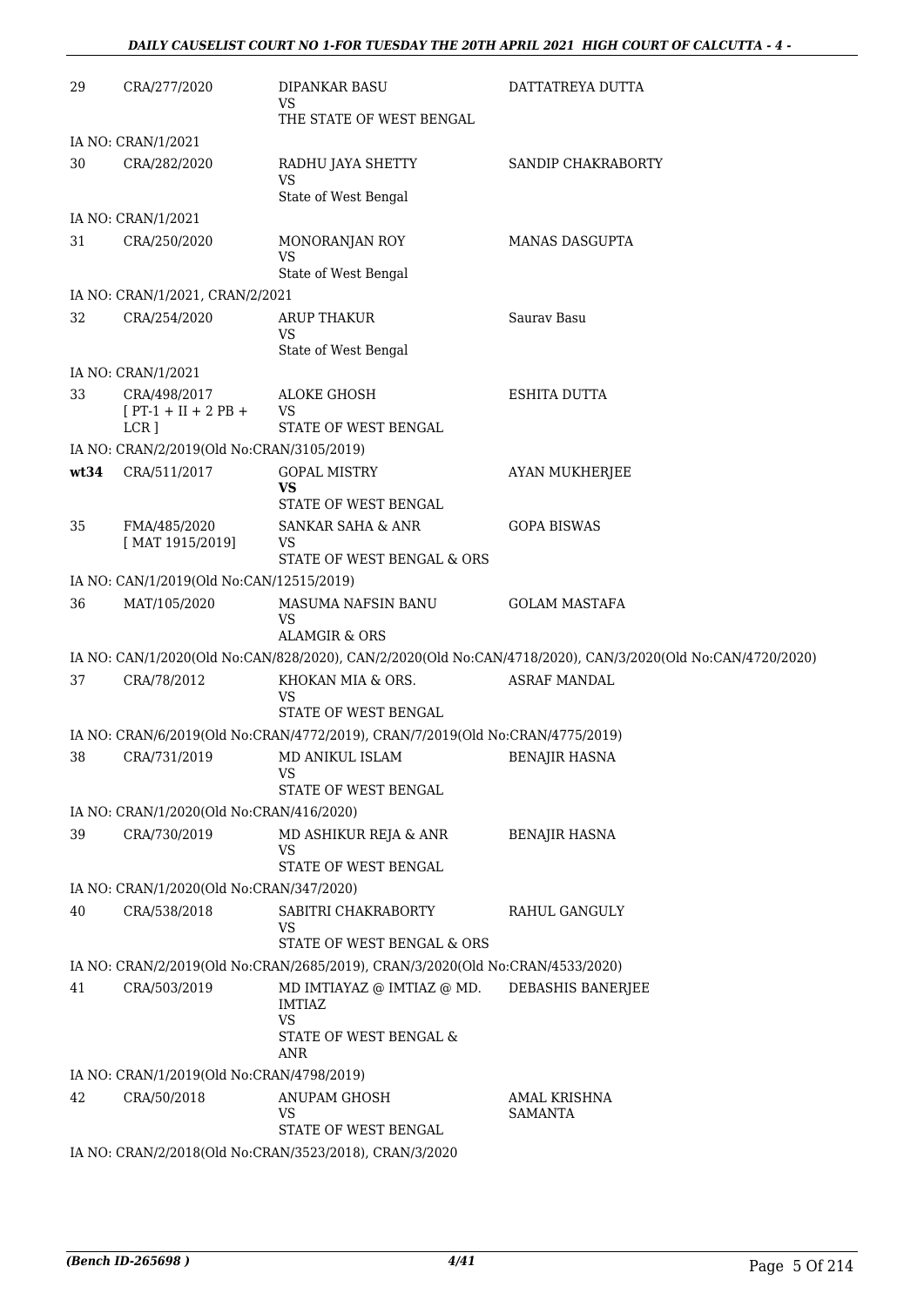| 43   | CRA/338/2013                              | <b>SUKUMAR KARMAKAR</b><br>VS                                                        | <b>V VERMA</b>                                                                                |  |  |
|------|-------------------------------------------|--------------------------------------------------------------------------------------|-----------------------------------------------------------------------------------------------|--|--|
|      |                                           | STATE OF WEST BENGAL                                                                 |                                                                                               |  |  |
|      | IA NO: CRAN/3/2021                        |                                                                                      |                                                                                               |  |  |
| wt44 | CRA/219/2013                              | <b>SANDIP GHOSH</b><br>VS                                                            | ANTARIKHYA BASU                                                                               |  |  |
|      |                                           | STATE OF WEST BENGAL                                                                 |                                                                                               |  |  |
| wt45 | CRA/320/2013                              | <b>SAHEB DAS</b><br>VS<br>STATE OF WEST BENGAL                                       | B BHATTACHARYYA                                                                               |  |  |
|      |                                           | IA NO: CRAN/3/2017(Old No:CRAN/1334/2017), CRAN/4/2020(Old No:CRAN/3439/2020)        |                                                                                               |  |  |
| 46   | CRA/287/2015                              | <b>SAMAD SK &amp; ORS</b><br>VS<br>STATE OF WEST BENGAL                              | M. MUKHERJEE                                                                                  |  |  |
|      | IA NO: CRAN/3/2019(Old No:CRAN/2490/2019) |                                                                                      |                                                                                               |  |  |
| 47   | CRA/268/1995                              | <b>GHAT ROY &amp; ORS</b><br>VS                                                      | MR. ISLAM MOSTAFA<br>N.Y.A.                                                                   |  |  |
|      |                                           | THE STATE OF WEST BENGAL                                                             |                                                                                               |  |  |
|      |                                           | IA NO: CRAN/1/2000(Old No:CRAN/642/2000), CRAN/3/2020                                |                                                                                               |  |  |
| 48   | MAT/19/2021                               | DILIP JANA<br><b>VS</b>                                                              | SOMA KAR GHOSH                                                                                |  |  |
|      |                                           | UNITED ORDER AND SUPPLY<br>CO-OP SOCIEITY LTD AND ORS                                |                                                                                               |  |  |
|      | IA NO: CAN/1/2021, CAN/2/2021             |                                                                                      |                                                                                               |  |  |
| 49   | CRA/238/2015                              | BISWANATH ADHIKARY @<br><b>BISHU</b><br>VS<br>UNION OF INDIA                         | S S SAHA                                                                                      |  |  |
|      | No:CRAN/1411/2020), CRAN/5/2020           |                                                                                      | IA NO: CRAN/2/2018(Old No:CRAN/1103/2018), CRAN/3/2019(Old No:CRAN/103/2019), CRAN/4/2020(Old |  |  |
| wt50 | CRA/237/2015                              | BAPI DEY @ BURO<br><b>VS</b><br>UNION OF INDIA                                       | S.S. SAHA                                                                                     |  |  |
| wt51 | CRA/247/2015                              | GOPAL TELI & ANR                                                                     | A. CHAKRABORTY                                                                                |  |  |
|      |                                           | VS<br>UNION OF INDIA                                                                 |                                                                                               |  |  |
| wt52 | CRA/250/2015                              | RABI SEKHAR PANDEY<br>VS<br>UNION OF INDIA                                           | A. CHAKRABORTY                                                                                |  |  |
|      | IA NO: CRAN/2/2021                        |                                                                                      |                                                                                               |  |  |
| 53   | FMA/441/2021                              | SOMA PRATIHAR & ANR<br><b>VS</b>                                                     | SANTANU MUKHERJEE                                                                             |  |  |
|      |                                           | STATE BANK OF INDIA& ORS                                                             |                                                                                               |  |  |
|      |                                           | IA NO: CAN/1/2019(Old No:CAN/4812/2019), CAN/2/2020(Old No:CAN/880/2020), CAN/3/2021 |                                                                                               |  |  |
|      |                                           | <b>ADMISSION OF APPEAL</b>                                                           |                                                                                               |  |  |
| 54   | CRA/236/2020                              | NARAYAN YADAV@JADAB<br>VS                                                            | KAUSHIK CHOUDHURY                                                                             |  |  |
|      |                                           | State of West Bengal                                                                 |                                                                                               |  |  |
|      | IA NO: CRAN/1/2020                        |                                                                                      |                                                                                               |  |  |
| 55   | CRA/246/2020                              | BABU SARKAR AND ANR<br>VS<br>State of West Bengal                                    | <b>SABNAM DE</b>                                                                              |  |  |
|      | IA NO: CRAN/1/2020                        |                                                                                      |                                                                                               |  |  |
| 56   | CRA/249/2020                              | JHOTON CHOWDHURY<br>VS                                                               | SACHIT TALUKDAR                                                                               |  |  |
|      |                                           | STATE OF WEST BENGAL AND<br>ORS.                                                     |                                                                                               |  |  |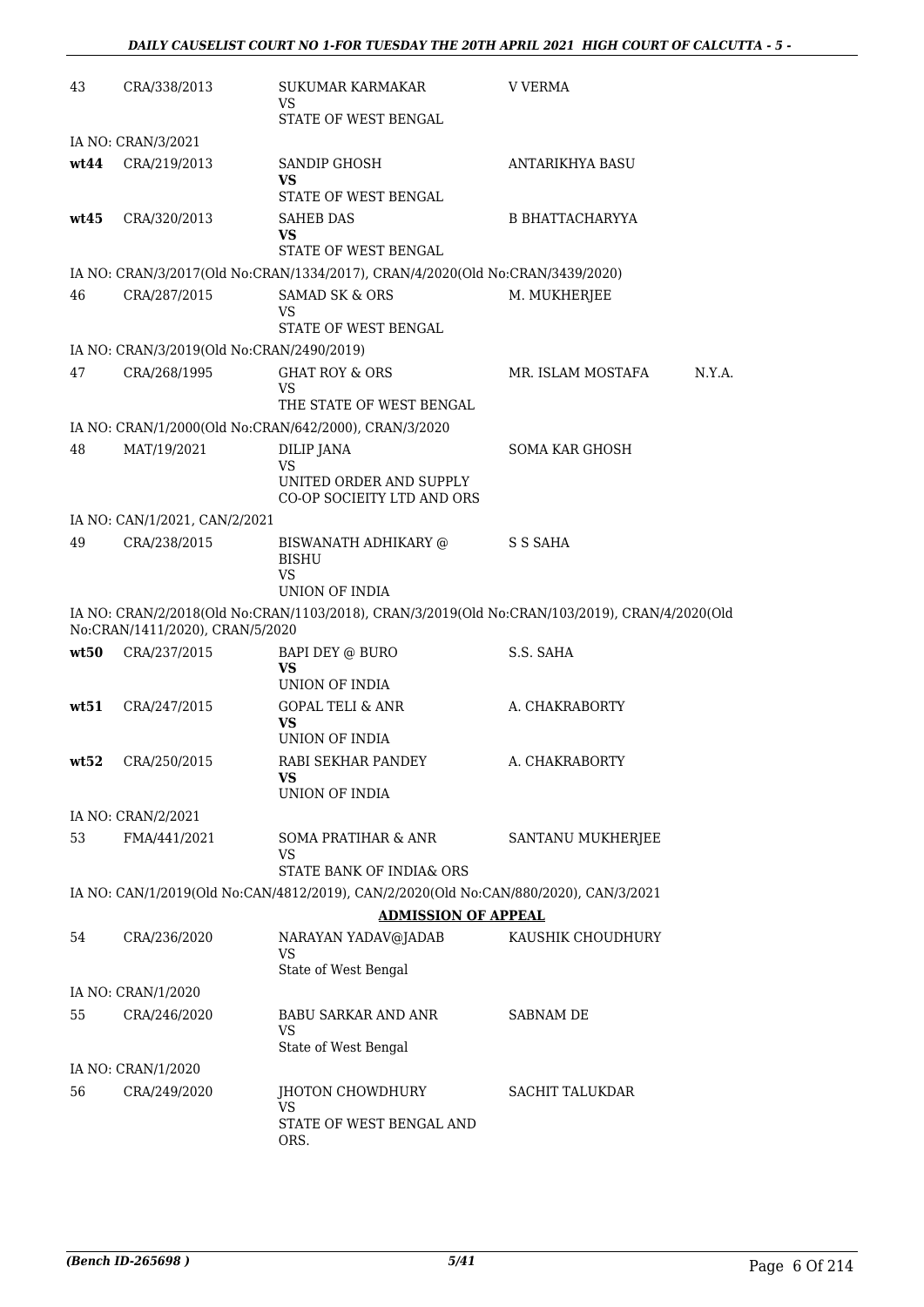#### *DAILY CAUSELIST COURT NO 1-FOR TUESDAY THE 20TH APRIL 2021 HIGH COURT OF CALCUTTA - 6 -*

| 57 | CRA/259/2020       | <b>SWAPAN MANDAL</b><br>VS<br>State of West Bengal                        | <b>MAZHAR HOSSAIN</b><br>CHOWDHURY        |
|----|--------------------|---------------------------------------------------------------------------|-------------------------------------------|
| 58 | CRA/261/2020       | ABDUL KHALIL<br>VS<br>STATE OF WEST BENGAL AND<br>ORS.                    | <b>SK. ZAKIR HOSSAIN</b>                  |
|    | IA NO: CRAN/1/2020 |                                                                           |                                           |
| 59 | CRA/266/2020       | SABITRI BHUNYA<br>VS<br>STATE OF WEST BENGAL AND<br>ORS.                  | MD SABIR AHMED                            |
|    | IA NO: CRAN/1/2020 |                                                                           |                                           |
| 60 | CRA/268/2020       | <b>BIJOY DAS</b><br>VS<br>State of West Bengal                            | <b>SUJAY KUMAR HALDER</b>                 |
|    | IA NO: CRAN/1/2020 |                                                                           |                                           |
| 61 | CRA/286/2020       | BIBHUTI BHUSAN MANNA<br>VS<br><b>MAHADEV PAUL</b>                         | HIRANMOY DUTTA                            |
|    | IA NO: CRAN/1/2020 |                                                                           |                                           |
| 62 | CRA/291/2020       | NAZRUL LASKAR<br><b>VS</b><br>STATE OF WEST BENGAL AND                    | ABDUL HAMID MOLLA                         |
|    |                    | ORS.                                                                      |                                           |
|    | IA NO: CRAN/1/2020 |                                                                           |                                           |
| 63 | CRA/293/2020       | LODHARI SARDAR@RANJIT<br><b>VS</b><br>State of West Bengal                | <b>SANANDA</b><br><b>BHATTACHARYA</b>     |
|    | IA NO: CRAN/1/2021 |                                                                           |                                           |
| 64 | CRA/294/2020       | DIPANKAR GHOSH@DIPU<br><b>VS</b><br>State of West Bengal                  | PRABIR ADHYA                              |
| 65 | CRA/3/2021         | SUBRATA ROY@ LALU                                                         | <b>SUBRATA</b>                            |
|    |                    | VS<br>STATE OF WEST BENGAL AND<br>ORS.                                    | BHATTACHARYA                              |
| 66 | CRA/7/2021         | HASMAT MOLLA AND ANR<br><b>VS</b><br>STATE OF WEST BENGAL AND             | DHANANJAY BANERJEE                        |
|    |                    | ORS.                                                                      |                                           |
|    | IA NO: CRAN/1/2021 |                                                                           |                                           |
| 67 | CRA/11/2021        | <b>SAHABAN SK</b><br><b>VS</b><br>State of West Bengal                    | ROBIUL ISLAM                              |
| 68 | CRA/15/2021        | <b>SUMIT BISWAS</b><br>VS<br>State of West Bengal                         | <b>MAZHAR HOSSAIN</b><br><b>CHOWDHURY</b> |
| 69 | CRA/16/2021        | AJAY SEN @ AJAY CHATTERJEE<br>@ BAPI<br><b>VS</b><br>State of West Bengal | NA                                        |
| 70 | CRA/17/2021        | <b>SMT TULSI LOHAR</b><br>VS<br>State of West Bengal                      | NA                                        |
| 71 | CRA/18/2021        | <b>BABLU MALLICK</b><br>VS<br>State of West Bengal                        | <b>SAFDAR AZAM</b>                        |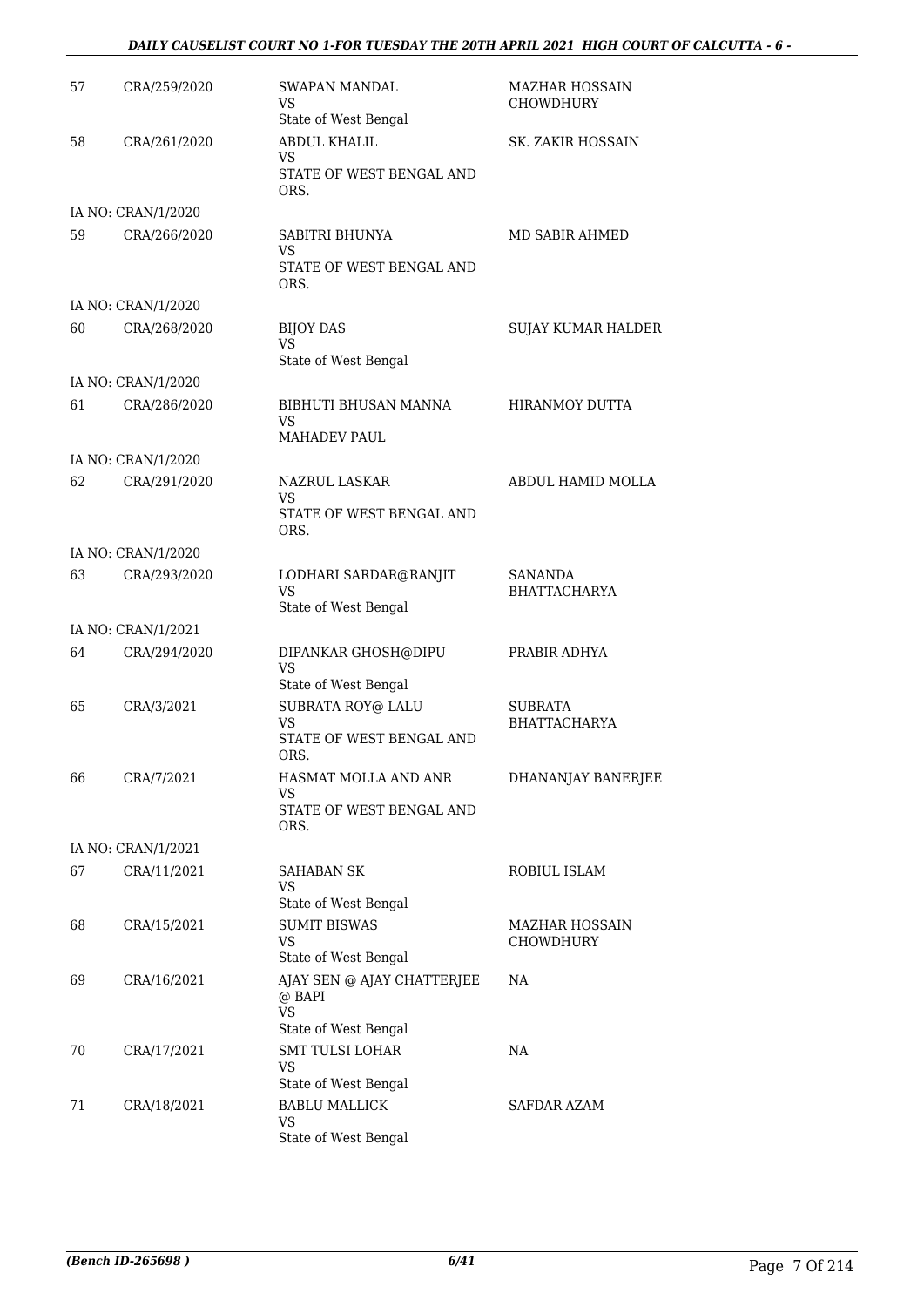| 72 | CRA/21/2021        | ALOKE GHOSH ALIAS GOPAL<br><b>GHOSH</b><br>VS<br>State of West Bengal                                 | NA.                    |
|----|--------------------|-------------------------------------------------------------------------------------------------------|------------------------|
| 73 | CRA/22/2021        | <b>GANESH CHANDRA DAS</b><br><b>VS</b><br>State of West Bengal                                        | NA                     |
| 74 | CRA/25/2021        | ROJINA KHATUN<br><b>VS</b><br>STATE OF WEST BENGAL AND<br>ORS.                                        | KAZI M. RAHMAN         |
|    | IA NO: CRAN/1/2021 |                                                                                                       |                        |
| 75 | CRA/27/2021        | AVIJIT CHAKRABORTY<br>VS.<br><b>STATE OF WEST BENGAL</b>                                              | KAMAL KRISHNA GUHA     |
|    | IA NO: CRAN/1/2021 |                                                                                                       |                        |
| 76 | CRA/30/2021        | <b>MUTRU KISKU</b><br>VS.<br>STATE OF WEST BENGAL AND<br><b>ANR</b>                                   | <b>BUSRA KHATUN</b>    |
|    | IA NO: CRAN/1/2021 |                                                                                                       |                        |
| 77 | CRA/39/2021        | <b>BIMAL JANA</b><br>VS                                                                               | NA                     |
| 78 | CRA/40/2021        | STATE OF WEST BENGAL<br><b>UDAYAN DAS</b><br>VS.<br>STATE OF WEST BENGAL                              | N.A.                   |
| 79 | CRA/42/2021        | TATA MOTORS FINANCE LTD<br>VS.<br>STATE OF WEST BENGAL AND<br>ANR                                     | Shraman Sarkar         |
|    | IA NO: CRAN/1/2021 |                                                                                                       |                        |
| 80 | CRA/44/2021        | MD JAMIUL SK<br>VS.<br><b>UION OF INDIA</b>                                                           | <b>SACHIT TALUKDAR</b> |
| 81 | CRA/49/2021        | DAYAMOY MONDAL<br>VS<br>STATE OF WEST BENGAL                                                          | <b>SANTANU DEB ROY</b> |
| 82 | CRA/52/2021        | HASMAT SK @ HASMAT ALI SK OISANI MUKHERJEE<br>@ RINTU<br><b>VS</b><br>STATE OF WEST BENGAL AND<br>ANR |                        |
| 83 | CRA/78/2021        | SUJOY SARDAR@SUJAY SARDAR ESHITA DUTTA<br>VS<br>STATE OF WEST BENGAL                                  |                        |
|    | IA NO: CRAN/1/2021 |                                                                                                       |                        |
| 84 | CRA/91/2021        | SOUMITRA MAITY@BHOLA<br>VS<br>STATE OF WEST BENGAL AND<br>ANR                                         | BISWAJIT MAL           |
| 85 | CRA/95/2021        | SANJOY MAITY AND ANR<br><b>VS</b><br>STATE OF WEST BENGAL                                             | SUMIT ROUTH            |
| 86 | CRA/115/2021       | MD HABIBUR RAHAMAN<br>@HABLU<br>VS<br>STATE OF WEST BENGAL                                            | ARNAB SAHA             |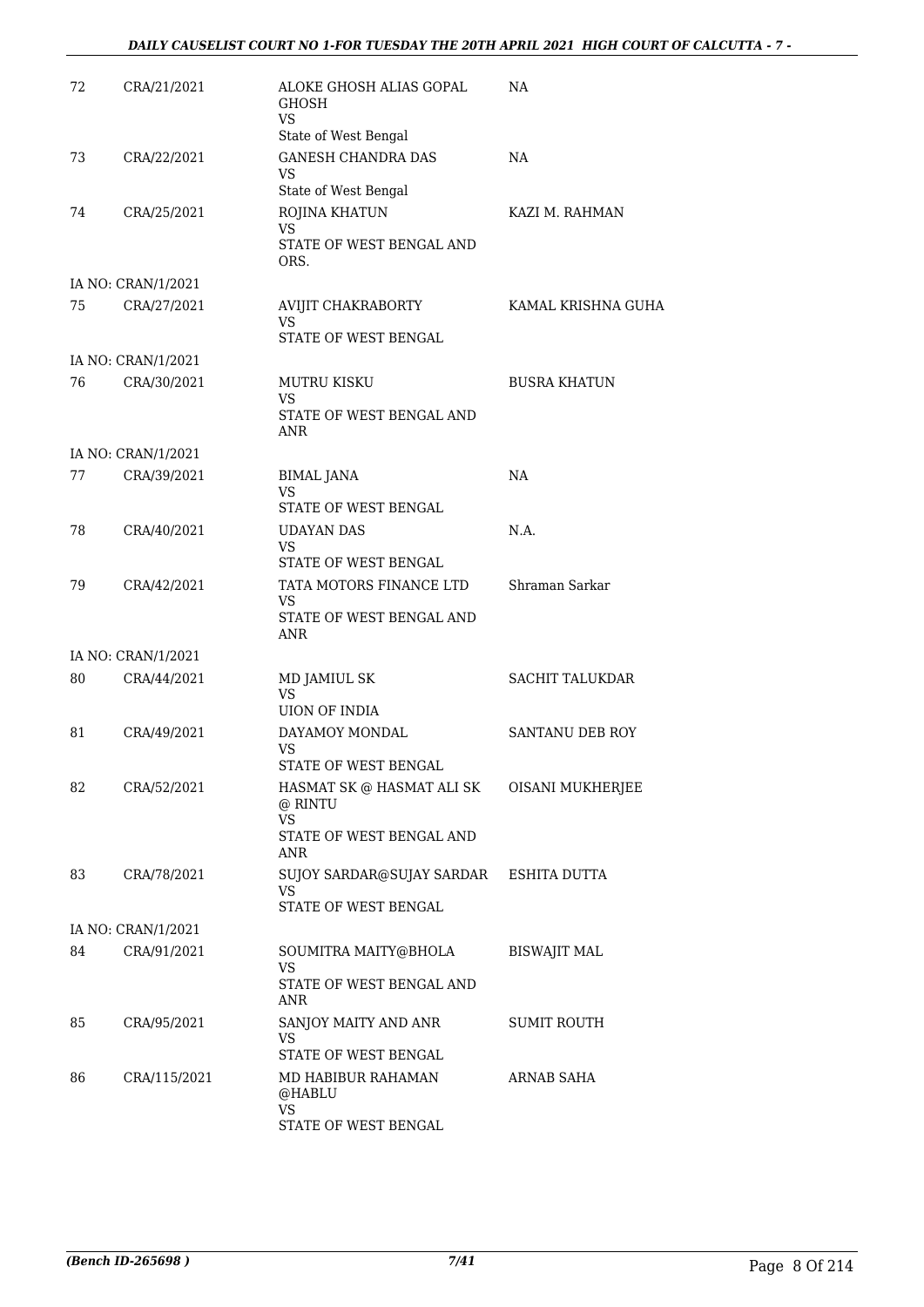#### *DAILY CAUSELIST COURT NO 1-FOR TUESDAY THE 20TH APRIL 2021 HIGH COURT OF CALCUTTA - 8 -*

| 87  | CRA/118/2021       | AHMED ANSARI (MOMIN) AND<br><b>OTHERS</b><br>VS                                            | <b>ARUP KUMAR</b><br><b>BHOWMICK</b> |
|-----|--------------------|--------------------------------------------------------------------------------------------|--------------------------------------|
| 88  | CRA/127/2021       | STATE OF WEST BENGAL<br><b>GURUPADA MAHATO ALIAS</b><br>GURU<br>VS<br>STATE OF WEST BENGAL | MRITYUNJOY<br><b>CHATTERJEE</b>      |
| 89  | CRA/219/2020       | PRIYANKA ROY<br>VS<br>STATE OF WEST BENGAL AND<br>ORS.                                     | <b>BISWAJIT MANNA</b>                |
|     | IA NO: CRAN/1/2020 |                                                                                            |                                      |
| 90  | CRA/76/2021        | RASHID GHORAMI AND ORS<br>VS<br>STATE OF WEST BENGAL                                       | ARKADEB<br><b>BHATTACHARYA</b>       |
| 91  | CRA/96/2021        | <b>SRIMANTA DAS</b><br>VS<br><b>STATE OF WEST</b><br>BENGAL9748938123                      | SRIMAYEE MUKHERJEE                   |
|     | IA NO: CRAN/1/2021 |                                                                                            |                                      |
| 92  | CRA/55/2021        | <b>ANUP DAS</b><br>VS<br>STATE OF WEST BENGAL                                              | EJAZ KHAN                            |
| 93  | CRMSPL/57/2019     | SHIBANI NANDI<br>VS<br>SOMNATH DAS                                                         | D. BASAK                             |
| 94  | CRA/112/2021       | PRITHIRAJ MUNIAN<br>VS<br>STATE OF WEST BENGAL                                             | SOUMAJIT CHATTERJEE                  |
| 95  | CRA/99/2021        | SATYA NARAYAN ROY<br>VS<br>STATE OF WEST BENGAL                                            | <b>AMANUL ISLAM</b>                  |
|     | IA NO: CRAN/1/2021 |                                                                                            |                                      |
| 96  | CRA/105/2021       | <b>SUDIP PRAMANIK</b><br>VS<br>STATE OF WEST BENGAL AND<br>ANR                             | MEENAL SINHA                         |
|     | IA NO: CRAN/1/2021 |                                                                                            |                                      |
| 97  | CRA/100/2021       | MD MONIRUL SK @ ISLAM AND<br>ORS.<br>VS.                                                   | DEBOJYOTI DAS                        |
| 98  | CRA/164/2021       | STATE OF WEST BENGAL<br>RATAN RAJAK<br>VS                                                  | SONALI DAS                           |
|     |                    | STATE OF WEST BENGAL                                                                       |                                      |
|     | IA NO: CRAN/1/2021 |                                                                                            |                                      |
|     |                    | <b>HABEAS CORPUS 1</b><br>(FIXED MATTER)                                                   |                                      |
| 99  | WPA/12361/2018     | ASHIM BARAN SARKAR                                                                         | TANUSREE GHOSH                       |
|     |                    | VS<br>STATE OF WEST BENGAL &ORS                                                            |                                      |
| 100 | WPA/8939/2019      | SK USUF ALI<br>VS<br>STATE OF WEST BENGAL & ORS                                            | <b>SUBHAS JANA</b>                   |
| 101 | WPA/1049/2009      | NURJAHAN BIBI<br>VS.<br>DG, BSF & ORS                                                      | FIROZE HASSAN                        |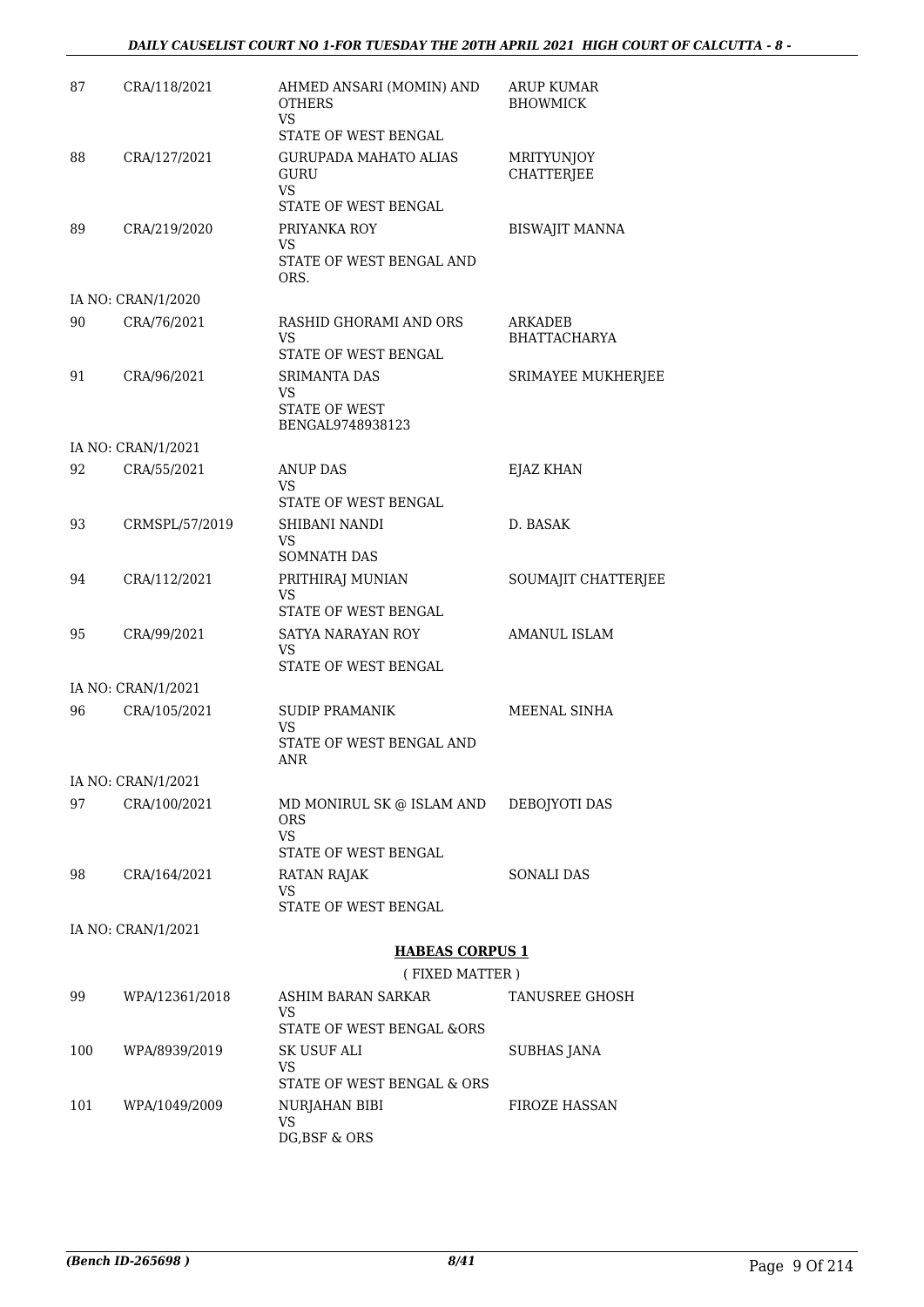#### *DAILY CAUSELIST COURT NO 1-FOR TUESDAY THE 20TH APRIL 2021 HIGH COURT OF CALCUTTA - 9 -*

| 102 | WPA/9902/2020     | SK. AZIZUL ISLAM<br><b>VS</b>                                                  | <b>BALARAM PANDIT</b>                                                                                       |
|-----|-------------------|--------------------------------------------------------------------------------|-------------------------------------------------------------------------------------------------------------|
|     |                   | STATE OF WEST BENGAL AND<br>ORS.                                               |                                                                                                             |
| 103 | WPA/9661/2020     | <b>SHIKHA DAS</b><br><b>VS</b><br>STATE OF WEST BENGAL AND                     | TANMOY SANFUI                                                                                               |
|     |                   | ORS.                                                                           |                                                                                                             |
| 104 | WPA/247/2020      | AMBAR KUMAR CHAUHAN<br>VS<br>STATE OF WEST BENGAL & ORS                        | <b>NEIL BASU</b>                                                                                            |
|     | IA NO: CAN/1/2020 |                                                                                |                                                                                                             |
| 105 | WPA/1098/2020     | DR GAURAV GUPTA<br>VS<br>STATE OF WEST BENGAL & ORS                            | RATNESH KUMAR RAI                                                                                           |
|     |                   |                                                                                | IA NO: CAN/1/2020(Old No:CAN/3091/2020), CAN/2/2020(Old No:CAN/3093/2020), CAN/3/2020(Old No:CAN/3094/2020) |
| 106 | WPA/26005/2014    | <b>RITA SAHA</b><br><b>VS</b>                                                  | <b>AMAJIT DE</b>                                                                                            |
|     |                   | STATE OF WEST BENGAL & ORS                                                     |                                                                                                             |
| 107 | WPA/10945/2015    | <b>BEAUTY SARKAR</b><br>VS<br>STATE OF WEST BENGAL & ORS                       | PRATIK KUMAR<br><b>BHATTACHARYYA</b>                                                                        |
| 108 | WPA(H)/4/2021     | PARAMITA DAS                                                                   | <b>SUBRATA</b>                                                                                              |
|     |                   | <b>VS</b><br>STATE OF WEST BENGAL AND<br>ORS.                                  | BHATTACHARJYA                                                                                               |
| 109 | WPA/14102/2011    | <b>SMT. SWAPNA BARMAN</b><br>VS<br>STATE OF WEST BENGAL & ORS                  | <b>MRITYUNJOY</b><br>CHATTERJEE                                                                             |
| 110 | WPA/20945/2011    | PRASENJIT MONDAL<br><b>VS</b><br>STATE OF W B & ORS                            | GOPAL CHANDRA RAY                                                                                           |
| 111 | WPA/8050/2012     | SK. ABDUL JABBAR ALI<br><b>VS</b><br>STATE OF WEST BENGAL &<br>ORS.            | <b>AKHTAR HOSSAIN</b>                                                                                       |
| 112 | WPA/17714/2012    | SHYAMALI SAHA<br><b>VS</b>                                                     | DEBASISH KARMAKAR                                                                                           |
| 113 | WPA/22477/2012    | STATE & ORS.<br>NARAYAN SAHA @ NARAYAN<br>CHANDRA SAHA<br>VS                   | <b>SOMNATH</b><br><b>ROYCHOWDHURY</b>                                                                       |
| 114 | WPA/23401/2012    | STATE OF WB & ORS<br>LATA MONDAL<br>VS<br>UNION OF INDIA & ORS.                | JAYANTA BANERJEE                                                                                            |
| 115 | WPA/6166/2016     | <b>SK JANE ALAM</b><br>VS<br>STATE OF WEST BENGAL & ORS                        | NILAY SENGUPTA                                                                                              |
| 116 | WPA/30301/2017    | PARBATI MONDAL<br>VS<br>STATE OF WEST BENGAL & ORS                             | PARTHA SARATHI<br>GHOSH                                                                                     |
| 117 | WPA/19785/2018    | RAJJAK SEIKH<br><b>VS</b>                                                      | DEBASHIS BANERJEE                                                                                           |
| 118 | WPA/20950/2018    | STATE OF WEST BENGAL & ORS<br>JOY KRISHNA NAG @ JOY<br>KUMAR NAG @ ROHIT<br>VS | ARNAB SAHA                                                                                                  |
|     |                   | STATE OF WEST BENGAL &ORS                                                      |                                                                                                             |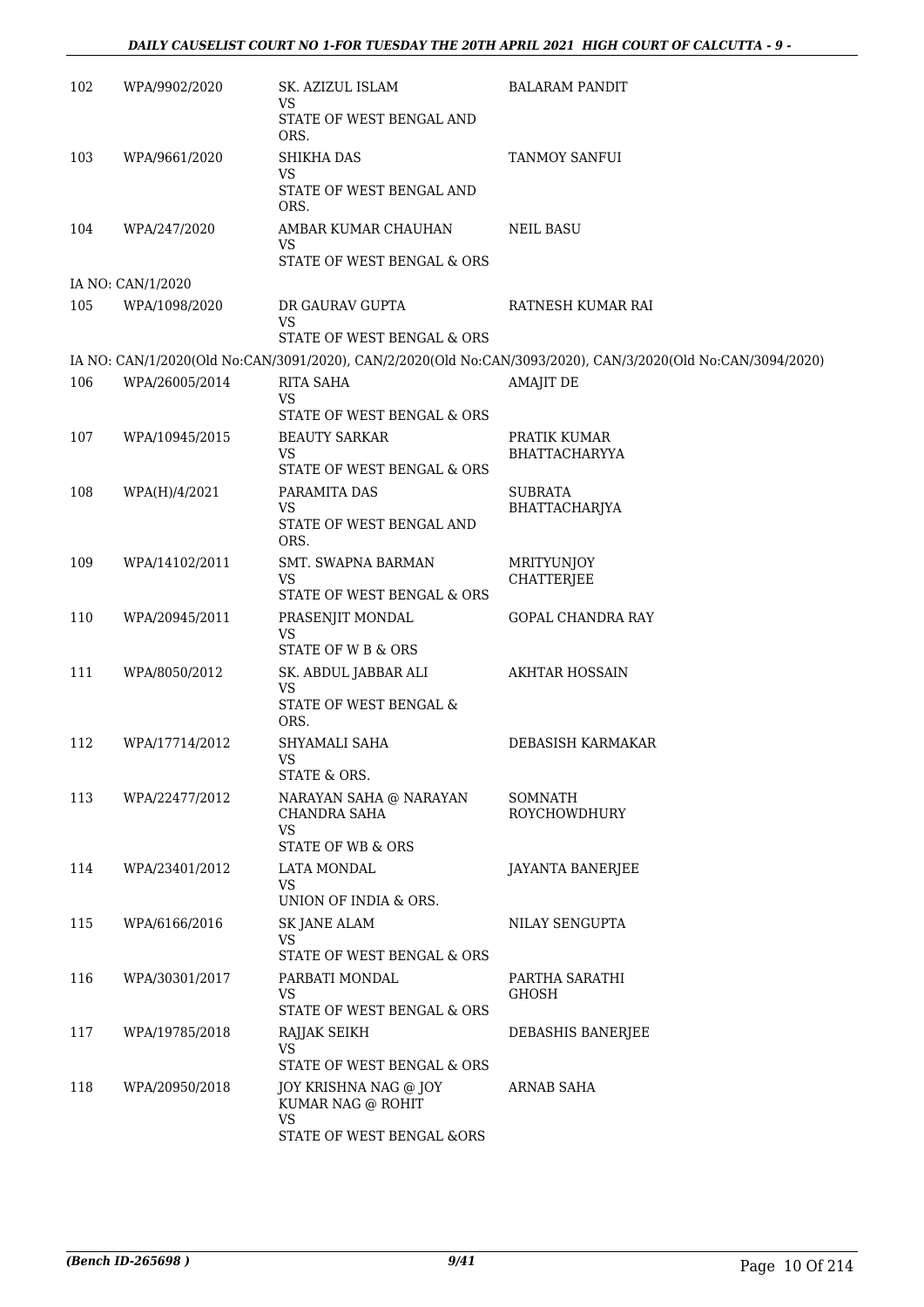| 119 | WPA/23349/2018                          | NAJER ALI<br>VS                                           | <b>RIMA DAS</b>                    |
|-----|-----------------------------------------|-----------------------------------------------------------|------------------------------------|
|     |                                         | STATE OF WEST BENGAL & ORS                                |                                    |
| 120 | WPA/6316/2019                           | PRASENJIT MONDAL<br>VS.                                   | PRASENJIT MONDAL                   |
|     |                                         | STATE OF WEST BENGAL & ORS                                |                                    |
|     | wt121 WPA/14706/2019                    | SHYAMAL CHANDRA NASKAR<br>VS                              | <b>GOPAL CHANDRA RAY</b>           |
|     |                                         | STATE OF WEST BENGAL & ORS                                |                                    |
| 122 | WPA/19908/2019                          | <b>SUBRATA DAS</b><br>VS.                                 | SHIBASIS CHATTERJEE                |
| 123 | WPA/6676/2020                           | STATE OF WEST BENGAL & ORS<br><b>SURYA KANT PRASAD</b>    | ARIJIT BAKSHI                      |
|     |                                         | VS<br>STATE OF WEST BENGAL & ORS                          |                                    |
|     | IA NO: CAN/1/2020(Old No:CAN/5547/2020) |                                                           |                                    |
| 124 | WPA/9888/2020                           | VANMALA GORAKH NANGARE<br>AND ANR<br>VS.                  | RAMENDU AGARWAL                    |
|     |                                         | UNION OF INDIA AND ORS.                                   |                                    |
|     | IA NO: CAN/1/2021                       |                                                           |                                    |
|     |                                         | <b>HABEAS CORPUS</b>                                      |                                    |
| 125 | WPA/11504/2016                          | SANKAR SINGH<br>VS                                        | <b>MOHINOOR RAHAMAN</b>            |
|     |                                         | THE STATE OF WEST BENGAL &<br>ORS                         |                                    |
| 126 | WPA/4250/2018                           | PRASENJIT MANDAL                                          | <b>GOPAL CHANDRA RAY</b>           |
|     |                                         | <b>VS</b><br>STATE OF WEST BENGAL & ORS                   |                                    |
| 127 | WPA/5349/2018                           | PRIYANKA SUR                                              | ANINDYA SUNDAR                     |
|     |                                         | VS.<br>STATE OF WEST BENGAL &<br>ORS.                     | CHATTERJEE                         |
| 128 | WPA/9539/2018                           | <b>SAGAR MAJHI</b>                                        | <b>TAPAS MANNA</b>                 |
|     |                                         | VS                                                        |                                    |
|     |                                         | STATE OF WEST BENGAL &<br>ORS.                            |                                    |
|     | 129 WPA/3626/2019                       | CHANDESWAR THAKUR<br>VS                                   | <b>SOMESH KUMAR GHOSH</b>          |
|     |                                         | STATE OF WEST BENGAL& ORS                                 |                                    |
|     | 130 WPA/5439/2020                       | DR. SABYASACHI GHOSHRAY<br>VS.                            | SABYASACHI GHOSHRAY<br>(IN PERSON) |
|     |                                         | STATE OF WEST BENGAL &<br>ORS.                            |                                    |
|     | IA NO: CAN/1/2020(Old No:CAN/3146/2020) |                                                           |                                    |
| 131 | WPA/6049/2019                           | HASIBUL RAHAMAN<br>VS.                                    | <b>APURBA GHOSH</b>                |
|     |                                         | STATE OF WEST BENGAL & ORS                                |                                    |
| 132 | WPA/6926/2019                           | RAM PROSAD GHOSH<br>VS.                                   | ASIF DEWAN                         |
|     |                                         | STATE OF WEST BENGAL &ORS                                 |                                    |
| 133 | WPA/7269/2019                           | <b>GAURAV JOHARI</b><br><b>VS</b><br>UNION OF INDIA & ORS | SANTOSH KUMAR RAY                  |
| 134 | WPA/7309/2020                           | ISMAIL SEKH                                               | DEEPAK PRAHLADKA                   |
|     |                                         | <b>VS</b><br><b>SILASH TOPPO</b>                          |                                    |
|     | IA NO: CAN/1/2020                       |                                                           |                                    |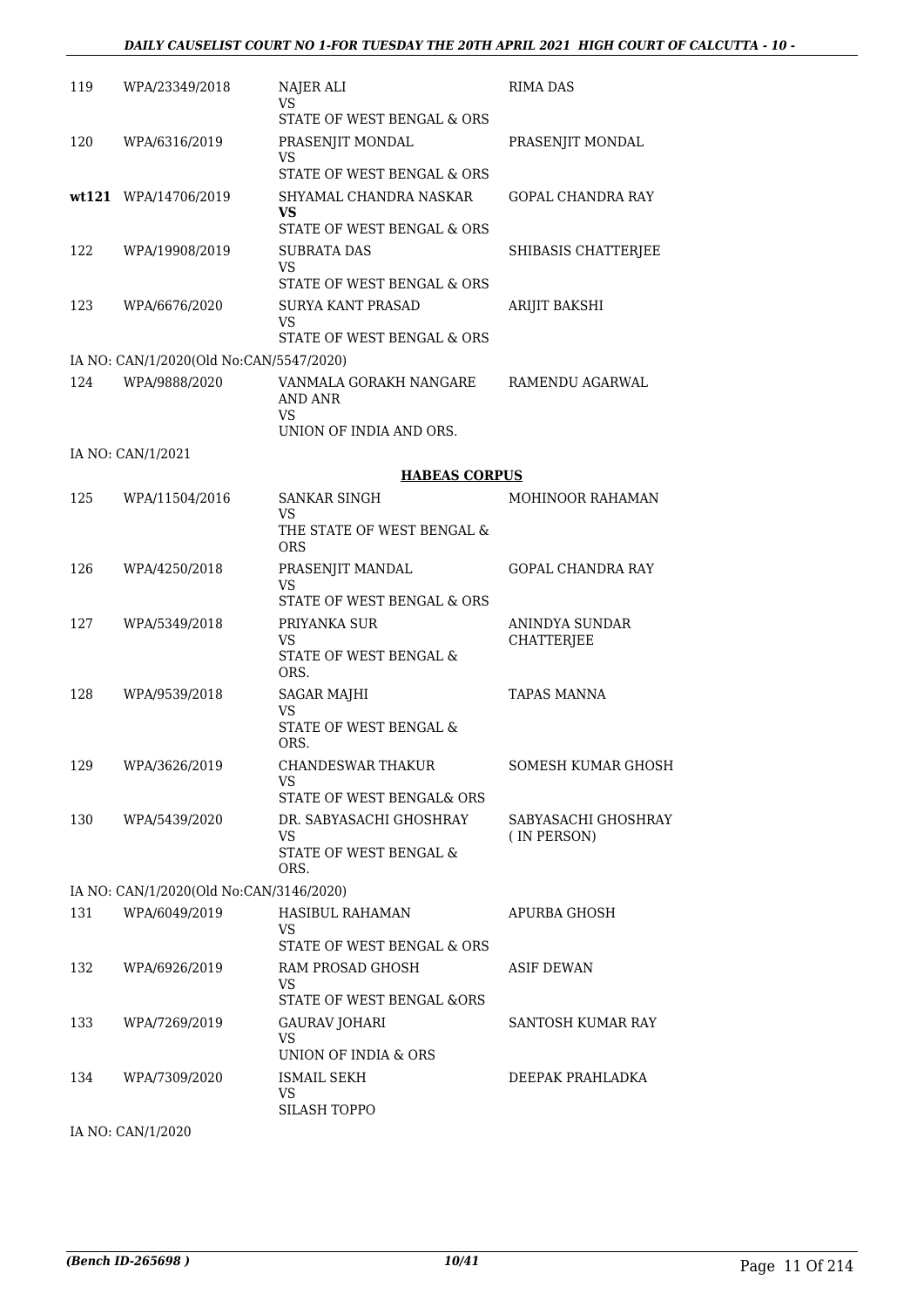| 135 | WPA/7389/2020     | CHANDRA SEKHAR JAISWAL<br>VS.<br><b>SILASH TOPPO</b>                          | DEEPAK PRAHLADKA      |
|-----|-------------------|-------------------------------------------------------------------------------|-----------------------|
|     | IA NO: CAN/1/2020 |                                                                               |                       |
| 136 | WPA/7692/2020     | SUBHAJIT MISTRY<br>VS.<br>State of West Bengal                                | PRONAY BASAK          |
|     | IA NO: CAN/1/2020 |                                                                               |                       |
| 137 | WPA/9091/2020     | DINESH KUMAR GUPTA                                                            | <b>MANISHA DEBDAS</b> |
|     |                   | VS<br>THE STATE OF WEST BENGAL<br><b>AND ORS</b>                              |                       |
| 138 | WPA(H)/8/2021     | ANARUL SK. 2ANNA<br>VS.<br>STATE OF WEST BENGAL AND<br>ANOTHER                | TAPODIP GUPTA         |
| 139 | WPA(H)/10/2021    | MD. LUTFUL MOLLA<br>VS.<br>STATE OF WEST BENGAL AND<br>ORS.                   | Atis Kumar Biswas     |
| 140 | WPA(H)/11/2021    | <b>SWAPAN BANIK</b><br>VS.                                                    | NILADRI SAHA          |
| 141 | WPA(H)/12/2021    | UNION OF INDIA AND ORS.<br>MALINI GHOSH AND ANR                               | ARKA CHAKRABORTY      |
|     |                   | VS.                                                                           |                       |
|     |                   | STATE OF WEST BENGAL AND<br>ORS.                                              |                       |
| 142 | WPA(H)/13/2021    | TAPAN HALDAR @TAPAN<br><b>HALDER</b><br><b>VS</b><br>STATE OF WEST BENGAL AND | TAPODIP GUPTA         |
| 143 | WPA(H)/14/2021    | ANR<br><b>MANOWAR MONDAL</b>                                                  | TAPODIP GUPTA         |
|     |                   | VS.<br>STATE OF WEST BENGAL AND<br>ORS.                                       |                       |
| 144 | WPA(H)/15/2021    | ANIL KUMAR SAHA                                                               | SINTHIA BALA          |
|     |                   | VS<br>STATE OF WEST BENGAL AND<br>ORS.                                        |                       |
| 145 | WPA(H)/16/2021    | DEBLU DUTTA                                                                   | <b>BALARAM PANDIT</b> |
|     |                   | VS<br>STATE OF WEST BENGAL AND<br>ORS.                                        |                       |
| 146 | WPA(H)/18/2021    | MD YUNUSH MANSURI@ MD<br>YUNUS OJIR ALI<br>VS.                                | SOFIA NESAR           |
|     |                   | STATE OF WEST BENGAL AND<br>ORS.                                              |                       |
| 147 | WPA(H)/20/2021    | <b>BISWANATH GUIN</b><br><b>VS</b>                                            | PRONOJIT ROY          |
|     |                   | STATE OF WEST BENGAL AND<br>ORS.                                              |                       |
| 148 | WPA(H)/21/2021    | MD. USMAN SK. @ OSMAN SK.<br>VS                                               | TAPODIP GUPTA         |
|     |                   | THE STATE OF WEST BENGAL<br>AND ANR                                           |                       |
| 149 | WPA(H)/22/2021    | RAHIM MONDAL                                                                  | NAZIR AHMED           |
|     |                   | VS.<br>STATE OF WEST BENGAL AND<br>ORS.                                       |                       |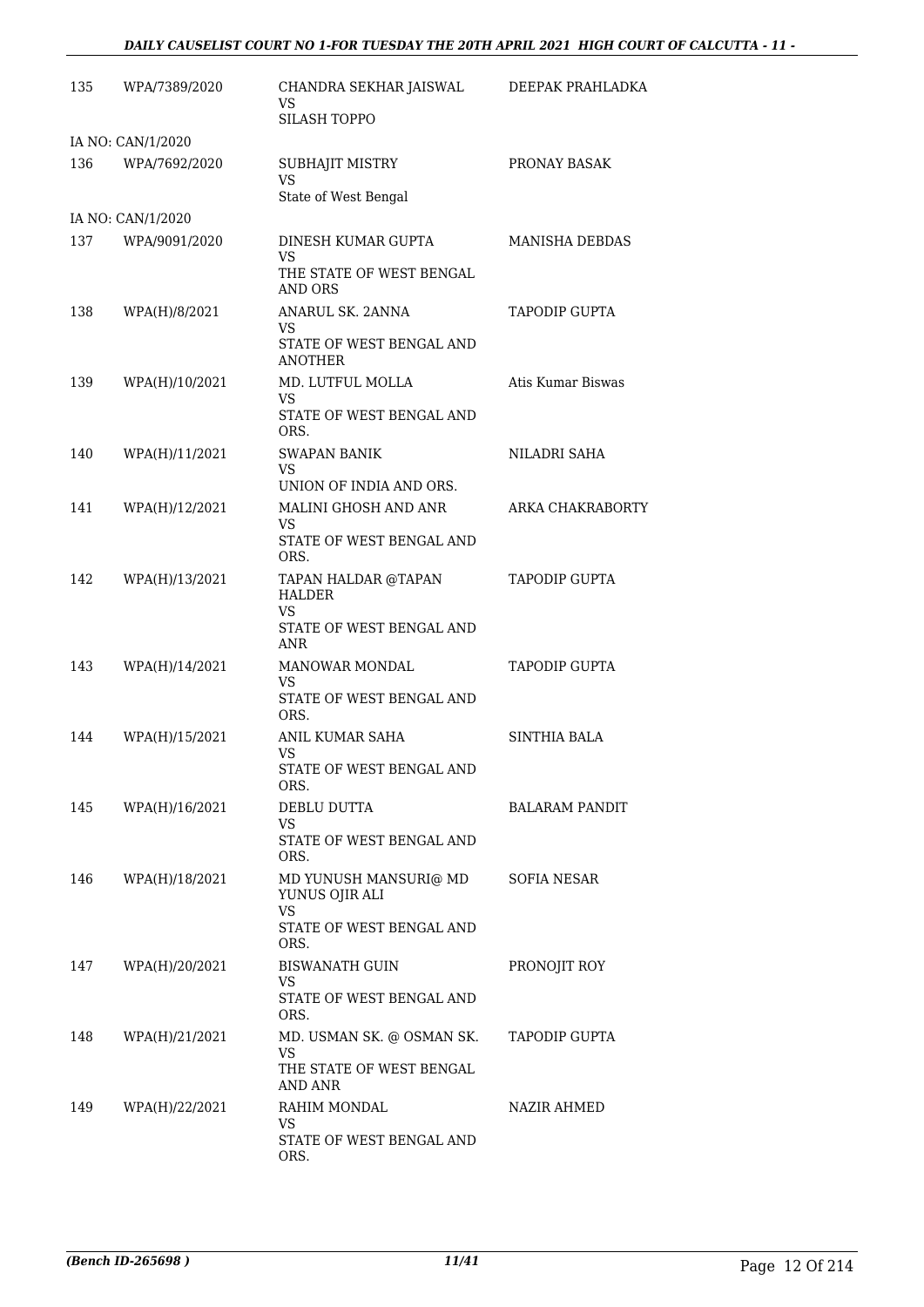| 150 | WPA(H)/23/2021     | SUKUMAR GANTAIT<br>VS.                                           | PRADIP PAUL                        |
|-----|--------------------|------------------------------------------------------------------|------------------------------------|
|     |                    | STATE OF WEST BENGAL AND<br>ORS.                                 |                                    |
| 151 | WPA(H)/24/2021     | <b>GOKUL CHANDRA MURA</b><br>VS.                                 | SK.SAHJAHAN ALI                    |
|     |                    | STATE OF WEST BENGAL AND<br>ORS.                                 |                                    |
| 152 | WPA(H)/25/2021     | <b>NURUL ISLAM</b><br><b>VS</b>                                  | Kausik Biswas                      |
|     |                    | STATE OF WEST BENGAL AND<br>ORS.                                 |                                    |
| 153 | WPA(H)/26/2021     | AMAL KRISHNA<br><b>BHATTACHARYA</b><br>VS                        | AMITABHA GHOSH                     |
|     |                    | STATE OF WEST BENGAL AND<br>ORS.                                 |                                    |
| 154 | WPA(H)/27/2021     | NIRANJAN DAS<br>VS.                                              | ASHIS KUMAR DUTTA                  |
|     |                    | STATE OF WEST BENGAL AND<br>ORS.                                 |                                    |
| 155 | WPA(H)/28/2021     | APARNA NANDI(SIKDAR)<br>VS                                       | SNIGDHA SAHA                       |
|     |                    | STATE OF WEST BENGAL AND<br>ORS.                                 |                                    |
| 156 | WPA(H)/29/2021     | CHANDANA GHOSH<br>VS.                                            | DEBAPRIYA MUKHERJEE                |
|     |                    | THE STATE OF WEST BENGAL<br><b>AND ORS</b>                       |                                    |
| 157 | WPA(H)/30/2021     | FIROZA KHAN DEY<br>VS.<br>STATE OF WEST BENGAL AND<br>ORS.       | <b>MUKTESWAR MAITY</b>             |
| 158 | WPA(H)/32/2021     | <b>BISWANATH HANDOL</b><br>VS.                                   | LAKSHMINATH<br><b>BHATTACHARYA</b> |
|     |                    | STATE OF WEST BENGAL AND<br>ORS.                                 |                                    |
|     |                    | <b>TO BE MENTIONED</b>                                           |                                    |
| 159 | CRA/105/2015       | SANJOY GIRI & ANR<br>VS<br>STATE OF WEST BENGAL                  | KAZI M. RAHMAN                     |
| 160 | CRA/217/2010       | DHARAMCHAND RAJBHAR @ NILAKSHI GUPTA                             |                                    |
|     |                    | LALLU & ANR<br>VS                                                |                                    |
|     |                    | STATE OF WEST BENGAL                                             |                                    |
|     | IA NO: CRAN/5/2021 |                                                                  |                                    |
| 161 | CRA/106/2015       | BISWAJIT SENGUPTA @ BAPI M BAKSHI<br>VS.<br>STATE OF WEST BENGAL |                                    |
|     | IA NO: CRAN/2/2021 |                                                                  |                                    |
| 162 | CRA/258/2011       | ARJUN RAJBHAR<br>VS                                              | <b>SUKLA DAS CHANDRA</b>           |
|     |                    | STATE OF WEST BENGAL                                             |                                    |
|     |                    | IA NO: CRAN/1/2011(Old No:CRAN/942/2011), CRAN/3/2021            |                                    |
|     | wt163 CRA/715/2009 | MITHU CHOWDHURY @ YADAV<br>@ ANIL<br>VS                          | BRAJESH JHA                        |
|     |                    | STATE OF WEST BENGAL                                             |                                    |
|     |                    | IA NO: CRAN/4/2018(Old No:CRAN/3731/2018), CRAN/5/2021           |                                    |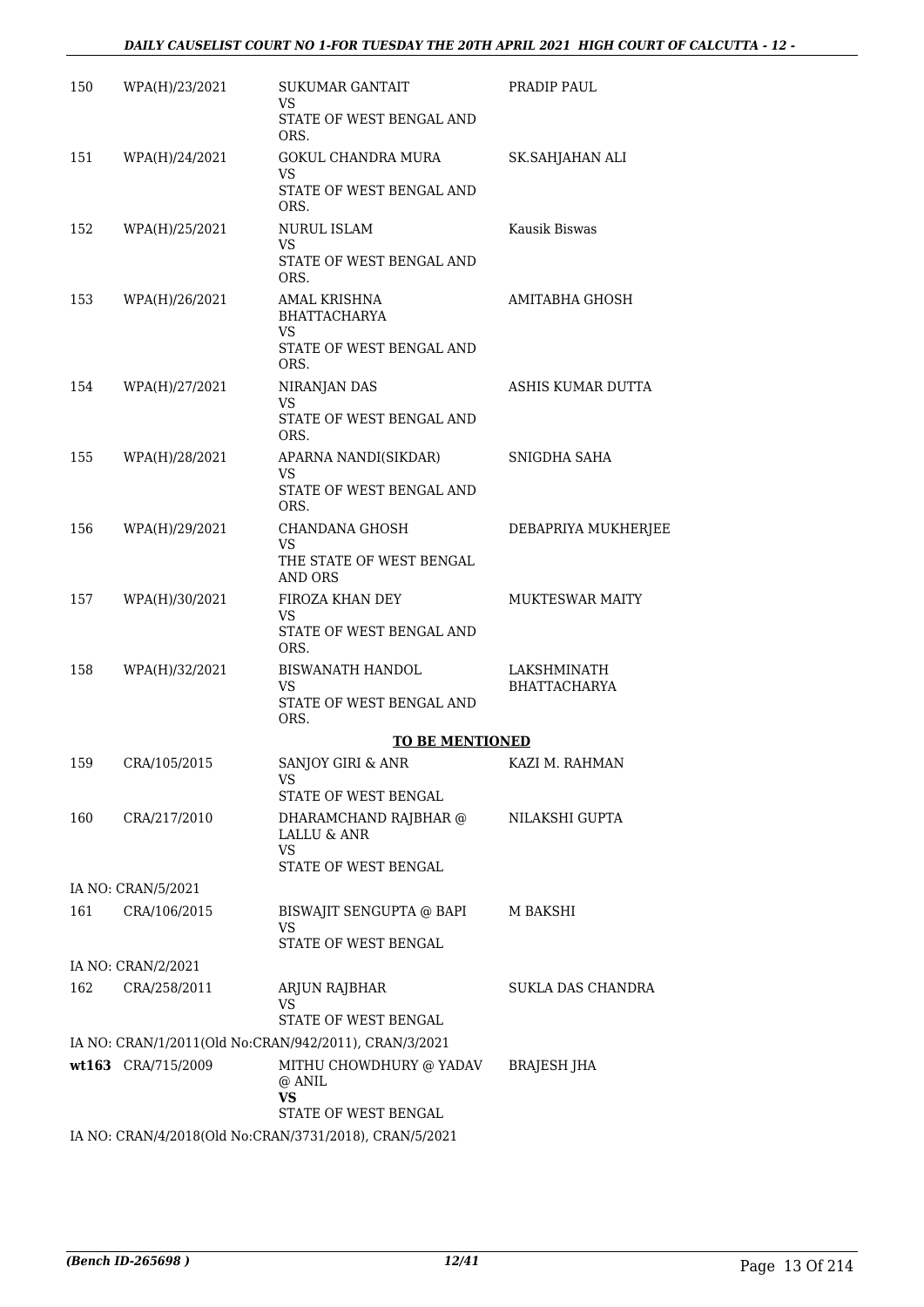| 164 | CRR/3048/2016<br>[Arising out of<br>CRMSPL/3/2016] | COURT ON ITS OWN MOTION<br>VS.<br>SMT. SAMPA KABIRAJ                          |                                   |
|-----|----------------------------------------------------|-------------------------------------------------------------------------------|-----------------------------------|
|     | wt165 CRMSPL/101/2016                              | M/S M K PRODUCTS<br><b>VS</b><br>M/S BLUE OCEAN EXPORTS(P)<br>LTD. & ORS.     | <b>NAMRATA BASU</b>               |
|     | IA NO: CRAN/1/2016(Old No:CRAN/3895/2016)          |                                                                               |                                   |
|     | wt166 CRMSPL/29/2015                               | <b>BABULAL MURMU</b><br>VS.<br>SINGHARAY MURMU & ORS                          | UJJAL RAY                         |
|     | IA NO: CRAN/1/2016(Old No:CRAN/170/2016)           |                                                                               |                                   |
|     | wt167 CRR/3049/2016                                | COURT ON ITS OWN MOTION<br>VS<br>SINGHARAY MURMU & ORS                        |                                   |
|     | wt168 CRR/3108/2016                                | <b>SANKAR SARKAR</b><br>VS<br><b>SMT SUBHARAJ</b>                             | SHIV SANKAR BANERJEE              |
|     | wt169 CRR/3433/2016                                | AZIMUDDIN MIA@AZIMUDDIN<br>VS<br><b>ASRAF HOSSAIN</b>                         | <b>ARNAB SAHA</b>                 |
| 170 | CRA/262/2018                                       | RASUL SK.<br>VS<br>STATE OF WEST BENGAL                                       | <b>BENAJIR HASNA</b>              |
|     | IA NO: CRAN/1/2019(Old No:CRAN/2302/2019)          |                                                                               |                                   |
| 171 | CRA/322/2019                                       | MAHABIR LAYEK<br>VS<br>STATE OF WEST BENGAL                                   | SAIBAL KRISHNA<br><b>DASGUPTA</b> |
|     | IA NO: CRAN/2/2019(Old No:CRAN/4059/2019)          |                                                                               |                                   |
| 172 | MAT/306/2018                                       | <b>RUPA ROY</b>                                                               | MRS C ROY                         |
|     |                                                    | VS<br>SK NAZRUL HAQUE & ORS                                                   |                                   |
|     |                                                    | IA NO: CAN/1/2018(Old No:CAN/2010/2018), CAN/2/2021                           |                                   |
| 173 | CRA/456/2014                                       | PINTU DAS<br>VS<br>STATE OF WEST BENGAL                                       | SANJIB KUMAR DAN                  |
|     | wt174 CRA/459/2014                                 | UJJWAL TAPADAR<br><b>VS</b><br>STATE OF WEST BENGAL                           | ZEESHAN UDDIN                     |
|     | wt175 CRA/524/2014                                 | MONGAL SAHANI @ MANGALA<br>VS<br><b>STATE OF WEST BENGAL</b>                  | S K DAN                           |
|     | IA NO: CRAN/4/2019(Old No:CRAN/3268/2019)          |                                                                               |                                   |
| 176 | CRA/538/2015                                       | ASAN ALI SK.<br>VS<br>STATE OF WEST BENGAL                                    | KUSAL KUMAR<br>MUKHERJEE          |
|     | IA NO: CRAN/3/2020(Old No:CRAN/4122/2020)          |                                                                               |                                   |
|     | wt177 CRA/551/2015                                 | KALU SK. @ ARMAN SK.                                                          | PRABIR MAJUMDER                   |
|     |                                                    | VS<br>STATE OF WEST BENGAL                                                    |                                   |
|     | wt178 CRA/673/2015                                 | SAHJAMAL SHEIKH & ANR.<br>VS<br><b>STATE OF WEST BENGAL</b>                   | KARABI ROY                        |
|     |                                                    | IA NO: CRAN/4/2020(Old No:CRAN/2698/2020), CRAN/5/2020(Old No:CRAN/3592/2020) |                                   |
|     | wt179 CRA/779/2015                                 | KAJAL SEIKH<br>VS                                                             | <b>S SARKAR</b>                   |
|     | IA NO: CRAN/2/2017(Old No:CRAN/1320/2017)          | STATE OF WEST BENGAL                                                          |                                   |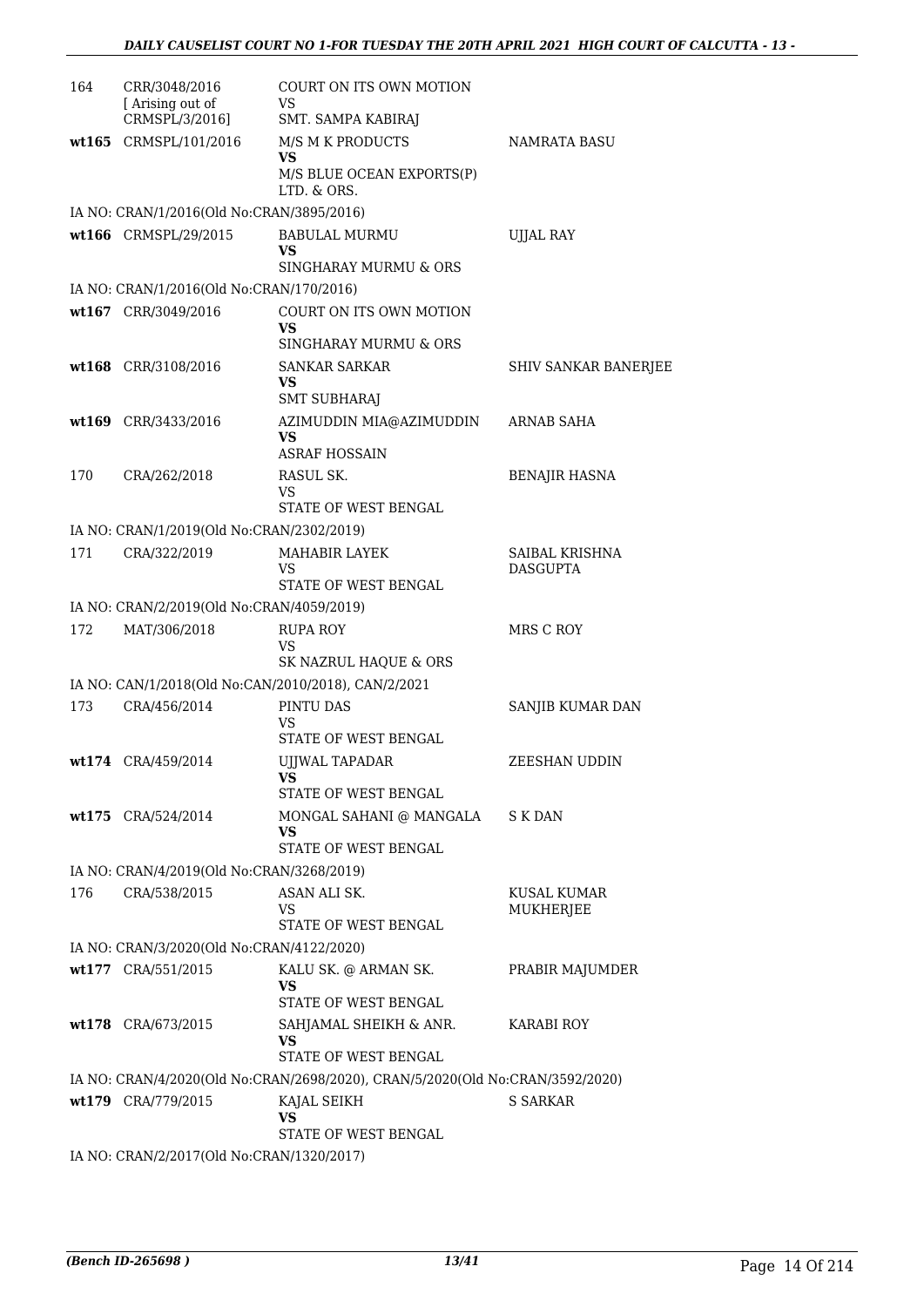|     | wt180 CRM/10425/2016                      | AZAD SK @ AZATALI SEKH &<br>ANR.<br><b>VS</b><br>STATE OF WEST BENGAL                           | <b>SUBIR DEBNATH</b>                                                                           |
|-----|-------------------------------------------|-------------------------------------------------------------------------------------------------|------------------------------------------------------------------------------------------------|
| 181 | CRA/715/2015                              | <b>NIL KAMAL GON</b><br>VS<br><b>STATE OF WEST BENGAL</b>                                       | D MAJUMDAR                                                                                     |
|     | IA NO: CRAN/3/2019(Old No:CRAN/2303/2019) |                                                                                                 |                                                                                                |
|     | wt182 CRA/559/2015                        | <b>ABHIJIT DAS</b><br><b>VS</b><br>STATE OF WEST BENGAL                                         | A MITRA                                                                                        |
| 183 | CRA/336/2017                              | <b>GOBINDA SAHA &amp; ANR</b><br>VS<br>STATE OF WEST BENGAL                                     | <b>SHASANKA SEKHAR</b><br>SAHA                                                                 |
|     | No:CRAN/277/2020)                         |                                                                                                 | IA NO: CRAN/1/2017(Old No:CRAN/2382/2017), CRAN/2/2017(Old No:CRAN/4987/2017), CRAN/3/2020(Old |
|     | wt184 CRA/382/2017                        | <b>SUPRIYA MALLICK</b><br><b>VS</b><br><b>STATE OF WEST BENGAL</b>                              | PUJA GOSWAMI                                                                                   |
| 185 | CRA/55/2018                               | SAHAJADI BIBI @ BEWA & ORS<br>VS<br><b>STATE OF WEST BENGAL</b>                                 | K RAY                                                                                          |
|     | IA NO: CRAN/1/2019(Old No:CRAN/3324/2019) |                                                                                                 |                                                                                                |
| 186 | CRA/527/2018                              | <b>ARNAB BISWAS</b><br>VS<br><b>STATE OF WEST BENGAL</b>                                        | <b>SOUBHIK MITTER</b>                                                                          |
|     | IA NO: CRAN/2/2020(Old No:CRAN/396/2020)  |                                                                                                 |                                                                                                |
|     | wt187 CRA/525/2018                        | <b>JAYANTI BISWAS</b><br>VS<br>STATE OF WEST BENGAL                                             | M MUKHERJEE                                                                                    |
| 188 | CRA/576/2018                              | SAHABUDDIN SHEIKH @<br>SAHABUDDIN SK & ANR<br><b>VS</b><br>STATE OF WEST BENGAL                 | P ROY                                                                                          |
|     |                                           | IA NO: CRAN/1/2019(Old No:CRAN/541/2019), CRAN/2/2020(Old No:CRAN/2388/2020)                    |                                                                                                |
| 189 | CRA/380/2019                              | TANIA MONDAL @ TANIA<br>KHATOON @ TANIA BEGUM @<br>HAZRA<br>VS<br>STATE OF WEST BENGAL &<br>ANR | <b>AMIT ROY</b>                                                                                |
|     | IA NO: CRAN/1/2019(Old No:CRAN/2928/2019) |                                                                                                 |                                                                                                |
| 190 | CRA/531/2019                              | MAHIMUDDIN<br>VS<br>STATE OF WEST BENGAL &<br>ANR                                               | AMIT RAY                                                                                       |
|     | IA NO: CRAN/2/2019(Old No:CRAN/4659/2019) |                                                                                                 |                                                                                                |
| 191 | CRA/217/2020                              | SANOWARA BIBI AND ANR<br>VS<br>State of West Bengal                                             | AMRITA CHEL                                                                                    |
|     | IA NO: CRAN/1/2020, CRAN/2/2020           |                                                                                                 |                                                                                                |
| 192 | CRA/238/2020                              | <b>HOSSAIN SK</b><br>VS<br>THE STATE OF WEST BENGAL                                             | RAHUL GABGULY                                                                                  |
|     | IA NO: CRAN/1/2021                        |                                                                                                 |                                                                                                |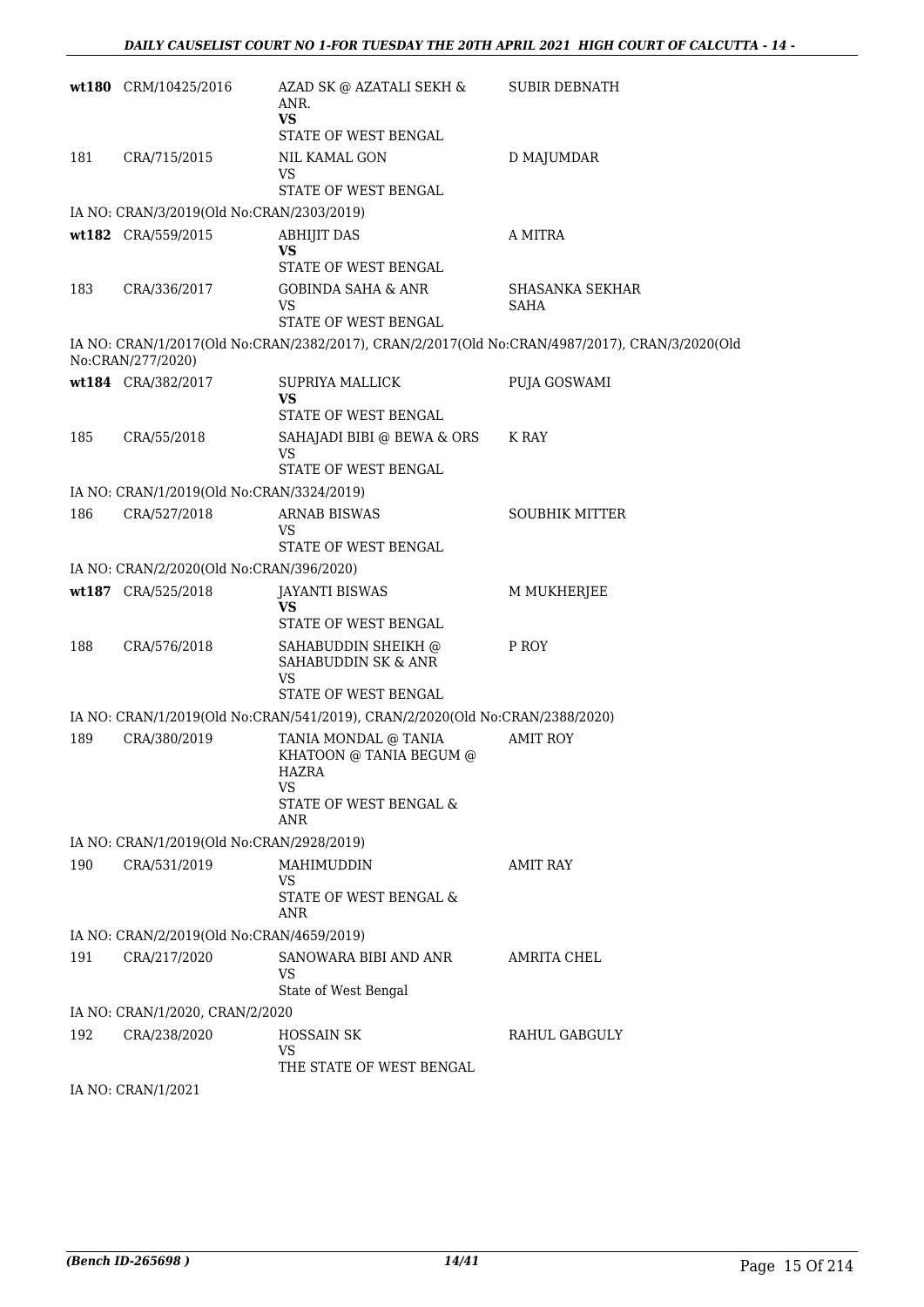| 193 | CRA/692/2019<br>$[PT I+OS+2ND]$<br>COPY+PT II)           | MINARUL ISLAM @ MINARUL<br><b>SHA &amp; ORS</b><br>VS<br>STATE OF WEST BENGAL | <b>ARUSHI RATHORE</b>             |
|-----|----------------------------------------------------------|-------------------------------------------------------------------------------|-----------------------------------|
|     | IA NO: CRAN/1/2020(Old No:CRAN/190/2020)                 |                                                                               |                                   |
| 194 | CRA/640/2018                                             | <b>GOURAB MONDAL</b><br><b>VS</b><br>STATE OF WEST BENGAL &<br>ANR            | <b>SONALI DAS</b>                 |
|     | IA NO: CRAN/1/2018(Old No:CRAN/3682/2018)                |                                                                               |                                   |
| 195 | CRA/183/2019                                             | MD ALIB @ ALIB MOHAMMAD<br>VS<br>STATE OF WEST BENGAL                         | <b>SUMAN SANKAR</b><br>CHATTERJEE |
|     | IA NO: CRAN/2/2020(Old No:CRAN/247/2020)                 |                                                                               |                                   |
| 196 | CRA/95/2020                                              | CHAND SAUDAGAR @ CHAND<br><b>SWADAGAR &amp; ANR</b><br><b>VS</b>              | NAVANIL DE                        |
|     |                                                          | STATE OF WEST BENGAL                                                          |                                   |
|     | IA NO: CRAN/1/2020(Old No:CRAN/1016/2020)                |                                                                               |                                   |
| 197 | CRA/388/2017                                             | SANJIB CHOWDHURY & ANR<br>VS<br>STATE OF WEST BENGAL &<br>ANR                 | SOUMAJIT CHATTERJEE               |
|     | IA NO: CRAN/3/2019(Old No:CRAN/2669/2019)                |                                                                               |                                   |
| 198 | CRA/660/2017                                             | ANOWAR MOLLA @ ANUAR<br>VS<br>STATE OF WEST BENGAL                            | <b>MANAS KUMAR DAS</b>            |
|     | IA NO: CRAN/1/2019(Old No:CRAN/2533/2019)                |                                                                               |                                   |
| 199 | CRA/248/2019                                             | <b>GANESH ORANG</b><br><b>VS</b>                                              | MALAY BHATTACHARYYA               |
|     |                                                          | STATE OF WEST BENGAL                                                          |                                   |
| 200 | IA NO: CRAN/1/2019(Old No:CRAN/2848/2019)<br>CRA/40/2019 | MD IMTIAZ @ IMTIAZ ALAM                                                       | MD KHAIRUL                        |
|     |                                                          | <b>VS</b><br>STATE OF WEST BENGAL                                             |                                   |
|     | IA NO: CRAN/2/2019(Old No:CRAN/4144/2019)                |                                                                               |                                   |
|     | wt201 CRA/350/2019                                       | SAMIR JANA<br>VS<br>STATE OF WEST BENGAL                                      | JOYDEEP<br><b>BHATTACHRJEE</b>    |
|     | IA NO: CRAN/2/2020                                       |                                                                               |                                   |
|     | wt202 CRA/55/2019                                        | <b>BHOLA SARDAR</b><br>VS                                                     | SK SAMIUL HAQUE                   |
|     |                                                          | STATE OF WEST BENGAL                                                          |                                   |
|     | IA NO: CRAN/2/2019(Old No:CRAN/2279/2019)                |                                                                               |                                   |
|     | wt203 CRA/652/2018                                       | PAWAN KR TIWARI<br>VS<br>STATE OF WEST BENGAL, ACP,                           | DEEPAK KR PRAHLADKA               |
|     | IA NO: CRAN/1/2019(Old No:CRAN/2618/2019)                | ANTI ROWDY SEC, DD                                                            |                                   |
|     | wt204 CRA/653/2018                                       | PAWAN KR TIWARI                                                               | DEEPAK KR PRAHLADKA               |
|     |                                                          | VS<br>PANKAJ SINGH @ CHOTON<br>SINGH                                          |                                   |
|     | wt205 CRA/654/2018                                       | PAWAN KR TIWARI<br>VS<br>SAMAR BARAN CHAKRABORTY<br>& ORS                     | DEEPAK KR PRAHLADKA               |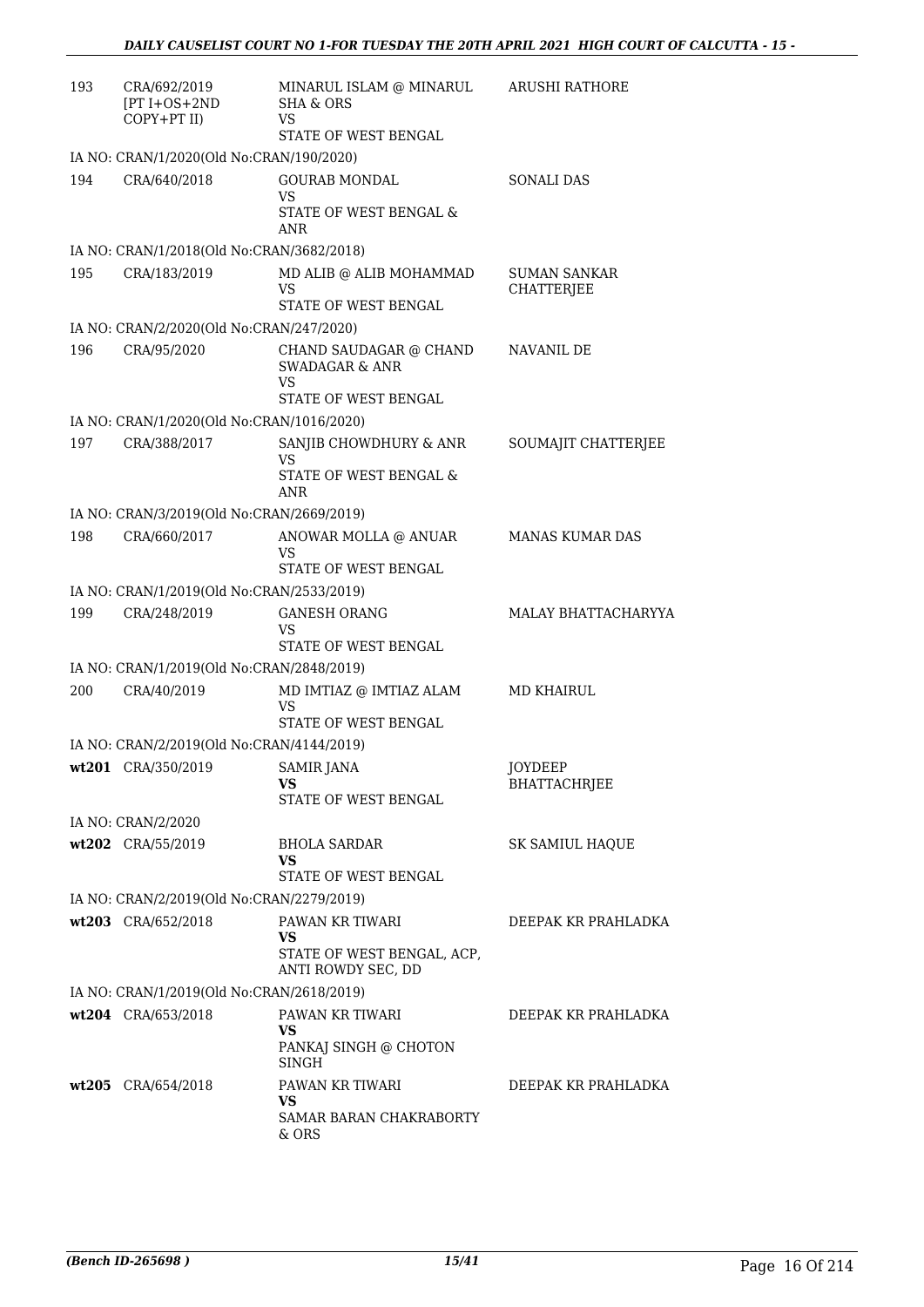|     | wt206 CRA/655/2018                                         | PAWAN KR TIWARI<br>VS                                                                                                      | DEEPAK KR PRAHLADKA |
|-----|------------------------------------------------------------|----------------------------------------------------------------------------------------------------------------------------|---------------------|
|     |                                                            | SAMAR BARAN CHARKRABORTY                                                                                                   |                     |
|     | wt207 CRA/656/2018                                         | PAWAN KR TIWARI<br>VS<br><b>SHYAM SUNDAR SINGH</b>                                                                         | DEEPAK KR PRAHLADKA |
|     | wt208 CRA/657/2018                                         | PAWAN KR TIWARI                                                                                                            | DEEPAK KR PRAHLADKA |
|     |                                                            | <b>VS</b><br>SAMAR BARAN CHAKRABORTY                                                                                       |                     |
|     | wt209 CRR/1295/2018                                        | PAWAN KUMAR TIWARI                                                                                                         | DEEPAK KUMAR        |
|     |                                                            | <b>VS</b><br>STATE OF WEST BENGAL                                                                                          | PRAHLADKA           |
|     | wt210 WPA/4008/2016                                        | PAWAN KR TIWARI<br><b>VS</b><br>RAJIV DE & ANR                                                                             | D K PRAHLADKA       |
| 211 | CRA/284/2018                                               | NOOR MOHAMMAD<br>MOLLA@KOCHI<br>VS<br>STATE OF WEST BENGAL                                                                 | DATTATREYA DUTTA    |
|     |                                                            |                                                                                                                            |                     |
| 212 | CRA/163/2016                                               | IA NO: CRAN/1/2019(Old No:CRAN/2846/2019), CRAN/2/2020(Old No:CRAN/4539/2020)<br>PARIKSHIT KANDER @ KANDAR AMIT BARAN DASH |                     |
|     |                                                            | & ORS.<br><b>VS</b>                                                                                                        |                     |
|     |                                                            | STATE OF WEST BENGAL                                                                                                       |                     |
|     | IA NO: CRAN/2/2021                                         |                                                                                                                            |                     |
| 213 | CRA/5/2020                                                 | SK. PACHA @ DUKHA<br>VS                                                                                                    | NAVANIL DE          |
|     |                                                            | STATE OF WEST BENGAL                                                                                                       |                     |
| 214 | IA NO: CRAN/1/2020(Old No:CRAN/422/2020)<br>CRA/102/2020   |                                                                                                                            |                     |
|     |                                                            | PRITAM KARMAKAR @ DONKA<br>VS<br>STATE OF WEST BENGAL                                                                      | JONAKI SAHA         |
|     | IA NO: CRAN/2/2020                                         |                                                                                                                            |                     |
| 215 | CRA/366/2019                                               | <b>BIJOY BARMAN</b>                                                                                                        | APURBA K            |
|     |                                                            | VS<br>STATE OF WEST BENGAL                                                                                                 | <b>CHAKRABARTTY</b> |
|     | IA NO: CRAN/1/2019(Old No:CRAN/3125/2019)                  |                                                                                                                            |                     |
| 216 | CRA/654/2017                                               | <b>BABULAL GHOSH</b>                                                                                                       | <b>SUDIP GUHA</b>   |
|     |                                                            | VS                                                                                                                         |                     |
|     |                                                            | STATE OF WEST BENGAL                                                                                                       |                     |
|     | IA NO: CRAN/2/2019(Old No:CRAN/2878/2019)                  |                                                                                                                            |                     |
| 217 | CRA/472/2015<br>[INCOMPLETE PB $+4$ VS<br>LCR <sub>1</sub> | DHARMENDAR SINGH<br>STATE OF WEST BENGAL                                                                                   | <b>SUMAN DE</b>     |
|     | IA NO: CRAN/2/2020                                         |                                                                                                                            |                     |
|     | wt218 CRA/503/2015                                         | <b>KARTIK SARKAR</b>                                                                                                       | ARIJIT GHOSH        |
|     |                                                            | VS<br>STATE OF WEST BENGAL                                                                                                 |                     |
|     |                                                            | IA NO: CRAN/1/2015(Old No:CRAN/2612/2015), CRAN/3/2021                                                                     |                     |
|     | wt219 CRA/510/2015                                         | RABINDAR SHOW @ RABINDAR<br>SAH<br><b>VS</b><br>STATE OF WEST BENGAL                                                       | ROUSHAN KUMAR ROY   |
|     |                                                            | IA NO: CRAN/1/2016(Old No:CRAN/970/2016), CRAN/2/2019(Old No:CRAN/2744/2019)                                               |                     |
|     | wt220 CRA/608/2015                                         | SANJOY SHAW @ KALU<br><b>VS</b>                                                                                            | PRASENJIT SARKAR    |
|     |                                                            | STATE OF WEST BENGAL                                                                                                       |                     |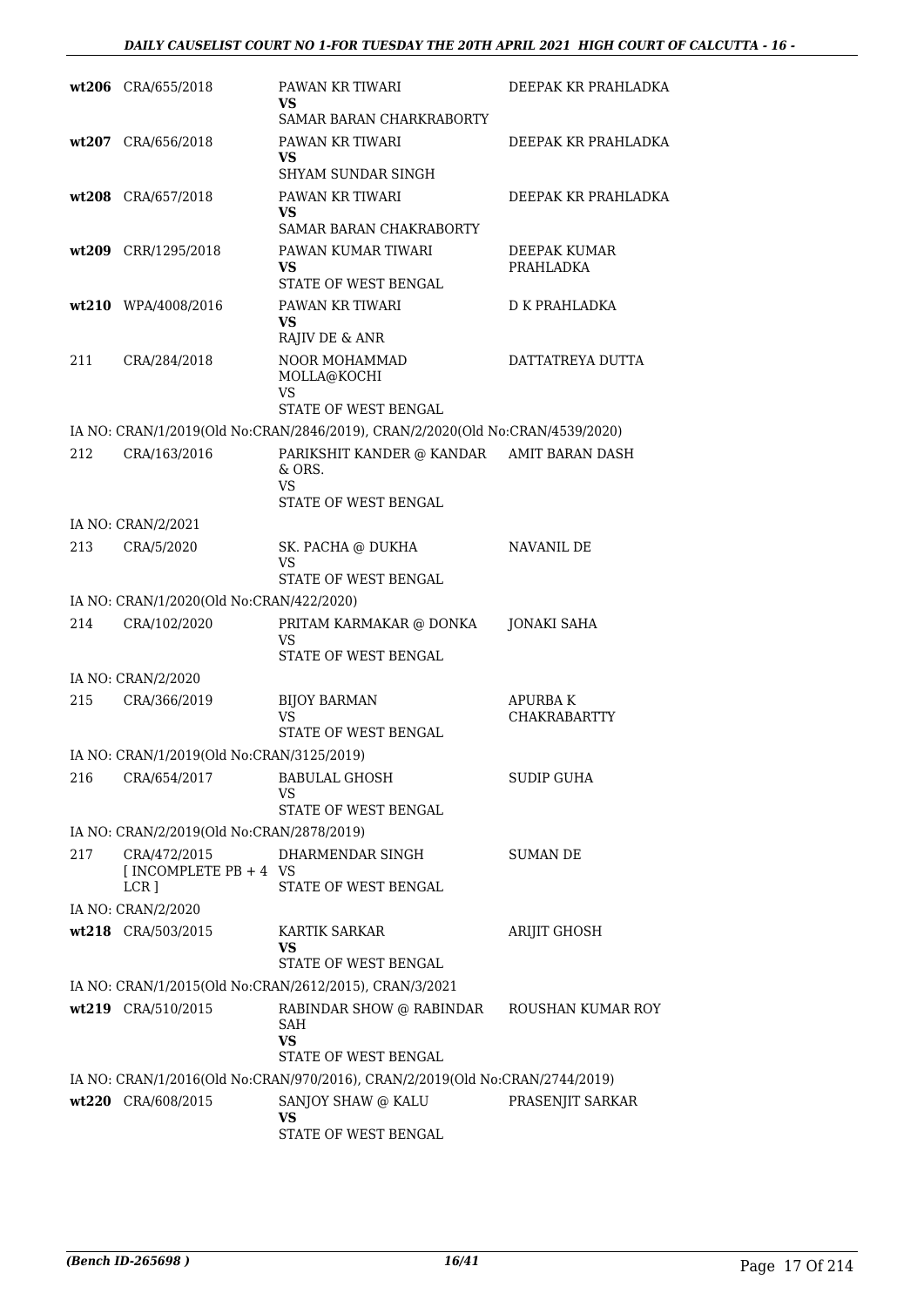| 221 | CRA/243/2012                                                                                                                      | SARBAR HOSSAIN @ SHERU ALI RAMASHIS MUKHERJEE<br>& ORS<br>VS                               |                                                                                                |  |  |
|-----|-----------------------------------------------------------------------------------------------------------------------------------|--------------------------------------------------------------------------------------------|------------------------------------------------------------------------------------------------|--|--|
|     |                                                                                                                                   | STATE OF WEST BENGAL                                                                       |                                                                                                |  |  |
|     | IA NO: CRAN/2/2014(Old No:CRAN/1582/2014), CRAN/3/2014(Old No:CRAN/2832/2014), CRAN/5/2015(Old<br>No:CRAN/2082/2015), CRAN/7/2021 |                                                                                            |                                                                                                |  |  |
|     | wt222 CRA/502/2012                                                                                                                | RAJU WILSON @ MONI<br><b>VS</b><br>STATE OF WEST BENGAL                                    | <b>SREYASHEE BISWAS</b>                                                                        |  |  |
|     | No:CRAN/2577/2020)                                                                                                                |                                                                                            | IA NO: CRAN/2/2020(Old No:CRAN/1078/2020), CRAN/3/2020(Old No:CRAN/2576/2020), CRAN/4/2020(Old |  |  |
| 223 | CRA/659/2018                                                                                                                      | JATIN KUMAR SINGH<br>VS<br>STATE OF WEST BENGAL &<br>ANR                                   | <b>AMRITA CHEL</b>                                                                             |  |  |
|     | IA NO: CRAN/2/2020, CRAN/3/2020                                                                                                   |                                                                                            |                                                                                                |  |  |
| 224 | CRA/666/2019                                                                                                                      | PABAN RAI @ PAWAN RAI<br>VS<br>STATE OF WEST BENGAL                                        | ASHOK HALDER                                                                                   |  |  |
|     | IA NO: CRAN/1/2019(Old No:CRAN/4879/2019)                                                                                         |                                                                                            |                                                                                                |  |  |
| 225 | CRA/42/2018<br>[ CRAN 2511/2019]                                                                                                  | <b>ANARUL SK &amp; ORS</b><br>VS<br>STATE OF WEST BENGAL                                   | MS E DUTTA                                                                                     |  |  |
|     | IA NO: CRAN/3/2019(Old No:CRAN/2511/2019)                                                                                         |                                                                                            |                                                                                                |  |  |
| 226 | CRA/630/2010                                                                                                                      | SANYASHI SARDAR & ORS                                                                      | TIRTHANKAR DHALI                                                                               |  |  |
|     |                                                                                                                                   | VS<br>STATE OF WEST BENGAL                                                                 |                                                                                                |  |  |
|     | IA NO: CRAN/4/2021                                                                                                                |                                                                                            |                                                                                                |  |  |
| 227 | CRA/413/2012                                                                                                                      | <b>BIDHAN SARDAR &amp; ORS</b><br>VS<br><b>STATE OF WEST BENGAL</b>                        | AHINDRA KUMAR ADHYA                                                                            |  |  |
|     |                                                                                                                                   | IA NO: CRAN/2/2019(Old No:CRAN/3141/2019), CRAN/3/2020(Old No:CRAN/4123/2020), CRAN/4/2021 |                                                                                                |  |  |
| 228 | CRA/635/2016                                                                                                                      | DIPAK BARMAN<br><b>VS</b>                                                                  | <b>SUBIR DEBNATH</b>                                                                           |  |  |
|     |                                                                                                                                   | STATE OF WEST BENGAL                                                                       |                                                                                                |  |  |
|     | IA NO: CRAN/2/2021                                                                                                                |                                                                                            |                                                                                                |  |  |
| 229 | CRA/223/2017                                                                                                                      | BASUDEB ROY @ BASU ROY & S DEBNATH<br>ANR<br><b>VS</b><br>STATE OF WEST BENGAL             |                                                                                                |  |  |
|     | IA NO: CRAN/2/2021                                                                                                                |                                                                                            |                                                                                                |  |  |
|     | wt230 CRA/259/2016                                                                                                                | PALANU ROY & ANR.<br>VS<br>STATE OF WEST BENGAL                                            | <b>SUBIR DEBNATH</b>                                                                           |  |  |
|     | IA NO: CRAN/3/2021                                                                                                                |                                                                                            |                                                                                                |  |  |
|     | wt231 CRA/499/2015                                                                                                                | BASU ROY@ BASUDEV ROY &<br>ORS.<br>VS<br>STATE OF WEST BENGAL                              | S DAS                                                                                          |  |  |
| 232 | CRA/596/2019                                                                                                                      | <b>BIKASH GHOSH</b><br><b>VS</b>                                                           | <b>UDAY SANKAR</b><br><b>CHATTOPADHYAY</b>                                                     |  |  |
|     |                                                                                                                                   | SUPERINTENDENT, NCB(K.Z.U)                                                                 |                                                                                                |  |  |
|     | IA NO: CRAN/1/2020(Old No:CRAN/1020/2020)                                                                                         |                                                                                            |                                                                                                |  |  |
| 233 | CRA/689/2019                                                                                                                      | BIMAL DOME & ANR.<br>VS<br>THE SUPDT. NARCOTICS<br>CONTROL BUREAU (K.Z.U                   | <b>UDAY SANKAR</b><br><b>CHATTOPADHYAY</b>                                                     |  |  |
|     |                                                                                                                                   | IA NO. CRANILIZO10(OIA No.CRANI4547/2010), CRANIZIZO20(OIA No.CRANI006/2020)               |                                                                                                |  |  |

IA NO: CRAN/1/2019(Old No:CRAN/4547/2019), CRAN/2/2020(Old No:CRAN/996/2020)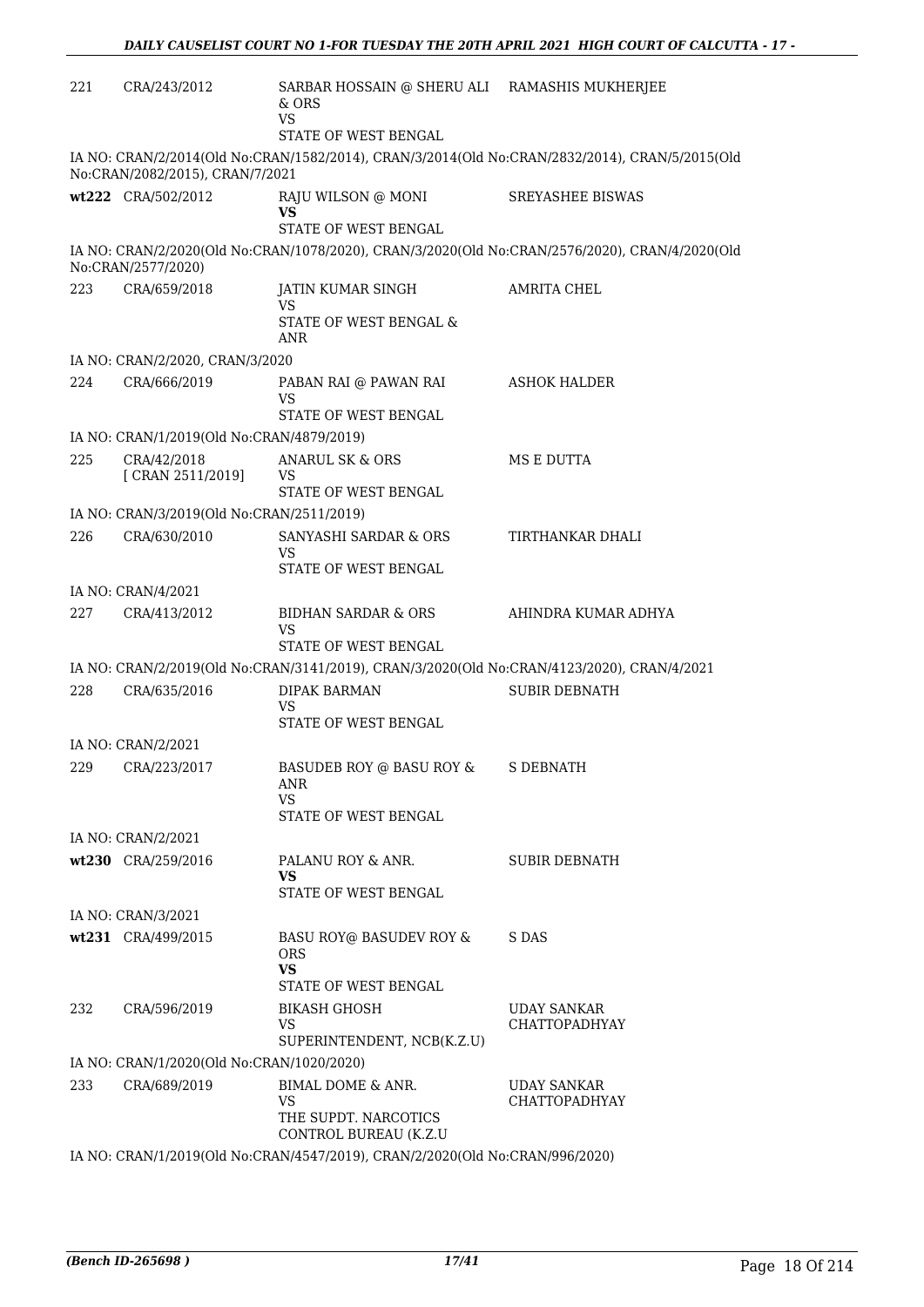| 234 | CRA/298/2020                              | KETABUL SK @ KITABUL SK<br>VS<br>THE NATIONAL                                 | AMIT RANJAN PATI                 |
|-----|-------------------------------------------|-------------------------------------------------------------------------------|----------------------------------|
|     |                                           | <b>INVESTIGATION AGENCY</b>                                                   |                                  |
| 235 | CRA/316/2019                              | JAHID HUSSAIN & ANR<br>VS<br>STATE OF WEST BENGAL                             | RAHUL GANGULY                    |
|     | IA NO: CRAN/1/2019(Old No:CRAN/2470/2019) |                                                                               |                                  |
| 236 | CRA/224/2020                              | ANANDITA PAL (DEY)<br>VS                                                      | DR. JYOTIRMOY<br><b>ADHIKARY</b> |
|     |                                           | THE STATE OF WEST BENGAL                                                      |                                  |
|     | IA NO: CRAN/1/2020                        |                                                                               |                                  |
| 237 | CRA/285/2020                              | <b>SAGAR BACHAR</b><br>VS<br>State of West Bengal                             | AMRTITA MAJI                     |
|     | IA NO: CRAN/1/2020, CRAN/2/2021           |                                                                               |                                  |
| 238 | CRA/301/2000                              | <b>BINOY ROY &amp; ANR</b><br>VS<br><b>STATE</b>                              | RITA DUTTA                       |
|     |                                           | IA NO: CRAN/2/2009(Old No:CRAN/1620/2009), CRAN/6/2019(Old No:CRAN/4288/2019) |                                  |
| 239 | CRA/650/2018                              | TAPAN GHOSH & ORS<br>VS                                                       | RAHUL GANGULY                    |
|     |                                           | STATE OF WEST BENGAL                                                          |                                  |
|     | IA NO: CRAN/2/2019(Old No:CRAN/473/2019)  |                                                                               |                                  |
| 240 | CRA/361/2017                              | ARDHENDU ROY<br>VS<br>STATE OF WEST BENGAL                                    | <b>ARINDAM SEN</b>               |
|     |                                           | IA NO: CRAN/4/2019(Old No:CRAN/4767/2019), CRAN/6/2020, CRAN/7/2021           |                                  |
| 241 | CRA/54/2019                               | LALTU SK & ANR<br>VS                                                          | TAPAN DUTTA GUPTA                |
|     |                                           | STATE OF WEST BENGAL                                                          |                                  |
|     | IA NO: CRAN/2/2019(Old No:CRAN/2812/2019) |                                                                               |                                  |
| 242 | CRA/132/2019                              | <b>BIMAL MURMU &amp; ORS</b><br>VS<br>STATE OF WEST BENGAL                    | PARVEJ ANAM                      |
|     | IA NO: CRAN/2/2019(Old No:CRAN/2983/2019) |                                                                               |                                  |
| 243 | CRA/360/2019                              | RAJIKUL SK & ANR<br>VS<br>STATE OF WEST BENGAL                                | PARVEJ ANAM                      |
|     | IA NO: CRAN/2/2020(Old No:CRAN/301/2020)  |                                                                               |                                  |
| 244 | CRA/137/2005                              | <b>AFROZ KHAN</b>                                                             | TAPAS KR. GHOSH                  |
|     |                                           | VS<br><b>STATE</b>                                                            |                                  |
|     | IA NO: CRAN/2/2021                        |                                                                               |                                  |
| 245 | CRA/32/2013                               | PABAN KUMAR GUPTA<br>VS<br>STATE OF WEST BENGAL                               | ARINDAM JANA                     |
|     |                                           | IA NO: CRAN/2/2014(Old No:CRAN/2308/2014), CRAN/3/2021                        |                                  |
| 246 | CRA/589/2018                              | DILIP BARMAN & ORS.                                                           | <b>HILLOL SAHA PODDER</b>        |
|     |                                           | VS<br>STATE OF WEST BENGAL &<br>ORS.                                          |                                  |
|     | IA NO: CRAN/1/2019(Old No:CRAN/86/2019)   |                                                                               |                                  |
| 247 | CRA/749/2019                              | AMIT DUTTA & ORS<br>VS                                                        | <b>HILLOL SAHA PODDER</b>        |
|     | IA NO: CRAN/1/2020(Old No:CRAN/249/2020)  | STATE OF WEST BENGAL                                                          |                                  |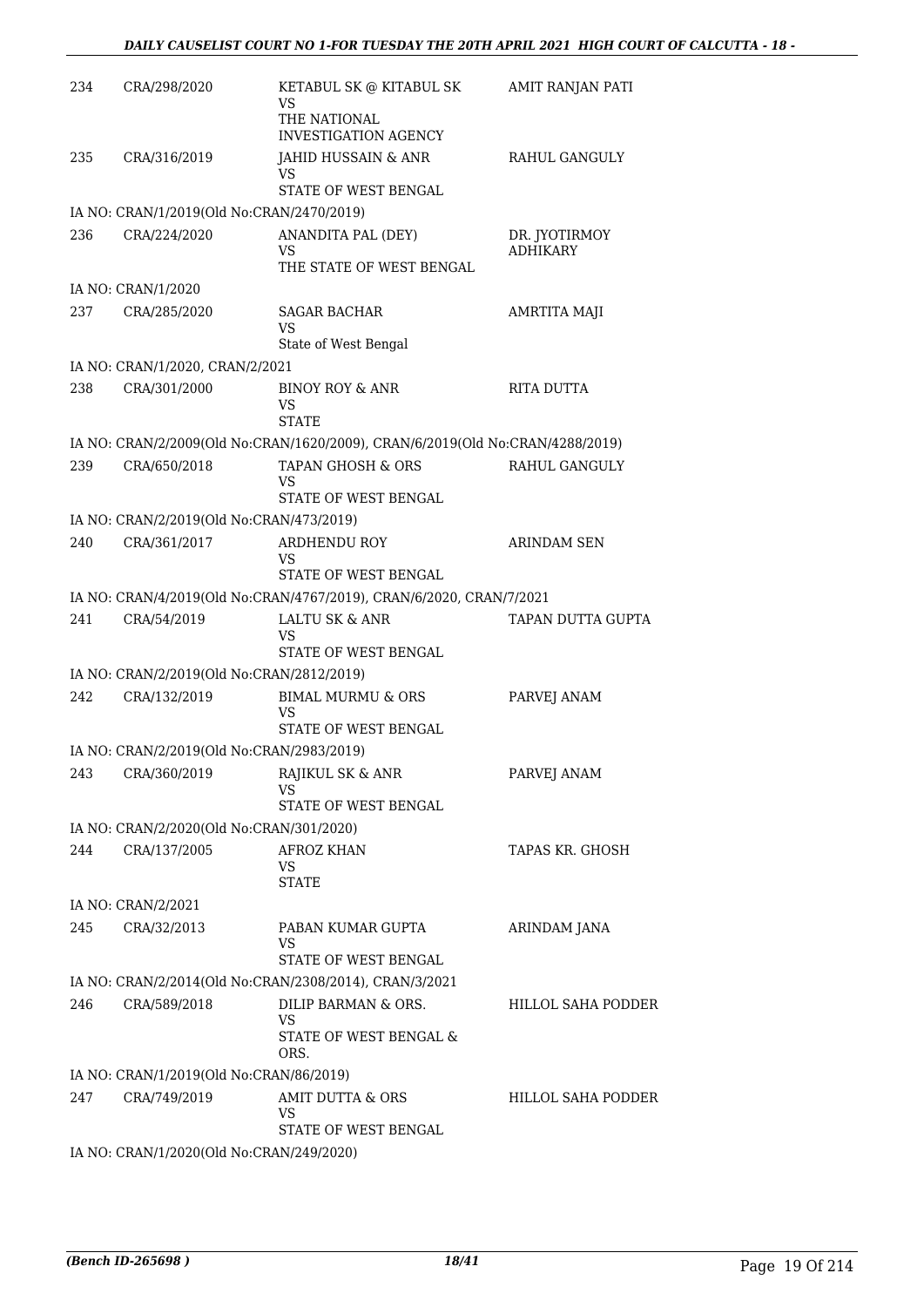| 248 | CRA/747/2019                                              | <b>GOUTAM BARUI</b><br>VS<br>STATE OF WEST BENGAL                                                                                                                                         | <b>APAN SAHA</b>                            |
|-----|-----------------------------------------------------------|-------------------------------------------------------------------------------------------------------------------------------------------------------------------------------------------|---------------------------------------------|
|     | IA NO: CRAN/1/2020(Old No:CRAN/253/2020)                  |                                                                                                                                                                                           |                                             |
| 249 | CRA/342/2019                                              | <b>CHANDAN DUBEY</b><br>VS<br>STATE OF WEST BENGAL                                                                                                                                        | SHASHANKA SHEKHAR<br>SAHA                   |
|     | IA NO: CRAN/1/2019(Old No:CRAN/2566/2019)                 |                                                                                                                                                                                           |                                             |
| 250 | CRA/243/2014                                              | RAJESH SONAR<br>VS                                                                                                                                                                        | A DAS                                       |
|     |                                                           | STATE OF WEST BENGAL                                                                                                                                                                      |                                             |
|     | IA NO: CRAN/2/2015(Old No:CRAN/3451/2015)                 |                                                                                                                                                                                           |                                             |
| 251 | CRA/595/2019                                              | MIRAJ @ MIRAJUL HAQUE<br><b>SAGAR &amp; ANR</b><br>VS                                                                                                                                     | <b>SOUVIK DAS</b>                           |
|     |                                                           | STATE OF WEST BENGAL                                                                                                                                                                      |                                             |
|     | IA NO: CRAN/2/2021                                        |                                                                                                                                                                                           |                                             |
| 252 | CRA/561/2019                                              | JOYDEV CHAKRABORTY & ORS<br>VS<br>STATE OF WEST BENGAL                                                                                                                                    | SOUMYAJIT DAS<br><b>MAHAPATRA</b>           |
|     |                                                           | IA NO: CRAN/1/2020(Old No:CRAN/454/2020), CRAN/2/2020(Old No:CRAN/460/2020)                                                                                                               |                                             |
| 253 | CRA/622/2019                                              | SACHINDRANATH DAS                                                                                                                                                                         | SOUMYAJIT DAS                               |
|     |                                                           | VS<br>STATE OF WEST BENGAL                                                                                                                                                                | <b>MAHAPATRA</b>                            |
|     | IA NO: CRAN/1/2020(Old No:CRAN/89/2020)                   |                                                                                                                                                                                           |                                             |
| 254 | CRA/90/2019                                               | DHANANJAY @ DHANAN<br><b>SARKAR</b><br>VS<br>STATE OF WEST BENGAL                                                                                                                         | DEBAJIT KUNDU                               |
|     | IA NO: CRAN/1/2019(Old No:CRAN/2516/2019)                 |                                                                                                                                                                                           |                                             |
| 255 | CRA/596/2012                                              | SANJIB BOSE @ POPPY<br>VS                                                                                                                                                                 | DEBAPRATIM GUHA                             |
|     |                                                           | STATE OF WEST BENGAL                                                                                                                                                                      |                                             |
|     | IA NO: CRAN/3/2021                                        |                                                                                                                                                                                           |                                             |
| 256 | CRA/261/2019                                              | NITYANANDA DAS<br>VS<br>STATE OF WEST BENGAL                                                                                                                                              | <b>JAYANTA NARAYAN</b><br><b>CHATTERJEE</b> |
|     | IA NO: CRAN/1/2019(Old No:CRAN/2916/2019)                 |                                                                                                                                                                                           |                                             |
| 257 | CRA/358/2018                                              | <b>BALBIR SINGH &amp; ANR</b><br>VS                                                                                                                                                       | <b>D BANERJEE</b>                           |
|     |                                                           | STATE OF WEST BENGAL                                                                                                                                                                      |                                             |
|     | IA NO: CRAN/1/2019(Old No:CRAN/2327/2019)                 |                                                                                                                                                                                           |                                             |
| 258 | CRA/262/2020                                              | RAJU JAISWAL<br>VS<br>State of West Bengal                                                                                                                                                | DIPANJAN CHATTERJEE                         |
|     | IA NO: CRAN/1/2020, CRAN/2/2020                           |                                                                                                                                                                                           |                                             |
| 259 | CRA/314/2019                                              | NURUL ISLAM & ANR<br><b>VS</b>                                                                                                                                                            | MOHAN KUMAR SANYAL                          |
|     |                                                           | STATE OF WEST BENGAL                                                                                                                                                                      |                                             |
| 260 | IA NO: CRAN/2/2019(Old No:CRAN/3885/2019)<br>CRA/472/2019 | <b>GITA MIDDAY &amp; ANR</b><br>VS                                                                                                                                                        | SHASHANKA SHEKHAR<br>SAHA                   |
|     |                                                           | STATE OF WEST BENGAL<br>$\overline{M}$ 11/1/2010/014 $\overline{M}$ and $\overline{M}$ 2020/2010 and $\overline{M}$ 2020/014 $\overline{M}$ and $\overline{M}$ 10/2020 and $\overline{M}$ |                                             |

IA NO: CRAN/1/2019(Old No:CRAN/3703/2019), CRAN/2/2020(Old No:CRAN/1943/2020), CRAN/3/2020(Old No:CRAN/1944/2020), CRAN/4/2020(Old No:CRAN/1950/2020)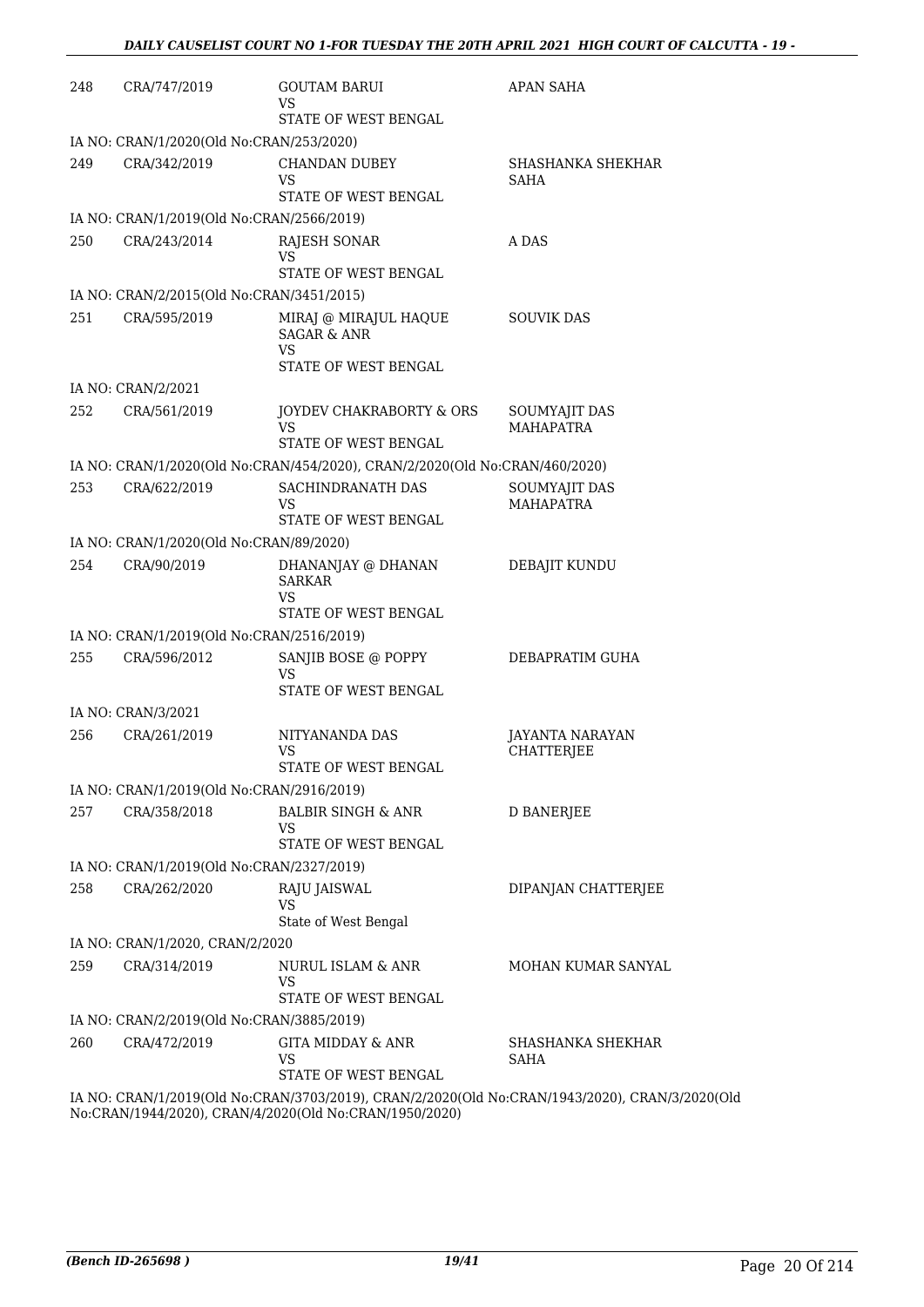| 261 | CRA/271/2018                              | RAFIKUL SK.<br>VS<br>STATE OF WEST BENGAL                                           | SNEHANSU MAJUMDER            |
|-----|-------------------------------------------|-------------------------------------------------------------------------------------|------------------------------|
|     | IA NO: CRAN/1/2019(Old No:CRAN/2858/2019) |                                                                                     |                              |
| 262 | CRA/388/2019                              | JAHANI MONDAL @ JANI<br>MONDAL & ORS.<br>VS<br>STATE OF WEST BENGAL                 | SNEHANSU MAJUMDER            |
|     | IA NO: CRAN/2/2019(Old No:CRAN/3544/2019) |                                                                                     |                              |
| 263 | CRA/708/2017                              | AJIT SK.                                                                            | SNEHANSU MAJUMDER            |
|     |                                           | VS<br>STATE OF WEST BENGAL                                                          |                              |
|     | IA NO: CRAN/1/2018(Old No:CRAN/3098/2018) |                                                                                     |                              |
| 264 | CRA/53/2019                               | PANCHU BHWAL<br>VS<br>STATE OF WEST BENGAL &<br>ANR                                 | SNEHANSU MAJUMDER            |
|     | IA NO: CRAN/1/2019(Old No:CRAN/1431/2019) |                                                                                     |                              |
| 265 | CRA/520/2019                              | <b>BADSA@CHHATU SK</b><br>VS<br>STATE OF WEST BENGAL                                | <b>SNEHANSHU</b><br>MAJUMDER |
|     | IA NO: CRAN/2/2020(Old No:CRAN/135/2020)  |                                                                                     |                              |
| 266 | CRA/123/2013                              | MD SOHEL@PINTU & ORS                                                                | <b>BISWAJIT MANNA</b>        |
|     |                                           | <b>VS</b><br>STATE OF WEST BENGAL                                                   |                              |
|     | IA NO: CRAN/6/2021, CRAN/7/2021           |                                                                                     |                              |
| 267 | CRA/303/2012                              | KRIPANATH BISWAS & ORS<br>VS                                                        | ARIJIT GANGULY               |
|     |                                           | STATE OF WEST BENGAL                                                                |                              |
|     |                                           | IA NO: CRAN/4/2013(Old No:CRAN/1045/2013), CRAN/6/2021                              |                              |
| 268 | CRA/435/2015                              | TINKU NASKAR @ POKA & ORS<br>VS<br>STATE OF WEST BENGAL                             | A CHATTERJEE                 |
|     | IA NO: CRAN/2/2021                        |                                                                                     |                              |
|     | wt269 CRA/437/2015                        | SANJAY KR SINGH @ PANDIT &<br>ANR<br><b>VS</b><br>STATE OF WEST BENGAL              | A CHATTERJEE                 |
|     | IA NO: CRAN/3/2021                        |                                                                                     |                              |
|     | wt270 CRA/438/2015                        | PINTU PATRA & ORS.<br>VS                                                            | ARNAB CHATTERJEE             |
|     |                                           | STATE OF WEST BENGAL                                                                |                              |
|     |                                           | IA NO: CRAN/1/2017(Old No:CRAN/4563/2017), CRAN/2/2021                              |                              |
|     | wt271 CRA/462/2015                        | <b>RATAN HALDER</b><br>VS<br>STATE OF WEST BENGAL                                   | SOUGATA MITRA                |
| 272 | CRA/207/2018                              | SANTOSH SRIVASTAVA@MANU<br><b>SRIVASTAVA</b><br><b>VS</b><br>STATE OF WEST BENGAL & | M HOSSAIN                    |
|     |                                           | ANR                                                                                 |                              |
|     |                                           | IA NO: CRAN/1/2018(Old No:CRAN/2330/2018), CRAN/2/2020(Old No:CRAN/618/2020)        |                              |
| 273 | CRA/48/2017                               | ASHIM GOLDAR & ORS.<br>VS<br>STATE OF WEST BENGAL                                   | UJJAL RAY                    |
|     | IA NO: CRAN/2/2021                        |                                                                                     |                              |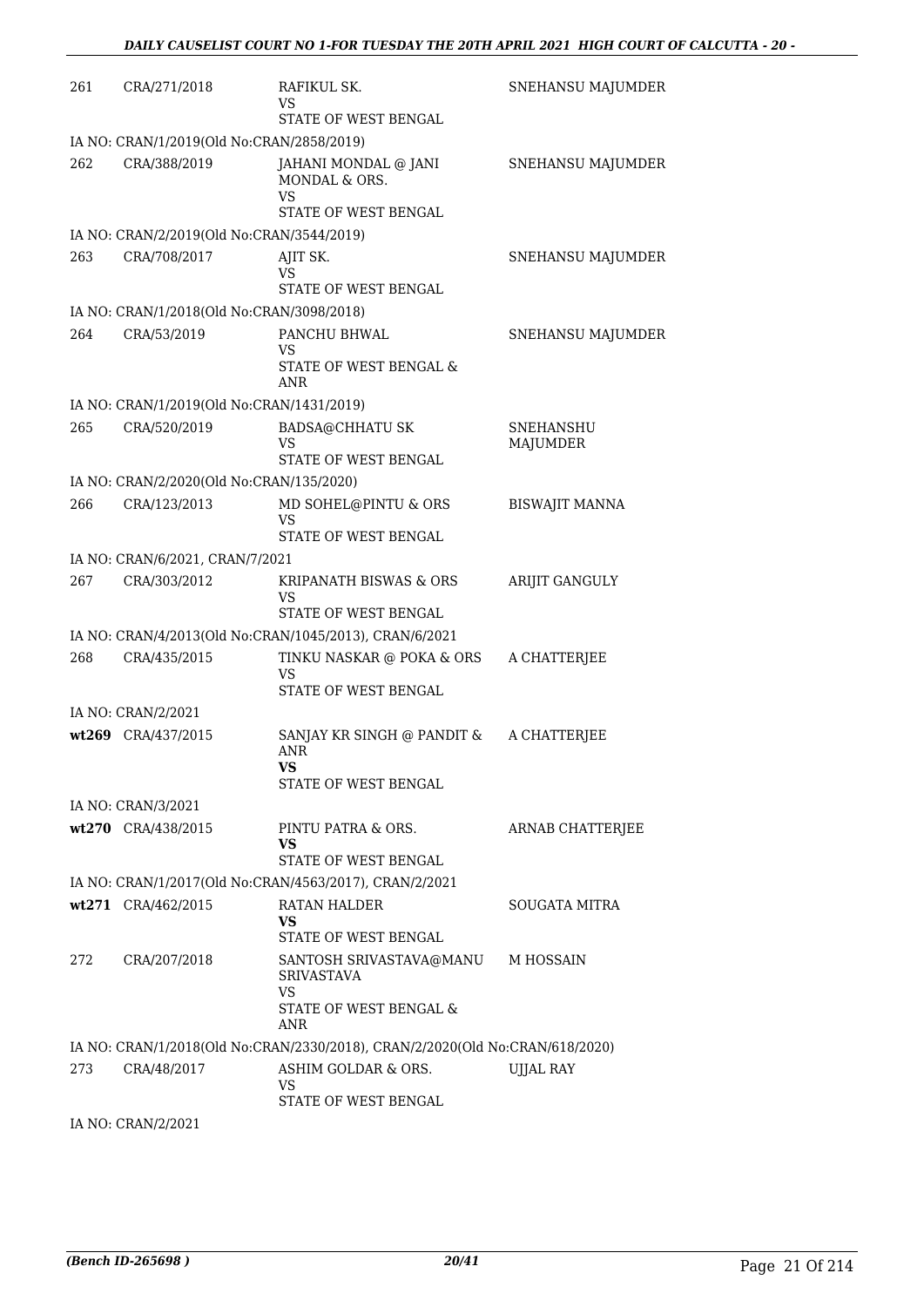| 274 | CRA/118/2019                                                                                                                     | SUNIL KUMAR ROY & ANR<br>VS                                                         | RAJNANDINI DAS                                                                                 |  |  |
|-----|----------------------------------------------------------------------------------------------------------------------------------|-------------------------------------------------------------------------------------|------------------------------------------------------------------------------------------------|--|--|
|     |                                                                                                                                  | STATE OF WEST BENGAL                                                                |                                                                                                |  |  |
|     | IA NO: CRAN/1/2019(Old No:CRAN/1268/2019)                                                                                        |                                                                                     |                                                                                                |  |  |
| 275 | CRA/440/2019                                                                                                                     | SK IMARAN ALI@IMRAN ALI<br>VS<br>STATE OF WEST BENGAL &<br>ANR                      | <b>SATADRU LAHIRI</b>                                                                          |  |  |
|     |                                                                                                                                  | IA NO: CRAN/1/2019(Old No:CRAN/3546/2019), CRAN/2/2020(Old No:CRAN/4387/2020)       |                                                                                                |  |  |
| 276 | CRA/551/2019                                                                                                                     | SANJIT GUPTA<br>VS                                                                  | SATADRU LAHIRI                                                                                 |  |  |
|     | IA NO: CRAN/2/2019(Old No:CRAN/4356/2019)                                                                                        | STATE OF WEST BENGAL                                                                |                                                                                                |  |  |
| 277 | CRA/241/2020                                                                                                                     | AWADHESH SINGH                                                                      | <b>BIKRAM BANERJEE</b>                                                                         |  |  |
|     |                                                                                                                                  | VS<br>STATE OF WEST BENGAL AND<br>ORS.                                              |                                                                                                |  |  |
|     | IA NO: CRAN/1/2020                                                                                                               |                                                                                     |                                                                                                |  |  |
| 278 | CRA/375/2019                                                                                                                     | MONTU HALDER @ MANTU<br><b>HALDER</b><br>VS                                         | KAMAL KRISHNA GUHA                                                                             |  |  |
|     |                                                                                                                                  | STATE OF WEST BENGAL                                                                |                                                                                                |  |  |
|     | IA NO: CRAN/1/2019(Old No:CRAN/2611/2019)                                                                                        |                                                                                     |                                                                                                |  |  |
| 279 | CRA/305/2016<br>$[PT-I + II + 2 PB +$<br>$LCR$ ]                                                                                 | PRADIP DAS<br><b>VS</b><br>STATE OF WEST BENGAL                                     | SOUGATA BANERJEE                                                                               |  |  |
| 280 | CRA/664/2018                                                                                                                     | PARTHANA GHOSH<br>VS<br>STATE OF WEST BENGAL                                        | DEBABRATA DAS GUPTA                                                                            |  |  |
|     | No:CRAN/4317/2020)                                                                                                               |                                                                                     | IA NO: CRAN/2/2019(Old No:CRAN/4517/2019), CRAN/3/2020(Old No:CRAN/1998/2020), CRAN/4/2020(Old |  |  |
| 281 | CRA/490/2019                                                                                                                     | RANJIT MONDAL & ANR<br>VS                                                           | ALI AHSAN ALAMGIR                                                                              |  |  |
|     |                                                                                                                                  | STATE OF WEST BENGAL                                                                |                                                                                                |  |  |
|     | IA NO: CRAN/1/2020(Old No:CRAN/419/2020)                                                                                         |                                                                                     |                                                                                                |  |  |
| 282 | CRA/517/2019                                                                                                                     | SAINIK SK.<br><b>VS</b><br>STATE OF WEST BENGAL                                     | SUBRATA KARMAKAR                                                                               |  |  |
|     |                                                                                                                                  | IA NO: CRAN/2/2020(Old No:CRAN/283/2020), CRAN/3/2020                               |                                                                                                |  |  |
|     |                                                                                                                                  | <b>BAIL IN CONNECTION WITH APPEAL</b>                                               |                                                                                                |  |  |
| 283 | CRA/231/2009                                                                                                                     | BABLU PAL & ORS                                                                     | SUKLA DAS CHANDRA                                                                              |  |  |
|     | $[Pt.-i + O.S. + 2ND].$<br>$COPY + PT II + 4 PB +$<br>5 LCR + 1 PEON BOOK<br>$+ 2$ G.D. BOOK $+ 2$<br>CASH MEMO BOOK +<br>TRANS] | VS<br>STATE OF WEST BENGAL                                                          |                                                                                                |  |  |
|     |                                                                                                                                  | IA NO: CRAN/2/2015(Old No:CRAN/1198/2015), CRAN/3/2019(Old No:CRAN/3948/2019)       |                                                                                                |  |  |
| 284 | CRA/230/2011                                                                                                                     | BISWAJIT SINHA@KARPUR &<br>ANR<br>VS<br>STATE OF WEST BENGAL                        | TITHANKAR DHALI                                                                                |  |  |
|     | No:CRAN/3005/2020)                                                                                                               |                                                                                     | IA NO: CRAN/1/2011(Old No:CRAN/2581/2011), CRAN/2/2014(Old No:CRAN/892/2014), CRAN/3/2020(Old  |  |  |
|     | wt285 CRA/329/2011                                                                                                               | JOYDEV MONDAL @ MAHKAN &<br>ORS.<br><b>VS</b>                                       | DIPANKAR PARAMANICK                                                                            |  |  |
|     |                                                                                                                                  | STATE OF WEST BENGAL                                                                |                                                                                                |  |  |
|     |                                                                                                                                  | IA NO: CRAN/3/2020, CRAN/4/2020, CRAN/5/2020, CRAN/6/2020, CRAN/7/2020, CRAN/8/2020 |                                                                                                |  |  |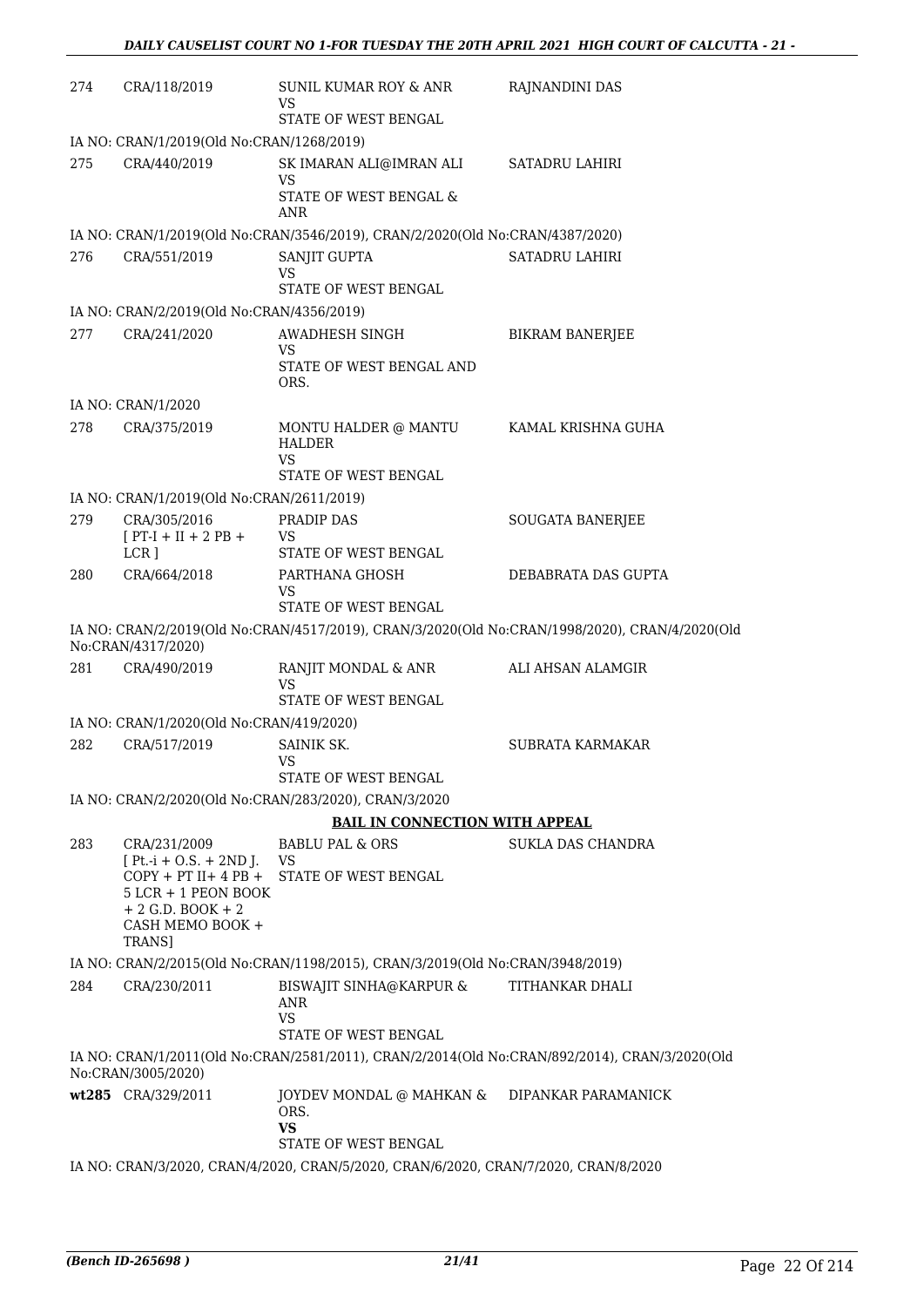|     | wt286 CRA/345/2011                                                              | <b>UDAY BANERJEE</b><br>VS<br>STATE OF WEST BENGAL &<br>ORS.                  | ABHRA MUKHERJEE                                                                                |
|-----|---------------------------------------------------------------------------------|-------------------------------------------------------------------------------|------------------------------------------------------------------------------------------------|
| 287 | CRA/45/2012<br>$[2PB+4LCR]$                                                     | <b>ANUP ROY</b><br>VS.<br>STATE OF WEST BENGAL                                | KUSAL KUMAR<br>MUKHERJEE                                                                       |
|     |                                                                                 | IA NO: CRAN/5/2020(Old No:CRAN/1265/2020), CRAN/6/2020(Old No:CRAN/4774/2020) |                                                                                                |
| 288 | CRA/175/2012<br>$(PT - I + OS + 2ND J/C + VS)$<br>PT II)                        | NARAYAN BARMAN<br>STATE OF WEST BENGAL                                        | N.A.                                                                                           |
|     | IA NO: CRAN/1/2019(Old No:CRAN/3555/2019)                                       |                                                                               |                                                                                                |
| 289 | CRA/812/2013<br>$(PT - I + OS + 2ND J/C + VS)$<br>TRANS)                        | KADAM MALLICK & ORS<br>PT II + 2 PB+5 LCR + STATE OF WEST BENGAL              | S. BANERJEE                                                                                    |
|     | IA NO: CRAN/8/2020                                                              |                                                                               |                                                                                                |
| 290 | CRA/632/2014<br>$(PT - I + OS + 2ND J/C + VS)$<br>TRANS)                        | KALI CHARAN BISWAS<br>PT II + 2 PB+5 LCR + STATE OF WEST BENGAL               | SUMANTA DAS                                                                                    |
|     | IA NO: CRAN/2/2021                                                              |                                                                               |                                                                                                |
| 291 | CRA/120/2015<br>$[2PB+5LCR+$<br>TRANS ]                                         | SUDAN DEOGHARIA & ORSS K SHARMA<br><b>VS</b><br>STATE OF WEST BENGAL          |                                                                                                |
|     |                                                                                 | IA NO: CRAN/3/2020, CRAN/4/2020, CRAN/5/2020, CRAN/6/2020, CRAN/7/2020        |                                                                                                |
| 292 |                                                                                 | KRISHNA KR GURUNG                                                             | A PAL                                                                                          |
|     | CRA/147/2015<br>$(PT - I + OS + 2ND J/C + VS)$                                  | PT II + 2 PB+4 LCR] STATE OF WEST BENGAL                                      |                                                                                                |
| 293 | CRA/422/2015<br>$[4PB+4LCR+$<br>TRANS ]                                         | ABDUL MONAF MIAN & ORS<br>VS<br>STATE OF WEST BENGAL                          | D ACHARYYA                                                                                     |
|     | No:CRAN/4115/2020)                                                              |                                                                               | IA NO: CRAN/4/2019(Old No:CRAN/2643/2019), CRAN/5/2020(Old No:CRAN/699/2020), CRAN/6/2020(Old  |
| 294 | CRA/436/2015<br>$(PT - I + OS + 2ND J/C +$<br>PT II IN EACH $+2$<br>$PB+4$ LCR) | MD. SONU @ SANDREY ALAM @<br><b>SONU ANSARI</b><br>VS<br>STATE OF WEST BENGAL | KAUSIK BISWAS                                                                                  |
|     |                                                                                 | IA NO: CRAN/2/2016(Old No:CRAN/195/2016), CRAN/3/2018(Old No:CRAN/203/2018)   |                                                                                                |
|     | wt295 CRA/443/2015                                                              | ALI ASGAR @ LASGARI<br>VS<br>STATE OF WEST BENGAL                             | UJJAL RAY                                                                                      |
|     | IA NO: CRAN/1/2015(Old No:CRAN/2957/2015)                                       |                                                                               |                                                                                                |
| 296 | CRA/34/2016<br>$[PT - 1 + OS + 2ND J.$ VS<br>$4$ LCR + TRANS]                   | LAKSHMI MISHRA<br>COPY + PT II + 2 PB + STATE OF WEST BENGAL                  | R DAS                                                                                          |
|     | IA NO: CRAN/3/2020                                                              |                                                                               |                                                                                                |
| 297 | CRA/63/2016<br>$[2$ PB + 4 LCR + 3<br>BRIEF ]                                   | MD. SULTAN<br><b>VS</b><br><b>STATE OF WEST BENGAL</b>                        |                                                                                                |
|     | No:CRAN/4729/2020)                                                              |                                                                               | IA NO: CRAN/2/2016(Old No:CRAN/2033/2016), CRAN/3/2020(Old No:CRAN/4728/2020), CRAN/4/2020(Old |
| 298 | CRA/157/2016<br>[5 LCR]                                                         | <b>SUBIR DAKSHI</b><br><b>VS</b><br>STATE OF WEST BENGAL                      | U ROY                                                                                          |
|     | IA NO: CRAN/1/2018(Old No:CRAN/3147/2018)                                       |                                                                               |                                                                                                |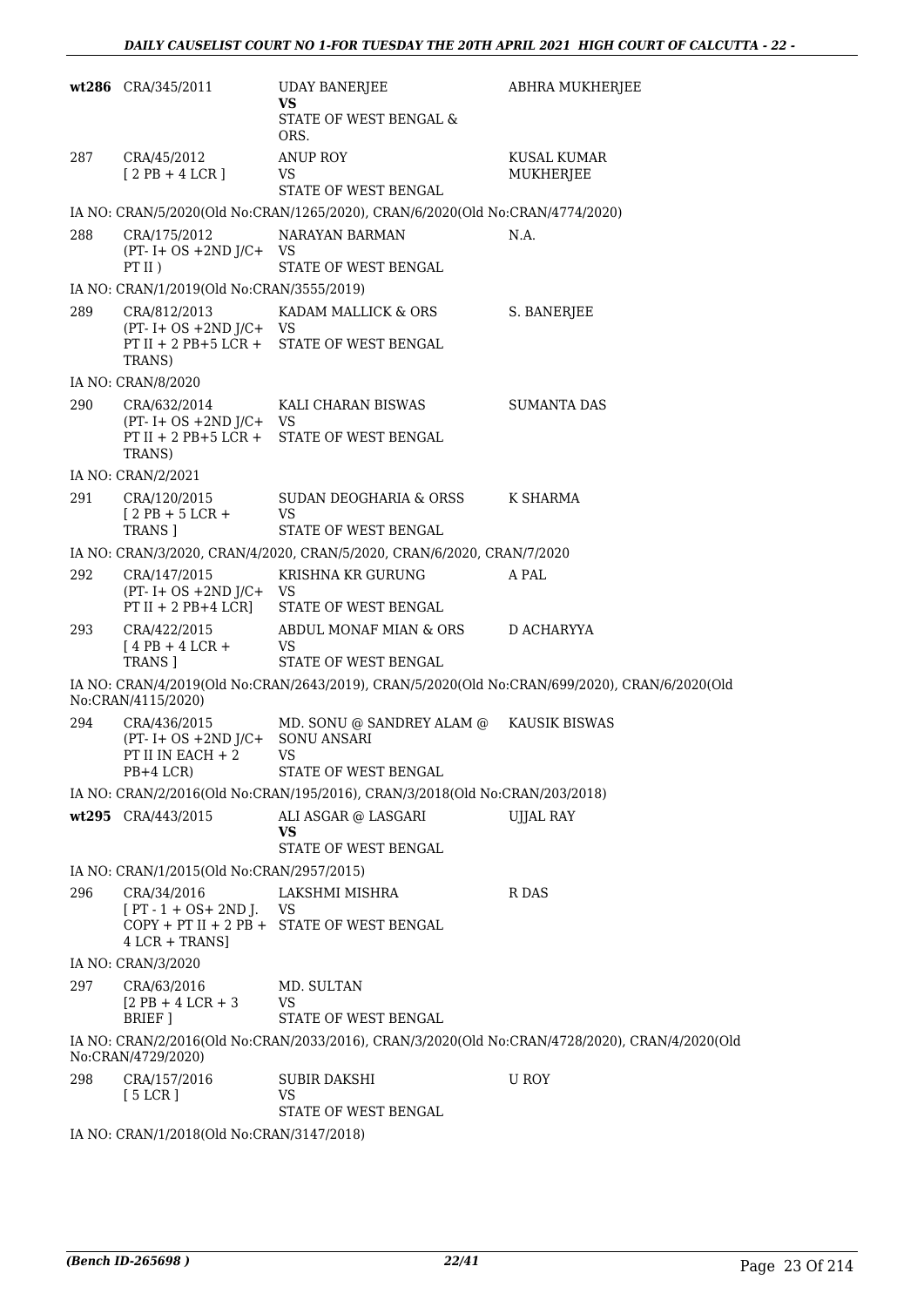| 299 | CRA/173/2016<br>$[2PB+5LCR]$<br>+TRANS ]                                                | JAHANGIR MONDAL<br><b>VS</b><br>STATE OF WEST BENGAL                                                              | S A JOYNAL                                                                                     |
|-----|-----------------------------------------------------------------------------------------|-------------------------------------------------------------------------------------------------------------------|------------------------------------------------------------------------------------------------|
|     | IA NO: CRAN/2/2020                                                                      |                                                                                                                   |                                                                                                |
| 300 | CRA/352/2016<br>PT II + 2 PB+4 LCR)                                                     | SONUKA KHATUN@SANAKA<br>(PT- I+ OS +2ND J/C+ KHATOON@SANOKA KHATOON<br>@BIBI<br><b>VS</b><br>STATE OF WEST BENGAL | <b>SUMAN DE</b>                                                                                |
|     |                                                                                         | IA NO: CRAN/2/2018(Old No:CRAN/3161/2018), CRAN/3/2020                                                            |                                                                                                |
| 301 | CRA/415/2016<br>$(PT - I + OS + 2ND J/C + \& ORS)$<br>PT II + 2 PB+4 LCR + VS<br>TRANS) | DUBU MOMIN @ DUGU MOMIN<br>STATE OF WEST BENGAL                                                                   | S BISWAS                                                                                       |
|     | IA NO: CRAN/2/2017(Old No:CRAN/2797/2017)                                               |                                                                                                                   |                                                                                                |
| 302 | CRA/420/2016<br>$[2PB + LCR]$                                                           | SUNIL GHOSH @ SUNILA<br><b>VS</b><br>STATE OF WEST BENGAL                                                         | SHEKHAR BARMAN                                                                                 |
|     | IA NO: CRAN/3/2018(Old No:CRAN/2979/2018)                                               |                                                                                                                   |                                                                                                |
| 303 | CRA/130/2016                                                                            | SK. MORSED ALI & ORS.<br>VS<br>STATE OF WEST BENGAL                                                               | MOYUKH MUKHERJEE                                                                               |
|     | IA NO: CRAN/5/2020(Old No:CRAN/687/2020)                                                |                                                                                                                   |                                                                                                |
| 304 | CRA/734/2016                                                                            | PINTU SAHA                                                                                                        | M BAKSHI                                                                                       |
|     |                                                                                         | VS<br>STATE OF WEST BENGAL                                                                                        |                                                                                                |
|     | IA NO: CRAN/3/2019(Old No:CRAN/3647/2019)                                               |                                                                                                                   |                                                                                                |
| 305 | CRA/314/2006<br>$[PT-1 + OS + PT-II + 2 VS$<br>$PB + 4 LCR + BRIEF + STATE$<br>TRANS]   | RATAN ROY & ORS.                                                                                                  | <b>SANAT KUMAR DAS</b>                                                                         |
|     |                                                                                         | IA NO: CRAN/3/2020(Old No:CRAN/3077/2020), CRAN/4/2020(Old No:CRAN/3078/2020)                                     |                                                                                                |
| 306 | CRA/439/2008                                                                            | RAFIQUL SK.<br><b>VS</b><br>STATE OF WEST BENGAL                                                                  | <b>AMANUL ISLAM</b>                                                                            |
|     | No:CRAN/3044/2019)                                                                      |                                                                                                                   | IA NO: CRAN/3/2014(Old No:CRAN/4108/2014), CRAN/5/2019(Old No:CRAN/744/2019), CRAN/6/2019(Old  |
|     | wt307 CRA/2/2008                                                                        | ISRAFIL HAURE SARKAR @ SK.<br>VS<br>STATE OF WEST BENGAL                                                          | PARTHA SARATHI<br><b>BHATTACHARYYA</b>                                                         |
|     | IA NO: CRAN/1/2008(Old No:CRAN/1330/2008)                                               |                                                                                                                   |                                                                                                |
| 308 | CRA/511/2010                                                                            | ANIL BASUNIA & ORS<br><b>VS</b><br>STATE OF WEST BENGAL                                                           | TIRTHANKAR DHALI                                                                               |
|     |                                                                                         | No:CRAN/2954/2020), CRAN/9/2020(Old No:CRAN/2955/2020)                                                            | IA NO: CRAN/2/2013(Old No:CRAN/758/2013), CRAN/7/2018(Old No:CRAN/2932/2018), CRAN/8/2020(Old  |
|     | wt309 CRA/560/2010                                                                      | <b>SURESH BARMAN &amp; ORS</b><br><b>VS</b><br>STATE OF WEST BENGAL                                               | <b>SUBARNA BINDU ROY</b>                                                                       |
|     | No:CRAN/2957/2020)                                                                      |                                                                                                                   | IA NO: CRAN/5/2018(Old No:CRAN/2933/2018), CRAN/6/2020(Old No:CRAN/2956/2020), CRAN/7/2020(Old |
| 310 | CRA/177/2012                                                                            | RANAJIT MONDAL @ RANJIT<br>MONDAL @ RON @ RANA<br><b>VS</b><br>STATE OF WEST BENGAL                               | <b>SUBHASREE PATEL</b>                                                                         |
|     | wt311 CRA/181/2012                                                                      | SK MOTALEB @ SK MATLEB<br>VS<br>STATE OF WEST BENGAL                                                              | KALUAN KUMAR<br><b>BHATTACHARJEE</b>                                                           |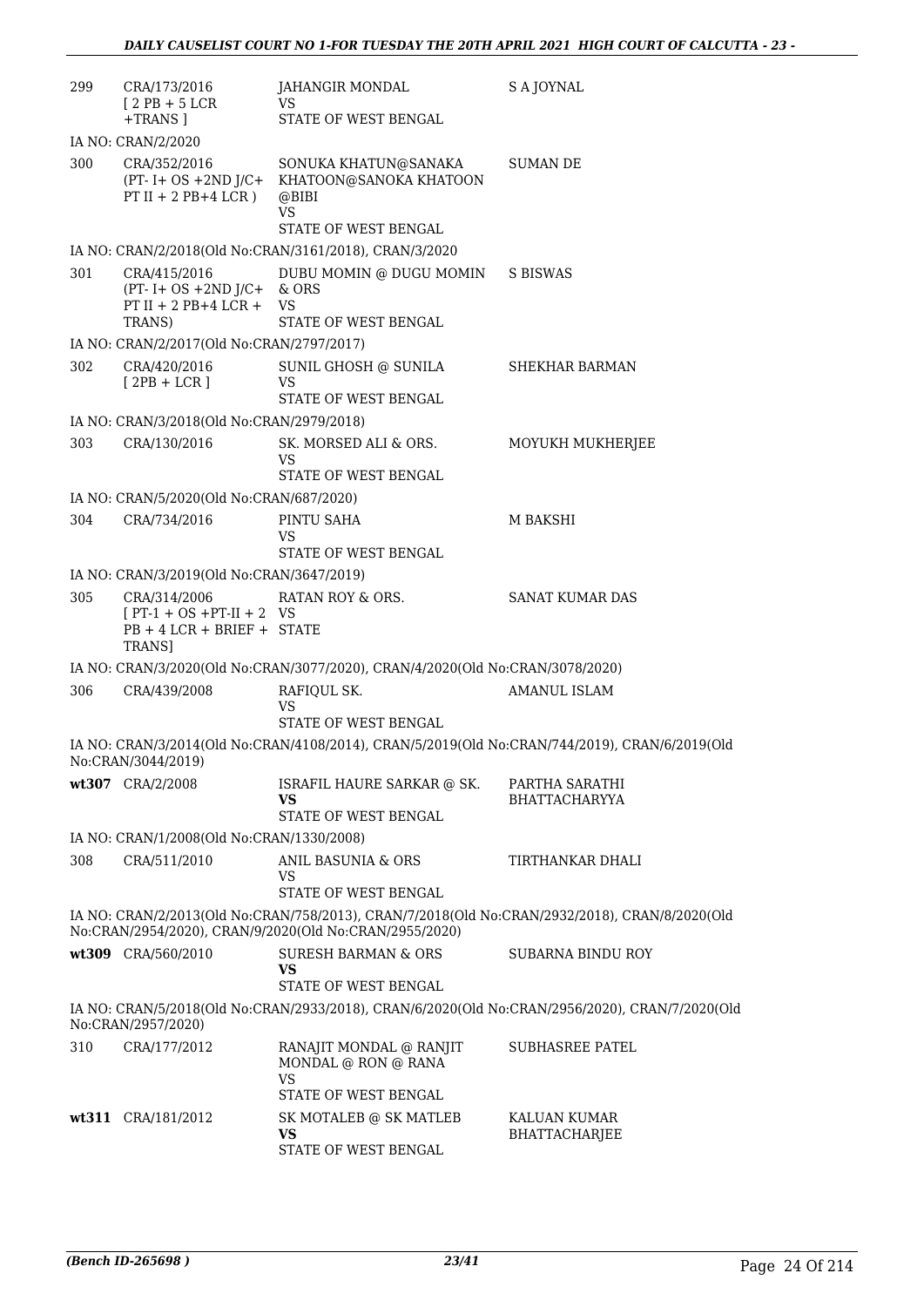|     | wt312 CRA/266/2012                              | JOYDEEP ROY @ RAJU<br><b>VS</b>                                             | <b>IQBAL HUSSAIN</b>                                                                            |
|-----|-------------------------------------------------|-----------------------------------------------------------------------------|-------------------------------------------------------------------------------------------------|
|     |                                                 | STATE OF WEST BENGAL                                                        |                                                                                                 |
|     | IA NO: CRAN/6/2018(Old No:CRAN/486/2018)        |                                                                             |                                                                                                 |
|     | wt313 CRA/637/2012                              | <b>BIDHAN GHARUI</b><br>VS                                                  | PINAKI BHATTACHARYYA                                                                            |
|     |                                                 | STATE OF WEST BENGAL                                                        |                                                                                                 |
|     | wt314 CRA/758/2012                              | <b>AZIM MISTRY</b><br><b>VS</b><br>STATE OF WEST BENGAL                     | <b>KRISHNA RAY</b>                                                                              |
| 315 | CRA/585/2008                                    | TESER MONDAL & ORS<br>VS<br>STATE OF WEST BENGAL                            | AYESHA SULTANA                                                                                  |
|     | No:CRAN/3774/2018), CRAN/11/2021                |                                                                             | IA NO: CRAN/3/2009(Old No:CRAN/2747/2009), CRAN/8/2012(Old No:CRAN/1813/2012), CRAN/10/2018(Old |
|     | wt316 CRA/464/2016                              | ARJAN MALLICK<br>VS.<br>REBEKA BEGAM & ANR                                  | <b>KUSAL KUMAR</b><br>MUKHERJEE                                                                 |
|     | IA NO: CRAN/2/2021                              |                                                                             |                                                                                                 |
|     | wt317 CRA/589/2008                              | <b>JAMSED SK</b><br>VS<br>STATE OF WEST BENGAL                              | RAJIV LOCHAN<br><b>CHAKRABORTY</b>                                                              |
|     | wt318 CRA/777/2008                              | MONAI MOLLA                                                                 | RAJDEEP BISWAS                                                                                  |
|     |                                                 | <b>VS</b><br>STATE OF WEST BENGAL                                           |                                                                                                 |
| 319 | CRA/765/2012<br>$[PT-1 + OS + 2ND]$             | KANTI ROY @ KANU @ KENA<br><b>VS</b>                                        | U S CHATTOPADHYAY                                                                               |
|     | $J$ .COPY + PT-II + 2 PB<br>$+ 5$ LCR + TRANS ] | STATE OF WEST BENGAL &<br>ANR                                               |                                                                                                 |
|     | IA NO: CRAN/3/2020(Old No:CRAN/1093/2020)       |                                                                             |                                                                                                 |
| 320 | CRA/215/2014                                    | RAJU SAHA<br>VS                                                             | R. MUKHERJEE                                                                                    |
|     |                                                 | STATE OF WEST BENGAL                                                        |                                                                                                 |
|     | wt321 CRA/290/2014                              | GOBINDALAL VERMA @ BURMA<br>VS<br>STATE OF WEST BENGAL                      | <b>T SINGHA ROY</b>                                                                             |
|     | IA NO: CRAN/1/2014(Old No:CRAN/3674/2014)       |                                                                             |                                                                                                 |
|     | wt322 CRA/347/2014                              | <b>ANIL KUMAR</b><br>MISHRA@CHHOTELAL<br>VS<br>STATE OF WEST BENGAL         | <b>DWAIPAYAN BISWAS</b>                                                                         |
| 323 | CRA/469/2014                                    | MOFIKUL ISLAM @ MOFIQUL<br>ISLAM<br><b>VS</b><br>STATE OF WEST BENGAL       | NAVANIL DE                                                                                      |
|     |                                                 | IA NO: CRAN/2/2015(Old No:CRAN/293/2015), CRAN/3/2015(Old No:CRAN/783/2015) |                                                                                                 |
|     | wt324 CRA/119/2014                              | MOFIKUL ISLAM @ SK. @<br>MAFIKUL<br><b>VS</b>                               | ARNAB CHATTERJEE                                                                                |
| 325 | CRA/521/2014                                    | STATE OF WEST BENGAL<br>MOHAN MURMU @ GEDA                                  | R L CHAKRABORTY                                                                                 |
|     |                                                 | VS<br>STATE OF WEST BENGAL                                                  |                                                                                                 |
|     | IA NO: CRAN/3/2020, CRAN/4/2020                 |                                                                             |                                                                                                 |
| 326 | CRA/654/2014                                    | BIJOY PRAMANIK @ BIJOY<br><b>PRAMANIK</b><br>VS                             | S LAHIRI                                                                                        |
|     | IA NO: CRAN/4/2020(Old No:CRAN/677/2020)        | STATE OF WEST BENGAL                                                        |                                                                                                 |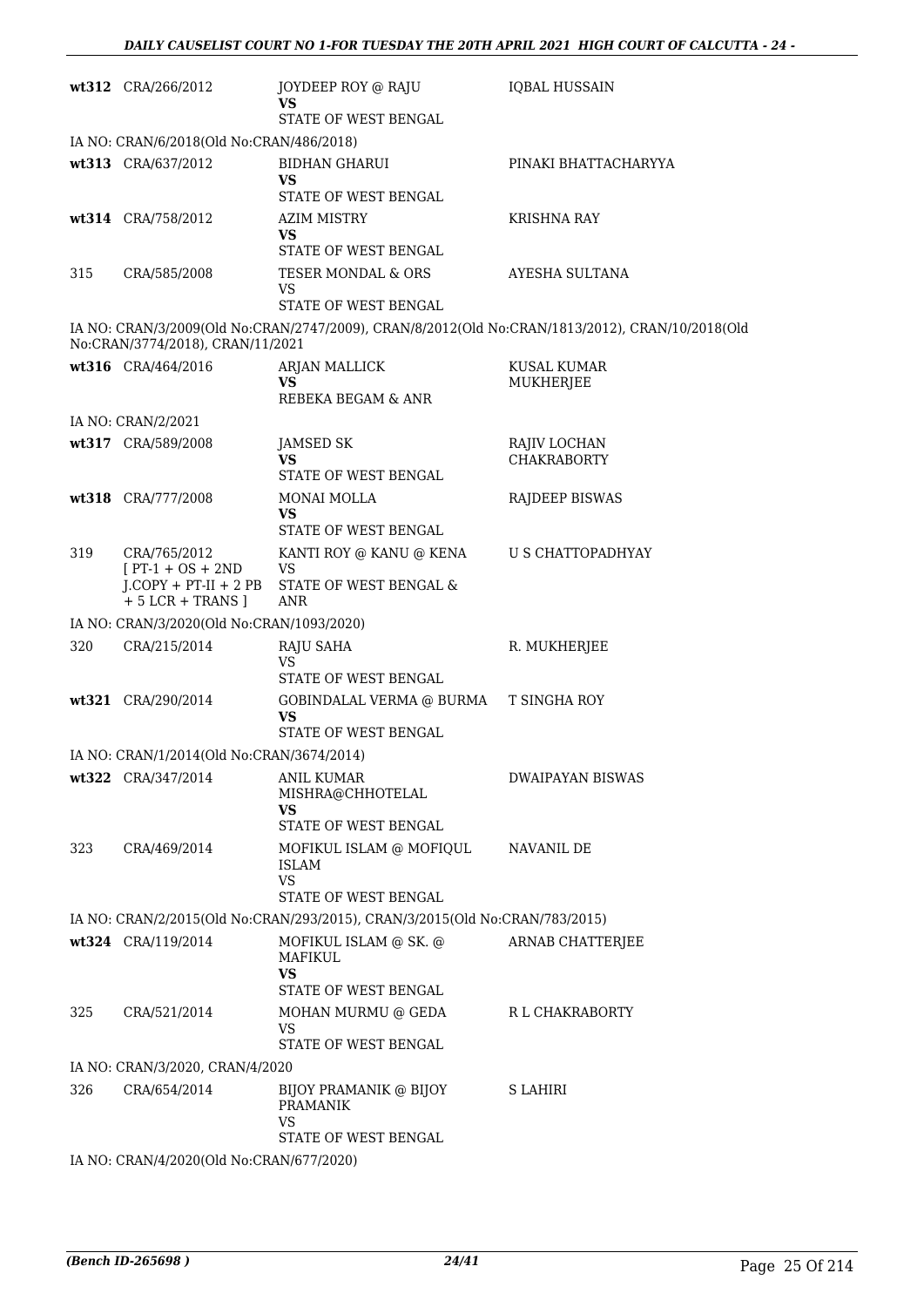| 327 | CRA/728/2014                                                              | SAFIQUE SK<br>VS                                          | AMARENDRA<br><b>CHAKRABORTY</b>                                                                |  |  |
|-----|---------------------------------------------------------------------------|-----------------------------------------------------------|------------------------------------------------------------------------------------------------|--|--|
|     |                                                                           | STATE OF WEST BENGAL                                      |                                                                                                |  |  |
|     | IA NO: CRAN/3/2021                                                        |                                                           |                                                                                                |  |  |
| 328 | CRA/283/2015                                                              | MAYNUL BERA @ SK MAYNUL<br>& ORS<br>VS.                   | R BISWAS                                                                                       |  |  |
|     |                                                                           | STATE OF WEST BENGAL                                      |                                                                                                |  |  |
|     | IA NO: CRAN/3/2021                                                        |                                                           |                                                                                                |  |  |
|     | wt329 CRA/266/2015                                                        | AFTAB SK @ ATAB SK & ORS<br>VS<br>STATE OF WEST BENGAL    | R BISWAS                                                                                       |  |  |
| 330 | CRA/531/2015                                                              | MOTIYAR RAHAMAN & ANR<br><b>VS</b>                        | D BANERJEE                                                                                     |  |  |
|     |                                                                           | STATE OF WEST BENGAL                                      |                                                                                                |  |  |
|     | IA NO: CRAN/3/2020(Old No:CRAN/223/2020)                                  |                                                           |                                                                                                |  |  |
| 331 | CRA/566/2015                                                              | GUDDU MONDAL @ GUDDU ALI R DE GHOSE<br>MONDAL & NAR<br>VS |                                                                                                |  |  |
|     |                                                                           | STATE OF WEST BENGAL                                      |                                                                                                |  |  |
|     |                                                                           | IA NO: CRAN/1/2015(Old No:CRAN/4281/2015), CRAN/4/2021    |                                                                                                |  |  |
| 332 | CRA/732/2015                                                              | FARING MONDAL & ORS<br>VS                                 | S DAS                                                                                          |  |  |
|     |                                                                           | STATE OF WEST BENGAL                                      |                                                                                                |  |  |
|     | IA NO: CRAN/5/2021                                                        |                                                           |                                                                                                |  |  |
| 333 | CRA/36/2016                                                               | TARAK NATH DAS @ TARAK DAS<br>VS                          | SUMAN DE                                                                                       |  |  |
|     |                                                                           | STATE OF WEST BENGAL                                      |                                                                                                |  |  |
|     | IA NO: CRAN/3/2021                                                        |                                                           |                                                                                                |  |  |
| 334 | CRA/250/2016<br>$[PT-1 + OS + PT-II + 2 MACHUAR]$<br>$PB + 5 LCR + TRANS$ | DHANANJOY @ CHAMTU<br><b>VS</b>                           |                                                                                                |  |  |
|     | $+2$ BRIEF ]                                                              | STATE OF WEST BENGAL                                      |                                                                                                |  |  |
|     | No:CRAN/4453/2019)                                                        |                                                           | IA NO: CRAN/1/2016(Old No:CRAN/2015/2016), CRAN/2/2016(Old No:CRAN/2781/2016), CRAN/3/2019(Old |  |  |
| 335 | CRA/132/2016                                                              | MD NAYAN GAZI & ANR<br><b>VS</b>                          | P GHOSH                                                                                        |  |  |
|     |                                                                           | STATE OF WEST BENGAL                                      |                                                                                                |  |  |
|     | IA NO: CRAN/3/2017(Old No:CRAN/958/2017)                                  |                                                           |                                                                                                |  |  |
| 336 | CRA/49/2016                                                               | SANTU LASKAR & ORS<br>VS                                  | SANTANU DEB ROY                                                                                |  |  |
|     |                                                                           | STATE OF WEST BENGAL                                      |                                                                                                |  |  |
|     | IA NO: CRAN/3/2020, CRAN/4/2020                                           |                                                           |                                                                                                |  |  |
|     | wt337 CRA/44/2016                                                         | <b>BEBI MALLICK &amp; ORS</b><br><b>VS</b>                | <b>S DEB ROY</b>                                                                               |  |  |
|     |                                                                           | STATE OF WEST BENGAL                                      |                                                                                                |  |  |
| 338 | CRA/98/2017                                                               | SAHIDUL RAHAMAN @ SADUL<br>ISLAM @ SAHIDUL<br><b>VS</b>   | <b>AMIT ROY</b>                                                                                |  |  |
|     |                                                                           | STATE OF WEST BENGAL                                      |                                                                                                |  |  |
|     | IA NO: CRAN/2/2018(Old No:CRAN/261/2018)                                  |                                                           |                                                                                                |  |  |
| 339 | CRA/103/2017                                                              | DILIP GHOSH & ORS<br>VS                                   | S PODDER                                                                                       |  |  |
|     |                                                                           | STATE OF WEST BENGAL &<br>ANR                             |                                                                                                |  |  |
|     | IA NO: CRAN/2/2018(Old No:CRAN/414/2018)                                  |                                                           |                                                                                                |  |  |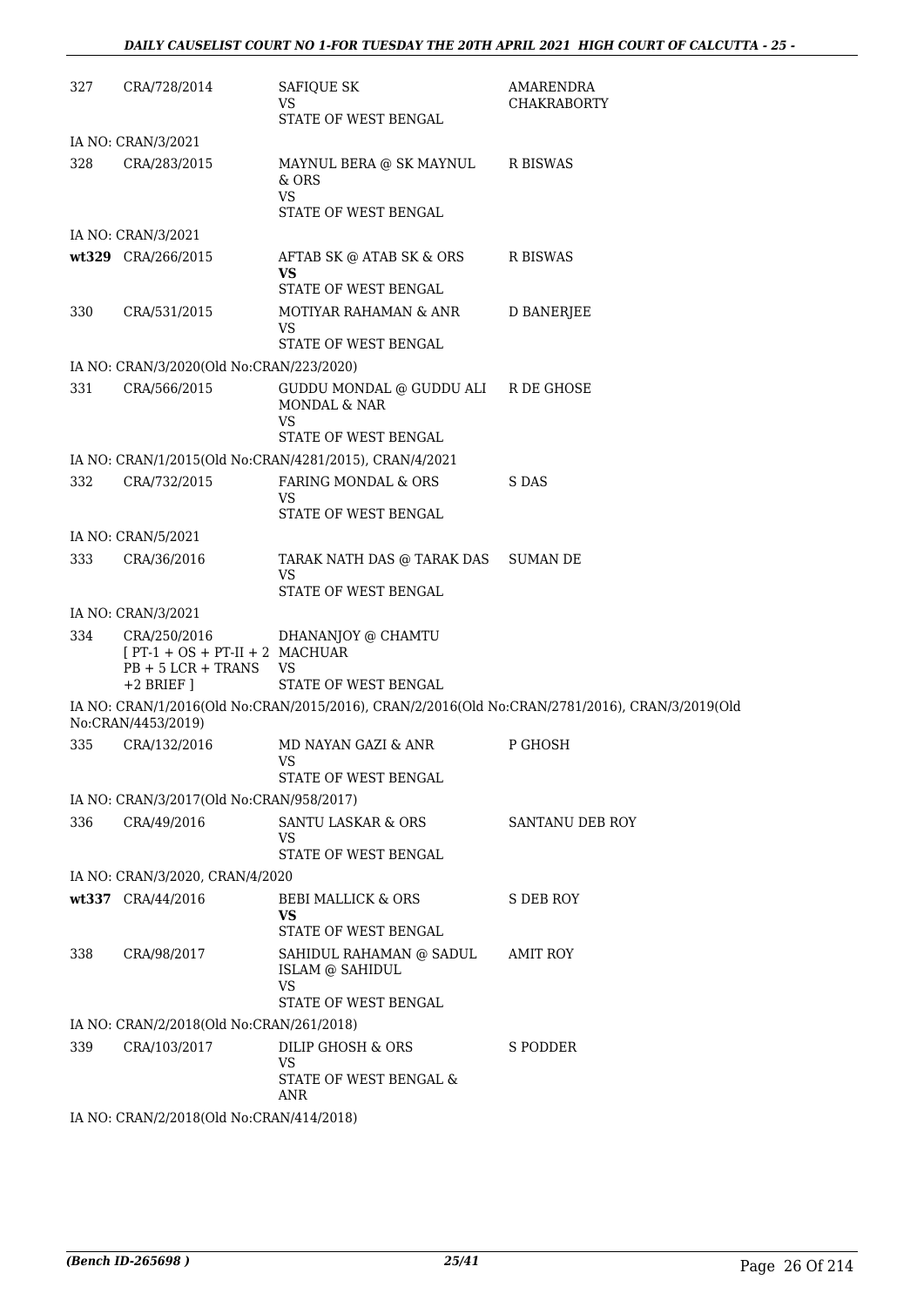| 340 | CRA/190/2017                                                         | KACHI HANSDA<br>VS                                                            | S S CHATTERJEE                                                                                 |
|-----|----------------------------------------------------------------------|-------------------------------------------------------------------------------|------------------------------------------------------------------------------------------------|
|     |                                                                      | STATE OF WEST BENGAL & ORS                                                    |                                                                                                |
|     | IA NO: CRAN/3/2021                                                   |                                                                               |                                                                                                |
| 341 | CRA/260/2017                                                         | REKHA SANYAL & ANR<br>VS<br>STATE OF WEST BENGAL                              | B MANNA                                                                                        |
|     | IA NO: CRAN/4/2021                                                   |                                                                               |                                                                                                |
| 342 | CRA/266/2017                                                         | MONGAL MONDAL & ORS                                                           | RATAN DAS                                                                                      |
|     | $[PT-1 + OS + 2ND$<br>$J$ .COPY + PT-II + 2 PB<br>$+4$ LCR + BRIEF ] | VS<br>STATE OF WEST BENGAL                                                    |                                                                                                |
|     |                                                                      | IA NO: CRAN/4/2019(Old No:CRAN/3223/2019), CRAN/5/2020(Old No:CRAN/65/2020)   |                                                                                                |
| 343 | CRA/378/2017                                                         | NITAI DAS                                                                     | <b>D BASU</b>                                                                                  |
|     | $[2PB+4LCR+$<br>TRANS ]                                              | VS<br>STATE OF WEST BENGAL                                                    |                                                                                                |
|     | IA NO: CRAN/3/2021                                                   |                                                                               |                                                                                                |
|     | wt344 CRA/354/2017                                                   | MITHUN CHAKRABORTY & ANR<br>VS<br>STATE OF WEST BENGAL                        | S MAJUMDER                                                                                     |
|     | IA NO: CRAN/2/2021                                                   |                                                                               |                                                                                                |
|     | wt345 CRA/431/2017                                                   | KAUSHIK SAHA @ HUKO                                                           | <b>D MUKHERJEE</b>                                                                             |
|     |                                                                      | VS<br>STATE OF WEST BENGAL                                                    |                                                                                                |
|     | IA NO: CRAN/2/2017(Old No:CRAN/3583/2017)                            |                                                                               |                                                                                                |
|     | wt346 CRA/505/2017                                                   | <b>SHANKAR SAHANI</b><br><b>VS</b>                                            | A.K. BISWAS                                                                                    |
|     |                                                                      | <b>STATE OF WEST BENGAL</b>                                                   |                                                                                                |
| 347 | CRA/395/2017                                                         | NOOR MAHAMMAD MOLLA<br>VS<br>STATE OF WEST BENGAL                             | SHASHANKA SHEKHAR<br>SAHA                                                                      |
|     | IA NO: CRAN/3/2018(Old No:CRAN/2257/2018)                            |                                                                               |                                                                                                |
| 348 | CRA/448/2017                                                         | RAJIB CHATTERJEE                                                              | <b>ATANU BISWAS</b>                                                                            |
|     |                                                                      | VS<br>STATE OF WEST BENGAL &<br>ANR                                           |                                                                                                |
|     | IA NO: CRAN/1/2017(Old No:CRAN/3341/2017)                            |                                                                               |                                                                                                |
| 349 | CRA/500/2017                                                         | SANAT GHOSH & ANR<br>VS                                                       | A SHAKTAWAT                                                                                    |
|     |                                                                      | STATE OF WEST BENGAL                                                          |                                                                                                |
|     | No:CRAN/3881/2020)                                                   |                                                                               | IA NO: CRAN/1/2017(Old No:CRAN/4261/2017), CRAN/2/2020(Old No:CRAN/3879/2020), CRAN/3/2020(Old |
|     | wt350 CRA/543/2017                                                   | LANKESHWAR GHOSH @<br>NANDAN & ORS<br><b>VS</b><br>STATE OF WEST BENGAL       | <b>D BASU</b>                                                                                  |
|     |                                                                      | IA NO: CRAN/1/2017(Old No:CRAN/4603/2017), CRAN/2/2018(Old No:CRAN/1060/2018) |                                                                                                |
|     | wt351 CRA/603/2017                                                   | BASUDEB GHOSH & ANR<br>VS                                                     | PRABIR MAJUMDER                                                                                |
|     |                                                                      | STATE OF WEST BENGAL                                                          |                                                                                                |
|     | IA NO: CRAN/1/2018(Old No:CRAN/1453/2018)                            |                                                                               |                                                                                                |
|     | wt352 CRA/643/2017                                                   | JOYDEB GHOSH & ORS<br>VS<br>STATE OF WEST BENGAL                              | A ISLAM                                                                                        |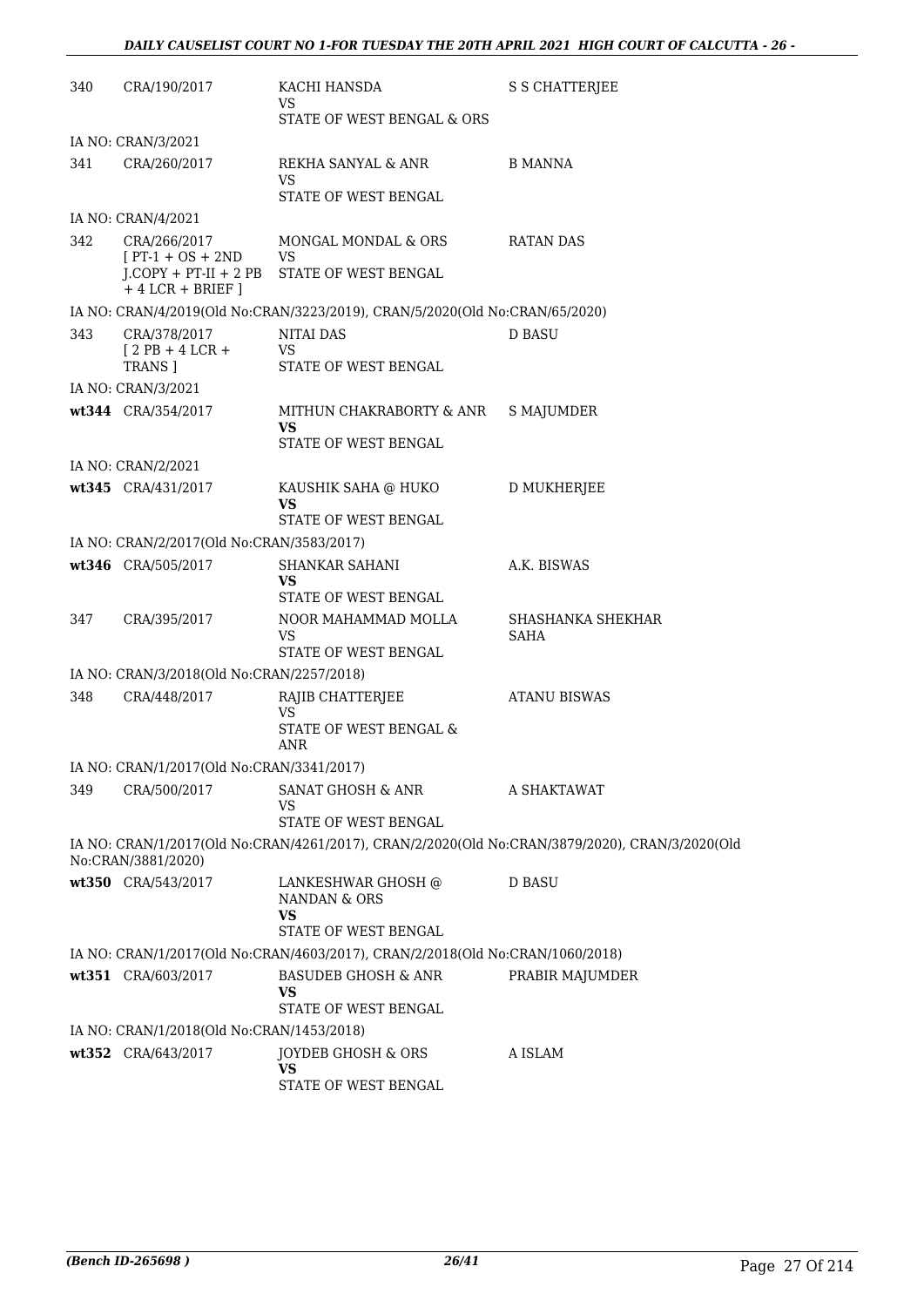| 353 | CRA/525/2017                                            | MD. ISMAIL @ ISMAIL @<br><b>ISMAILE MIYAN</b><br>VS                           | RAJDEEP<br><b>BHATTACHARYA</b> |
|-----|---------------------------------------------------------|-------------------------------------------------------------------------------|--------------------------------|
|     |                                                         | STATE OF WEST BENGAL                                                          |                                |
|     | IA NO: CRAN/1/2019(Old No:CRAN/3717/2019)               |                                                                               |                                |
| 354 | CRA/568/2017<br>$[2PB + 5LCR +$<br>TRANS + BRIEF ]      | BISWAJIT GHOSH & ANR.<br>VS<br>STATE OF WEST BENGAL                           | KAZI M RAHAMAN                 |
|     | IA NO: CRAN/1/2017(Old No:CRAN/5472/2017)               |                                                                               |                                |
| 355 | CRA/582/2017                                            | <b>BINOD MANDAL</b><br>VS                                                     | ARNAB SAHA                     |
|     |                                                         | STATE OF WEST BENGAL                                                          |                                |
|     | IA NO: CRAN/3/2020                                      |                                                                               |                                |
| 356 | CRA/590/2017<br>$[2PB + 5LCR +$<br>TRANS ]              | SHIBNARAYAN MONDAL @ RAM A RAHMAN<br>MONDAL<br>VS.                            |                                |
|     |                                                         | STATE OF WEST BENGAL                                                          |                                |
|     |                                                         | IA NO: CRAN/1/2017(Old No:CRAN/5047/2017), CRAN/2/2018(Old No:CRAN/2973/2018) |                                |
| 357 | CRA/617/2017<br>$(PT - I + OS + 2ND J/C +$<br>$PT II$ ) | ANATH BANDHU MONDAL<br>VS<br>STATE OF WEST BENGAL                             | S DE                           |
|     | IA NO: CRAN/2/2019(Old No:CRAN/2767/2019)               |                                                                               |                                |
|     | wt358 CRM/2195/2018                                     | KINKAR MONDAL<br>VS                                                           | A KARMAKAR                     |
|     |                                                         | STATE OF WEST BENGAL                                                          |                                |
| 359 | CRA/680/2017<br>$[PT-1 + OS + 2ND]$<br>$+4$ LCR ]       | BAPAN DAS & ANR.<br>VS<br>J.COPY + PT-II + 2 PB STATE OF WEST BENGAL          | SOUMENDRA KR.<br>GHOSH         |
|     | IA NO: CRAN/3/2021                                      |                                                                               |                                |
| 360 | CRA/659/2017                                            | KRISHNA GOPAL DAS @ KESTO<br>& ANR.<br>VS<br><b>STATE OF WEST BENGAL</b>      | SNEHANSU MAJUMDER              |
|     | wt361 CRA/678/2017                                      | <b>SHAMBHU DAS &amp; ORS</b><br>VS<br>STATE OF WEST BENGAL                    | P MAJUMDER                     |
|     | wt362 CRA/718/2017                                      | <b>BISWANATH DAS &amp; ORS</b><br>VS<br>STATE OF WEST BENGAL &<br>ANR         | S DAS                          |
|     | IA NO: CRAN/3/2019(Old No:CRAN/2798/2019)               |                                                                               |                                |
| 363 | CRA/76/2018                                             | UJJAL SARKAR<br>VS.                                                           | <b>SHYANTI PODDAR</b>          |
|     | wt364 CRA/29/2018                                       | STATE OF WEST BENGAL<br>LANKESWAR SARKAR<br>VS<br>STATE OF WEST BENGAL        | TAPAN KUMAR SINHA              |
|     |                                                         |                                                                               |                                |
|     | IA NO: CRAN/2/2020(Old No:CRAN/91/2020)                 | NIRMAL SARKAR                                                                 | T K SINHA                      |
|     | wt365 CRA/30/2018                                       | VS<br>STATE OF WEST BENGAL                                                    |                                |
|     | IA NO: CRAN/2/2020                                      |                                                                               |                                |
| 366 | CRA/93/2018<br>$(PT - I + OS + 2ND J/C + VS)$           | RAKESH MALO<br>2 PB+4 LCR + TRANS) STATE OF WEST BENGAL                       | SUDIP GHOSH<br>CHOWDHURY       |
|     | IA NO: CRAN/1/2019(Old No:CRAN/4785/2019)               |                                                                               |                                |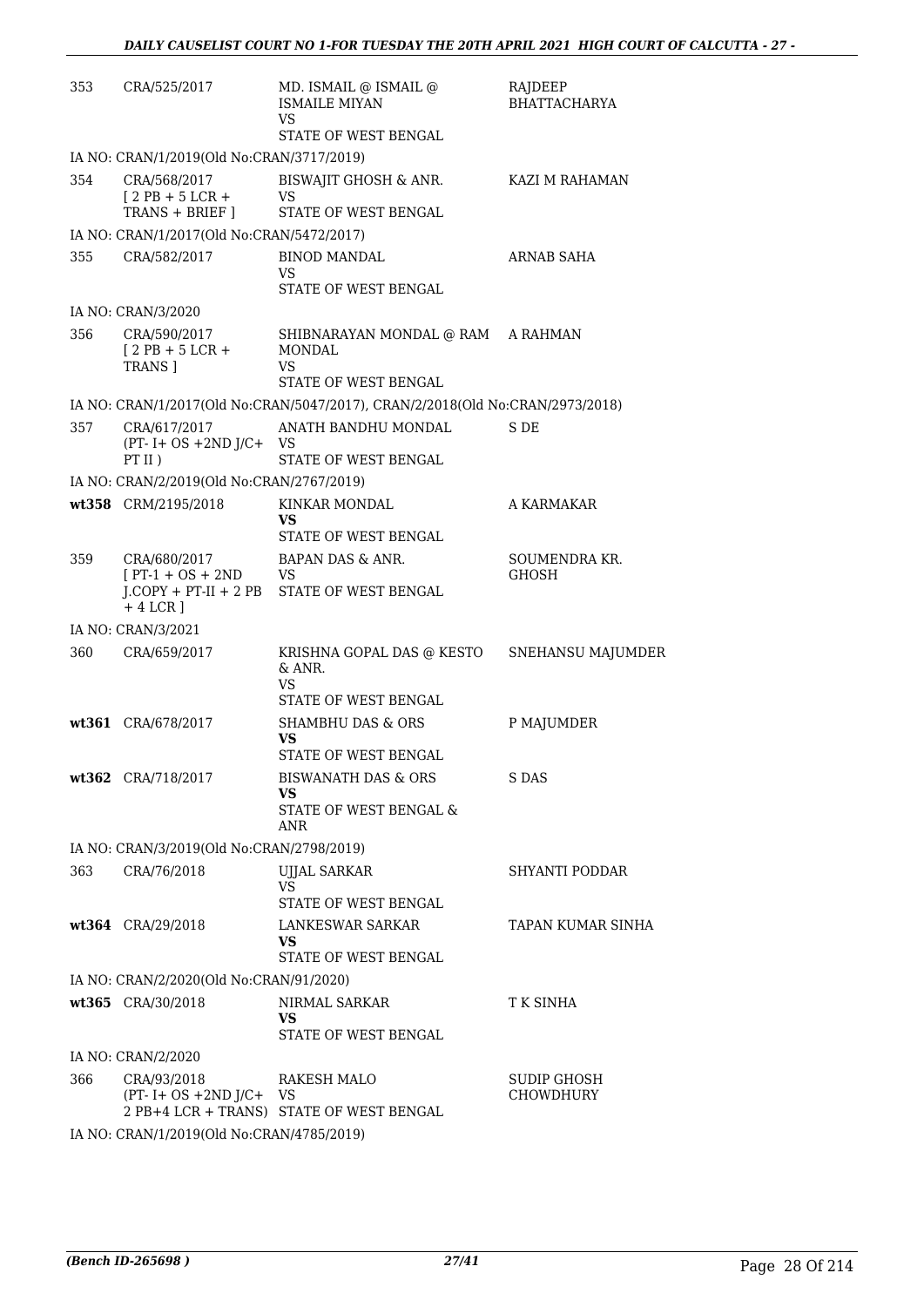| 367 | CRA/129/2018                                                | KUSH BISWAS & ANR<br>VS                                                                    | MOYUKH MUKHERJEE                           |
|-----|-------------------------------------------------------------|--------------------------------------------------------------------------------------------|--------------------------------------------|
|     |                                                             | STATE OF WEST BENGAL                                                                       |                                            |
|     |                                                             | IA NO: CRAN/2/2019(Old No:CRAN/2410/2019), CRAN/3/2019(Old No:CRAN/3337/2019), CRAN/4/2021 |                                            |
|     | wt368 CRA/137/2018                                          | MONGOL JOARDAR & ORS<br>VS                                                                 | PRABIR MAJUMDAR                            |
|     |                                                             | STATE OF WEST BENGAL                                                                       |                                            |
|     | IA NO: CRAN/2/2021                                          |                                                                                            |                                            |
|     | wt369 CRA/192/2018                                          | <b>DURJOY BISWAS</b>                                                                       | ATIS KUMAR BISWAS                          |
|     |                                                             | VS                                                                                         |                                            |
|     |                                                             | STATE OF WEST BENGAL                                                                       |                                            |
|     | IA NO: CRAN/2/2020(Old No:CRAN/529/2020)                    |                                                                                            |                                            |
| 370 | CRA/146/2018                                                | SUJIT NASKAR@SUJIT KUMAR<br><b>NASKAR</b><br><b>VS</b><br>STATE OF WEST BENGAL             | <b>UDAY SANKAR</b><br><b>CHATTOPADHYAY</b> |
|     | IA NO: CRAN/2/2021                                          |                                                                                            |                                            |
| 371 | CRA/202/2018                                                | ARJUN DEY SARKAR                                                                           | D NAG                                      |
|     |                                                             | VS                                                                                         |                                            |
|     |                                                             | STATE OF WEST BENGAL                                                                       |                                            |
|     | IA NO: CRAN/2/2019(Old No:CRAN/2555/2019)                   |                                                                                            |                                            |
| 372 | CRA/249/2018                                                | AZIZ KHAN @ AZIZULLAH<br><b>KHAN</b><br>VS                                                 | <b>SUPREEN NASKAR</b>                      |
|     |                                                             | STATE OF WEST BENGAL                                                                       |                                            |
|     |                                                             | IA NO: CRAN/1/2019(Old No:CRAN/3395/2019), CRAN/2/2020(Old No:CRAN/4505/2020)              |                                            |
| 373 | CRA/275/2018<br>$(PT - I + OS + 2ND J/C + VS)$<br>$PT II$ ) | <b>GAUTAM SARKAR</b><br>UNION OF INDIA                                                     | <b>ABHIJIT PAL</b>                         |
|     | IA NO: CRAN/2/2018(Old No:CRAN/3114/2018)                   |                                                                                            |                                            |
| 374 | CRA/304/2018                                                | SHOVAN SAHA @ SANTA                                                                        | SNEHANSU MAJUMDER                          |
|     |                                                             | VS<br>STATE OF WEST BENGAL                                                                 |                                            |
|     | IA NO: CRAN/1/2019(Old No:CRAN/4107/2019)                   |                                                                                            |                                            |
| 375 | CRA/381/2018                                                | <b>FAJAR ALI</b>                                                                           | KAUSHIK GUPTA                              |
|     | $(PT - I + OS + 2ND J/C +$<br>PTII)                         | VS<br>STATE OF WEST BENGAL                                                                 |                                            |
|     | IA NO: CRAN/2/2019(Old No:CRAN/1160/2019)                   |                                                                                            |                                            |
| 376 | CRA/393/2018                                                | <b>SUJIT BISWAS</b>                                                                        | N DE                                       |
|     | $(PT - I + OS + 2ND J/C + VS)$                              |                                                                                            |                                            |
|     | PT II + $3$ LCR +                                           | STATE OF WEST BENGAL                                                                       |                                            |
|     | TRANS)                                                      |                                                                                            |                                            |
|     | IA NO: CRAN/2/2019(Old No:CRAN/4235/2019)                   |                                                                                            |                                            |
| 377 | CRA/413/2018                                                | SUBRATA MAJUMDER @ VIKY<br>VS<br>STATE OF WEST BENGAL                                      | SHASHANKA SHEKHAR<br>SAHA                  |
|     | IA NO: CRAN/2/2021                                          |                                                                                            |                                            |
| 378 | CRA/427/2018                                                | LALTU GHOSH                                                                                | P ANAM                                     |
|     | $[PT 1+PT II + 2PB +$<br>3LCR 1                             | VS<br>STATE OF WEST BENGAL &<br>ANR                                                        |                                            |
|     | IA NO: CRAN/2/2019(Old No:CRAN/1205/2019)                   |                                                                                            |                                            |
| 379 | CRA/435/2018<br>$(PT - I + OS + 2ND J/C + VS)$              | KAMAL MANDAL & ANR                                                                         | S. HASSAN                                  |
|     | PT II)                                                      | STATE OF WEST BENGAL                                                                       |                                            |
|     | IA NO: CRAN/1/2018(Old No:CRAN/3022/2018)                   |                                                                                            |                                            |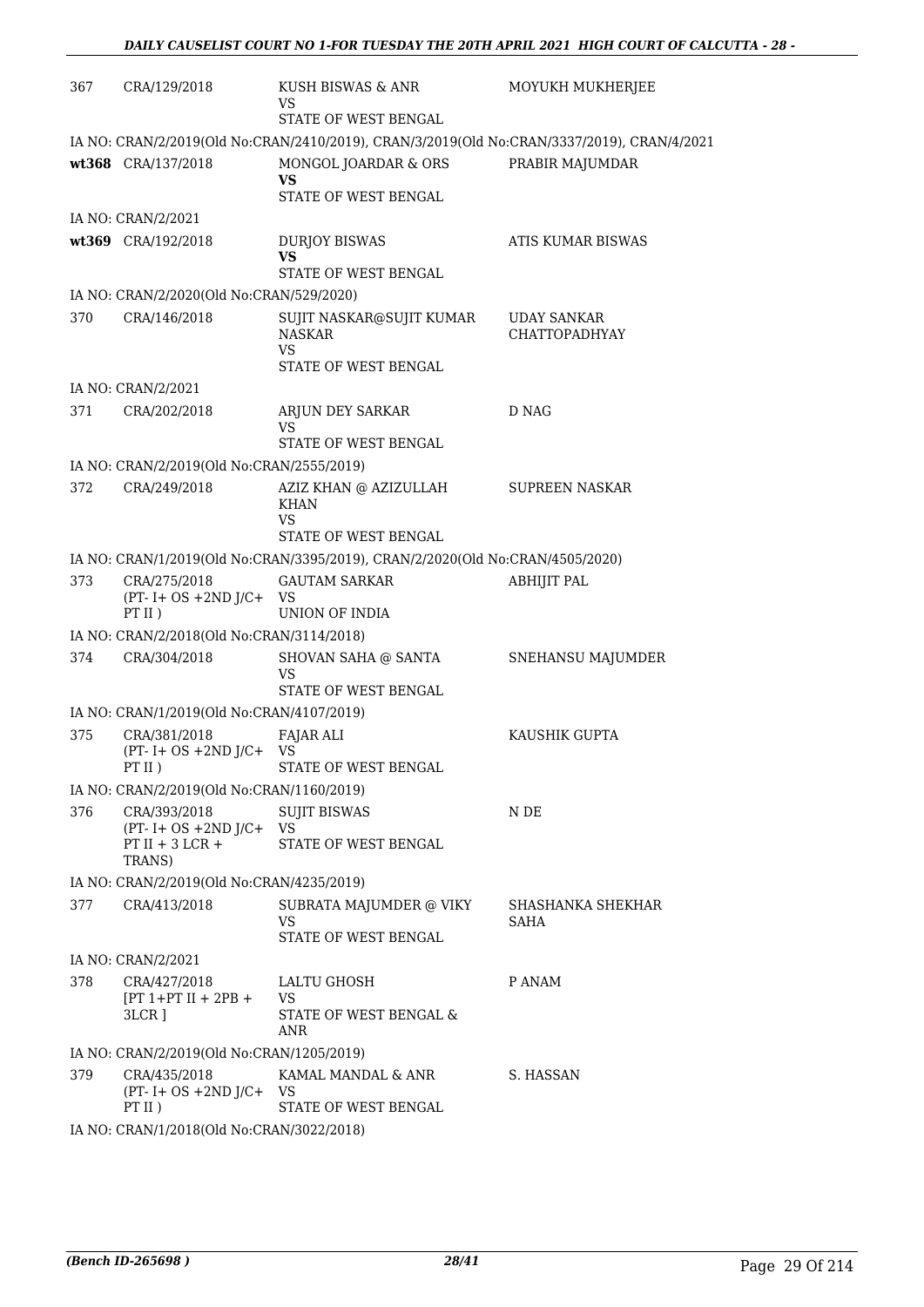| 380 | CRA/468/2018                                                                           | AFTAUDDIN SK @ RAHAMAT SK<br>VS.<br>STATE OF WEST BENGAL                                  | S PAL                |
|-----|----------------------------------------------------------------------------------------|-------------------------------------------------------------------------------------------|----------------------|
|     |                                                                                        | IA NO: CRAN/2/2019(Old No:CRAN/747/2019), CRAN/3/2020(Old No:CRAN/3081/2020), CRAN/4/2021 |                      |
| 381 | CRA/491/2018                                                                           | SWAPAN MONDAL<br>VS<br>STATE OF WEST BENGAL                                               | K DAGA               |
|     | IA NO: CRAN/2/2020                                                                     |                                                                                           |                      |
| 382 | CRA/504/2018                                                                           | RANJIT ROY @ RANJIT KUMAR<br><b>ROY</b><br>VS<br>STATE OF WEST BENGAL                     | <b>SUBIR DEBNATH</b> |
|     | IA NO: CRAN/1/2018(Old No:CRAN/3344/2018)                                              |                                                                                           |                      |
| 383 | CRA/534/2018                                                                           | <b>HARI MONDAL</b><br>VS                                                                  | J CHAKRABORTY        |
|     |                                                                                        | STATE OF WEST BENGAL                                                                      |                      |
|     |                                                                                        | IA NO: CRAN/1/2018(Old No:CRAN/2914/2018), CRAN/2/2019(Old No:CRAN/2502/2019)             |                      |
| 384 | CRA/536/2018<br>$[PT 1 + PT II + 2 PB + VS$<br>$4$ LCR + TRNS +<br>VISITORS REGISTER ] | SAPU SK.<br>STATE OF WEST BENGAL & ORS                                                    | TAHUL GANGULLY       |
|     |                                                                                        | IA NO: CRAN/1/2019(Old No:CRAN/3180/2019), CRAN/2/2020(Old No:CRAN/4547/2020)             |                      |
| 385 | CRA/597/2018                                                                           | <b>SUSANTA GHOSH &amp; ANR</b><br>VS<br>STATE OF WEST BENGAL                              | <b>B MANNA</b>       |
|     | IA NO: CRAN/1/2019(Old No:CRAN/413/2019)                                               |                                                                                           |                      |
|     | wt386 CRA/516/2018                                                                     | <b>SUSANTA GHOSH &amp; ORS</b>                                                            | MD H ALI             |
|     |                                                                                        | VS.<br>STATE OF WEST BENGAL                                                               |                      |
| 387 | CRA/612/2018                                                                           | KHAIRUL HARUN LASKAR @<br>KHAIRUL HASSAN LASKAR @<br>KHAIRUL LASKA<br>VS                  | S BASU               |
|     |                                                                                        | STATE OF WEST BENGAL                                                                      |                      |
|     | IA NO: CRAN/1/2018(Old No:CRAN/3456/2018)                                              |                                                                                           |                      |
|     | wt388 CRA/582/2018                                                                     | DUKHE LASKAR @ DUKHA<br>LASKAR @ SAFIKUL LASKAR<br>VS<br>STATE OF WEST BENGAL             | <b>S MONDAL</b>      |
|     | IA NO: CRAN/1/2019(Old No:CRAN/2453/2019)                                              |                                                                                           |                      |
|     | wt389 CRA/632/2018                                                                     | NOOR ISLAM FAKIR @ KHORA<br><b>BADSHAH</b><br>VS                                          | ANINDITA DE          |
|     |                                                                                        | STATE OF WEST BENGAL                                                                      |                      |
| 390 | IA NO: CRAN/1/2019(Old No:CRAN/343/2019)<br>CRA/626/2018                               | NIMAI CHOWDHURY                                                                           | S NAG                |
|     |                                                                                        | VS<br>STATE OF WEST BENGAL                                                                |                      |
|     | IA NO: CRAN/1/2019(Old No:CRAN/2875/2019)                                              |                                                                                           |                      |
| 391 | CRA/639/2018                                                                           | NASIBA BIBI@NASIBA MIR &<br>ANR<br><b>VS</b><br>STATE OF WEST BENGAL                      | JONAKI SAHA          |
|     | IA NO: CRAN/1/2019(Old No:CRAN/2651/2019)                                              |                                                                                           |                      |
| 392 | CRA/641/2018                                                                           | <b>KUSH DAS</b><br>VS.                                                                    | <b>SONALI DAS</b>    |
|     | IA NO: CRAN/2/2019(Old No:CRAN/3637/2019)                                              | STATE OF WEST BENGAL                                                                      |                      |
|     |                                                                                        |                                                                                           |                      |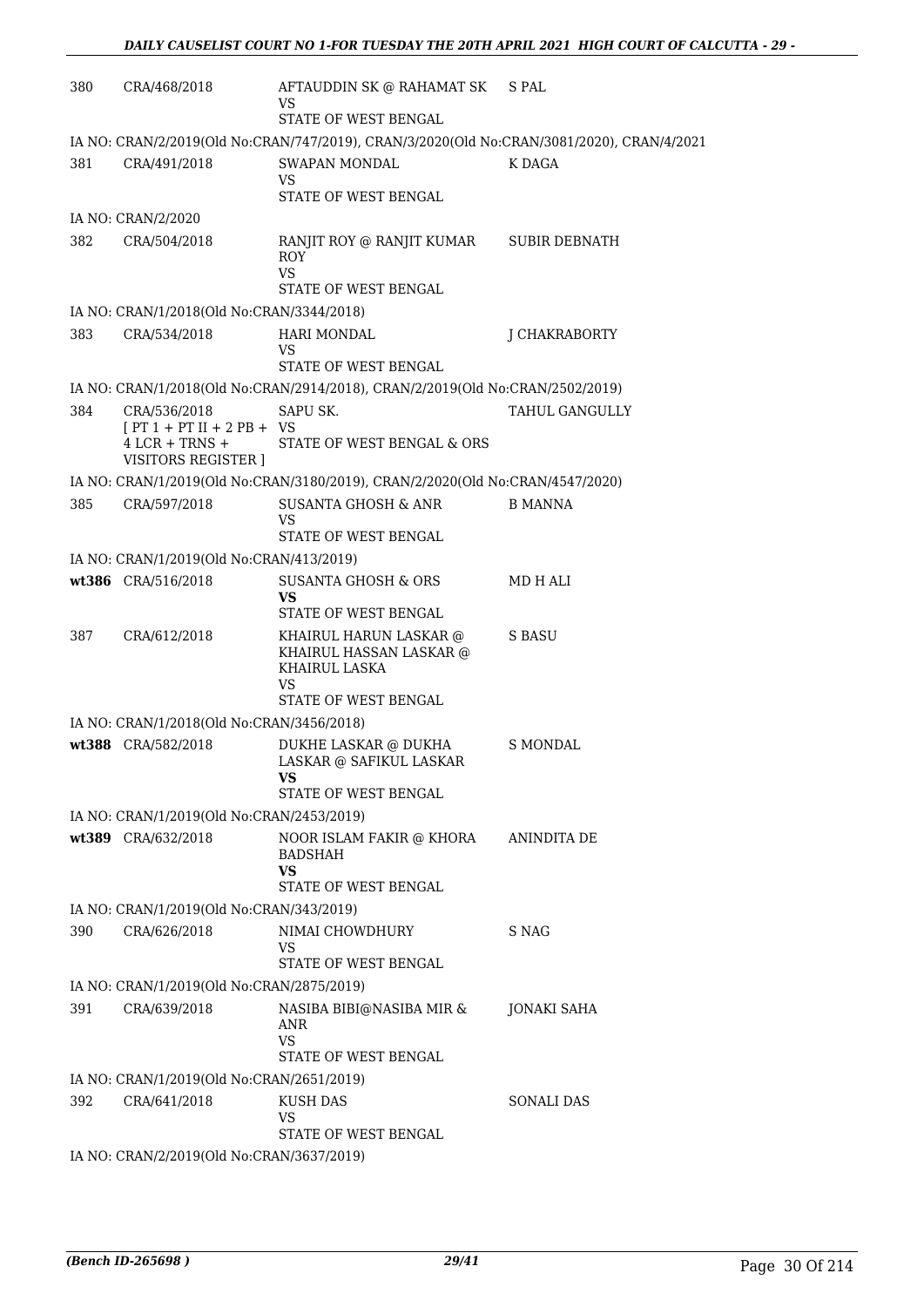| 393                                                                                                                 | CRA/658/2018                                                    | DHANANJOY MAHATO @<br>DHANA & ORS.<br><b>VS</b>                                                        | ABHRA MUKHERJEE                            |  |
|---------------------------------------------------------------------------------------------------------------------|-----------------------------------------------------------------|--------------------------------------------------------------------------------------------------------|--------------------------------------------|--|
|                                                                                                                     |                                                                 | STATE OF WEST BENGAL                                                                                   |                                            |  |
|                                                                                                                     | wt394 CRA/629/2018                                              | AMULYA MAHATO & ANR<br>VS.<br>STATE OF WEST BENGAL                                                     | R DAS                                      |  |
|                                                                                                                     | IA NO: CRAN/2/2019(Old No:CRAN/4447/2019)                       |                                                                                                        |                                            |  |
| 395                                                                                                                 | CRA/669/2018                                                    | PALASH DAS & ANR<br>VS<br>STATE OF WEST BENGAL                                                         | <b>SONALI DAS</b>                          |  |
|                                                                                                                     | IA NO: CRAN/2/2019(Old No:CRAN/2847/2019)                       |                                                                                                        |                                            |  |
| 396                                                                                                                 | CRA/690/2018                                                    | <b>AVIJIT GHOSH &amp; ORS</b><br>VS<br>STATE OF WEST BENGAL                                            | <b>BISWAJIT MANNA</b>                      |  |
|                                                                                                                     |                                                                 | IA NO: CRAN/2/2020(Old No:CRAN/296/2020), CRAN/3/2021                                                  |                                            |  |
| 397                                                                                                                 | CRA/227/2018                                                    | <b>AJIT SOREN</b><br>VS<br>STATE OF WEST BENGAL                                                        | <b>S MANDAL</b>                            |  |
|                                                                                                                     | IA NO: CRAN/1/2021                                              |                                                                                                        |                                            |  |
| 398                                                                                                                 | CRA/309/2018                                                    | RAJESH MAHARJAN<br>VS.<br>UNION OF INDIA                                                               | ANKITA DAS<br><b>CHAKRABORTY</b>           |  |
|                                                                                                                     |                                                                 | IA NO: CRAN/3/2019(Old No:CRAN/1368/2019), CRAN/4/2020                                                 |                                            |  |
| 399                                                                                                                 | CRA/475/2018                                                    | PREMANATH @ PREMNATH<br><b>DUTTA</b><br>VS<br>STATE OF WEST BENGAL                                     | R ROY                                      |  |
|                                                                                                                     | IA NO: CRAN/2/2019(Old No:CRAN/3566/2019)                       |                                                                                                        |                                            |  |
| 400                                                                                                                 | CRA/577/2018                                                    | MANOWAR KHAN @ MANU<br>VS                                                                              | <b>SWAPAN KUMAR</b><br>MALLICK             |  |
|                                                                                                                     |                                                                 | STATE OF WEST BENGAL                                                                                   |                                            |  |
|                                                                                                                     | IA NO: CRAN/3/2019(Old No:CRAN/4713/2019)<br>wt401 CRA/546/2018 | NARU MONDAL @ NUR ALI                                                                                  | <b>S MANDAL</b>                            |  |
|                                                                                                                     |                                                                 | MONDAL & ORS<br>VS                                                                                     |                                            |  |
|                                                                                                                     |                                                                 | STATE OF WEST BENGAL                                                                                   |                                            |  |
|                                                                                                                     | wt402 CRA/591/2018                                              | LALAN HAZRA @ NURHABIB<br><b>LALAN HAZRA</b><br><b>VS</b>                                              | S DAS ADHIKARY                             |  |
|                                                                                                                     |                                                                 | STATE OF WEST BENGAL                                                                                   |                                            |  |
|                                                                                                                     | IA NO: CRAN/2/2020(Old No:CRAN/147/2020)                        |                                                                                                        |                                            |  |
| 403                                                                                                                 | CRA/68/2019                                                     | <b>BHUBAN GHOSH &amp; ANR</b><br><b>VS</b><br>STATE OF WEST BENGAL                                     | ARITRA BHATTACHARYA                        |  |
| IA NO: CRAN/1/2019(Old No:CRAN/726/2019), CRAN/2/2020(Old No:CRAN/4551/2020), CRAN/3/2020(Old<br>No:CRAN/4552/2020) |                                                                 |                                                                                                        |                                            |  |
| 404                                                                                                                 | CRA/79/2019                                                     | SK. ALLAUDDIN @ ALAUDDIN<br>SK @ SK. TARA<br><b>VS</b><br>STATE OF WEST BENGAL                         | SANJIB KUMAR DAN                           |  |
|                                                                                                                     | IA NO: CRAN/2/2019(Old No:CRAN/2952/2019)                       |                                                                                                        |                                            |  |
| 405                                                                                                                 | CRA/91/2019                                                     | SHYAMDHAN MAHATO @<br>SHYAMDHARI MAHATO @<br>SHYAM MAHATO@ BABU&A<br><b>VS</b><br>STATE OF WEST BENGAL | <b>UDAY SANKAR</b><br><b>CHATTOPADHYAY</b> |  |
| <b>TA NTO</b>                                                                                                       | $CDAN1/1/2010/2dN_2CDAN1/172/2010$                              |                                                                                                        |                                            |  |

IA NO: CRAN/1/2019(Old No:CRAN/1173/2019)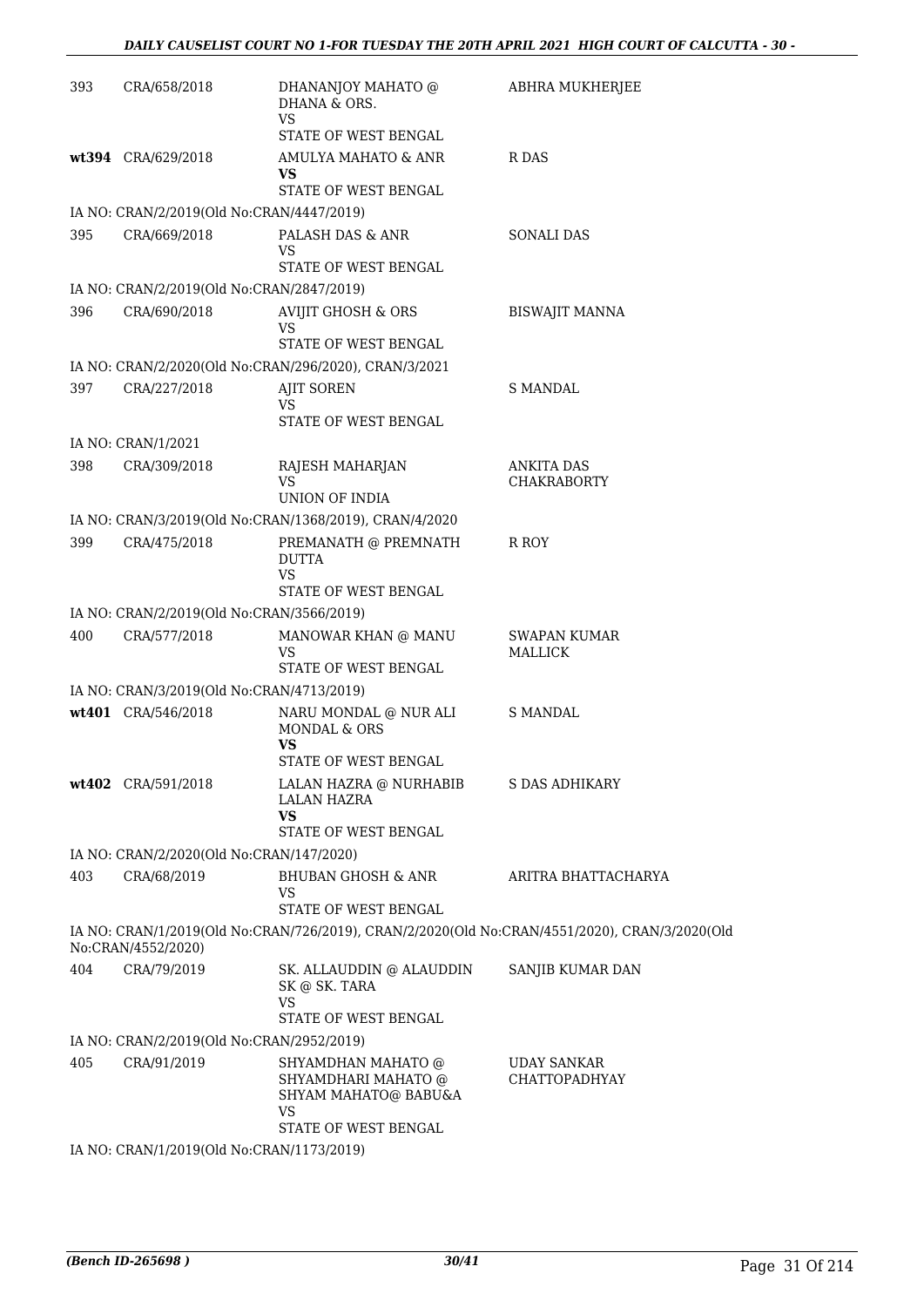| 406 | CRA/104/2019                              | NAZRUL ISLAM @ LUCKY<br>VS<br>STATE OF WEST BENGAL                                                      | <b>ARUP KUMAR</b><br><b>BHOWMICK</b> |
|-----|-------------------------------------------|---------------------------------------------------------------------------------------------------------|--------------------------------------|
|     | IA NO: CRAN/1/2019(Old No:CRAN/1443/2019) |                                                                                                         |                                      |
|     | wt407 CRA/60/2019                         | SANDIPAN MAHARA @ MINTU<br>VS<br>STATE OF WEST BENGAL                                                   | RAHUL GANGULY                        |
|     |                                           | IA NO: CRAN/1/2019(Old No:CRAN/768/2019), CRAN/2/2020(Old No:CRAN/4536/2020)                            |                                      |
| 408 | CRA/174/2019                              | SK MUSTAKIN RAHMAN @<br>BABLU<br>VS<br>STATE OF WEST BENGAL                                             | PINAKI BHATTACHARYYA                 |
|     | IA NO: CRAN/1/2019(Old No:CRAN/3941/2019) |                                                                                                         |                                      |
| 409 | CRA/236/2019                              | AMERUL HAQUE<br>VS                                                                                      | UJJAL RAY                            |
|     |                                           | STATE OF WEST BENGAL &<br>ANR                                                                           |                                      |
|     | IA NO: CRAN/1/2019(Old No:CRAN/1685/2019) |                                                                                                         |                                      |
| 410 | CRA/281/2019                              | MAHARAJ HALDER<br>VS                                                                                    | MD ASLAM KHAN                        |
|     |                                           | STATE OF WEST BENGAL                                                                                    |                                      |
|     | IA NO: CRAN/1/2019(Old No:CRAN/3438/2019) |                                                                                                         |                                      |
| 411 | CRA/282/2019                              | MD SOFIQUL ISLAM @ MD<br>SHOFIQUL ISLAM @ SHAFIQUL<br>@ SAFIKAL IS<br><b>VS</b><br>STATE OF WEST BENGAL | <b>KRISHNAN RAY</b>                  |
|     | IA NO: CRAN/2/2019(Old No:CRAN/4819/2019) |                                                                                                         |                                      |
| 412 | CRA/283/2019                              | SOURAV DEY & ORS.<br>VS                                                                                 | <b>SUMANTA GANGULY</b>               |
|     | IA NO: CRAN/1/2019(Old No:CRAN/2718/2019) | STATE OF WEST BENGAL                                                                                    |                                      |
| 413 | CRA/295/2019                              | <b>SANAUL HAQUE</b>                                                                                     | <b>INDRANI BISWAS</b>                |
|     |                                           | VS<br>STATE OF WEST BENGAL                                                                              |                                      |
|     | IA NO: CRAN/2/2021                        |                                                                                                         |                                      |
|     | 414 CRA/319/2019                          | <b>BHUNA KHAN @ SAMSUR</b><br><b>KHAN</b><br>VS                                                         | SANTANU TALUKDAR                     |
|     |                                           | STATE OF WEST BENGAL                                                                                    |                                      |
|     |                                           | IA NO: CRAN/1/2019(Old No:CRAN/2475/2019), CRAN/2/2020(Old No:CRAN/4538/2020)                           |                                      |
| 415 | CRA/334/2019                              | SAHAB DHARA @ NABAB<br>DHARA<br><b>VS</b><br>STATE OF WEST BENGAL                                       | <b>SONALI DAS</b>                    |
|     | IA NO: CRAN/2/2019(Old No:CRAN/3636/2019) |                                                                                                         |                                      |
| 416 | CRA/347/2019                              | JAHANARA @ JAHANUR BIBI<br>VS<br>STATE OF WEST BENGAL                                                   | MONIKA SINHA                         |
|     | IA NO: CRAN/2/2020(Old No:CRAN/388/2020)  |                                                                                                         |                                      |
| 417 | CRA/349/2019                              | PARIMAL SARKAR<br>VS<br>STATE OF WEST BENGAL                                                            | <b>ATANU BISWAS</b>                  |
|     | IA NO: CRAN/1/2019(Old No:CRAN/3473/2019) |                                                                                                         |                                      |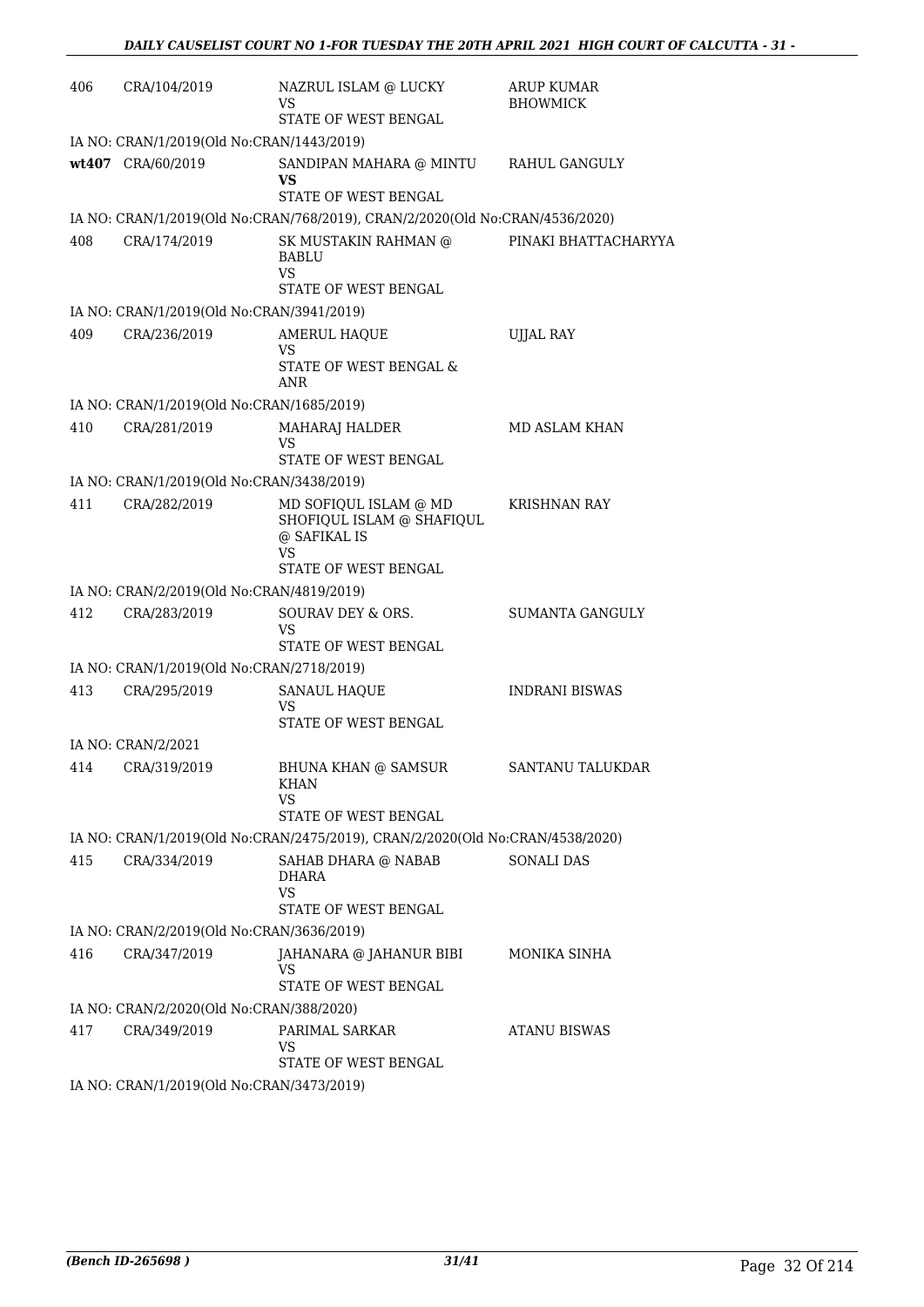| 418 | CRA/353/2019                                              | DEEPAK CHAUDHURY @ DIPAK<br><b>CHOWDHURY &amp; ANR</b><br>VS | <b>ANISUR RAHMAN</b>                   |
|-----|-----------------------------------------------------------|--------------------------------------------------------------|----------------------------------------|
|     |                                                           | STATE OF WEST BENGAL                                         |                                        |
|     | IA NO: CRAN/2/2020(Old No:CRAN/870/2020)                  |                                                              |                                        |
| 419 | CRA/361/2019                                              | SK. MAJAHAR @ SK KALU<br>VS                                  | SAMIRAN MANDAL                         |
|     |                                                           | STATE OF WEST BENGAL                                         |                                        |
|     | IA NO: CRAN/2/2019(Old No:CRAN/3890/2019)                 |                                                              |                                        |
| 420 | CRA/397/2019                                              | MD MOJAMMEL HAQUE @ SITU SHAMIM UL BARI<br>$&$ ANR<br>VS     |                                        |
|     |                                                           | STATE OF WEST BENGAL                                         |                                        |
|     | IA NO: CRAN/1/2019(Old No:CRAN/3515/2019)                 |                                                              |                                        |
| 421 | CRA/420/2019                                              | <b>CHINIBAS KARMAKAR</b><br>VS                               | <b>SOUMIK GANGULI</b>                  |
|     |                                                           | STATE OF WEST BENGAL & ORS                                   |                                        |
|     | IA NO: CRAN/1/2021                                        |                                                              |                                        |
| 422 | CRA/438/2019                                              | SK. AZHARUDDIN @ SONU<br>VS<br>STATE OF WEST BENGAL          | <b>SAMIP RAY</b>                       |
|     |                                                           |                                                              |                                        |
|     |                                                           | IA NO: CRAN/1/2019(Old No:CRAN/4774/2019), CRAN/2/2020       |                                        |
| 423 | CRA/442/2019                                              | JAYANTA MAITY @ JOYANTA<br>MAITY<br>VS                       | PINAK KUMAR MITRA                      |
|     |                                                           | STATE OF WEST BENGAL                                         |                                        |
|     | IA NO: CRAN/1/2019(Old No:CRAN/3543/2019)                 |                                                              |                                        |
| 424 | CRA/452/2019                                              | BAPAN NANDI @ AMAR<br>VS<br>STATE OF WEST BENGAL             | AINDRILA DE                            |
|     |                                                           |                                                              |                                        |
| 425 | IA NO: CRAN/1/2019(Old No:CRAN/3272/2019)<br>CRA/453/2019 | DHARMENDRA CHOUDHURY &                                       | <b>MARIA RAHAM, AN</b>                 |
|     |                                                           | <b>ORS</b><br>VS<br>STATE OF WEST BENGAL                     |                                        |
|     | IA NO: CRAN/1/2019(Old No:CRAN/3895/2019)                 |                                                              |                                        |
| 426 | CRA/462/2019                                              | PRADIP MURMU & ORS<br><b>VS</b>                              | <b>SOMA CHOWDHURY</b><br><b>BANDHU</b> |
|     |                                                           | STATE OF WEST BENGAL                                         |                                        |
|     | IA NO: CRAN/1/2019(Old No:CRAN/4760/2019)                 |                                                              |                                        |
| 427 | CRA/463/2019                                              | PAPPU SAH<br>VS                                              | <b>SWAPAN KUMAR</b><br>MALLICK         |
|     |                                                           | STATE OF WEST BENGAL                                         |                                        |
|     | IA NO: CRAN/2/2019(Old No:CRAN/3832/2019)                 |                                                              |                                        |
| 428 | CRA/465/2019                                              | SUSANTA DAS<br>VS<br>STATE OF WEST BENGAL                    | ARNAB SAHA                             |
|     | IA NO: CRAN/1/2019(Old No:CRAN/3843/2019)                 |                                                              |                                        |
| 429 | CRA/538/2019                                              | MD. YUSUF                                                    | <b>UDAY SANKAR</b>                     |
|     |                                                           | VS<br>STATE OF WEST BENGAL                                   | <b>CHATTOPADHYAY</b>                   |
|     | IA NO: CRAN/1/2019(Old No:CRAN/4618/2019)                 |                                                              |                                        |
| 430 | CRA/542/2019                                              | <b>MANIK MONDAL</b><br>VS                                    | KUNAL GANGULY                          |
|     |                                                           | STATE OF WEST BENGAL& ANR                                    |                                        |
|     | IA NO: CRAN/1/2020(Old No:CRAN/161/2020)                  |                                                              |                                        |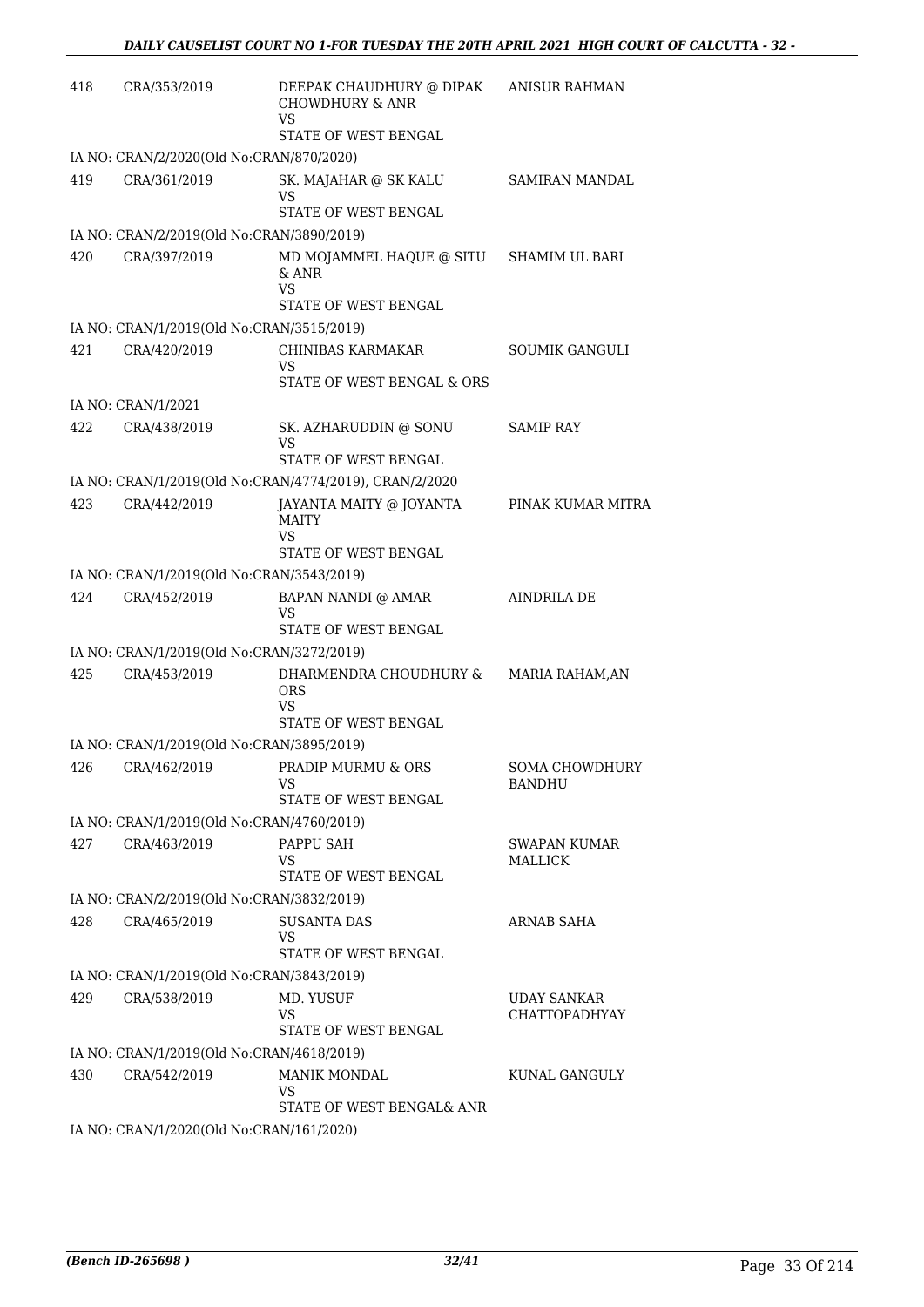| 431 | CRA/555/2019                                 | MD. SONA & ORS<br>VS                                                                                | RAHULGANGULY                     |
|-----|----------------------------------------------|-----------------------------------------------------------------------------------------------------|----------------------------------|
|     |                                              | STATE OF WEST BENGAL                                                                                |                                  |
|     | IA NO: CRAN/1/2019(Old No:CRAN/4972/2019)    |                                                                                                     |                                  |
| 432 | CRA/571/2019                                 | <b>SK KETABUL &amp; ORS</b><br>VS                                                                   | DILIP KR SADHU                   |
|     |                                              | STATE OF WEST BENGAL                                                                                |                                  |
|     |                                              | IA NO: CRAN/1/2019(Old No:CRAN/4333/2019), CRAN/2/2020                                              |                                  |
| 433 | CRA/574/2019                                 | PRITAM SINHA ROY & ANR<br>VS<br>STATE OF WEST BENGAL                                                | <b>SOUMYA MAZUMDER</b>           |
|     | IA NO: CRAN/1/2020(Old No:CRAN/539/2020)     |                                                                                                     |                                  |
| 434 | CRA/588/2019                                 | MUKUL SETH                                                                                          | ANIRUDDHA                        |
|     |                                              | VS<br>STATE OF WEST BENGAL                                                                          | <b>BHATTACHARYYA</b>             |
|     | IA NO: CRAN/1/2020(Old No:CRAN/197/2020)     |                                                                                                     |                                  |
| 435 | CRA/590/2019                                 | <b>SWAPAN BAYEN</b><br>VS                                                                           | <b>DEBANGAN</b><br>BHATTACHARJEE |
|     |                                              | <b>STATE OF WEST BENGAL</b>                                                                         |                                  |
|     | IA NO: CRAN/2/2019(Old No:CRAN/4642/2019)    |                                                                                                     |                                  |
| 436 | CRA/594/2019                                 | MRINMOY HALDER<br>VS                                                                                | MUNSHI ASHIQ ELAHI               |
|     |                                              | STATE OF WEST BENGAL                                                                                |                                  |
|     | IA NO: CRAN/2/2019(Old No:CRAN/3992/2019)    |                                                                                                     |                                  |
| 437 | CRA/620/2019                                 | HARIHAR MALIK @ HARI &<br>ORS.<br>VS                                                                | <b>ATANU BISWAS</b>              |
|     |                                              | STATE OF WEST BENGAL                                                                                |                                  |
|     | IA NO: CRAN/1/2020(Old No:CRAN/15/2020)      |                                                                                                     |                                  |
| 438 | CRA/638/2019                                 | SK. CHAND @ CHANU<br>VS<br>STATE OF WEST BENGAL                                                     | <b>SREYASHEE BISWAS</b>          |
|     | IA NO: CRAN/1/2020(Old No:CRAN/1074/2020)    |                                                                                                     |                                  |
| 439 | CRA/649/2019                                 | RAHUL MARJIT @ DEBKANTA                                                                             | <b>ANISUR RAHMAN</b>             |
|     |                                              | VS<br>STATE OF WEST BENGAL                                                                          |                                  |
|     |                                              | IA NO: CRAN/1/2020(Old No:CRAN/392/2020), CRAN/2/2020(Old No:CRAN/2892/2020)                        |                                  |
| 440 | CRA/650/2019                                 | SAHEB JAN ALI @SAHEB JAN @<br>SIAB JAN & ANR<br>VS<br>STATE OF WEST BENGAL                          | RAHUL GANGULY                    |
|     |                                              | IA NO: CRAN/1/2020(Old No:CRAN/69/2020), CRAN/2/2020(Old No:CRAN/4532/2020)                         |                                  |
| 441 | CRA/660/2019                                 | SUKUMAR MANDI @ PANTHA                                                                              | <b>MOINAK BAKSHI</b>             |
|     | $[PT-1 + OS + 2ND]$<br>$J$ .COPY + PT-II $J$ | VS<br>STATE OF WEST BENGAL &<br>ANR.                                                                |                                  |
|     | IA NO: CRAN/2/2021                           |                                                                                                     |                                  |
| 442 | CRA/669/2019                                 | DILIP PAL<br>VS                                                                                     | NAYNA CHAKRABORTY                |
|     |                                              | STATE OF WEST BENGAL                                                                                |                                  |
| 443 | CRA/674/2019                                 | IA NO: CRAN/1/2020(Old No:CRAN/4606/2020), CRAN/2/2020(Old No:CRAN/4607/2020)<br><b>MANIK KOLEY</b> | SANJIB MITRA                     |
|     |                                              | VS<br>STATE OF WEST BENGAL                                                                          |                                  |
|     |                                              | IA NO: CRAN/1/2020(Old No:CRAN/19/2020), CRAN/2/2020(Old No:CRAN/4402/2020)                         |                                  |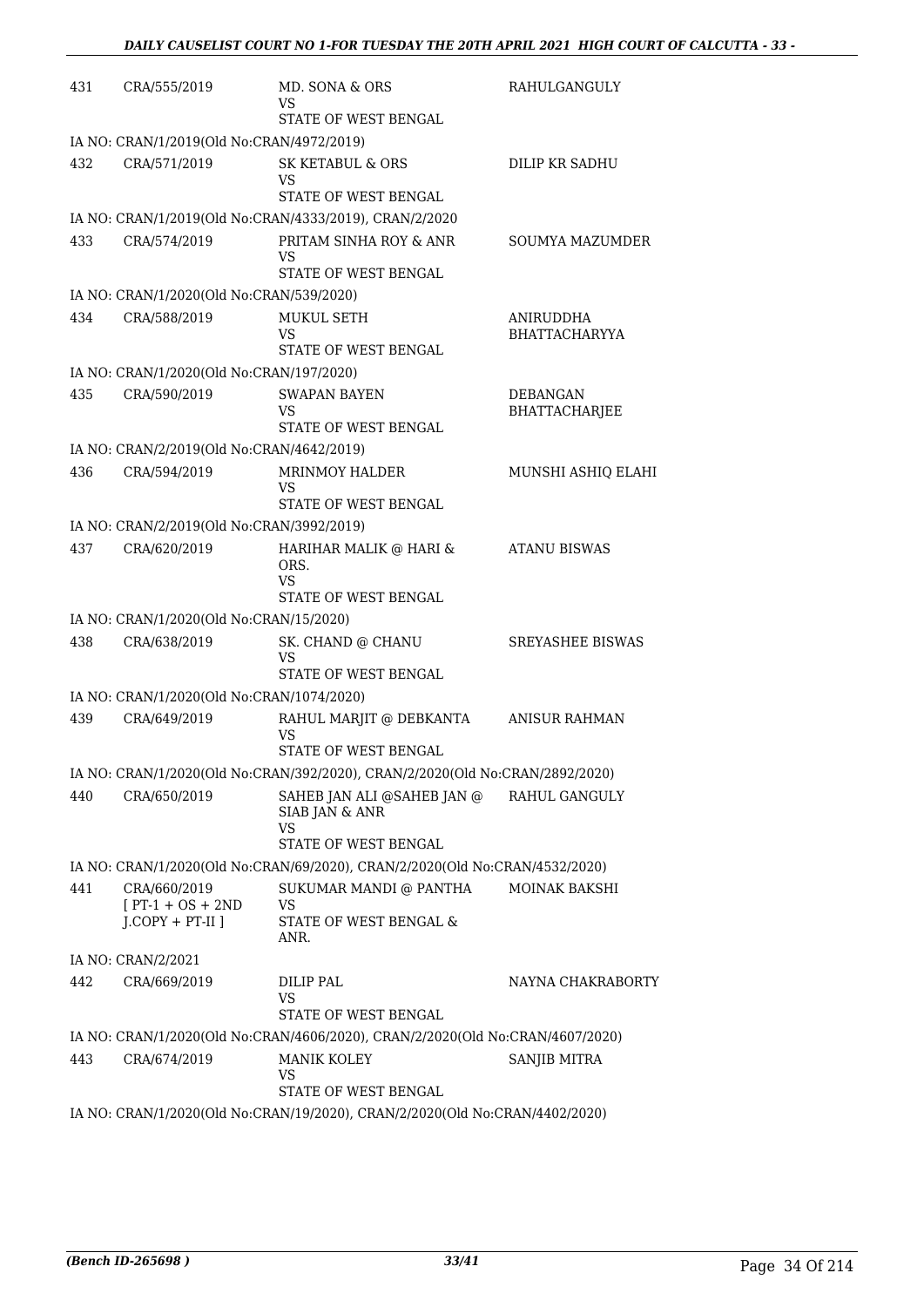| 444 | CRA/676/2019                              | AJIT ROY @ BUBAI<br>VS                                                                     | <b>SHEKHAR BARMAN</b> |
|-----|-------------------------------------------|--------------------------------------------------------------------------------------------|-----------------------|
|     |                                           | STATE OF WEST BENGAL                                                                       |                       |
|     |                                           | IA NO: CRAN/1/2020(Old No:CRAN/1230/2020), CRAN/2/2020(Old No:CRAN/4682/2020), CRAN/3/2021 |                       |
| 445 | CRA/688/2019                              | NISHIKANTA MISHRA @<br>NISIKANTA MISHRA<br>VS                                              | NAVANIL DE            |
|     |                                           | STATE OF WEST BENGAL                                                                       |                       |
|     |                                           | IA NO: CRAN/2/2020(Old No:CRAN/848/2020), CRAN/3/2020                                      |                       |
| 446 | CRA/702/2019                              | MAJEDA BIBI & ORS<br>VS<br>STATE OF WEST BENGAL &                                          | SAHANA MUKHERJEE      |
|     |                                           | ANR                                                                                        |                       |
|     | IA NO: CRAN/1/2020(Old No:CRAN/691/2020)  |                                                                                            |                       |
| 447 | CRA/716/2019                              | DILIP ROY<br>VS                                                                            | <b>SUMANTA DAS</b>    |
|     |                                           | STATE OF WEST BENGAL                                                                       |                       |
|     | IA NO: CRAN/2/2021                        |                                                                                            |                       |
| 448 | CRA/718/2019                              | AMINUL ISLAM @ MANU & ANR    PRASENJIT SARKAR<br>VS                                        |                       |
|     |                                           | STATE OF WEST BENGAL                                                                       |                       |
|     | IA NO: CRAN/2/2020(Old No:CRAN/4/2020)    |                                                                                            |                       |
| 449 | CRA/721/2019                              | <b>SHEWLI HALDER</b><br>VS<br>STATE OF WEST BENGAL                                         | <b>ASOK BANERJEE</b>  |
|     |                                           |                                                                                            |                       |
|     | IA NO: CRAN/2/2020(Old No:CRAN/1021/2020) |                                                                                            |                       |
| 450 | CRA/114/2019                              | <b>SWAPAN MANNA &amp; ORS</b><br>VS<br>STATE OF WEST BENGAL                                | AYANA DEY             |
|     | IA NO: CRAN/1/2020(Old No:CRAN/960/2020)  |                                                                                            |                       |
| 451 | CRA/135/2019                              | <b>OHIDUL SK</b>                                                                           | MD NAUROZ RAHBER      |
|     |                                           | VS<br>STATE OF WEST BENGAL                                                                 |                       |
|     | IA NO: CRAN/2/2019(Old No:CRAN/2851/2019) |                                                                                            |                       |
| 452 | CRA/39/2019                               | DIPA MULLICK @ MALLICK @<br><b>MALLIK</b><br>VS.<br>STATE OF WEST BENGAL                   | PRAVAS BHATTACHARYA   |
|     | wt453 CRA/63/2019                         | PRASANTA SAHOO @<br>PRASANTA KUMAR SAHOO<br>VS<br>STATE OF WEST BENGAL                     | PRAVAS BHATTACHARYA   |
|     | IA NO: CRAN/2/2019(Old No:CRAN/3504/2019) |                                                                                            |                       |
| 454 | CRA/395/2019                              | PRAKASH PANDEY                                                                             | MRITYUNJOY            |
|     |                                           | VS.<br>STATE OF WEST BENGAL                                                                | <b>CHATTERJEE</b>     |
|     | IA NO: CRAN/1/2021                        |                                                                                            |                       |
| 455 | CRA/402/2019                              | MD MUJAHID KHAN                                                                            | <b>BISWAJIT MANNA</b> |
|     |                                           | VS<br>STATE OF WEST BENGAL                                                                 |                       |
|     |                                           | IA NO: CRAN/2/2020(Old No:CRAN/4608/2020), CRAN/3/2020(Old No:CRAN/4610/2020)              |                       |
| 456 | CRA/46/2019                               | ARCHANA DEY @SAKILA<br>@SAMINA<br><b>VS</b>                                                | <b>SONAM BASU</b>     |
|     |                                           | STATE OF WEST BENGAL                                                                       |                       |
|     | IA NO: CRAN/1/2019(Old No:CRAN/2580/2019) |                                                                                            |                       |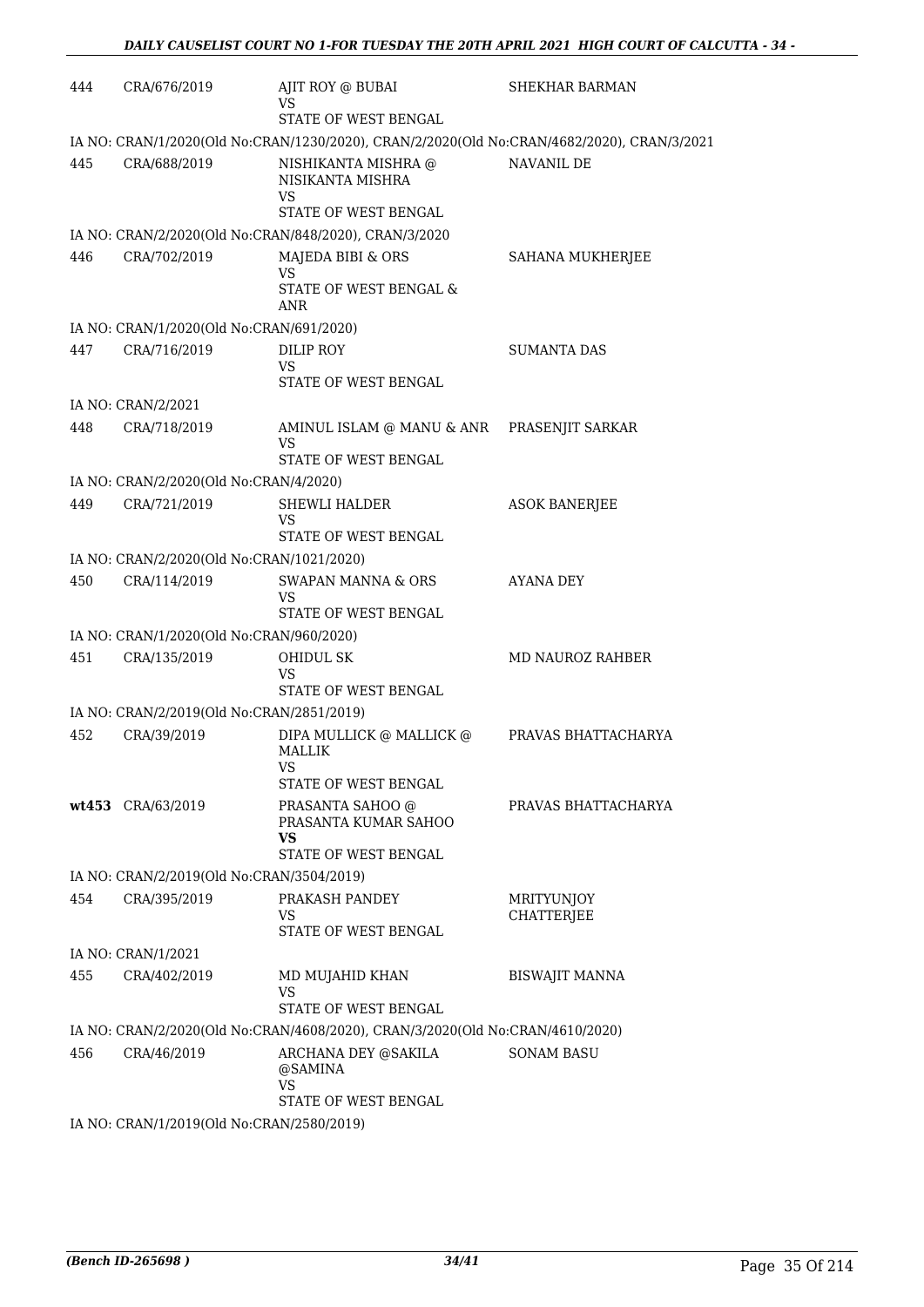| 457 | CRA/539/2019                             | AKSHAY KUMAR SINGH<br>VS                                                                   | RAJENDRA BANERJEE         |
|-----|------------------------------------------|--------------------------------------------------------------------------------------------|---------------------------|
|     |                                          | STATE OF WEST BENGAL &<br>ANR                                                              |                           |
|     | IA NO: CRAN/1/2020                       |                                                                                            |                           |
| 458 | CRA/602/2019                             | AZUL SEKH @ AJIJUL SK. & ORS<br>VS                                                         | PRAJANDEEPTA ROY          |
|     |                                          | STATE OF WEST BENGAL & ORS                                                                 |                           |
|     |                                          | IA NO: CRAN/1/2020(Old No:CRAN/3844/2020), CRAN/2/2020(Old No:CRAN/3846/2020)              |                           |
| 459 | CRA/725/2019                             | <b>BIJOY GHOSH</b><br>VS<br><b>UNION OF INDIA</b>                                          | MADHUMITA BASAK           |
|     | IA NO: CRAN/1/2020(Old No:CRAN/474/2020) |                                                                                            |                           |
| 460 | CRA/734/2019                             | PRADIP ORANG @BHUNIA<br>VS                                                                 | <b>SUJAN CHATTERJEE</b>   |
|     |                                          | STATE OF WEST BENGAL                                                                       |                           |
|     | IA NO: CRAN/2/2020                       |                                                                                            |                           |
| 461 | CRA/9/2020                               | <b>MINATI HALDER &amp; ORS</b><br>VS                                                       | AMRITA MAJI               |
|     |                                          | STATE OF WEST BENGAL                                                                       |                           |
|     |                                          | IA NO: CRAN/1/2020(Old No:CRAN/508/2020), CRAN/2/2020(Old No:CRAN/3107/2020)               |                           |
| 462 | CRA/29/2020                              | <b>GANESH GURIA &amp; ANR</b><br>VS<br>STATE OF WEST BENGAL                                | SOUMAJIT CHATTERJEE       |
|     |                                          | IA NO: CRAN/1/2020(Old No:CRAN/1061/2020), CRAN/2/2020(Old No:CRAN/3407/2020), CRAN/3/2021 |                           |
| 463 | CRA/30/2020                              | <b>GOPAL SARKAR</b><br>VS                                                                  | <b>DEBASIS KAR</b>        |
|     |                                          | STATE OF WEST BENGAL                                                                       |                           |
|     | IA NO: CRAN/2/2020, CRAN/3/2020          |                                                                                            |                           |
| 464 | CRA/61/2020                              | JALALUDDIN<br>VS                                                                           | DEBANGAN BHATTERJEE       |
|     |                                          | STATE OF WEST BENGAL                                                                       |                           |
|     | IA NO: CRAN/1/2020                       |                                                                                            |                           |
| 465 | CRA/69/2020                              | DIGAN MANDAL<br>VS<br>STATE OF WEST BENGAL                                                 | PARVEJ ANAM               |
|     | IA NO: CRAN/1/2020                       |                                                                                            |                           |
| 466 | CRA/90/2020                              | ISHDAN SEIKH<br>VS                                                                         | SHASHANKA SHEKHAR<br>SAHA |
|     |                                          | UNION OF INDIA                                                                             |                           |
|     | IA NO: CRAN/1/2020                       |                                                                                            |                           |
| 467 | CRA/110/2020                             | ABU JAFAR LASKAR & ANR<br>VS                                                               | DEBAJYOTI DEB             |
|     |                                          | STATE OF WEST BENGAL                                                                       |                           |
|     | IA NO: CRAN/1/2021                       |                                                                                            |                           |
| 468 | CRA/126/2020                             | SK MAJED ALI & ANR<br><b>VS</b><br>STATE OF WEST BENGAL &                                  | SUMAN DE                  |
|     |                                          | ANR                                                                                        |                           |
|     | IA NO: CRAN/1/2020                       |                                                                                            |                           |
| 469 | CRA/127/2020                             | ASHOK ROY @ ASHOKE ROY<br><b>VS</b>                                                        | ADITYA RATAN TIWARY       |
|     |                                          | STATE OF WEST BENGAL                                                                       |                           |

IA NO: CRAN/1/2021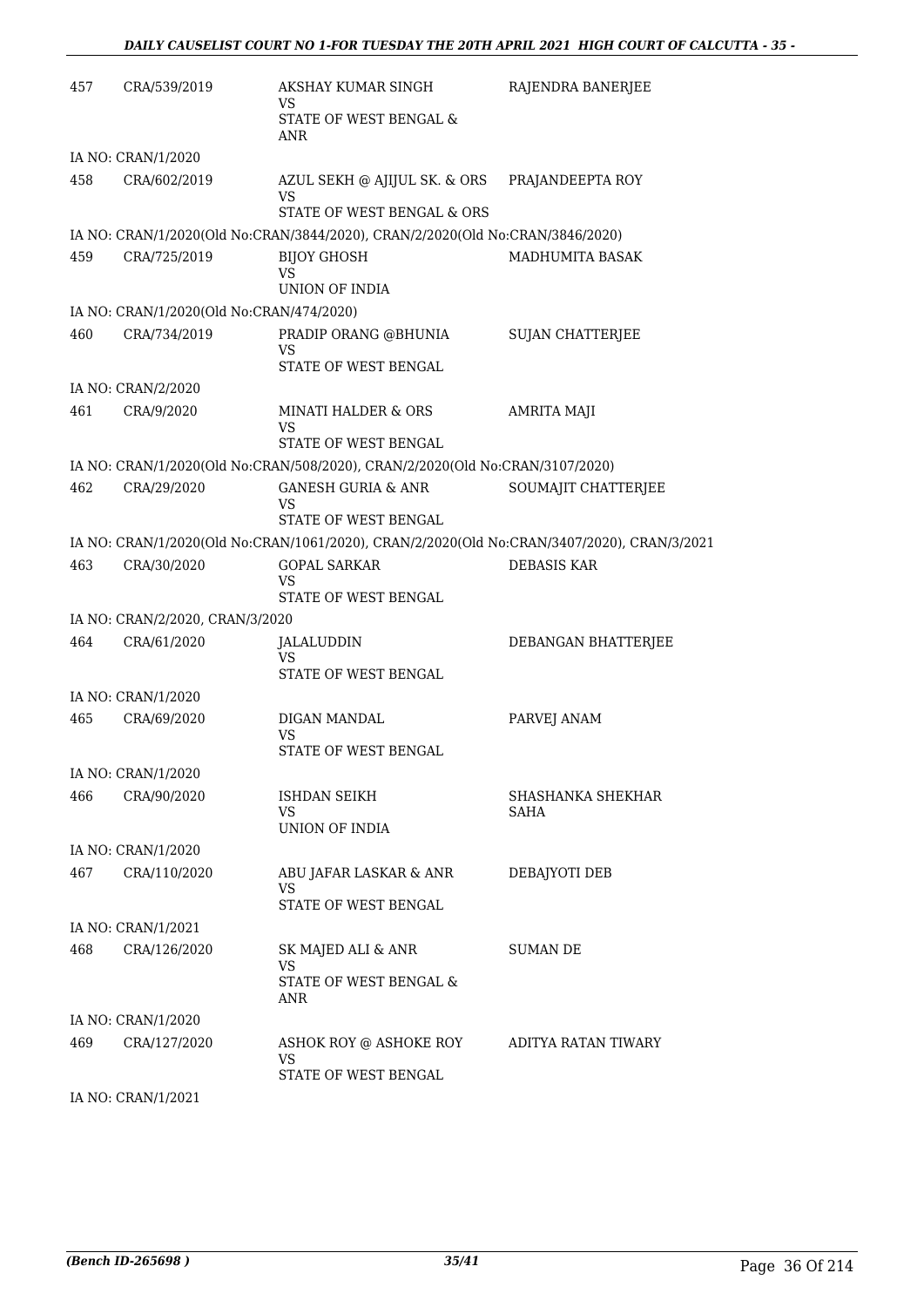| 470 | CRA/133/2020                                 | EDEL KHAN @ EDEL SK & ORS<br>VS                                                 | ALI AHSAN ALAMGIR                 |
|-----|----------------------------------------------|---------------------------------------------------------------------------------|-----------------------------------|
|     |                                              | STATE OF WEST BENGAL                                                            |                                   |
|     | IA NO: CRAN/1/2021                           |                                                                                 |                                   |
| 471 | CRA/158/2020                                 | MITHUN KUNDU & ANR<br>VS                                                        | <b>SOUMIK GANGULI</b>             |
|     |                                              | STATE OF WEST BENGAL                                                            |                                   |
|     | IA NO: CRAN/1/2021                           |                                                                                 |                                   |
| 472 | CRA/164/2020                                 | <b>GANGADHAR RAJOWAR @</b><br>RAJWAR & ANR<br><b>VS</b><br>STATE OF WEST BENGAL | SAURADEEP DUTTA                   |
|     | IA NO: CRAN/1/2021                           |                                                                                 |                                   |
| 473 | CRA/168/2020                                 | MD PEYARA@RAJKUMAR<br>VS                                                        | KAUSHIK GHOSH                     |
|     |                                              | STATE OF WEST BENGAL                                                            |                                   |
|     |                                              | IA NO: CRAN/1/2020(Old No:CRAN/2769/2020), CRAN/2/2020, CRAN/3/2020             |                                   |
| 474 | CRA/179/2020                                 | SK. MD. SELIM<br>VS<br>STATE OF WEST BENGAL                                     | SUCHISMITA DATTA                  |
|     | IA NO: CRAN/3/2020                           |                                                                                 |                                   |
| 475 | CRA/189/2020                                 | GOBINDA BAYEN<br>VS                                                             | <b>AMRITA CHEL</b>                |
|     |                                              | <b>STATE OF WEST BENGAL</b>                                                     |                                   |
|     |                                              | IA NO: CRAN/1/2020(Old No:CRAN/4191/2020), CRAN/2/2020, CRAN/3/2020             |                                   |
| 476 | CRA/199/2020<br>(Out of time)                | <b>SAMARESH BISWAS</b><br>VS                                                    | ARNAB CHATTERJEE                  |
|     | IA NO: CRAN/1/2020, CRAN/2/2020              | State of West Bengal                                                            |                                   |
| 477 | CRA/202/2020                                 | <b>JASIMUDDIN SK</b>                                                            | SUBRATA KARMAKAR                  |
|     |                                              | VS<br>State of West Bengal                                                      |                                   |
|     | IA NO: CRAN/1/2020                           |                                                                                 |                                   |
| 478 | CRA/205/2020                                 | <b>ABANI KUMAR</b><br>VS<br>THE STATE OOF WEST BENGAL                           | SAIBAL KRISHNA<br><b>DASGUPTA</b> |
|     | IA NO: CRAN/1/2020, CRAN/2/2020, CRAN/3/2021 |                                                                                 |                                   |
| 479 | CRA/208/2020                                 | <b>RAJIB KUMAR ROY</b><br><b>VS</b>                                             | <b>HABIBUR RAHAMAN</b>            |
|     |                                              | STATE OF WEST BENGAL AND<br>ORS.                                                |                                   |
|     | IA NO: CRAN/1/2020, CRAN/2/2020, CRAN/3/2020 |                                                                                 |                                   |
| 480 | CRA/210/2020                                 | DIPTI DAS<br>VS                                                                 | <b>SOUMYA NAG</b>                 |
|     |                                              | State of West Bengal                                                            |                                   |
|     | IA NO: CRAN/1/2020, CRAN/2/2021              |                                                                                 |                                   |
| 481 | CRA/215/2020                                 | AVIJIT BAIDYA<br>VS<br>State of West Bengal                                     | JOY CHAKRABORTY                   |
|     | IA NO: CRAN/1/2020, CRAN/2/2020, CRAN/3/2020 |                                                                                 |                                   |
| 482 | CRA/223/2020                                 | SUJATA @SANKARI SANTRA                                                          | SATYAJIT MAHATO                   |
|     |                                              | <b>PRADHAN</b><br>VS                                                            |                                   |
|     |                                              | State of West Bengal                                                            |                                   |
|     | IA NO: CRAN/1/2020                           |                                                                                 |                                   |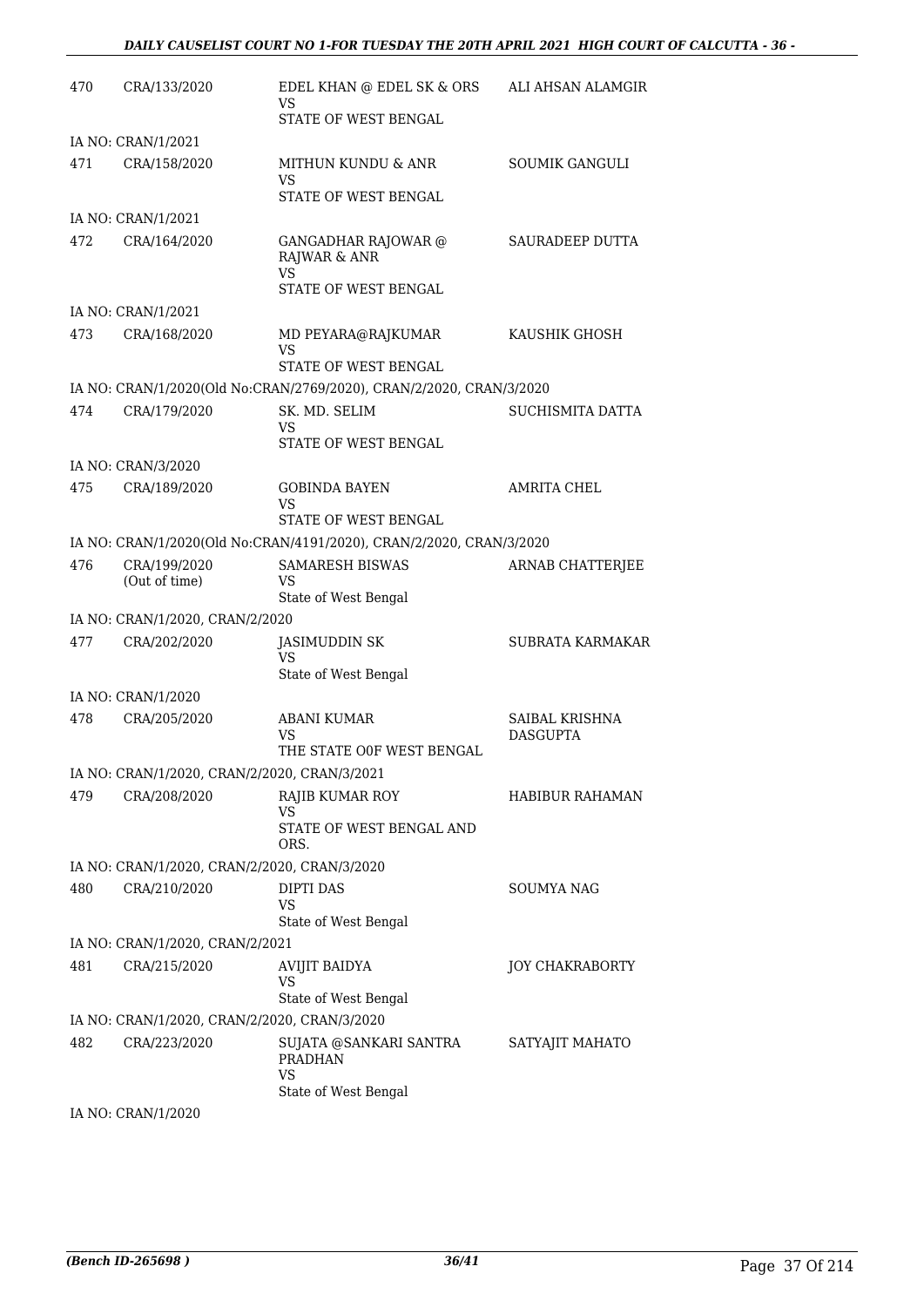| 483 | CRA/181/2020                                      | KHADEM SK @ SEKH KHADEM<br><b>VS</b><br>STATE OF WEST BENGAL & ORS                  | <b>SUMAN DE</b>                                                                               |
|-----|---------------------------------------------------|-------------------------------------------------------------------------------------|-----------------------------------------------------------------------------------------------|
|     |                                                   | IA NO: CRAN/1/2020(Old No:CRAN/3384/2020), CRAN/2/2020, CRAN/3/2020                 |                                                                                               |
| 484 | CRA/789/2015<br>$[2PB + 4 LCR +$<br><b>TRANS1</b> | <b>MASIRUL SK</b><br>VS<br>STATE OF WEST BENGAL                                     | <b>GOUTAM ROY</b>                                                                             |
|     |                                                   | IA NO: CRAN/4/2019(Old No:CRAN/3559/2019), CRAN/5/2020                              |                                                                                               |
| 485 | CRA/392/2019                                      | <b>TARIT DAS &amp; ORS</b><br>VS.<br>STATE OF WEST BENGAL                           | SUJAY KUMAR HALDER                                                                            |
|     | IA NO: CRAN/2/2021                                |                                                                                     |                                                                                               |
| 486 | CRA/356/2018                                      | BABU RAJAK @ BISU RAJAK @<br>BISWANATH RAJAK & ANR.<br>VS<br>STATE OF WEST BENGAL   | <b>TAPODIP GUPTA</b>                                                                          |
|     | IA NO: CRAN/2/2019(Old No:CRAN/162/2019)          |                                                                                     |                                                                                               |
| 487 | CRA/246/2017<br>$[2PB + 5LCR]$                    | <b>MANSURA BAGUM</b><br>VS<br>STATE OF WEST BENGAL                                  | KAZI SAFIULLAH                                                                                |
|     | IA NO: CRAN/2/2019(Old No:CRAN/815/2019)          |                                                                                     |                                                                                               |
| 488 | CRA/13/2015                                       | RAJ KUMAR PAL @ PALAN<br>VS<br>STATE OF WEST BENGAL                                 | N. SEN                                                                                        |
|     | IA NO: CRAN/1/2015(Old No:CRAN/360/2015)          |                                                                                     |                                                                                               |
| 489 | CRA/628/2017                                      | MUHUR SK @ MUHURUDDIN<br>SK & ORS<br>VS<br>STATE OF WEST BENGAL                     | S MAITY                                                                                       |
|     |                                                   | IA NO: CRAN/1/2018(Old No:CRAN/652/2018), CRAN/3/2020(Old No:CRAN/4084/2020)        |                                                                                               |
| 490 | CRA/691/2017                                      | AKHIL@JHANTU SHARMA<br>VS                                                           | RAJU MONDAL                                                                                   |
|     | IA NO: CRAN/2/2019(Old No:CRAN/5000/2019)         | STATE OF WEST BENGAL                                                                |                                                                                               |
| 491 | CRA/571/2018                                      | DOLON SK. @ TUHIN & ORS.<br><b>VS</b><br>STATE OF WEST BENGAL                       | BAIDURYA GHOSAL                                                                               |
|     | No:CRAN/3995/2020)                                |                                                                                     | IA NO: CRAN/1/2018(Old No:CRAN/3636/2018), CRAN/2/2020(Old No:CRAN/698/2020), CRAN/3/2020(Old |
| 492 | CRA/97/2021                                       | TAIJUDDIN SK. @ TAIJU<br><b>VS</b><br>STATE OF WEST BENGAL                          | SANTANU TALUKDAR                                                                              |
|     | IA NO: CRAN/1/2021                                |                                                                                     |                                                                                               |
| 493 | CRA/98/2021                                       | RAJKUMAR DAS AND OTHERS<br><b>VS</b><br>STATE OF WEST BENGAL                        | SANDIP CHAKRABORTY                                                                            |
|     | IA NO: CRAN/1/2021                                |                                                                                     |                                                                                               |
| 494 | CRA/532/2016                                      | UDAY SENGUPTA @ APPU<br><b>VS</b><br>STATE OF WEST BENGAL                           | SITAL SAMANTA                                                                                 |
|     | IA NO: CRAN/3/2021                                |                                                                                     |                                                                                               |
| 495 | CRA/686/2019                                      | BISWANARH HALDER @<br><b>BISHWANATH HALDAR</b><br><b>VS</b><br>STATE OF WEST BENGAL | PINAKI KUMAR MITRA                                                                            |
|     | IA NO: CRAN/1/2020(Old No:CRAN/75/2020)           |                                                                                     |                                                                                               |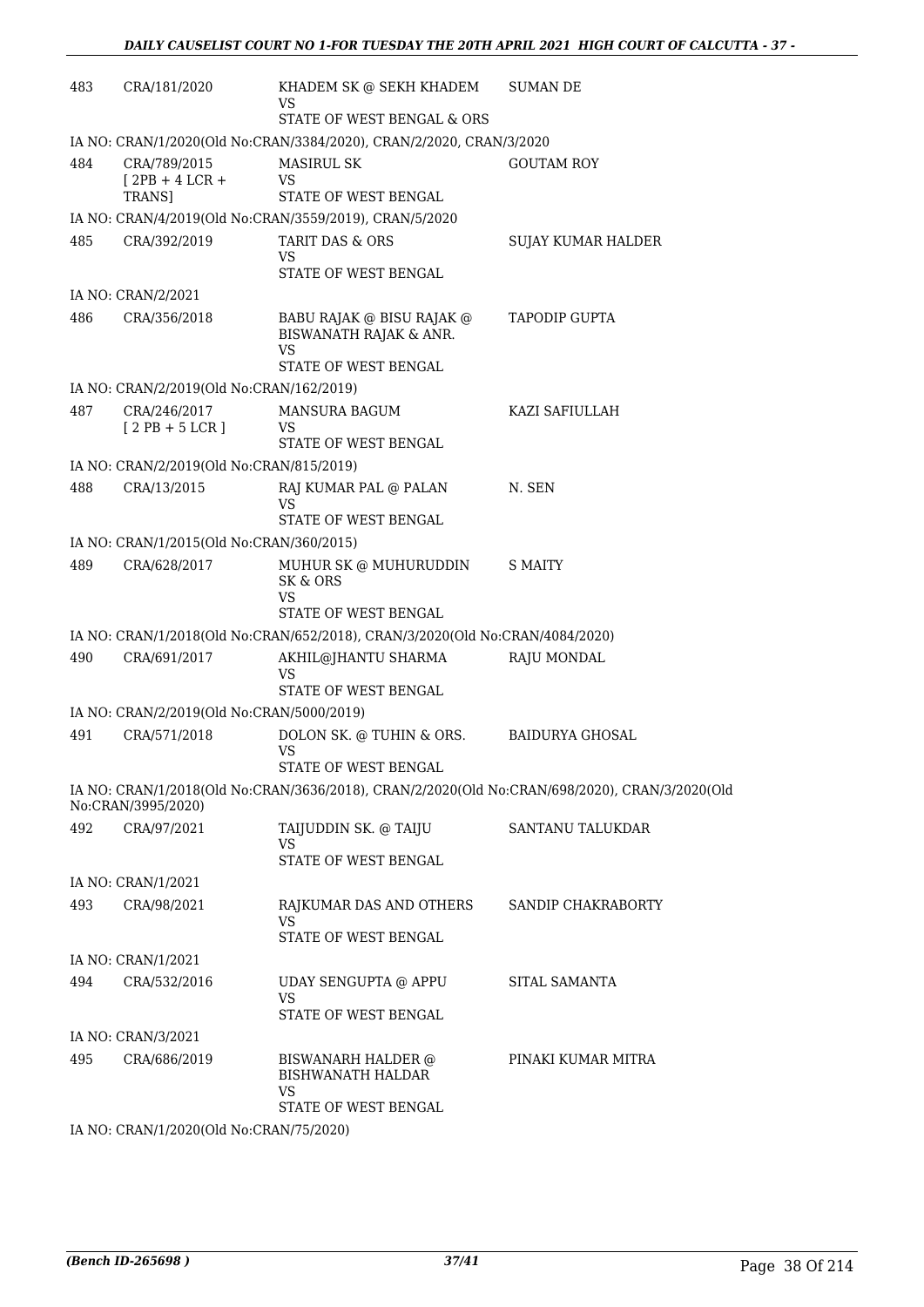| 496 | CRA/233/2020                              | BIKASH MURMU<br>VS<br>State of West Bengal                                  | SOUMYOJIT DAS<br><b>MAHAPATRA</b>                                                              |
|-----|-------------------------------------------|-----------------------------------------------------------------------------|------------------------------------------------------------------------------------------------|
|     | IA NO: CRAN/1/2020, CRAN/2/2021           |                                                                             |                                                                                                |
|     |                                           | <b>BAIL IN CONNECTION WITH APPEAL 1</b>                                     |                                                                                                |
| 497 | CRA/79/2020                               | MAHIBUL SK                                                                  | SHRAMAN SARKAR                                                                                 |
|     |                                           | VS<br>STATE OF WEST BENGAL                                                  |                                                                                                |
|     | IA NO: CRAN/1/2021                        |                                                                             |                                                                                                |
| 498 | CRA/497/2019                              | MITHU SK @ MD ASRAFUL<br><b>ISLAM</b><br>VS                                 | <b>SHRAMAN SARKAR</b>                                                                          |
|     |                                           | STATE OF WEST BENGAL &<br>ANR                                               |                                                                                                |
|     | IA NO: CRAN/1/2021                        |                                                                             |                                                                                                |
| 499 | CRA/746/2017                              | <b>BIMAL SARKAR</b><br>VS<br>STATE OF WEST BENGAL                           | A. CHAKRABORTY                                                                                 |
|     |                                           | IA NO: CRAN/3/2019(Old No:CRAN/653/2019), CRAN/4/2020(Old No:CRAN/684/2020) |                                                                                                |
| 500 | CRA/570/2019                              | WAFIL SK                                                                    | MD HAFIZ ALI                                                                                   |
|     |                                           | <b>VS</b><br><b>STATE OF WEST BENGAL</b>                                    |                                                                                                |
|     | No:CRAN/4178/2020)                        |                                                                             | IA NO: CRAN/1/2019(Old No:CRAN/4565/2019), CRAN/2/2020(Old No:CRAN/4177/2020), CRAN/3/2020(Old |
| 501 | CRA/24/2020                               | <b>ALI IMAM</b><br>VS                                                       | <b>MAZAHAR HOSSAIN</b><br><b>CHOWDHURY</b>                                                     |
|     |                                           | STATE OF WEST BENGAL& ANR                                                   |                                                                                                |
|     | IA NO: CRAN/1/2020(Old No:CRAN/959/2020)  |                                                                             |                                                                                                |
| 502 | CRA/597/2019                              | LAKSHI RAM HEMBRAM @<br>LAXMIRAM HEMBRAM<br>VS                              | DIPAYAN KUNDU                                                                                  |
|     |                                           | STATE OF WEST BENGAL                                                        |                                                                                                |
|     | IA NO: CRAN/1/2020(Old No:CRAN/592/2020)  |                                                                             |                                                                                                |
| 503 | CRA/137/2017<br>$[2PB+4LCR+$<br>TRANS ]   | JAHANDER SK. & ANR.<br>VS<br><b>STATE OF WEST BENGAL</b>                    | SNEHANSU MAJUMDER                                                                              |
|     | IA NO: CRAN/2/2021                        |                                                                             |                                                                                                |
| 504 | CRA/97/2020                               | LOGIN DAS @ LAGIN RABI DAS<br>VS                                            | <b>SAMRAT GOSWAMI</b>                                                                          |
|     |                                           | STATE OF WEST BENGAL                                                        |                                                                                                |
|     | IA NO: CRAN/3/2021                        |                                                                             |                                                                                                |
| 505 | CRA/30/2019<br>$[2PB+3LCR]$               | <b>TARAK BISWAS</b><br>VS<br>STATE OF WEST BENGAL &<br>ANR                  | <b>MAZAHAR HOSSAIN</b><br><b>CHOWDHURY</b>                                                     |
|     | IA NO: CRAN/2/2019(Old No:CRAN/4633/2019) |                                                                             |                                                                                                |
| 506 | CRA/456/2016                              | RANBIR EKKA @ RAJESH                                                        | <b>MAZHAR HOSSAIN</b>                                                                          |
|     |                                           | <b>VS</b><br>STATE OF WEST BENGAL &<br>ANR.                                 | <b>CHOWDHURY</b>                                                                               |
|     | IA NO: CRAN/2/2019(Old No:CRAN/2674/2019) |                                                                             |                                                                                                |
| 507 | CRA/710/2019                              | MD HASNAIN@HUSSAIN<br>SAMULA@MD HUSSAIN<br><b>SHAIKH</b><br><b>VS</b>       | <b>MAZHAR HOSSAIN</b><br><b>CHOWDHURY</b>                                                      |
|     |                                           | STATE OF WEST BENGAL                                                        |                                                                                                |
|     | IA NO: CRAN/2/2021                        |                                                                             |                                                                                                |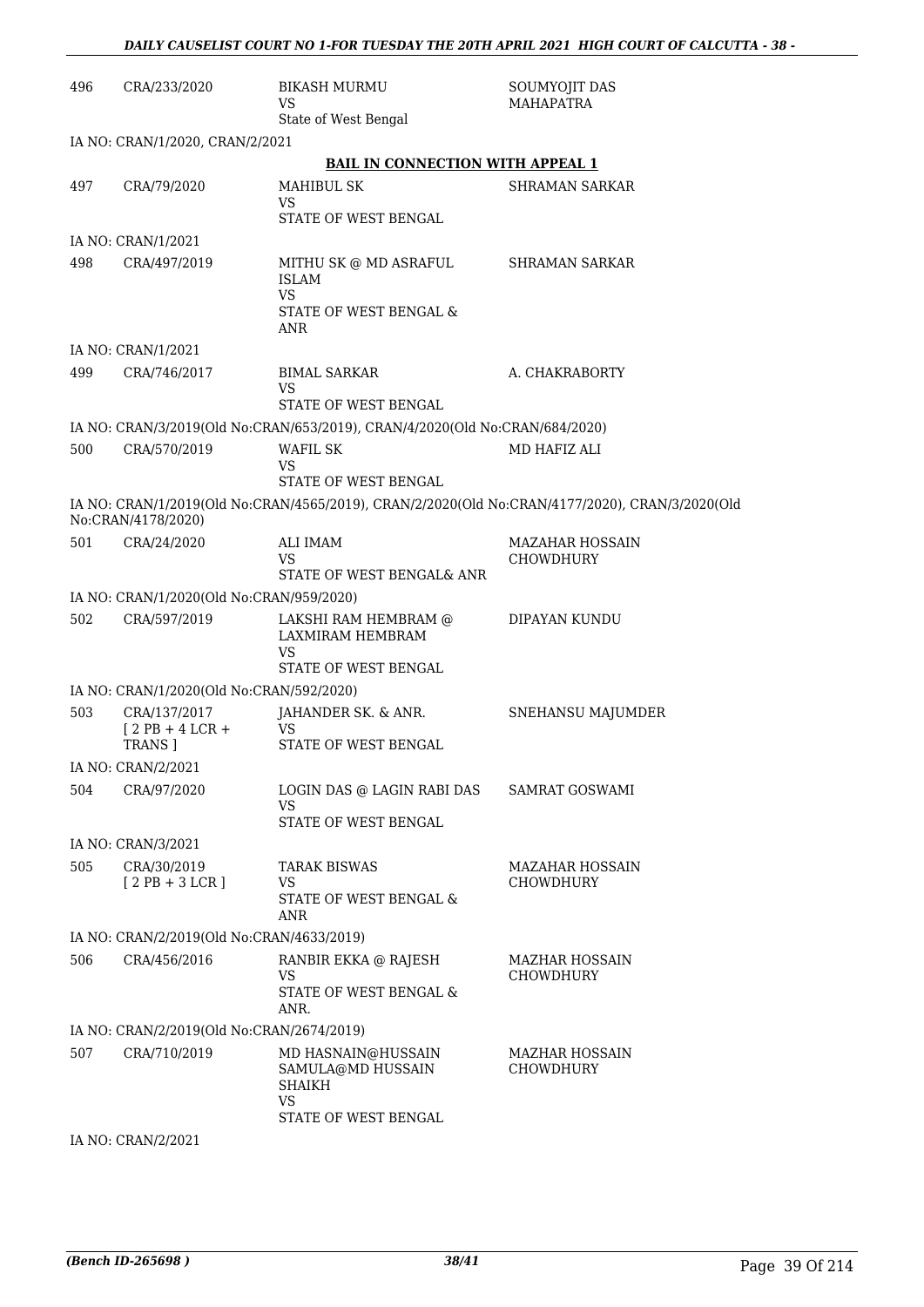| 508         | CRA/297/2019                                     | NAJU BIBI@NARJINA BIBI<br><b>VS</b>                                                  | <b>SYED NASIRUL HOSSAIN</b>                                                                              |
|-------------|--------------------------------------------------|--------------------------------------------------------------------------------------|----------------------------------------------------------------------------------------------------------|
|             |                                                  | STATE OF WEST BENGAL                                                                 |                                                                                                          |
|             | IA NO: CRAN/2/2019(Old No:CRAN/3446/2019)        |                                                                                      |                                                                                                          |
| 509         | CRA/517/2014<br>$[2PB + 5 LCR +$                 | <b>MASIUR RAHAMAN</b><br>VS                                                          | S K BHATTACHARYYA                                                                                        |
|             | TRANS ]                                          | STATE OF WEST BENGAL                                                                 |                                                                                                          |
|             |                                                  | IA NO: CRAN/2/2019(Old No:CRAN/849/2019), CRAN/3/2021                                |                                                                                                          |
| 510         | CRA/353/2015<br>$[2PB + 4LCR + 2]$<br>REGISTERS] | RAMJAN MOLLA @ PINTU<br>MOLLA @ RUPCHAND @ RAJU<br><b>VS</b><br>STATE OF WEST BENGAL | A K HALDAR                                                                                               |
|             | IA NO: CRAN/1/2021                               |                                                                                      |                                                                                                          |
|             | wt511 CRA/198/2014                               | NAZIM SK @ NAZIM SHAKE @<br>RONI & ORS<br><b>VS</b>                                  | A K HALDER                                                                                               |
|             |                                                  | STATE OF WEST BENGAL                                                                 |                                                                                                          |
| 512         | CRA/241/2007<br>$[2$ PB + 4 LCR +<br>TRANS ]     | IBRAHIM SHEIKH @ MONDAL<br>VS<br><b>STATE</b>                                        | PRABIR MAJUMDER                                                                                          |
|             | IA NO: CRAN/3/2021                               |                                                                                      |                                                                                                          |
| 513         | CRA/756/2012                                     | <b>BACCHU MIR</b><br>VS<br>STATE OF WEST BENGAL                                      | <b>MADHURI DAS</b>                                                                                       |
|             | IA NO: CRAN/5/2021                               |                                                                                      |                                                                                                          |
| 514         | CRA/359/2011                                     | BISWANATH PAHARI @ BISHU                                                             | PRABIR MAJUMDER                                                                                          |
|             |                                                  | PAHARI @ BISWAJIT PAHARI<br>VS                                                       |                                                                                                          |
|             |                                                  | STATE OF WEST BENGAL                                                                 |                                                                                                          |
|             |                                                  | IA NO: CRAN/3/2015(Old No:CRAN/3513/2015), CRAN/4/2020(Old No:CRAN/3792/2020)        |                                                                                                          |
| 515         | CRA/365/2019                                     | ABU SATTAR MOLLA @ FULTU<br><b>VS</b><br>STATE OF WEST BENGAL                        | SAIBAL KRISHNA<br><b>DASGUPTA</b>                                                                        |
|             | IA NO: CRAN/1/2019(Old No:CRAN/3978/2019)        |                                                                                      |                                                                                                          |
| 516         | CRA/404/2011<br>$[2PB+4LCR+$<br>TRANS ]          | BHANDUL BAIRAGYA & ANR.<br><b>VS</b><br>STATE OF WEST BENGAL                         | TANMOY CHOWDHURY                                                                                         |
|             | IA NO: CRAN/3/2021                               |                                                                                      |                                                                                                          |
| 517         | CRA/497/2014                                     | TAPAN DAS@TAPU                                                                       | KALYAN KUMAR                                                                                             |
|             |                                                  | VS                                                                                   | BHATTACHARJEE                                                                                            |
|             |                                                  | STATE OF WEST BENGAL                                                                 |                                                                                                          |
|             |                                                  | IA NO: CRAN/1/2014(Old No:CRAN/3011/2014), CRAN/4/2017(Old No:CRAN/1292/2017)        |                                                                                                          |
| 518         | CRA/108/2018                                     | <b>BECHURAM BAG</b><br><b>VS</b><br>STATE OF WEST BENGAL                             | S. GANGULY                                                                                               |
|             | IA NO: CRAN/1/2018(Old No:CRAN/2672/2018)        |                                                                                      |                                                                                                          |
| 519         | CRA/35/2021                                      | JARA RAM ALIAS JORA RAM                                                              | <b>SOUVIK DERE</b>                                                                                       |
|             |                                                  | VS<br>STATE OF WEST BENGAL                                                           |                                                                                                          |
|             | IA NO: CRAN/1/2021                               |                                                                                      |                                                                                                          |
| 520         | CRA/502/2017                                     | <b>CHAITAN RANA &amp; ORS</b><br>VS                                                  | <b>S MANDAL</b>                                                                                          |
|             |                                                  | STATE OF WEST BENGAL                                                                 |                                                                                                          |
| CRAN/7/2021 |                                                  |                                                                                      | IA NO: CRAN/2/2019(Old No:CRAN/3219/2019), CRAN/3/2019(Old No:CRAN/3508/2019), CRAN/5/2021, CRAN/6/2021, |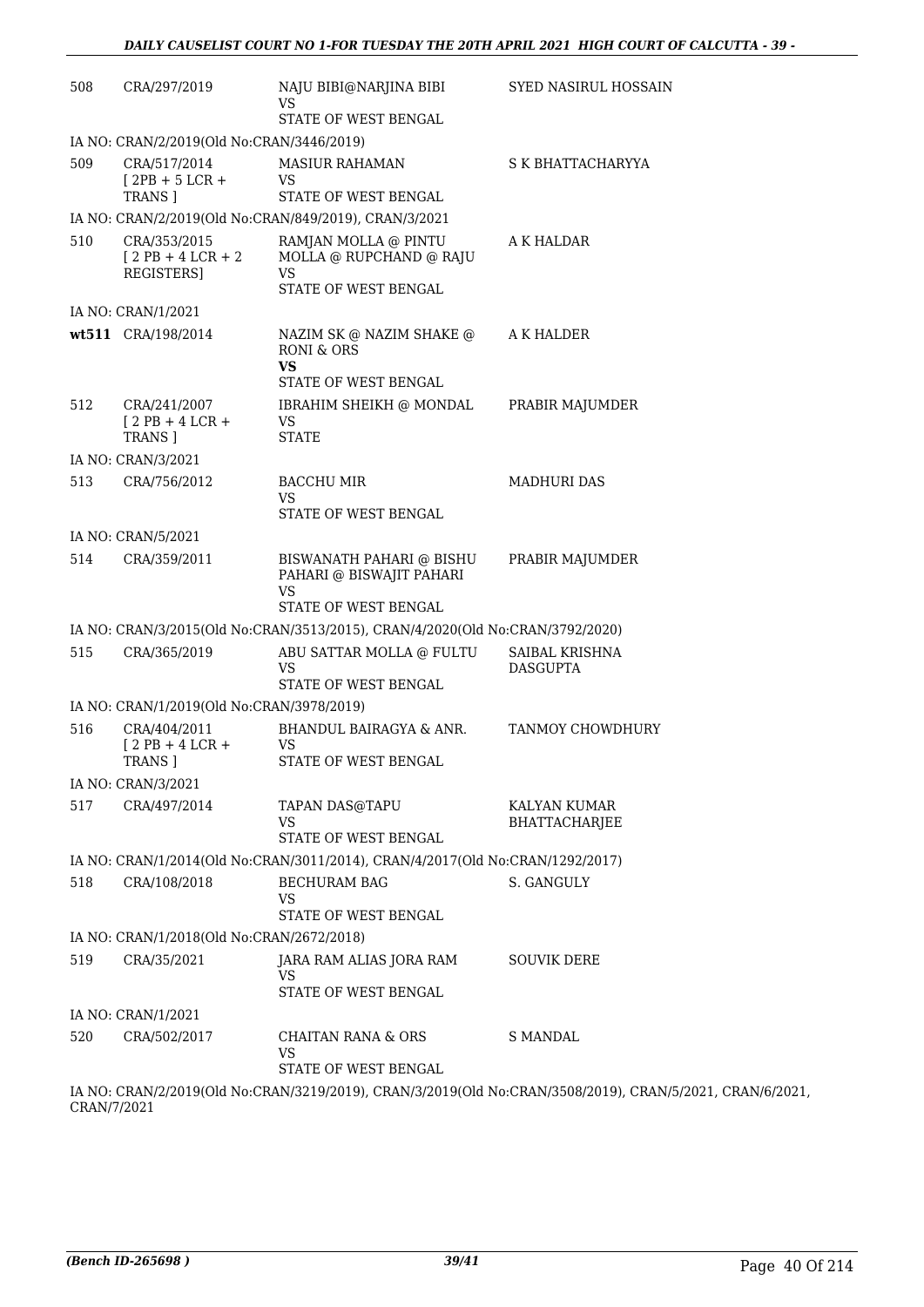| 521 | CRA/493/2019                              | SURAJIT PANDIT@ SAUMITRA<br>PANDIT@SAUMIT<br><b>VS</b>              | PARVEJ ANAM                                                                                    |
|-----|-------------------------------------------|---------------------------------------------------------------------|------------------------------------------------------------------------------------------------|
|     |                                           | STATE OF WEST BENGAL &<br><b>ANR</b>                                |                                                                                                |
|     | IA NO: CRAN/1/2019(Old No:CRAN/4181/2019) |                                                                     |                                                                                                |
| 522 | CRA/704/2016                              | MEKAIL MONDAL & ORS.<br>VS<br>STATE OF WEST BENGAL                  | ARNAB SINHA                                                                                    |
|     | IA NO: CRAN/2/2018(Old No:CRAN/1410/2018) |                                                                     |                                                                                                |
| 523 | CRA/521/2016                              | PARESH BAGDI                                                        | <b>GURU SADAY DE</b>                                                                           |
|     |                                           | VS<br>STATE OF WEST BENGAL & ORS                                    |                                                                                                |
|     | IA NO: CRAN/1/2019(Old No:CRAN/634/2019)  |                                                                     |                                                                                                |
| 524 | CRA/494/2019                              | ABU TAHER SK & ANR<br>VS<br>STATE OF WEST BENGAL                    | PRAJNADEEPTA ROY                                                                               |
|     | IA NO: CRAN/1/2020(Old No:CRAN/685/2020)  |                                                                     |                                                                                                |
| 525 | CRA/74/2019                               | NIKHIL ROY                                                          | PRADYAT SAHA                                                                                   |
|     |                                           | VS<br>STATE OF WEST BENGAL                                          |                                                                                                |
|     | IA NO: CRAN/1/2019(Old No:CRAN/1224/2019) |                                                                     |                                                                                                |
| 526 | CRA/152/2020                              | <b>SAIFUL KHAN</b><br>VS<br>STATE OF WEST BENGAL &                  | <b>SUJOY SARKAR</b>                                                                            |
|     |                                           | ANR                                                                 |                                                                                                |
|     | IA NO: CRAN/1/2020                        |                                                                     |                                                                                                |
| 527 | CRA/387/2018                              | <b>RAM MANDAL</b><br>VS<br>STATE OF WEST BENGAL                     | KALIDAS SAHA                                                                                   |
|     | IA NO: CRAN/1/2018(Old No:CRAN/2428/2018) |                                                                     |                                                                                                |
| 528 | CRA/177/2020                              | TULU SK @ MD. SAFIUL ISLAM<br>DEWAN & ANR<br>VS                     | MD. HAFIZ ALI                                                                                  |
|     |                                           | STATE OF WEST BENGAL                                                |                                                                                                |
|     | No:CRAN/4180/2020)                        |                                                                     | IA NO: CRAN/1/2020(Old No:CRAN/3144/2020), CRAN/2/2020(Old No:CRAN/4179/2020), CRAN/3/2020(Old |
| 529 | CRA/410/2008                              | UTTAM SARKAR & ANR<br>VS<br>STATE OF WEST BENGAL                    |                                                                                                |
|     | IA NO: CRAN/2/2021, CRAN/3/2021           |                                                                     |                                                                                                |
| 530 | CRA/345/2012                              | UTTAM SARKAR & ANR<br>VS                                            | RANJIT KUMAR SANYAL                                                                            |
|     |                                           | <b>STATE OF WEST BENGAL</b>                                         |                                                                                                |
|     |                                           | IA NO: CRAN/1/2012(Old No:CRAN/2077/2012), CRAN/2/2021, CRAN/3/2021 |                                                                                                |
| 531 | CRA/247/2020                              | MILI PAL<br><b>VS</b><br>THE STATE OF WEST BENGAL                   | DEEPAK PRAHIADKA                                                                               |
|     | IA NO: CRAN/1/2021                        |                                                                     |                                                                                                |
| 532 | CRA/295/2020                              | JOY PRAKASH SINGH<br>VS                                             | RISHAV SINGH                                                                                   |
|     |                                           | State of West Bengal                                                |                                                                                                |
|     | IA NO: CRAN/1/2021                        |                                                                     |                                                                                                |
| 533 | CRA/24/2021                               | LAB SARKAR ALIAS JAGAT<br><b>SARKAR AND ORS</b><br>VS               | KOUSTAV BACHI                                                                                  |
|     |                                           | State of West Bengal                                                |                                                                                                |
|     | IA NO: CRAN/1/2021                        |                                                                     |                                                                                                |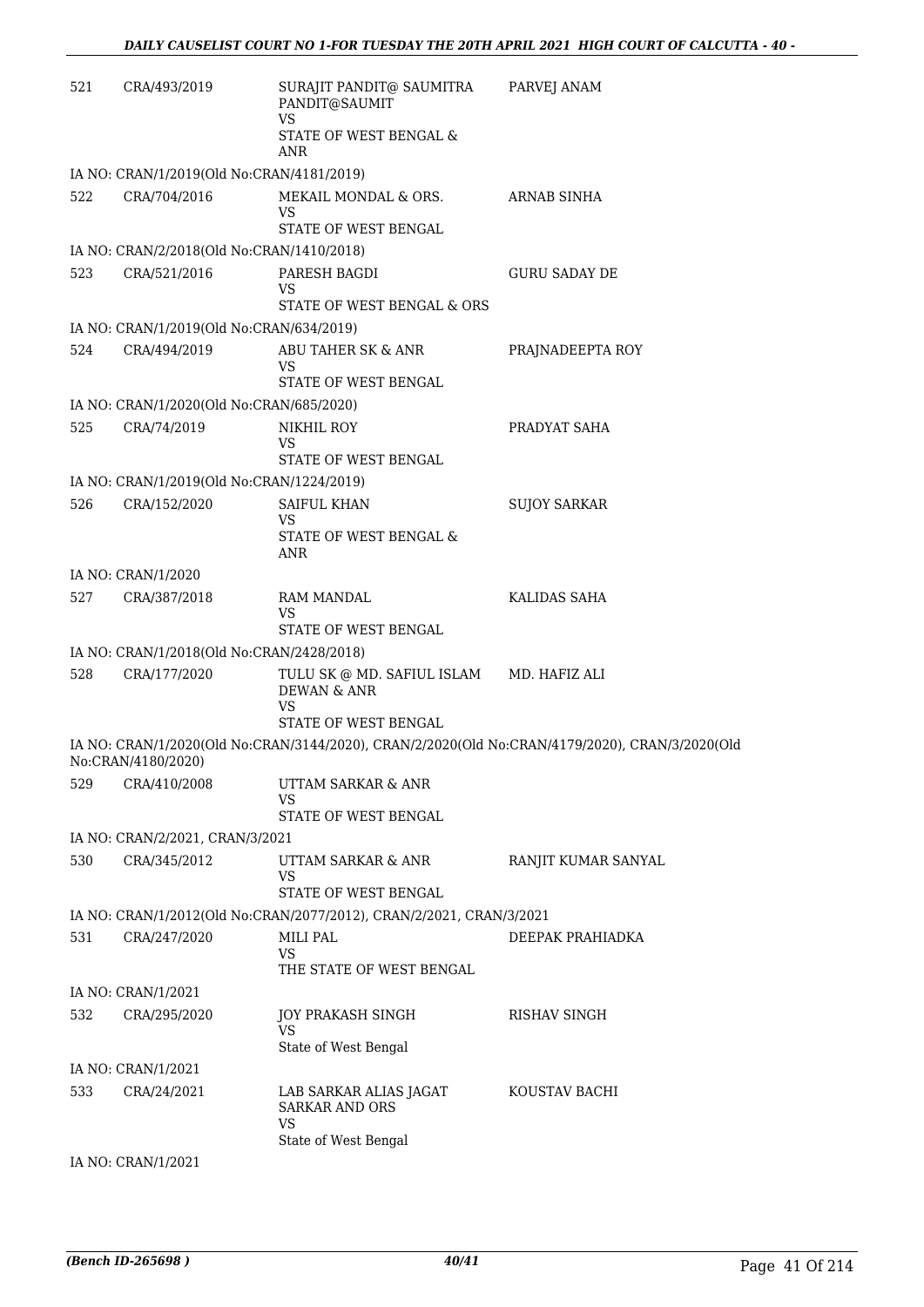| 534 | CRA/41/2021                     | SHARMISTHA NATH<br><b>VS</b><br>STATE OF WEST BENGAL                             | Deepak Prahladka                      |               |
|-----|---------------------------------|----------------------------------------------------------------------------------|---------------------------------------|---------------|
|     | IA NO: CRAN/1/2021              |                                                                                  |                                       |               |
| 535 | CRA/62/2021                     | MUNSHI MATIAR RAHAMAN<br><b>VS</b><br>STATE OF WEST BENGAL                       | <b>ARUNIMA</b><br><b>MUKHOPADHYAY</b> |               |
|     | IA NO: CRAN/1/2021              |                                                                                  |                                       |               |
| 536 | CRA/74/2021                     | AKBAR ALI<br><b>VS</b><br>STATE OF WEST BENGAL AND<br><b>ANR</b>                 | <b>AMANUL ISLAM</b>                   |               |
|     | IA NO: CRAN/1/2021, CRAN/2/2021 |                                                                                  |                                       |               |
| 537 | CRA/770/2013                    | RAJU ADHIKARY @SRIMANTA @<br>PUTKILA<br><b>VS</b><br><b>STATE OF WEST BENGAL</b> | NOT.YET KNOWN                         | NOT YET KNOWN |
|     |                                 | IA NO: CRAN/1/2019(Old No:CRAN/281/2019), CRAN/2/2019(Old No:CRAN/3101/2019)     |                                       |               |
| 538 | CRA/234/2017                    | DURJODHAN PRAMANIK & ORS<br><b>VS</b><br>STATE OF WEST BENGAL                    | <b>S MITRA</b>                        |               |
|     | IA NO: CRAN/2/2021              |                                                                                  |                                       |               |
| 539 | CRA/108/2020                    | <b>SWAPAN BISWAS</b><br><b>VS</b><br><b>STATE OF WEST BENGAL</b>                 | MEENAL SINGH                          |               |
|     | IA NO: CRAN/1/2021              |                                                                                  |                                       |               |
|     |                                 | <b>APPLICATION</b>                                                               |                                       |               |
| 540 | CRA/247/2017<br>$[2PB + LCR]$   | IYOTI KAMAL GHOSH & ORS.<br><b>VS</b><br>STATE OF WEST BENGAL                    | <b>SUMANTA GANGULY</b>                |               |
|     | <b>IA MO ODAMIO 19090</b>       |                                                                                  |                                       |               |

IA NO: CRAN/2/2020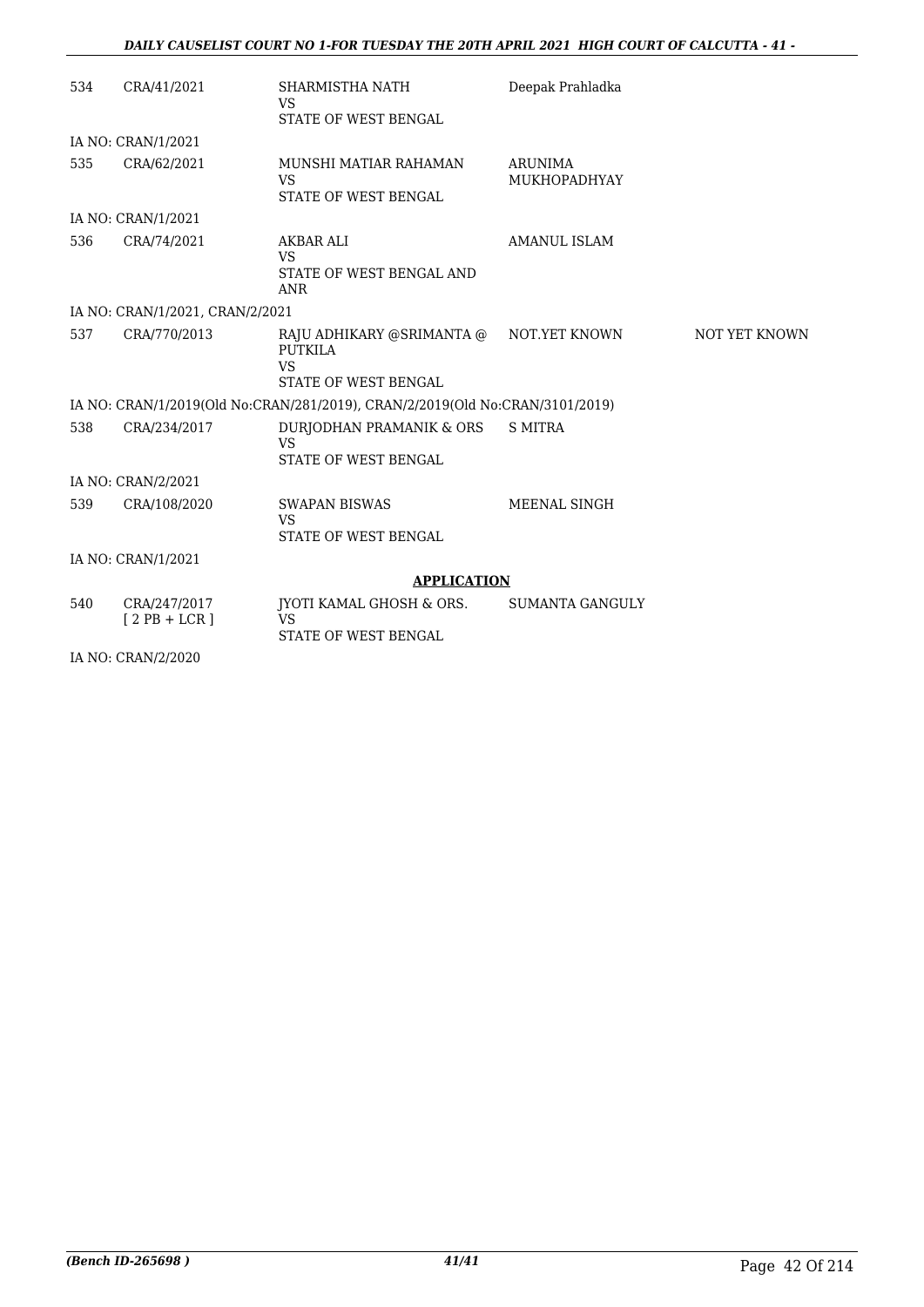

## **Appellate Side**

**DAILY CAUSELIST For Tuesday The 20th April 2021**

**COURT NO. 16**

**DIVISION BENCH (DB - II)**

**AT 11:15 AM**

**HON'BLE JUSTICE RAJESH BINDAL HON'BLE JUSTICE ANIRUDDHA ROY (VIA VIDEO CONFERENCE)**

**ON AND FROM MONDAY, THE 1st MARCH,, 2021 – APPEALS RELATING TO LABOUR UNDER GROUP III AND APPLICATION CONNECTED THERETO;**

**APPEALS FROM ORDERS RELATING TO REVENUE UNDER GROUP – IV & ORHER STATUTORY REVENUE APPEALS EXCEPT LAND REVENUE TO BE HEARD BY DIVISION BENCH;**

**APPEALS RELATING TO CHARTERED ACCOUNTANTS ACT, COMPANY SECRETARIES ACT AND TAX TRIBUNAL MATTERS; INCOME TAX REFERENCE UNDER SECTION 256 OF THE INCOME TAX ACT;**

**MATTERS RELATING TO TRIBUNALS UNDER ARTICLE 323A & 323B OF THE CONSTITUTION OF INDIA INCLUDING APPLICATION CONNECTED THERETO;**

**NOTE:**

**E-MENTIONING WILL BE TAKEN UP AT THE FIRST SITTING OF THE COURT. OUT OF WHICH ORIGINAL SIDE MATTERS WILL BE TAKEN UP FIRST AND THEN APPELLATE SIDE MATTERS WILL BE TAKEN UP.**

**ON AND FROM FRIDAY i.e., 19-02-2021, AFTER COMPLETION OF ORIGINAL SIDE MATTERS, APPELLATE SIDE MATTERS WILL BE TAKEN UP SERIALLY.**

**NOTE: MATTERS WILL BE TAKEN UP THROUGH PHYSICAL HEARING ONLY WHEN BOTH THE PARTIES ARE AGREED.**

### **MANDAMUS APPEAL**

1 FMA/2510/2014 (6 PBS) M/S BUDGE BUDGE FLOOR COVERING LTD VS THE SECOND INDUSTRIAL TRIBUNAL & ORS GOBINDA **CHOUDHURI** 

IA NO: CAN/3/2014(Old No:CAN/11626/2014), CAN/4/2015(Old No:CAN/7324/2015)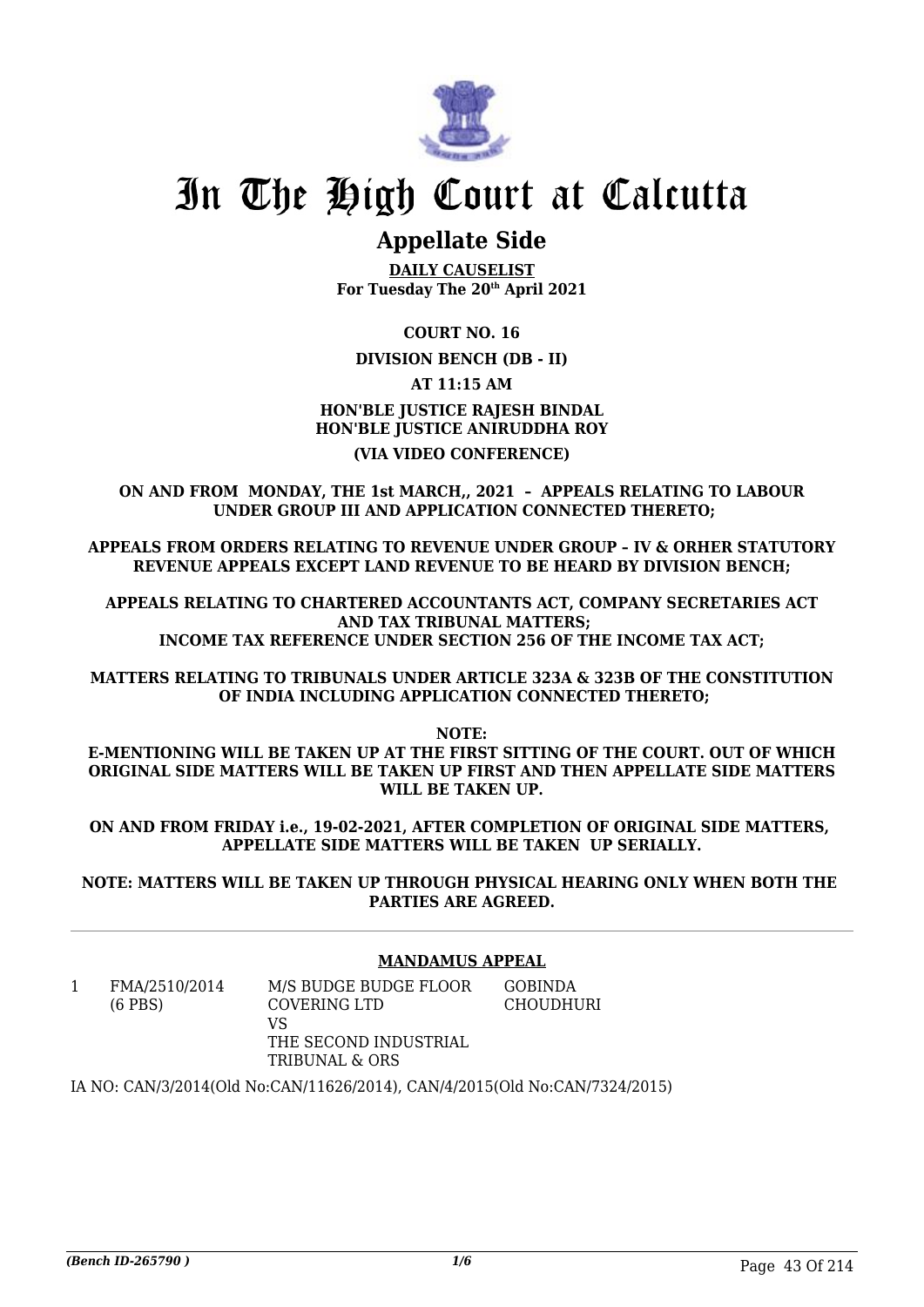- 2 MAT/228/2021 BHARAT SANCHAR NIGAM LIMITED AND ORS VS BSNL-NATIONALIST THIKA WORKERS CONGRESS AND ORS KOUSTAV BAGCHI IA NO: CAN/1/2021
- **wt3** WPA/5436/2020 AJIT KUMAR DAS & ANR. **VS** UNION OF INDIA & ORS. JAMIRUDDIN KHAN

IA NO: CAN/1/2020(Old No:CAN/4947/2020), CAN/2/2020(Old No:CAN/4948/2020), CAN/3/2020(Old No:CAN/4953/2020), CAN/4/2020(Old No:CAN/4954/2020), CAN/5/2020(Old No:CAN/4957/2020), CAN/6/2020(Old No:CAN/4958/2020), CAN/7/2020(Old No:CAN/5210/2020), CAN/8/2020(Old No:CAN/5212/2020), CAN/9/2020(Old No:CAN/5227/2020), CAN/10/2020(Old No:CAN/5228/2020)

|   | wt4 WPA/9371/2020 | BSNL- NATIONALIST THIKA<br><b>WORKERS CONGRESS</b><br>VS<br>UNION OF INDIA AND ORS. | <b>MAINAK GANGULY</b> |
|---|-------------------|-------------------------------------------------------------------------------------|-----------------------|
| 5 | MAT/383/2021      | M/S SKG PULP AND PAPER<br>MILLS PRIVATE LIMITED<br>AND ANOTHER                      | DEBAMIRA ADHIKARI     |

ASSISTANT PROVIDENT

| FUND COMMISSIONER AND |
|-----------------------|
| <b>OTHERS</b>         |

#### IA NO: CAN/1/2021

| 6 | MAT/486/2021 | CHITTA RANJAN JANA  | ADITYA SEN |
|---|--------------|---------------------|------------|
|   |              | VS                  |            |
|   |              | THE INDIAN OIL      |            |
|   |              | CORPORATION LTD AND |            |
|   |              | <b>OTHERS</b>       |            |

### IA NO: CAN/1/2021

### **MOTION**

| 7  | WP.CT/285/2012    | RAMSARAN RAJBHAR<br>VS<br>UNION OF INDIA & ORS.                                           | <b>DEBAPRATIM</b><br><b>BANERJEE</b>   |
|----|-------------------|-------------------------------------------------------------------------------------------|----------------------------------------|
| 8  | WP.CT/437/2012    | RADHE SHYAM CHAWLA<br>VS<br>UNION OF INDIA &ORS                                           | <b>SUKANTA</b><br><b>CHAKRABORTY</b>   |
| 9  | WP.CT/55/2013     | UNION OF INDIA & ORS<br>VS<br>DR MADHUSMITA NANDA                                         | RAJENDRA<br><b>CHATURVEDI</b>          |
|    | IA NO: CAN/1/2021 |                                                                                           |                                        |
| 10 | WP.ST/204/2013    | KANAILAL PATRA & ORS<br>VS<br>PRINCIPAL SECRETARY,<br>CIVIL DEFENCE DEPT, &<br><b>ORS</b> | <b>MAHENDRA PRASAD</b><br><b>GUPTA</b> |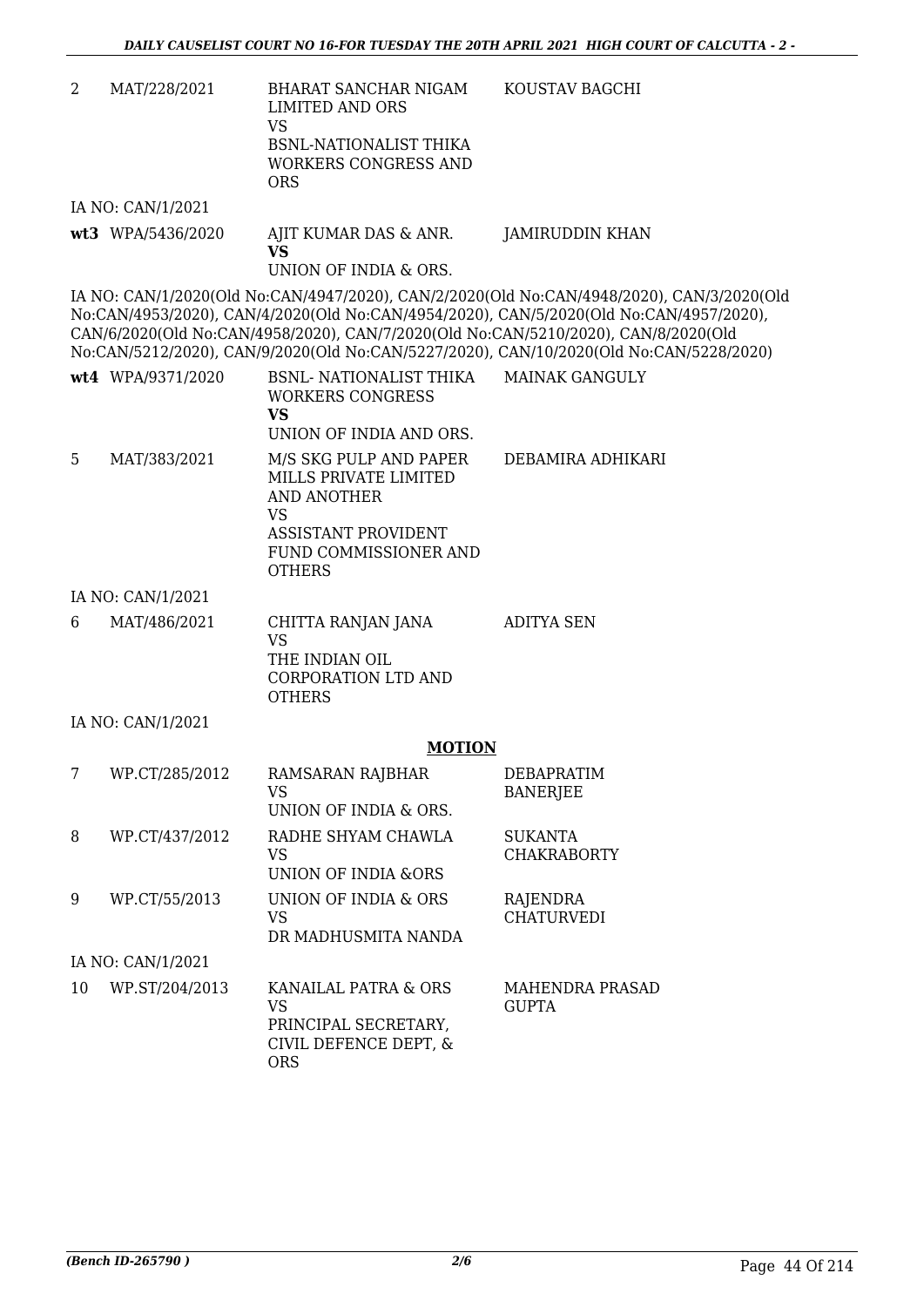| 11 | WP.CT/211/2013                          | INDIAN RAILWAYSCOAL<br>ASH& TRANSHIPMENT<br><b>HANDLING MAZDOOR</b><br>U&ORS<br><b>VS</b>         | <b>DEBAPRATIM</b><br><b>BANERJEE</b>   |
|----|-----------------------------------------|---------------------------------------------------------------------------------------------------|----------------------------------------|
| 12 | WP.CT/457/2013                          | UNION OF INDIA & ORS<br>ALOK KUMAR DE-RAY<br><b>VS</b>                                            | <b>IMTEAZ AHAMED</b>                   |
|    | IA NO: CAN/1/2019(Old No:CAN/4927/2019) | UNION OF INDIA & ORS                                                                              |                                        |
| 13 | WP.ST/168/2015                          | SHIBDAS CHATTERJEE                                                                                | <b>BIKASH GOSWAMI</b>                  |
|    |                                         | <b>VS</b><br>STATE OF WEST BENGAL &<br><b>ORS</b>                                                 |                                        |
| 14 | WPLRT/15/2018                           | UMA GANGULY & ORS<br><b>VS</b><br>STATE OF WEST BENGAL<br>&ORS                                    | KOUSHIK ROY                            |
|    | IA NO: CAN/1/2018(Old No:CAN/7934/2018) |                                                                                                   |                                        |
| 15 | WP.CT/54/2018                           | UNION OF INDIA & ORS.<br><b>VS</b><br>SAILA NATH CHOUDHARY                                        | <b>MAHENDRA PRASAD</b><br><b>GUPTA</b> |
| 16 | WP.ST/140/2018                          | SANJOY BHATTACHARYA<br><b>VS</b><br>STATE OF WEST BENGAL &                                        | MAHABOOB AHMED                         |
| 17 | WP.ST/141/2018                          | <b>ORS</b><br>SAILEN GHOSAL & ORS.<br><b>VS</b><br>STATE OF WEST BENGAL &<br>ORS.                 | MD. HAFIZ ALI                          |
| 18 | WP.ST/91/2019                           | <b>SUDHANSU KARMAKAR &amp;</b><br><b>ORS</b><br><b>VS</b><br>STATE OF WEST BENGAL &<br><b>ORS</b> | <b>ASIT BARAN</b><br><b>MUKHERJEE</b>  |
|    | IA NO: CAN/1/2019(Old No:CAN/8407/2019) |                                                                                                   |                                        |
| 19 | WPLRT/102/2019                          | <b>MAMATA DAS</b><br><b>VS</b><br>STATE OF WEST BENGAL &<br><b>ORS</b>                            | <b>TANMOY KR DEY</b>                   |
| 20 | WP.ST/172/2019                          | THE STATE OF WEST<br><b>BENGAL &amp; ORS</b><br><b>VS</b><br>DR PARTHA SANYAL                     | NILOTPAL<br><b>CHATTERJEE</b>          |
| 21 | WP.ST/192/2019                          | THE STATE OF WEST<br><b>BENGAL &amp; ORS</b><br><b>VS</b><br>DR GOUR PADA NAYEK                   | NILOTPAL<br><b>CHATTERJEE</b>          |
| 22 | WP.ST/193/2019                          | THE STATE OF WEST<br><b>BENGAL &amp; ORS</b><br><b>VS</b><br>DR ANIRUDDHA GHORAI                  | NILOTPAL<br>CHATTERJEE                 |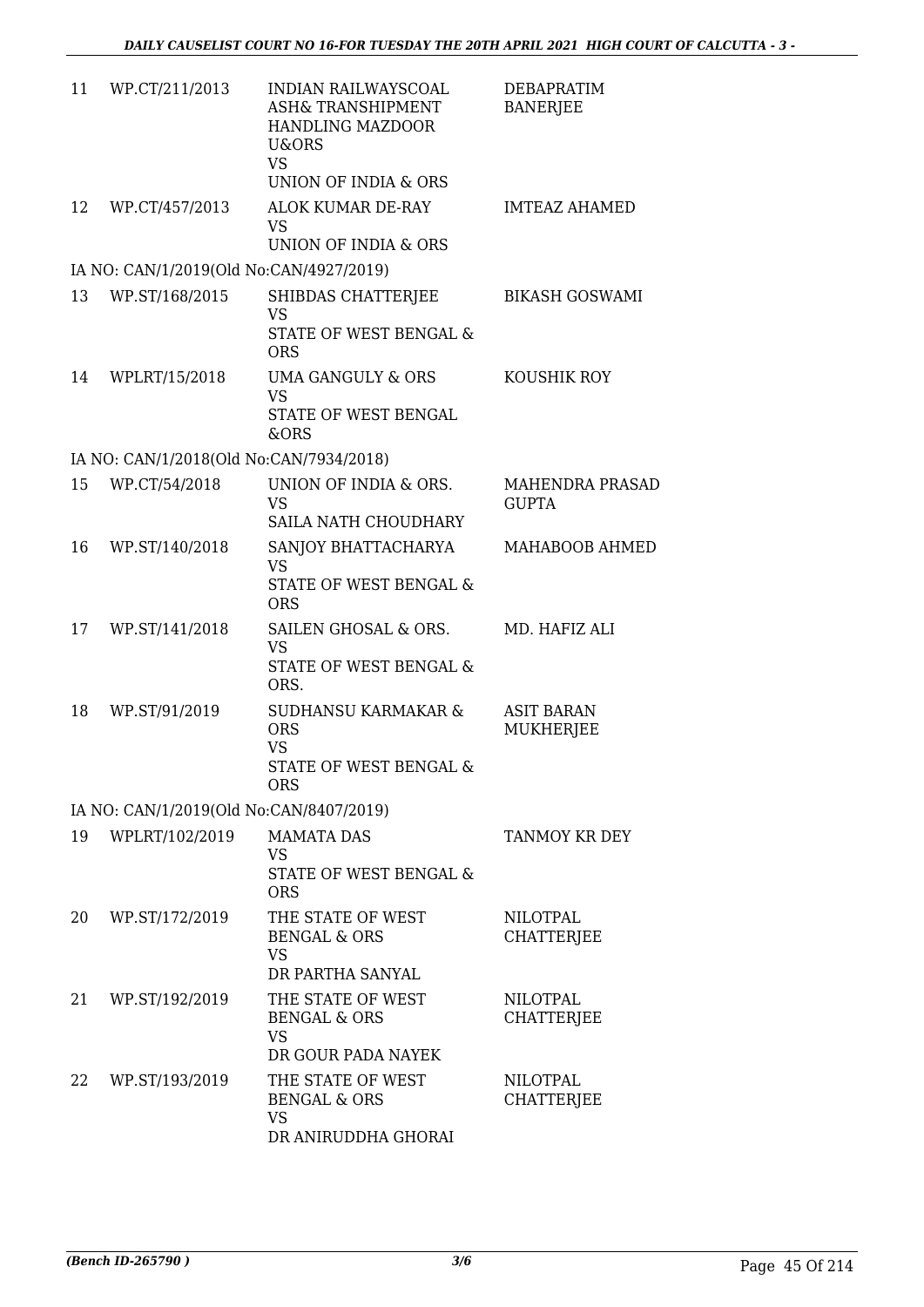| 23 | WP.ST/11/2020                 | SMRITIKANA DEY<br><b>VS</b><br>STATE OF WEST BENGAL &<br><b>ORS</b>              | <b>INDRAJIT BISWAS</b>               |
|----|-------------------------------|----------------------------------------------------------------------------------|--------------------------------------|
| 24 | WP.ST/15/2020                 | <b>BISWANATH GAYEN</b><br><b>VS</b><br>STATE OF WEST BENGAL &<br><b>ORS</b>      | <b>ANINDA</b><br><b>BHATTACHARYA</b> |
| 25 | WP.ST/21/2020                 | SUBHAS CH. KONAR<br><b>VS</b><br>STATE OF WEST BENGAL &<br>ORS.                  | <b>SUMITRA</b>                       |
|    | IA NO: CAN/1/2021, CAN/2/2021 |                                                                                  |                                      |
| 26 | WPLRT/24/2020                 | SK BARSHED ALI<br><b>VS</b><br>STATE OF WEST BENGAL &<br><b>ORS</b>              | SK. BARSHED ALI                      |
| 27 | WPLRT/26/2020                 | DINESH AGARWAL<br><b>VS</b><br>STATE OF WEST BENGAL &<br><b>ORS</b>              | DINESH AGARWAL                       |
| 28 | WPLRT/28/2020                 | NAMITA GHOSH<br><b>VS</b><br>STATE OF WEST BENGAL &<br><b>ORS</b>                | <b>DEBASIS SUR</b>                   |
| 29 | WP.ST/31/2020                 | <b>BAHAUDDIN</b><br><b>VS</b><br>STATE OF WEST BENGAL &<br><b>ORS</b>            | SANJUKTA<br><b>BHATTACHARYA</b>      |
| 30 | WPLRT/33/2020                 | TARAPADA GHOSH<br><b>VS</b><br><b>STATE OF WEST BENGAL</b><br>AND ORS.           | DEBASHISH SARKAR                     |
|    | IA NO: CAN/1/2021             |                                                                                  |                                      |
| 31 | WP.ST/35/2020                 | ALOKE CHANDRA SAHANA<br>VS<br>STATE OF WEST BENGAL &<br><b>ORS</b>               | <b>SOUMI KUNDU</b>                   |
| 32 | WPLRT/38/2020                 | SOMA AICH<br><b>VS</b><br>STATE OF WEST BENGAL<br>AND ORS.                       | <b>ABDUS SALAM</b>                   |
| 33 | WPLRT/42/2020                 | STATE OF WEST BENGAL<br>AND ORS.<br><b>VS</b><br>NARAYAN CHANDRA SAHA<br>AND ORS | <b>NILOTPAL</b><br><b>CHATTERJEE</b> |
| 34 | WPLRT/51/2020                 | LATIKA GHOSH AND ORS<br><b>VS</b><br>STATE OF WEST BENGAL<br>AND ANR             | J.L. ROY                             |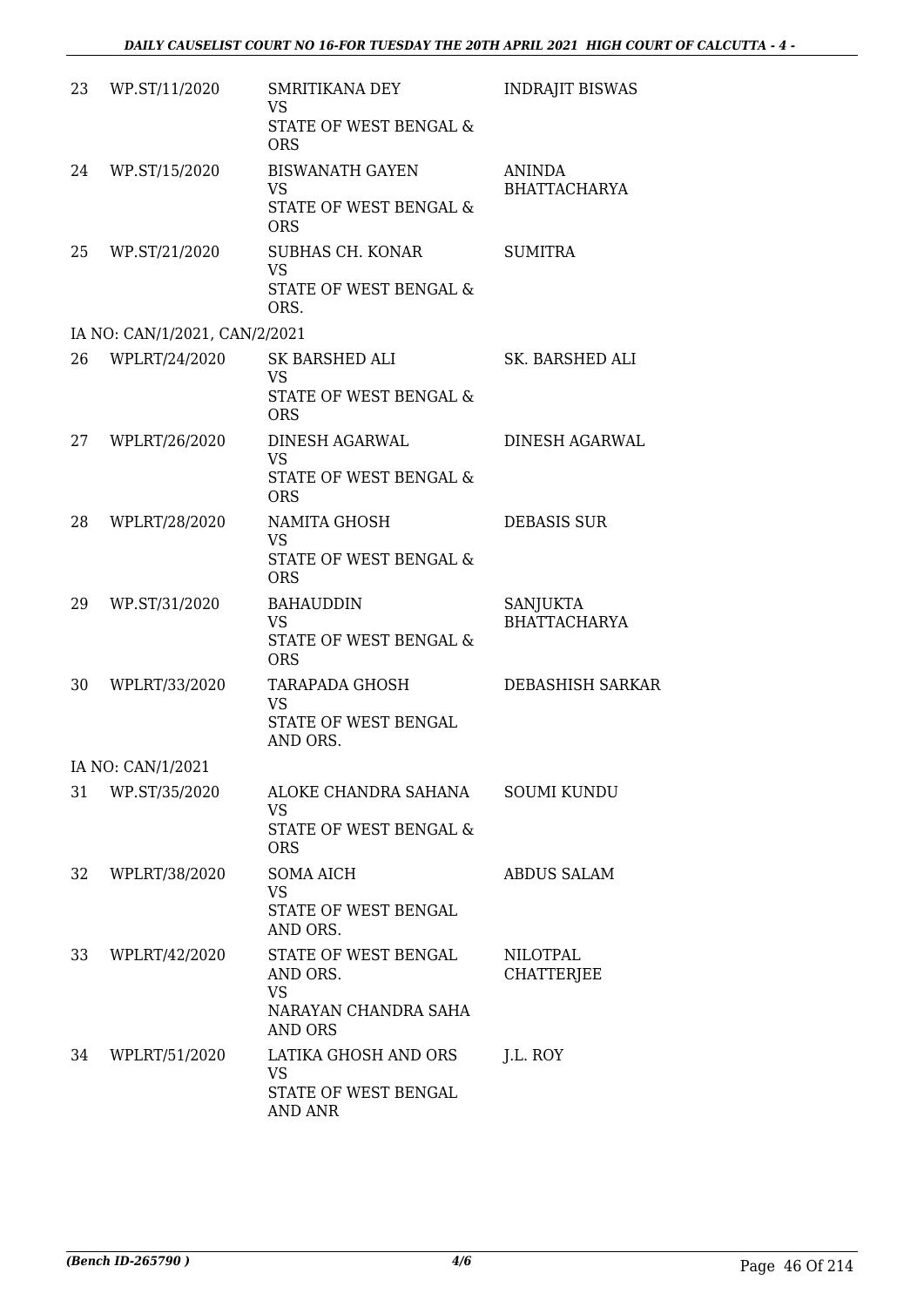| 35 | WP.ST/56/2020 | JAJNASENI DESHBANDHABI       SUDIPTA DASGUPTA<br>VS.<br>STATE OF WEST BENGAL &     |                                           |
|----|---------------|------------------------------------------------------------------------------------|-------------------------------------------|
| 36 | WP.CT/58/2020 | <b>ORS</b><br>THE DIRECTOR (HR                                                     | <b>SUDIPTO PANDA</b>                      |
|    |               | BHARAT SANCHAR NIGAM<br>LTD AND ORS<br><b>VS</b>                                   |                                           |
|    |               | MANIKLAL KAR AND ORS                                                               |                                           |
| 37 | WP.CT/61/2020 | UTPAL MITRA<br><b>VS</b><br>UNION OF INDIA AND ORS.                                | <b>SUMITAVA</b><br><b>CHAKRABORTY</b>     |
| 38 | WP.ST/88/2020 | STATE OF WEST BENGAL<br>AND ORS.<br><b>VS</b><br><b>ANKUR GHOSH</b>                | <b>NILOTPAL</b><br><b>CHATTERJEE</b>      |
| 39 | WP.ST/97/2020 | PRADIP KR. CHATTERJEE<br><b>VS</b><br>STATE OF WEST BENGAL                         | MANOJIT PAL                               |
|    |               | AND ORS.                                                                           |                                           |
| 40 | WPLRT/3/2021  | NIRMAL KUMAR<br><b>CHATTERJEE</b><br><b>VS</b><br>STATE OF WEST BENGAL<br>AND ORS. | <b>D BANERJEE</b>                         |
| 41 | WPLRT/4/2021  | SUBODH JANA<br><b>VS</b><br>STATE OF WEST BENGAL<br>AND ORS.                       | <b>AMITAVA DASGUPTA</b>                   |
| 42 | WPLRT/5/2021  | <b>ASRAFUL HAQUE</b><br>VS                                                         | <b>ARPITA BASU</b>                        |
|    |               | STATE OF WEST BENGAL<br>AND ORS.                                                   |                                           |
| 43 | WPLRT/6/2021  | <b>BIVAS DE</b><br>VS<br>STATE OF WEST BENGAL                                      | PRANTICK GHOSH                            |
|    |               | AND ORS.                                                                           |                                           |
| 44 | WP.ST/8/2021  | STATE OF WEST BENGAL<br>AND ORS.<br><b>VS</b>                                      | <b>NILOTPAL</b><br><b>CHATTERJEE</b>      |
|    |               | DR TUHIN CHAKRABORTY                                                               |                                           |
| 45 | WPLRT/9/2021  | SAFIUDDIN MONDAL<br>VS<br>STATE OF WEST BENGAL<br>AND ORS.                         | <b>SUBIR KUMAR</b><br><b>BHATTACHRYYA</b> |
| 46 | WPLRT/10/2021 | ARUN KUMAR JANA<br><b>VS</b><br>STATE OF WEST BENGAL                               | <b>SAMIRAN GIRI</b>                       |
| 47 | WPLRT/12/2021 | AND ORS.<br><b>GOUR MONDAL AND ORS</b><br><b>VS</b>                                | SATYAJIT MAHATA                           |
|    |               | STATE OF WEST BENGAL<br>AND ORS.                                                   |                                           |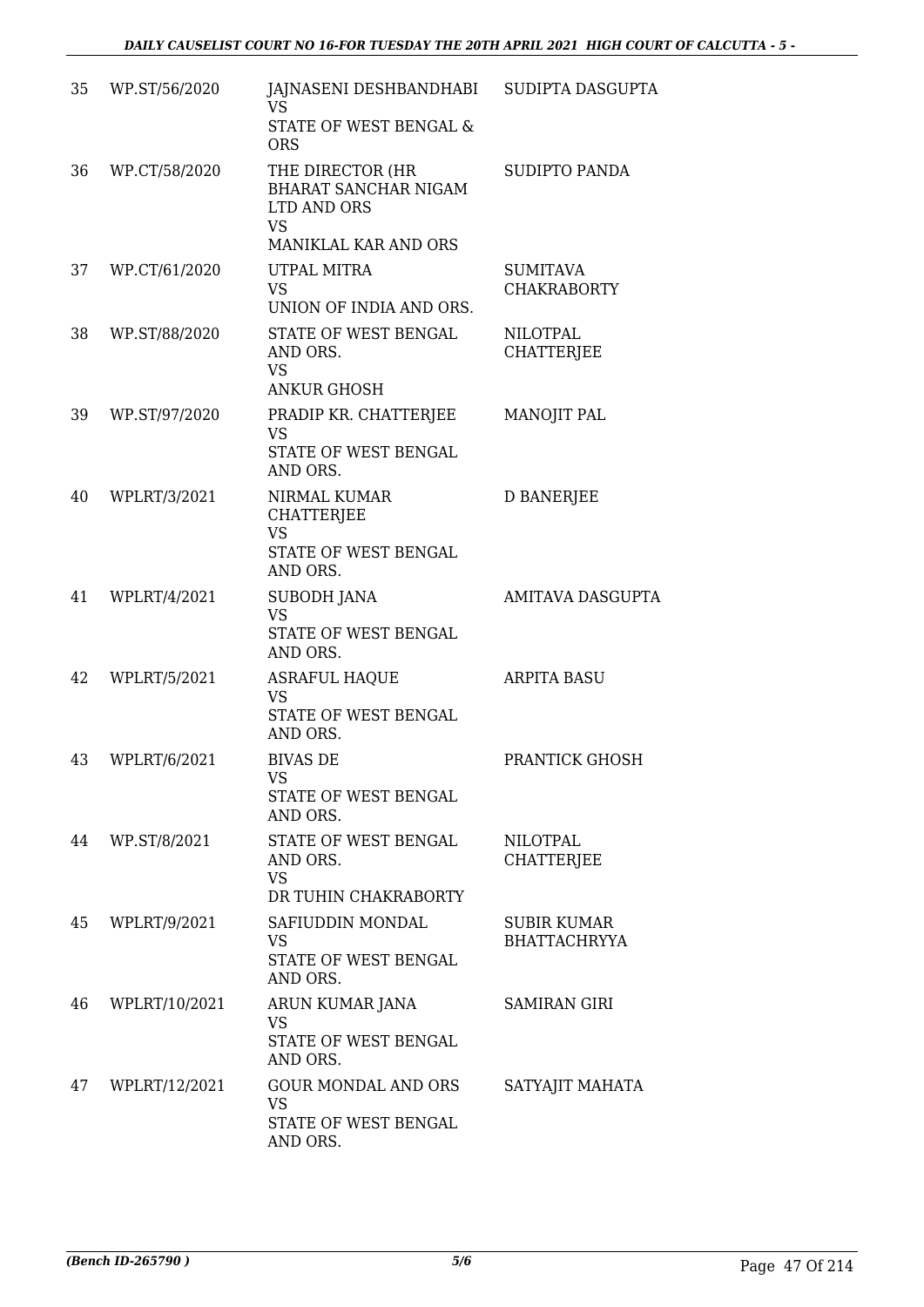| 48 | WP.CT/16/2021     | <b>SMEETA PAUL</b><br><b>VS</b><br>UNION OF INDIA AND ORS.                          | <b>JOYJIT DUTTA</b>                     |
|----|-------------------|-------------------------------------------------------------------------------------|-----------------------------------------|
| 49 | WPLRT/18/2021     | MAYFAIR DEVELOPERS PVT<br>LD<br><b>VS</b><br>STATE OF WEST BENGAL<br><b>AND ORS</b> | <b>SUBHAM GHOSH</b>                     |
| 50 | WPLRT/19/2021     | <b>MAYFAIR VILLA PVT LTD</b><br><b>VS</b><br>STATE OF WEST BENGAL<br>AND ORS.       | <b>APURBA KUMAR</b><br><b>GHOSH</b>     |
| 51 | WP.CT/19/2021     | SANDHYA DUTTA AND ANR<br><b>VS</b><br>UNION OF INDIA AND ORS.                       | <b>SK SAYEDUL HAQUE</b><br><b>MOLLA</b> |
|    | IA NO: CAN/1/2021 |                                                                                     |                                         |
| 52 | WPLRT/20/2021     | MAYFAIR ASHIANA PVT LTD<br><b>VS</b><br>STATE OF WEST BENGAL<br>AND ORS.            | <b>ASHISH KUMAR</b><br><b>DUTTA</b>     |
| 53 | WP.ST/21/2021     | SUBAL CHANDRA SINGHA<br>AND ORS.<br><b>VS</b><br>STATE OF WEST BENGAL<br>AND ORS.   | <b>SAMIRAN MANDAL</b>                   |
| 54 | WP.CT/21/2021     | PROGYADYUTI DUTTA<br><b>VS</b><br>UNION OF INDIA AND ORS.                           | <b>BARUN CHATTERJEE</b>                 |
| 55 | WP.CT/23/2021     | AMARJEET ARORA AND<br><b>ANOTHER</b><br><b>VS</b><br>UNION OF INDIA AND ORS.        | <b>ATANU BASU</b>                       |
| 56 | WP.ST/23/2021     | SHIB NARAYAN ROUTH<br><b>VS</b><br>DIR. GEN., W.B.FIRE<br><b>SERVICE AND ORS</b>    | <b>SIZAN NANDI</b>                      |
| 57 | WP.ST/24/2021     | <b>ASHOK DHARA</b><br><b>VS</b><br>STATE OF WEST BENGAL<br>AND ORS.                 | <b>NAMITA BASU</b>                      |
| 58 | WP.CT/24/2021     | <b>SUBIT KUMAR DAS</b><br><b>VS</b><br>UNION OF INDIA AND ORS.                      | SABYASACHI ROY                          |
| 59 | WP.CT/25/2021     | UNION OF INDIA AND ORS.<br><b>VS</b><br><b>DIPALI MAITY</b>                         | debasish<br>chattopadhyay               |
| 60 | WP.ST/25/2021     | THE STATE OF WEST<br><b>BENGAL AND ORS</b><br><b>VS</b><br>DR MUKUT MANI ADHIKARI   | <b>NILOTPAL</b><br><b>CHATTERJEE</b>    |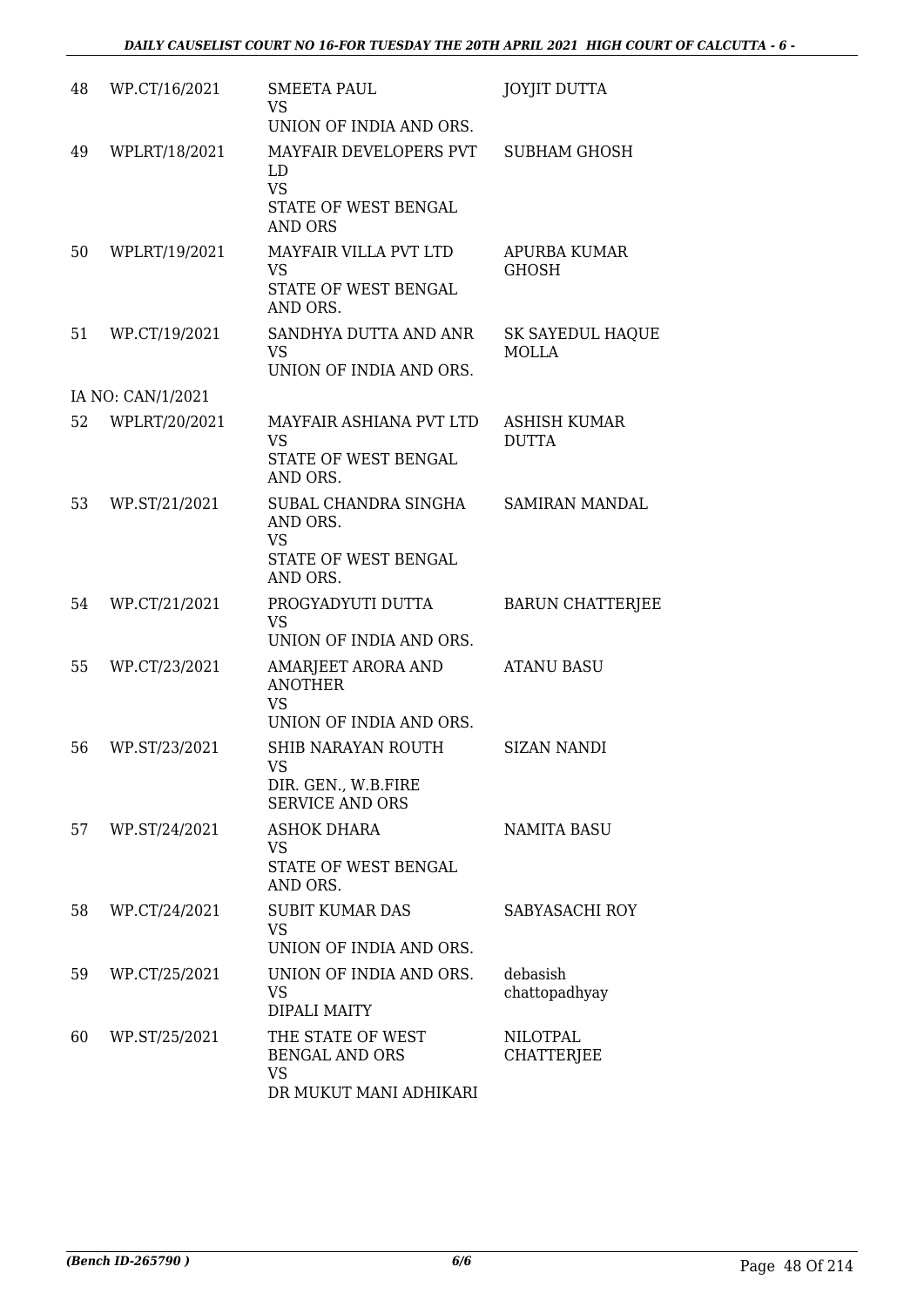

### **Appellate Side**

**DAILY CAUSELIST For Tuesday The 20th April 2021**

**COURT NO. 37**

**DIVISION BENCH (DB - III)**

**AT 11:15 AM**

**HON'BLE JUSTICE I. P. MUKERJI HON'BLE JUSTICE MD. NIZAMUDDIN**

 **(VIA VIDEO CONFERENCE)**

**ON AND FROM TUESDAY, THE 23RD FEBRUARY, 2021 – ROSTER NOTIFIED ON 8TH JANUARY, 2021 IS MODIFIED TO THE FOLLOWING EXTENT :- WILL SIT TOGETHER TO TAKE UP ALL APPEALS UNDER COMMERCIAL COURTS, COMMERCIAL DIVISION AND COMMERCIAL APPELLATE DIVISION OF THE HIGH COURT'S ACT, 2015**

**SPECIAL NOTE: (1) ON AND FROM TUESDAY i.e. 20.04.2021 APPELLATE SIDE AND ORIGINAL SIDE COMMERCIAL MATTERS SHOULD BE TAKEN UP IN COURT ROOM NO. 3.**

**(2) ORIGINAL SIDE MATTERS, COMMERCIAL AND NON-COMMERCIAL SHALL BE TAKEN UP AT THE FIRST SITTING OF THIS COURT TILL RECESS.** 

**(3) APPELLATE SIDE MATTERS, COMMERCIAL AND NON-COMMERCIAL SHALL BE TAKEN UP AT 2 P.M.**

**(4) MENTIONING OF APPELLATE SIDE MATTERS SHALL BE ENTERTAINED AT 2 P.M. AND ORIGINAL SIDE AT FIRST SITTING.** 

**NOTE: MATTERS WILL BE TAKEN UP THROUGH PHYSICAL HEARING ONLY WHEN BOTH THE PARTIES ARE AGREED.**

#### **APPLICATION**

1 FMAT/262/2021 NATIONAL BUILDING CONSTRUCTION CORPORATION LTD VS ASANSOL DURGAPUR DEVELOPMENT AUTHORITY AND ANR ISHITA CHATTERJEE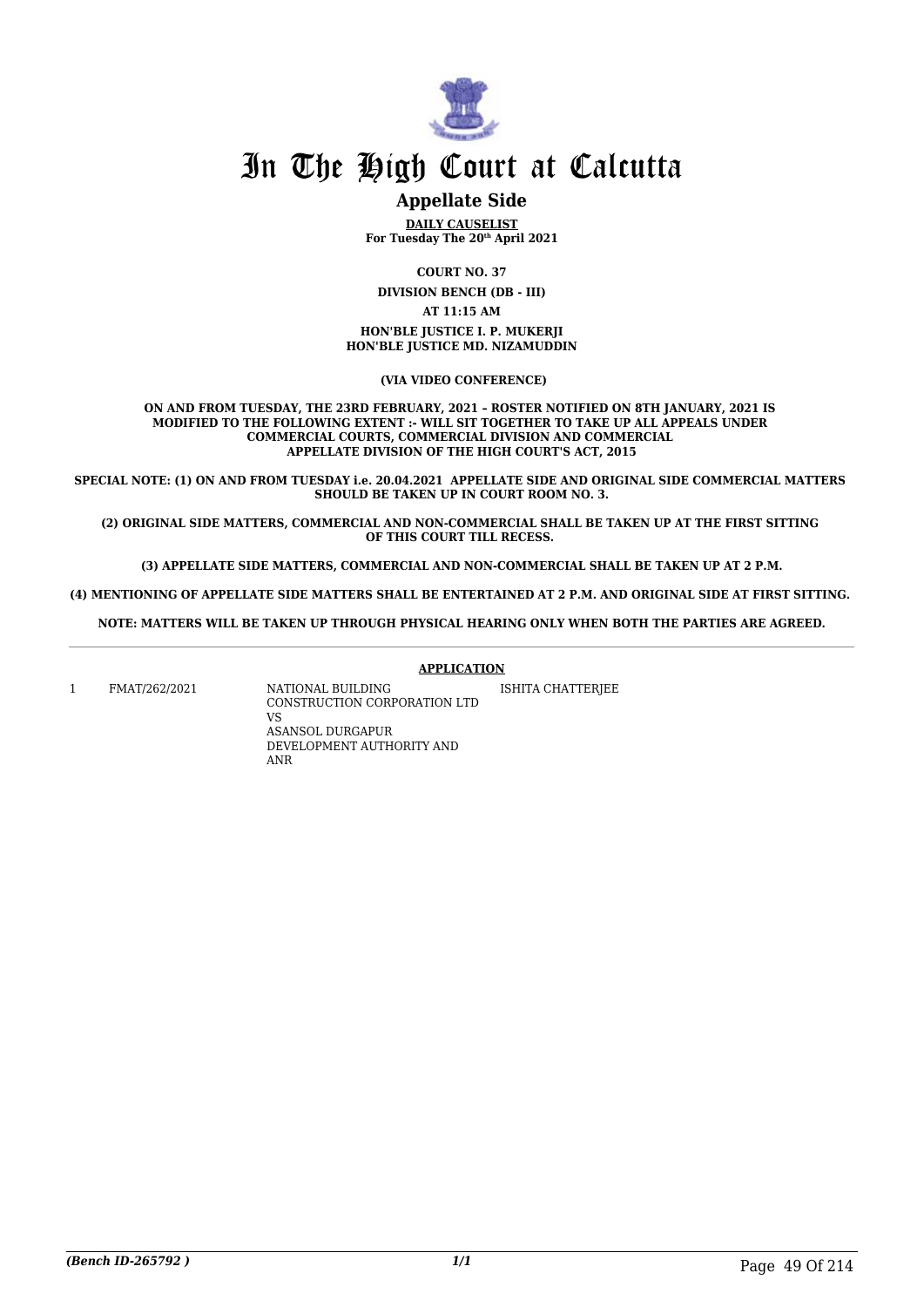

### **Appellate Side**

**DAILY CAUSELIST For Tuesday The 20th April 2021**

**COURT NO. 3**

**DIVISION BENCH (DB - III)**

**AT 11:15 AM**

**HON'BLE JUSTICE I. P. MUKERJI HON'BLE JUSTICE MD. NIZAMUDDIN**

 **(VIA VIDEO CONFERENCE)**

**ON AND FROM MONDAY, THE 11TH JANUARY 2021 - AFTER COMPLETION OF COMMERCIAL APPELLATE DIVISION BENCH – WILL TAKE UP APPEALS UNDER ARBITRATION ACT, 1940 AND ARBITRATION & CONCILIATION ACT, 1996, INCLUDING APPLICATIONS CONNECTED THERETO;**

**HEARING OF WRIT APPEALS IRRESPECTIVE OF CLASSIFICATION INCLUDING APPLICATIONS CONNECTED THERETO.**

**AND**

**ON TUESDAY, 20TH APRIL, 2021 IN ADDITION TO THEIR OWN LIST AND DETERMINATION, WILL SIT TOGETHER AND TAKE UP THE LIST AND DETERMINATION OF HON'BLE JUSTICE HARISH TANDON AND HON'BLE JUSTICE KAUSIK CHANDA.** 

**ON AND FROM TUESDAY i.e. 20.04.2021 APPELLATE SIDE AND ORIGINAL SIDE COMMERCIAL MATTERS SHOULD BE TAKEN UP IN COURT ROOM NO. 3.**

**SPECIAL NOTE: (1) ORIGINAL SIDE MATTERS, COMMERCIAL AND NON-COMMERCIAL SHALL BE TAKEN UP AT THE FIRST SITTING OF THIS COURT TILL RECESS.** 

**(2) APPELLATE SIDE MATTERS, COMMERCIAL AND NON-COMMERCIAL SHALL BE TAKEN UP AT 2 P.M.**

**(3) MENTIONING OF APPELLATE SIDE MATTERS SHALL BE ENTERTAINED AT 2 P.M. AND ORIGINAL SIDE AT FIRST SITTING.** 

**NOTE: MATTERS WILL BE TAKEN UP THROUGH PHYSICAL HEARING ONLY WHEN BOTH THE PARTIES ARE AGREED.**

|              |                                                     | <b>ADMISSION OF APPEAL</b>                                                                |                                   |
|--------------|-----------------------------------------------------|-------------------------------------------------------------------------------------------|-----------------------------------|
| $\mathbf{1}$ | FMAT/525/2017                                       | CRABEL PROJECTS PVT. LTD.<br>VS<br>M/S BENGAL UNITECH UNIVERSAL<br>INFRASTRUCTURE PVT LTD | P. GHOSH                          |
|              | IA NO: CAN/1/2017(Old No:CAN/4719/2017)             |                                                                                           |                                   |
| 2            | FMAT/290/2021                                       | KUSVIN VYAPAAR PVT LTD<br>VS<br>JANARDAN NIRMAN PVT LTD                                   | Abhijit Sarkar                    |
|              | IA NO: CAN/1/2021, CAN/2/2021                       |                                                                                           |                                   |
| 3            | FMAT/306/2021                                       | <b>BROADWAY CENTRE</b><br>VS<br><b>BROJONATH BORAL</b>                                    | <b>SUMAN MAJUMDER</b>             |
|              | IA NO: CAN/1/2021                                   |                                                                                           |                                   |
|              |                                                     | <b>APPLICATION</b>                                                                        |                                   |
| 4            | FAT/431/2015                                        | <b>MOUSUMI BISWAS &amp; ORS</b><br>VS<br><b>BANDANA GHOSH &amp; ORS</b>                   | SHAKEEL MOHAMMED<br><b>AKHTER</b> |
|              | IA NO: CAN/1/2015(Old No:CAN/8499/2015), CAN/2/2021 |                                                                                           |                                   |
| 5            | MAT/748/2020                                        | <b>ARUP CHAKRABORTY</b><br>VS<br>STATE OF WEST BENGAL AND ORS.                            | <b>FALGUNI BANDYOPADHYAY</b>      |
|              | IA NO: CAN/1/2020, CAN/2/2020                       |                                                                                           |                                   |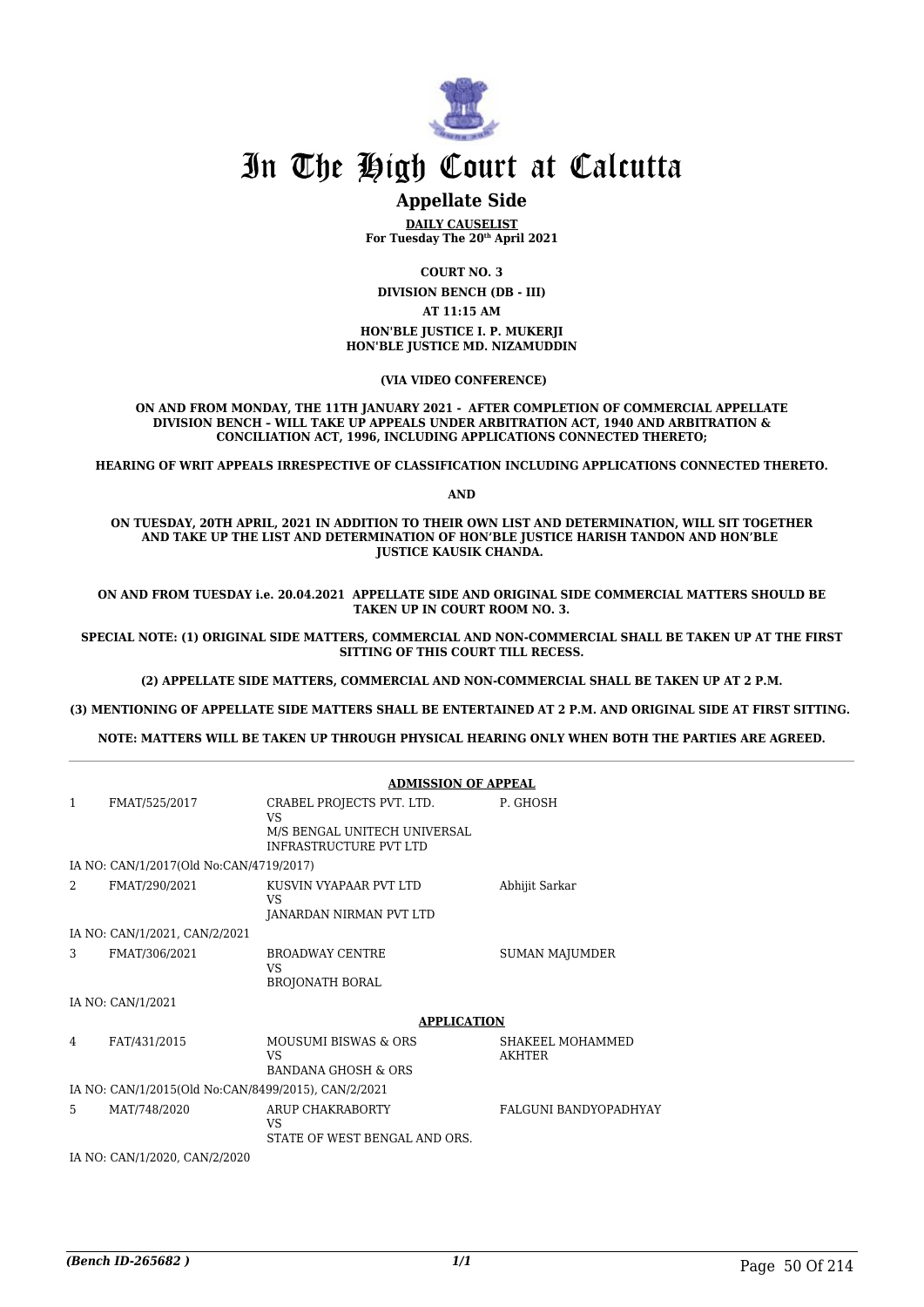

## **Appellate Side**

**DAILY CAUSELIST For Tuesday The 20th April 2021**

**COURT NO. 17**

**DIVISION BENCH (DB-V)**

**AT 2:00 PM**

**HON'BLE JUSTICE SOUMEN SEN HON'BLE JUSTICE KAUSIK CHANDA**

**( VIA VIDEO CONFERENCE ) ON 20.04.2021 FROM 2.00 P.M. TO 3.00 P.M.**

**ON AND FROM MONDAY, THE 11TH JANUARY, 2021 - APPEALS RELATING TO EDUCATION UNDER GROUP - II AND APPLICATIONS CONNECTED THERETO; HEARING OF CIVIL APPEALS, IRRESPECTIVE OF CLASSIFICATION, FILED TILL 2018. ADMISSION OF APPEALS UNDER ORDER XLI RULE 11 OF CODE OF CIVIL PROCEDURE INCLUDING APPLICATIONS CONNECTED THERETO;**

**FIRST APPEALS RELATING TO EIECTMENT SUITS AND DECREES AND APPLICATIONS CONNECTED THERETO. LAWAZIMA; HEARING OF WRIT APPEALS IRRESPECTIVE OF CLASSIFICATION INCLUDING APPLICATIONS CONNECTED THERETO.**

**AND**

**ON TUESDAY, 20TH APRIL 2021 - (FROM 2.00 P.M. TO 3.00 P.M) WILL SIT TOGETHER AND TAKE UP THE LIST AND DETERMINATION OF HON'BLE JUSITCE SOUMEN SEN AND HON'BLE JUSTICE SAUGATA BHATTACHARYYA.**

**NOTE : EXCEPT URGENT MATTERS WITH PRIOR NOTICE TO THE OTHER SIDE PRESENTLY, NO MENTIONING WILL BE ALLOWED UNTIL FURTHER ORDER**

**. NOTE: MATTERS WILL BE TAKEN UP THROUGH PHYSICAL HEARING ONLY WHEN BOTH THE PARTIES ARE AGREED.**

### **ORDER XLI RULE II**

1 FMAT/190/2021 [Pt. Hd] KAUSHIK SAMANTA AND ORS VS TAPSIL JATI, ADIBASI, PRAKTAN SAINIK, KRISHI BIKASH SILPA KENDRA AND ANR TARA PADA DAS

IA NO: CAN/1/2021, CAN/2/2021, CAN/3/2021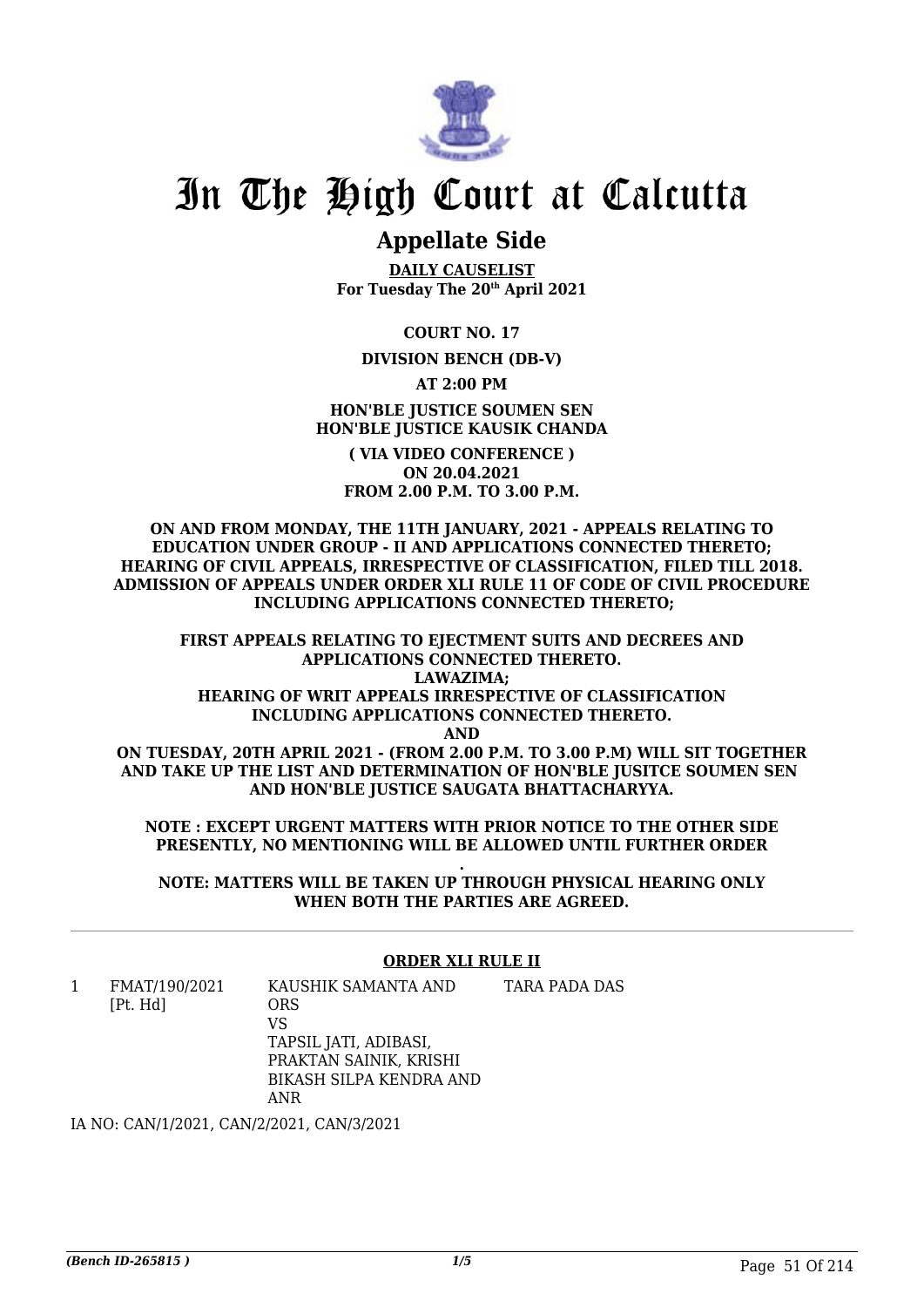| 2  | FMAT/231/2021                           | <b>UMA ROY</b><br><b>VS</b><br><b>SHAYM SUNDOR MOHATA</b><br><b>AND ORS</b>                | <b>MADHURIMA DAS</b>                  |
|----|-----------------------------------------|--------------------------------------------------------------------------------------------|---------------------------------------|
|    | IA NO: CAN/1/2021                       |                                                                                            |                                       |
| 3  | FMA/373/2021                            | KUMARI JHILIK PARICHHA<br>(MINOR)<br><b>VS</b><br>MOHONPUR VILLAGERS                       | NONIGOPAL<br><b>CHAKRABORTY</b>       |
|    | IA NO: CAN/1/2021                       |                                                                                            |                                       |
| 4  | FMAT/41/2021                            | PRAMILA DAS AND OTHERS<br><b>VS</b><br><b>MANIK DAS AND OTHERS</b>                         | <b>ARIJIT DOSS</b><br><b>MULLICK</b>  |
|    | IA NO: CAN/1/2021                       |                                                                                            |                                       |
| 5  | FMAT/25/2021                            | SANJOY MAJI AND ANR<br><b>VS</b><br>CHINTTARANJAN SARKAR                                   | <b>DEBASISH KUMDU</b>                 |
|    | IA NO: CAN/1/2021, CAN/2/2021           |                                                                                            |                                       |
| 6  | FMAT/167/2020                           | <b>ARUP DOLUI</b><br><b>VS</b><br>KANAI DOLUI & ORS                                        | PRATIP KUMAR<br><b>CHATTOPADHYAY</b>  |
|    | IA NO: CAN/1/2020(Old No:CAN/1643/2020) |                                                                                            |                                       |
| 7  | FMAT/464/2020                           | <b>ANIMESH ROY AND ORS</b><br><b>VS</b>                                                    | <b>BISWAJIT NAG</b>                   |
|    |                                         | <b>MANAB ROY AND ANR</b>                                                                   |                                       |
| 8  | FMAT/190/2020                           | <b>AMZAD ALI &amp; ORS</b><br><b>VS</b><br>RABIA AHMED & ANR                               | <b>ABDUL ZAHID</b>                    |
|    |                                         | IA NO: CAN/1/2020(Old No:CAN/1745/2020), CAN/2/2021                                        |                                       |
| 9  | FMAT/463/2020                           | UTTAM GHOSH@KATA<br><b>GHOSH AND ORS</b><br><b>VS</b><br>RAMENDRA BISWAS AND<br><b>ORS</b> | SUBHRAJYOTI GHOHS                     |
|    | IA NO: CAN/1/2020, CAN/2/2020           |                                                                                            |                                       |
| 10 | FMAT/329/2020                           | SANAT KUMAR DAS & ORS<br><b>VS</b><br>JAY SHREE TRANSPORT PVT<br>LTD & ORS                 | DEBASREE DHAMALI                      |
|    | IA NO: CAN/1/2021                       |                                                                                            |                                       |
| 11 | FMAT/562/2020                           | <b>BIKASH SIKDAR</b><br><b>VS</b>                                                          | <b>ASIT KR</b><br><b>BHATTACHARYA</b> |
|    | IA NO: CAN/1/2020                       | <b>HDB FINANCIAL SERVICES</b>                                                              |                                       |
| 12 | FMAT/1165/2019                          | PARAG ROY CHOWDHURY &                                                                      | MARISHA MULLICK                       |
|    |                                         | <b>ANR</b><br><b>VS</b><br><b>JAYASHREE ROY</b><br><b>CHOWDHURY</b>                        |                                       |
|    | IA NO: CAN/1/2021, CAN/2/2021           |                                                                                            |                                       |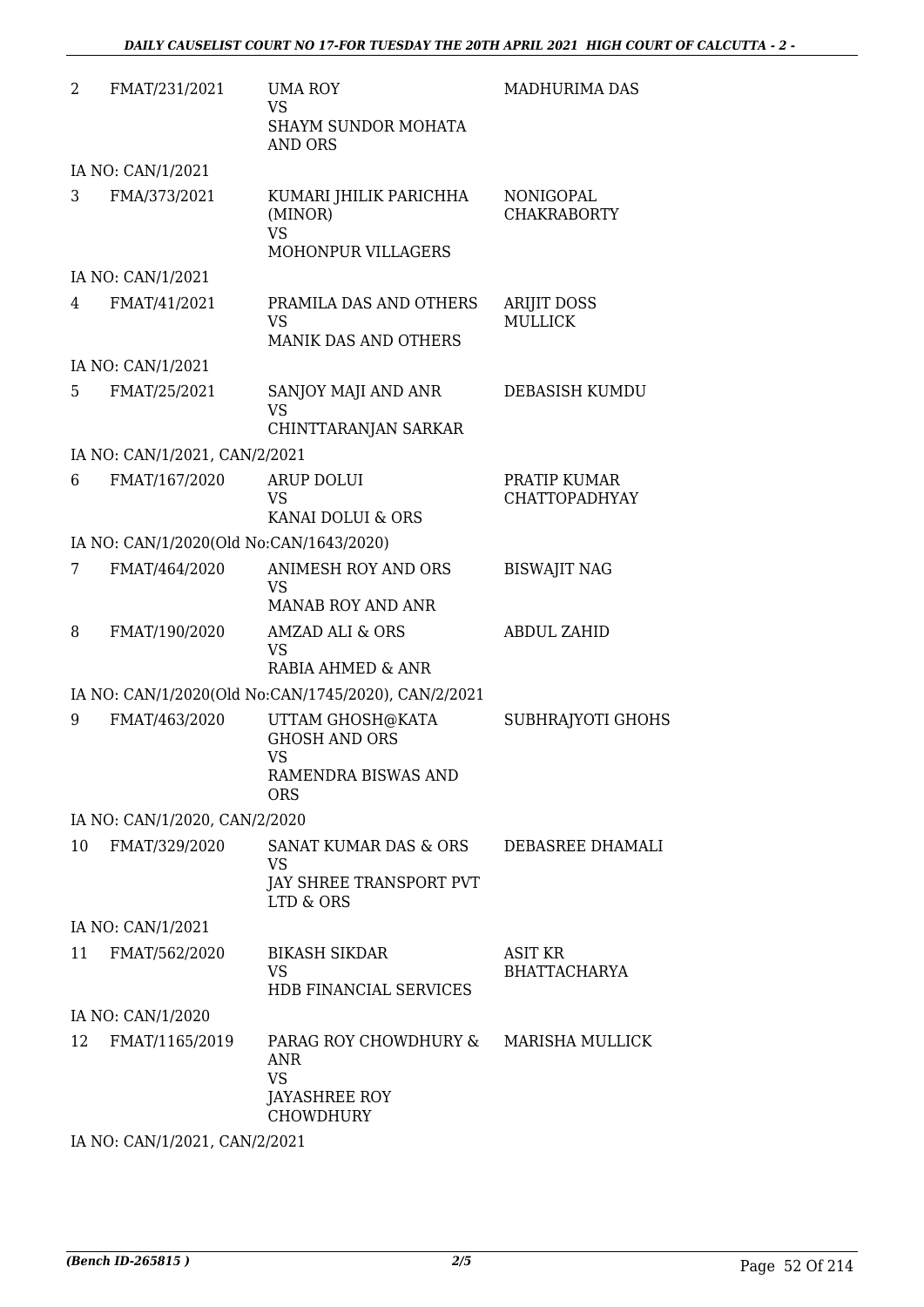| 13 | FMAT/1015/2019                          | <b>SUDIP KUMAR MITRA</b><br>@SUDIP MITRA<br><b>VS</b><br><b>SUVAJIT DUTTA</b>                                  | ARIJEET DAS<br><b>MALLICK</b>         |
|----|-----------------------------------------|----------------------------------------------------------------------------------------------------------------|---------------------------------------|
|    | IA NO: CAN/1/2021                       |                                                                                                                |                                       |
| 14 | FMAT/1071/2019                          | MD. SALAHUDDIN<br><b>VS</b><br>MD. USMAN & ORS                                                                 | <b>SAMPA BHADRA</b>                   |
|    | IA NO: CAN/1/2020(Old No:CAN/1146/2020) |                                                                                                                |                                       |
| 15 | FMAT/1168/2018                          | <b>BISWANATH CHOWDHURY</b><br><b>VS</b><br>PARNA CHOWDHURY                                                     | <b>SOUMEN</b><br><b>BHATTACHARJEE</b> |
| 16 | FMAT/695/2018                           | <b>GAUTAM CHATTERJEE</b><br><b>VS</b><br>SHYAMA PADA BISWAS<br>DEAD R/P BY SUBHENDU<br><b>BISWAS &amp; ORS</b> | ABHIJIT<br><b>CHAKRABORTY</b>         |
| 17 | FMAT/1074/2018                          | BIJENDAR SINGH & ORS<br><b>VS</b><br>MR WASIM KAPOOR & ORS                                                     | <b>ABHA TEWARI</b>                    |
|    | IA NO: CAN/1/2021, CAN/2/2021           |                                                                                                                |                                       |
| 18 | FMAT/1125/2018                          | SMT SOBHA MANDAL<br><b>VS</b><br>SANJAY MANDAL & ORS                                                           | <b>S SARKAR</b>                       |
| 19 | FMAT/1157/2018                          | UTTAM SANYAL & ORS.<br><b>VS</b><br>TRIPTI BHATTACHARJEE                                                       | <b>SAIDUR RAHAMAN</b>                 |
| 20 | FMAT/1179/2018                          | SK. ASRAFUL ALAM & ORS<br><b>VS</b><br><b>SYED SHAMANJAR</b><br><b>HOSNAIN &amp; ORS</b>                       | MAHAMMAD<br><b>MAHMUD</b>             |
| 21 | FMAT/1270/2018                          | SUJATA KAPASNEEGHOSH<br>DEAD R/P BY T K GHOSH<br>VS<br>THE ESTATE OFFICER &<br><b>SDE &amp; ANR</b>            | <b>SOURAV CHATTERJEE</b>              |
| 22 | FMAT/1317/2018                          | MD RIAZUDDIN<br><b>VS</b><br><b>ABDUL HAMID@LASSAN</b>                                                         | <b>ABHIJIT RAY</b>                    |
| 23 | FMAT/926/2018                           | <b>BUDDHISWAR KARMAKAR</b><br>& ORS<br><b>VS</b><br><b>SHADIKUL DAPTARI &amp; ORS</b>                          | <b>SOURAV BOSE</b>                    |
| 24 | FMAT/973/2018                           | NIRMALEDNU DEY<br><b>VS</b><br>SMT IRA RANI DEY & ORS                                                          | SURAJIT ROY                           |
| 25 | FMAT/975/2018                           | SHARMISTHA<br>CHAKRABORTY & ANR<br><b>VS</b><br>PRONATH CHATTERJEE &<br><b>ORS</b>                             | <b>ASIS</b><br><b>BHATTACHARYYA</b>   |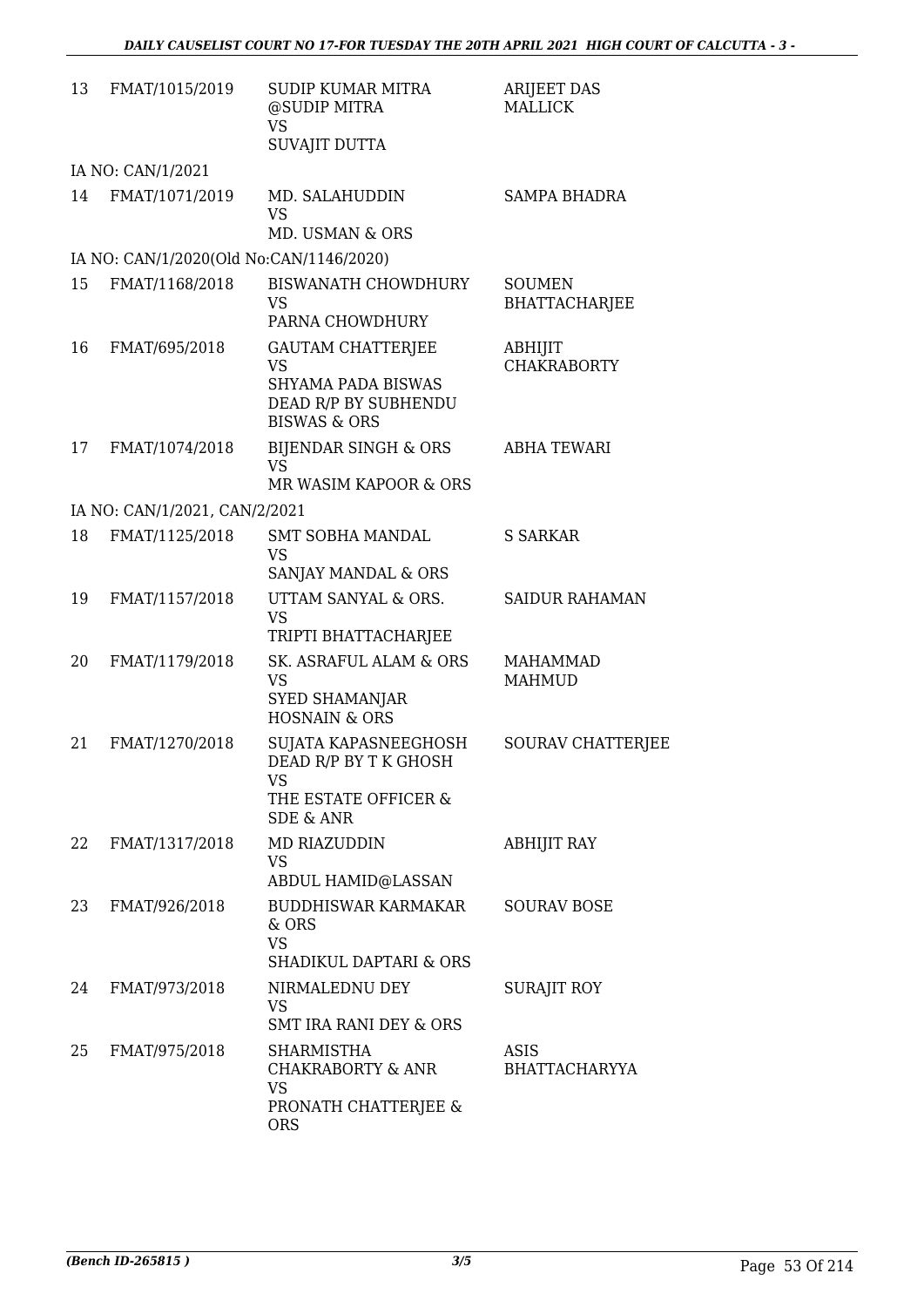| 26 | FMAT/988/2018                           | ALL CARIBBEAN TRADING<br>CORP<br><b>VS</b><br>PRECISION ENGINEERING<br>& FABRICATORS PVT LTD                       | NILADRI BANERJEE                       |
|----|-----------------------------------------|--------------------------------------------------------------------------------------------------------------------|----------------------------------------|
| 27 | FMAT/223/2018                           | AJIT KUMAR SURANA<br><b>VS</b><br>MILKFOOD LTD & ORS                                                               | <b>JYOTI SINGH</b>                     |
|    | IA NO: CAN/1/2018(Old No:CAN/2078/2018) |                                                                                                                    |                                        |
| 28 | FMAT/331/2018                           | ADHIR CHANDRA CHUAN<br>(DEAD) REPD BY SANDHYA<br><b>RANI CHUAN &amp;ORS</b><br><b>VS</b>                           | KAPIL CHANDRA<br><b>SAHOO</b>          |
|    |                                         | <b>INDU BHUSAN CHUAN &amp;</b><br><b>ORS</b>                                                                       |                                        |
|    |                                         | <b>ORDER XLI RULE - II</b>                                                                                         |                                        |
| 29 | FMAT/758/2017                           | SAJAN KR BHAGAT HUF &<br><b>ORS</b><br><b>VS</b><br>SANJAY KR BHAGAT HUF &<br><b>ANR</b>                           | S AGARWAL & CO                         |
|    |                                         | IA NO: CAN/1/2017(Old No:CAN/6438/2017), CAN/2/2017(Old No:CAN/8958/2017)                                          |                                        |
| 30 | FMAT/287/2017                           | RISHABH DEV BUILDERS<br>PVT. LTD. & ORS<br><b>VS</b><br>HINSDUSTHAN NATIONAL<br><b>GLASS &amp; INDUSTRIES LTD.</b> | SANDIP DAS GUPTA                       |
|    | IA NO: CAN/1/2017(Old No:CAN/2563/2017) |                                                                                                                    |                                        |
| 31 | FMAT/23/2017                            | ARUN ROY CHOUDHURY<br><b>VS</b><br><b>ASHIT KUMAR ROY</b><br><b>CHOUDHURY &amp; ORS</b>                            | ANYAPURBA<br><b>BANERJEE</b>           |
|    | IA NO: CAN/1/2017(Old No:CAN/1958/2017) |                                                                                                                    |                                        |
| 32 | FMAT/302/2017                           | ASHOK SENGUPTA & ANR<br><b>VS</b><br>PRADIP KR BOSE & ORS                                                          | <b>G PUKAYASTHA</b>                    |
|    | IA NO: CAN/1/2017(Old No:CAN/3089/2017) |                                                                                                                    |                                        |
| 33 | FMAT/227/2017                           | KOTAK MAHINDRA BANK<br>LIMITED<br><b>VS</b><br>REKHA DEVI SINGH                                                    | <b>SHIBNATH</b><br><b>BHATTACHARYA</b> |
|    |                                         | IA NO: CAN/1/2017(Old No:CAN/1955/2017), CAN/2/2017(Old No:CAN/1956/2017)                                          |                                        |
| 34 | FMAT/232/2017                           | <b>BANK OF INDIA</b><br><b>VS</b><br>KISHAN TOSHNIWAL & ORS                                                        | <b>DIPANKAR DAS</b>                    |
|    |                                         | IA NO: CAN/1/2017(Old No:CAN/1966/2017), CAN/2/2017(Old No:CAN/1976/2017)                                          |                                        |
| 35 | FMAT/366/2017                           | ABISH KUMAR DAS<br><b>VS</b><br>TANDRANI DAS & ANR                                                                 | <b>SHUVAJIT BOSE</b>                   |
|    | IA NO: CAN/1/2017(Old No:CAN/3337/2017) |                                                                                                                    |                                        |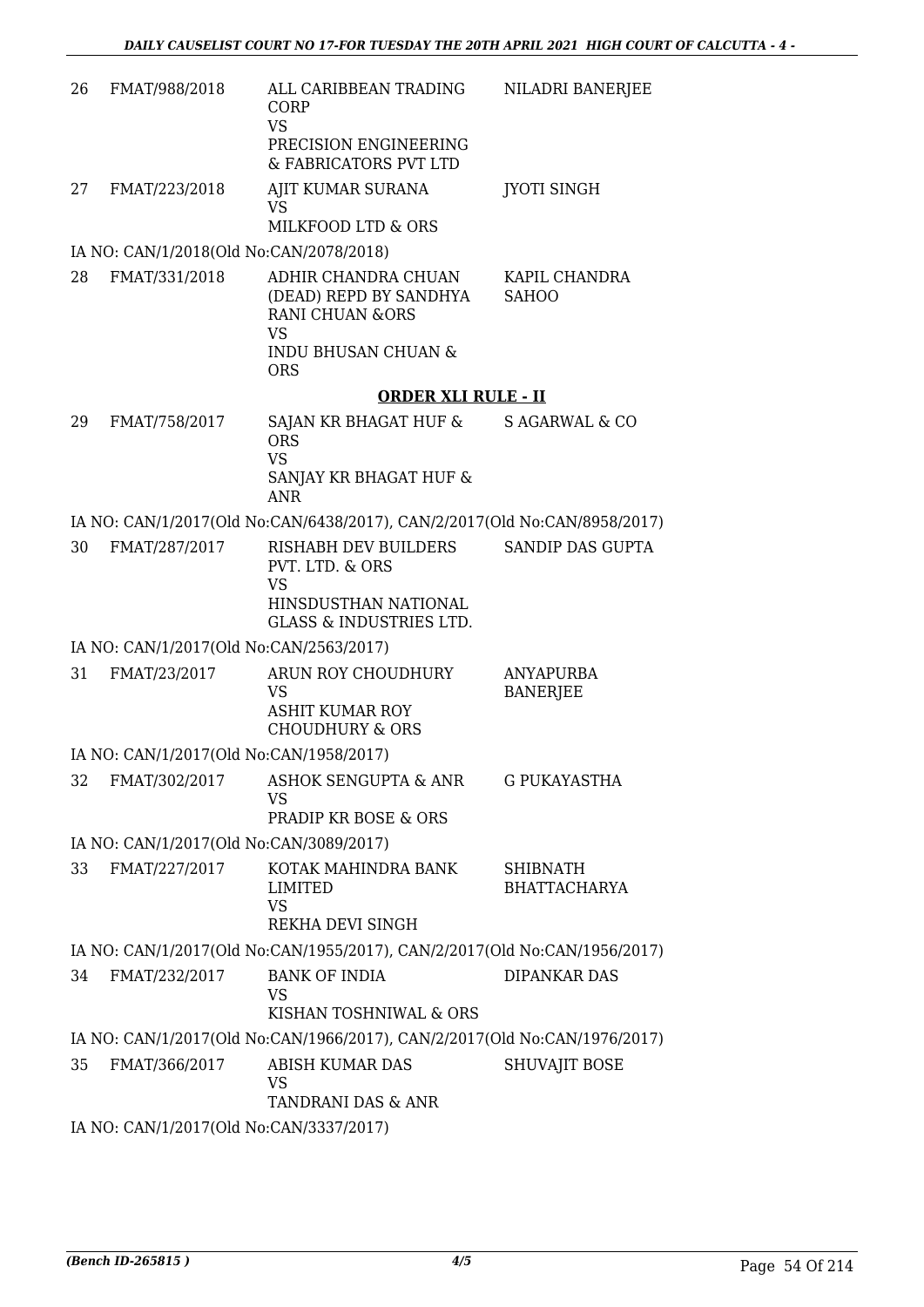| 36 | FMAT/331/2017 | ANIL GHORAI<br>VS                                                         | SNEHASIS JANA         |
|----|---------------|---------------------------------------------------------------------------|-----------------------|
|    |               | DILIP KUMAR BERA & ORS                                                    |                       |
|    |               | IA NO: CAN/1/2017(Old No:CAN/6677/2017), CAN/2/2017(Old No:CAN/6678/2017) |                       |
| 37 | FMAT/90/2017  | PAPPU SAH & ORS<br>VS<br>LAKSHMI NARAYAN DAS &<br><b>ORS</b>              | <b>BISWAJIT MITRA</b> |
|    |               | IA NO: CAN/1/2017(Old No:CAN/878/2017), CAN/2/2017(Old No:CAN/879/2017)   |                       |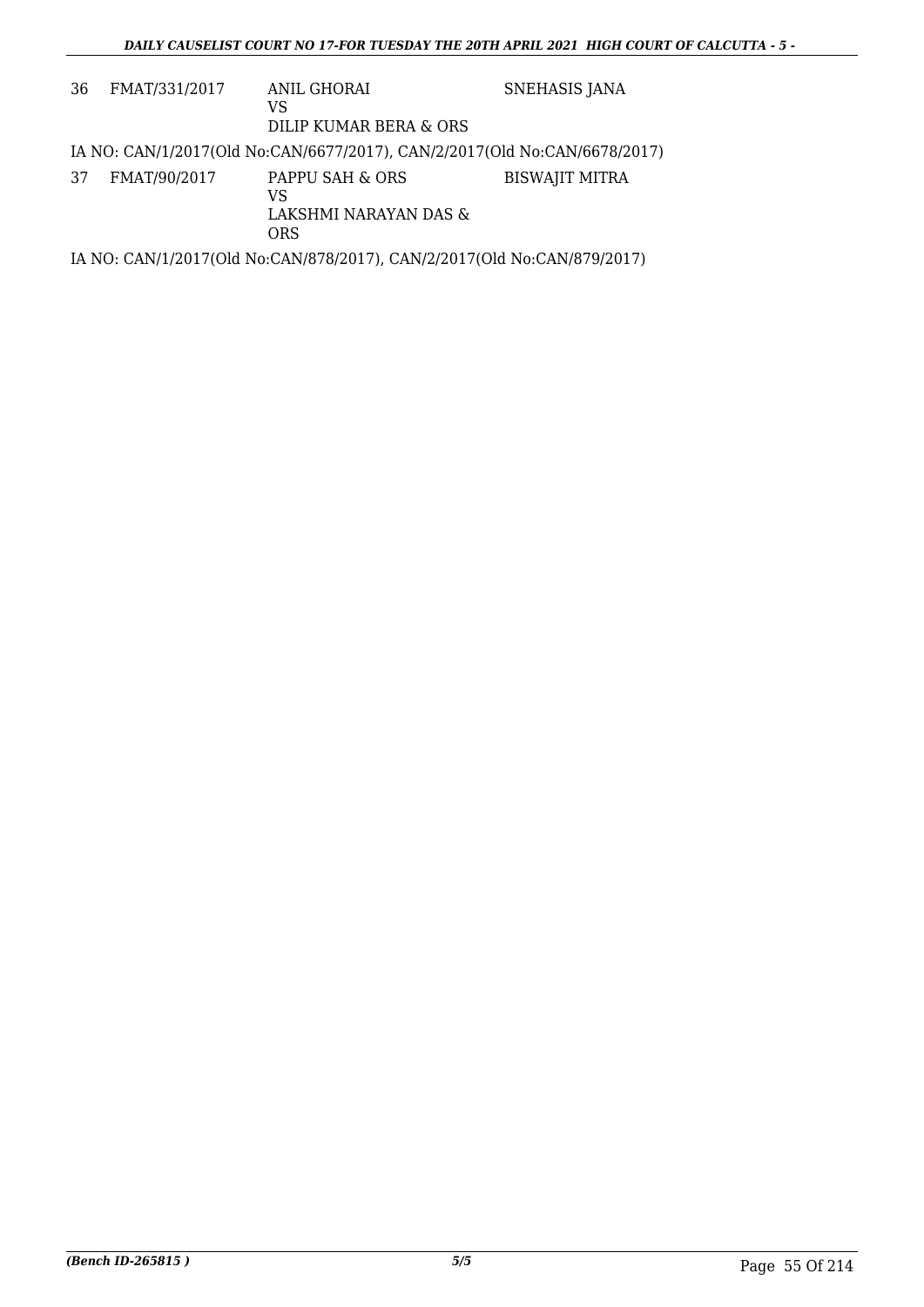

### **Appellate Side**

**DAILY CAUSELIST For Tuesday The 20th April 2021**

**COURT NO. 11**

### **DIVISION BENCH (DB - VI)**

**AT 11:15 AM**

**HON'BLE JUSTICE SUBRATA TALUKDAR HON'BLE JUSTICE HIRANMAY BHATTACHARYYA (VIA VIDEO CONFERENCE)**

#### **ON AND FROM MONDAY, THE 11TH JANUARY 2021 - APPEALS FROM ORDERS RELATING TO MUNICIPALITIES, CO-OPERATIVES & PANCHAYATS UNDER GROUP-V INCLUDING APPLICATIONS CONNECTED THERETO;**

### **HEARING OF WRIT APPEALS IRRESPECTIVE OF CLASSIFICATION INCLUDING APPLICATIONS CONNECTED THERETO;**

**AND**

**ON AND FROM MONDAY, THE 19TH APRIL 2021 TO FRIDAY, 30TH APRIL 2021- IN ADDITION TO THEIR OWN LIST AND DETERMINATION WILL SIT TOGETHER AND TAKE UP THE MATTERS FROM THE LIST AND DETERMINATION OF HON'BLE JUSTICE ARINDAM SINHA AND HON'BLE JUSTICE SUVRA GHOSH.**

**SPECIAL NOTE:** 

**1.(A) MENTIONING OF REALLY URGENT MATTERS WILL BE ALLOWED ON EVERY MONDAY AND WEDNESDAY AT THE FIRST SITTING OF THE COURT. (B) MENTIONING SLIPS MUST BE FILED STATING THE GROUNDS OF URGENCY WITH SERVICE OF NOTICE ON THE OPPOSITE SIDE(S). (C) FIXED MATTERS MARKED IN EACH GROUP WILL BE CALLED ON FIRST FROM THE GROUP. 2. APPELLATE SIDE MATTERS WILL BE TAKEN UP UPTO RECESS ON EVERY TUESDAY AND THURSDAY.** 

### **NOTE: MATTERS WILL BE TAKEN UP THROUGH PHYSICAL HEARING ONLY WHEN BOTH THE PARTIES ARE AGREED**

### **ASSIGNED MATTER**

1 MAT/1089/2018 [2 P.B.] [At 2 P.M.] JYOTIRMOY ROY VS STATE OF WEST BENGAL & ORS K K KAR

IA NO: CAN/1/2018(Old No:CAN/7801/2018)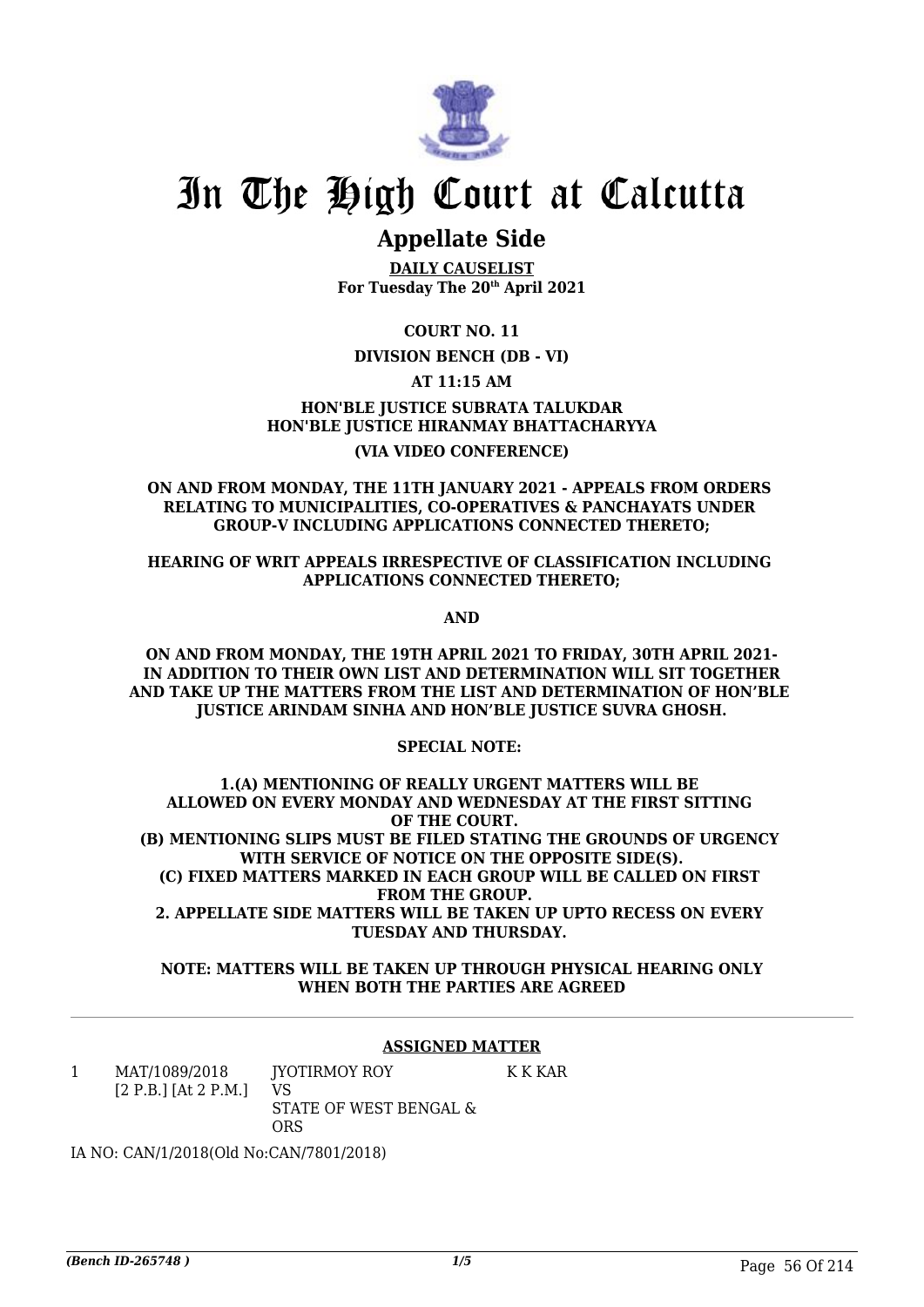| wt2 | COT/132/2018                                    | UNIVERSITY OF CALCUTTA<br><b>VS</b>                                                                      | SANDIP DASGUPTA                   |  |
|-----|-------------------------------------------------|----------------------------------------------------------------------------------------------------------|-----------------------------------|--|
|     |                                                 | <b>JYOTIRMOY ROY</b>                                                                                     |                                   |  |
|     |                                                 | <b>ORDER XLI RULE II</b>                                                                                 |                                   |  |
| 3   | FMAT/435/2020<br>[At 2]<br>P.M.][21.04.2021]    | rais ahmed and ors<br><b>VS</b><br>STATE OF WEST BENGAL                                                  | tanoy roy                         |  |
|     | [Assigned]                                      | AND ORS.                                                                                                 |                                   |  |
|     | IA NO: CAN/1/2020, CAN/2/2020, CAN/3/2021       |                                                                                                          |                                   |  |
| 4   | FMAT/389/2020<br>[At 2 P.M.] $[$<br>21.04.2021] | HOOGHLY MOTORS PVT.<br><b>LTD</b><br><b>VS</b>                                                           | <b>SOUVIK MAJUMDER</b>            |  |
|     | [Assigned]                                      | KANISHK SINHA                                                                                            |                                   |  |
|     | IA NO: CAN/1/2020, CAN/2/2020                   |                                                                                                          |                                   |  |
| 5   | SA/120/2012<br>[21.04.2021]                     | <b>SONA BHANU BIBI</b><br><b>VS</b>                                                                      | <b>SHABANA HASIN</b>              |  |
|     | [Assigned]                                      | <b>SAKENA BIBI &amp; ORS</b>                                                                             |                                   |  |
|     | IA NO: CAN/5/2020(Old No:CAN/1737/2020)         |                                                                                                          |                                   |  |
|     |                                                 | <b>TO BE MENTIONED</b>                                                                                   |                                   |  |
| 6   | FMA/936/2020                                    | ALIPRIYA COOPERATIVE<br>HOUSING SOCIETY LTD<br><b>VS</b><br>THE STATE OF WEST<br><b>BENGAL &amp; ORS</b> | RUPENDRA NATH<br><b>CHOUDHURY</b> |  |
|     | IA NO: CAN/1/2021                               |                                                                                                          |                                   |  |
| 7   | MAT/839/2020<br>[Assigned]                      | STATE OF WEST BENGAL<br>AND ORS.<br><b>VS</b><br><b>JYOTI PRASAD</b><br><b>BANDYOPADHAYAY AND</b>        | ARKA KUMAR NAG                    |  |
|     |                                                 | <b>ORS</b>                                                                                               |                                   |  |
|     | IA NO: CAN/1/2020, CAN/2/2020                   |                                                                                                          |                                   |  |
|     |                                                 | <b>APPLICATION(S)</b>                                                                                    |                                   |  |
| 8   | MAT/770/2020<br>[Fixed]                         | STATE OF WEST BENGAL<br>AND ORS.<br><b>VS</b>                                                            | <b>BIPLOB DAS</b>                 |  |
|     |                                                 | THE BANTRA COOP. BANK<br>LTD. AND ORS.                                                                   |                                   |  |
|     | IA NO: CAN/1/2020, CAN/2/2021                   |                                                                                                          |                                   |  |
| 9   | MAT/850/2020<br>[Ch.]                           | PRATIMA ACHARJEE<br><b>VS</b>                                                                            | <b>SUJIT MITRA</b>                |  |
|     |                                                 | STATE OF WEST BENGAL<br>AND ORS.                                                                         |                                   |  |
| 10  | MAT/454/2021                                    | SHYAMA PRASAD POREL<br>VS<br>STATE OF WEST BENGAL<br>AND ORS.                                            | SK TOSLIM ALI                     |  |
|     | IA NO: CAN/1/2021                               |                                                                                                          |                                   |  |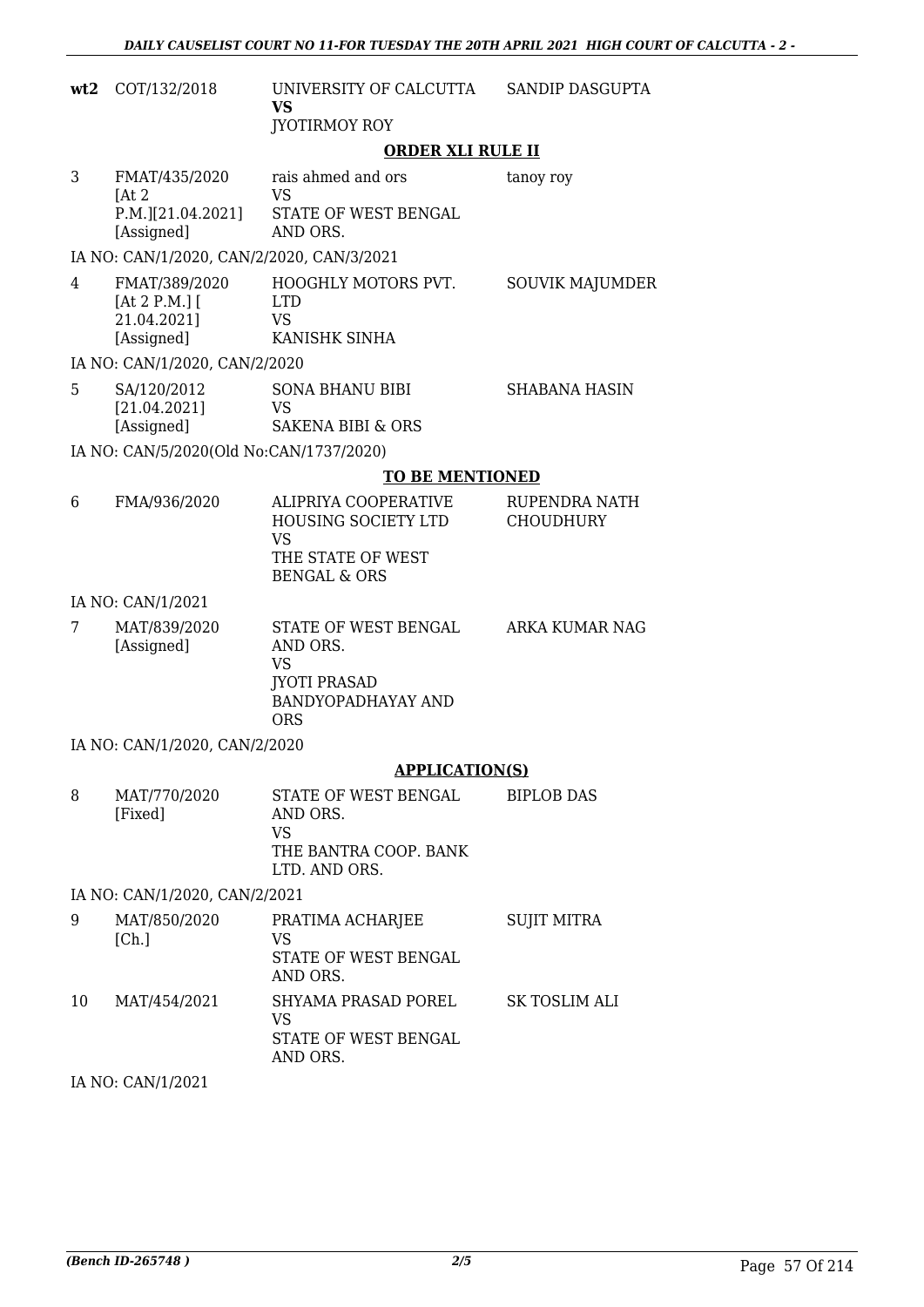| 11 | MAT/173/2021<br>[Ch.]                   | SUBRATA CHOWDHURY<br>AND ORS<br><b>VS</b><br>RAJ NARAYAN GHOSH AND                                         | DEBARSHI BRAHMA                     |
|----|-----------------------------------------|------------------------------------------------------------------------------------------------------------|-------------------------------------|
|    | IA NO: CAN/1/2021, CAN/2/2021           | <b>ORS</b>                                                                                                 |                                     |
| 12 | MAT/211/2021                            | DASHU RAJBHAR                                                                                              | <b>INDRANIL HALDER</b>              |
|    |                                         | VS<br>THE HOWRAH MUNICIPAL<br><b>CORPORATION AND ORS</b>                                                   |                                     |
|    | IA NO: CAN/1/2021                       |                                                                                                            |                                     |
| 13 | MAT/133/2020                            | CHANCHAL HALDER<br><b>VS</b><br>THE BHATPARA<br>MUNICIPALITY & ORS.                                        | TANUJA BASAK                        |
|    |                                         | IA NO: CAN/1/2020(Old No:CAN/1584/2020), CAN/2/2020(Old No:CAN/1585/2020)                                  |                                     |
| 14 | MAT/134/2020                            | TUMPA SANYAL<br><b>VS</b><br>THE BHATPARA<br>MUNICIPALITY & ORS.                                           | <b>TANUJA BASAK</b>                 |
|    |                                         | IA NO: CAN/1/2020(Old No:CAN/1591/2020), CAN/2/2020(Old No:CAN/1592/2020)                                  |                                     |
| 15 | MAT/169/2020                            | JAUHAR JAMAL<br>VS                                                                                         | TANUJA BASAK                        |
|    |                                         | STATE OF WEST BENGAL &<br><b>ORS</b>                                                                       |                                     |
|    |                                         | IA NO: CAN/1/2020(Old No:CAN/1588/2020), CAN/2/2020(Old No:CAN/1589/2020)                                  |                                     |
| 16 | MAT/276/2017                            | FARIDA KHATOON @<br><b>LASKAR</b><br><b>VS</b><br>STATE OF WEST BENGAL &<br><b>ORS</b>                     | <b>JASOBANTA RAKSHIT</b>            |
|    |                                         | IA NO: CAN/1/2020(Old No:CAN/2664/2020), CAN/2/2020(Old No:CAN/2669/2020)                                  |                                     |
| 17 | MAT/1139/2019<br>[2nd Time]             | NETAJEE MONDAL<br>VS                                                                                       | <b>GOUTAM ACHARYA</b>               |
|    |                                         | STATE OF WEST BENGAL &<br><b>ORS</b>                                                                       |                                     |
|    |                                         | IA NO: CAN/1/2019(Old No:CAN/12429/2019), CAN/3/2020(Old No:CAN/977/2020)                                  |                                     |
| 18 | MAT/297/2020<br>[Contempt]              | <b>MUKTA ARYA</b><br>VS<br><b>BASED HALDER &amp; ORS</b>                                                   | MANJULI<br><b>CHOUDHURI</b>         |
|    | IA NO: CAN/1/2020(Old No:CAN/2144/2020) |                                                                                                            |                                     |
| 19 | MAT/319/2021                            | AMITABHA DE BHOWMICK<br><b>AND ORS</b><br><b>VS</b><br>THE KOLKATA MUNICIPAL<br><b>CORPORATION AND ORS</b> | <b>GOUTA ACHARYA</b>                |
|    | IA NO: CAN/1/2021, CAN/2/2021           |                                                                                                            |                                     |
| 20 | FMA/2400/2004                           | <b>SUMIT SINHA</b><br><b>VS</b><br>JAGIGRAM GRAM<br>PANCHAYAT                                              | <b>IPSITA</b><br><b>CHAKRABORTY</b> |
|    |                                         | IA NO: CAN/2/2016(Old No:CAN/11264/2016), CAN/3/2016(Old No:CAN/11265/2016)                                |                                     |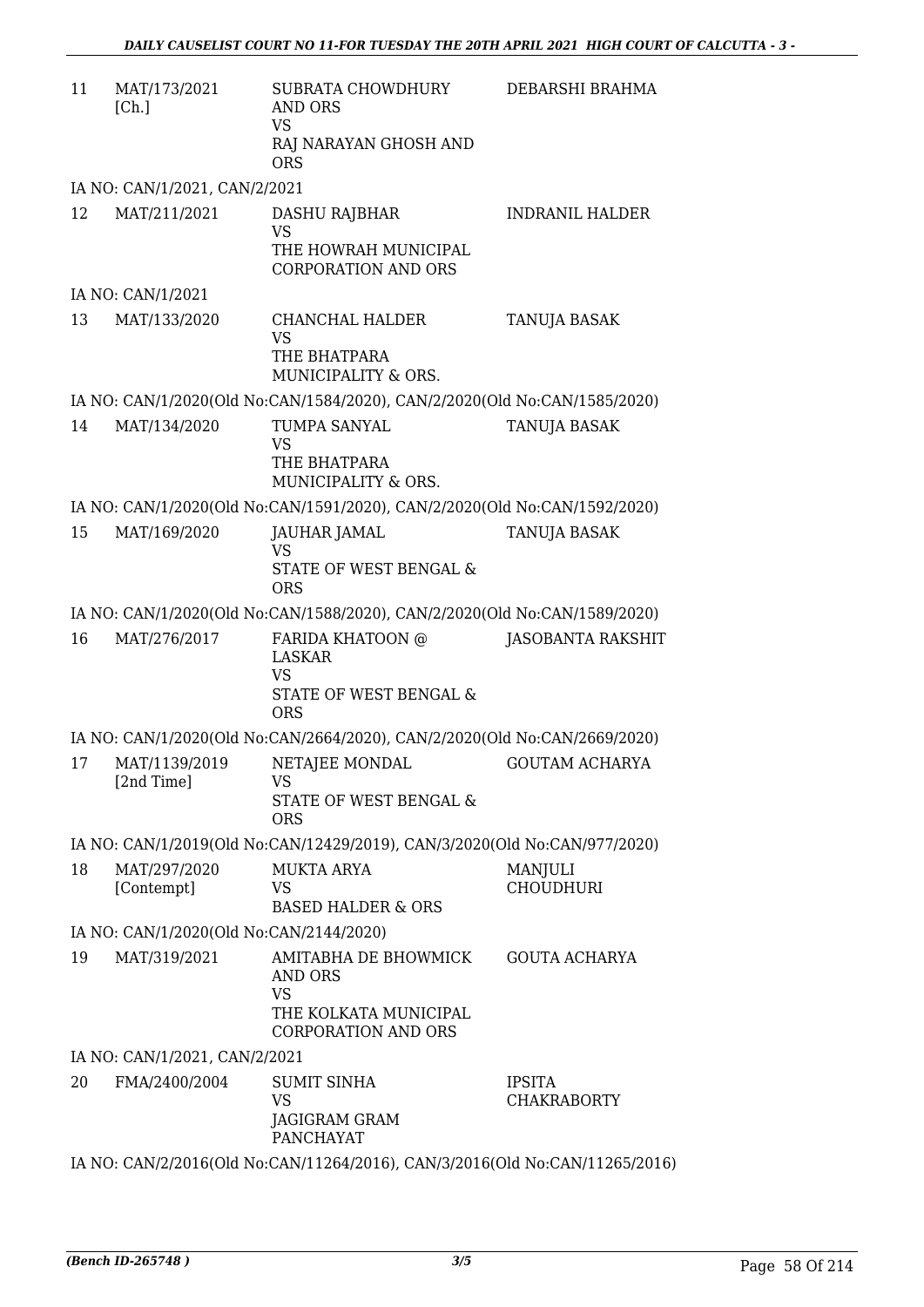| 21 | FMA/501/2020<br>[Stay]                   | RUPA DASGUPTA @<br><b>CHOWDHURY</b><br><b>VS</b><br>TAPAS CHATTERJEE & ANR                     | <b>SHIBENDU PATRA</b>                    |
|----|------------------------------------------|------------------------------------------------------------------------------------------------|------------------------------------------|
| 22 | MAT/401/2021                             | NANDITA MONDAL<br><b>VS</b><br><b>GOUTAM GHOSH AND ORS</b>                                     | TANUJA BASAK                             |
|    | IA NO: CAN/1/2021                        |                                                                                                |                                          |
| 23 | MAT/221/2020                             | <b>SUJOY MONDAL</b><br><b>VS</b><br>STATE OF WEST BENGAL &                                     | KALYANI<br><b>BHATTACHARYA</b>           |
|    |                                          | <b>ORS</b>                                                                                     |                                          |
| 24 | IA NO: CAN/1/2020(Old No:CAN/1451/2020)  |                                                                                                |                                          |
|    | FMA/815/2019                             | SHASHI AGARWAL<br><b>VS</b>                                                                    | <b>SHOVAN GHOSH</b>                      |
|    |                                          | BIDHANNAGAR MUNICIPAL<br><b>CORPORATION &amp; ORS</b>                                          |                                          |
|    | IA NO: CAN/1/2019(Old No:CAN/7447/2019)  |                                                                                                |                                          |
| 25 | MAT/1976/2019                            | JOTEGHANASHAYM<br>SAMABAY KRISHI UNNAYAN<br><b>SAMITI</b><br><b>VS</b><br>MANAS KUAMR GUCHHAIT | UTTAM BANIK                              |
|    |                                          | IA NO: CAN/1/2020(Old No:CAN/579/2020), CAN/2/2020(Old No:CAN/580/2020), CAN/3/2021            |                                          |
| 26 | CPAN/70/2021<br>[Contempt]               | PRABHAT KUMAR<br><b>CHAKRAVARTY</b><br><b>VS</b><br>PRASANTA RAY AND<br><b>OTHERS</b>          | <b>SOMOULI SARKAR</b>                    |
|    | wt27 FMA/1171/2019                       | SK GOLAP ALI<br><b>VS</b><br>PRABHAT KUMAR<br><b>CHAKRAVARTY &amp; ORS</b>                     | <b>BISWARANJAN</b><br><b>BHAKAT</b>      |
| 28 | FMA/469/2021                             | <b>SANGHITA SHAW</b><br><b>VS</b><br>THE CHAIRMAN, BHATPARA<br>MUNICIPALITY & ORS              | <b>SAURABH SANKAR</b><br><b>SENGUPTA</b> |
|    | IA NO: CAN/1/2020(Old No:CAN/765/2020)   |                                                                                                |                                          |
| 29 | FMA/356/2021                             | SANDIPAN CHAKRABORTY<br>VS<br>STATE OF WEST BENGAL &<br>ORS.                                   | MD. IDRISH                               |
|    | IA NO: CAN/2/2019(Old No:CAN/10020/2019) |                                                                                                |                                          |
| 30 | FMA/764/2020                             | LATA BOSE & ANR<br><b>VS</b><br>MAHESHTALA<br>MUNICIPALITY & ORS                               | SHREYA BASU                              |
|    |                                          | IA NO: CAN/2/2019(Old No:CAN/10183/2019), CAN/3/2021                                           |                                          |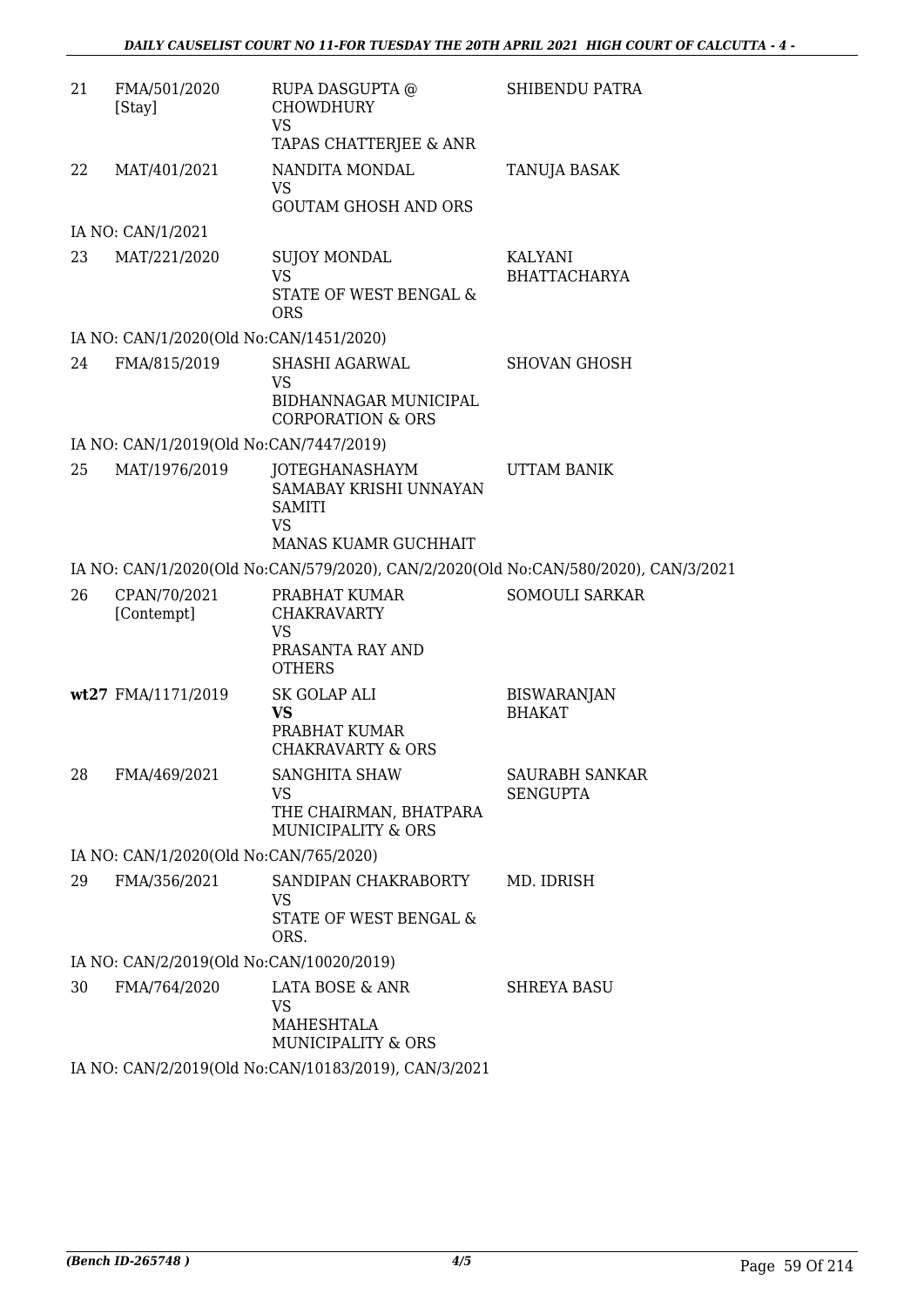31 FMA/459/2021 KOLKATA MUNICIPAL CORPORATION AND ANOTHER VS UNION OF INDIA AND ORS. ANINDYA SUNDAR CHATTERJEE

IA NO: CAN/1/2021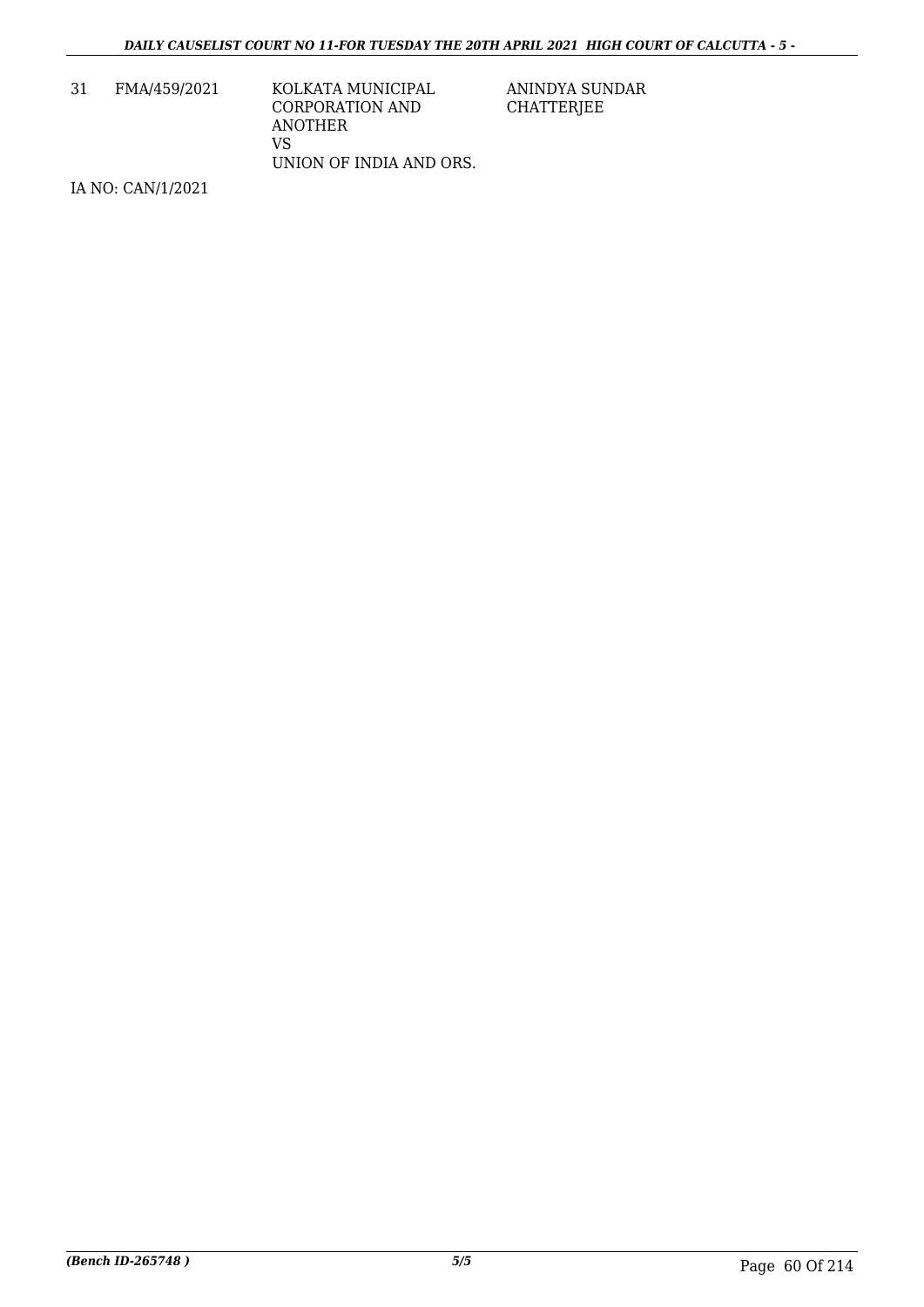

### **Appellate Side**

**DAILY CAUSELIST For Tuesday The 20th April 2021**

**COURT NO. 28**

**DIVISION BENCH (DB - VII)**

**AT 2:00 PM**

### **HON'BLE JUSTICE TAPABRATA CHAKRABORTY**

**HON'BLE JUSTICE TIRTHANKAR GHOSH**

**(VIA VIDEO CONFERENCE)**

**ON 20-04-2021 FROM 2.00 P.M.**

**ON AND FROM WEDNESDAY, THE 13TH JANUARY, 2021 - ANTICIPATORY BAIL UNDER SECTION 438 OF THE CODE OF CRIMINAL PROCEDURE INCLUDING MODIFICATION/CANCELLATION AND RELAXATION OF THE SAME;**

**BAIL UNDER SECTION 439 OF THE CODE OF CRIMINAL PROCEDURE (PUNISHMENT ABOVE 7 YEARS) INCLUDING MODIFICATION/CANCELLATION AND RELAXATION OF THE SAME;**

**AND**

**ON AND FROM TUESDAY, 20TH APRIL, 2021 - WILL SIT TOGETHER AND TAKE UP THEIR REGULAR DETERMINATION AS PER ROSTER. THIS BENCH WILL CONVENE TOMORROW AT 2.00 P.M.**

**AND**

**ON TUESDAY, 20TH APRIL, 2021 - HON'BLE JUSTICE SOUMEN SEN AND HON'BLE JUSTICE TIRTHANKAR GHOSH - (FROM 11.15 A.M. TO 1.15 P.M.) - WILL SIT TOGETHER AND TAKE UP MATTERS RELATED TO THE FOLLOWING DETERMINATION:-**

**ANTICIPATORY BAIL UNDER SECTION 438 OF THE CODE OF CRIMINAL PROCEDURE INCLUDING MODIFICATION/CANCELLATION AND RELAXATION OF THE SAME;**

**BAIL UNDER SECTION 439 OF THE CODE OF CRIMINAL PROCEDURE (PUNISHMENT ABOVE 7 YEARS) INCLUDING MODIFICATION/CANCELLATION AND RELAXATION OF THE SAME.**

**SPECIAL NOTE: MENTIONING WILL BE ALLOWED AT THE FIRST SITTING OF THE COURT ON MONDAY**

**TODAY, i.e., ON 20-04-2021, AFTER "PART- HEARD", "TO BE MENTIONED" AND "FIXED MATTER", BAIL APPLICATIONS WILL BE TAKEN UP SERIALLY FROM CRM 1681/2021 ONWARDS.** 

**NOTE: MATTERS WILL BE TAKEN UP THROUGH PHYSICAL HEARING ONLY WHEN BOTH THE PARTIES ARE AGREED.**

|   |                                       | <b>TO BE MENTIONED</b>                                                |                      |
|---|---------------------------------------|-----------------------------------------------------------------------|----------------------|
|   | CRM/362/2021                          | SK HAMIDUL RAHAMAN<br>VS<br>State of West Bengal                      | <b>SK SALIM</b>      |
| 2 | CRM/591/2021<br>(Personal Appearance) | <b>MERAJUL HAQUE</b><br>VS<br>State of West Bengal                    | <b>MOUNICK GHOSH</b> |
| 3 | CRM/717/2021<br>(Correction)          | ANIL CHANDRA SAHOO@ ANIL<br>KUMAR SAHOO<br>VS<br>State of West Bengal | <b>SANDIP GHOSH</b>  |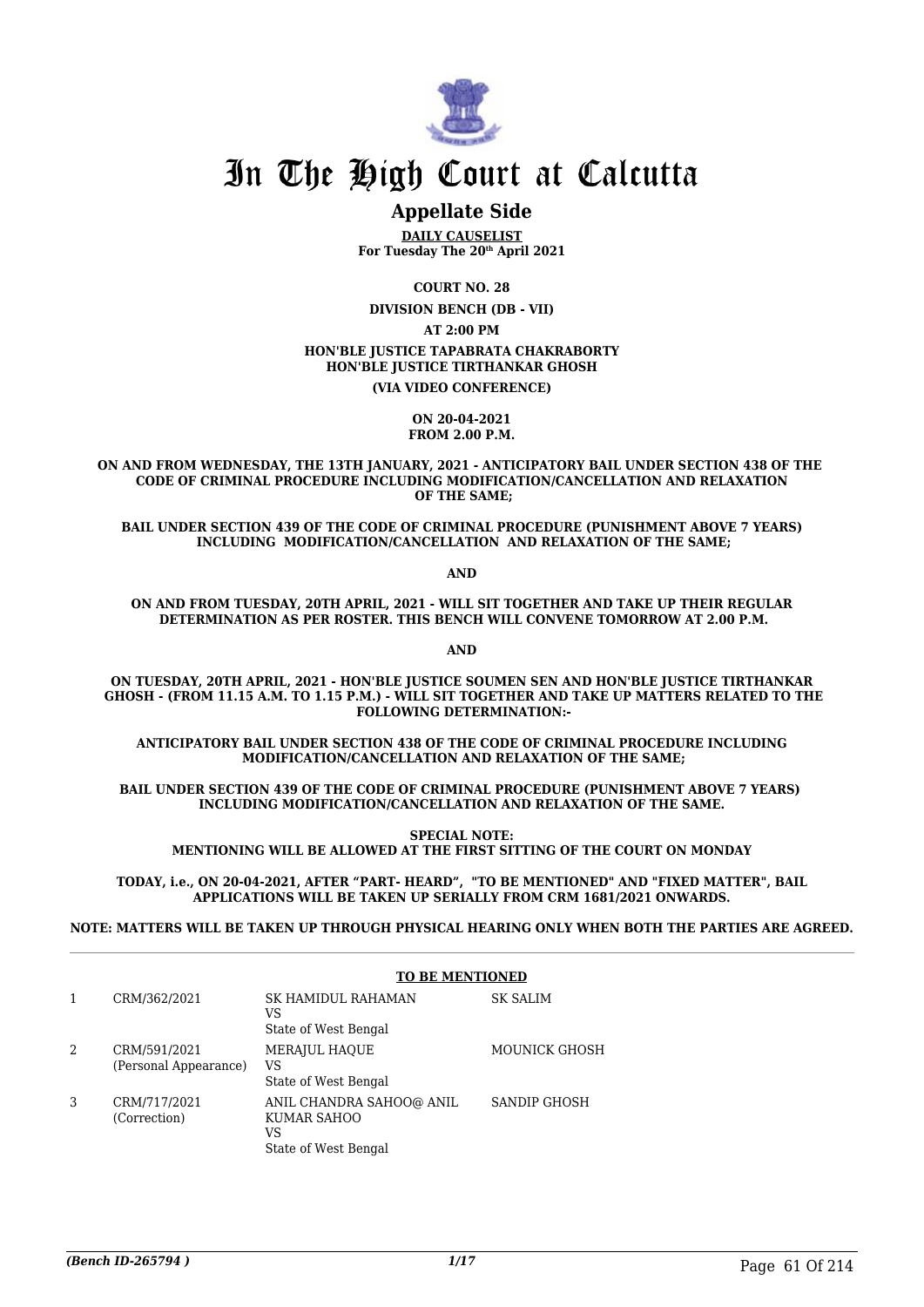### *DAILY CAUSELIST COURT NO 28-FOR TUESDAY THE 20TH APRIL 2021 HIGH COURT OF CALCUTTA - 2 -*

| 4  | CRM/749/2021<br>(Personal Appearance)  | MD. REJWANUL HOQUE<br>VS<br>State of West Bengal       | <b>MAZHAR HOSSAIN</b><br>CHOWDHURY |
|----|----------------------------------------|--------------------------------------------------------|------------------------------------|
| 5  | CRM/819/2021<br>(Personal Appearance)  | HASIMUDDIN<br>VS                                       | AMIT RAY                           |
|    |                                        | State of West Bengal                                   |                                    |
| 6  | CRM/826/2021                           | <b>HEMANTA GHOSH</b><br>VS<br>State of West Bengal     | Sujoy Sarkar                       |
| 7  | CRM/866/2021                           | SK. MIRAJ                                              | SNIGDA SAHA                        |
|    | (Personal Appearance)                  | VS<br>State of West Bengal                             |                                    |
| 8  | CRM/1202/2021                          | NITIN JAISWAL                                          | Sujoy Sarkar                       |
|    | $(20-04-2021)$                         | VS<br>STATE OF WEST BENGAL                             |                                    |
| 9  | CRM/1473/2021<br>(Personal Appearance) | HUMAYUN SK. @ HUMAYN SK.<br>VS<br>STATE OF WEST BENGAL | TAPODIP GUPTA                      |
| 10 | CRM/1585/2021<br>(Personal Appearance) | NAFISA KHATUN @ NAPISA<br>KHATUN @ ASHH AND ORS        | RAFIKUL ISLAM SARDAR               |
|    |                                        | VS                                                     |                                    |
|    |                                        | STATE OF WEST BENGAL                                   |                                    |
|    |                                        | <b>FIXED MATTER</b>                                    |                                    |
| 11 | CRM/7263/2019                          | <b>HASIBUL HAOUE</b><br><b>VS</b><br>THE C.B.I.        | PARTHA SARATHI DAS                 |
|    | IA NO: CRAN/1/2021                     |                                                        |                                    |
| 12 | CRM/2703/2020                          | SUKALYAN BISWAS                                        | DEBASIS MITRA                      |
|    |                                        | VS<br>STATE OF WEST BENGAL                             |                                    |
| 13 | CRM/3056/2020                          | MINAKSHI ROY & ANR<br>VS<br>STATE OF WEST BENGAL       | S DAS MAHAPATRA                    |
|    | IA NO: CRAN/2/2021                     |                                                        |                                    |
| 14 | CRM/3154/2020                          | SWARNALI CHANDA & ORS<br>VS                            | SOUMYAJIT DAS MAHAPATRA            |
|    |                                        | STATE OF WEST BENGAL                                   |                                    |
|    |                                        | IA NO: CRAN/1/2020(Old No:CRAN/1533/2020), CRAN/2/2021 |                                    |
| 15 | CRM/9491/2020                          | PRATIMA PANDIT<br><b>VS</b><br>State of West Bengal    | ARUNAVA GANGULY                    |
| 16 | CRM/856/2021                           | <b>DURGA PRAMANIK</b>                                  | SUMAN CHAKRABORTY                  |
|    | (C)                                    | VS<br>State of West Bengal                             |                                    |
| 17 | CRM/975/2021                           | UTTAM GHOSH AND ANR<br>VS                              | ABHINABA DAN                       |
|    |                                        | State of West Bengal                                   |                                    |
| 18 | CRM/1273/2021                          | SARIFUL SK@PIU AND ANR<br>VS<br>STATE OF WEST BENGAL   | <b>TAPODIP GUPTA</b>               |
| 19 | CRM/1274/2021                          | MD AMJAD KHAN                                          | TAPODIP GUPTA                      |
|    |                                        | VS<br>STATE OF WEST BENGAL                             |                                    |
| 20 | CRM/1290/2021                          | SANTOSH BASAK<br>VS                                    | SANANDA BHATTACHARYYA              |
|    |                                        | STATE OF WEST BENGAL                                   |                                    |
| 21 | CRM/1330/2021                          | ADHIR BARMAN AND ANR<br>VS                             | SUBRATA SAHA                       |
|    |                                        | STATE OF WEST BENGAL AND<br>ORS.                       |                                    |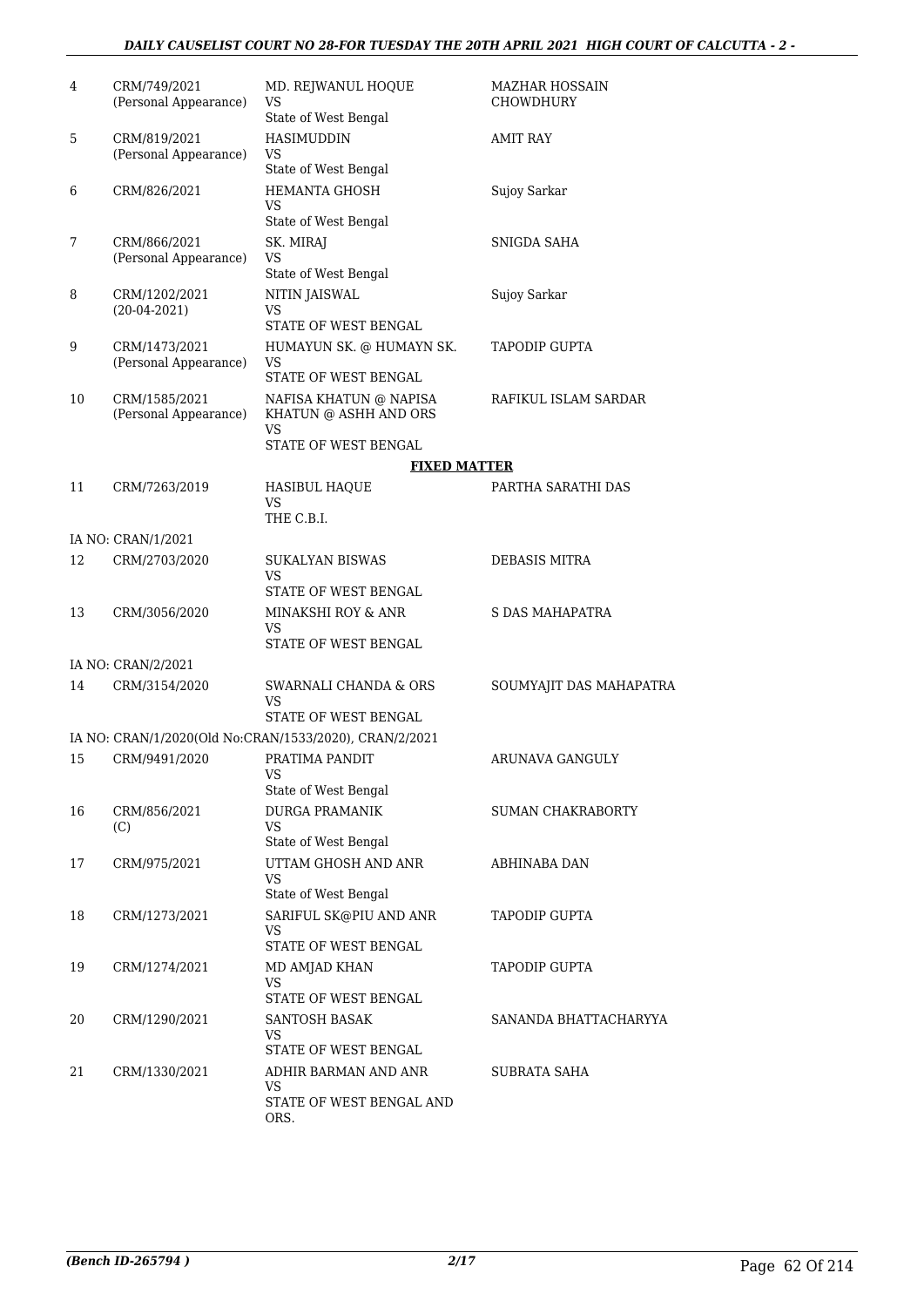| 22 | CRM/1621/2021<br>(Pt.Hd)         | RASID LASKAR @ RASID LASKAR<br>@ BACHHU<br>VS.                             | SUCHISMITA DUTTA       |
|----|----------------------------------|----------------------------------------------------------------------------|------------------------|
|    |                                  | STATE OF WEST BENGAL                                                       |                        |
| 23 | CRM/1701/2021                    | ASIF HOSSAIN@BIKI@BIKI SK<br>VS                                            | PRIYANKAR GANGULY      |
|    |                                  | STATE OF WEST BENGAL                                                       |                        |
| 24 | CRM/1712/2021                    | RANJIT DAS<br>VS.                                                          | SUBHASISH PACHCHAL     |
|    |                                  | STATE OF WEST BENGAL                                                       |                        |
| 25 | CRM/1713/2021                    | TINKU SENAPATI @ MANTI<br>VS                                               | PRANTICK GHOSH         |
|    |                                  | STATE OF WEST BENGAL                                                       |                        |
| 26 | CRM/1715/2021                    | SAMIRAN BISWAS<br>VS<br>STATE OF WEST BENGAL                               | SAYAN DE               |
| 27 | CRM/1730/2021                    | <b>TAMAL SANTRA</b>                                                        | BHASKAR HUTAIT         |
|    |                                  | VS.                                                                        |                        |
| 28 |                                  | STATE OF WEST BENGAL                                                       | <b>HUSEN MUSTAFI</b>   |
|    | CRM/1735/2021                    | MANAB MUKHERJEE<br>VS                                                      |                        |
|    |                                  | STATE OF WEST BENGAL                                                       |                        |
| 29 | CRM/1770/2021                    | <b>SUKANTA MONDAL</b>                                                      | MRITYUNJOY CHATTERJEE  |
|    |                                  | VS.<br>STATE OF WEST BENGAL                                                |                        |
| 30 | CRM/1801/2021                    | HALIM KAZI ALIAS ABDUL<br>HALIM KAZI                                       | SHASHANKA SHEKHAR SAHA |
|    |                                  | VS<br>UNION OF INDIA                                                       |                        |
|    |                                  | <b>APPLICATION FOR BAIL</b>                                                |                        |
| 31 | CRM/2662/2020                    | SANJAY DAS                                                                 | ANKITA DAS CHAKRABORTY |
|    |                                  | VS<br>SUPERINTENDENT OF<br>CUSTOMS, SPECIAL<br><b>INVESTIGATION BRANCH</b> |                        |
| 32 | CRM/7496/2020                    | AZAD SK ALIAS ABUL KALAM<br><b>AZAD</b><br>VS<br>State of West Bengal      | <b>SOUMYA NAG</b>      |
|    | IA NO: CRAN/1/2020               |                                                                            |                        |
| 33 | CRM/9610/2020                    | SANJIB KUMAR MONDAL<br>VS                                                  | ARGHYA CHAKRABARTI     |
|    |                                  | State of West Bengal                                                       |                        |
| 34 | CRM/10765/2020<br>$(23-04-2021)$ | <b>SAMIR DEY</b><br>VS.                                                    | KARAN DUDHWEWALA       |
|    |                                  | UNION OF INDIA                                                             |                        |
| 35 | CRM/10818/2020<br>$(23-04-2021)$ | SANTU SAHA<br>VS.<br>UNION OF INDIA AND ORS.                               | ANKITA BOSE            |
| 36 | CRM/10898/2020                   | VIKASH KUMAR YADAV @                                                       | SOUMYA BASU ROY        |
|    |                                  | VIVESH YADAV @ BIKASH YADAV<br><b>VS</b><br>State of West Bengal           | CHOWDHURY              |
| 37 | CRM/11054/2020                   | <b>SUNNY HELA</b>                                                          | GAGANJYOT SINGH        |
|    |                                  | VS.<br>Union of India                                                      |                        |
| 38 | CRM/11181/2020                   | MITHUN DHARA                                                               | KOUSTAV BAGCHI         |
|    |                                  | VS.                                                                        |                        |
| 39 | CRM/341/2021                     | Union of India<br>MD SHAMI @ MOHAMMAD<br><b>SHAMI</b>                      | NAZIR AHMED            |
|    |                                  | VS<br>State of West Bengal                                                 |                        |
|    |                                  |                                                                            |                        |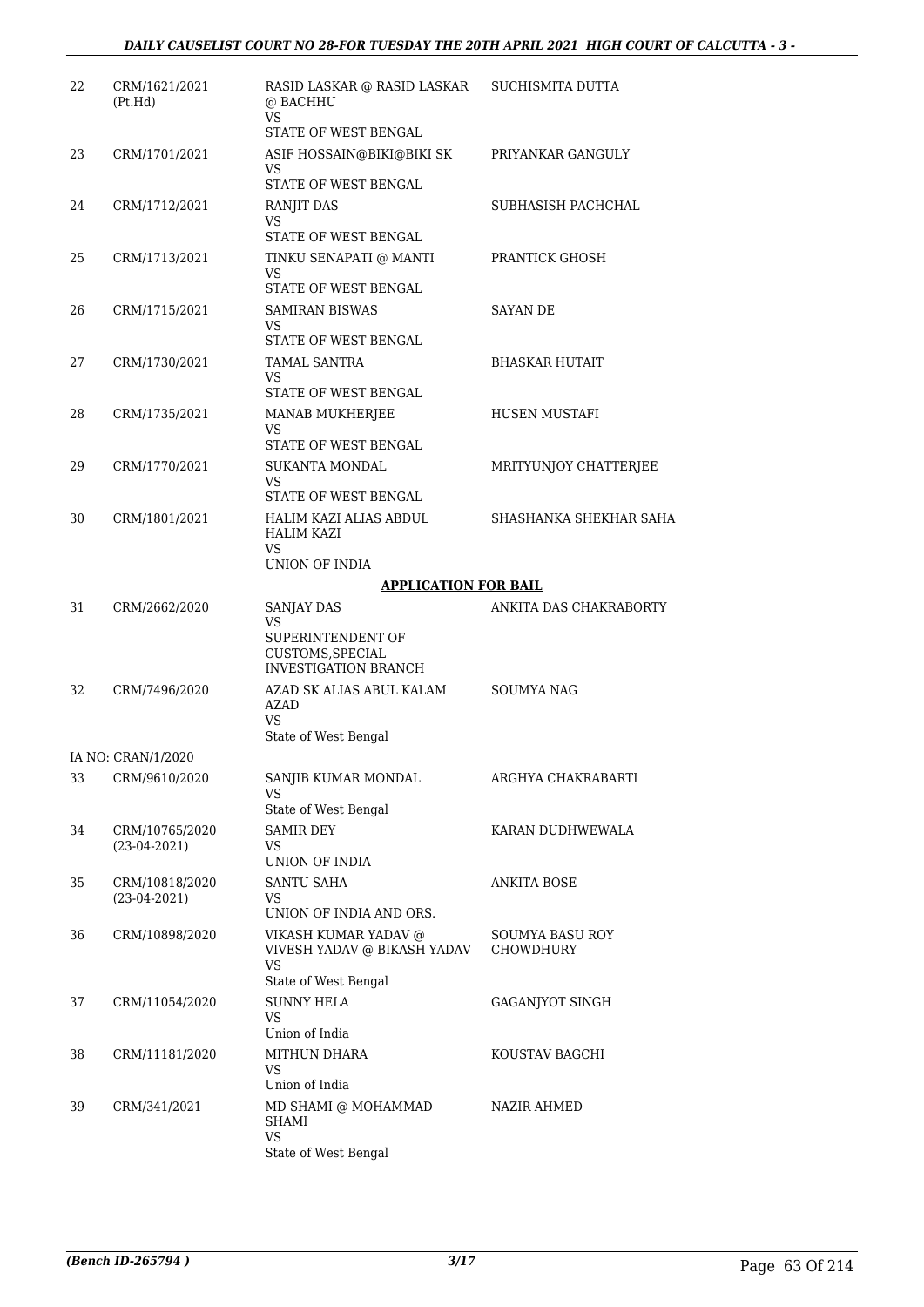|    | wt40 CRM/117/2021                         | MITHUN CHANDRA<br>VS<br>STATE OF WEST BENGAL AND                                  | AMRIN KHATOON           |
|----|-------------------------------------------|-----------------------------------------------------------------------------------|-------------------------|
|    |                                           | ORS.                                                                              |                         |
| 41 | CRM/370/2021                              | ANIRUDDHA GHOSH<br>VS<br>State of West Bengal                                     | DATTATREYA DUTTA        |
| 42 | CRM/633/2021                              | BAPI SAMANTA @ NILMONI<br><b>SAMANTA</b><br>VS<br>State of West Bengal            | RAMASHIS MUKHERJEE      |
| 43 | CRM/701/2021                              | SHANKAR PROSAD SHARMA @<br><b>SHANKAR SHARMA</b><br><b>VS</b>                     | APURBA KUMAR DUTTA      |
| 44 | CRM/816/2021                              | State of West Bengal<br><b>SUMAN BARMAN</b><br><b>VS</b>                          | ROMA ROY                |
|    |                                           | State of West Bengal                                                              |                         |
|    |                                           | <b>FOR ORDERS</b>                                                                 |                         |
| 45 | CRM/11017/2020                            | UTPAL MONDAL @ IMAM<br>SAMUNUR @ SABNUR MONDAL<br>@ ALAUDDIN MONDAL AND ORS<br>VS | MADHUMITA BASAK         |
|    |                                           | THE STATE OF WEST BENGAL                                                          |                         |
|    |                                           | <b>BAIL APPLICATION</b>                                                           |                         |
| 46 | CRM/562/2020                              | <b>SHYAMAL KUNDU</b><br>VS<br>STATE OF WEST BENGAL                                | SNEHANSU MAJUMDER       |
|    | IA NO: CRAN/1/2020                        |                                                                                   |                         |
| 47 | CRM/3248/2020                             | SOVAN CHAKRABORTY @ TUKAI<br>VS                                                   | ASHISH DEY              |
|    |                                           | STATE OF WEST BENGAL                                                              |                         |
|    | IA NO: CRAN/2/2021                        |                                                                                   |                         |
| 48 | CRM/3277/2020                             | CHANDAN KHATICK<br>VS<br>STATE OF WEST BENGAL                                     | <b>BITASOK BANERJEE</b> |
| 49 | CRM/5808/2020                             | ARUN KUMAR DAS<br>VS<br>STATE OF WEST BENGAL & ANR                                | RAJDEEP HALDAR          |
|    | IA NO: CRAN/1/2020(Old No:CRAN/4219/2020) |                                                                                   |                         |
| 50 | CRM/7610/2020                             | <b>SK.SADDAM HOSSAIN</b><br>VS                                                    | DATTATREYA DUTTA        |
| 51 | CRM/8129/2020                             | State of West Bengal<br>TARIKUL ISLAM @ TARIK<br>VS<br>State of West Bengal       | SANTANU MAJI            |
| 52 | CRM/8246/2020                             | <b>JAYNAL GAZI</b><br>VS<br>State of West Bengal                                  | SUDARSHAN GHOSH         |
| 53 | CRM/8560/2020                             | <b>BHASKAR MUKHERJEE</b><br>VS                                                    | TANMAY BASU             |
| 54 | CRM/8667/2020                             | State of West Bengal<br>SUTPAL GHOSH AND ORS<br>VS                                | PRABIR MAJUMDER         |
| 55 | CRM/8697/2020                             | State of West Bengal<br>DEB KUAMR CHAKRABORTY<br><b>VS</b>                        | ANKITA DAS CHAKRABORTY  |
| 56 | CRM/9535/2020                             | State of West Bengal<br>SISHUTOSH SOREN<br><b>VS</b><br>State of West Bengal      | KAZI M RAHMAN           |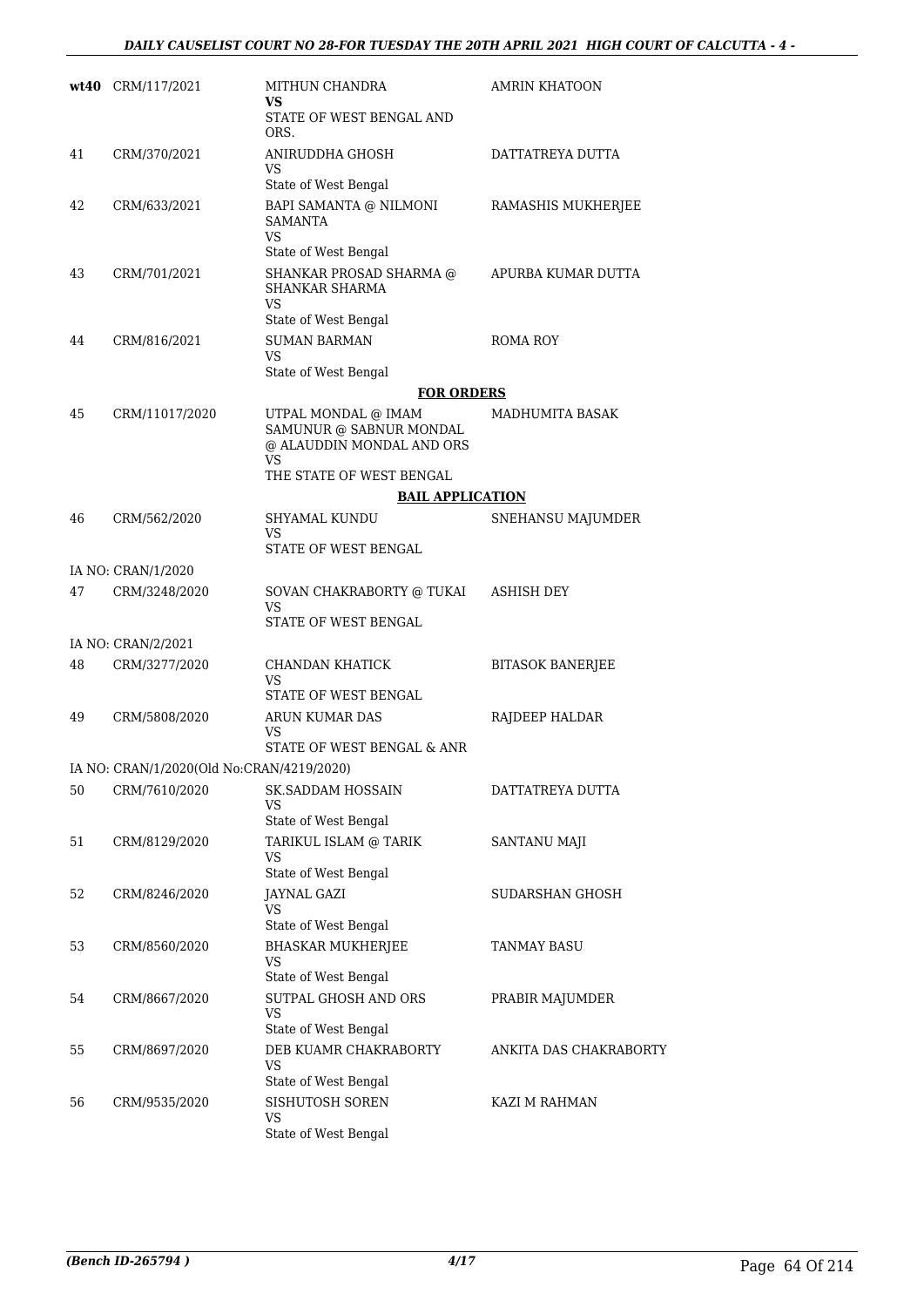### *DAILY CAUSELIST COURT NO 28-FOR TUESDAY THE 20TH APRIL 2021 HIGH COURT OF CALCUTTA - 5 -*

| 57 | CRM/9991/2020       | <b>BIPLAB DAS @ BAPAN</b><br>VS                                      | Ramashis Mukherjee                  |
|----|---------------------|----------------------------------------------------------------------|-------------------------------------|
|    |                     | State of West Bengal                                                 |                                     |
| 58 | CRM/10162/2020      | ALIM KHAN@ALI@MD ALI<br>@MUBARAK<br>VS                               | <b>SANJIB MITRA</b>                 |
|    |                     | State of West Bengal                                                 |                                     |
|    | wt59 CRM/10091/2020 | SK. KALAM<br>VS.<br>STATE OF WEST BENGAL                             | SOUMYA BASU ROY<br><b>CHOWDHURI</b> |
| 60 | CRM/10244/2020      | NIZAMUDDIN GAZI                                                      | Ramashis Mukherjee                  |
|    |                     | VS<br>State of West Bengal                                           |                                     |
| 61 | CRM/10439/2020      | PARDEEP KUMAR AND ANR<br>VS<br>State of West Bengal                  | MD N RABBEER                        |
| 62 | CRM/10486/2020      | <b>SANTAN BHUIYA</b>                                                 | SOUVIK DAS                          |
|    |                     | <b>VS</b><br>State of West Bengal                                    |                                     |
| 63 | CRM/10687/2020      | MRI REJAUL ALI@RIKUL<br>VS                                           | <b>SAGAR SAHA</b>                   |
|    |                     | State of West Bengal                                                 |                                     |
| 64 | CRM/10910/2020      | SHAMIM HUSSAIN @<br>GILL921782<br>VS                                 | <b>HUSEN MUSTAFI</b>                |
|    |                     | State of West Bengal                                                 |                                     |
| 65 | CRM/11058/2020      | SOLEMAN MOLLA<br>VS.                                                 | MD ZEESHAN UDDIN                    |
|    |                     | State of West Bengal                                                 |                                     |
| 66 | CRM/11108/2020      | SANOJ SINGH AND ORS<br><b>VS</b><br>State of West Bengal             | KOMAL SINGH                         |
| 67 | CRM/11109/2020      | KALYAN MURMU                                                         | <b>BITASOK BANERJEE</b>             |
|    |                     | VS<br>State of West Bengal                                           |                                     |
| 68 | CRM/11122/2020      | PALASH CHANDRA DEY @ PALAS<br>CH. DEY @ APPU DEY @ BAPI<br>DEY<br>VS | <b>SUMANTA GANGULY</b>              |
|    |                     | State of West Bengal                                                 |                                     |
| 69 | CRM/11128/2020      | SANDEEP LAKRA<br>VS<br>State of West Bengal                          | <b>BISWAJIT MITRA</b>               |
| 70 | CRM/11153/2020      | <b>SUJOY MONDAL</b>                                                  | SHAMIK BAGCHI                       |
|    |                     | VS<br>State of West Bengal                                           |                                     |
| 71 | CRM/11214/2020      | DR. DILIP GHOSH @ DILIP<br>KUMAR GHOSH<br>VS.                        | <b>MINAL PALANA</b>                 |
|    |                     | State of West Bengal                                                 |                                     |
| 72 | CRM/11227/2020      | TAHIJUDDIN SHAIKH@RAJU<br>VS                                         | ANGSHUMAN CHAKRABORTY               |
|    |                     | State of West Bengal                                                 |                                     |
| 73 | CRM/11261/2020      | NASIR MALLICK<br>VS<br>State of West Bengal                          | SUMAN DE                            |
|    |                     | <b>BAIL APPLICATION [NEW]</b>                                        |                                     |
| 74 | CRM/469/2021        | MD KALU @ ATAUR RAHAMAN<br>VS<br>Union of India                      | SOUMYA NAG                          |
| 75 | CRM/747/2021        | LAKHAN GHOSH                                                         | SNEHASISH PAL                       |
|    |                     | VS<br>State of West Bengal AND ANR                                   |                                     |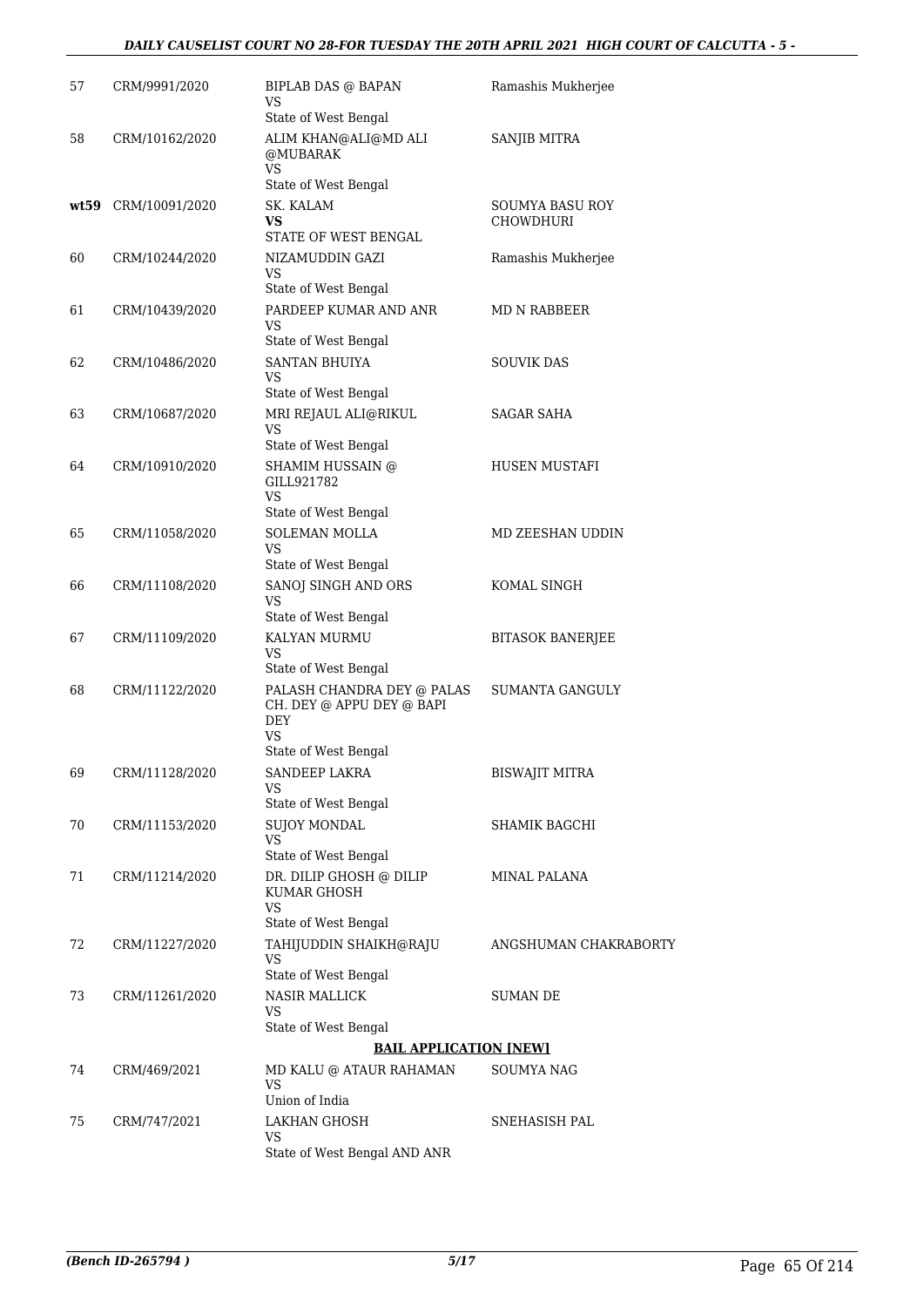### *DAILY CAUSELIST COURT NO 28-FOR TUESDAY THE 20TH APRIL 2021 HIGH COURT OF CALCUTTA - 6 -*

| 76 | CRM/750/2021  | BIREN MANDAL<br>VS.                                                 | PRITHVIRAJ SINHA ROY    |
|----|---------------|---------------------------------------------------------------------|-------------------------|
| 77 | CRM/766/2021  | State of West Bengal<br>HASAN IMAM @ HASNU @<br>ZUBAIR AHMED @ ASIF | PRATIK GHOSH            |
|    |               | HOSSAIN @ ARIF HASAN<br>VS.                                         |                         |
|    |               | State of West Bengal                                                |                         |
| 78 | CRM/772/2021  | PARITOSH MISTRY<br>VS<br>State of West Bengal                       | FRANCIS SAMSON CORREA   |
| 79 | CRM/809/2021  | TINKU KUMAR SINGH<br>VS.                                            | DEV KUMAR SHARMA        |
| 80 | CRM/834/2021  | State of West Bengal<br>SOMNATH DUTTA<br>VS.                        | KAUSTAV SHOME           |
|    |               | State of West Bengal                                                |                         |
| 81 | CRM/835/2021  | <b>SATTAR AHAMED</b><br>VS                                          | ASIF DEWAN              |
|    |               | State of West Bengal                                                |                         |
| 82 | CRM/838/2021  | MONORANJAN DAS<br>@MONORANJAN DAS<br>VS                             | <b>NAZIR AHMED</b>      |
|    |               | State of West Bengal                                                |                         |
| 83 | CRM/851/2021  | <b>DEBASISH BAR</b><br>VS.<br>State of West Bengal                  | sk. sahjahan ali        |
| 84 | CRM/861/2021  | KOHINOOR BIBI<br>VS                                                 | <b>SOURAV MUKHERJEE</b> |
|    |               | State of West Bengal                                                |                         |
| 85 | CRM/878/2021  | SHUBHANKAR HALDER<br>VS<br>State of West Bengal                     | DONA AKTER              |
| 86 | CRM/881/2021  | BISWAJIT SHIL                                                       | Jeenia Rudra            |
|    |               | VS.<br>State of West Bengal                                         |                         |
| 87 | CRM/886/2021  | BAPPADITYA PAN @ BAPPA                                              | SIDHANT CHOWDHURY       |
|    |               | VS.<br>State of West Bengal                                         |                         |
| 88 | CRM/938/2021  | RAKIBUL MONDAL<br><b>VS</b>                                         | Asraf Mandal            |
| 89 | CRM/940/2021  | State of West Bengal<br>TANMOY HOWLADAR                             | MAZHAR HOSSAIN          |
|    |               | VS<br>State of West Bengal                                          | CHOWDHURY               |
| 90 | CRM/943/2021  | <b>SANTOSH ROUT</b>                                                 | MAZHAR HOSSAIN          |
|    |               | VS<br>State of West Bengal                                          | CHOWDHURY               |
| 91 | CRM/968/2021  | <b>AINAL HAQUE</b><br><b>VS</b>                                     | ARNAB SAHA              |
|    |               | State of West Bengal                                                |                         |
| 92 | CRM/982/2021  | PRADIP RUIDAS<br>VS.<br>State of West Bengal                        | PINTU KARAR             |
| 93 | CRM/986/2021  | TAPAS SARKAR<br>VS                                                  | PINTU KARAR             |
|    |               | State of West Bengal                                                |                         |
| 94 | CRM/998/2021  | RABJEL MONDAL@KALU<br>VS.                                           | Anisur Rahaman          |
| 95 | CRM/1039/2021 | State of West Bengal<br><b>SAILEN GHARAI</b>                        | SUMAN DE                |
|    |               | VS<br>STATE OF WEST BENGAL AND<br>ORS.                              |                         |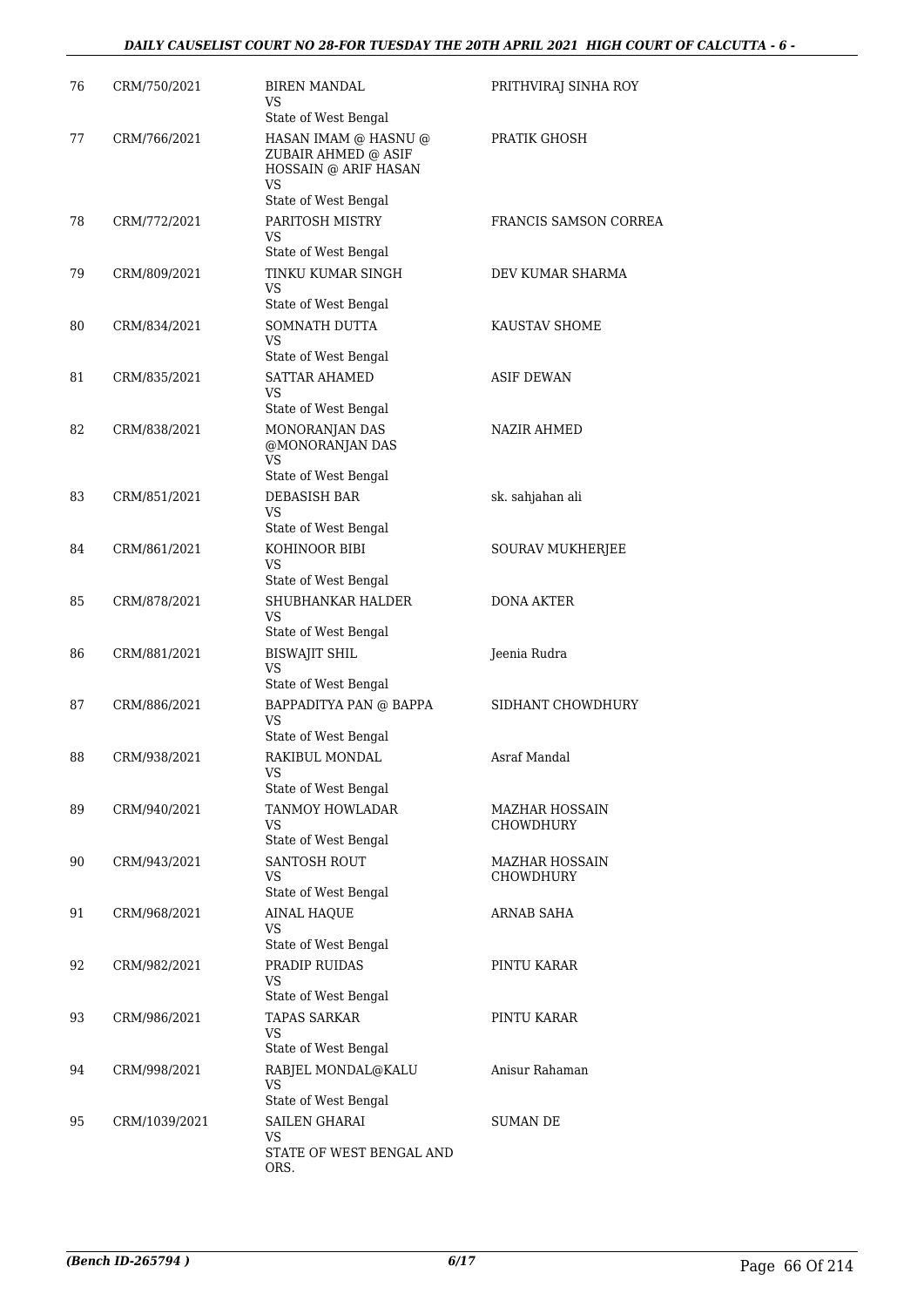| 96  | CRM/1046/2021 | SAMAR BISWAS ALIAS GUYE                                                        | AMIT SINGH             |
|-----|---------------|--------------------------------------------------------------------------------|------------------------|
|     |               | VS                                                                             |                        |
|     |               | STATE OF WEST BENGAL AND<br>ORS.                                               |                        |
| 97  | CRM/1048/2021 | SUBRATA GHOSH<br>VS<br>STATE OF WEST BENGAL                                    | ARKA CHAKRABORTY       |
| 98  | CRM/1052/2021 | NIDUL PAUL                                                                     | SUMANTA CHAKRABORTY    |
|     |               | VS                                                                             |                        |
|     |               | STATE OF WEST BENGAL AND<br>ORS.                                               |                        |
| 99  | CRM/1058/2021 | RABI SHARMA @RABI KUMAR<br><b>SHARMA</b><br>VS.                                | SOURADEEP DUTTA        |
|     |               | STATE OF WEST BENGAL                                                           |                        |
| 100 | CRM/1067/2021 | ASRAF @ ARSHAD @ ARSAD                                                         | SEKHAR MUKHERJEE       |
|     |               | VS                                                                             |                        |
|     |               | STATE OF WEST BENGAL                                                           |                        |
| 101 | CRM/1080/2021 | ARUN BASAK<br>VS                                                               | KOUSTUV SHOME          |
|     |               | STATE OF WEST BENGAL                                                           |                        |
| 102 | CRM/1089/2021 | KANCHAN SONKAR                                                                 | Subhabrata Chowdhury   |
|     |               | VS.<br>THE STATE OF WEST BENGAL                                                |                        |
| 103 | CRM/1105/2021 | LAL MAHAMMAD DHUKRE @<br>LAL MAHAMMAD DUKRE<br>@LALTUU                         | <b>SUMIT ROUTH</b>     |
|     |               | VS.<br>STATE OF WEST BENGAL AND<br>ORS.                                        |                        |
| 104 | CRM/1108/2021 | SAJIB BISWAS @ SANJIT                                                          | NARAYAN DEBNATH        |
|     |               | VS.<br>STATE OF WEST BENGAL AND<br>ORS.                                        |                        |
| 105 | CRM/1110/2021 | SANJIB BISWAS @ SANJIT<br>VS                                                   | NARAYAN DEBNATH        |
|     |               | STATE OF WEST BENGAL                                                           |                        |
| 106 | CRM/1111/2021 | SAHARAB MONDAL<br>VS                                                           | ASHOK KUMAR CHOWDHURY  |
|     |               | STATE OF WEST BENGAL AND<br>ORS.                                               |                        |
| 107 | CRM/1112/2021 | RAJ CHAKRABORTY<br>VS                                                          | ASHOK KR. CHOWDHURY    |
|     |               | STATE OF WEST BENGAL                                                           |                        |
| 108 | CRM/1130/2021 | NIYAJUL SK<br>VS.                                                              | Anisur Rahaman         |
|     |               | STATE OF WEST BENGAL                                                           |                        |
| 109 | CRM/1132/2021 | RUBEL ALI @ ABDUL AZIZ<br>VS.                                                  | <b>HABIBUR RAHAMAN</b> |
|     |               | STATE OF WEST BENGAL                                                           |                        |
| 110 | CRM/1143/2021 | PRODIP CHOWDHURY@PRADIP<br>KR CHOWDHURY@PRDEEP<br>KUMAR CHOWDHURY<br><b>VS</b> | PRONOJIT ROY           |
|     |               | STATE OF WEST BENGAL                                                           |                        |
| 111 | CRM/1149/2021 | GORA CHAND<br>MUKHERJEE@HARU                                                   | SUMITAVA CHAKRABORTY   |
|     |               | VS<br>STATE OF WEST BENGAL                                                     |                        |
| 112 | CRM/1178/2021 | SUKANTA KUMAR SAHOO                                                            | SOUMYA BASU ROY        |
|     |               | VS.                                                                            | CHOWDHURY              |
|     |               | STATE OF WEST BENGAL AND<br>ORS.                                               |                        |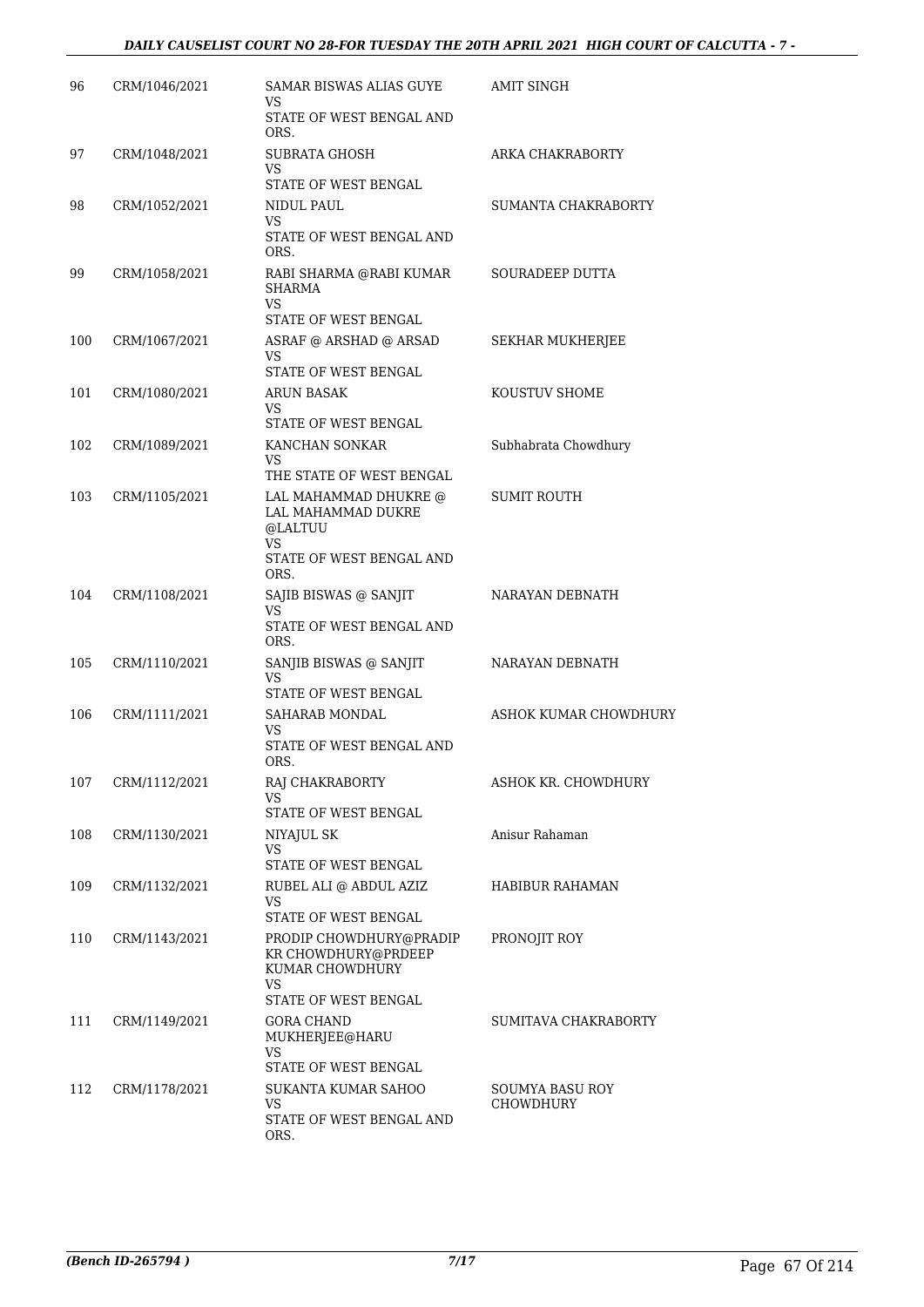| 113 | CRM/1206/2021 | SAMIR ADHIKARY<br>VS.<br>STATE OF WEST BENGAL                                                                                                    | SHASANKAR SEKHAR SAHA       |
|-----|---------------|--------------------------------------------------------------------------------------------------------------------------------------------------|-----------------------------|
| 114 | CRM/1213/2021 | <b>JIYARUL MONDAL</b><br>VS.<br>STATE OF WEST BENGAL                                                                                             | ARUNIMA DAS SHARMA          |
| 115 | CRM/1221/2021 | FULLARA MONDAL<br>VS.                                                                                                                            | <b>SANTANU MAJI</b>         |
|     |               | CENTRAL BUREAU OF<br><b>INVESTIGATION</b>                                                                                                        |                             |
| 116 | CRM/1253/2021 | S.K.CHAND @CHAND<br>VS.<br>STATE OF WEST BENGAL                                                                                                  | DEVRANJAN DAS               |
| 117 | CRM/1255/2021 | <b>TAHERUL HOSSAIN</b><br>VS<br>STATE OF WEST BENGAL AND<br>ORS.                                                                                 | <b>ABDUS SALAM</b>          |
| 118 | CRM/1257/2021 | KARTICK SAMMADAR<br>VS.<br>STATE OF WEST BENGAL AND<br>ORS.                                                                                      | HUSEN MUSTAFI               |
| 119 | CRM/1258/2021 | SUJOY CHANDRA @SUJOY<br><b>CHANDA</b><br>VS.                                                                                                     | <b>BITASOK BANERJEE</b>     |
|     |               | STATE OF WEST BENGAL                                                                                                                             | <b>AMIT SINGH</b>           |
| 120 | CRM/1291/2021 | <b>BIKASH HARI</b><br>VS.<br>STATE OF WEST BENGAL                                                                                                |                             |
| 121 | CRM/1313/2021 | ARIF ALI MOLLA<br>VS.<br>STATE OF WEST BENGAL AND<br>ORS.                                                                                        | ARUPO KUMAR BHOWMICK        |
| 122 | CRM/1325/2021 | AMIN AKHTAR @AMIM AKTAR<br>VS.<br>STATE OF WEST BENGAL                                                                                           | SAGAR SAHA                  |
| 123 | CRM/1350/2021 | ASHOK KUMAR CHOUDHURY<br>@ASHOK CHOUDHURY<br>@ASHOKE<br>CHOWDHURY@RAMESH<br>PRAJAPATI@CHOWDHURY<br><b>VS</b><br>STATE OF WEST BENGAL AND<br>ORS. | <b>SOUMYA NAG</b>           |
| 124 | CRM/1352/2021 | MD. SAUKAT SEKH<br>VS<br>UNION OF INDIA, AIR                                                                                                     | ARKACHAKRABORTY             |
|     |               | INTELLIGENCE UNIT, ,                                                                                                                             |                             |
| 125 | CRM/1354/2021 | MEHER ALI SK AND OTHERS<br>VS.<br>STATE OF WEST BENGAL                                                                                           | KRISHNENDU DE               |
| 126 | CRM/1357/2021 | SK SAKIR ALI @SK JIKSARUL ALI<br>VS.<br>STATE OF WEST BENGAL                                                                                     | ANINDYA GHOSH               |
| 127 | CRM/1373/2021 | SAMIRAN KR DAS<br>VS.<br>STATE OF WEST BENGAL                                                                                                    | MAZHAR HOSSAIN<br>CHOWDHURY |
| 128 | CRM/1380/2021 | ABARUN SHARMA@VARUN<br>KUMAR SHARMA<br>VS.<br>STATE OF WEST BENGAL                                                                               | Kunal Ganguly               |
| 129 | CRM/1399/2021 | RAHUL SK @ BABU SK<br>VS<br>STATE OF WEST BENGAL                                                                                                 | ABDUS SALAM                 |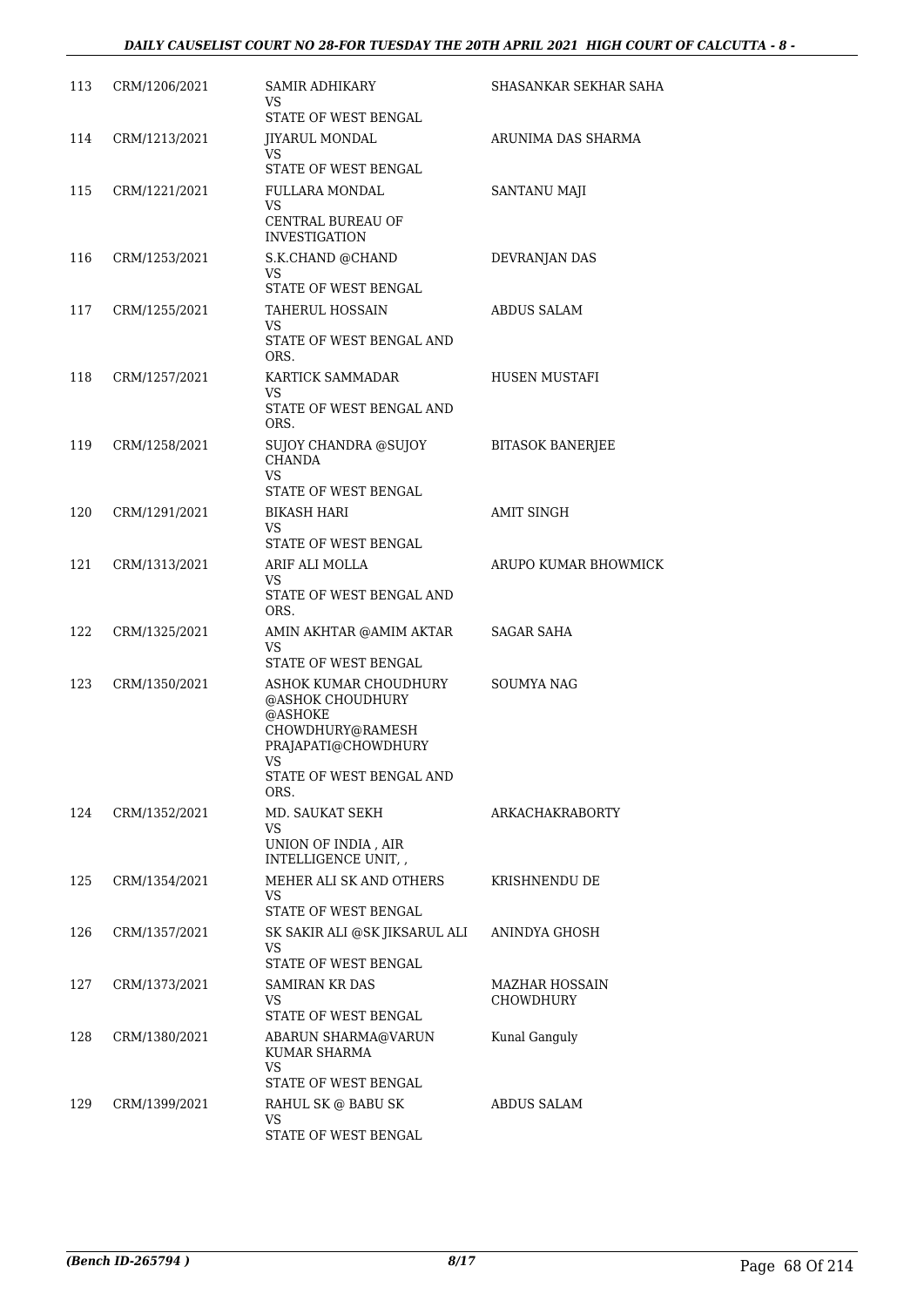| 130 | CRM/1400/2021 | SUSANTA GHOSH @ LAL<br>VS<br>STATE OF WEST BENGAL                                                            | PRABIR MAJUMDER        |
|-----|---------------|--------------------------------------------------------------------------------------------------------------|------------------------|
| 131 | CRM/1404/2021 | SURENDRA RAI<br>VS.<br>STATE OF WEST BENGAL                                                                  | ANAMITRA BANERJEE      |
| 132 | CRM/1405/2021 | ANSARUL ALAM<br>VS                                                                                           | PARVEJ ANAM            |
| 133 | CRM/1429/2021 | STATE OF WEST BENGAL<br>ANIMESH ADAK AND ANR<br>VS.<br>STATE OF WEST BENGAL                                  | MAIDUL ISLAM KAYAL     |
| 134 | CRM/1591/2021 | RAHIMA BIBI<br>VS                                                                                            | SOUMA SUBHRA ROY       |
| 135 | CRM/1657/2021 | STATE OF WEST BENGAL<br><b>BARI SHAK AND ANR</b><br>VS                                                       | KAMAL CHANDRA SAHA     |
| 136 | CRM/1658/2021 | STATE OF WEST BENGAL<br>UIJAL MONDAL @ BABU<br><b>VS</b>                                                     | KAMALESH CH SAHA       |
| 137 | CRM/1671/2021 | STATE OF WEST BENGAL<br><b>BASU DEBNATH</b><br>VS<br>STATE OF WEST BENGAL                                    | DEEPAK KR. SHAW        |
| 138 | CRM/1681/2021 | SK. SALAUDDIN<br>VS.<br>STATE OF WEST BENGAL                                                                 | TANMOY CHOWDHURY       |
| 139 | CRM/1684/2021 | MD SOYEB @ SOHEB<br>VS<br>STATE OF WEST BENGAL                                                               | ARUNAVA GANGULY        |
| 140 | CRM/1686/2021 | RABI DAS<br>VS<br>STATE OF WEST BENGAL                                                                       | ARUNAVA GANGULY        |
| 141 | CRM/1691/2021 | BABUL AKTAR<br>VS<br>STATE OF WEST BENGAL                                                                    | RAJENDRA BANERJEE      |
| 142 | CRM/1692/2021 | RAJU MUKHERJEE<br>VS<br>STATE OF WEST BENGAL                                                                 | DHANANJOY BANERJEE     |
| 143 | CRM/1697/2021 | TANMOY GHORUI<br>VS<br>STATE OF WEST BENGAL                                                                  | <b>GAUTAM BANERJEE</b> |
| 144 | CRM/1702/2021 | MITUL SK @ MITHUN SEKH<br>VS.<br>STATE OF WEST BENGAL                                                        | MANAS KUMAR DAS        |
| 145 | CRM/1709/2021 | RAHUL ADHIKARY @ ASHOK<br><b>ADHIKARY</b><br>VS.                                                             | ARINDAM SEN            |
| 146 | CRM/1722/2021 | STATE OF WEST BENGAL<br>ALAM HOSSAIN<br>VS                                                                   | <b>BENAJIR HASNA</b>   |
| 147 | CRM/1728/2021 | N.C.B. AND ANR<br>MUSHIAR RAHAMAN MOLLA @<br>MASHIER RAHAMAN @ MOSIAR<br>MOLLA<br>VS<br>STATE OF WEST BENGAL | SHASHANKA SHEKHAR SAHA |
| 148 | CRM/1736/2021 | YEASIN SK @YASIN SK<br>VS<br>STATE OF WEST BENGAL                                                            | MD BANI ISRAIL         |
| 149 | CRM/1738/2021 | TAPAN MANNA<br>VS<br>STATE OF WEST BENGAL                                                                    | Srimoyee Mukherjee     |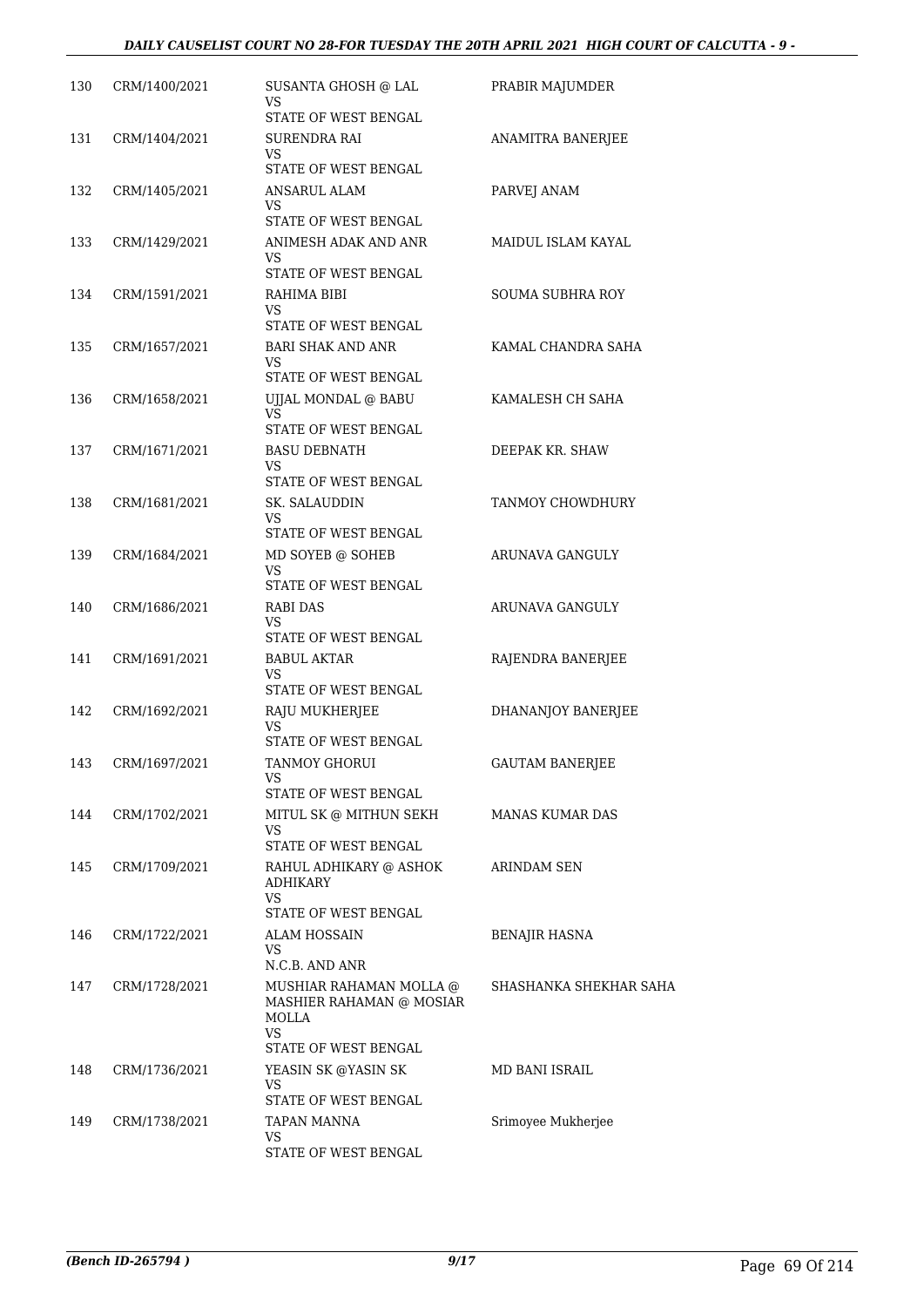| 150 | CRM/1740/2021 | RAMESHWAR HEMBRAM AND<br>ANR.<br>VS.                     | RAJIT LAL MAIRA            |
|-----|---------------|----------------------------------------------------------|----------------------------|
| 151 | CRM/1742/2021 | STATE OF WEST BENGAL<br>SK. AKBAR                        | SIDDHARTHA SARKAR          |
|     |               | VS.<br>STATE OF WEST BENGAL                              |                            |
| 152 | CRM/1755/2021 | SADHU SARAN PASWAN<br>VS.                                | DATTATREYA DUTTA           |
|     |               | STATE OF WEST BENGAL                                     |                            |
| 153 | CRM/1756/2021 | SIRAJUL HAQUE @ ISLAM<br>VS                              | ASHOK KUMAR CHOWDHURY      |
|     |               | STATE OF WEST BENGAL                                     |                            |
| 154 | CRM/1758/2021 | RUHUL AMIN @ KALU<br>VS<br>STATE OF WEST BENGAL          | MD JANNAT FIRDOUS          |
| 155 | CRM/1759/2021 | IJAZ UDDIN MONDAL @ FJAJUL<br>VS.                        | MD JANNAT UL FIRDOUS       |
|     |               | STATE OF WEST BENGAL                                     |                            |
| 156 | CRM/1761/2021 | MANOTOSH GHOSH<br>VS                                     | MOHAMMAD KHAIRUL           |
|     |               | STATE OF WEST BENGAL                                     |                            |
| 157 | CRM/1763/2021 | KRISHNA PRAMANIK<br>VS                                   | SOHAM DE DHARA             |
|     |               | STATE OF WEST BENGAL                                     |                            |
| 158 | CRM/1777/2021 | DHARMENDRA SINGH AND ORS<br>VS.<br>STATE OF WEST BENGAL  | SUBHAJIT CHOWDHURY         |
| 159 | CRM/1779/2021 | ANARUL MONDAL                                            | DEBARSHI BRAHMA            |
|     |               | VS<br>STATE OF WEST BENGAL                               |                            |
| 160 | CRM/1780/2021 | REKHA BIBI                                               | <b>TAPODIP GUPTA</b>       |
|     |               | VS<br>STATE OF WEST BENGAL                               |                            |
| 161 | CRM/1781/2021 | <b>DILIP GORAI</b>                                       | LAKSHMINATH                |
|     |               | VS<br>STATE OF WEST BENGAL                               | <b>BHATTACHARYA</b>        |
| 162 | CRM/1787/2021 | MAKBUL AKTAR SK AND ANR                                  | <b>BHQASKAR CHATTERJEE</b> |
|     |               | VS<br>STATE OF WEST BENGAL                               |                            |
| 163 | CRM/1789/2021 | ISRAIL SK @ ESRAIL AND ANR                               | PRATIMA BANERJEE           |
|     |               | VS                                                       |                            |
|     |               | STATE OF WEST BENGAL                                     |                            |
| 164 | CRM/1791/2021 | SHIBU MANDAL<br>VS                                       | MUSHARRAF ALAM SK.         |
|     |               | STATE OF WEST BENGAL AND<br><b>ANOTHER</b>               |                            |
| 165 | CRM/1792/2021 | SAHAN SK@SAHAMUDDIN<br>@SAMARUDDIN                       | Santanu Chatterjee         |
|     |               | <b>VS</b><br>STATE OF WEST BENGAL                        |                            |
| 166 | CRM/1793/2021 | BHUPATI @ MOHAN ROY                                      | PAMPA DEY (DHABAL)         |
|     |               | VS<br>STATE OF WEST BENGAL                               |                            |
| 167 | CRM/1797/2021 | BINAY KUMAR SHAW @ BINOY                                 | BHASKAR CHATTERJEE         |
|     |               | KUMJAR SHAW @ BIJOY KUMAR<br>SHAW                        |                            |
|     |               | VS                                                       |                            |
| 168 | CRM/1798/2021 | STATE OF WEST BENGAL<br>AMRUL SK@BABUA@AMIRUL<br>AND ANR | MUSHARRAF ALAM SK          |
|     |               | VS.                                                      |                            |
|     |               | STATE OF WEST BENGAL                                     |                            |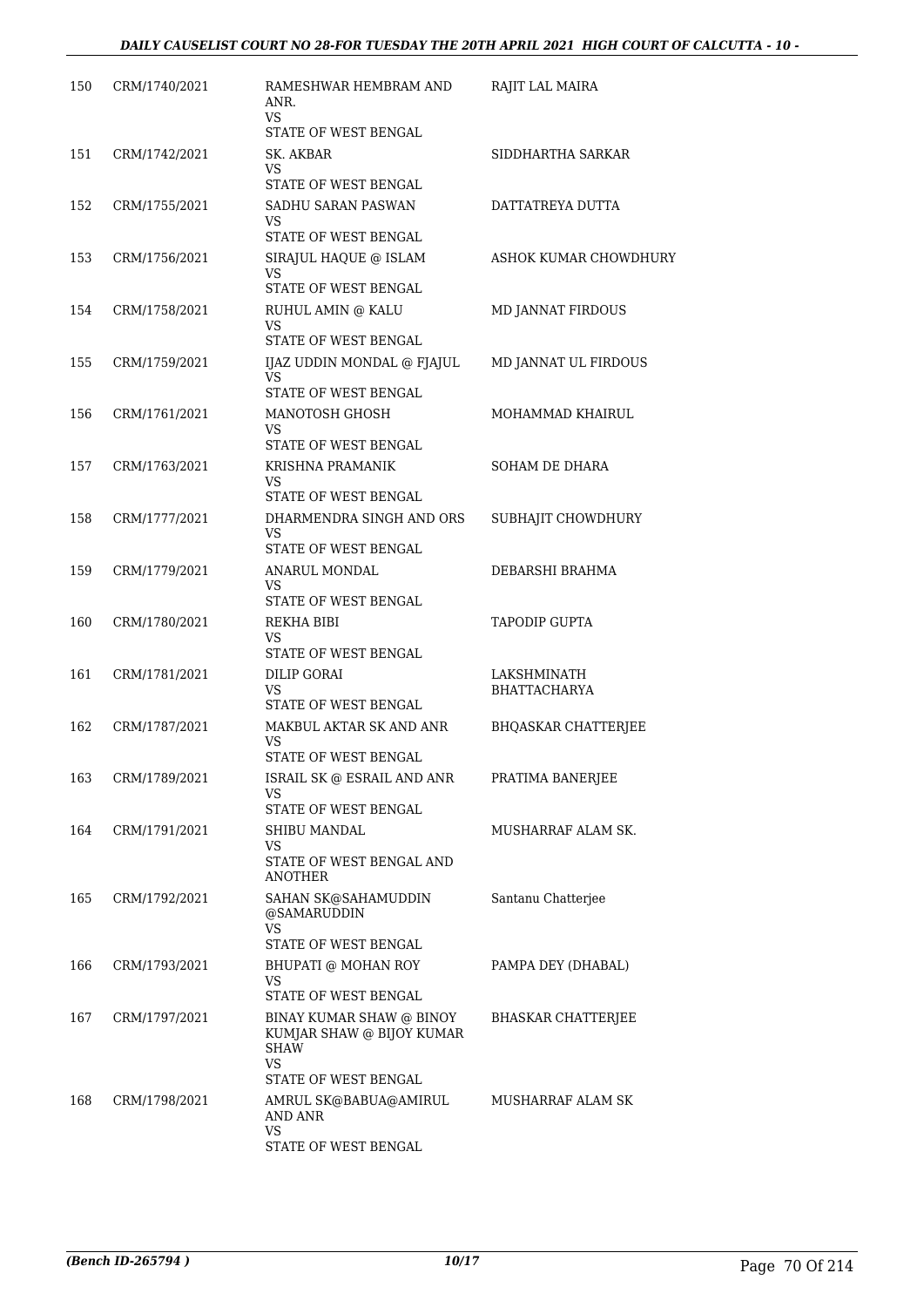| 169 | CRM/1803/2021 | MD. UMAR ALI @ UMAR ALI<br>VS<br>STATE OF WEST BENGAL                                           | Ali Ahsan Alamgir       |
|-----|---------------|-------------------------------------------------------------------------------------------------|-------------------------|
| 170 | CRM/1804/2021 | SOMNATH GHOSH<br>VS<br>STATE OF WEST BENGAL                                                     | PRABIR MAJUMDER         |
| 171 | CRM/1805/2021 | BISWARUP GIRI ALIAS BISU<br>VS                                                                  | KESHAB CHANDRA DAS      |
| 172 | CRM/1808/2021 | STATE OF WEST BENGAL<br>JAGANNATH GHOSH<br>VS.<br>STATE OF WEST BENGAL                          | KRISHNENDU DE           |
| 173 | CRM/1814/2021 | <b>IHANTU DOLUI</b><br>VS<br>STATE OF WEST BENGAL                                               | Srimoyee Mukherjee      |
| 174 | CRM/1819/2021 | YASHWANT MISHRA<br>VS.<br>STATE OF WEST BENGAL                                                  | <b>SUJAN CHATTERJEE</b> |
| 175 | CRM/1822/2021 | EZAZUL ISLAM<br>VS<br>STATE OF WEST BENGAL                                                      | SHASANKA SEKHAR SAHA    |
| 176 | CRM/1823/2021 | <b>ARBIND PRASAD</b><br>VS<br>STATE OF WEST BENGAL                                              | SHASANKA SEKHAR GHOSH   |
| 177 | CRM/1825/2021 | JAHAR ALI MONDAL@JHAR<br>VS.<br>STATE OF WEST BENGAL                                            | SHIBAJI KUMAR DAS       |
| 178 | CRM/1827/2021 | BAPI DAS<br>VS.<br>STATE OF WEST BENGAL                                                         | HUSEN MUSTAFI           |
| 179 | CRM/1829/2021 | SUNIL SINGH CHOWHAN @<br>SANJAY KUMAR<br><b>VS</b><br>STATE OF WEST BENGAL                      | GAGANJYOT SINGH         |
| 180 | CRM/1830/2021 | RAJIB BERA<br>VS.<br>STATE OF WEST BENGAL                                                       | <b>SUGATA MAITI</b>     |
| 181 | CRM/1832/2021 | <b>JALAL MONDAL</b><br>VS<br>STATE OF WEST BENGAL                                               | MINOTI GOMES            |
| 182 | CRM/1833/2021 | SUKUMONI SOREN @<br>SUKURMANI HEMRAM<br>VS.                                                     | <b>BUSRA KHATOON</b>    |
| 183 | CRM/1836/2021 | STATE OF WEST BENGAL<br>LAXMAN ROY<br>VS.<br>STATE OF WEST BENGAL                               | SANANDA BHATTACHARYYA   |
| 184 | CRM/1838/2021 | SK NADEEM AKHTER @ NADIM<br>AKHTAR AK @ NADEEM AKHTAR<br>AND ANR<br>VS.<br>STATE OF WEST BENGAL | SHAREQUL HAQUE          |
| 185 | CRM/1845/2021 | TAPAS BISWAS<br>VS.<br>STATE OF WEST BENGAL                                                     | MINOTI GOMES            |
| 186 | CRM/1846/2021 | SUKUMAR HALDAR@SUJIT<br>HALDAR<br>VS<br>STATE OF WEST BENGAL                                    | <b>BUSRA KHATUN</b>     |
| 187 | CRM/1848/2021 | BAPPA SARDAR<br>VS<br>STATE OF WEST BENGAL                                                      | TAPAS KUMAR DEY         |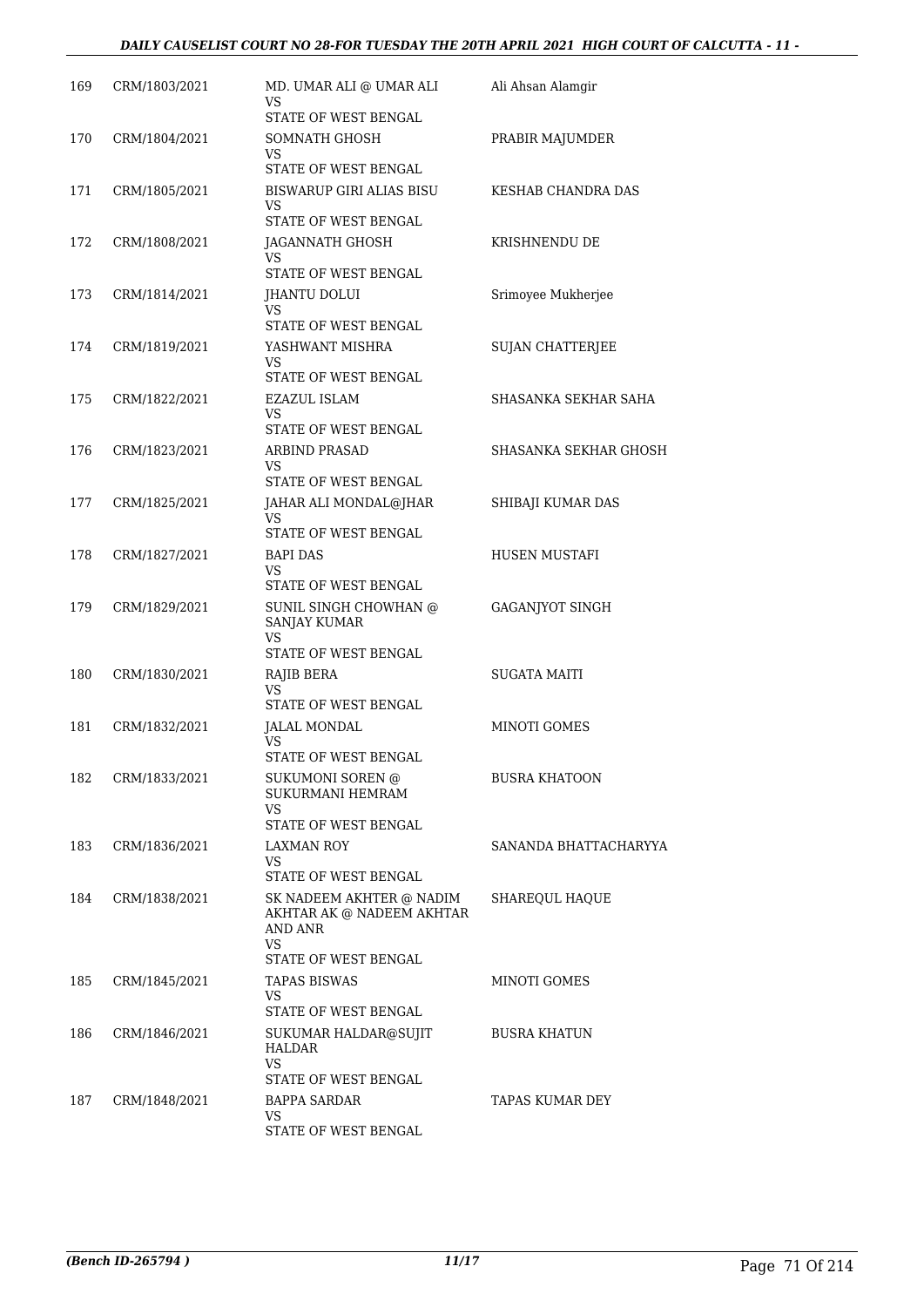| 188 | CRM/1851/2021 | HASAN MONDAL AND ANR<br>VS.<br>STATE OF WEST BENGAL                                     | SUMANTA CHAKRABORTY      |
|-----|---------------|-----------------------------------------------------------------------------------------|--------------------------|
| 189 | CRM/1855/2021 | DABLU SINGH<br>VS.<br>STATE OF WEST BENGAL                                              | TAPODIP GUPTA            |
| 190 | CRM/1856/2021 | MIHID SK<br>VS.<br>STATE OF WEST BENGAL                                                 | SIDDHARTHA SARKAR        |
| 191 | CRM/1857/2021 | ALAUDDIN KHAN<br>VS.<br>STATE OF WEST BENGAL                                            | Ramashis Mukherjee       |
| 192 | CRM/1864/2021 | JOLLY BASU<br>VS.<br>STATE OF WEST BENGAL                                               | SK. MUJIBAR RAHMAN       |
| 193 | CRM/1866/2021 | SUBALCHANDRA SARKAR @<br><b>BARMAN</b><br>VS.<br>STATE OF WEST BENGAL                   | <b>BARNA KHATOON</b>     |
| 194 | CRM/1869/2021 | JAHIRUDDIN @BABUA<br>VS.<br>STATE OF WEST BENGAL                                        | Md. Safiur Rahaman       |
| 195 | CRM/1871/2021 | JASHODA DEVI@JASODHA DEBI<br>VS.<br>STATE OF WEST BENGAL                                | S G GHOSHCHOUDHURY       |
| 196 | CRM/1873/2021 | KABER @ KUBER SK @ KABIR SK<br>AND ANR<br>VS.                                           | RAJESHWAR CHAKRABORTY    |
| 197 | CRM/2656/2021 | STATE OF WEST BENGAL<br>AVIRUP CHOWDHURY @<br>ABHIROOP CHOWDHURY<br><b>VS</b>           | ARUSHI RATHORE           |
| 198 | CRM/3224/2021 | STATE OF WEST BENGAL<br>JAHANDAR SK. AND ORS<br>VS                                      | <b>SYED MURSHID ALAM</b> |
|     |               | THE STATE OF WEST BENGAL<br><b>APPLICATION FOR ANTICIPATORY BAIL</b>                    |                          |
| 199 | CRM/2425/2020 | BAL KRISHNA JHA @ BALAK JHA<br>VS<br><b>STATE OF WEST BENGAL</b>                        | <b>NOOR ALAM</b>         |
| 200 | CRM/8367/2020 | GOLAP RAHAMAN ALIAS MD.<br><b>GOLAM RAHAMAN BISWAS</b><br>VS.<br>State of West Bengal   | MD. GOLAM NURE IMROHI    |
| 201 | CRM/8436/2020 | <b>AJOY PRAMANIK</b><br>VS                                                              | KAZI M. RAHMAN           |
| 202 | CRM/8692/2020 | State of West Bengal<br>SISIR PAKHIRA AND ORS<br>VS<br>STATE OF WEST BENGAL AND<br>ORS. | <b>BIVASH BANERJEE</b>   |
| 203 | CRM/8791/2020 | AFJAL HOSSAIN<br><b>VS</b><br>State of West Bengal                                      | SHABANA HASIN            |
| 204 | CRM/8826/2020 | FARAJ ALI SK. ALIAS FARAJ SK.<br>VS.<br>State of West Bengal                            | JISAN IQUBAL HOSSAIN     |
| 205 | CRM/9529/2020 | ANIMESH DAS<br>VS<br>State of West Bengal                                               | KAZI M RAHMAN            |
| 206 | CRM/9559/2020 | <b>BASUDEB PAL</b><br>VS<br>State of West Bengal                                        | SAIDUR RAHAMAN           |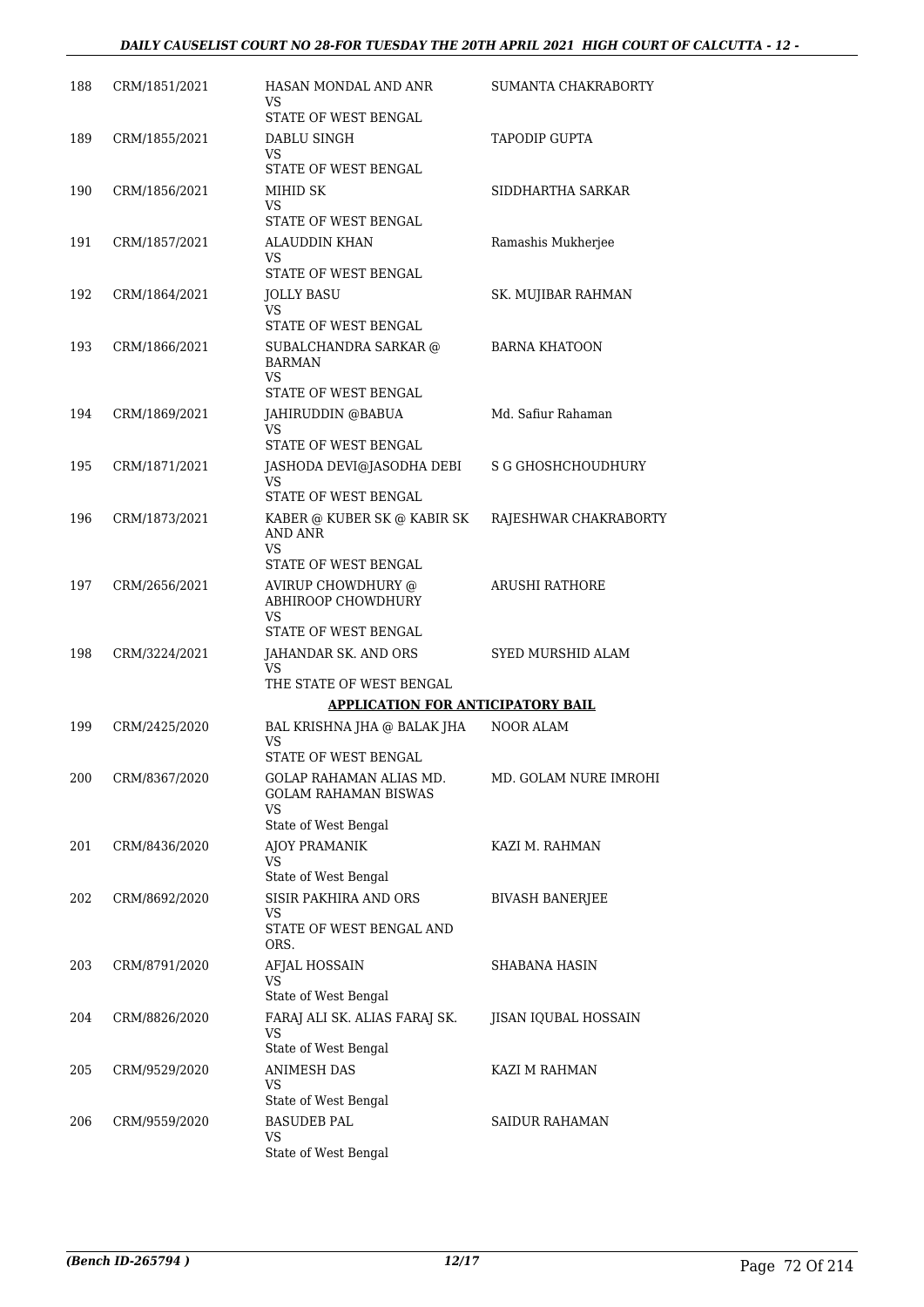| 207 | CRM/9654/2020  | SUBHAS CHANDRA GHOSHAL<br>VS<br>State of West Bengal                        | SALONI BHATTACHARYA       |
|-----|----------------|-----------------------------------------------------------------------------|---------------------------|
| 208 | CRM/10593/2020 | MIJANUR RAHAMAN<br><b>VS</b><br>STATE OF WEST BENGAL AND                    | KALIDAS SAHA              |
| 209 | CRM/10778/2020 | ORS.<br>SANJAY DAS<br>VS                                                    | DEVI PRIYA MITRA          |
| 210 | CRM/10899/2020 | State of West Bengal<br>AYAN PAKRASHI<br>VS                                 | SATADRU LAHIRI            |
| 211 | CRM/10930/2020 | State of West Bengal<br><b>BAPAN BHAKTA</b><br>VS<br>State of West Bengal   | Atis Kumar Biswas         |
| 212 | CRM/10945/2020 | JANHABI MISTRY @JANNABI<br><b>MISTRI</b><br>VS                              | <b>BIKASH CHAKRABORTY</b> |
| 213 | CRM/10962/2020 | State of West Bengal<br>HARIDAS BISWAS ANDANR<br>VS<br>State of West Bengal | <b>AMANUL ISLAM</b>       |
| 214 | CRM/10965/2020 | PRASENJIT ADHIKARY AND ORS<br>VS<br>State of West Bengal                    | KAUSTAV SHOM              |
| 215 | CRM/10967/2020 | MD AKTAR ALI SK @ MD AKTAR<br>ALI<br>VS.<br>State of West Bengal            | AMANUL ISLAM              |
| 216 | CRM/10972/2020 | <b>MANIK DEBNATH</b><br>VS<br>State of West Bengal                          | <b>AMANUL ISLAM</b>       |
| 217 | CRM/10975/2020 | ABDUL KADER SEKH @ KADER<br>SK<br><b>VS</b><br>State of West Bengal         | RIYA DAS                  |
|     |                | <b>ANTICIPATORY BAIL</b>                                                    |                           |
| 218 | CRM/478/2021   | <b>BISWANATH DAS</b><br>VS<br>State of West Bengal                          | Supratick Syamal          |
| 219 | CRM/581/2021   | ASHOKE KR. DAS @ ASHOKE<br>DAS<br>VS                                        | PALASH BAPARI             |
| 220 | CRM/613/2021   | State of West Bengal<br><b>ARUP GHOSH</b><br>VS<br>State of West Bengal     | FARAH ANJUM               |
| 221 | CRM/617/2021   | BABUL ALI@BABUL HOSSAIN<br>AND ORS<br>VS<br>State of West Bengal            | ARUP SARKAR               |
| 222 | CRM/624/2021   | <b>BABLI DAS AND ANR</b><br>VS<br>State of West Bengal                      | TINA BISWAS               |
| 223 | CRM/627/2021   | MAHENDRA MANDAL<br>VS<br>State of West Bengal                               | DEBASIS MITRA             |
| 224 | CRM/630/2021   | NIRANJAN MIDDE AND ORS<br>VS<br>State of West Bengal                        | <b>BAPIN BAIDYA</b>       |
| 225 | CRM/632/2021   | MD SAMFUL AND ORS<br><b>VS</b><br>State of West Bengal                      | ARUP KUMAR BHOWMICK       |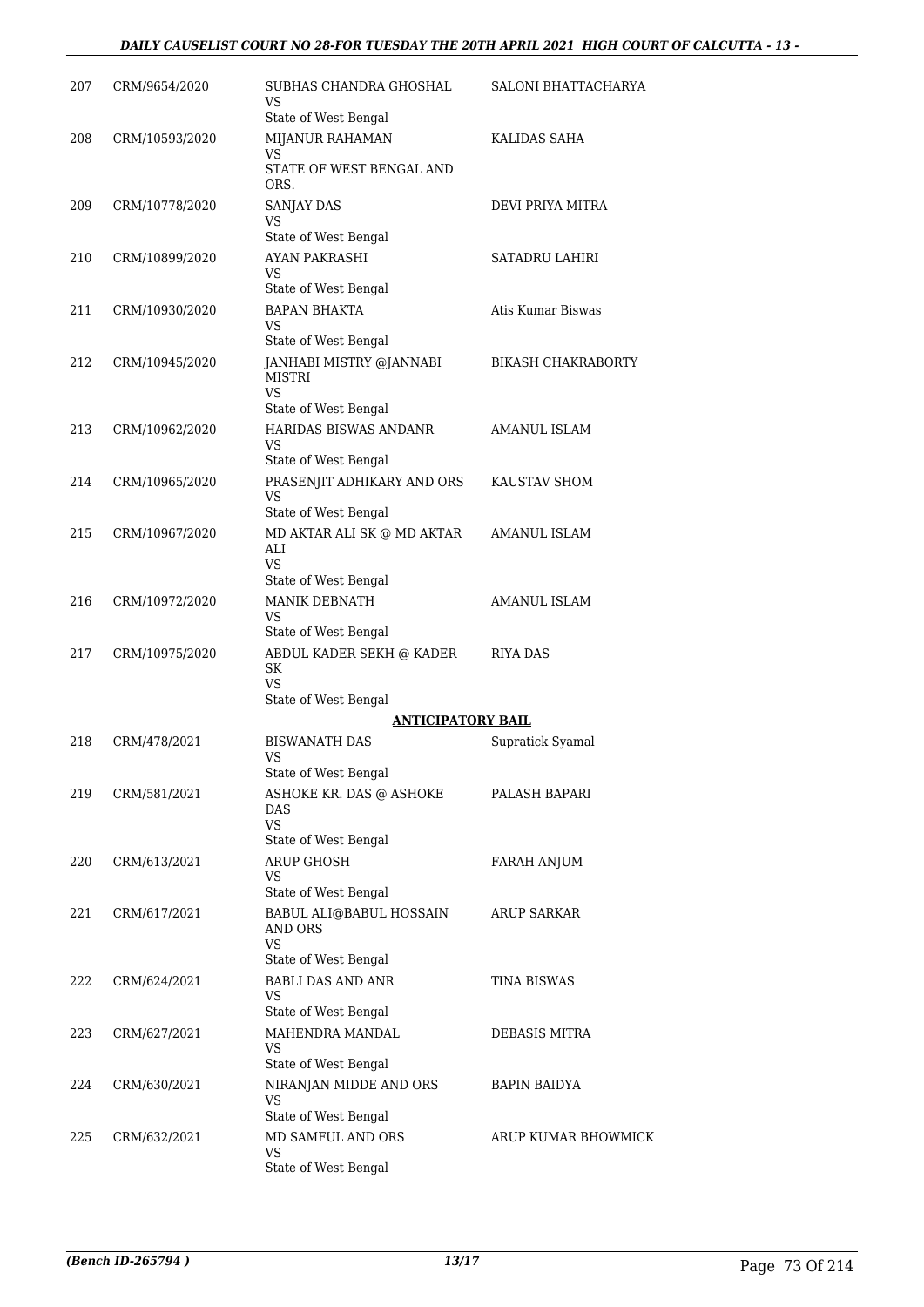## *DAILY CAUSELIST COURT NO 28-FOR TUESDAY THE 20TH APRIL 2021 HIGH COURT OF CALCUTTA - 14 -*

| 226 | CRM/634/2021 | MAJLUM SK @MAJLUM<br>VS<br>State of West Bengal                         | ARUP KUMAR BHOWMICK                 |
|-----|--------------|-------------------------------------------------------------------------|-------------------------------------|
| 227 | CRM/640/2021 | ASGAR ALI<br>VS<br>State of West Bengal                                 | BISWAJIT MITRA                      |
| 228 | CRM/642/2021 | AJMAT SARDAR@AZMAT SARDAR<br>AND ORS<br><b>VS</b>                       | <b>SOUMYS BASU ROY</b><br>CHOWDHURY |
|     |              | State of West Bengal                                                    |                                     |
| 229 | CRM/649/2021 | SIDHYESWAR SAMANTA<br>@DABLU AND ANOTHER<br>VS<br>State of West Bengal  | <b>SUMAN CHAKRABORTY</b>            |
| 230 | CRM/682/2021 | PACHU CHOWHAN AND ORS.<br>VS                                            | BISWAJIT MITRA                      |
|     |              | State of West Bengal                                                    |                                     |
| 231 | CRM/833/2021 | BHARATI RUIDAS AND ORS<br>VS                                            | PINTU KARAR                         |
|     |              | State of West Bengal                                                    |                                     |
| 232 | CRM/843/2021 | <b>AMIYA KOLE</b><br>VS<br>State of West Bengal                         | ANJAN BHATTACHARYA                  |
| 233 | CRM/899/2021 | KAZI AHYSAN ALI @ TIPU @ KAZI<br>AHESAN ALI<br>VS                       | TAPASI SINHA PALIT                  |
| 234 | CRM/901/2021 | State of West Bengal<br>BADIRUDDIN @MONTU AND<br><b>OTHERS</b><br>VS    | SAGAR SAHA                          |
|     |              | State of West Bengal                                                    |                                     |
| 235 | CRM/912/2021 | sougata dey<br>VS                                                       | SOMNATH CHAKRABORTY                 |
| 236 | CRM/913/2021 | State of West Bengal<br>KANISHKA SETHIA                                 | RAJIV KUMAR                         |
|     |              | VS<br>STATE OF WEST BENGAL AND<br>ORS.                                  |                                     |
| 237 | CRM/914/2021 | SAKINA BEGUM @ SAKILA<br><b>MALLIK AND ORS</b><br>VS                    | RAFIKUL ISLAM SARDAR                |
|     |              | State of West Bengal                                                    |                                     |
| 238 | CRM/915/2021 | PATASI DAS @ BATASHI<br>MONDAL<br>VS<br>State of West Bengal            | MD. JANNAT003@GMAIL.COM             |
| 239 | CRM/917/2021 | TAPAS KUMAR MANDAL @<br>TAPAS MANDAL<br>VS                              | <b>ASIF DEWAN</b>                   |
| 240 | CRM/924/2021 | State of West Bengal<br>RAHEMA BIBI AND ORS<br>VS                       | PRABIR MAJUMDER                     |
|     |              | State of West Bengal                                                    |                                     |
| 241 | CRM/930/2021 | SK MASUD RAHAMAN@LALTU<br>VS                                            | ABHIJIT KUMAR ADHYA                 |
|     |              | State of West Bengal                                                    |                                     |
| 242 | CRM/932/2021 | ASANUR ISLAM@RENTU<br>MONDAL<br>VS                                      | <b>TAPODIP GUPTA</b>                |
|     |              | State of West Bengal                                                    |                                     |
| 243 | CRM/934/2021 | ABUTOARAB SK@ABU TOARAB<br><b>HOSSAIN</b><br>VS<br>State of West Bengal | PRONOJIT MUKHERJEE                  |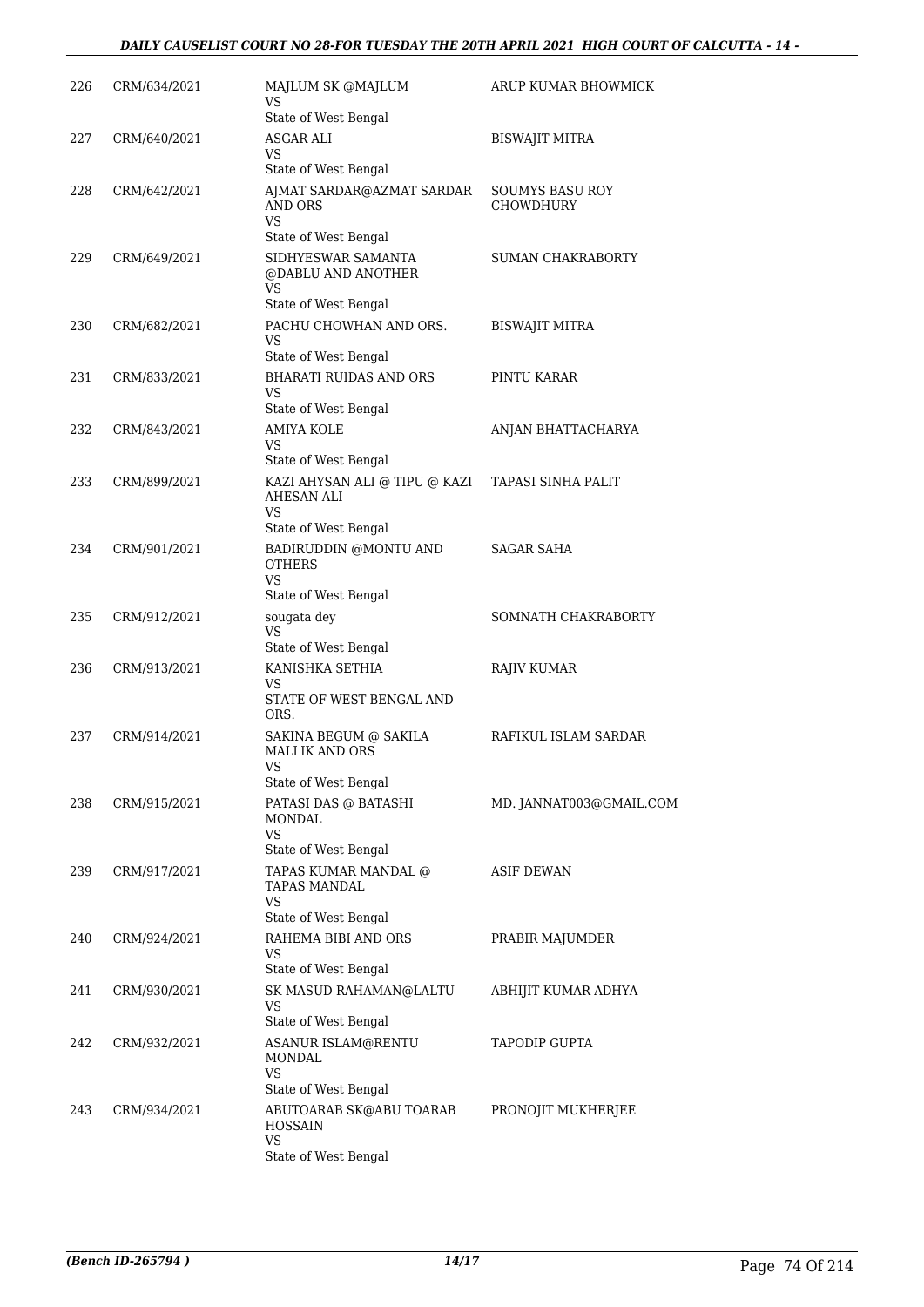| 244 | CRM/936/2021 | ENAMUL@INAMUL@BABU<br>MALITHA<br>VS<br>State of West Bengal                      | MD GOLAM NURE IMROHI    |
|-----|--------------|----------------------------------------------------------------------------------|-------------------------|
| 245 | CRM/941/2021 | <b>SK KURBAN</b><br>VS<br>State of West Bengal                                   | ARUP KUMAR BHOWMICK     |
| 246 | CRM/944/2021 | FAROJ SK @ FAROZ ALI ANDANR<br>VS<br>State of West Bengal AND ANR                | <b>MOUNICK GHOSH</b>    |
| 247 | CRM/945/2021 | ANIKUL HAWK@MD ANIKUL<br>HAWK@ANIKUL HAQUE<br>VS<br>State of West Bengal AND ANR | MOUNIK GHOSH            |
| 248 | CRM/946/2021 | MALEK SK @ MALEK SEIKH<br>VS                                                     | MD. GOLAM NURE IMROHI   |
| 249 | CRM/948/2021 | State of West Bengal<br><b>JITEN SAHA</b><br>VS                                  | <b>MOUNICK GHOSH</b>    |
| 250 | CRM/950/2021 | State of West Bengal<br>BADIRUDDIN@BHODU<br>VS                                   | <b>SOURAV MUKHERJEE</b> |
| 251 | CRM/951/2021 | State of West Bengal<br>REKHA GHOSH<br>VS                                        | SOUPAL CHATTERJEE       |
| 252 | CRM/952/2021 | State of West Bengal<br>KAKALI SIL<br>VS<br>State of West Bengal                 | RAJNANDINI DAS          |
| 253 | CRM/955/2021 | ABDUL HADI@MD ABDUL HADI<br>VS<br>State of West Bengal                           | AVINABA PATRA           |
| 254 | CRM/956/2021 | PRADIP MOLLICK AND ORS<br>VS<br>State of West Bengal                             | MD JAMAT UL FIRDOUS     |
| 255 | CRM/957/2021 | SANATAN MONDAL @ KARTICK<br>MONDAL<br>VS<br>State of West Bengal                 | Kunal Ganguly           |
| 256 | CRM/958/2021 | ABDULLA MONDAL<br>VS<br>State of West Bengal                                     | MD JANNAT UL FIRDOUS    |
| 257 | CRM/959/2021 | MADHUSUDAN ROY<br>VS<br>State of West Bengal                                     | <b>AMIT HALDER</b>      |
| 258 | CRM/960/2021 | AMIT KHATIK AND ANR<br>VS<br>State of West Bengal                                | <b>BUSRA KHATUN</b>     |
| 259 | CRM/961/2021 | <b>HASANUR MONDAL</b><br>VS<br>State of West Bengal                              | <b>BUSRA KHATUN</b>     |
| 260 | CRM/964/2021 | JAHANARA BEGUM AND ANR<br>VS<br>State of West Bengal                             | ARUN BANDYOPADHYAY      |
| 261 | CRM/965/2021 | RAMJAN BARATI AND ORS<br>VS<br>State of West Bengal                              | SOURAV MUKHERJEE        |
| 262 | CRM/966/2021 | SEKH MANU @ SEKH MANOYAR<br>VS<br>State of West Bengal                           | SANJIB KUMAR DAN        |
| 263 | CRM/970/2021 | RUBEL SK<br>VS<br>State of West Bengal                                           | ARNAB SAHA              |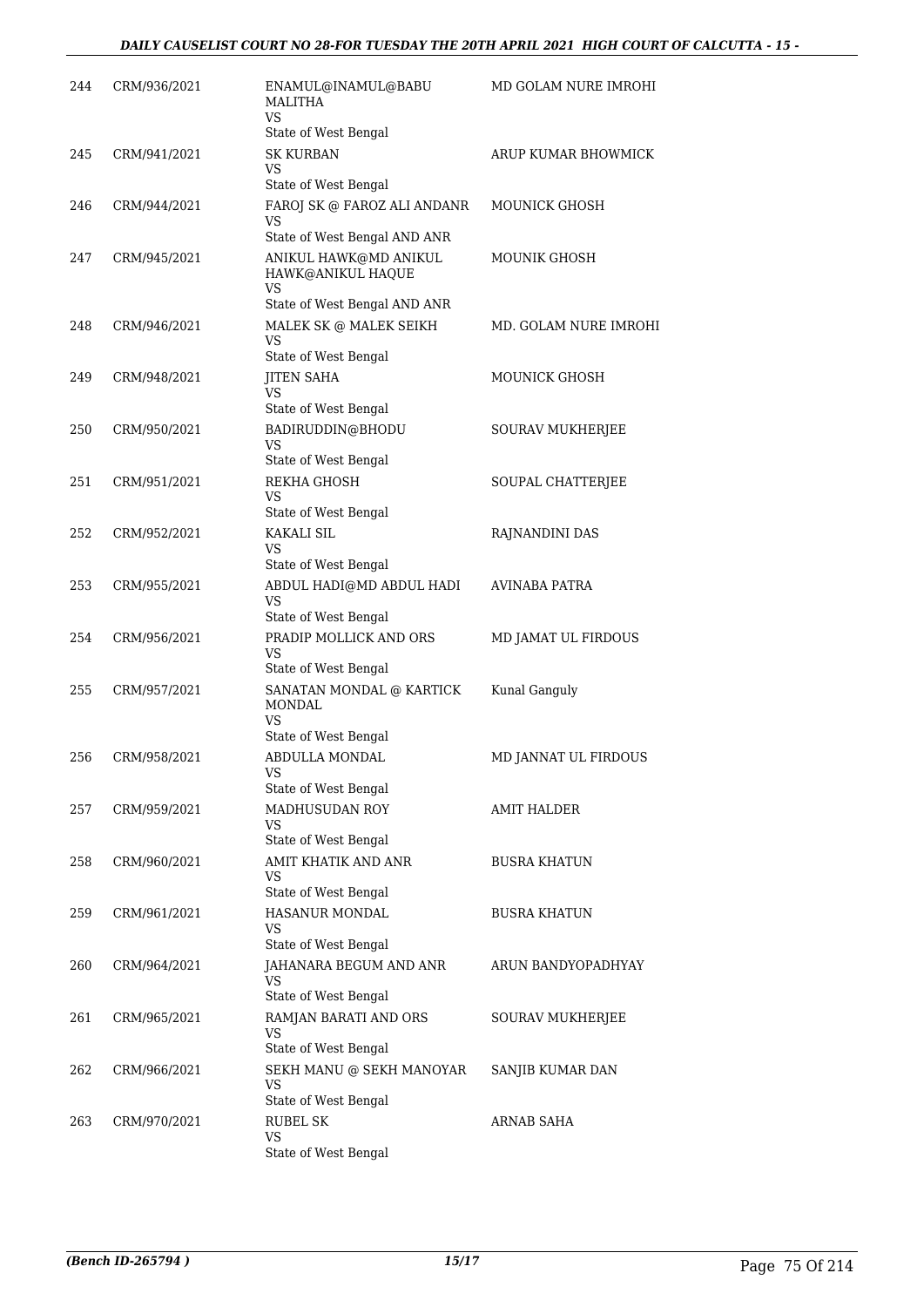| 264 | CRM/977/2021  | MINA BEGUM AND ORS.<br>VS                                                                   | SUDAKSHINA DEY                             |
|-----|---------------|---------------------------------------------------------------------------------------------|--------------------------------------------|
| 265 | CRM/978/2021  | State of West Bengal<br><b>BISWAJIT HALDER@SAHEB</b><br><b>VS</b><br>State of West Bengal   | AMIT SINGH                                 |
| 266 | CRM/979/2021  | ASHRAF ALI KHAN @ ASHRAF<br>VS                                                              | nazir ahmed                                |
| 267 | CRM/981/2021  | State of West Bengal<br>ARIF DOCTOR @ ARIF HOSSAIN<br>@ MD. ARIF HOSSAIN<br>VS              | <b>MUSHARRAF ALAM SK</b>                   |
| 268 | CRM/984/2021  | State of West Bengal<br>EJABUL MIA @ EJABUL SEKH<br>VS                                      | MUSHARRAF ALAM SK                          |
| 269 | CRM/989/2021  | State of West Bengal<br><b>ANWAR HOSSAIN</b><br>VS<br>State of West Bengal                  | <b>IQBAL HOSSAIN</b>                       |
| 270 | CRM/991/2021  | SK. HASSAN ALI<br>VS                                                                        | ARUNABHA JANA                              |
| 271 | CRM/993/2021  | State of West Bengal<br><b>SUMAN MANDAL</b><br>VS                                           | ARUP KUMAR BHOWMICK                        |
| 272 | CRM/995/2021  | State of West Bengal<br>SOKIR HAOUI MONDAL@SAKEL<br>MONDAL AND ORS<br><b>VS</b>             | PRABIR MAJIMDER                            |
| 273 | CRM/996/2021  | State of West Bengal<br>BUDHO MONDAL@BUDH<br>MANDAL@MONDAL BUDH<br><b>VS</b>                | <b>ANISUR RAHAMAN</b>                      |
| 274 | CRM/1000/2021 | State of West Bengal<br>HABIBUR SK ALIAS HABIBUR<br>RAHAMAN<br>VS                           | ANISUR RAHAMAN                             |
| 275 | CRM/1142/2021 | State of West Bengal<br>DIPENDRA NARAYAN DUTTA<br>AND ORS<br>VS<br>THE STATE OF WEST BENGAL | GEETIKA AGARWAL                            |
| 276 | CRM/1183/2021 | JAYDEB GHOSH<br>VS                                                                          | MUSHARRAF ALAM SK                          |
| 277 | CRM/1241/2021 | STATE OF WEST BENGAL<br><b>BISWANATH BERA</b><br>VS<br>STATE OF WEST BENGAL AND             | SABERI SAHA                                |
| 278 | CRM/1285/2021 | ORS.<br>TIMPA SINGHA ROY<br>VS<br>STATE OF WEST BENGAL                                      | RAHUL SHARMA                               |
| 279 | CRM/1655/2021 | <b>SUBRATA GUPTA</b><br>VS<br>STATE OF WEST BENGAL                                          | <b>MANI SANKAR</b><br><b>CHATTOPADHYAY</b> |
| 280 | CRM/2011/2021 | SUJAN MISTRI AND ANR<br>VS<br>STATE OF WEST BENGAL                                          | KANAI LAL MONDAL                           |
| 281 | CRM/2037/2021 | SEKH FAJAL @ FAJAL SEKH AND<br><b>ORS</b><br>VS.                                            | SANJIB KUMAR DAN                           |
| 282 | CRM/2303/2021 | STATE OF WEST BENGAL<br>abul hossain @ abul hossain sekh<br>VS<br>STATE OF WEST BENGAL      | SANJIB KR. DAN                             |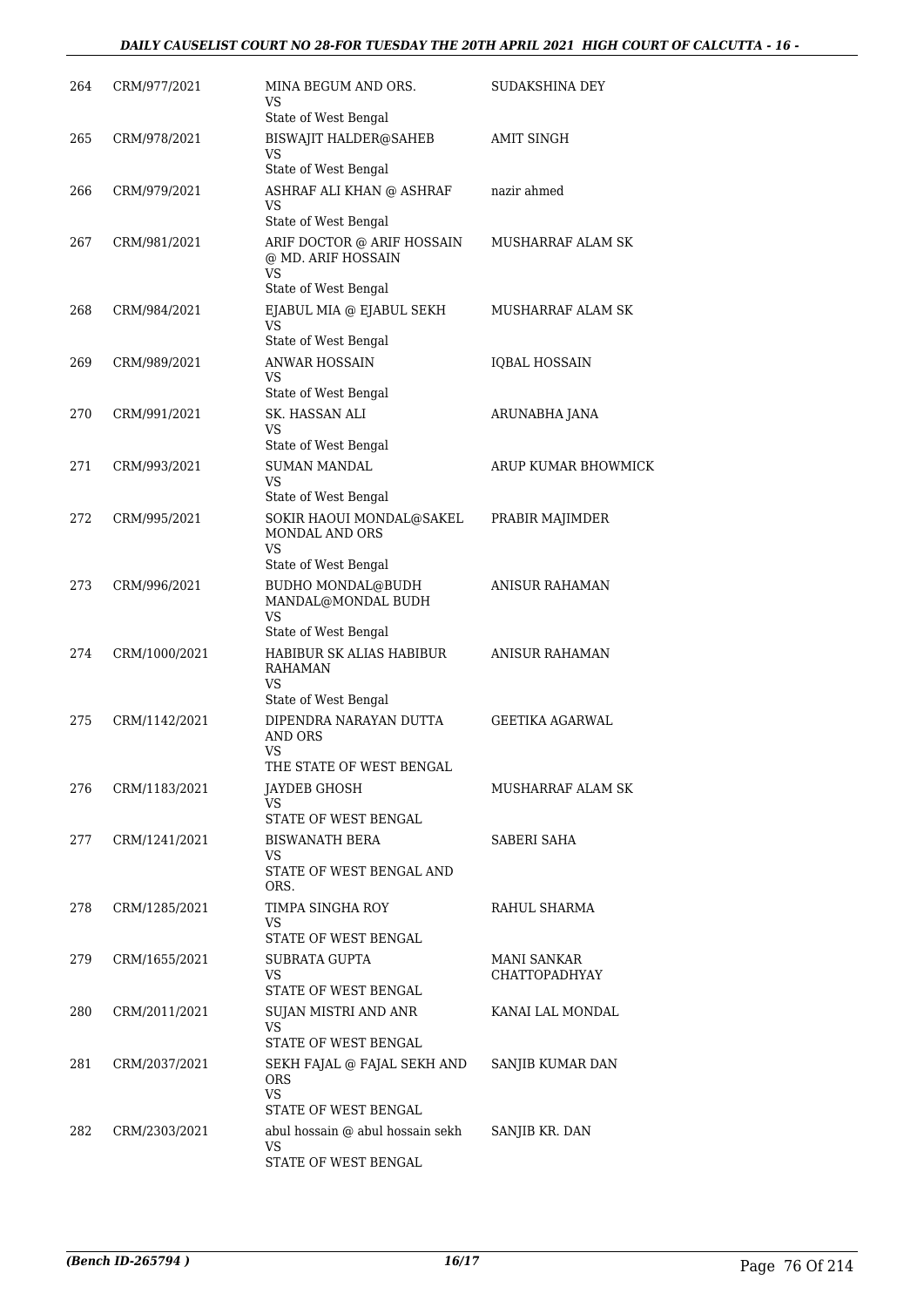## *DAILY CAUSELIST COURT NO 28-FOR TUESDAY THE 20TH APRIL 2021 HIGH COURT OF CALCUTTA - 17 -*

| 283 | CRM/2759/2021 | RIKTA GHOSH AND ORS<br>VS<br>STATE OF WEST BENGAL AND<br>ORS. | SANJIB KUMAR DAN |
|-----|---------------|---------------------------------------------------------------|------------------|
| 284 | CRM/3174/2021 | AJMIRA BIBI @ TAJMIRA BIBI<br>VS<br>STATE OF WEST BENGAL      | MANAS KUMAR DAS  |
| 285 | CRM/3217/2021 | MD ANOWAR<br>HOSSAIN@ANOWAR<br>VS<br>STATE OF WEST BENGAL     | AMEENA KABIR     |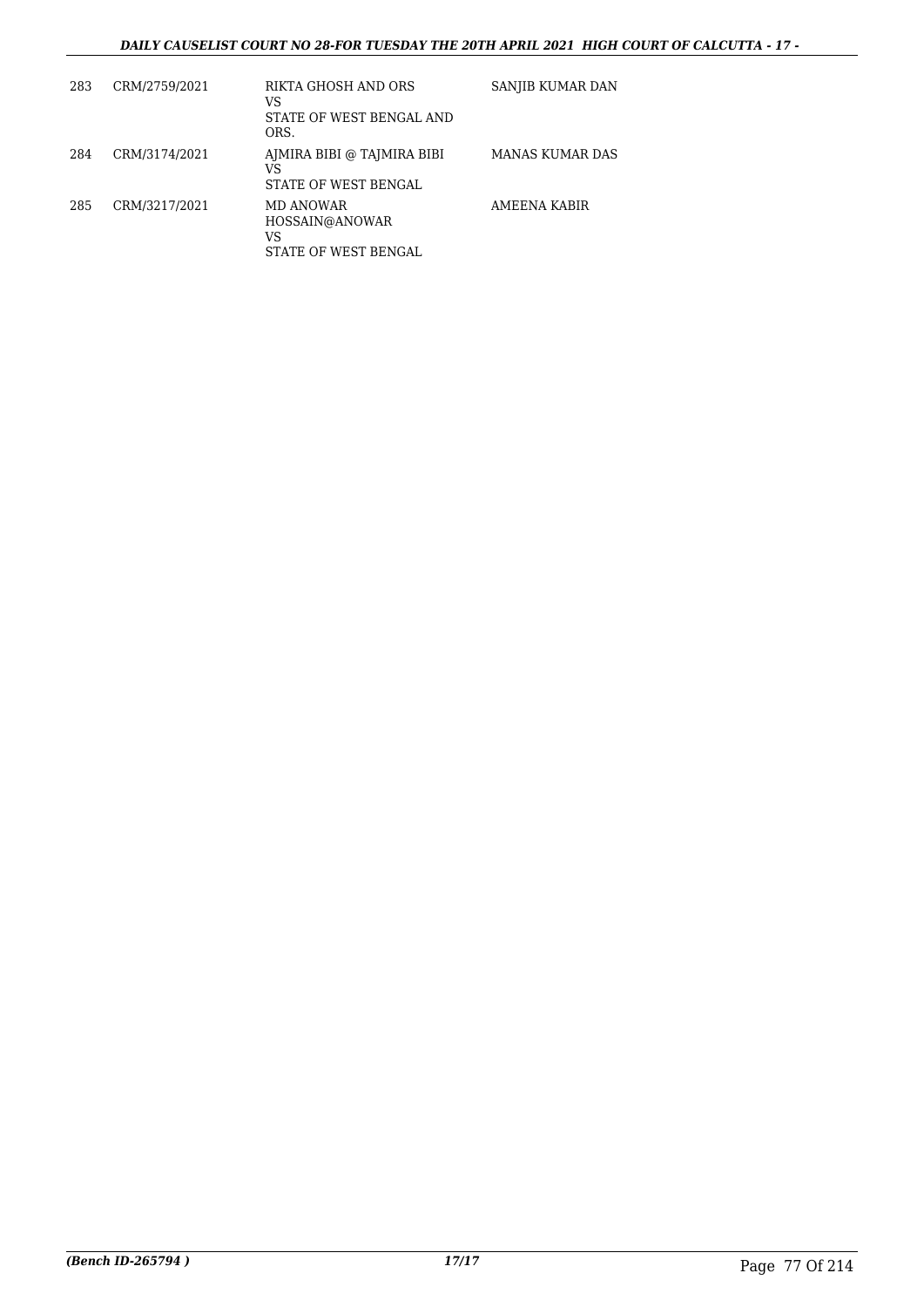

# In The High Court at Calcutta

# **Appellate Side**

**DAILY CAUSELIST For Tuesday The 20th April 2021**

**COURT NO. 6 SINGLE BENCH (SB) AT 2:00 PM HON'BLE JUSTICE ARIJIT BANERJEE (VIA VIDEO CONFERENCE)**

## **ON 20.04.2021 AT 2.00 P.M.**

## **APPELLATE SIDE MATTERS WILL BE TAKEN UP AT THE FIRST SITTING OF THE BENCH TILL RECESS.**

**ON TUESDAY, THE 13TH APRIL, 2021 AT 2.00 P.M. AND THEREAFTER AS AND WHEN SITS SINGLY – WILL TAIKE IN ADDITION TO HIS LIST, MATTERS FROM THE LIST OF HON'BLE JUSTICE ANIRUDDHA ROY DATED, 08TH APRIL, 2021 (EXCEPT MATTERS WHICH ARE ALREADY DISPOSED OF).**

**ON TUESDAY, 20TH APRIL, 2021 AT 2.00 P.M. – WILL SIT SINGLY TO TAKE UP PART HEARD, CONTEMPT, ASSIGNED, REVIEW, MODIFICATION / CLARIFICATION MATTERS AND MATTERS LISTED BEFORE HIM ON 13TH APRIL, 2021 EXCEPT THE MATTERS WHICH HAVE BEEN DISPOSED OF AND / OR ORDERED OTHERWISE.**

**NOTE : MATTERS WILL BE TAKEN UP THROUGH PHYSICAL HEARING ONLY WHEN BOTH THE PARTIES ARE AGREED. MENTIONING WILL BE PERMITTED ONLY ON THE VIRTUAL MODE INDICATING GROUP(S) OR SECTION(S) ALONG WITH GROUND OF URGENCY.**

## **CONTEMPT APPLICATION**

| $\mathbf{1}$ | WPCRC/137/2017                          | KONNAGAR RISHRA WATER<br>TRANSPORT PASSENGERS<br><b>WELFARE ASS, &amp; ANR</b><br>VS.<br>BAPPADITYA CHATTERJEE             | SAMIRAN MANDAL        |
|--------------|-----------------------------------------|----------------------------------------------------------------------------------------------------------------------------|-----------------------|
|              | IA NO: CAN/1/2017(Old No:CAN/8411/2017) |                                                                                                                            |                       |
| wt2          | CPAN/354/2021                           | KONNAGAR RISHRA WATER<br>TRANSPORT PARSEENGERS<br>WELFARE ASSOCIATION AND<br>ANR<br>VS.<br>DR MS DEEPAP PRIYA P AND<br>ANR | SAMIRAN MANDAL        |
| wt3          | WPA/3187/2015                           | KONNAGAR RISHRA WATER<br>TRANSPORT PASSENGER<br>WELFARE ASSO & ANR<br>VS<br>STATE OF WEST BENGAL &<br><b>ORS</b>           | <b>SAMIRAN MANDAL</b> |

IA NO: CAN/3/2021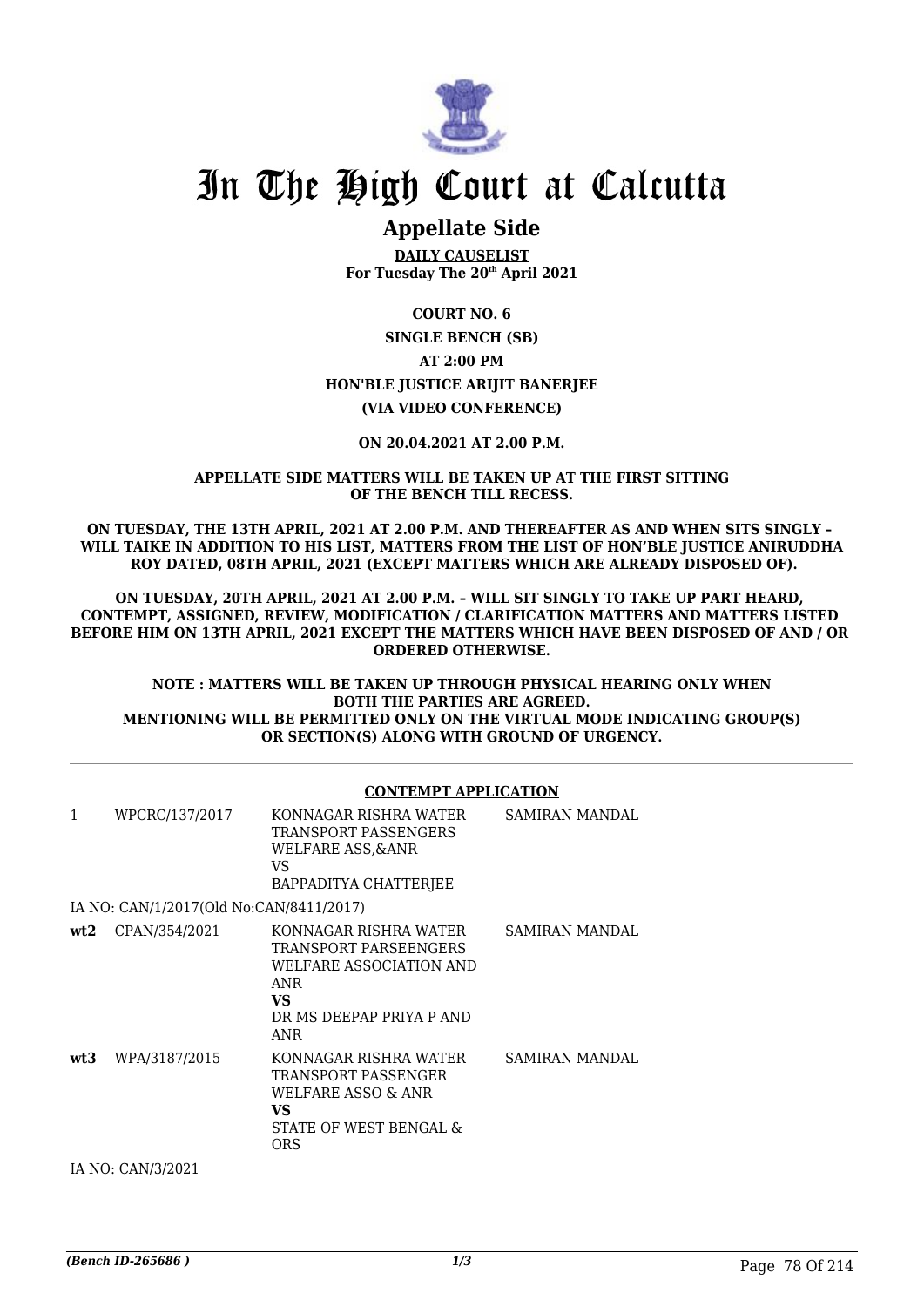## *DAILY CAUSELIST COURT NO 6-FOR TUESDAY THE 20TH APRIL 2021 HIGH COURT OF CALCUTTA - 2 -*

| 4   | WPCRC/170/2017                          | <b>GOUTAM BISWAS &amp; ORS</b><br>VS<br>MRS MITALI DUTTA          | SIMANTIKA DASGUPTA                                                   |
|-----|-----------------------------------------|-------------------------------------------------------------------|----------------------------------------------------------------------|
| wt5 | WPA/24102/2009                          | <b>ASIM MONDAL</b><br>VS<br>STATE OF WEST BENGAL                  | ABHISHEK GUPTA                                                       |
| 6   | CPAN/225/2017<br>(26.04.2021)           | SWAPAN KR. SAHU<br>VS.<br>SUJIT KR. MAITY                         | SUJIT KR. RATH                                                       |
| wt7 | WPA/9788/2016                           | SWAPAN KUMAR SAHU<br>VS<br>STATE OF WEST BENGAL &<br><b>ORS</b>   | SUJIT KUMAR RATH                                                     |
| 8   | WPCRC/46/2018                           | BHARAT CHANDRA BERA<br>VS.<br><b>RIKTA DE</b>                     | T. CHOWDHURY                                                         |
| wt9 | WPA/34436/2014                          | BHARAT CHANDRA BERA<br>VS<br>STATE OF WEST BENGAL &<br><b>ORS</b> | ANIRBAN SAHA                                                         |
|     | IA NO: CAN/1/2018(Old No:CAN/8938/2018) |                                                                   |                                                                      |
| 10  | CPAN/1111/2018                          | GIRIDHARI MONDAL & ORS.<br>VS<br>ANIL KR. JHA & ORS.              | PRADIP KR. GHOSH                                                     |
|     | wt11 WPA/14212/2012                     | GIRIDHARI MONDAL & ORS.<br><b>VS</b><br>UNION OF INDIA & ORS.     | PRADIP KUMAR GHOSH                                                   |
| 12  | WPCRC/116/2019                          | SURAJ PALERIA & ORS<br><b>VS</b><br>A K JHA & ANR                 | VICTOR CHATTERJEE                                                    |
|     | wt13 WPA/11044/2012                     | ARUN KUMAR SINGH & ORS.<br>VS<br>UNION OF INDIA & ORS.            | PRADIP KUMAR GHOSH                                                   |
| 14  | CPAN/362/2021                           | RAJESH DUTTA<br><b>VS</b><br>SOMA DAS                             | SOUMYAJIT DAS<br><b>MAHAPATRA</b>                                    |
|     | wt15 WPA/8628/2020                      | RAJESH DUTTA<br><b>VS</b><br>UNION OF INDIA AND ORS               | SOUMYAJIT DAS<br>MAHAPATRA                                           |
|     |                                         | <b>FOR HEARING</b>                                                |                                                                      |
| 16  | WPA/16104/2012<br>[PT. HD.]             | ARUP DAS<br>VS                                                    | <b>SUVADIP</b><br><b>BHATTACHARYYA</b>                               |
|     |                                         | STATE & ORS.                                                      |                                                                      |
|     |                                         |                                                                   | ("LISTED MATTERS OF HON'BLE JUSTICE ANIRUDDHA ROY DATED 08/04/2021") |
|     |                                         | <b>NEW MOTION</b>                                                 |                                                                      |
|     |                                         | ("FOLLOWING FILES ARE LYING IN CT. NO. 16")                       |                                                                      |
| 17  | WPA/5536/2021                           | MAHENDRA NATH SAU AND<br><b>OTHERS</b><br><b>VS</b>               | KASHISWAR GHOSAL                                                     |
|     |                                         | STATE OF WEST BENGAL AND<br>ORS.                                  |                                                                      |
|     |                                         | <b>NEW MOTION 1</b>                                               |                                                                      |
| 18  | WPA/2519/2020                           | SOUMITRA DAS & ORS<br><b>VS</b>                                   | MRINAL KANTI SARDAR                                                  |
|     |                                         | STATE OF WEST BENGAL &<br><b>ORS</b>                              |                                                                      |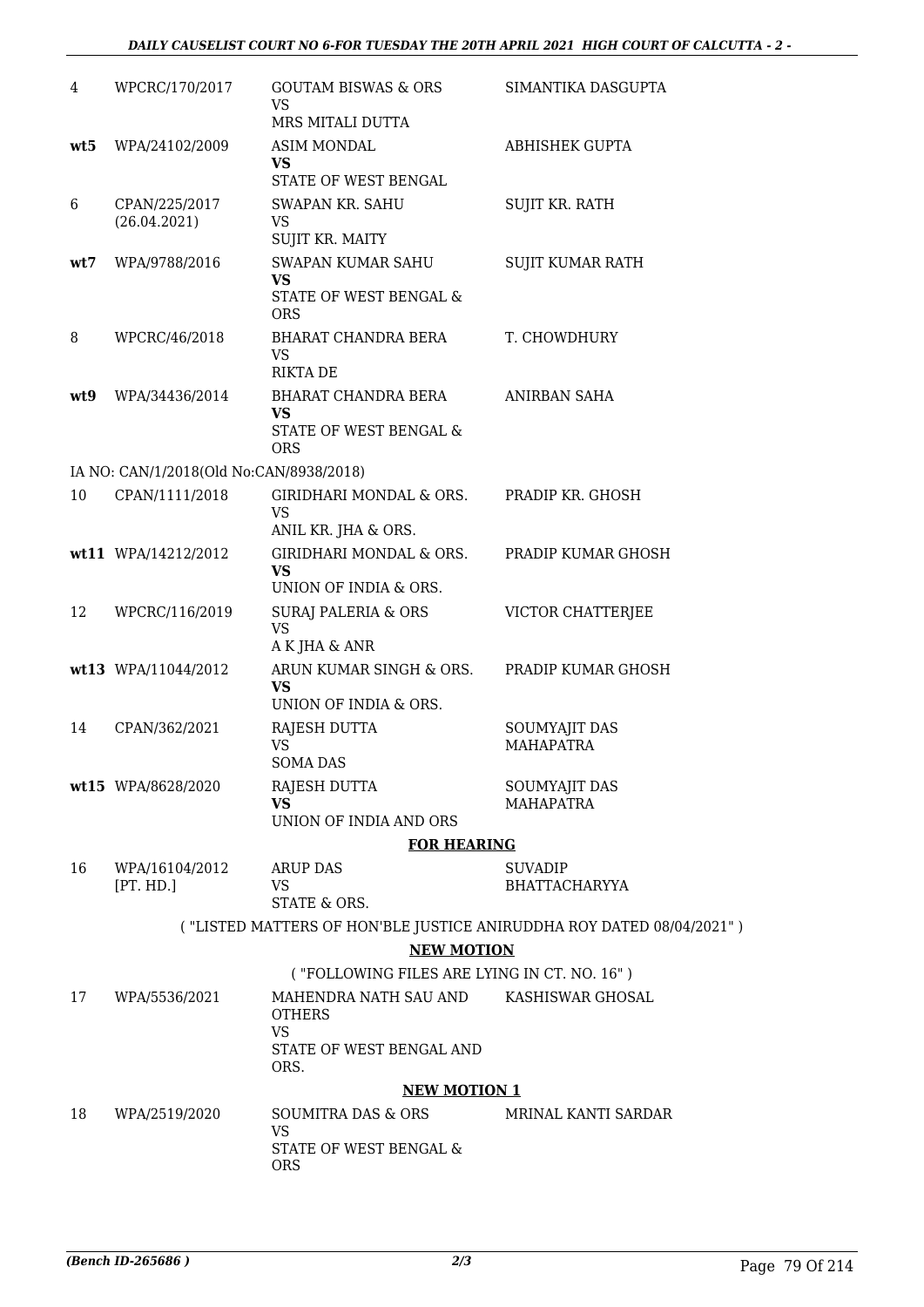| 19 | WPA/5649/2020<br>(20.04.2021)           | DEBJIT MITRA ROY<br>VS<br>STATE OF WEST BENGAL&<br><b>ORS</b>                   | RAKESH ROY                           |
|----|-----------------------------------------|---------------------------------------------------------------------------------|--------------------------------------|
|    | IA NO: CAN/1/2020(Old No:CAN/3509/2020) |                                                                                 |                                      |
| 20 | WPA/7759/2020                           | <b>RIPTA SARKAR</b><br>VS<br>STATE OF WEST BENGAL AND<br>ORS.                   | KAMAL KANTA KAR                      |
| 21 | WPA/8012/2020                           | MOUMITA CHATTERJEE<br>VS<br>THE STATE OF WEST BENGAL                            | SANKHA GHOSH                         |
| 22 | WPA/10570/2020                          | <b>MANASH KUMAR SARKAR</b><br>VS<br>STATE OF WEST BENGAL AND<br>ORS.            | <b>ANINDA</b><br><b>BHATTACHARYA</b> |
| 23 | WPA/11460/2020                          | RAKESH AHMED<br>VS.<br>THE STATE OF WEST BENGAL<br><b>AND ORS</b>               | <b>GOLAM MOHIUDDIN</b>               |
| 24 | WPA/11619/2020                          | SYED HASIBUL ISLAM<br><b>VS</b><br>STATE OF WEST BENGAL AND<br>ORS.             | <b>ABDUS RAKIB</b>                   |
| 25 | WPA/11634/2020                          | PINTU BISWAS AND ORS<br><b>VS</b><br>THE STATE OF WEST BENGAL<br><b>AND ORS</b> | <b>GOLAM MOHIUDDIN</b>               |
| 26 | WPA/11947/2020                          | ABDUL NAIM MONDAL<br>VS<br>STATE OF WEST BENGAL AND<br>ORS.                     | <b>GOLAM MOHIUDDIN</b>               |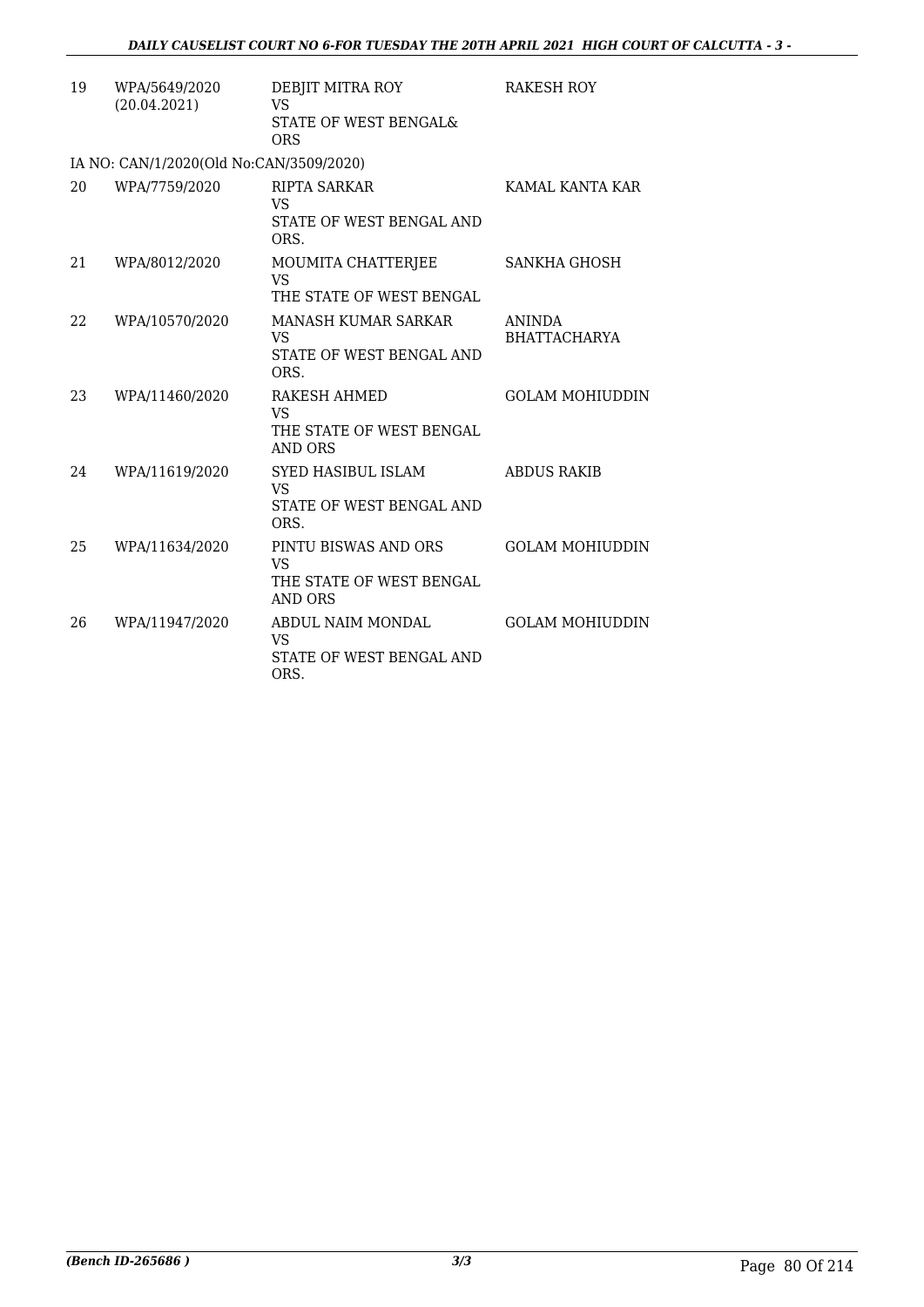

# In The High Court at Calcutta

## **Appellate Side**

**DAILY CAUSELIST For Tuesday The 20th April 2021**

**COURT NO. 9**

**SINGLE BENCH (SB - II)**

**AT 11:15 AM**

### **HON'BLE JUSTICE SHIVAKANT PRASAD**

**(VIA VIDEO CONFERENCE)**

#### **ON AND FROM MONDAY, THE 11TH JANUARY, 2021 – APPLICATIONS UNDER SECTION 24 OF THE CODE OF CIVIL PROCEDURE, SECOND APPEAL, FIRST MISCELLANEOUS APPEAL, SECOND MISCELLANEOUS APPEAL IRRESPECTIVE OF YEARS INCLUDING APPLICATIONS CONNECT THERETO;**

### **MATTERS RELATING TO CONTEMPT (CIVIL) OF SUB-ORDINATE COURTS TO BE HEARD BY A JUDGE SITTING SINGLY.**

**AND**

#### **ON AND FROM TUESDAY, 13TH, APRIL, 2021 TO SO LONG AS THE SINGLE BENCH OF HON'BLE JUSTICE BIBEK CHAUDHURI DOES NOT SIT - IN ADDITION TO HIS OWN LIST AND DETERMINATION, WILL SIT SINGLY TO TAKE UP MATTERS FROM THE LIST AND DETERMINATION OF HON'BLE JUSTICE BIBEK CHAUDHURI.**

**NOTE: TODAY LIST WILL BE CALLED ON SERIALLY.**

#### **FOR JUDGMENT** 1 SA/36/2008 [ 20-04-2021] - [ at 11.15 a.m.] KALYAN KUMAR DUTTA  $V<sup>Q</sup>$ SANATAN SARKAR AMALENDU MITRA IA NO: CAN/5/2019(Old No:CAN/8384/2019) **APPLICATION** 2 SA/486/1995 SURJA KANTA SEN VS AMAR KUMAR GHOSH IA NO: CAN/1/1999(Old No:CAN/2174/1999), CAN/4/2018(Old No:CAN/9400/2018) 3 SA/119/2005 DAYAL CHANDRA SADHUKHAN & ORS. VS ATAR BALA DEWAN SHIBAJI KUMAR DAS IA NO: CAN/1/0409(Old No:CAN/260420/409), CAN/6/2009(Old No:CAN/9141/2009), CAN/7/2012(Old No:CAN/7385/2012), CAN/8/2018(Old No:CAN/3278/2018) 4 SA/66/2007 BHOLANATH BHATTACHARJEE VS MILAN KR. BHATTACHARJEE GIASUDDIN MULLA IA NO: CAN/1/2005(Old No:CAN/7596/2005), CAN/2/2012(Old No:CAN/786/2012), CAN/3/2021, CAN/4/2021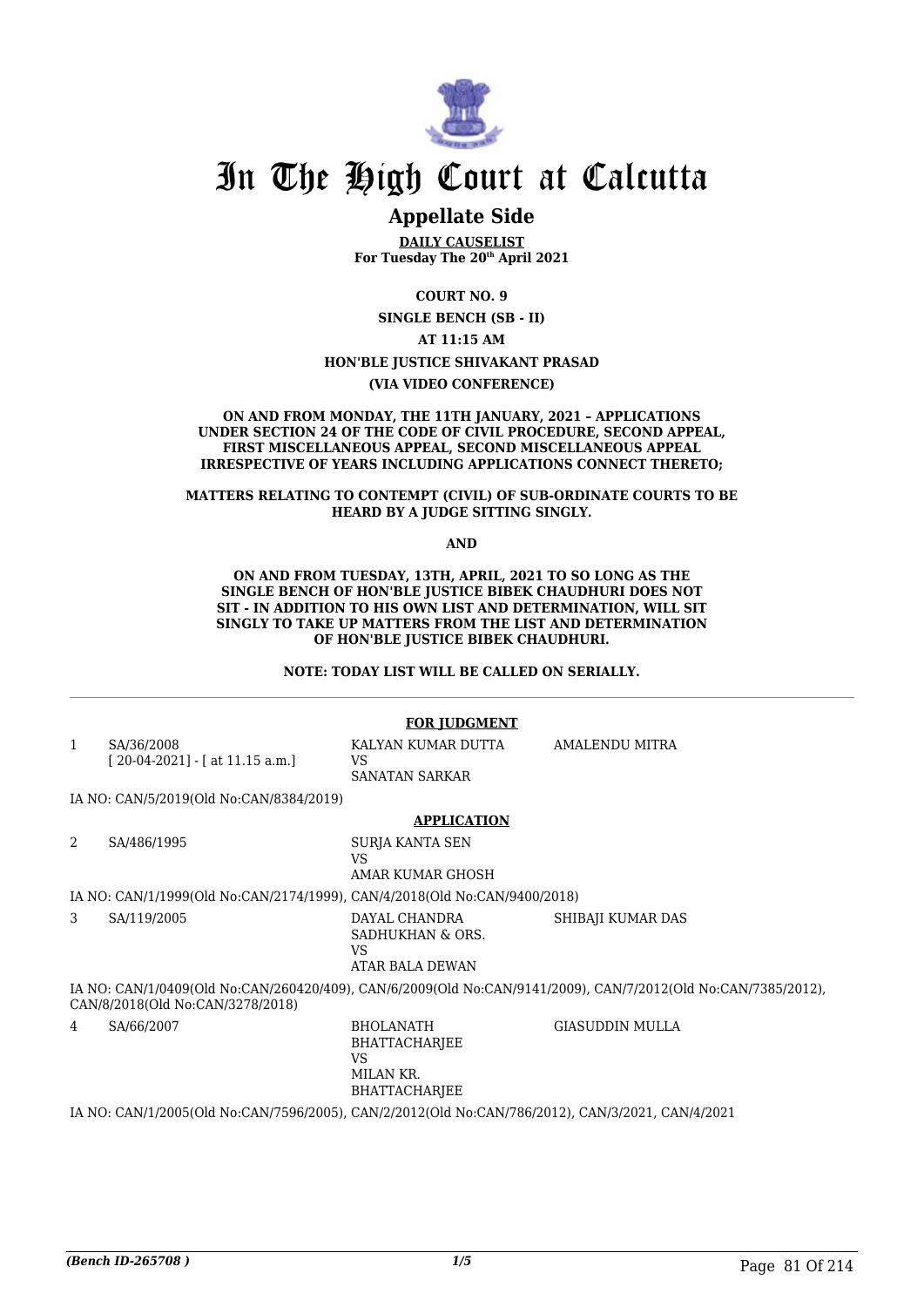| 5   | SA/201/2008<br>(PTI+II +OB+3LCR+RI CARDNOT                                                                                                                                                                       | THE ALLAHABAD BANK<br>VS                                                                 | M.R.SARBADHIKARI                                                                                             |
|-----|------------------------------------------------------------------------------------------------------------------------------------------------------------------------------------------------------------------|------------------------------------------------------------------------------------------|--------------------------------------------------------------------------------------------------------------|
|     | FOUND)                                                                                                                                                                                                           | SHANBHU NATH SHAW                                                                        |                                                                                                              |
|     | IA NO: CAN/3/2021, CAN/4/2021                                                                                                                                                                                    |                                                                                          |                                                                                                              |
| 6   | SA/168/2012                                                                                                                                                                                                      | ANJALI PANJA & ORS<br><b>VS</b><br><b>SATYABALA DAS</b>                                  | <b>SHILA SARKAR</b>                                                                                          |
|     | IA NO: CAN/2/2019(Old No:CAN/12428/2019)                                                                                                                                                                         |                                                                                          |                                                                                                              |
| 7   | RVW/158/2014<br>$(PTI+II+1PB)$                                                                                                                                                                                   | PHANINDRA NATH<br>SARDAR(DEAD) REPTD BY<br><b>DEBASISH SARDAR &amp; ORS</b><br><b>VS</b> | <b>JAHAR LAL ROY</b>                                                                                         |
|     |                                                                                                                                                                                                                  | <b>BUDHISWAR PODDAR &amp;</b><br><b>ORS</b>                                              |                                                                                                              |
| wt8 | SA/112/2006                                                                                                                                                                                                      | PHANINDRA NATH SARDAR<br>& ORS.<br><b>VS</b>                                             | SAMIM-UL BARI                                                                                                |
|     |                                                                                                                                                                                                                  | <b>BUDHISWAR PODDAR</b>                                                                  |                                                                                                              |
|     | CAN/4/2004(Old No:CAN/3279/2004), CAN/6/2004(Old No:CAN/3304/2004), CAN/8/2005(Old No:CAN/15835/2005),<br>CAN/9/2008(Old No:CAN/340/2008), CAN/11/2009(Old No:CAN/2938/2009), CAN/14/2012(Old No:CAN/10398/2012) |                                                                                          | IA NO: CAN/1/2003(Old No:CAN/8322/2003), CAN/2/2003(Old No:CAN/8323/2003), CAN/3/2004(Old No:CAN/3278/2004), |
| 9   | SA/93/2019<br>(PTI+II+OB+1PB+7LCR+RI CARD)                                                                                                                                                                       | DEBDULAL MISHRA & ANR<br>VS.<br>SRIKANTHA MISHRA                                         | <b>INDRAJIT MONDAL</b>                                                                                       |
|     | IA NO: CAN/2/2021, CAN/3/2021                                                                                                                                                                                    |                                                                                          |                                                                                                              |
|     |                                                                                                                                                                                                                  | <b>NEW MOTION</b>                                                                        |                                                                                                              |
| 10  | CO/938/2021                                                                                                                                                                                                      | MANEESHA ISLAM                                                                           | ANURAN SAMANTA                                                                                               |
|     |                                                                                                                                                                                                                  | VS.<br>MD AMIR HOSSAIN MOLLA                                                             |                                                                                                              |
| 11  | CO/974/2021                                                                                                                                                                                                      | SILPITA MAITY(DUTTA)                                                                     | <b>BIKASH KUMAR</b>                                                                                          |
|     |                                                                                                                                                                                                                  | <b>VS</b><br>SOUHARDYA MAITY                                                             | <b>SINGH</b>                                                                                                 |
|     |                                                                                                                                                                                                                  | <b>ADJOURNED MOTIONS</b>                                                                 |                                                                                                              |
| 12  | CO/1090/2020                                                                                                                                                                                                     | DEBTANU NAYEK                                                                            | DEVDUTTA PATHAK                                                                                              |
|     |                                                                                                                                                                                                                  | VS<br><b>REETIKA BOSE</b>                                                                |                                                                                                              |
|     | wt13 CO/610/2021                                                                                                                                                                                                 | REETIKA BOSE<br><b>VS</b>                                                                | SATYAJIT SENAPATI                                                                                            |
|     |                                                                                                                                                                                                                  | DEBTANU NAYEK                                                                            |                                                                                                              |
| 14  | CO/1422/2020                                                                                                                                                                                                     | ANAMIKA SINHA PAL<br><b>VS</b><br><b>SAIBAL PAL</b>                                      | KARABI ROY                                                                                                   |
| 15  | CO/1429/2020                                                                                                                                                                                                     | SHILI ADHIKARI NEE DAS<br>BAIRAGYA<br><b>VS</b><br>RAHUL ADHIKARI                        | AMIT SINGH                                                                                                   |
| 16  | CO/1459/2020                                                                                                                                                                                                     | SARAMA BASAK                                                                             | <b>JYOTI PRAKASH</b>                                                                                         |
|     |                                                                                                                                                                                                                  | <b>VS</b><br>RAJIB KUMAR BASAK                                                           | <b>CHATTERJEE</b>                                                                                            |
| 17  | CO/1477/2020                                                                                                                                                                                                     | <b>SMT DEBJANI</b><br>CHATTERJEE(ROY)<br><b>VS</b>                                       | SAPTARSHI<br><b>CHATTERJEE</b>                                                                               |
|     |                                                                                                                                                                                                                  | <b>SRABAN KUMAR</b><br>CHATTERJEE@SHRABAN                                                |                                                                                                              |
| 18  | CO/1624/2020                                                                                                                                                                                                     | ANNAPURNA KARMAKAR<br><b>VS</b><br>BISHWESHWAR KARMAKAR                                  | <b>BHABANI PRASAD</b><br>MONDAL                                                                              |
| 19  | CO/1673/2020                                                                                                                                                                                                     | PALLAVI ROY                                                                              | <b>SUPRATK BASU</b>                                                                                          |
|     |                                                                                                                                                                                                                  | VS.<br>PRIYANKO GUHA<br>THAKURTA                                                         |                                                                                                              |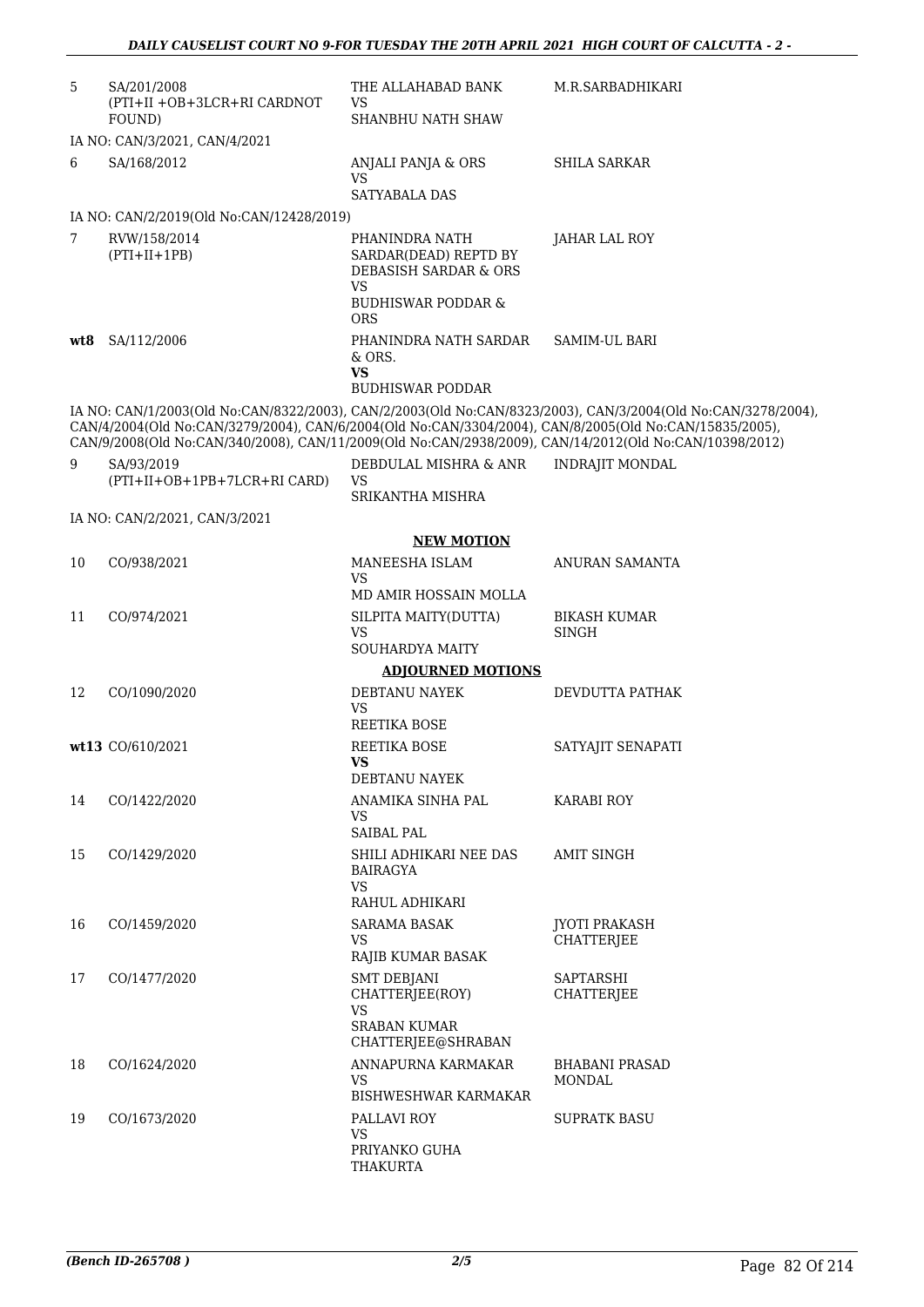| 20 | CO/4/2021         | <b>SHREYASI NAG</b><br>VS.<br>SUDIP KUMAR DUTTA                                                                                             | SARBANANDA<br><b>SANYAL</b>   |
|----|-------------------|---------------------------------------------------------------------------------------------------------------------------------------------|-------------------------------|
| 21 | CO/5/2021         | MOUSUMI SARKAR NEE<br><b>GHOSH</b><br>VS.<br><b>INDRANIL SARKAR</b>                                                                         | ARUP KRISHNA DAS              |
| 22 | CO/12/2021        | SMT SAMPITA DAS NEE<br>SADHUKHAN<br><b>VS</b><br><b>SHRI SOUTIK DAS</b>                                                                     | <b>AMIT PAN</b>               |
| 23 | CO/24/2021        | SANGITA MUKHERJEE<br>(BHAUMIK)<br><b>VS</b>                                                                                                 | Md. Habibur Rahaman           |
| 24 | CO/34/2021        | SUBHAJYOTI BHAUMIK<br>ARIJIT BHATTACHARJEE<br><b>ALIAS CHAYAN</b><br>BHATTACHARJEE<br><b>VS</b><br><b>SMT SUSMITA</b><br><b>CHAKRABARTY</b> | RUPAYAN DEB                   |
| 25 | CO/37/2021        | OINDRILA GHOSH NEE DAS<br><b>VS</b><br><b>ARIJIT GHOSH</b>                                                                                  | <b>SUDIPTA GHOSH</b>          |
| 26 | CO/175/2021       | <b>SOMA ROY BANERJEE</b><br><b>VS</b><br><b>TAPAN ROY</b>                                                                                   | <b>SNEHANSHU</b><br>MAJUMDER  |
|    | IA NO: CAN/1/2021 |                                                                                                                                             |                               |
| 27 | CO/185/2021       | MITA AICH NEE ROY<br><b>CHOWDHURY</b><br>VS.                                                                                                | SARBANANDA SAN<br>YAL         |
|    |                   | KOUSHIK AICH                                                                                                                                |                               |
| 28 | CO/206/2021       | <b>SIMA RUIDAS</b><br><b>VS</b><br>PANCHANAN RUIDAS                                                                                         | PRADIP KUMAR<br>PATRA         |
| 29 | CO/257/2021       | <b>SUSMITA MONDAL</b><br><b>VS</b><br>SUBRATA MONDAL                                                                                        | SANJIB DAN                    |
| 30 | CO/277/2021       | KUMKUM SINGHA<br><b>VS</b><br>RABINDRA NATH SEBAIT                                                                                          | PROSENJIT<br><b>MUKHERJEE</b> |
| 31 | CO/279/2021       | KIRAN SUREKHA NEE<br>AGARWAL<br><b>VS</b><br>PRATIK SUREKHA                                                                                 | PALASH BAPARI                 |
|    | IA NO: CAN/1/2021 |                                                                                                                                             |                               |
|    | wt32 CO/594/2021  | KIRAN SUREKA NEE<br>AGARWAL<br>VS.<br>PRATIK SUREKA                                                                                         | PALASH BAPARI                 |
| 33 | CO/310/2021       | NIRMALENDU ROY<br>VS.<br>SUPRIYA MUKHERJEE (ROY)                                                                                            | NABANKUR PAUL                 |
| 34 | CO/311/2021       | NIRMALENDU ROY<br>VS.<br>MINOR SHINJINI ROY                                                                                                 | NABANKUR PAUL                 |
| 35 | CO/316/2021       | <b>MUKHERJEE</b><br>DIPANWITA GUPTA<br><b>CHAKRABORTY</b><br><b>VS</b><br>MALYABAN GUPTA                                                    | <b>SUMITRA DAS</b>            |
|    |                   |                                                                                                                                             |                               |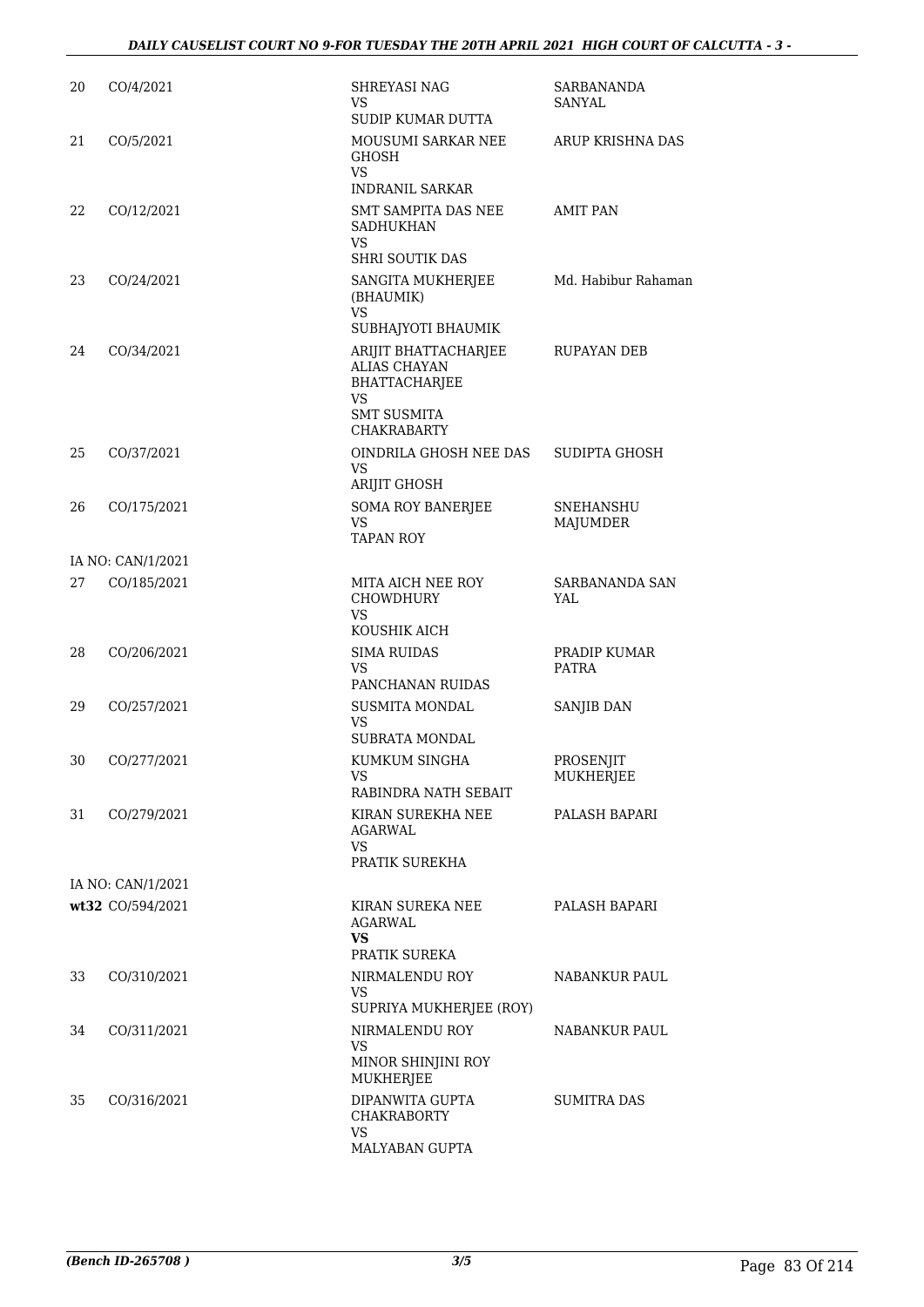| 36 | CO/324/2021       | MRS AMRITA GHOSH<br>VS<br><b>SINCHAN SARKAR</b>        | Kausik Biswas                         |
|----|-------------------|--------------------------------------------------------|---------------------------------------|
| 37 | CO/346/2021       | <b>SMT SHELLY</b><br><b>CHAKRABORTY</b><br>VS.         | <b>BIKRAM BANERJEE</b>                |
|    |                   | DR ARNAB CHAKRABORTY                                   |                                       |
| 38 | CO/394/2021       | CHANDRIKA RAY BISWAS<br>VS                             | NANDADULAL<br>BANDYOPADHYAY           |
|    |                   | <b>SOURAV BISWAS</b>                                   |                                       |
| 39 | CO/397/2021       | DOLAN MONDAL<br>VS<br><b>DEBASHIS SARKAR</b>           | <b>AMANUL ISLAM</b>                   |
| 40 | CO/404/2021       | SUVENDU ADHIKARI                                       | DEBANIK BANERJEE                      |
|    |                   | VS<br>ABHISHEK BANERJEE                                |                                       |
|    | IA NO: CAN/1/2021 |                                                        |                                       |
| 41 | CO/416/2021       | DEBOLINA MUKHERJEE<br>VS                               | <b>ATANU BISWAS</b>                   |
|    |                   | RANBIR MUKHERJEE                                       |                                       |
| 42 | CO/432/2021       | KHUKU GHOSH AND ANR<br><b>VS</b>                       | CHINMOYEE ROY<br><b>BHATTACHARYYA</b> |
|    |                   | <b>RATNA DAS AND ORS</b>                               |                                       |
| 43 | CO/450/2021       | SONALI BISWAS (SARKAR)<br><b>VS</b><br>RAJU BISWAS     | <b>ANIRBAN DAS</b>                    |
| 44 | CO/460/2021       | SMT RIMPA MANDAL NEE<br>DAS                            | AYAN CHAKRABORTY                      |
|    |                   | VS<br>DEBABRATA MANDAL                                 |                                       |
| 45 | CO/503/2021       | AJANTA BHATTACHARYA<br><b>NEE LAHIRI</b><br>VS         | DYUTIMOY PAUL                         |
|    |                   | SAYAN BHATTACHARYA                                     |                                       |
| 46 | CO/510/2021       | SAHELI DEY SAMANTA<br>VS                               | ABHIMANYU<br><b>BANERJEE</b>          |
|    |                   | <b>SUBIR SAMANTA</b>                                   |                                       |
| 47 | CO/518/2021       | PRATIVA BISWAS<br>VS.<br>PRANAB KIRTANIA               | KALYAN CHATTERJEE                     |
| 48 | CO/540/2021       | NITU GUPTA                                             | <b>SOUMAK BERA</b>                    |
|    |                   | VS<br><b>GAUTAM SHAW</b>                               |                                       |
| 49 | CO/562/2021       | RINA PAL                                               | <b>BASUDEB GAYEN</b>                  |
|    |                   | VS<br>PARTHA SARATHI PAL                               |                                       |
| 50 | CO/575/2021       | TUHINA BIBI ALIAS TUHINA<br><b>KHATUN</b><br><b>VS</b> | <b>BIJOY KUMAR SHOW</b>               |
|    |                   | RAJESH ALI BAYEN                                       |                                       |
| 51 | CO/585/2021       | <b>SILPI GIRI</b><br><b>VS</b>                         | MUKTESWAR MAITY                       |
|    |                   | FANINDRA NATH GIRI                                     |                                       |
| 52 | CO/588/2021       | SUPRIYA MUKHERJEE (ROY)<br>VS<br>NIRMALENDU ROY        | SOUMYAJIT MISHRA                      |
| 53 | CO/640/2021       | <b>RUPALI KANU</b>                                     | <b>SNEHANSU</b>                       |
|    |                   | <b>VS</b><br>SUBRATA KANU                              | MAJUMDER                              |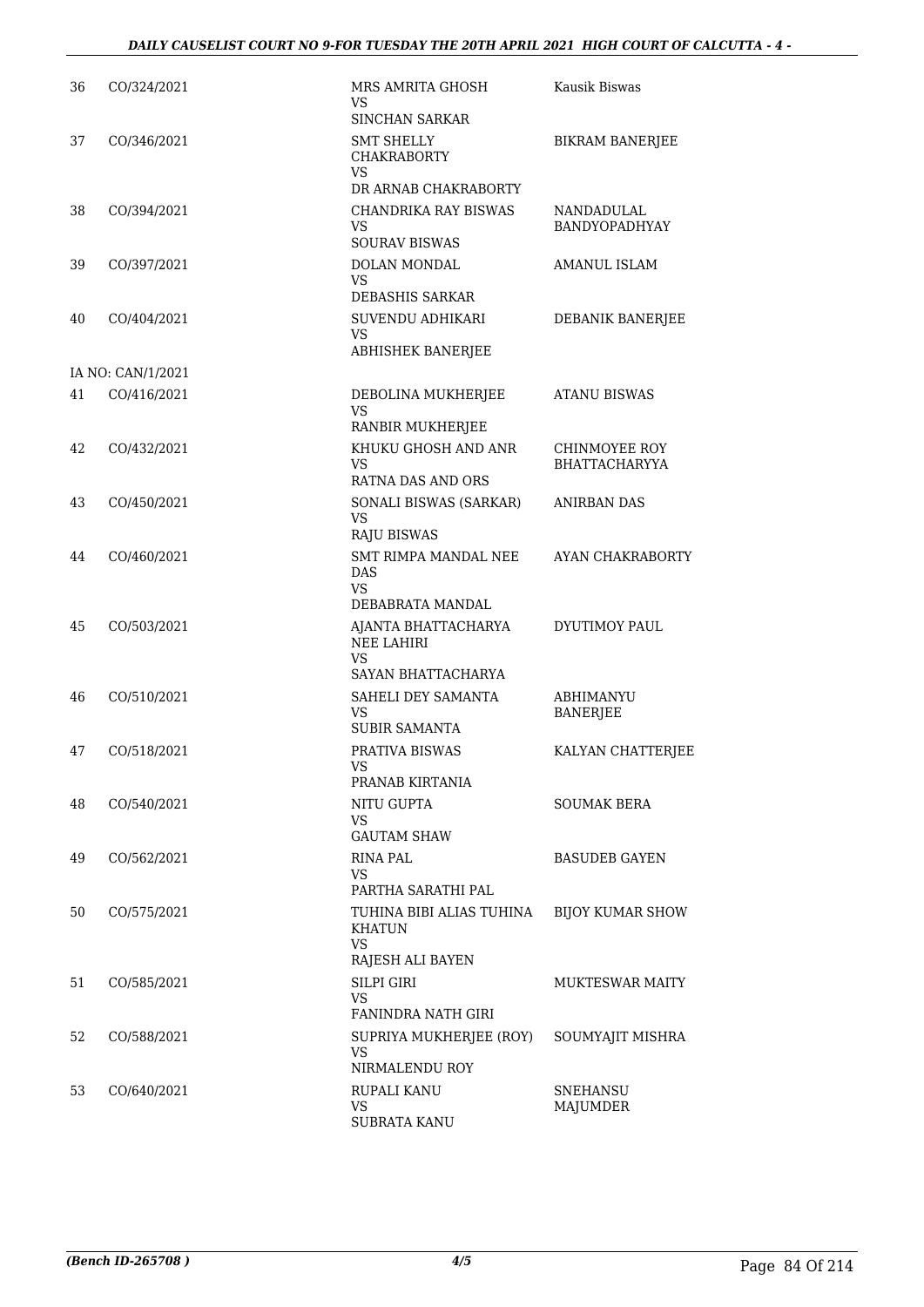| 54 | CO/643/2021                                                                                | SABITA JANA DEY<br><b>VS</b><br><b>HIRAK KUMAR DEY</b>  | <b>BIBEKANDA</b><br><b>TRIPATHY</b>                                                                         |
|----|--------------------------------------------------------------------------------------------|---------------------------------------------------------|-------------------------------------------------------------------------------------------------------------|
| 55 | CO/712/2021                                                                                | SUSMITA DUTTA BERA<br>VS.<br><b>SOURAV DUTTA</b>        | <b>BHASKAR HUTAIT</b>                                                                                       |
| 56 | CO/742/2021                                                                                | <b>DOLY BHAKAT</b><br><b>VS</b><br>PARAKASH BHAKAT      | <b>SUNDAR GOPAL</b><br><b>BHATTACHARYYA</b>                                                                 |
| 57 | CO/818/2021                                                                                | JYOTIRUPA BANERJEE<br><b>VS</b><br><b>AMIT BANERJEE</b> | SOURAV SENGUPTA                                                                                             |
|    |                                                                                            | <b>PART HEARD MATTERS</b>                               |                                                                                                             |
| 58 | FMA/3453/2013                                                                              | KUMAR BOSE<br><b>VS</b><br>SWAPAN BAGCHI & ORS.         | <b>BHUSHAN JAIN</b>                                                                                         |
|    | IA NO: CAN/2/2015(Old No:CAN/2181/2015), CAN/3/2018(Old No:CAN/3103/2018)                  |                                                         |                                                                                                             |
| 59 | SA/217/2008<br>$(PT I+II+OB+1 PB+ 6 LCR+RI Card)$                                          | YUNUS MOLLA & ORS<br>VS<br>ABDUL HAQUE SK.              | APARNA SAMANTA                                                                                              |
|    | CAN/7/2014(Old No:CAN/5868/2014), CAN/9/2016(Old No:CAN/683/2016)                          |                                                         | IA NO: CAN/1/2007(Old No:CAN/862/2007), CAN/3/2007(Old No:CAN/6772/2007), CAN/4/2009(Old No:CAN/3279/2009), |
| 60 | CRA/12/2015<br>(PTI+OS(BOTH)+PTII+PB+3LCR,3RD VS<br>FILE HAS TWO PARTS, A&B)               | SUJIT KUMAR PANDEY<br>CBI                               | D. DUTT                                                                                                     |
|    | wt61 CRA/14/2015                                                                           | SUNIL KUMAR SHAW<br><b>VS</b><br><b>CBI</b>             | A. BHATTACHARYA                                                                                             |
|    | $H$ MO $CD$ $AD$ $M$ $H$ $D$ $A$ $E$ $CD$ $I$ $M$ $CD$ $M$ $D$ $D$ $A$ $D$ $D$ $A$ $E$ $Y$ |                                                         |                                                                                                             |

IA NO: CRAN/1/2015(Old No:CRAN/384/2015)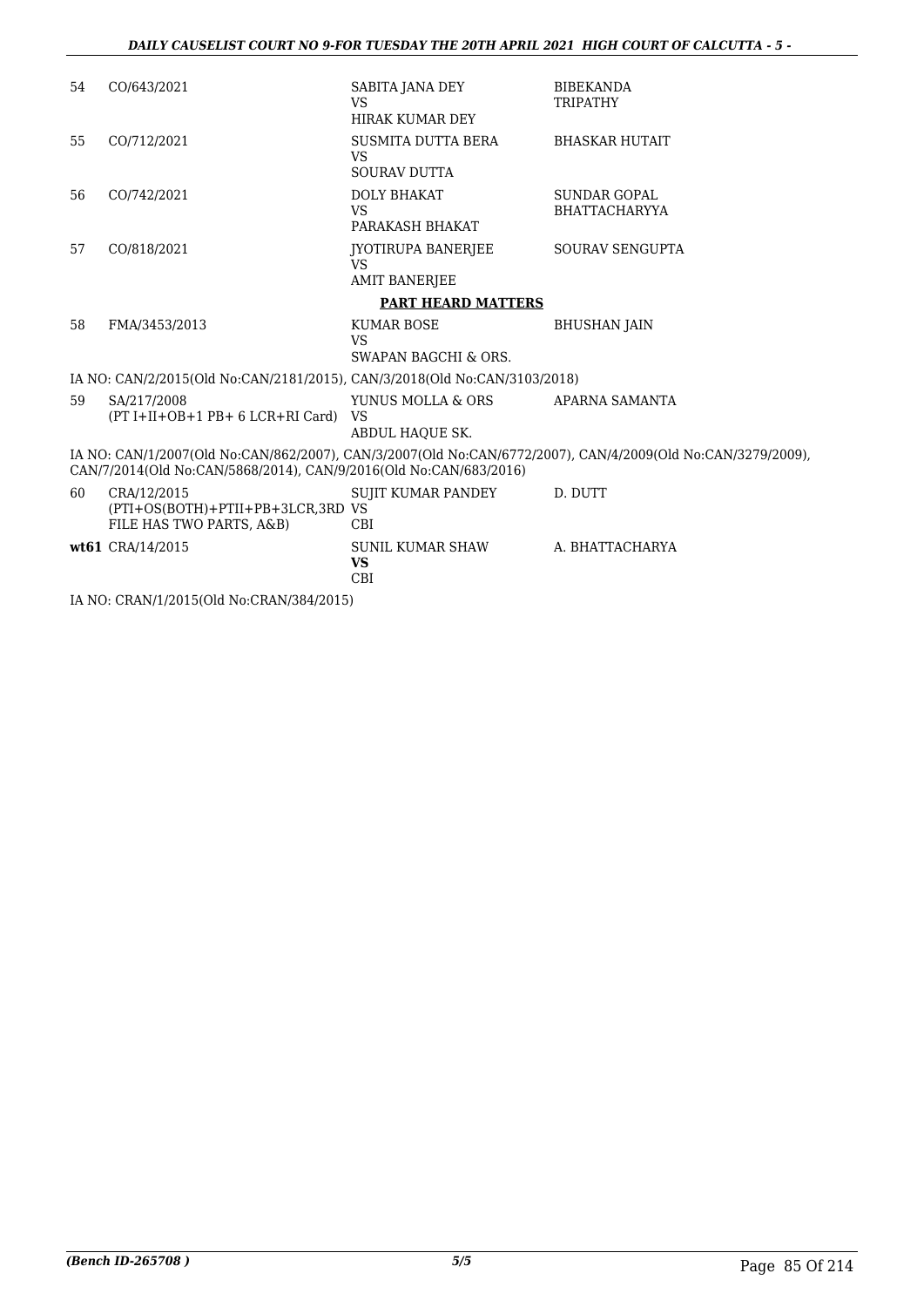

# In The High Court at Calcutta

# **Appellate Side**

**DAILY CAUSELIST For Tuesday The 20th April 2021**

**COURT NO. 13**

**SINGLE BENCH (SB - III)**

**AT 11:15 AM**

**HON'BLE JUSTICE RAJASEKHAR MANTHA**

**(VIA VIDEO CONFERENCE)**

**ON AND FROM MONDAY, THE 11TH JANUARY, 2021- ROSTER NOTIFIED ON 8TH JANUARY, 2021 IS MODIFIED TO THE FOLLOWING EXTENT :- MATTERS (MOTIONS & HEARING) UNDER ARTICLE 226 OF THE CONSTITUTION RELATING TO SERVICE UNDER GROUP VI AND APPLICATIONS CONNECTED THERETO; MATTERS (MOTIONS & HEARING) UNDER ARTICLE 226 OF THE CONSTITUTION RELATING TO ALL SERVICE MATTERS RELATING TO PANCHAYATS AND CO-OPERATIVE SOCIETIES UNDER GROUP V AND APPLICATIONS CONNECTED THERETO; HEARING OF WRIT PETITIONS IRRESPECTIVE OF CLASSIFICATIONS AND APPLICATIONS CONNECTED THERETO; NOTE :**

**1. MENTIONING WILL BE ALLOWED, AT THE FIRST SITTING OF THE COURT, UPON BEING LISTED AS "TO BE MENTIONED" IN THE VIRTUAL MODE AS PER NOTIFICATION NO. 4286-RG DATED 27.11.2020 AND IN PHYSICAL FORM. 2. ALL THE LISTED MATTERS WILL BE TAKEN UP SERIALLY, UNLESS OTHERWISE FIXED. 3. APPELLATE SIDE MATTERS WILL CONTINUE AFTER COMPLETION OF ORIGINAL SIDE. 4. ON WEDNESDAY, PART-HEARD MATTERS SHALL BE TAKEN UP FIRST. 5. WITH EFFECT FROM MONDAY (15.02.2021) GROUP-V MOTIONS SHALL BE TAKEN UP FIRST ON TUESDAY AND THURSDAY. 6. CONTEMPT MATTERS AND ALL PERSONAL APPEARANCE MATTERS SHALL BE TAKEN UP ON FRIDAY.**

## **SPECIALLY FIXED MATTERS**

| 1 | WPA/30558/2016<br>(At 10.30 a.m.) | MOUSUMI SINHA<br>VS<br>UNION OF INDIA & ORS                                   | ASHIS KUMAR<br><b>CHOWDHURY</b>        |
|---|-----------------------------------|-------------------------------------------------------------------------------|----------------------------------------|
|   |                                   | IA NO: CAN/1/2017(Old No:CAN/3764/2017), CAN/4/2021                           |                                        |
| 2 | WPA/24525/2018                    | RAMA PRASAD SARKAR<br>VS<br>STATE OF WEST BENGALS<br><b>ORS</b>               | RAMA PRASAD<br><b>SARKAR IN PERSON</b> |
| 3 | WPA/4076/2021<br>(At 2.00 p.m.)   | KOUSHIK MGHOSH AND<br>ORS<br>VS<br>THE STATE OF WEST<br><b>BENGAL AND ORS</b> | MONIRUZZAMAN                           |
|   | IA NO: CAN/1/2021                 |                                                                               |                                        |

*(Bench ID-265697 ) 1/32* Page 86 Of 214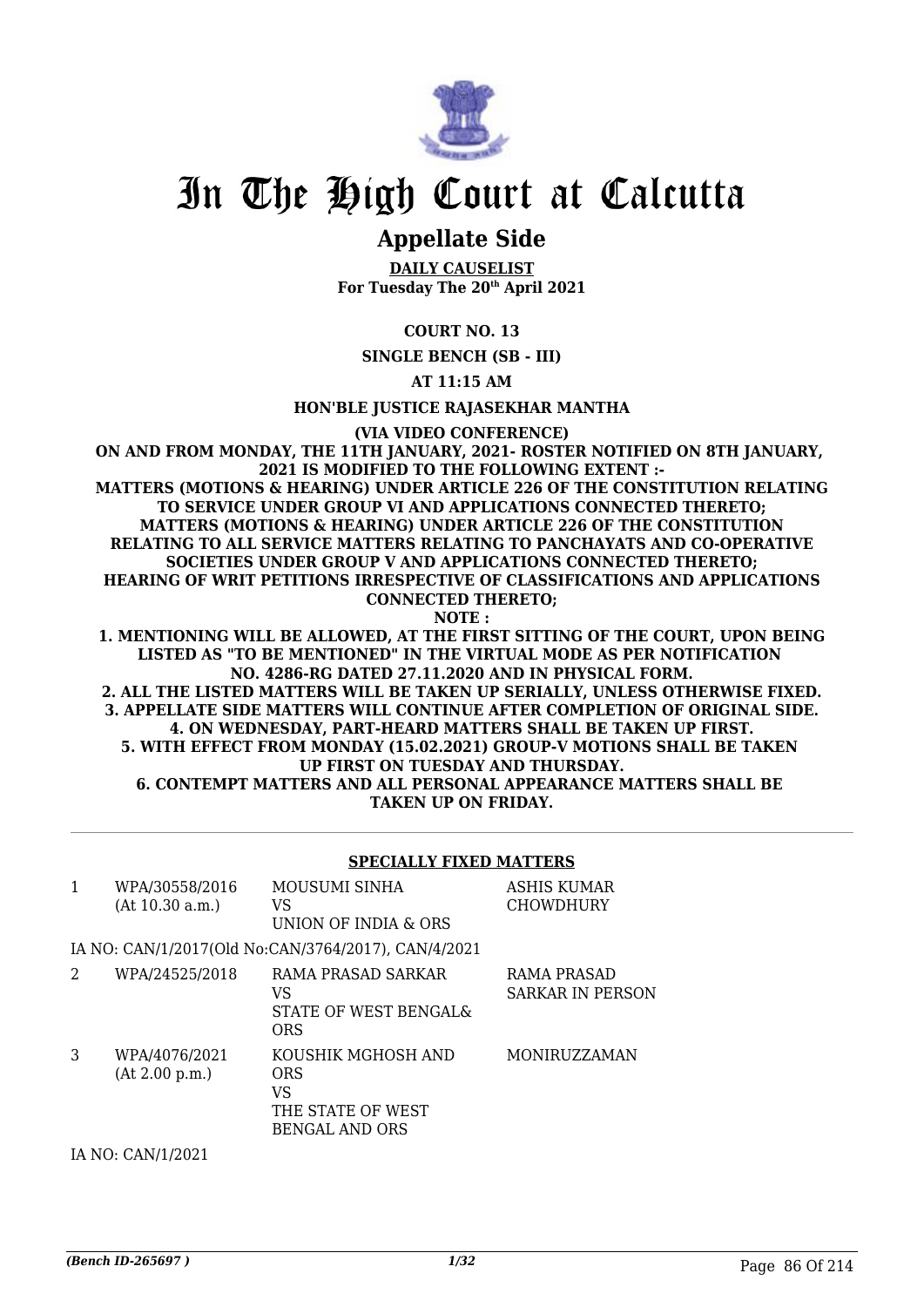|      | wt4 WPA/6511/2021                                     | SOMNATH NANDI<br><b>VS</b><br>STATE OF WEST BENGAL<br>AND ORS.                                          | <b>MONIRUZZAMAN</b>                |  |  |
|------|-------------------------------------------------------|---------------------------------------------------------------------------------------------------------|------------------------------------|--|--|
| 5    | WPA/8626/2021<br>(At 10.30 a.m.)<br>(Upon Mentioning) | JAGANNATH MONDAL<br><b>VS</b><br>UNION OF INDIA AND ORS.                                                | ARPA CHAKRABORTY                   |  |  |
|      |                                                       | <b>CONTEMPT</b>                                                                                         |                                    |  |  |
| 6    | WPCRC/34/2021                                         | ANIL DAS<br><b>VS</b><br>PRAMOD AGARWAL,<br>CHAIRMAN CUM<br>MANAGING DIRECTOR,<br><b>COAL INDIA LTD</b> | <b>VICTOR CHATTERJEE</b>           |  |  |
| wt7  | WPA/6204/2020                                         | <b>ANIL DAS</b><br><b>VS</b><br>COAL INDIA LTD. & ORS                                                   | VICTOR CHATERJEE                   |  |  |
|      | IA NO: CAN/1/2020(Old No:CAN/4546/2020)               |                                                                                                         |                                    |  |  |
| 8    | WPCRC/39/2021                                         | <b>BHAGIRATH TUNGA</b>                                                                                  | <b>SURAV DUTTA</b>                 |  |  |
|      |                                                       | <b>VS</b><br>JOYDEB MUKHERJEE &<br>ANR.                                                                 |                                    |  |  |
| wt.9 | WPA/4045/2018                                         | <b>BHAGIRATH TUNGA</b><br><b>VS</b><br>STATE OF WEST BENGAL &<br>ORS.                                   | <b>GOLAM NURE</b><br><b>IMROHI</b> |  |  |
|      |                                                       | <b>APPLICATION</b>                                                                                      |                                    |  |  |
| 10   | WPA/18394/2017                                        | SUMIT KUMAR SAHA @<br><b>SUMIT SAHA</b><br><b>VS</b><br>STATE OF WEST BENGAL &<br><b>ORS</b>            | P. BHOUMIK                         |  |  |
|      | IA NO: CAN/1/2019(Old No:CAN/6809/2019)               |                                                                                                         |                                    |  |  |
| 11   | WPA/27663/2017<br>(Ext. of Interim<br>order)          | RAM KRISHNA PATHAK<br><b>VS</b><br>UNION OF INDIA & ORS.                                                | J.D ROY                            |  |  |
|      | IA NO: CAN/1/2021                                     |                                                                                                         |                                    |  |  |
| 12   | WPA/6861/2020<br>(2)                                  | SHYAM KUMAR CHAURASIA<br>VS<br>COAL INDIA LIMITED & ANR                                                 | <b>SUJIT SAHA</b>                  |  |  |
|      |                                                       | IA NO: CAN/1/2020(Old No:CAN/5918/2020), CAN/2/2020, CAN/3/2021                                         |                                    |  |  |
|      | wt13 WPA/5769/2020                                    | SHYAM KUMAR CHAURASIA<br><b>VS</b><br>COAL INDIA LIMITED & ANR                                          | AJAY DEBNATH                       |  |  |
|      | IA NO: CAN/1/2020(Old No:CAN/3751/2020)               |                                                                                                         |                                    |  |  |
|      |                                                       | <b>ASSIGNED MATTERS</b>                                                                                 |                                    |  |  |
| 14   | WPA/4810/2020<br>$(Gr. - I) (3)$<br>(22.04.2021)      | <b>SUKLA BHOWMICK</b><br>VS<br>STATE OF WEST BENGAL &                                                   | MARY DATTA                         |  |  |

ORS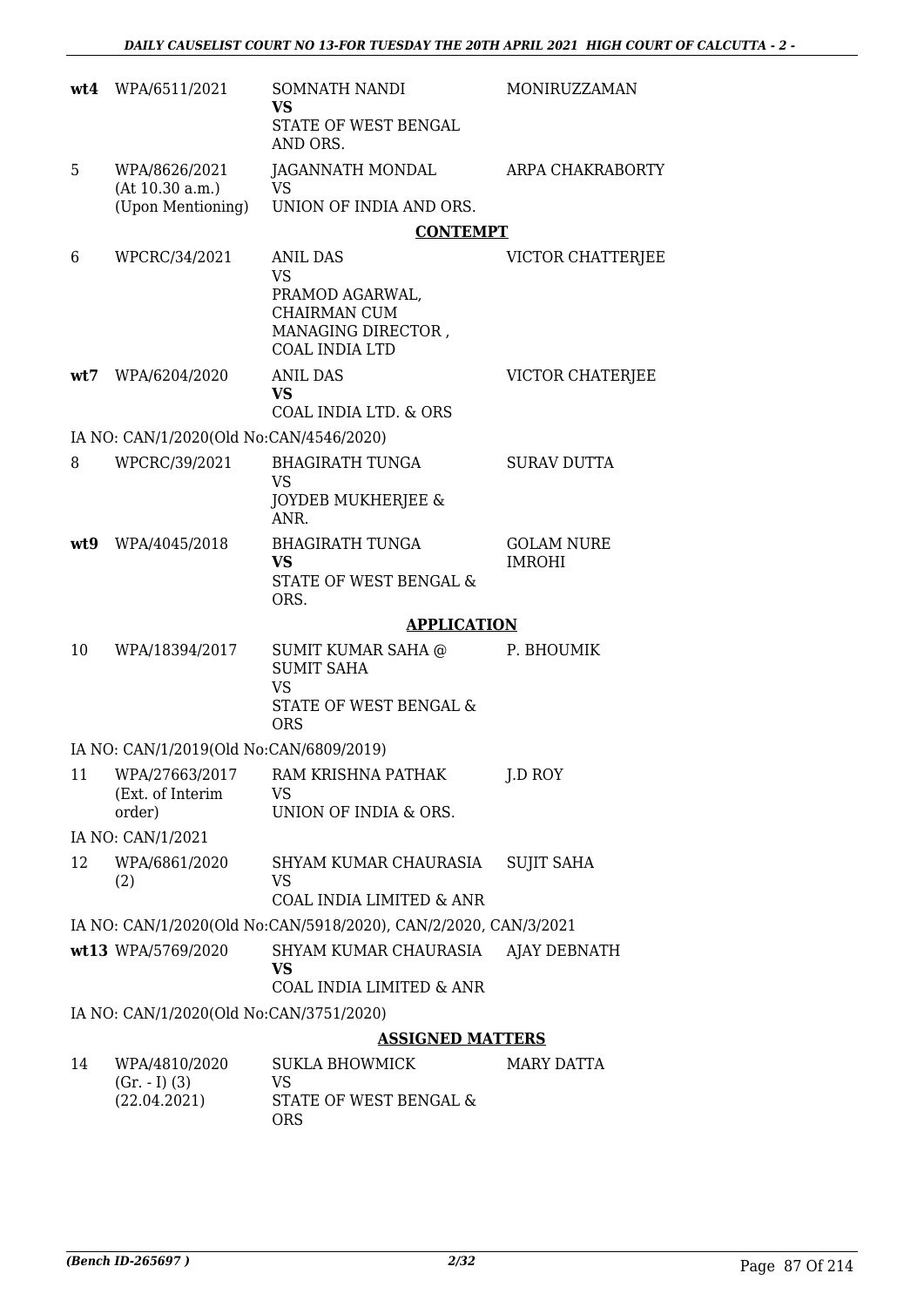| 15 | WPA/9573/2020                         | SHAIKH RAFATULLAH AND<br>ANR<br><b>VS</b><br>STATE OF WEST BENGAL<br>AND ORS.             | <b>DIBYENDU</b><br><b>CHATTERJEE</b>        |
|----|---------------------------------------|-------------------------------------------------------------------------------------------|---------------------------------------------|
|    |                                       | <b>MOTION (GROUP VI)</b>                                                                  |                                             |
| 16 | WPA/22854/2019<br>(23.04.2021)        | <b>JANARDAN SINGH</b><br><b>VS</b><br>UNION OF INDIA & ORS                                | PARAMITA ROY                                |
| 17 | WPA/2360/2020                         | <b>UDAY SK &amp; ORS</b><br><b>VS</b><br>STATE OF WEST BENGAL &<br><b>ORS</b>             | <b>SANDIP KUMAR</b><br><b>BHATTACHARYYA</b> |
| 18 | WPA/3479/2020<br>$(1)$ $(23.04.2021)$ | NAZRUL ISLAM<br>VS<br>STATE OF WEST BENGAL &<br>ORS.                                      | <b>SUSMITA DEY (BASU)</b>                   |
| 19 | WPA/3537/2020<br>$(1)$ $(30.04.2021)$ | <b>ARABINDA ROY</b><br><b>VS</b><br>STATE OF WEST BENGAL &<br><b>ORS</b>                  | <b>SUSMITA DEY (BASU)</b>                   |
| 20 | WPA/3621/2020                         | AKHILESH KR. SHARMA<br><b>VS</b><br>UNION OF INDIA & ORS.                                 | DYUTI ROY                                   |
| 21 | WPA/4216/2020<br>(1)                  | TRIDIP ROYCHOUDHURY<br><b>VS</b><br><b>EASTERN COALFIELDS</b><br><b>LIMITED &amp; ORS</b> | <b>DAISY BASU</b>                           |
| 22 | WPA/4532/2020                         | PRASANTA KUMAR DE &<br><b>ORS</b><br><b>VS</b><br>STATE OF WEST BENGAL &<br><b>ORS</b>    | JAYANTA MITRA                               |
| 23 | WPA/4624/2020                         | <b>NABANITA DAS</b><br>VS<br>STATE OF WEST BENGAL &<br><b>ORS</b>                         | SUBRATA KARMAKAR                            |
| 24 | WPA/4658/2020                         | EX- SEPOY RAMBABU<br><b>BAMMIDI</b><br><b>VS</b><br>UNION OF INDIA & ORS                  | INDRANI GUPTA                               |
| 25 | WPA/4759/2020                         | CHAPALA BHANDARI<br>VS<br>STATE OF WEST BENGAL &<br><b>ORS</b>                            | ARUNABHA JANA                               |
| 26 | WPA/4998/2020<br>(23.04.2021)         | <b>SUKLA BARMAN</b><br>VS<br>STATE OF WEST BENGAL &<br><b>ORS</b>                         | NIVEDITA BARUI                              |
|    | wt27 WPA/8514/2021                    | <b>FULAN DAS</b><br><b>VS</b><br>STATE OF WEST BENGAL<br>AND ORS.                         | <b>TANUJA BASAK</b>                         |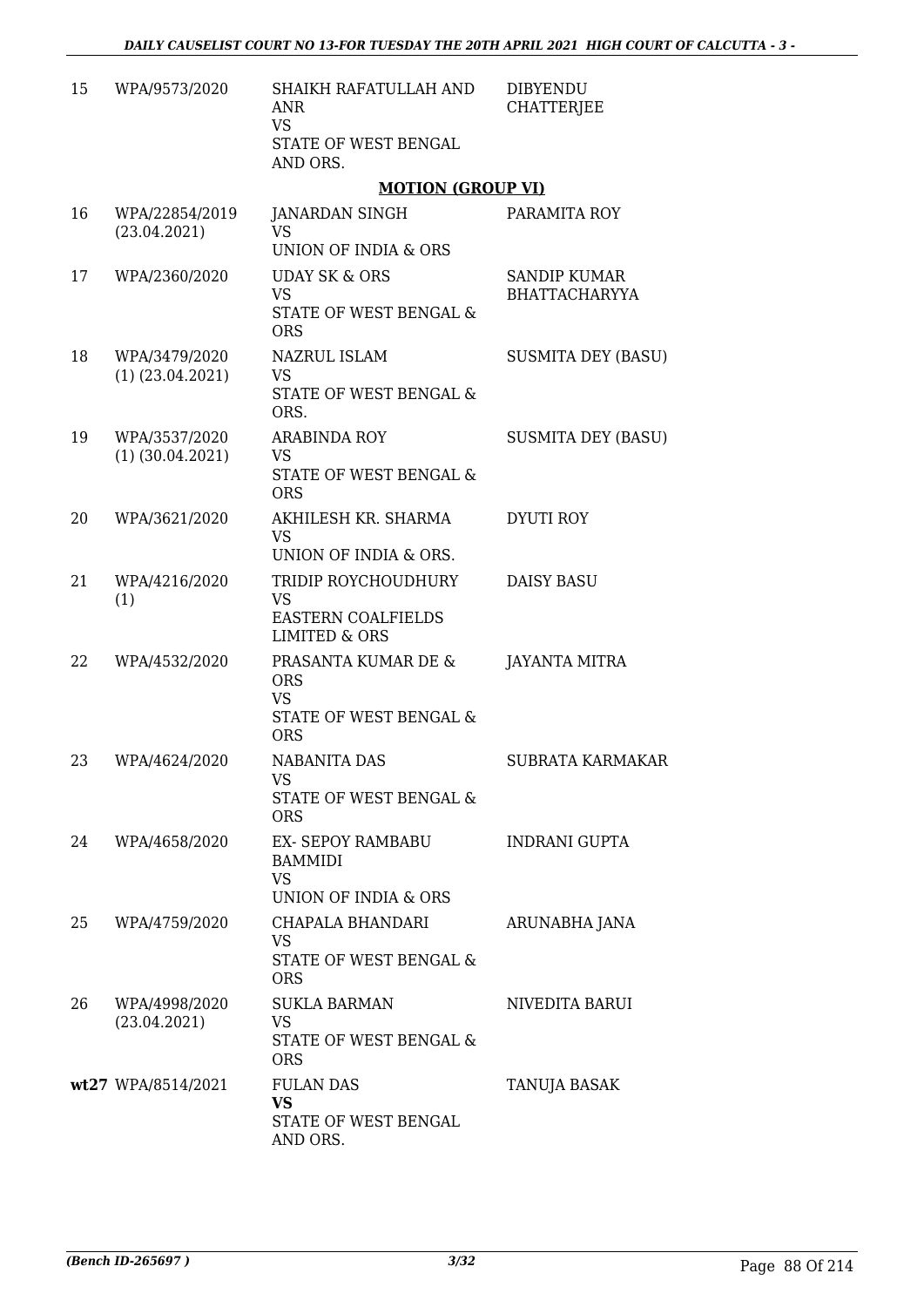| 28 | WPA/5005/2020                  | KAJAL CHAKRABORTY<br><b>VS</b><br>UNION OF INDIA & ORS                                                                              | KAMAL KANTA KAR                         |
|----|--------------------------------|-------------------------------------------------------------------------------------------------------------------------------------|-----------------------------------------|
| 29 | WPA/5025/2020                  | <b>MANTI MALLICK</b><br><b>VS</b><br>DIRECTOR OF HEALTH<br>SERVICE, GOVT. OF W.B. &<br><b>ORS</b>                                   | <b>BIJOY BRATA DE</b>                   |
| 30 | WPA/9403/2020                  | <b>ABDUL KADIR</b><br><b>VS</b><br>STATE OF WEST BENGAL<br>AND ORS.                                                                 | <b>CHAITALI</b><br><b>CHATTOPADHYAY</b> |
| 31 | WPA/9984/2020                  | <b>BINOD DOM</b><br><b>VS</b><br>UNITED BANK OF INDIA<br><b>AND ORS</b>                                                             | <b>GOUTAM DEY</b>                       |
| 32 | WPA/10522/2020                 | <b>MONISHA</b><br><b>VS</b><br>UNION OF INDIA AND ORS.                                                                              | TIMIR KANTI BISWAS                      |
| 33 | WPA/10526/2020                 | CHHATHU SINGH<br><b>VS</b><br>UNION OF INDIA AND ORS.                                                                               | TIMIR KANTI BISWAS                      |
| 34 | WPA/11411/2020<br>(26.04.2021) | <b>MANASH GHOSH</b><br><b>VS</b><br>UNION OF INDIA AND ORS.                                                                         | DEBABRATA MANDAL                        |
| 35 | WPA/3551/2021<br>(1)           | DHIRENDRA NATH<br><b>MONDAL</b><br><b>VS</b><br>STATE OF WEST BENGAL<br>AND ORS.                                                    | <b>SUSMITA DEY(BASU)</b>                |
| 36 | WPA/3743/2021<br>(22.04.2021)  | AMAR SHIT AND OTHERS<br><b>VS</b><br>STATE OF WEST BENGAL<br>AND ORS.                                                               | <b>SOUMIK GANGULI</b>                   |
| 37 | WPA/4091/2021<br>(2)           | DILIP KUMAR GANGULY<br><b>VS</b><br><b>BANGIYA GRAMIN VIKASH</b><br><b>BANK</b>                                                     | KMAKSHYA PRASAD<br>MUKHOPADHYAY         |
| 38 | WPA/4614/2021<br>(2)           | MAINUDDIN SARDAR<br><b>VS</b><br><b>INSPECTOR GENERAL, FTR</b><br>HEADQUARTERS BORDER<br><b>SECURITY FORCE AND</b><br><b>OTHERS</b> | SUBHAM GHOSH                            |
| 39 | WPA/5166/2021<br>(21.04.2021)  | <b>ANIMESH SAHA</b><br><b>VS</b><br>STATE OF WEST BENGAL<br>AND ORS.                                                                | KARUNAMOYEE<br><b>SAMANTA</b>           |
| 40 | WPA/5206/2021                  | <b>SUJOY LAI</b><br><b>VS</b><br>UNION OF INDIA AND ORS.                                                                            | ARPA CHAKRABORTY                        |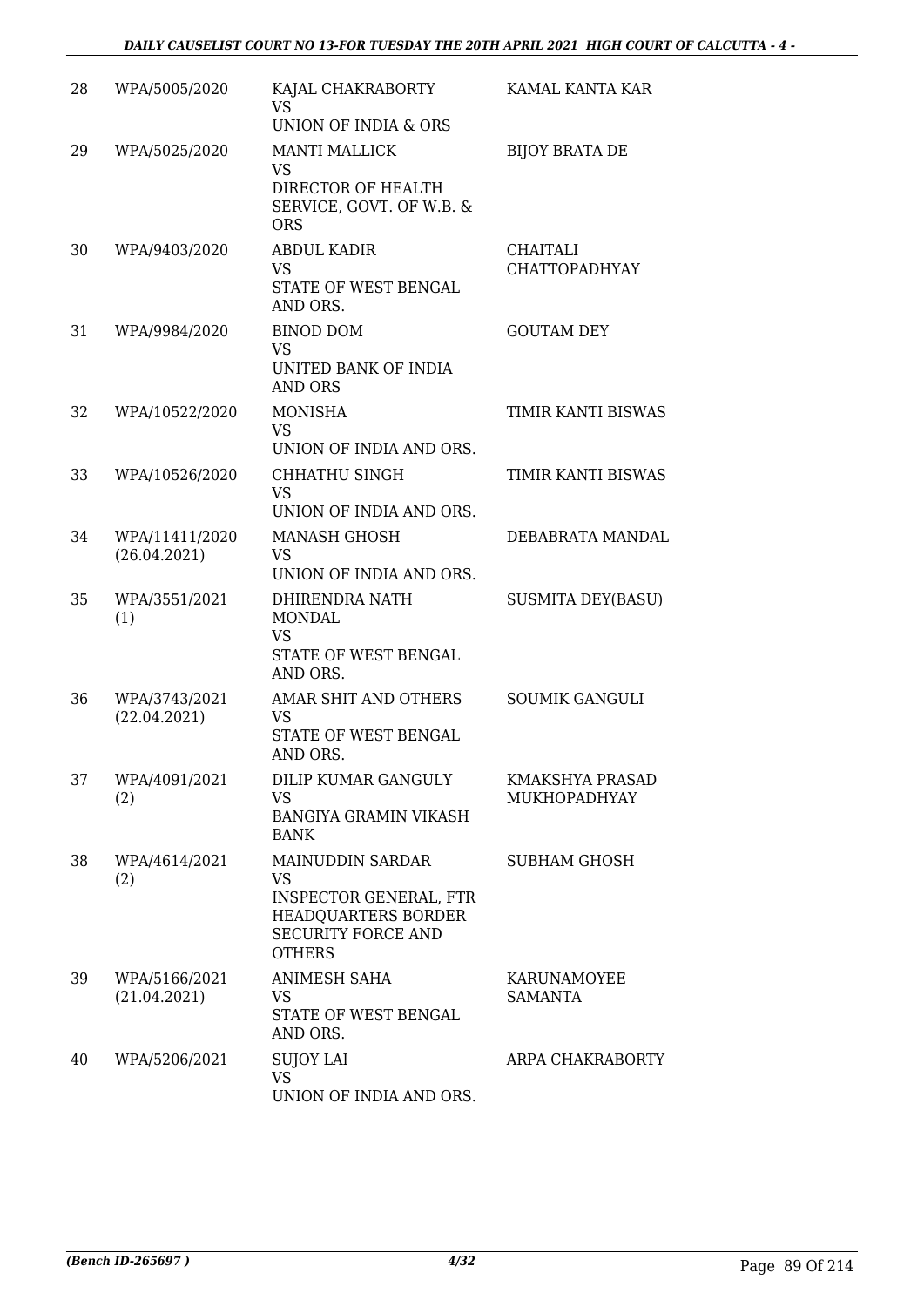| 41 | WPA/5244/2021<br>(23.04.2021) | PINAKI DAS AND OTHERS<br><b>VS</b><br>STATE OF WEST BENGAL<br>AND ORS.                             | SAKTIPADA JANA                              |
|----|-------------------------------|----------------------------------------------------------------------------------------------------|---------------------------------------------|
| 42 | WPA/5329/2021<br>(1)          | ANWESHA GANGULY<br><b>BANERJEE AND ORS</b><br><b>VS</b><br>STATE OF WEST BENGAL<br>AND ORS.        | <b>SUMAN BANERJEE</b>                       |
| 43 | WPA/5562/2021                 | KRISHNA KANTA BAPARI<br><b>VS</b><br>THE BANK OF INDIA AND<br><b>ORS</b>                           | PRITHVIRAJ SINHA<br><b>ROY</b>              |
| 44 | WPA/5564/2021                 | <b>SHIBNATH DAS</b><br><b>VS</b><br>STATE OF WEST BENGAL<br>AND ORS.                               | MD. AHSANUZZAMAN                            |
| 45 | WPA/5622/2021                 | RAKIB KHAN AND OTHERS<br><b>VS</b><br>STATE OF WEST BENGAL<br>AND ORS.                             | MD. KUTUBUDDIN                              |
| 46 | WPA/5727/2021                 | SANJOY SEN<br><b>VS</b><br>THE STATE OF WEST<br><b>BENGAL AND ORS</b>                              | <b>MANI SHANKAR</b><br><b>CHATTOPADHYAY</b> |
| 47 | WPA/5744/2021                 | <b>SABINA KHATUN</b><br><b>VS</b><br>STATE OF WEST BENGAL<br>AND ORS.                              | MD MOSIAR<br><b>RAHAMAN</b>                 |
| 48 | WPA/5746/2021                 | <b>SAMIMA BEGUM</b><br><b>VS</b><br>THE BOARD OF TRUSTEES<br>OF CALCUTTA PORT AND<br><b>OTHERS</b> | SK. REJAUL ALAM                             |
| 49 | WPA/5770/2021                 | DULAL CHANDRA PAUL<br><b>VS</b><br>STATE OF WEST BENGAL<br>AND ORS.                                | <b>SANKAR PAUL</b>                          |
| 50 | WPA/5778/2021                 | SUDIPTA KARMAKAR AND<br><b>ORS</b><br><b>VS</b><br>STATE OF WEST BENGAL<br>AND ORS.                | <b>DIBYENDU</b><br><b>CHATTERJEE</b>        |
| 51 | WPA/5886/2021                 | MD NASIRUDDIN AND ORS<br><b>VS</b><br>STATE OF WEST BENGAL<br>AND ORS.                             | HARADHAN MONDAL                             |
| 52 | WPA/5915/2021                 | DHARAMDEO RAY<br><b>VS</b><br>UNION OF INDIA AND ORS.                                              | DEBASISH KUNDU                              |
| 53 | WPA/6027/2021                 | <b>ANUJ SHAW</b><br><b>VS</b><br>THE EASTERN COALFIELD<br>LIMITED AND OTHERS                       | PRALAY<br>BHATTACHARJEE                     |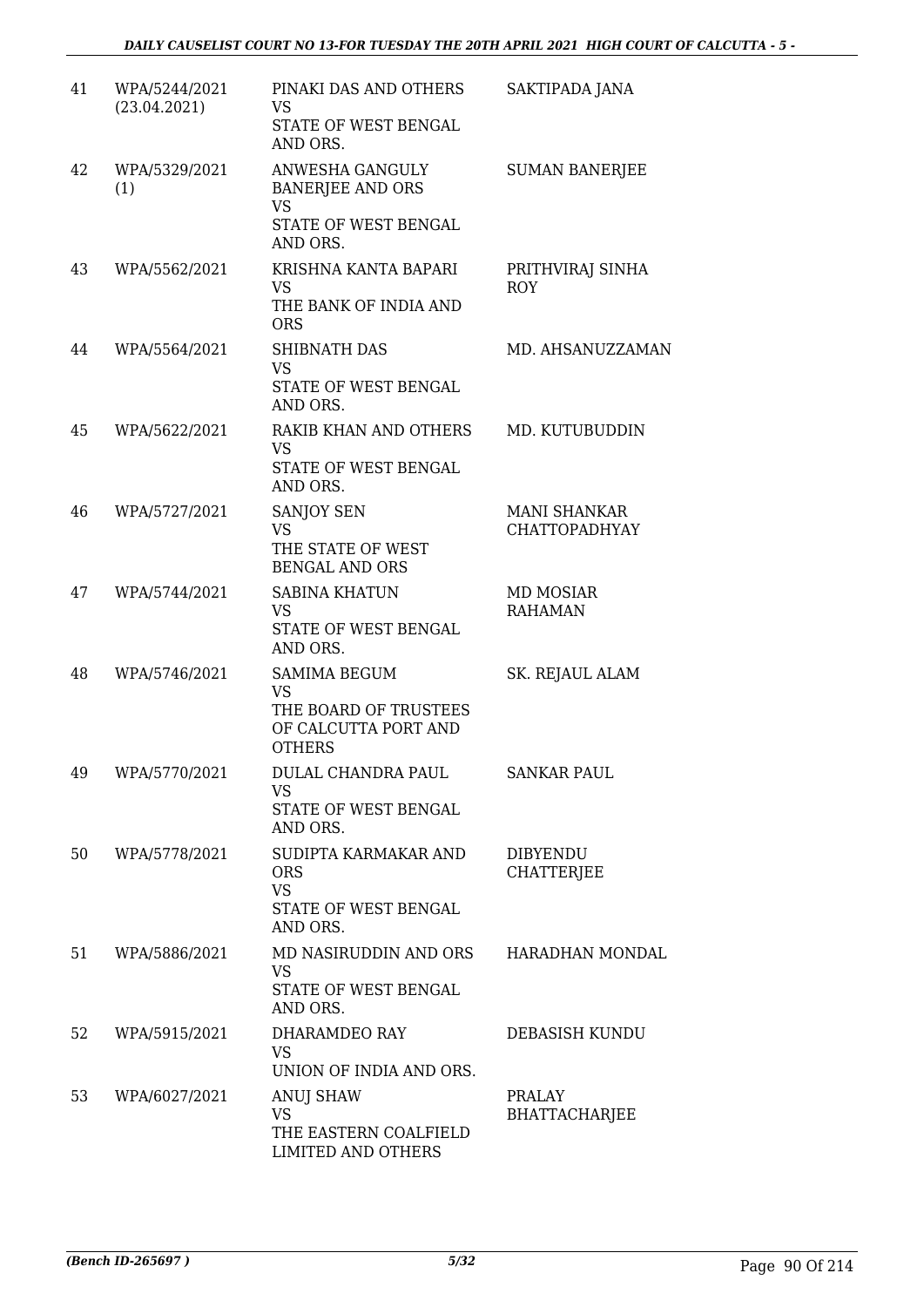| 54 | WPA/6056/2021                | <b>CHINA DAS</b><br><b>VS</b>                                                               | SIDDHADEV ADAK                             |
|----|------------------------------|---------------------------------------------------------------------------------------------|--------------------------------------------|
|    |                              | STATE OF WEST BENGAL<br>AND ORS.                                                            |                                            |
| 55 | WPA/6074/2021                | DR.SANJIT BISWAS<br><b>VS</b><br>UNION OF INDIA AND ORS.                                    | RANANEESH GUHA<br><b>THAKURTA</b>          |
| 56 | WPA/6102/2021                | AMALENDU BIKASH PANDA<br><b>VS</b><br>STATE OF WEST BENGAL<br>AND ORS.                      | KAMAL KANTA KAR                            |
| 57 | WPA/6104/2021                | SHIVAJI ANANDRAO YADAV<br><b>VS</b><br><b>COAL INDIA LIMITED</b>                            | <b>SUJIT SAHA</b>                          |
| 58 | WPA/6160/2021                | <b>NAJIMUDDIN</b><br><b>VS</b><br>STATE OF WEST BENGAL<br>AND ORS.                          | Md. Habibur Rahaman                        |
| 59 | WPA/6185/2021                | NARGISA BIBI<br><b>VS</b><br>UNION OF INDIA AND ORS.                                        | <b>SUSMITA</b><br><b>CHOWDHURY</b>         |
|    | wt60 WPA/6190/2021           | PABITRAMAYEE MAJHI<br><b>VS</b><br>STATE OF WEST BENGAL<br>AND ORS.                         | KASHISWAR GHOSAL                           |
| 61 | WPA/6212/2021                | SANTOSH KUMAR MAHATO<br><b>AND ORS</b><br><b>VS</b><br>THE UNION OF INDIA AND<br><b>ORS</b> | <b>SUKHENDU BIKASH</b><br><b>MUKHERJEE</b> |
| 62 | WPA/6321/2021                | ARCHITA MANNA<br>VS<br>STATE OF WEST BENGAL<br>AND ORS.                                     | ANIL KUMAR<br><b>CHATTOPADHYAYA</b>        |
| 63 | WPA/6323/2021                | KAILAS GORAI<br><b>VS</b><br>WBSEDCL AND ORS.                                               | TANUJA BASAK                               |
| 64 | WPA/6331/2021<br>23.04.2021) | PARIMAL MANDAL<br><b>VS</b><br>STATE OF WEST BENGAL<br>AND ORS.                             | JOYDEEP ROY                                |
| 65 | WPA/6348/2021                | PRASANTA BESRA<br>VS.<br>STATE OF WEST BENGAL<br>AND ORS.                                   | <b>GORA CHAND</b><br><b>SAMANTA</b>        |
| 66 | WPA/6377/2021                | RAJ KUMAR PAL AND ORS<br><b>VS</b><br>STATE OF WEST BENGAL<br>AND ORS.                      | UDAY NARAYAN<br><b>BETAL</b>               |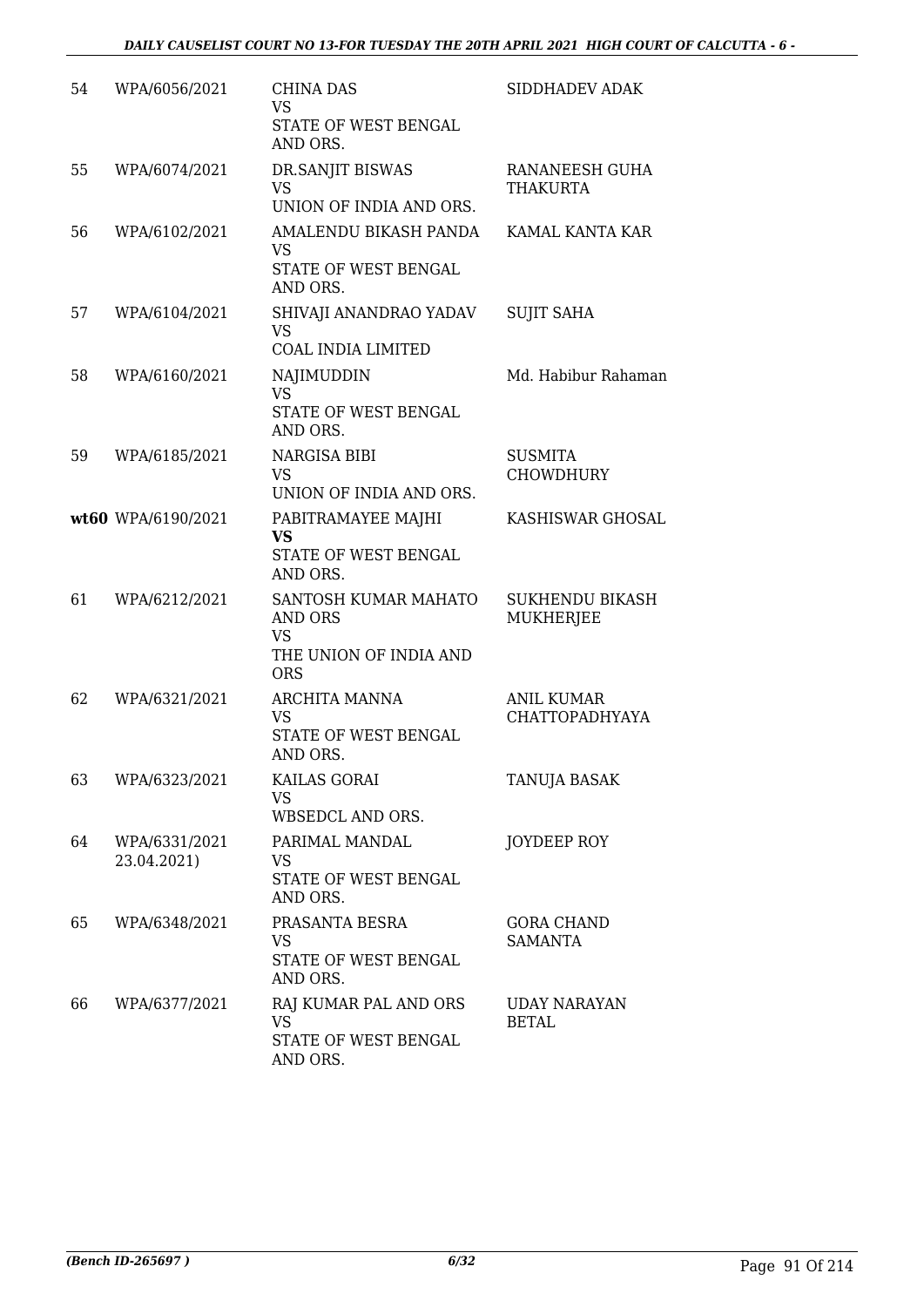| 67 | WPA/6385/2021<br>(At 10.30 a.m.) | TAFFAZZUL HUSSAIN<br>GILANI<br><b>VS</b><br>STATE OF WEST BENGAL<br>AND ORS.                         | ADITYA MONDAL                               |
|----|----------------------------------|------------------------------------------------------------------------------------------------------|---------------------------------------------|
|    | IA NO: CAN/1/2021                |                                                                                                      |                                             |
| 68 | WPA/6400/2021<br>(At 10.30 a.m.) | <b>IMTIAZ HUSSAIN</b><br><b>VS</b><br>STATE OF WEST BENGAL<br>AND ORS.                               | ADITYA MONDAL                               |
|    | IA NO: CAN/1/2021                |                                                                                                      |                                             |
| 69 | WPA/6464/2021                    | TAPAN KUMAR MANA<br>VS<br>STATE OF WEST BENGAL<br>AND ORS.                                           | <b>INDRAJIT BISWAS</b>                      |
| 70 | WPA/6481/2021                    | <b>AMAR DAS</b><br><b>VS</b><br>STATE OF WEST BENGAL<br>AND ORS.                                     | <b>AYAN MITRA</b>                           |
| 71 | WPA/6530/2021                    | RAJDIPTA BARMAN<br><b>VS</b><br><b>EMPLOYEES PROVIDENT</b><br>FUND ORGANISATION AND<br><b>OTHERS</b> | DEBOPRIYO KARAN                             |
| 72 | WPA/6536/2021                    | SMT KAJOL BADYAKAR<br><b>VS</b><br>M/S. EASTERN COAL<br><b>FIELDS LTD AND ORS</b>                    | <b>AMAL KUMAR DUTTA</b>                     |
| 73 | WPA/6544/2021                    | KRISHNA BHUIYA<br>VS<br>EASTERN COAL FIELDS LTD<br><b>AND ORS</b>                                    | AMAL KR DATTA                               |
| 74 | WPA/6551/2021                    | <b>MAHESH BAURI</b><br><b>VS</b><br>THE COAL INDIA LTD AND<br><b>ORS</b>                             | AMAL KUMAR DATTA                            |
| 75 | WPA/6587/2021                    | <b>JYOTISH MONDAL AND</b><br><b>ANOTHER</b><br><b>VS</b><br>STATE OF WEST BENGAL<br>AND ORS.         | <b>TANUJA BASAK</b>                         |
| 76 | WPA/6646/2021                    | <b>SHIKHA DAS</b><br>VS<br>THE KOLKATA PORT TRUST<br>AND ORS.                                        | <b>MOHINI MOHAN</b><br><b>BHATTACHARJEE</b> |
| 77 | WPA/6695/2021<br>(At 10.30 a.m.) | PIJUSH KANTI ROY<br><b>CHOWDHURY</b><br><b>VS</b><br>STATE OF WEST BENGAL<br>AND ORS.                | JAMIRUDDIN KHAN                             |
| 78 | WPA/6696/2021<br>(At 10.30 a.m.) | <b>SUPRIYA GUCHAIT</b><br><b>VS</b><br>STATE OF WEST BENGAL<br>AND ORS.                              | JAMIRUDDIN KHAN                             |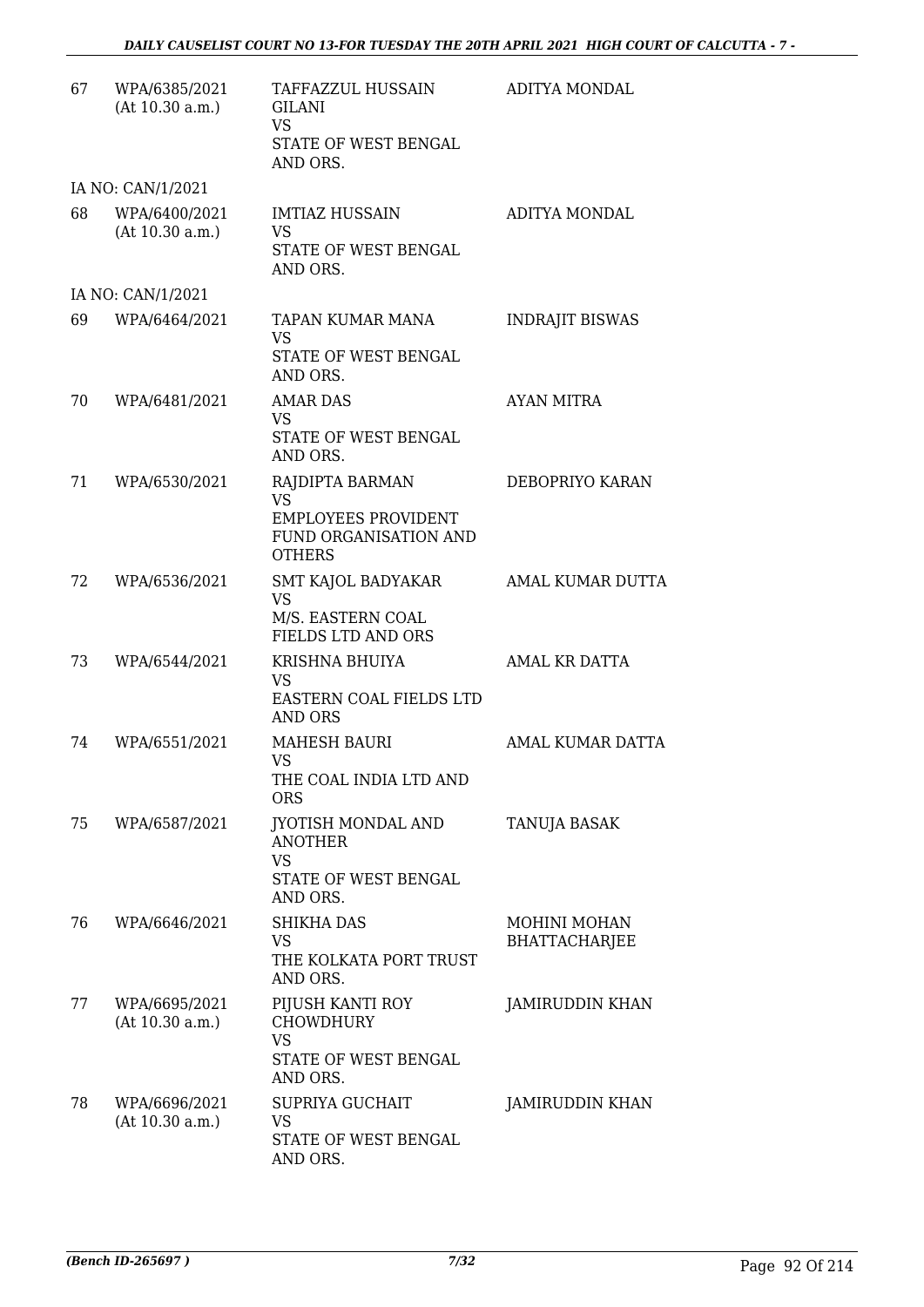| 79 | WPA/6699/2021<br>(At 10.30 a.m.) | <b>BINDU BIHARI SAHA</b><br>VS<br>STATE OF WEST BENGAL<br>AND ORS.                | <b>JAMIRUDDIN KHAN</b>                |
|----|----------------------------------|-----------------------------------------------------------------------------------|---------------------------------------|
| 80 | WPA/6713/2021<br>(At 10.30 a.m.) | <b>AJAY KUMAR</b><br><b>VS</b><br>STATE OF WEST BENGAL<br>AND ORS.                | <b>JAMIRUDDIN KHAN</b>                |
| 81 | WPA/6716/2021<br>(At 10.30 a.m.) | DINANATH THAKUR<br>VS<br>STATE OF WEST BENGAL<br>AND ORS.                         | JAMIRUDDIN KHAN                       |
| 82 | WPA/6717/2021<br>(At 10.30 a.m.) | PULAK SANKAR<br><b>CHOUDHURY</b><br><b>VS</b><br>STATE OF WEST BENGAL<br>AND ORS. | JAMIRUDDIN KHAN                       |
| 83 | WPA/6719/2021<br>(At 10.30 a.m.) | <b>SUSHANTA MITRA</b><br><b>VS</b><br>STATE OF WEST BENGAL<br>AND ORS.            | <b>JAMIRUDDIN KHAN</b>                |
| 84 | WPA/6721/2021                    | DEBAPRIYA NAG ROY<br><b>VS</b><br>STATE OF WEST BENGAL<br>AND ORS.                | PRITAM CHOUDHURY                      |
| 85 | WPA/6729/2021                    | PRIYA KARMAKAR<br><b>VS</b><br>STATE OF WEST BENGAL<br>AND ORS.                   | <b>BAISAKHI SINGHA</b>                |
| 86 | WPA/6733/2021                    | <b>GURUPADA MURMU</b><br><b>VS</b><br>UNION OF INDIA AND ORS.                     | kashiswar ghosal                      |
| 87 | WPA/6781/2021                    | MANTULAL MONDAL<br>VS<br>KOLKATA PORT TRUST AND<br>ORS.                           | RAJIB KUMAR KUNDU                     |
| 88 | WPA/6832/2021                    | <b>BEAUTY CHAKRABORTY</b><br><b>VS</b><br>STATE OF WEST BENGAL<br>AND ORS.        | <b>PARTHA</b><br><b>CHAKRABORTY</b>   |
| 89 | WPA/6848/2021                    | KRISHNENDU CHATTERJEE<br><b>VS</b><br>STATE OF WEST BENGAL<br>AND ORS.            | MONIRUZZAMAN                          |
| 90 | WPA/6859/2021                    | AMIT KUMAR HOWLADAR<br>VS<br>UNION OF INDIA AND ORS.                              | PROBAL SARKAR                         |
| 91 | WPA/7007/2021                    | PRASANTA KUMAR PAHARI<br><b>VS</b><br>STATE OF WEST BENGAL<br>AND ORS.            | <b>SALONI</b><br><b>BHATTACHARJEE</b> |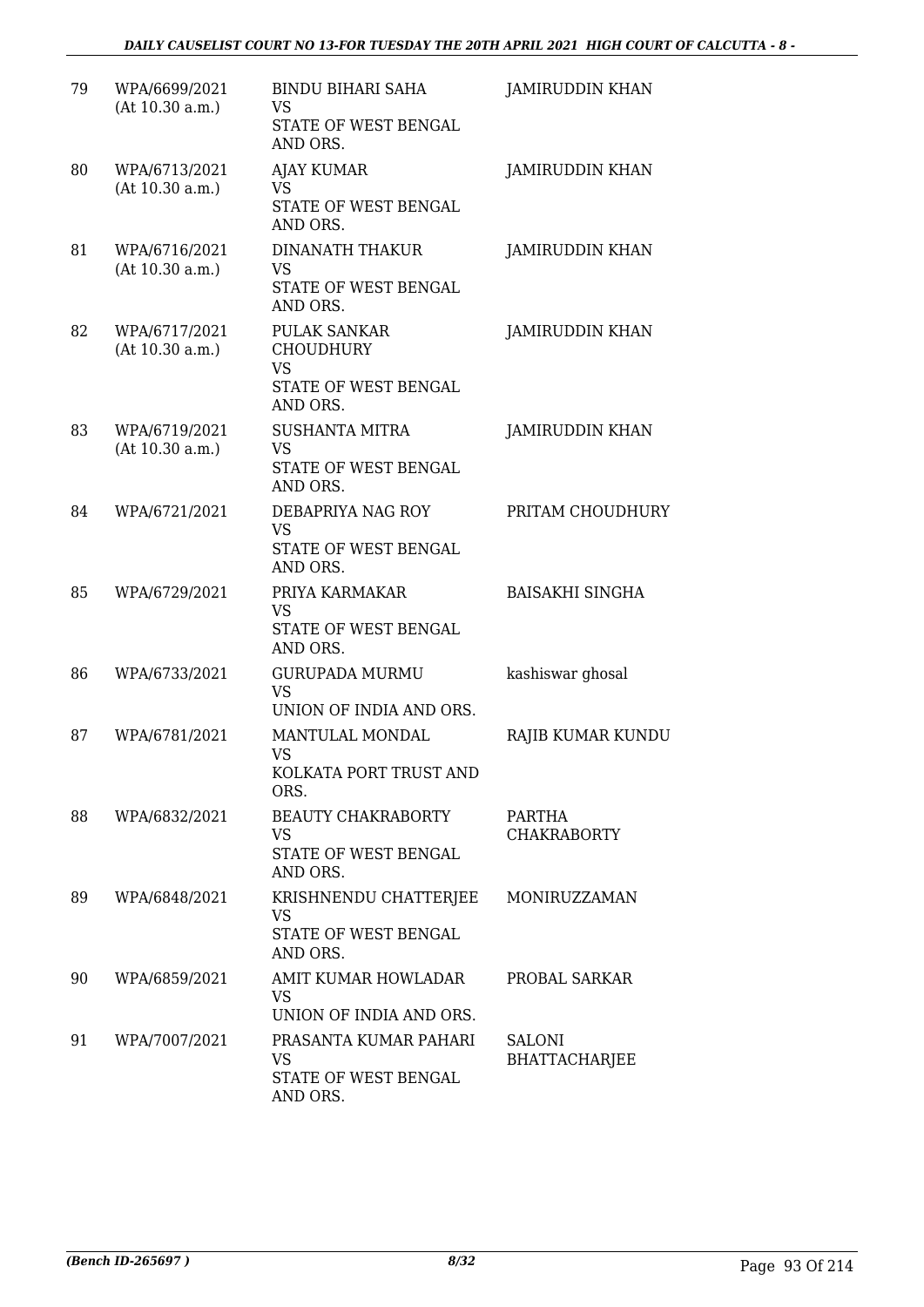| 92  | WPA/7055/2021     | JAYANTI SARKAR ROY<br><b>VS</b><br>STATE OF WEST BENGAL<br>AND ORS.             | Anirban Banerjee              |
|-----|-------------------|---------------------------------------------------------------------------------|-------------------------------|
| 93  | WPA/7072/2021     | TARUN KUMAR MANDAL<br>VS<br>CENTRAL BANK OF INDIA<br>AND ORS.                   | <b>ABHINABA DAN</b>           |
| 94  | WPA/7088/2021     | PRADIP KUMAR SARKAR<br><b>VS</b><br>WEST BENGAL HOUSING<br><b>BOARD AND ORS</b> | UDAYAN DUTTA                  |
| 95  | WPA/7124/2021     | <b>MIRA PANDA</b><br><b>VS</b><br>STATE OF WEST BENGAL<br>AND ORS.              | ABHILASH SINHA<br><b>ROY</b>  |
| 96  | WPA/7179/2021     | <b>SAHINA YASMIN</b><br><b>VS</b><br>STATE OF WEST BENGAL<br>AND ORS.           | <b>ARUNAVA PATI</b>           |
| 97  | WPA/7208/2021     | SANJIT KUMAR KOLEY<br>VS<br>STATE OF WEST BENGAL<br>AND ORS.                    | PRADEEP PANDEY                |
| 98  | WPA/7220/2021     | KALLOL CHOWDHURY<br><b>VS</b><br>UNION OF INDIA AND ORS.                        | <b>INDRAJIT BISWAS</b>        |
| 99  | WPA/7221/2021     | <b>WASIM AKHTAR ANSARI</b><br><b>VS</b><br>UNION OF INDIA AND ORS.              | MD. ALI MANSOOR               |
| 100 | WPA/7247/2021     | PAPIYA BHADURI<br><b>VS</b><br>STATE OF WEST BENGAL<br>AND ORS.                 | ARPA CHAKRABORTY              |
| 101 | WPA/7287/2021     | <b>DOLI SARKAR</b><br><b>VS</b><br>STATE BANK OF INDIA AND<br><b>OTHERS</b>     | CHIRANJIB SINHA               |
|     | 102 WPA/7311/2021 | HAFIJUL SK.<br><b>VS</b><br>STATE OF WEST BENGAL<br>AND ORS.                    | <b>SANDIP KUMAR</b><br>MONDAL |
| 103 | WPA/7370/2021     | RAJENDRA PRATAP SINGH<br><b>VS</b><br>UNION OF INDIA AND ORS.                   | UJJAL RAY                     |
|     | 104 WPA/7402/2021 | MAHUYA CHAKRABORTY<br>AND ANOTHER<br><b>VS</b><br>UNION OF INDIA AND ORS.       | SAMRAT DEY PAUL               |
|     | 105 WPA/7406/2021 | BRAJESH KRISHNA DAS<br>VS<br>STATE OF WEST BENGAL<br>AND ORS.                   | <b>GOPAL MONDAL</b>           |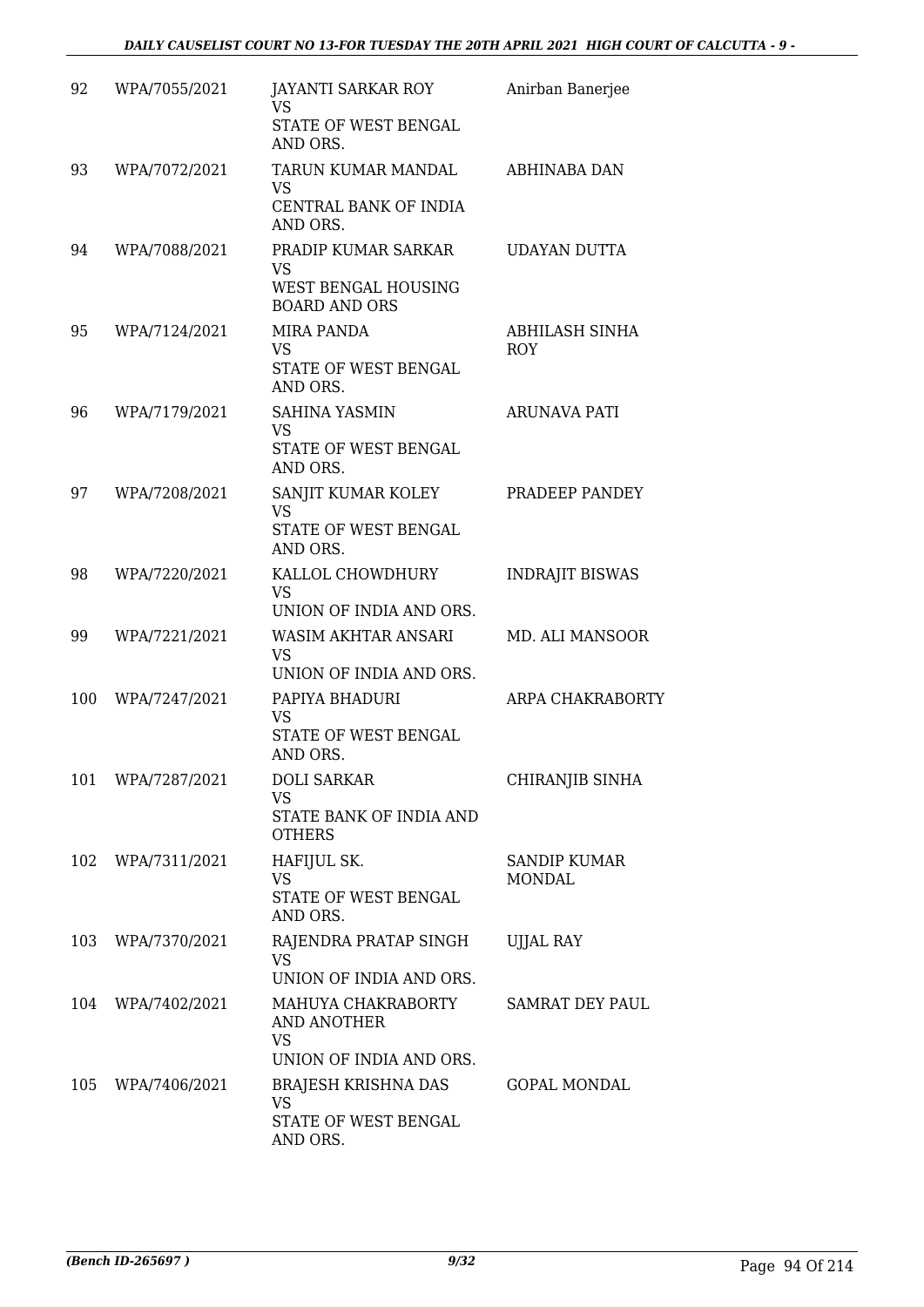| 106 | WPA/7409/2021                    | JIBESH ADHIKARY<br><b>VS</b><br>THE DIRECTOR GENERA,<br>RAILWAY PROTECTION<br><b>FORCE AND OTHERS</b> | <b>SANJIB KUMAR</b><br>MUKHOPADHYAY |
|-----|----------------------------------|-------------------------------------------------------------------------------------------------------|-------------------------------------|
| 107 | WPA/7438/2021                    | <b>ARATI SUR</b><br><b>VS</b><br>WEST BENGAL TRANSPORT<br><b>CORPORATION AND</b><br><b>OTHERS</b>     | <b>AMAR MITRA</b>                   |
| 108 | WPA/7443/2021                    | <b>SAMIN SK</b><br>VS<br>UNION OF INDIA AND<br><b>ANOTHER</b>                                         | PRASANTA KUMAR<br>PAKRASHI          |
| 109 | WPA/7450/2021                    | MONOJENDRA<br>CHAKRABORTY AND<br><b>OTHERS</b><br><b>VS</b><br>STATE OF WEST BENGAL<br>AND ORS.       | <b>MASUM ALI SARDAR</b>             |
| 110 | WPA/7465/2021<br>(At 10.30 a.m.) | PRADIP KUMAR BOSE<br><b>VS</b><br>STATE OF WEST BENGAL<br>AND ORS.                                    | JAMIRUDDIN KHAN                     |
| 111 | WPA/7468/2021<br>(At 10.30 a.m.) | <b>GUNASINDHU MONDAL</b><br>VS<br>STATE OF WEST BENGAL<br>AND ORS.                                    | JAMIRUDDIN KHAN                     |
| 112 | WPA/7473/2021<br>(At 10.30 a.m.) | RANJAN KUMAR MONDAL<br><b>VS</b><br>STATE OF WEST BENGAL<br>AND ORS.                                  | <b>JAMIRUDDIN KHAN</b>              |
| 113 | WPA/7477/2021<br>(At 10.30 a.m.) | <b>BIJOY MAITY</b><br><b>VS</b><br>STATE OF WEST BENGAL<br>AND ORS.                                   | JAMIRUDDIN KHAN                     |
| 114 | WPA/7478/2021<br>(At 10.30 a.m.) | RABINDRA NATH DEY<br>VS<br>STATE OF WEST BENGAL<br>AND ORS.                                           | <b>JAMIRUDDIN KHAN</b>              |
| 115 | WPA/7482/2021<br>(At 10.30 a.m.) | RABINDRA PROSAD SINGH<br><b>VS</b><br>STATE OF WEST BENGAL<br>AND ORS.                                | JAMIRUDDIN KHAN                     |
| 116 | WPA/7485/2021<br>(At 10.30 a.m.) | AMAL KUMAR CHATTERJEE<br>VS<br>STATE OF WEST BENGAL<br>AND ORS.                                       | JAMIRUDDIN KHAN                     |
| 117 | WPA/7488/2021<br>(At 10.30 a.m.) | TAPAN BHATTACHARJEE<br>VS<br>STATE OF WEST BENGAL<br>AND ORS.                                         | JAMIRUDDIN KHAN                     |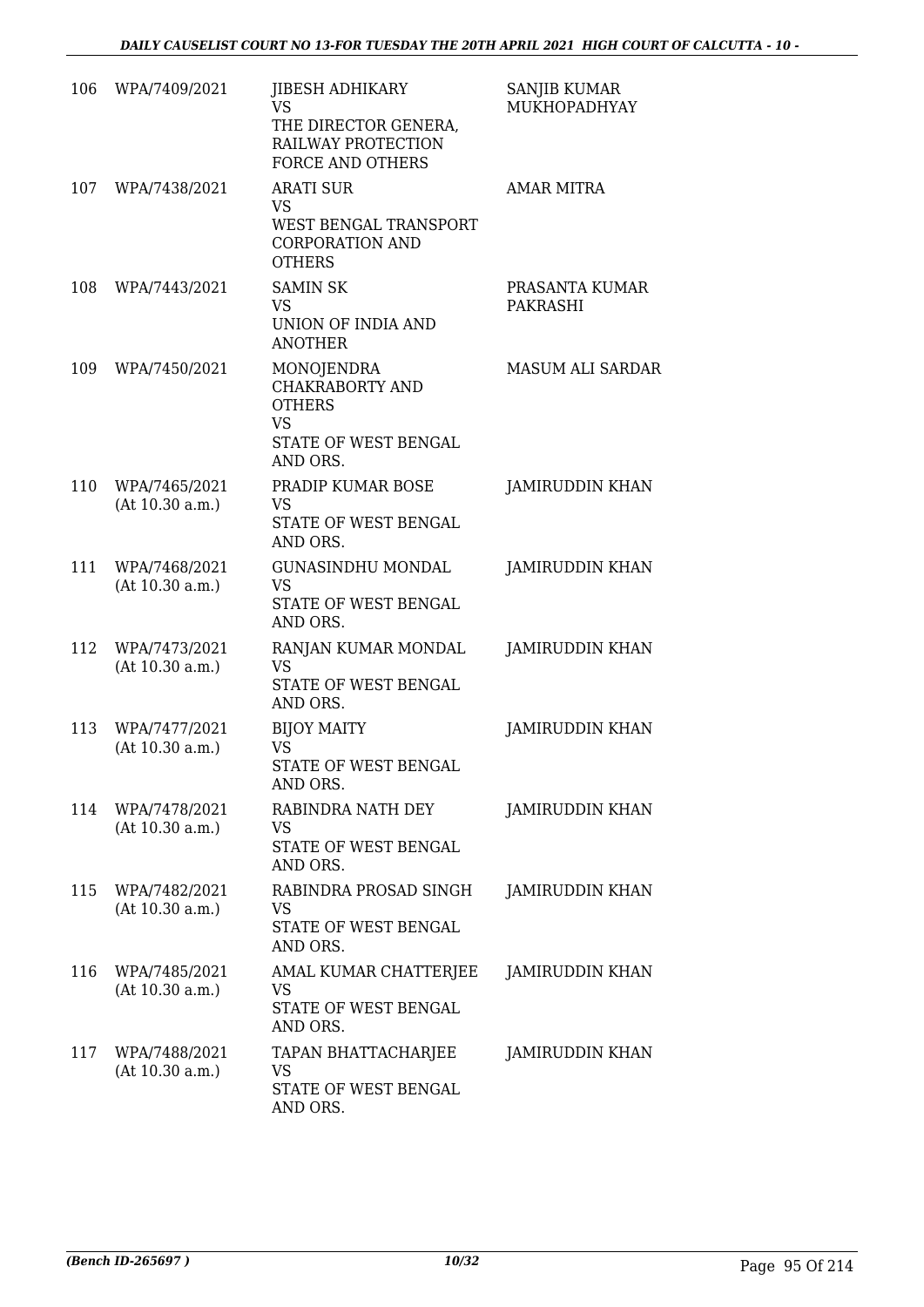| 118 | WPA/7489/2021     | BHAJA HARI MAHATO<br><b>VS</b><br>UNION OF INDIA AND ORS.                                             | <b>SOUGATA MITRA</b>                |
|-----|-------------------|-------------------------------------------------------------------------------------------------------|-------------------------------------|
| 119 | WPA/7490/2021     | <b>VIVEKANANDA HALDER</b><br>AND ORS<br><b>VS</b><br>STATE OF WEST BENGAL<br>AND ORS.                 | PARVEJ ALAM                         |
| 120 | WPA/7504/2021     | <b>MRINAL NATH</b><br><b>VS</b><br>PUNJAB AND SIND BANK<br><b>AND OTHERS</b>                          | SULENA KUMARI JHA                   |
| 121 | WPA/7521/2021     | SANJOY SAHA<br><b>VS</b><br>UNION OF INDIA AND ORS.                                                   | <b>SUBODH BANERJEE</b>              |
| 122 | WPA/7563/2021     | SAMIR SARKAR AND ORS<br><b>VS</b><br>UNION OF INDIA AND ORS.                                          | <b>TRIPTIMOY</b><br><b>TALUKDER</b> |
| 123 | WPA/7587/2021     | NOJIMODDIN SK. AND ORS<br>VS.<br>UNION OF INDIA AND ORS.                                              | <b>ANKITA DEY</b>                   |
| 124 | WPA/7595/2021     | SANAT KUMAR GHOSH AND<br><b>ORS</b><br><b>VS</b><br>STATE OF WEST BENGAL<br><b>AND ANR</b>            | SAMIRAN MANDAL                      |
| 125 | WPA/7612/2021     | SUPRIYA BISWAS AND ANR<br><b>VS</b><br>UNION OF INDIA AND ORS.                                        | <b>SANKHA SUBHRA</b><br><b>ROY</b>  |
| 126 | WPA/7618/2021     | <b>TIRTHANKAR BASU</b><br>VS<br>STATE OF WEST BENGAL<br>AND ORS.                                      | ANUJIT MOOKERJEE                    |
| 127 | WPA/7632/2021     | <b>BHASHKAR JYOTI</b><br>BHATTACHARJEE<br><b>VS</b><br>STATE BANK OF INDIA AND<br><b>ORS</b>          | <b>BISWAPRIYA</b><br><b>SAMANTA</b> |
|     | 128 WPA/7669/2021 | <b>BISWANATH BOSE AND</b><br><b>OTHERS</b><br><b>VS</b><br>STATE OF WEST BENGAL<br>AND ORS.           | <b>SAKTI PADA JANA</b>              |
| 129 | WPA/7678/2021     | <b>SAFDER ALI</b><br><b>VS</b><br>UNION OF INDIA AND ANR                                              | MD RIZWAN ALAM                      |
| 130 | WPA/7715/2021     | DR SASANKA SEKHAR<br><b>DEBNATH</b><br><b>VS</b><br>THEUNIVERSITY GRANTS<br><b>COMMISSION AND ORS</b> | PRIYANKA LAMA                       |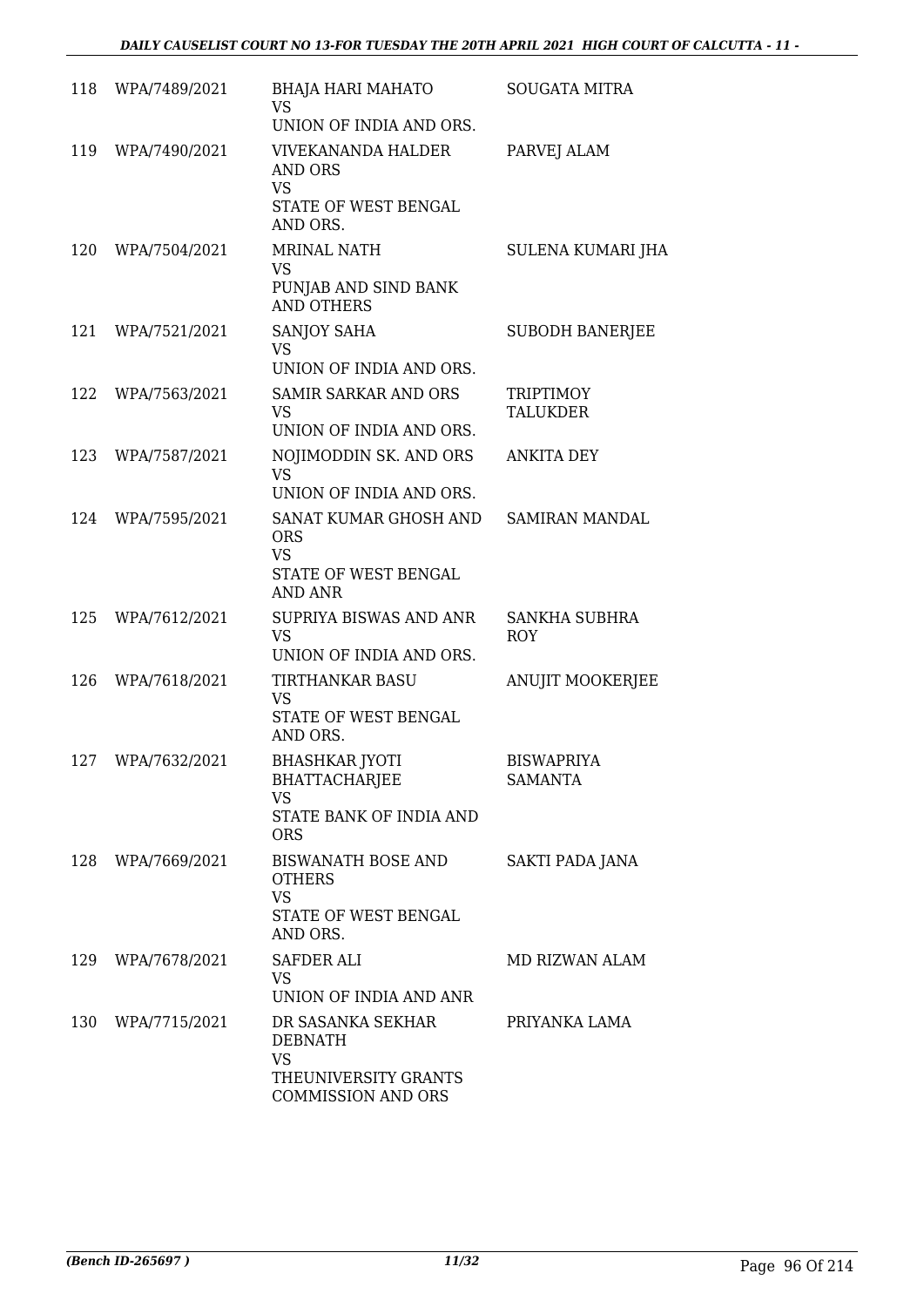| 131 | WPA/7925/2021<br>(At 10.30 a.m.) | <b>BISHNU PADA PAUL</b><br>VS<br>STATE OF WEST BENGAL<br>AND ORS.                          | <b>SAURAV ROY</b> |
|-----|----------------------------------|--------------------------------------------------------------------------------------------|-------------------|
| 132 | WPA/7927/2021<br>(At 10.30 a.m.) | SAMBHU CHANDRA DAS<br>VS.<br>STATE OF WEST BENGAL<br>AND ORS.                              | <b>SAURAV ROY</b> |
| 133 | WPA/7931/2021<br>(At 10.30 a.m.) | ASOK KUMAR GUHA<br>VS<br>STATE OF WEST BENGAL<br>AND ORS.                                  | <b>SAURAV ROY</b> |
| 134 | WPA/7933/2021<br>(At 10.30 a.m.) | <b>BASUDEB BISWAS</b><br>VS<br>STATE OF WEST BENGAL<br>AND ORS.                            | <b>SAURAV ROY</b> |
| 135 | WPA/7936/2021<br>(At 10.30 a.m.) | <b>ASHOKE KUMAR</b><br><b>CHAKROBORTY</b><br><b>VS</b><br>STATE OF WEST BENGAL<br>AND ORS. | <b>SAURAV ROY</b> |
| 136 | WPA/7939/2021<br>(At 10.30 a.m.) | RANJIT KUMAR DAS<br>VS<br>STATE OF WEST BENGAL<br>AND ORS.                                 | <b>SAURAV ROY</b> |
| 137 | WPA/7940/2021                    | <b>ASIF MALLICK</b><br><b>VS</b><br>STATE OF WEST BENGAL<br>AND ORS.                       | ROBIUL ISLAM      |
| 138 | WPA/7942/2021                    | <b>MINU GUHA</b><br>VS.<br>STATE OF WEST BENGAL<br>AND ORS.                                | <b>SAURAV ROY</b> |
| 139 | WPA/7945/2021                    | AJOY KUMAR DUTTA<br>VS<br>STATE OF WEST BENGAL<br>AND ORS.                                 | <b>SAURAV ROY</b> |
| 140 | WPA/7947/2021                    | <b>SAGARIKA PALIT</b><br><b>VS</b><br>STATE OF WEST BENGAL<br>AND ORS.                     | <b>SAURAV ROY</b> |
|     | 141 WPA/7950/2021                | <b>TAPAN KUMAR</b><br><b>BHATTACHARYA</b><br><b>VS</b><br>STATE OF WEST BENGAL<br>AND ORS. | <b>SOURAV ROY</b> |
| 142 | WPA/7953/2021                    | SUBODH RANJAN SARKAR<br><b>VS</b><br>STATE OF WEST BENGAL<br>AND ORS.                      | <b>SAURAV ROY</b> |
| 143 | WPA/7954/2021                    | BARUN DEV MUKHERJEE<br>VS<br>STATE OF WEST BENGAL<br>AND ORS.                              | <b>SOURAV ROY</b> |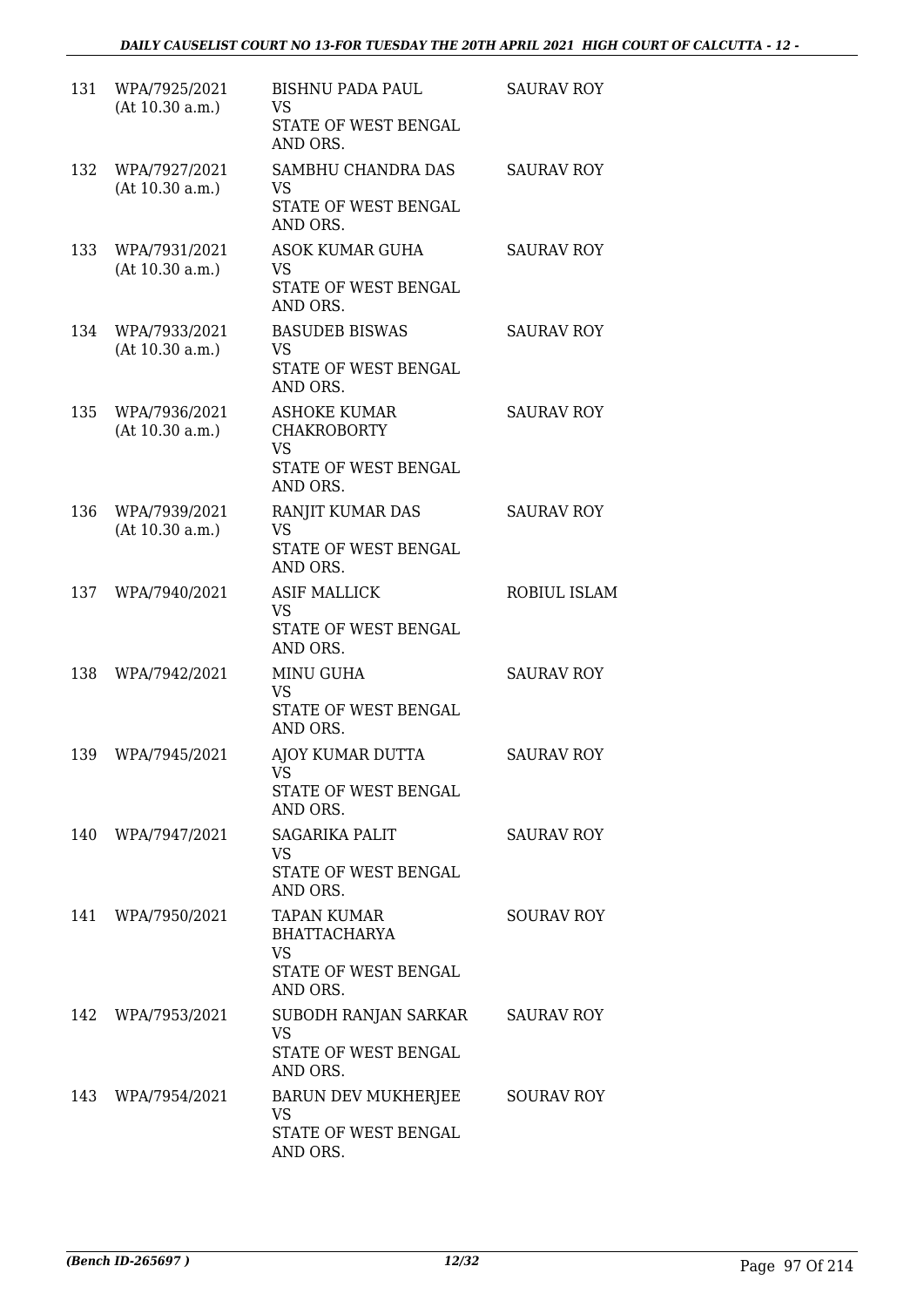|     | 144 WPA/7958/2021 | <b>GURUDAS NAYAK</b><br><b>VS</b><br>STATE OF WEST BENGAL<br>AND ORS.               | <b>SAURAV ROY</b>   |
|-----|-------------------|-------------------------------------------------------------------------------------|---------------------|
| 145 | WPA/7961/2021     | ANAJALI MUKHERJEE<br><b>VS</b><br>STATE OF WEST BENGAL<br>AND ORS.                  | <b>SAURAV ROY</b>   |
| 146 | WPA/7965/2021     | RUNU DUTTA<br><b>VS</b><br>STATE OF WEST BENGAL<br>AND ORS.                         | <b>SAURAV ROY</b>   |
| 147 | WPA/7967/2021     | <b>JOYDEV GHOSH</b><br><b>VS</b><br>STATE OF WEST BENGAL<br>AND ORS.                | <b>SAURAV ROY</b>   |
| 148 | WPA/7969/2021     | CHANDRA NATH DEB<br><b>VS</b><br>STATE OF WEST BENGAL<br>AND ORS.                   | <b>SAURAV ROY</b>   |
| 149 | WPA/7980/2021     | RATNA BUDUK @TUTUL<br><b>BUDUK</b><br><b>VS</b><br>STATE OF WEST BENGAL<br>AND ORS. | <b>SAURAV ROY</b>   |
| 150 | WPA/7984/2021     | NIBASH CHANDRA SARKAR<br><b>VS</b><br>STATE OF WEST BENGAL<br>AND ORS.              | <b>SOURAV ROY</b>   |
| 151 | WPA/7994/2021     | <b>ABHISHEK NAG</b><br><b>VS</b><br>PUNJAB NATIONAL BANK<br><b>AND ORS</b>          | <b>RISHAV MAITY</b> |
| 152 | WPA/8009/2021     | AMARESH BHATTACHARYA<br>VS<br>STATE OF WEST BENGAL<br>AND ORS.                      | <b>SAURAV ROY</b>   |
|     | 153 WPA/8012/2021 | TUSHAR KANTI MITRA<br><b>VS</b><br>STATE OF WEST BENGAL<br>AND ORS.                 | <b>SAURAV ROY</b>   |
|     | 154 WPA/8015/2021 | NARENDRA PROSAD ROY<br>VS.<br>STATE OF WEST BENGAL<br>AND ORS.                      | <b>SAURAV ROY</b>   |
| 155 | WPA/8016/2021     | <b>SWAPAN BODHAK</b><br>VS<br>STATE OF WEST BENGAL<br>AND ORS.                      | <b>SAURAV ROY</b>   |
| 156 | WPA/8018/2021     | <b>BRIJ LAL SHAW</b><br><b>VS</b><br>STATE OF WEST BENGAL<br>AND ORS.               | <b>SAURAV ROY</b>   |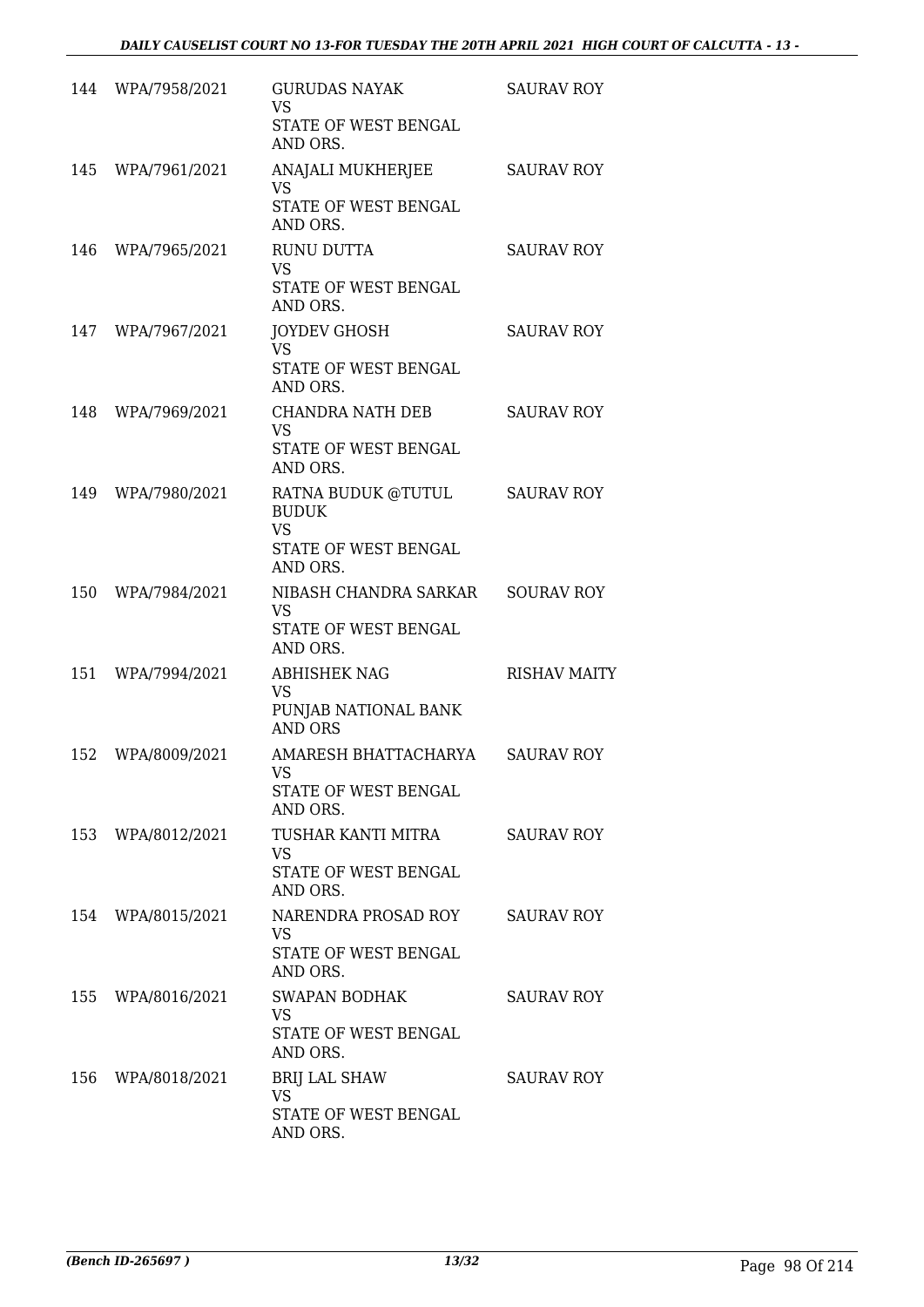|     | 157 WPA/8022/2021 | TAPAN KUMAR DEY<br><b>VS</b><br>STATE OF WEST BENGAL<br>AND ORS.            | <b>SAURAV ROY</b>      |
|-----|-------------------|-----------------------------------------------------------------------------|------------------------|
|     | 158 WPA/8025/2021 | <b>BHOLA SHAW</b><br>VS<br>STATE OF WEST BENGAL<br>AND ORS.                 | <b>SAURAV ROY</b>      |
|     | 159 WPA/8028/2021 | <b>GYAN CHANDRA PATHAK</b><br><b>VS</b><br>STATE OF WEST BENGAL<br>AND ORS. | SAURAV ROY             |
|     | 160 WPA/8033/2021 | MALAY KUMAR RAY<br><b>VS</b><br>STATE OF WEST BENGAL<br>AND ORS.            | <b>SAURAV ROY</b>      |
|     | 161 WPA/8035/2021 | TAPAN KUMAR SINHA<br><b>VS</b><br>STATE OF WEST BENGAL<br>AND ORS.          | <b>SAURAV ROY</b>      |
|     | 162 WPA/8043/2021 | ASOK KUMAR DATTA<br><b>VS</b><br>STATE OF WEST BENGAL<br>AND ORS.           | JAMIRUDDIN KHAN        |
|     | 163 WPA/8044/2021 | ARUN KUMAR SINGH<br>VS<br>STATE OF WEST BENGAL<br>AND ORS.                  | JAMIRUDDIN KHAN        |
|     | 164 WPA/8047/2021 | SWAPAN CHOWDHURY<br><b>VS</b><br>STATE OF WEST BENGAL<br>AND ORS.           | <b>JAMIRUDDIN KHAN</b> |
| 165 | WPA/8049/2021     | DUSSHASAN BERA<br><b>VS</b><br>STATE OF WEST BENGAL<br>AND ORS.             | JAMIRUDDIN KHAN        |
|     | 166 WPA/8054/2021 | <b>BALMUKUND PRASAD</b><br><b>VS</b><br>STATE OF WEST BENGAL<br>AND ORS.    | JAMIRUDDIN KHAN        |
|     | 167 WPA/8056/2021 | RAJENDRA RAM<br><b>VS</b><br>STATE OF WEST BENGAL<br>AND ORS.               | <b>JAMIRUDDIN KHAN</b> |
|     | 168 WPA/8058/2021 | <b>BISWANATH DEY</b><br><b>VS</b><br>STATE OF WEST BENGAL<br>AND ORS.       | <b>JAMIRUDDIN KHAN</b> |
|     | 169 WPA/8059/2021 | SAMIR KUMAR DAS<br><b>VS</b><br>STATE OF WEST BENGAL<br>AND ORS.            | JAMIRUDDIN KHAN        |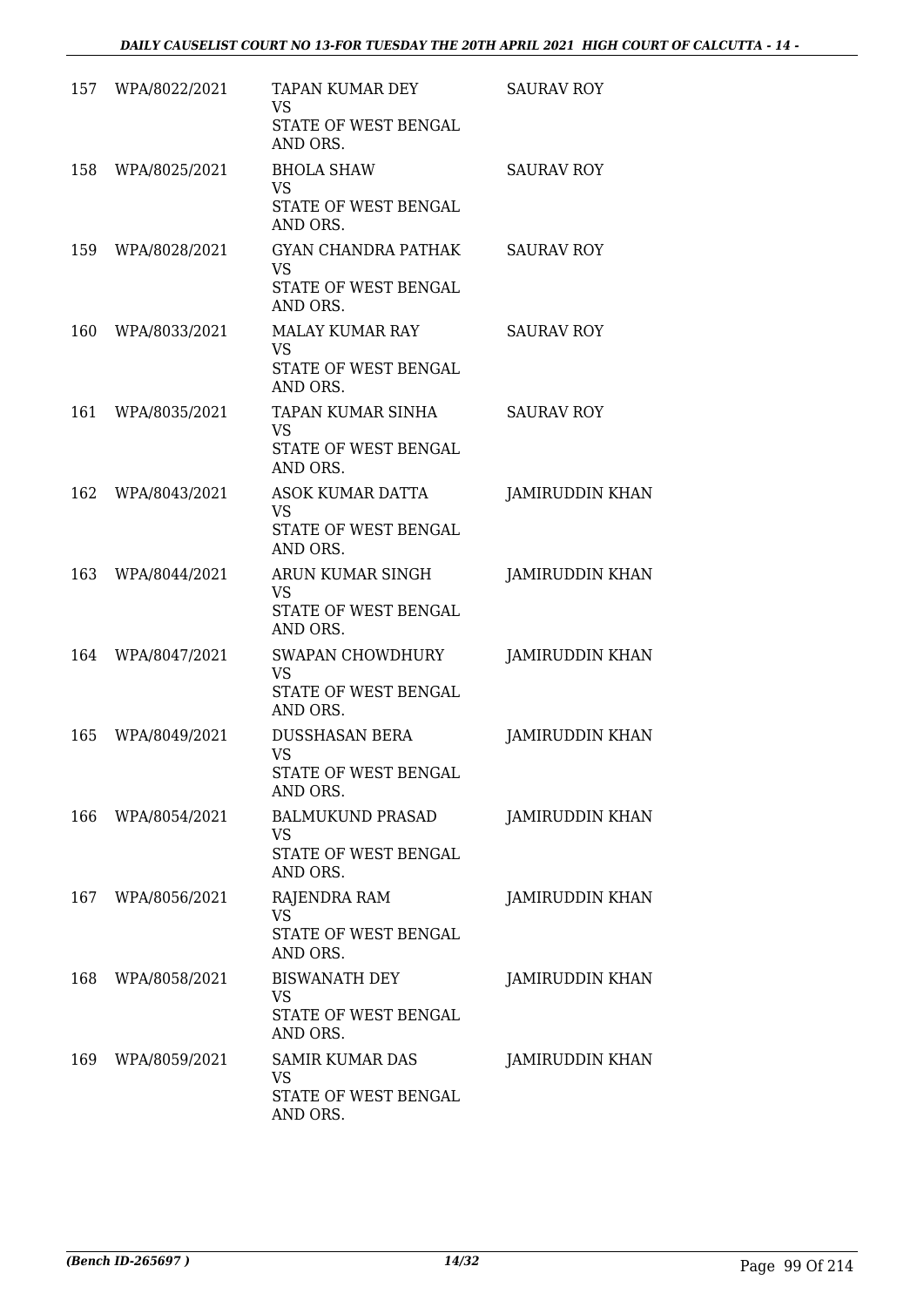| 170 | WPA/8060/2021 | <b>SAMIR CHAKRABORTY</b><br><b>VS</b><br>STATE OF WEST BENGAL<br>AND ORS.                  | <b>JAMIRUDDIN KHAN</b> |
|-----|---------------|--------------------------------------------------------------------------------------------|------------------------|
| 171 | WPA/8063/2021 | RADHASHYAM DAS<br><b>VS</b><br>STATE OF WEST BENGAL<br>AND ORS.                            | <b>JAMIRUDDIN KHAN</b> |
| 172 | WPA/8064/2021 | <b>MANORANJAN</b><br><b>BHATTACHARJEE</b><br><b>VS</b><br>STATE OF WEST BENGAL<br>AND ORS. | JAMIRUDDIN KHAN        |
| 173 | WPA/8067/2021 | ASIT KUMAR MANDAL<br>VS<br>STATE OF WEST BENGAL<br>AND ORS.                                | JAMIRUDDIN KHAN        |
| 174 | WPA/8070/2021 | MANOJ BHATTACHARJEE<br><b>VS</b><br>STATE OF WEST BENGAL<br>AND ORS.                       | JAMIRUDDIN KHAN        |
| 175 | WPA/8071/2021 | SAIBAL CHATTERJEE<br><b>VS</b><br>STATE OF WEST BENGAL<br>AND ORS.                         | JAMIRUDDIN KHAN        |
| 176 | WPA/8072/2021 | <b>SHAFI AHMED</b><br><b>VS</b><br>STATE OF WEST BENGAL<br>AND ORS.                        | <b>JAMIRUDDIN KHAN</b> |
| 177 | WPA/8073/2021 | ASHOK KUMAR SINGH<br>VS<br>STATE OF WEST BENGAL<br>AND ORS.                                | JAMIRUDDIN KHAN        |
| 178 | WPA/8074/2021 | <b>GOUTAM GANGULY</b><br>VS<br>STATE OF WEST BENGAL<br>AND ORS.                            | JAMIRUDDIN KHAN        |
| 179 | WPA/8076/2021 | SANKAR PRASAD ROY<br>VS<br>STATE OF WEST BENGAL<br>AND ORS.                                | JAMIRUDDIN KHAN        |
| 180 | WPA/8078/2021 | JAGAT JYOTI KUNDU<br>VS<br>STATE OF WEST BENGAL<br>AND ORS.                                | <b>JAMIRUDDIN KHAN</b> |
| 181 | WPA/8097/2021 | <b>MAHESH PRASAD</b><br><b>VS</b><br>THE FOOD CORPORATION<br>OF INDIA AND OTHERS           | <b>SUDIP SARKAR</b>    |
| 182 | WPA/8101/2021 | <b>MOHAN RAM</b><br>VS<br>THE FOOD CORPORATION<br>OF INDIA AND OTHERS                      | <b>SUDIP SARKAR</b>    |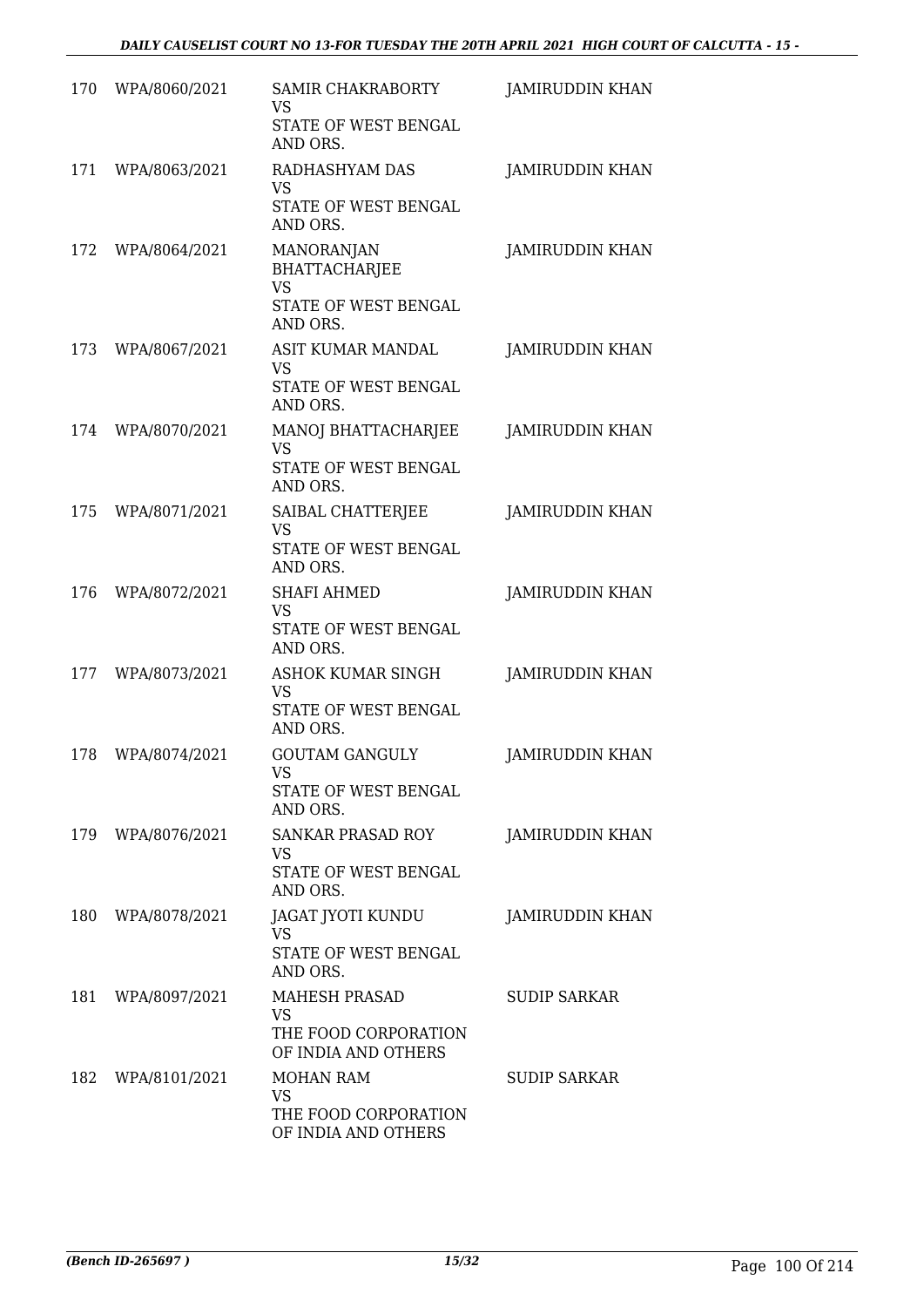| 183 | WPA/8104/2021                    | ASIATIC SOCIETY AND<br><b>EMPLOYEES UNION AND</b><br>ANR<br><b>VS</b><br>UNION OF INDIA AND ORS. | <b>SUMAN BANERJEE</b>                |
|-----|----------------------------------|--------------------------------------------------------------------------------------------------|--------------------------------------|
| 184 | WPA/8105/2021                    | RAM JANAM SINGH<br><b>VS</b><br>THE FOOD CORPORATION<br>OF INDIA AND OTHERS                      | <b>SUDIP SARKAR</b>                  |
| 185 | WPA/8106/2021<br>(26.04.2021)    | SOURENDRA NATH BISWAS<br><b>VS</b><br>UNION OF INDIA AND ORS.                                    | SUJIT KUMAR GHOSH                    |
| 186 | WPA/8109/2021                    | <b>B ASHOK</b><br><b>VS</b><br>UNION OF INDIA AND ORS.                                           | SWARNALI<br><b>DASGUPTA</b>          |
| 187 | WPA/8112/2021                    | <b>BABAN SINGH</b><br><b>VS</b><br>THE FOOD CORPORATION<br>OF INDIA AND OTHERS                   | <b>SUDIP SARKAR</b>                  |
| 188 | WPA/8116/2021                    | <b>RAM PRIT RAM</b><br><b>VS</b><br>THE FOOD CORPORATION<br>OF INDIA AND OTHERS                  | <b>SUDIP SARKAR</b>                  |
| 189 | WPA/8200/2021                    | TANMOY CHATTOPADHYAY<br><b>VS</b><br>STATE OF WEST BENGAL<br>AND ORS.                            | <b>DIBYENDU</b><br><b>CHATTERJEE</b> |
| 190 | WPA/8206/2021                    | SWAPAN KUMAR DUTTA<br><b>VS</b><br>STATE OF WEST BENGAL<br>AND ORS.                              | <b>SAURAV ROY</b>                    |
| 191 | WPA/8209/2021                    | <b>INDRA NATH DAS</b><br>VS<br>STATE OF WEST BENGAL<br>AND ORS.                                  | <b>SAURAV ROY</b>                    |
| 192 | WPA/8211/2021                    | KALPANA RANI DEY<br><b>VS</b><br>THE DURGAPUR PROJECTS<br><b>LIMITED AND ORS</b>                 | SOUMO CHOUDHURY                      |
| 193 | WPA/8212/2021                    | <b>ASIT CHAKRABORTY</b><br><b>VS</b><br>STATE OF WEST BENGAL<br>AND ORS.                         | <b>SAURAV ROY</b>                    |
| 194 | WPA/8213/2021                    | <b>BHARATI SAHA AND ORS</b><br>VS<br>STATE OF WEST BENGAL<br>AND ORS.                            | <b>JOY CHAKRABORTY</b>               |
| 195 | WPA/8216/2021<br>(At 10.30 a.m.) | SANKAR KUMAR DAS<br>VS<br>STATE OF WEST BENGAL<br>AND ORS.                                       | <b>SAURAV ROY</b>                    |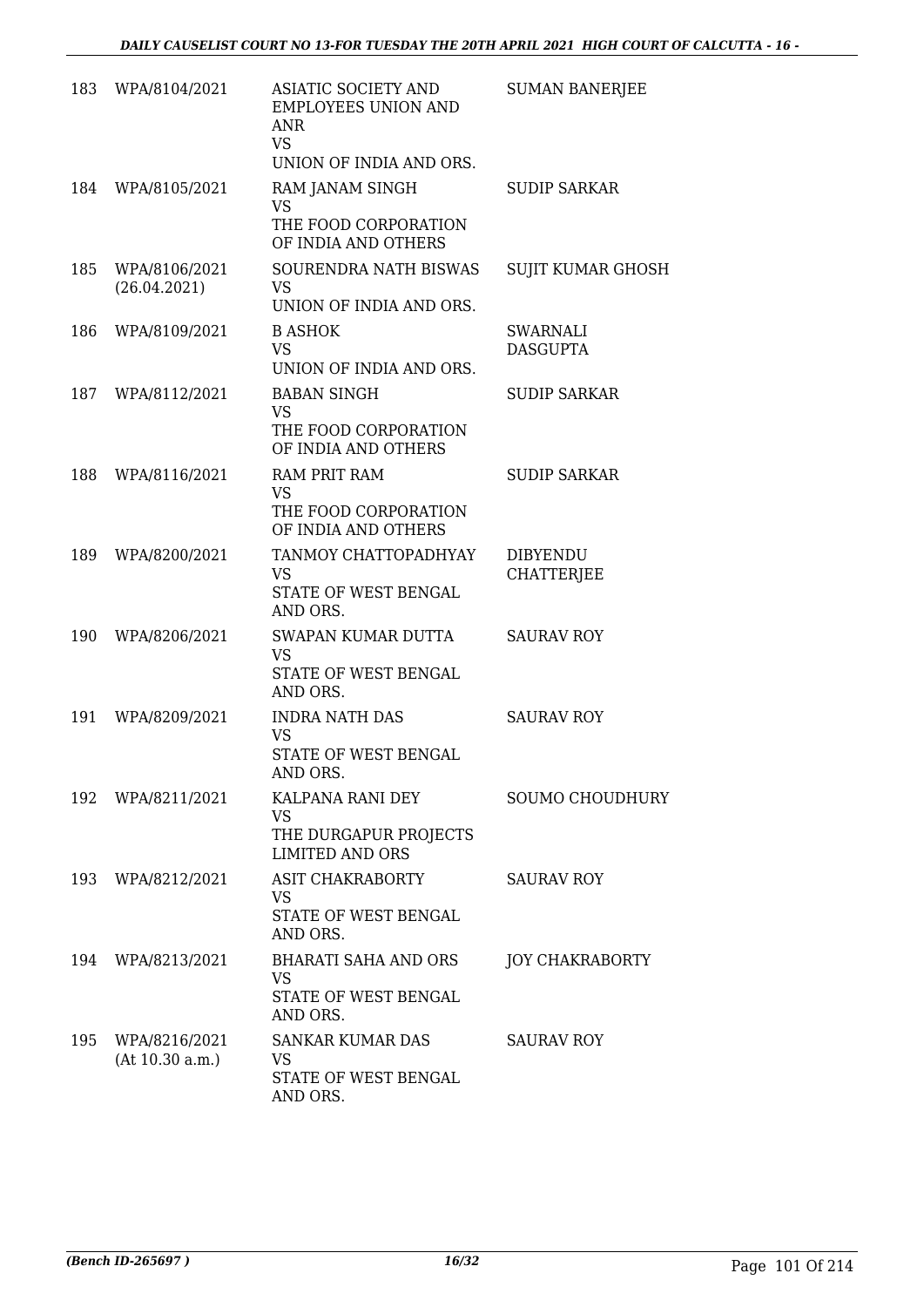| 196 | WPA/8219/2021<br>(At 10.30 a.m.) | <b>GOBINDA MOHAN KUNDU</b><br><b>VS</b><br>STATE OF WEST BENGAL<br>AND ORS. | <b>SAURAV ROY</b> |
|-----|----------------------------------|-----------------------------------------------------------------------------|-------------------|
| 197 | WPA/8222/2021<br>(At 10.30 a.m.) | <b>SK HABIB</b><br><b>VS</b><br>STATE OF WEST BENGAL<br>AND ORS.            | <b>SAURAV ROY</b> |
| 198 | WPA/8224/2021<br>(At 10.30 a.m.) | <b>GOPAL CHANDRA BERA</b><br><b>VS</b><br>STATE OF WEST BENGAL<br>AND ORS.  | <b>SAURAV ROY</b> |
| 199 | WPA/8227/2021<br>(At 10.30 a.m.) | RAJENDRA PRASAD SINGH<br><b>VS</b><br>STATE OF WEST BENGAL<br>AND ORS.      | <b>SAURAV ROY</b> |
| 200 | WPA/8229/2021<br>(At 10.30 a.m.) | <b>KUNTAL HALDER</b><br><b>VS</b><br>STATE OF WEST BENGAL<br>AND ORS.       | <b>SAURAV ROY</b> |
| 201 | WPA/8232/2021<br>(At 10.30 a.m.) | <b>BHOLA MAHATO</b><br>VS<br>STATE OF WEST BENGAL<br>AND ORS.               | <b>SAURAV ROY</b> |
| 202 | WPA/8235/2021<br>(At 10.30 a.m.) | KANTI RAM BASU<br><b>VS</b><br>STATE OF WEST BENGAL<br>AND ORS.             | <b>SAURAV ROY</b> |
| 203 | WPA/8238/2021<br>(At 10.30 a.m.) | RANJIT KUMAR SANFUI<br><b>VS</b><br>STATE OF WEST BENGAL<br>AND ORS.        | <b>SAURAV ROY</b> |
| 204 | WPA/8242/2021<br>(At 10.30 a.m.) | TARIT KUMAR DUTTA<br>VS<br>STATE OF WEST BENGAL<br>AND ORS.                 | <b>SAURAV ROY</b> |
| 205 | WPA/8244/2021<br>(At 10.30 a.m.) | SUCHETA DASGUPTA<br><b>VS</b><br>STATE OF WEST BENGAL<br>AND ORS.           | <b>SAURAV ROY</b> |
| 206 | WPA/8247/2021<br>(At 10.30 a.m.) | JITENDRA KUMAR SINGH<br>VS<br>STATE OF WEST BENGAL<br>AND ORS.              | <b>SAURAV ROY</b> |
| 207 | WPA/8250/2021<br>(At 10.30 a.m.) | <b>ASISH KUMAR SEN</b><br><b>VS</b><br>STATE OF WEST BENGAL<br>AND ORS.     | Sauray Basu       |
| 208 | WPA/8259/2021<br>(At 10.30 a.m.) | <b>SAMARESH BAG</b><br>VS<br>STATE OF WEST BENGAL<br>AND ORS.               | <b>SAURAV ROY</b> |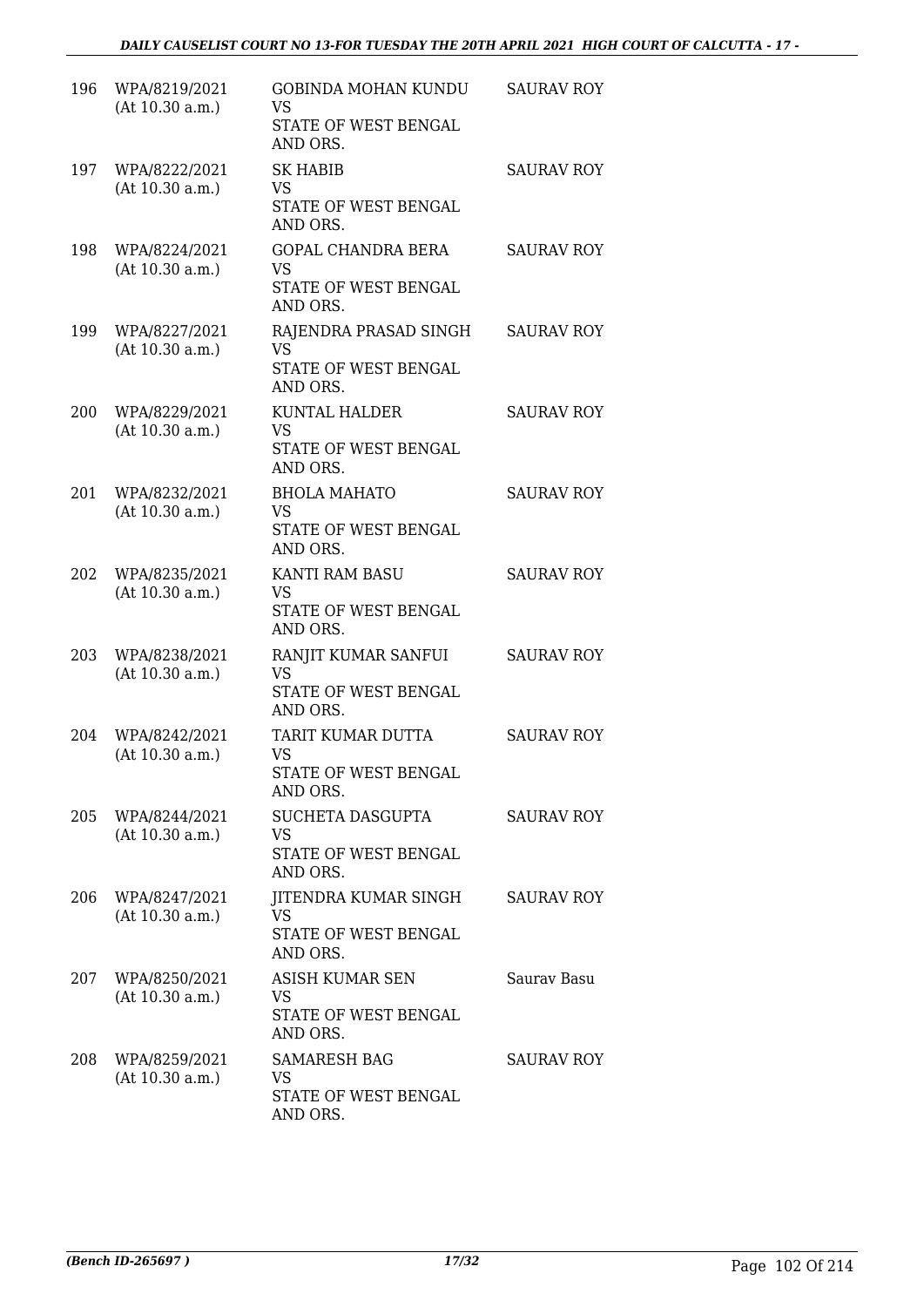| 209 | WPA/8260/2021 | <b>SUPRIYA DE</b><br><b>VS</b><br>UNION OF INDIA AND ORS.                                                 | APURBA KUAMR<br>BANDYOPADHYAY       |
|-----|---------------|-----------------------------------------------------------------------------------------------------------|-------------------------------------|
| 210 | WPA/8262/2021 | KRISHNA PADA<br><b>CHAKRABORTY AND ORS</b><br><b>VS</b><br>UNION OF INDIA AND ORS.                        | APURBA KUMAR<br><b>BADYOPADHYAY</b> |
| 211 | WPA/8265/2021 | SANAT CHAKRABORTY<br><b>VS</b><br>STATE OF WEST BENGAL<br>AND ORS.                                        | <b>SAURAV ROY</b>                   |
| 212 | WPA/8277/2021 | PROSENJIT GHOSH<br><b>VS</b><br>W.B.S.E.D.C.L. AND ORS                                                    | <b>SAKKHA SUBHRA RAY</b>            |
| 213 | WPA/8310/2021 | BOBY PANDAY@PANDEY<br><b>VS</b><br>W.B.S.E.D.C.L. AND ORS                                                 | <b>ANKITA DEY</b>                   |
| 214 | WPA/8333/2021 | PARTHA BISWAS<br><b>VS</b><br><b>STATE OF WEST BENGAL</b><br>AND ORS.                                     | ANJANA MEHEBUB                      |
| 215 | WPA/8400/2021 | PRABAHAMAN SHIKHAK<br>KALYAN SAMITY AND<br><b>OTHERS</b><br><b>VS</b><br>STATE OF WEST BENGAL<br>AND ORS. | <b>ASHIS KUMAR PAUL</b>             |
| 216 | WPA/8428/2021 | PRADIP KR.NAG @PRADIP<br><b>KUMAR NAG</b><br><b>VS</b><br>STATE OF WEST BENGAL<br>AND ORS.                | <b>GOLAM MOHAMMAD</b>               |
| 217 | WPA/8489/2021 | <b>GANDHI BAGDI AND ORS</b><br><b>VS</b><br>STATE OF WEST BENGAL<br><b>AND ANR</b>                        | <b>SUSANTA PAL</b>                  |
| 218 | WPA/8506/2021 | SYED MOHAMMAD ALI AND<br><b>OTHERS</b><br><b>VS</b><br>STATE OF WEST BENGAL<br>AND ORS.                   | <b>RAJIB GHOSH</b>                  |
| 219 | WPA/8519/2021 | RABINDRA NATH KUNDU<br><b>VS</b><br>STATE OF WEST BENGAL<br>AND ORS.                                      | <b>SUKLA DAS</b><br><b>CHANDRA</b>  |
| 220 | WPA/8522/2021 | SANJIB KR. BAIRAGI<br><b>VS</b><br>STATE OF WEST BENGAL<br>AND ORS.                                       | <b>SUKLA DAS</b><br><b>CHANDRA</b>  |
| 221 | WPA/8554/2021 | PRIYA NATH MONDAL<br><b>VS</b><br>THE BIRBHUM CENTRAL<br>CO-OPERATIVE BANK LTD<br>AND ORS                 | SANKHA SUBHRA<br><b>RAY</b>         |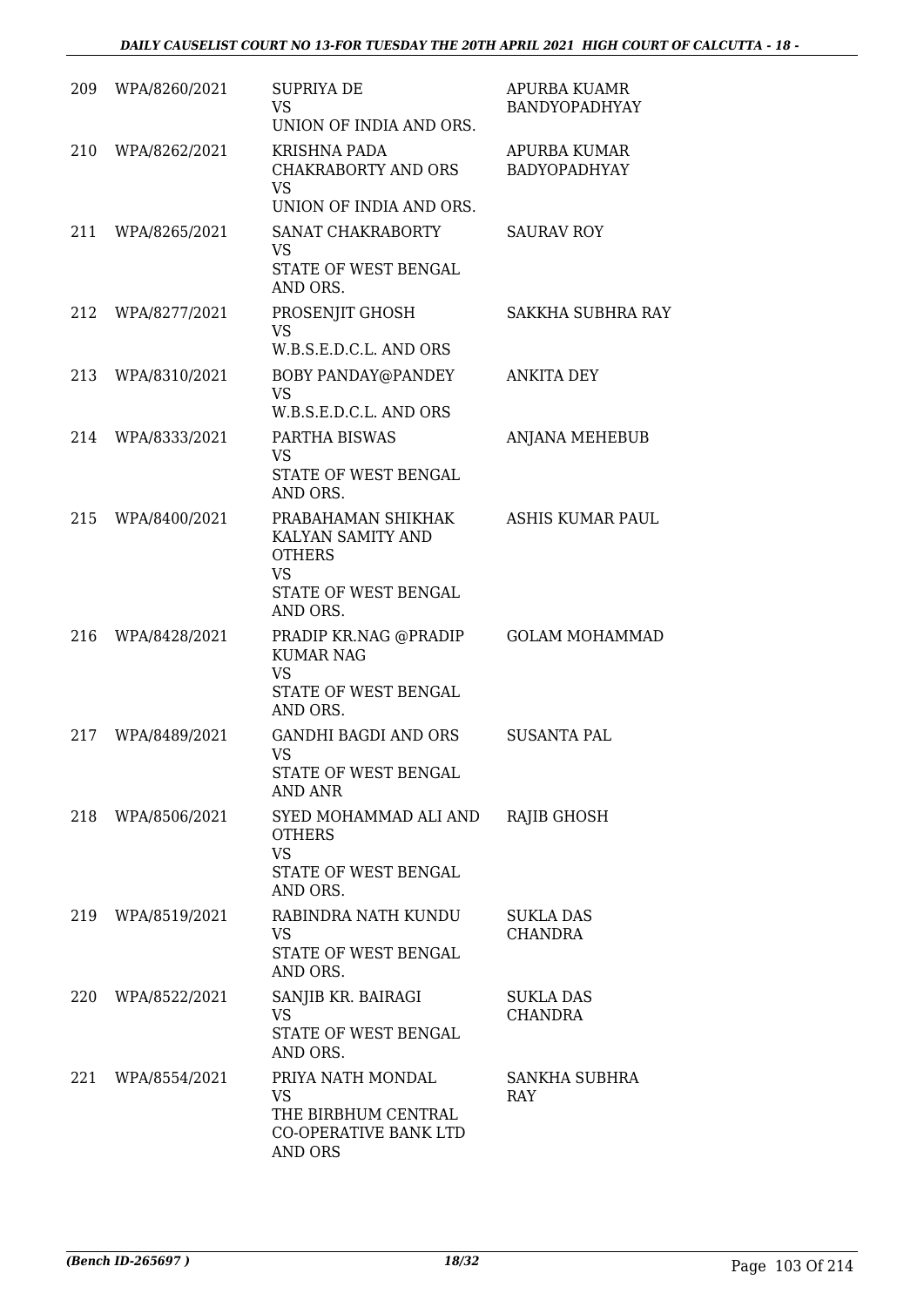| 222 | WPA/8573/2021     | PRABIR BASU RAY<br><b>VS</b><br>STATE OF WEST BENGAL<br>AND ORS.                                                          | <b>LAKSHMAN</b><br><b>CHANDRA HALDER</b> |
|-----|-------------------|---------------------------------------------------------------------------------------------------------------------------|------------------------------------------|
| 223 | WPA/8575/2021     | <b>SATYA RANJAN</b><br><b>CHAKRABORTY</b><br><b>VS</b><br>THE LIFE INSURANCE<br>CORPORATION OF INDIA<br><b>AND OTHERS</b> | SUBHAS CJHANDRA<br><b>ATHA</b>           |
| 224 | WPA/8577/2021     | <b>ANUPAM DAS</b><br>VS<br>STATE OF WEST BENGAL<br>AND ORS.                                                               | LAKSHMAN<br><b>CHANDRA HALDER</b>        |
| 225 | WPA/8581/2021     | PARTHA BHATTACHARYA<br><b>VS</b><br>STATE OF WEST BENGAL<br>AND ORS.                                                      | LAKSHMAN<br><b>CHANDRA HALDER</b>        |
| 226 | WPA/8596/2021     | <b>BIJAY MITRA</b><br><b>VS</b><br>STATE OF WEST BENGAL<br>AND ORS.                                                       | <b>LAKSHMAN</b><br><b>CHANDRA HALDER</b> |
| 227 | WPA/8598/2021     | MADHU SUDAN<br>CHATTERJEE<br><b>VS</b><br>STATE OF WEST BENGAL<br>AND ORS.                                                | LAKSHMAN<br><b>CHANDRA HALDAR</b>        |
| 228 | WPA/8601/2021     | DEBASISH MUKHERJEE<br><b>VS</b><br>STATE OF WEST BENGAL<br>AND ORS.                                                       | LAKSHMAN<br>CHANDRA HALDAR               |
| 229 | WPA/8604/2021     | <b>SAMIR KR GHOSH</b><br><b>VS</b><br><b>STATE OF WEST BENGAL</b><br>AND ORS.                                             | <b>LAKSHMAN</b><br><b>CHANDRA HALDER</b> |
|     | 230 WPA/8607/2021 | SANDIP KR<br>BHATTACHARYYA<br><b>VS</b><br>STATE OF WEST BENGAL<br>AND ORS.                                               | LAKSHMAN<br><b>CHANDRA HALDAR</b>        |
| 231 | WPA/8609/2021     | <b>BASUDEB CHATTERJEE</b><br><b>VS</b><br>STATE OF WEST BENGAL<br>AND ORS.                                                | LAKSHMAN<br>CHANDRA HALDAR               |
| 232 | WPA/8615/2021     | TAPAS DUTTA<br><b>VS</b><br>STATE OF WEST BENGAL<br>AND ORS.                                                              | LAKSHMAN<br><b>CHANDRA HALDER</b>        |
| 233 | WPA/8616/2021     | <b>RABI BASAK</b><br><b>VS</b><br>STATE OF WEST BENGAL<br>AND ORS.                                                        | LAKSHMAN<br>CHANDRA HALDAR               |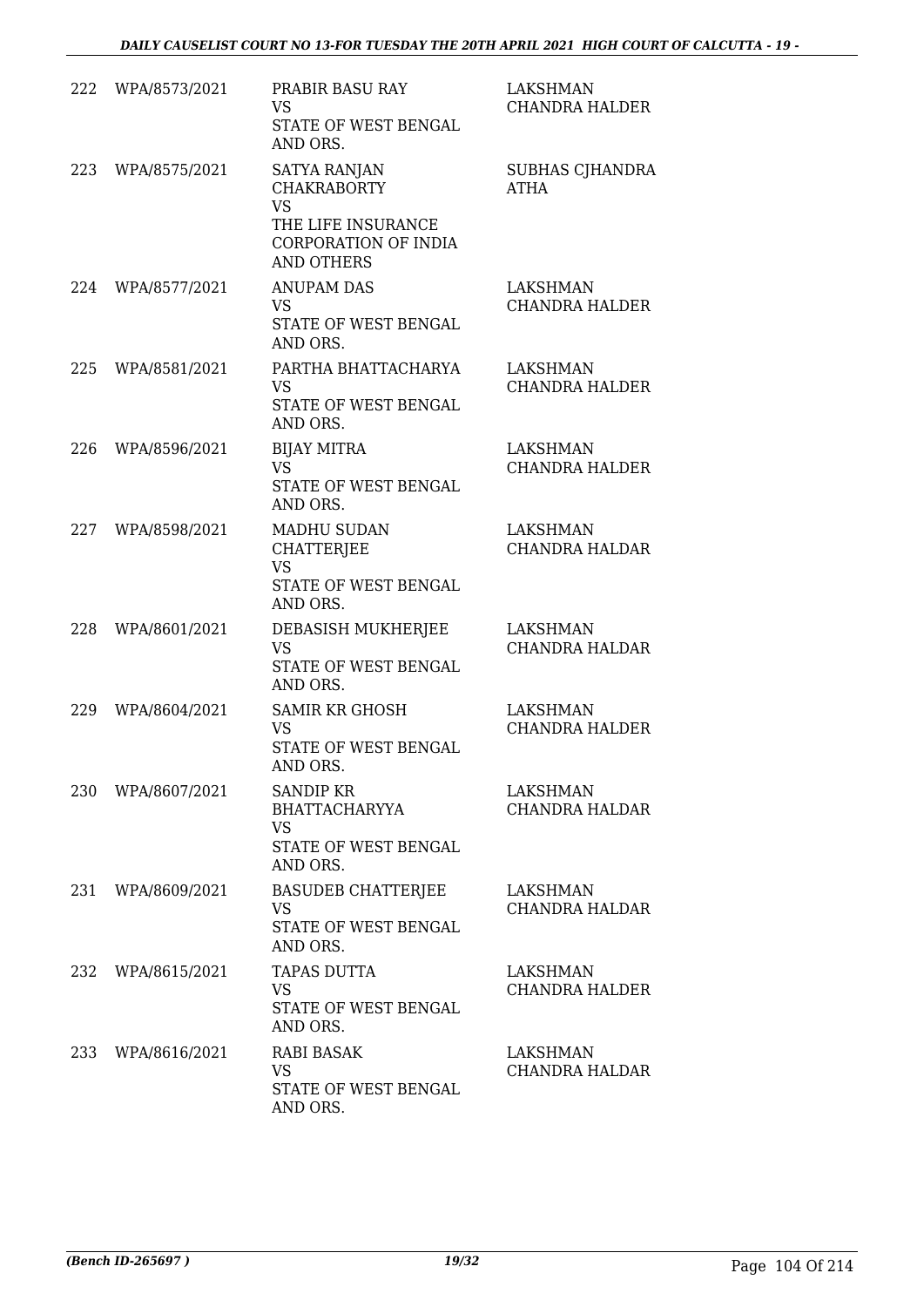| 234 | WPA/8619/2021 | SWAPAN KR DEY<br><b>VS</b><br>STATE OF WEST BENGAL<br>AND ORS.                            | LAKSHMAN<br><b>CHANDRA HALDAR</b>  |
|-----|---------------|-------------------------------------------------------------------------------------------|------------------------------------|
| 235 | WPA/8623/2021 | <b>SOMA SEN BISWAS</b><br><b>VS</b><br><b>FOOD CORPORATION OF</b><br><b>INDIA AND ORS</b> | JAYA SAHA                          |
| 236 | WPA/8721/2021 | ASIM KR. PRAMANIK<br>VS<br>UNION OF INDIA AND ORS.                                        | UDAYAN DATTA                       |
| 237 | WPA/8754/2021 | DR SUDIP KUMAR DAS<br><b>VS</b><br>STATE OF WEST BENGAL<br>AND ORS.                       | PRODYUT BANERJEE                   |
| 238 | WPA/8762/2021 | <b>SMT PINKY SINGH</b><br><b>VS</b><br>UNION OF INDIA AND ORS.                            | <b>ANIMESH PAUL</b>                |
| 239 | WPA/8774/2021 | <b>BIMAL KUMAR DAS</b><br>VS<br>STATE OF WEST BENGAL<br>AND ORS.                          | UMESH KUMAR<br>SINGH               |
| 240 | WPA/8777/2021 | PRABIR GHOSH<br><b>VS</b><br>STATE OF WEST BENGAL<br>AND ORS.                             | UMESH KUMAR<br>SINGH               |
| 241 | WPA/8779/2021 | DEB KUMAR ROY<br><b>VS</b><br>STATE OF WEST BENGAL<br>AND ORS.                            | <b>UMESH SINGH</b>                 |
| 242 | WPA/8781/2021 | <b>TAPAN MISTRI</b><br><b>VS</b><br>STATE OF WEST BENGAL<br>AND ORS.                      | UMESH KUMAR<br><b>SINGH</b>        |
| 243 | WPA/8785/2021 | <b>GANESH DEY</b><br><b>VS</b><br>STATE OF WEST BENGAL<br>AND ORS.                        | <b>UMESH KUMAR</b><br><b>SINGH</b> |
| 244 | WPA/8788/2021 | RAM PRASAD SINGH<br><b>VS</b><br>STATE OF WEST BENGAL<br>AND ORS.                         | <b>UMESH KUMAR</b><br>SINGH        |
| 245 | WPA/8792/2021 | NIRMALENDU GOSWAMI<br><b>VS</b><br>STATE OF WEST BENGAL<br>AND ORS.                       | UMESH KUMAR<br><b>SINGH</b>        |
| 246 | WPA/8795/2021 | KEDAR NATH PRUSTY<br><b>VS</b><br>UNION OF INDIA AND ORS.                                 | ANITA KAUNDA                       |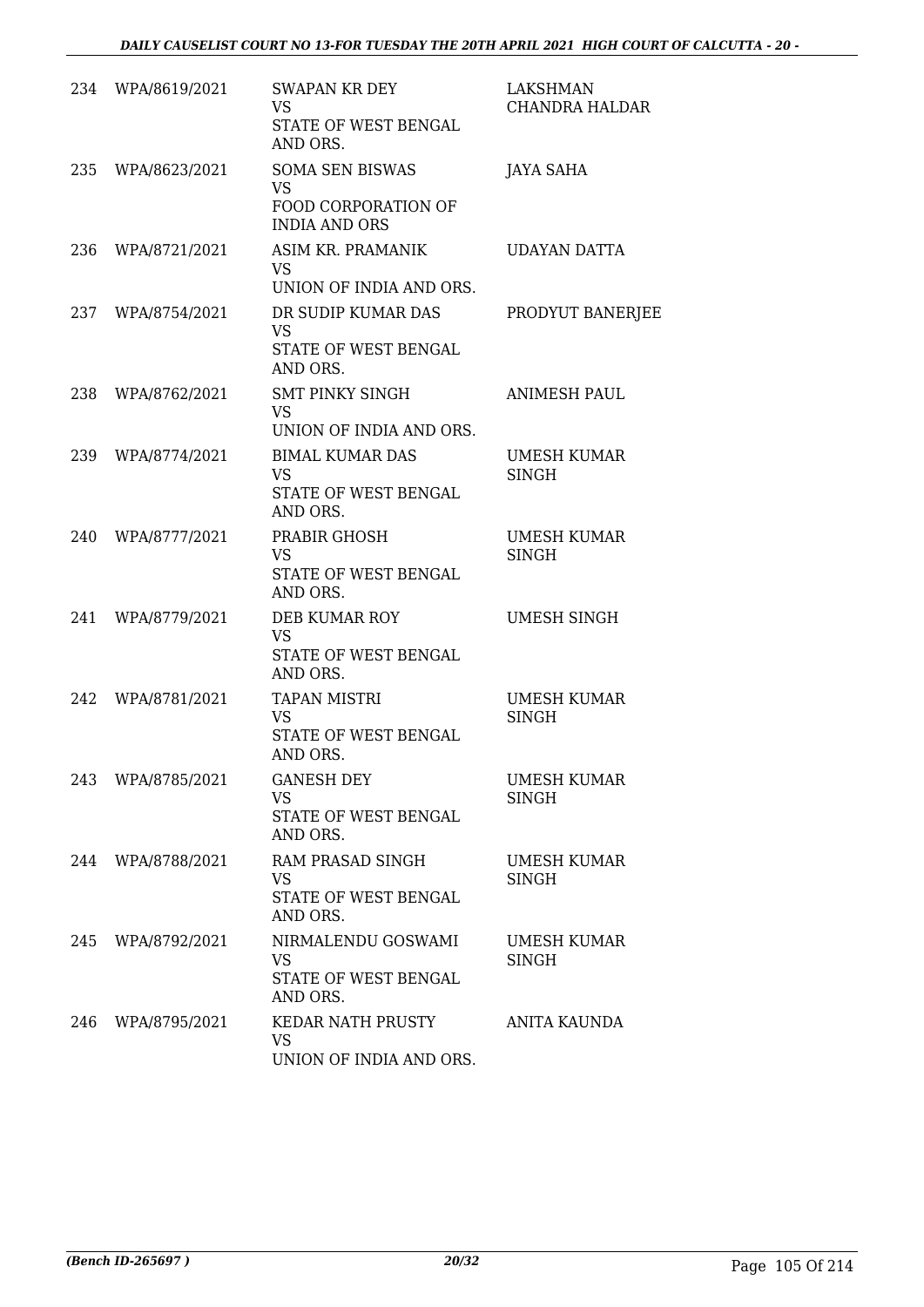|     | 247 WPA/8820/2021 | PROVASH CHANDRA<br><b>SARDAR</b><br>VS.<br>DIR, , INDIAN MUSEUM AND<br><b>ORS</b>        | <b>MASUM ALI SARDAR</b>                    |
|-----|-------------------|------------------------------------------------------------------------------------------|--------------------------------------------|
|     | IA NO: CAN/1/2021 |                                                                                          |                                            |
|     | 248 WPA/8827/2021 | RASANA SING SARDER AND<br><b>OTHERS</b><br><b>VS</b><br>STATE OF WEST BENGAL<br>AND ORS. | <b>SUCHGINDRAM</b><br><b>BHATTACHARJEE</b> |
|     | 249 WPA/8831/2021 | <b>SHAMDEV DAS</b><br><b>VS</b><br>STATE OF WEST BENGAL<br>AND ORS.                      | ANKUSH GHOSH                               |
| 250 | WPA/8832/2021     | <b>AFTAB ALI</b><br><b>VS</b><br>STATE OF WEST BENGAL<br>AND ORS.                        | <b>ANKUSH GHOSH</b>                        |
| 251 | WPA/8835/2021     | KHAN MD ALYAS<br><b>VS</b><br>STATE OF WEST BENGAL<br>AND ORS.                           | ANKUSH GHOSH                               |
| 252 | WPA/8838/2021     | <b>SAMIRAN DAS</b><br><b>VS</b><br>STATE OF WEST BENGAL<br>AND ORS.                      | ANKUSH GHOSH                               |
| 253 | WPA/8839/2021     | ZAHID ALI<br><b>VS</b><br>STATE OF WEST BENGAL<br>AND ORS.                               | <b>ANKUSH GHOSH</b>                        |
|     | 254 WPA/8844/2021 | <b>SUBHASIS DEY</b><br><b>VS</b><br>STATE OF WEST BENGAL<br>AND ORS.                     | ANKUSH GHOSH                               |
| 255 | WPA/8849/2021     | MD JUBAYAR ANSARI<br><b>VS</b><br>STATE OF WEST BENGAL<br>AND ORS.                       | <b>ANKUSH GHOSH</b>                        |
|     | 256 WPA/8853/2021 | AMIT BHATTACHARYA<br>VS<br>STATE OF WEST BENGAL<br>AND ORS.                              | ANKUSH GHOSH                               |
|     | 257 WPA/8856/2021 | MD SULEMAN ANSARI<br><b>VS</b><br>STATE OF WEST BENGAL<br>AND ORS.                       | <b>ANKUSH GHSH</b>                         |
| 258 | WPA/8865/2021     | MAHENDRA RAJBANSHI<br><b>VS</b><br>STATE OF WEST BENGAL<br>AND ORS.                      | <b>ANKUSH GHOSH</b>                        |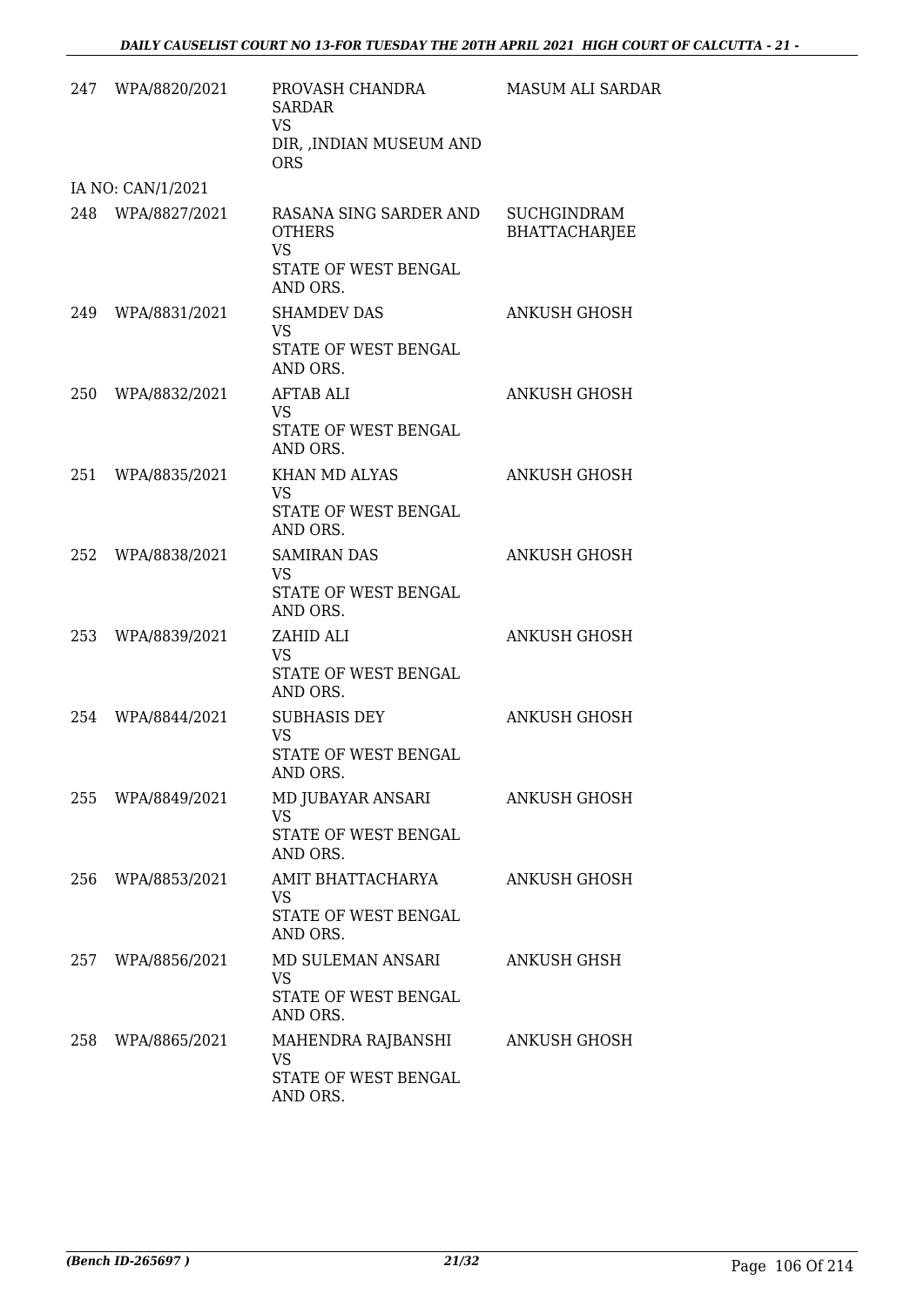| 259 | WPA/8868/2021     | NITYANANDA TIWARY                 | ANKUSH GHOSH        |
|-----|-------------------|-----------------------------------|---------------------|
|     |                   | VS                                |                     |
|     |                   | STATE OF WEST BENGAL<br>AND ORS.  |                     |
| 260 | WPA/8871/2021     | <b>SAUKAT ALI</b><br>VS           | <b>ANKUSH GHOSH</b> |
|     |                   | STATE OF WEST BENGAL<br>AND ORS.  |                     |
| 261 | WPA/8873/2021     | <b>NASIEM KAISER</b><br><b>VS</b> | <b>ANKUSH GHOSH</b> |
|     |                   | STATE OF WEST BENGAL<br>AND ORS.  |                     |
| 262 | WPA/8875/2021     | <b>SUBODH PRASAD</b><br><b>VS</b> | ANKUSH GHOSH        |
|     |                   | STATE OF WEST BENGAL<br>AND ORS.  |                     |
| 263 | WPA/8876/2021     | SAILESH KR SINGH<br>VS            | ANKUSH GHOSH        |
|     |                   | STATE OF WEST BENGAL<br>AND ORS.  |                     |
| 264 | WPA/8880/2021     | <b>RAJAN HARI</b><br><b>VS</b>    | ANKUSH GHOSH        |
|     |                   | STATE OF WEST BENGAL<br>AND ORS.  |                     |
| 265 | WPA/8882/2021     | NARAYAN CHANDRA PAL<br><b>VS</b>  | <b>ANKUSH GHOSH</b> |
|     |                   | STATE OF WEST BENGAL<br>AND ORS.  |                     |
| 266 | WPA/8887/2021     | MD NISARUDDIN<br><b>VS</b>        | ANKUSH GHOSH        |
|     |                   | STATE OF WEST BENGAL<br>AND ORS.  |                     |
| 267 | WPA/8890/2021     | BIBHAS BHATTACHARYA<br>VS         | ANKUSH GHOSH        |
|     |                   | STATE OF WEST BENGAL<br>AND ORS.  |                     |
|     | 268 WPA/8892/2021 | KISHORE KR BHOWMICK<br>VS         | ANKUSH GHOSH        |
|     |                   | STATE OF WEST BENGAL<br>AND ORS.  |                     |
|     | 269 WPA/8900/2021 | <b>TARAK ROY</b><br>VS.           | <b>ANKUSH GHOSH</b> |
|     |                   | STATE OF WEST BENGAL<br>AND ORS.  |                     |
| 270 | WPA/8901/2021     | MARKENDAYA OJHA<br><b>VS</b>      | <b>ANKUSH GHOSH</b> |
|     |                   | STATE OF WEST BENGAL<br>AND ORS.  |                     |
|     | 271 WPA/8903/2021 | SK. NURUDDIN<br>VS.               | <b>ANKUSH GHOSH</b> |
|     |                   | STATE OF WEST BENGAL<br>AND ORS.  |                     |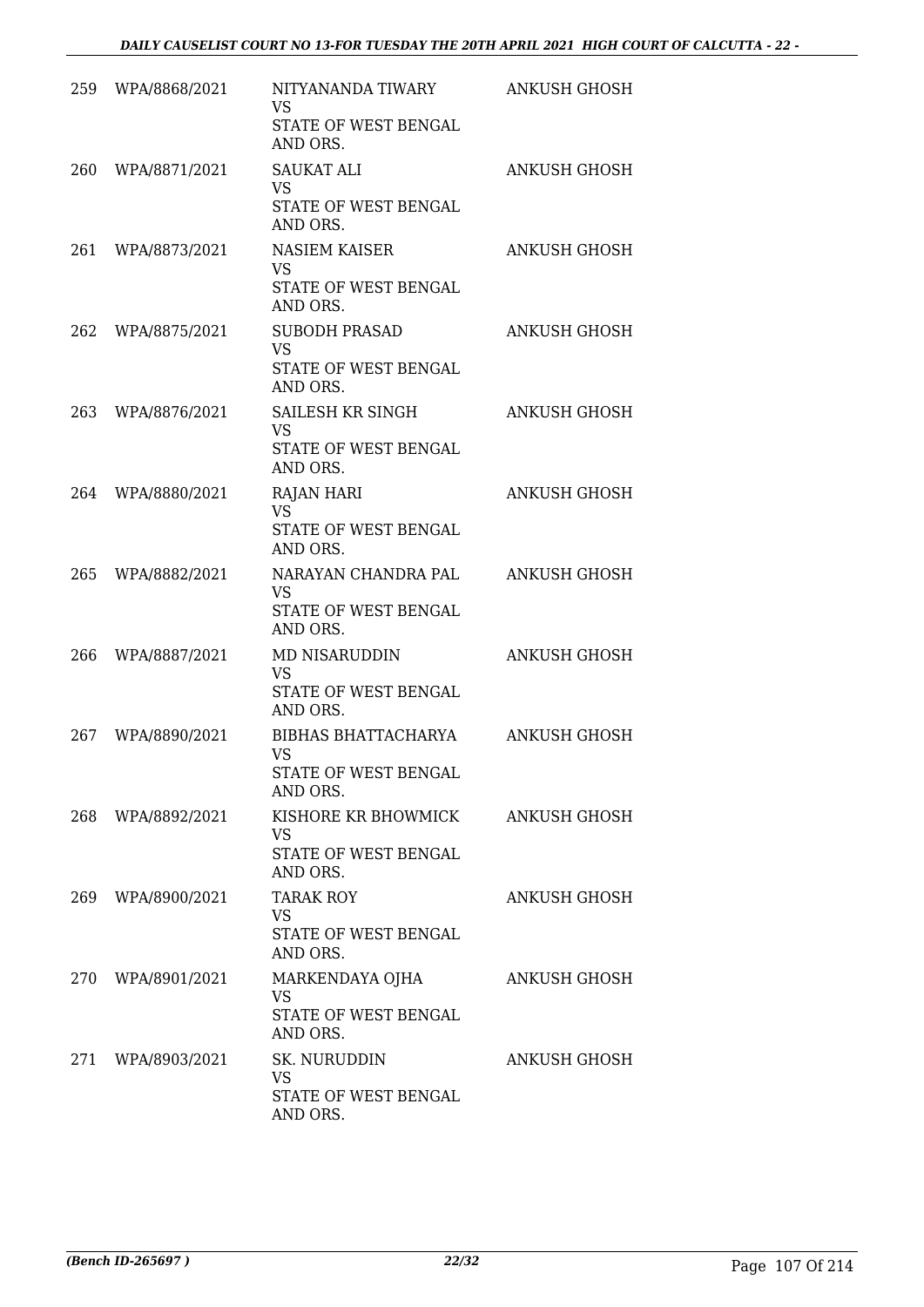| 272 | WPA/8907/2021     | ALOK KR GHORAI<br>VS<br>STATE OF WEST BENGAL<br>AND ORS.                          | ANKUSH GHOSH                       |
|-----|-------------------|-----------------------------------------------------------------------------------|------------------------------------|
| 273 | WPA/8909/2021     | LAL CHAND BARAI<br><b>VS</b><br>STATE OF WEST BENGAL<br>AND ORS.                  | <b>ANKUSH GHOSH</b>                |
|     | 274 WPA/8911/2021 | <b>ANWARUL HASSAN</b><br><b>VS</b><br>STATE OF WEST BENGAL<br>AND ORS.            | <b>ANKUSH GHOSH</b>                |
| 275 | WPA/8924/2021     | <b>GULAM JILANI</b><br><b>VS</b><br>STATE OF WEST BENGAL<br>AND ORS.              | ANKUSH GHOSH                       |
| 276 | WPA/8926/2021     | SARWAR ALI<br><b>VS</b><br>STATE OF WEST BENGAL<br>AND ORS.                       | ANKUSH GHOSH                       |
| 277 | WPA/8928/2021     | MAN MOHAN SINGH<br><b>VS</b><br>STATE OF WEST BENGAL<br>AND ORS.                  | <b>ANKUSH GHOSH</b>                |
| 278 | WPA/8930/2021     | <b>SUPRIYA MUNSHI</b><br><b>VS</b><br>STATE OF WEST BENGAL<br>AND ORS.            | <b>ANKUSH GHOSH</b>                |
| 279 | WPA/8933/2021     | AMAR SHANKAR BHARATI<br><b>VS</b><br>STATE OF WEST BENGAL<br>AND ORS.             | ANKUSH GHOSH                       |
| 280 | WPA/8935/2021     | SUNIL KUMAR SINGH<br>VS<br>STATE OF WEST BENGAL<br>AND ORS.                       | ANKUSH GHOSH                       |
|     | 281 WPA/8939/2021 | BENOY KUMAR THAKUR<br><b>VS</b><br>STATE OF WEST BENGAL<br>AND ORS.               | ANKUSH GHOSH                       |
| 282 | WPA/9180/2021     | MASUDAL HOQUE AND ORS MD. KUTUBUDDIN<br>VS.<br>STATE OF WEST BENGAL<br>AND ORS.   |                                    |
| 283 | WPA/9223/2021     | SANTU HAZRA AND<br><b>OTHERS</b><br><b>VS</b><br>STATE OF WEST BENGAL<br>AND ORS. | LAKSHMINATH<br><b>BHATTACHARYA</b> |
|     | 284 WPA/9254/2021 | <b>BIKASH DUTTA</b><br>VS<br>STATE OF WEST BENGAL<br>AND ORS.                     | <b>ANKUSH GHOSH</b>                |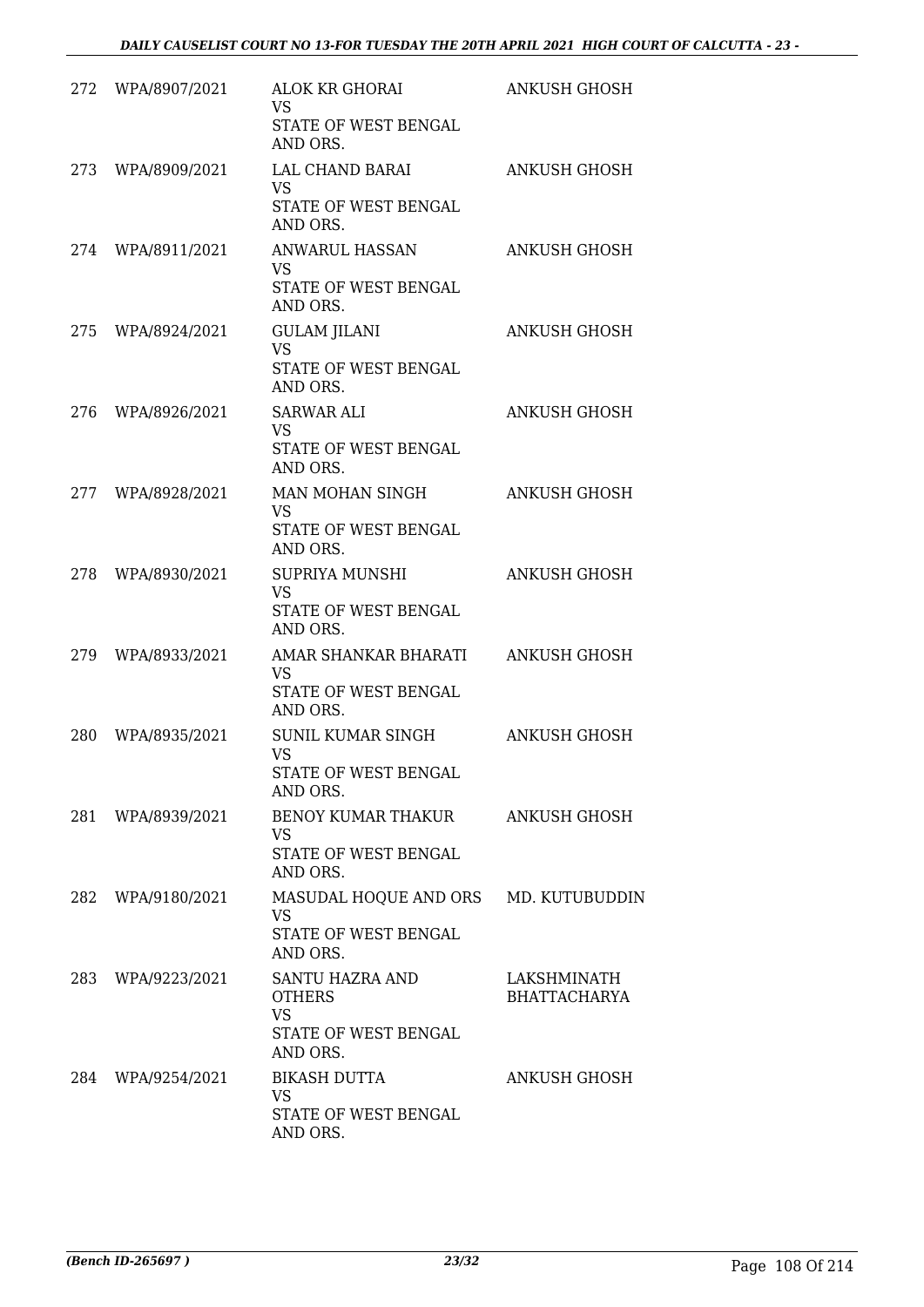|     | 285 WPA/9261/2021 | GOUR CHANDRA DEY<br><b>VS</b><br>STATE OF WEST BENGAL<br>AND ORS.      | <b>ANKUSH GHOSH</b>                 |
|-----|-------------------|------------------------------------------------------------------------|-------------------------------------|
| 286 | WPA/9266/2021     | <b>HAMIDUN NESA</b><br><b>VS</b><br>STATE OF WEST BENGAL<br>AND ORS.   | <b>ANKUSH GHOSH</b>                 |
|     | 287 WPA/9280/2021 | <b>GHULAM JILANI</b><br><b>VS</b><br>STATE OF WEST BENGAL<br>AND ORS.  | <b>ANKUSH GHOSH</b>                 |
| 288 | WPA/9285/2021     | <b>TAPAN BOSE</b><br>VS<br>STATE OF WEST BENGAL<br>AND ORS.            | <b>ANKUSH GHOSH</b>                 |
| 289 | WPA/9288/2021     | SANJIB KUMAR BANERJEE<br><b>VS</b><br>STATE OF WEST BENGAL<br>AND ORS. | <b>ANKUSH GHOSH</b>                 |
| 290 | WPA/9295/2021     | CHINMOY ROY<br><b>VS</b><br>STATE OF WEST BENGAL<br>AND ORS.           | <b>ANKUSH GHOSH</b>                 |
| 291 | WPA/9298/2021     | <b>SWAPNA KUNDU</b><br><b>VS</b><br>STATE OF WEST BENGAL<br>AND ORS.   | <b>GOURANGA KUMAR</b><br><b>DAS</b> |
| 292 | WPA/9299/2021     | NETAI CHATTERJEE<br><b>VS</b><br>STATE OF WEST BENGAL<br>AND ORS.      | <b>ANKUSH GHOSH</b>                 |
| 293 | WPA/9302/2021     | TAPAN KUMAR DAS<br><b>VS</b><br>STATE OF WEST BENGAL<br>AND ORS.       | <b>ANKUSH GHOSH</b>                 |
| 294 | WPA/9307/2021     | RAM PRASAD BANERJEE<br><b>VS</b><br>STATE OF WEST BENGAL<br>AND ORS.   | ANKUSH GHOSH                        |
| 295 | WPA/9310/2021     | KRISHNA GOPAL PAUL<br><b>VS</b><br>STATE OF WEST BENGAL<br>AND ORS.    | <b>ANKUSH GHOSH</b>                 |
| 296 | WPA/9313/2021     | BIJOY CHANDRA DUTTA<br>VS<br>STATE OF WEST BENGAL<br>AND ORS.          | ANKUSH GHOSH                        |
|     | 297 WPA/9315/2021 | UTTAM KUMAR MAKHAL<br><b>VS</b><br>STATE OF WEST BENGAL<br>AND ORS.    | <b>ANKUSH GHOSH</b>                 |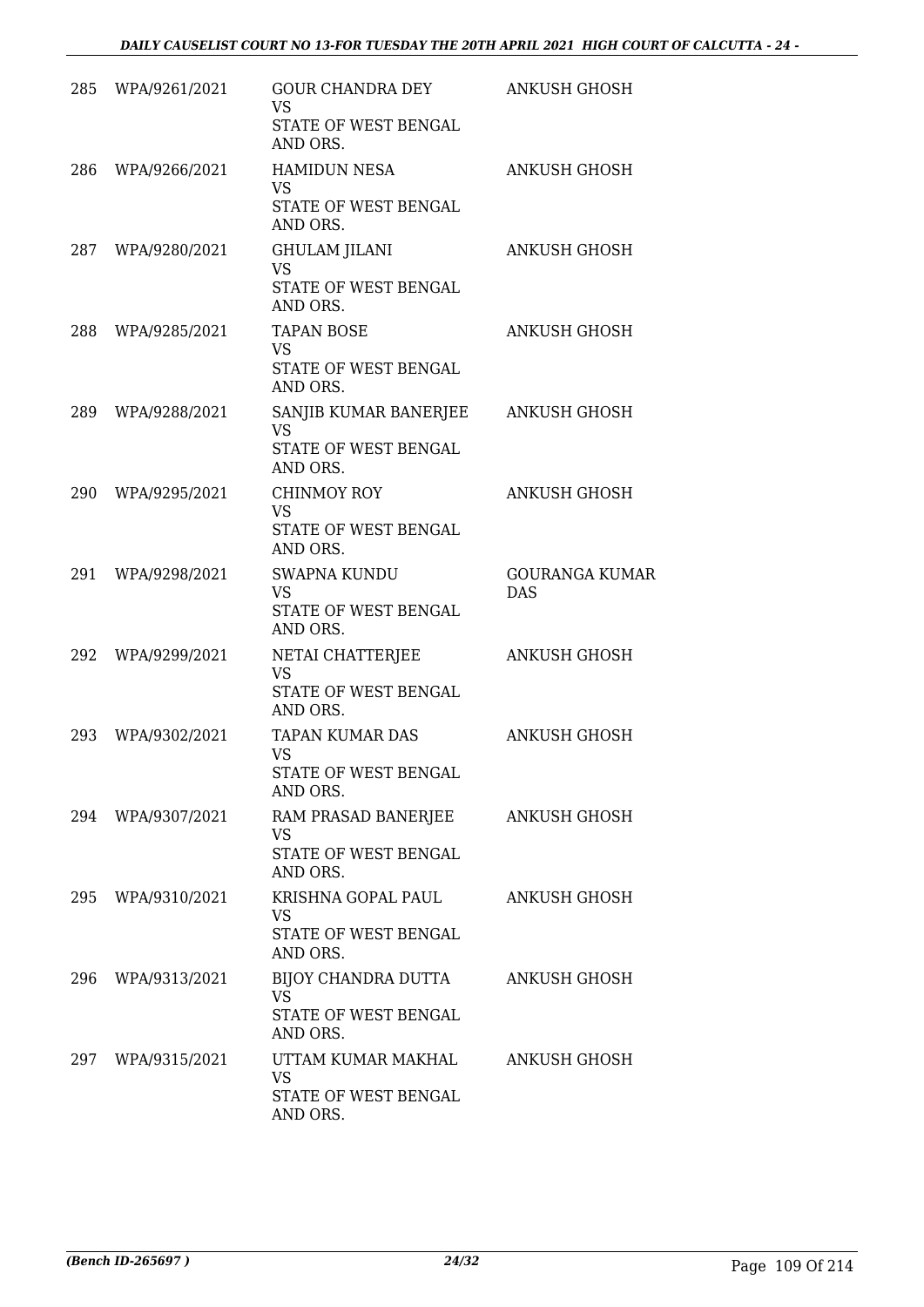| 298 | WPA/9319/2021     | BHOLA NATH CHOWDHURY<br>VS<br>STATE OF WEST BENGAL<br>AND ORS.                     | <b>ANKUSH GHOSH</b>                 |
|-----|-------------------|------------------------------------------------------------------------------------|-------------------------------------|
| 299 | WPA/9320/2021     | <b>BABU HALDER</b><br>VS.<br>UNION OF INDIA AND ORS.                               | <b>GORA CHAND</b><br><b>SAMANTA</b> |
| 300 | WPA/9321/2021     | KANAI LAL BASAK<br><b>VS</b><br>STATE OF WEST BENGAL<br>AND ORS.                   | <b>ANKUSH GHOSH</b>                 |
| 301 | WPA/9323/2021     | PRANAB KUMAR GOSWAMI<br><b>VS</b><br>STATE OF WEST BENGAL<br>AND ORS.              | <b>ANKUSH GHOSH</b>                 |
| 302 | WPA/9324/2021     | RAMKRISHNA GHOSH<br>VS<br>STATE OF WEST BENGAL<br>AND ORS.                         | MONIRUZZAMAN                        |
| 303 | WPA/9335/2021     | <b>RAJESWAR DAS</b><br><b>VS</b><br>STATE OF WEST BENGAL<br>AND ORS.               | <b>ANKUSH GHOSH</b>                 |
| 304 | WPA/9336/2021     | SUSHIL KUMAR BALA<br><b>VS</b><br>STATE OF WEST BENGAL<br>AND ORS.                 | <b>ANKUSH GHOSH</b>                 |
| 305 | WPA/9338/2021     | <b>SWAPAN GHOSHAL</b><br><b>VS</b><br>STATE OF WEST BENGAL<br>AND ORS.             | <b>ANKUSH GHOSH</b>                 |
| 306 | WPA/9340/2021     | <b>MONOJ DAS</b><br>VS<br><b>STATE OF WEST BENGAL</b><br>AND ORS.                  | <b>ANKUSH GHOSH</b>                 |
|     | 307 WPA/9341/2021 | NARAYAN CHANDRA<br><b>GANGULY</b><br><b>VS</b><br>STATE OF WEST BENGAL<br>AND ORS. | ANKUSH GHOSH                        |
| 308 | WPA/9345/2021     | <b>SRABONI DEY</b><br><b>VS</b><br>STATE OF WEST BENGAL<br>AND ORS.                | <b>ANKUSH GHOSH</b>                 |
| 309 | WPA/9347/2021     | MADHAB CHANDRA<br><b>GANGULY</b><br><b>VS</b><br>STATE OF WEST BENGAL<br>AND ORS.  | ANKUSH GHOSH                        |
| 310 | WPA/9349/2021     | NARAYAN ADHIKARY<br><b>VS</b><br>STATE OF WEST BENGAL<br>AND ORS.                  | ANKUSH GHOSH                        |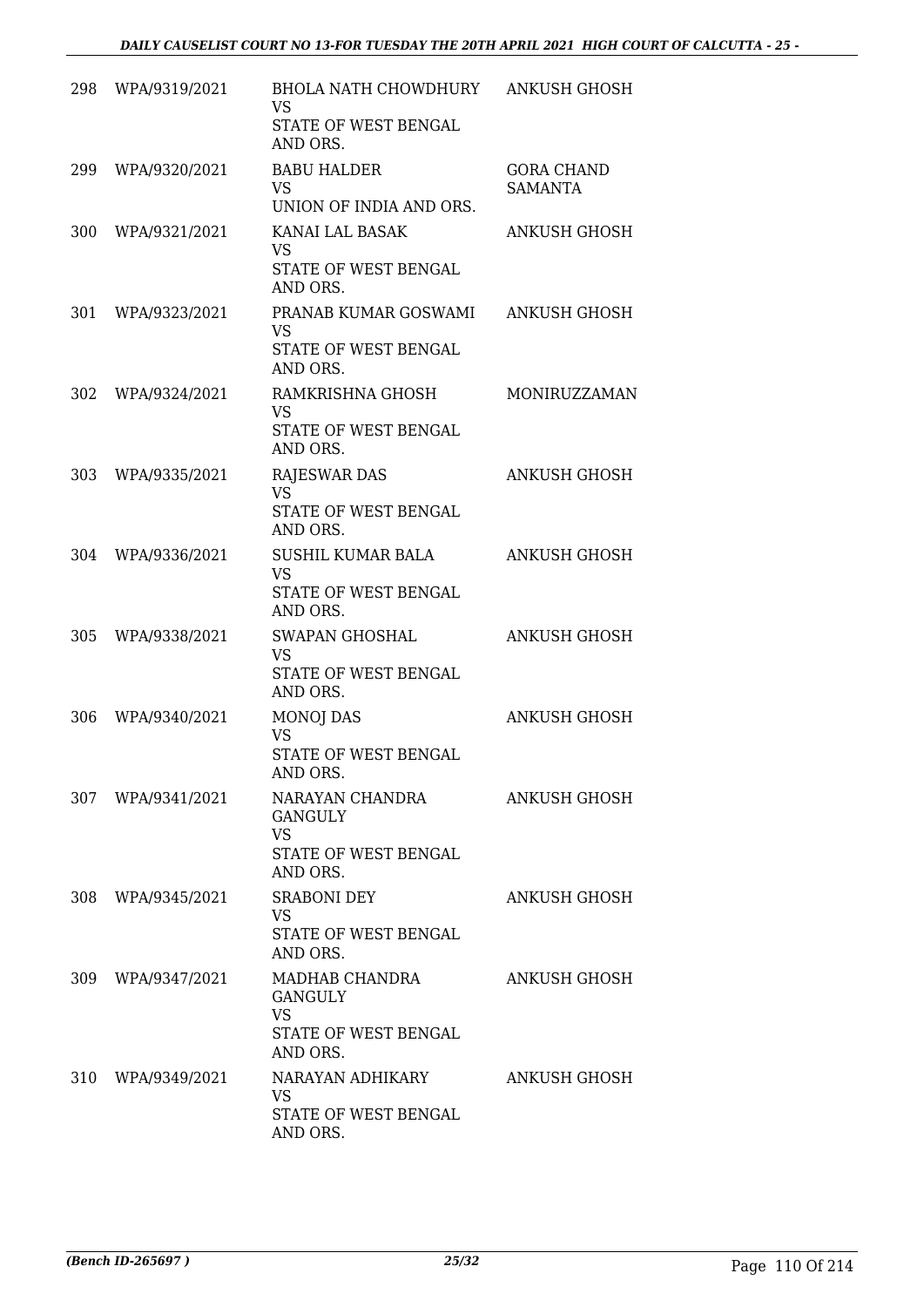| 311 | WPA/9350/2021 | SHYAM SUNDAR SINGH<br>VS                                         | ANKUSH GHOSH                        |
|-----|---------------|------------------------------------------------------------------|-------------------------------------|
|     |               | STATE OF WEST BENGAL<br>AND ORS.                                 |                                     |
| 312 | WPA/9352/2021 | SABIR ALI<br><b>VS</b><br>STATE OF WEST BENGAL                   | <b>ANKUSH GHOSH</b>                 |
|     |               | AND ORS.                                                         |                                     |
| 313 | WPA/9354/2021 | <b>SHAMSAD ALI</b><br><b>VS</b>                                  | <b>ANKUSH GHOSH</b>                 |
|     |               | STATE OF WEST BENGAL<br>AND ORS.                                 |                                     |
| 314 | WPA/9358/2021 | SNAHASISH LASKAR<br><b>VS</b>                                    | ANKUSH GHOSH                        |
|     |               | STATE OF WEST BENGAL<br>AND ORS.                                 |                                     |
| 315 | WPA/9361/2021 | <b>SHYAM SUNDAR ROY</b><br><b>VS</b>                             | ANKUSH GHOSH                        |
|     |               | STATE OF WEST BENGAL<br>AND ORS.                                 |                                     |
| 316 | WPA/9362/2021 | <b>BABLU SARKAR</b><br><b>VS</b>                                 | ANKUSH GHOSH                        |
|     |               | STATE OF WEST BENGAL<br>AND ORS.                                 |                                     |
| 317 | WPA/9370/2021 | <b>MAYA DAS</b><br><b>VS</b>                                     | <b>MRINAL KANTI</b><br><b>GHOSH</b> |
|     |               | STATE OF WEST BENGAL<br>AND ORS.                                 |                                     |
| 318 | WPA/9418/2021 | NITISH MONDAL AND ANR<br><b>VS</b>                               | <b>SANKHA SUBHRA</b><br>RAY         |
|     |               | THE BIRBHUM DISTRICT<br>CENTRAL CO-OP BANK LTD<br><b>AND ORS</b> |                                     |
| 319 | WPA/9421/2021 | SATYA NARAYAN CHANDRA<br>VS                                      | <b>SUKLA DAS</b><br>CHANDRA         |
|     |               | STATE OF WEST BENGAL<br>AND ORS.                                 |                                     |
| 320 | WPA/9422/2021 | UTPAL BHATTACHARJEE<br><b>VS</b>                                 | <b>SUKLA DAS</b><br><b>CHANDRA</b>  |
|     |               | STATE OF WEST BENGAL<br>AND ORS.                                 |                                     |
| 321 | WPA/9425/2021 | <b>SANKAR BOSE</b><br><b>VS</b>                                  | <b>SUKLA DAS</b><br><b>CHANDRA</b>  |
|     |               | STATE OF WEST BENGAL<br>AND ORS.                                 |                                     |
| 322 | WPA/9432/2021 | <b>SAMIRAN MAITY</b><br><b>VS</b>                                | <b>SUKLA DAS</b><br><b>CHANDRA</b>  |
|     |               | STATE OF WEST BENGAL<br>AND ORS.                                 |                                     |
| 323 | WPA/9435/2021 | SACHIDANANDA PAHARI<br><b>VS</b>                                 | <b>SUKLA DAS</b><br><b>CHANDRA</b>  |
|     |               | STATE OF WEST BENGAL<br>AND ORS.                                 |                                     |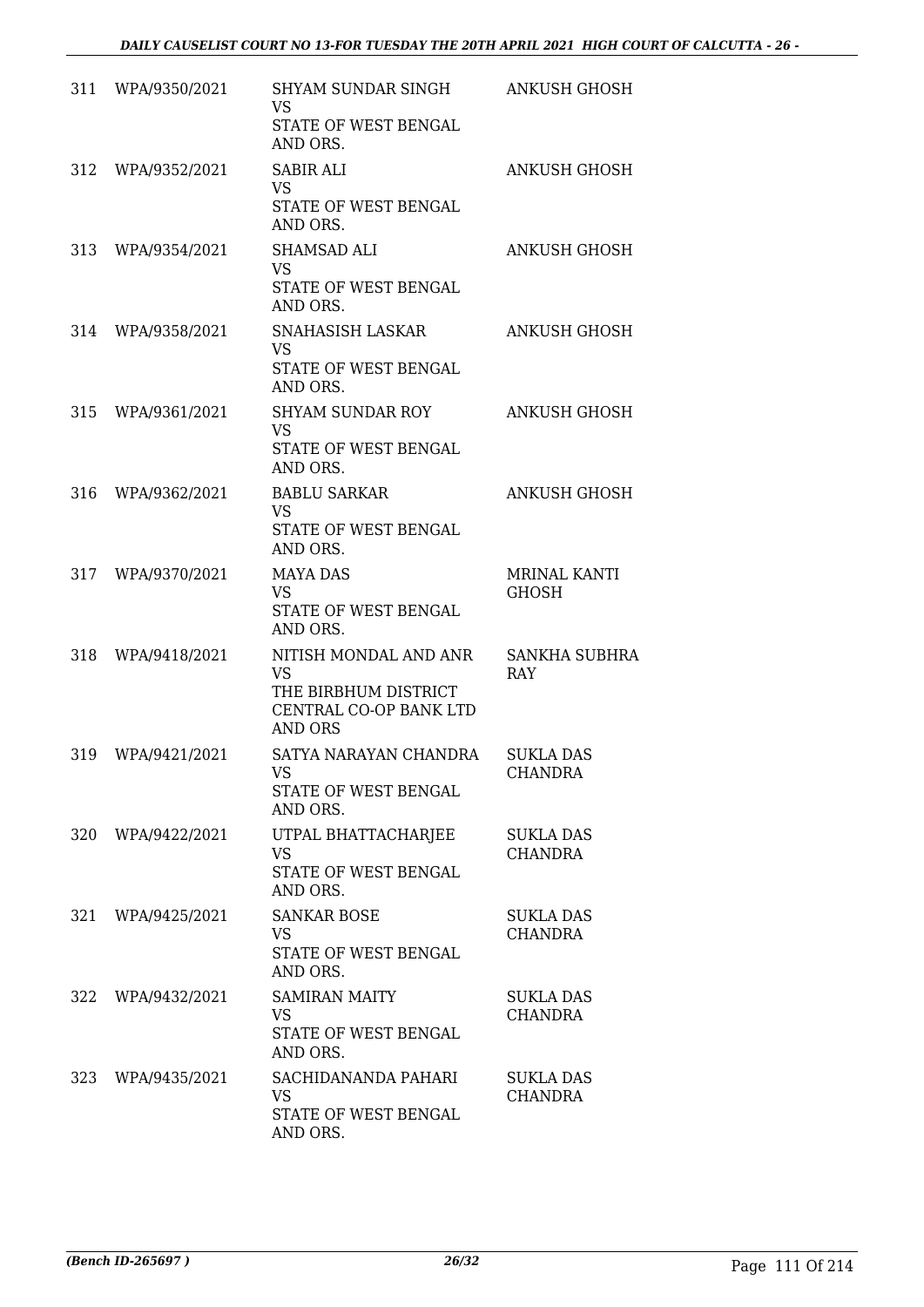| 324 | WPA/9437/2021 | <b>ASIT MODAK CHOUDHURY</b><br><b>VS</b><br>STATE OF WEST BENGAL<br>AND ORS.              | <b>SUKLA DAS</b><br><b>CHANDRA</b> |
|-----|---------------|-------------------------------------------------------------------------------------------|------------------------------------|
| 325 | WPA/9440/2021 | <b>TARAK CHANDRA DAS</b><br><b>VS</b><br>STATE OF WEST BENGAL<br>AND ORS.                 | <b>SUKLA DAS</b><br><b>CHANDRA</b> |
| 326 | WPA/9445/2021 | <b>GAUTAM CHATTOPADHYAY</b><br><b>VS</b><br>STATE OF WEST BENGAL<br>AND ORS.              | <b>SUKLA DAS</b><br><b>CHANDRA</b> |
| 327 | WPA/9450/2021 | <b>PRAVAKAR</b><br><b>BHATTACHARJEE</b><br><b>VS</b><br>STATE OF WEST BENGAL<br>AND ORS.  | <b>SUKLA DAS</b><br><b>CHANDRA</b> |
| 328 | WPA/9454/2021 | NANI GOPAL SAMANTA<br><b>VS</b><br>STATE OF WEST BENGAL<br>AND ORS.                       | <b>SUKLA DAS</b><br><b>CHANDRA</b> |
| 329 | WPA/9459/2021 | <b>ARUN KUMAR</b><br><b>CHATTOPADHYA</b><br><b>VS</b><br>STATE OF WEST BENGAL<br>AND ORS. | <b>SUKLA DAS</b><br><b>CHANDRA</b> |
| 330 | WPA/9461/2021 | DHRUBA CHANDRA<br><b>MUKHERJEE</b><br><b>VS</b><br>STATE OF WEST BENGAL<br>AND ORS.       | <b>SUKLA DAS</b><br><b>CHANDRA</b> |
| 331 | WPA/9464/2021 | NARENDRANATH NASKAR<br><b>VS</b><br>STATE OF WEST BENGAL<br>AND ORS.                      | <b>SUKLA DAS</b><br><b>CHANDRA</b> |
| 332 | WPA/9468/2021 | <b>TARAK NATH DAS</b><br><b>VS</b><br>STATE OF WEST BENGAL<br>AND ORS.                    | <b>SUKLA DAS</b><br><b>CHANDRA</b> |
| 333 | WPA/9470/2021 | PRABIR KUMAR<br>MUKHERJEE<br><b>VS</b><br><b>BANK OF INDIA AND ANR</b>                    | SOURJYA DAS                        |
| 334 | WPA/9473/2021 | SHREE MOHAN JHA<br><b>VS</b><br>STATE OF WEST BENGAL<br>AND ORS.                          | SUKLA DAS<br>CHANDRA               |
| 335 | WPA/9475/2021 | TAPAN KR BALA<br><b>VS</b><br>STATE OF WEST BENGAL<br>AND ORS.                            | <b>SUKLA DAS</b><br><b>CHANDRA</b> |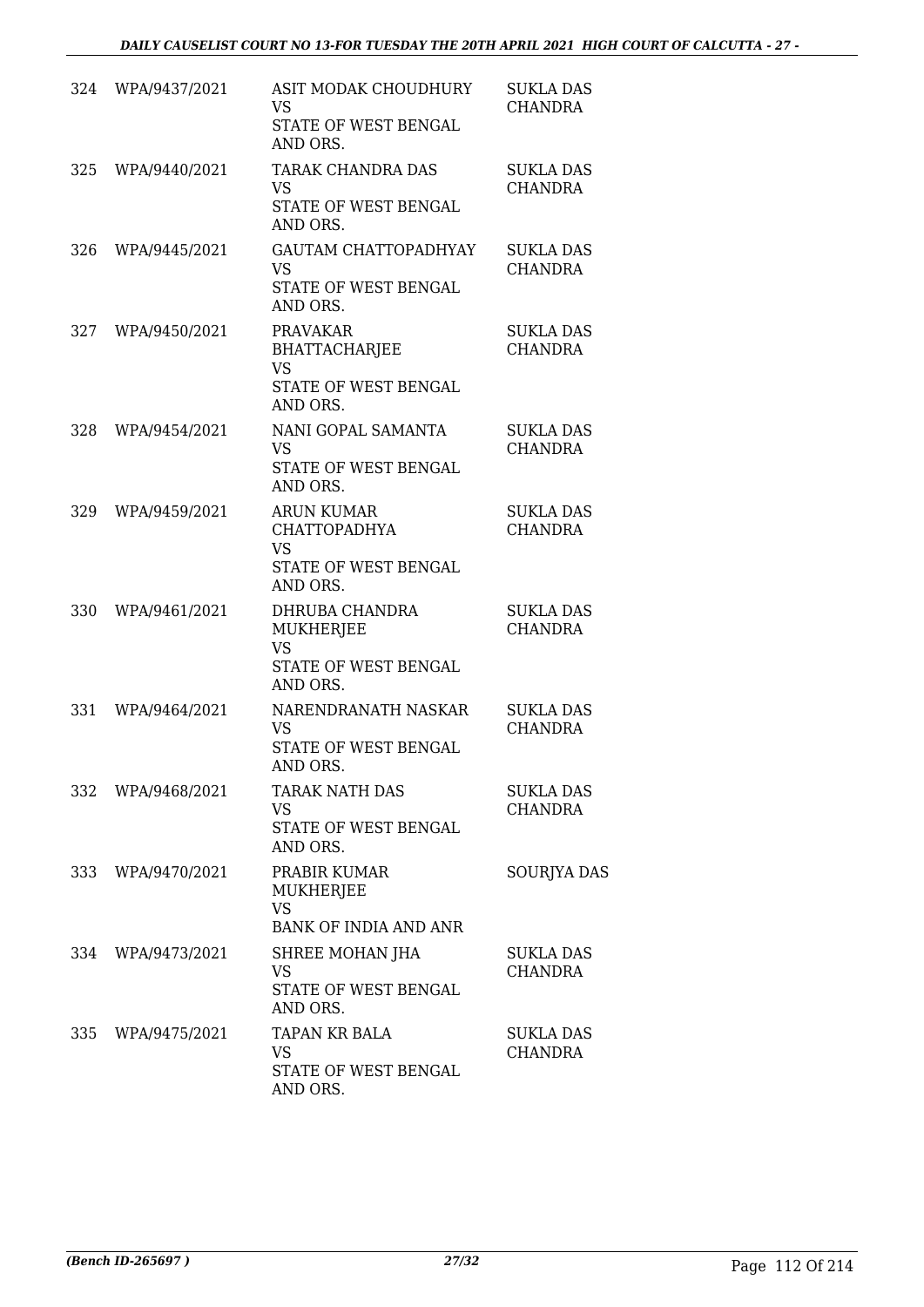|     | 336 WPA/9496/2021                       | <b>MOHAN ROY</b><br><b>VS</b><br>STATE OF WEST BENGAL<br>AND ORS.                                                       | <b>SUKLA DAS</b><br><b>CHANDRA</b>  |
|-----|-----------------------------------------|-------------------------------------------------------------------------------------------------------------------------|-------------------------------------|
| 337 | WPA/9507/2021                           | <b>GAYATRI TRIPATHI</b><br><b>VS</b><br>UNION OF INDIA AND ORS.                                                         | <b>SUJAN DAS</b>                    |
| 338 | WPA/9533/2021                           | SMT TANDRA DUTTA<br>CHATTERJEE AND ANR<br><b>VS</b><br>STATE OF WEST BENGAL<br>AND ORS.                                 | SWAGATA DUTTA                       |
|     | 339 WPA/9595/2021                       | AJIT KUMAR TALUKDAR<br>VS.<br>UNION OF INDIA AND ORS.                                                                   | <b>SMITA PAL</b>                    |
| 340 | WPA/9621/2021                           | <b>GOUTAM PANDEY</b><br><b>VS</b><br>STATE OF WEST BENGAL<br>AND ORS.                                                   | <b>NEIL BASU</b>                    |
| 341 | WPA/9622/2021                           | SOURISH BHATTACHARYA<br><b>VS</b><br>STATE OF WEST BENGAL<br>AND ORS.                                                   | NEIL BASU                           |
| 342 | WPA/9825/2021                           | PRABIR DEY SARKAR AND<br><b>OTHERS</b><br><b>VS</b><br>NORTH BENGAL STATE<br>TRANSPORT CORPORATION<br><b>AND OTHERS</b> | ANIRBAN SAHA                        |
|     |                                         | <b>MOTION GROUP - V</b>                                                                                                 |                                     |
| 343 | WPA/27406/2014<br>(1)                   | SURENDRA NATH SAHA<br><b>VS</b><br><b>STATE OF WEST BENGAL &amp;</b><br><b>ORS</b>                                      | <b>MD HABIBUR</b><br><b>RAHAMAN</b> |
|     | IA NO: CAN/1/2019(Old No:CAN/7771/2019) |                                                                                                                         |                                     |
|     | 344 WPA/26812/2015                      | KABITA BARMAN<br>(ADHIKARY) & ORS<br><b>VS</b><br>STATE OF WEST BENGAL &<br><b>ORS</b>                                  | <b>SOUMYA KUNDU</b>                 |
|     | IA NO: CAN/1/2020                       |                                                                                                                         |                                     |
|     | 345 WPA/24119/2018                      | CHANDRA MAHATO<br><b>VS</b><br>STATE OF WEST BENGAL &<br><b>ORS</b>                                                     | VIVEKANANDA BAURI                   |
|     | 346 WPA/15214/2019                      | BISWANATH MONDAL<br><b>VS</b><br>STATE OF WEST BENGAL &<br><b>ORS</b>                                                   | <b>SARDA SHA</b>                    |
| 347 | WPA/10328/2020<br>(1)                   | <b>CHITTARANJAN</b><br><b>PARAMANIK</b><br><b>VS</b><br>STATE OF WEST BENGAL<br>AND ORS.                                | ANJAN<br><b>BHATTACHARYA</b>        |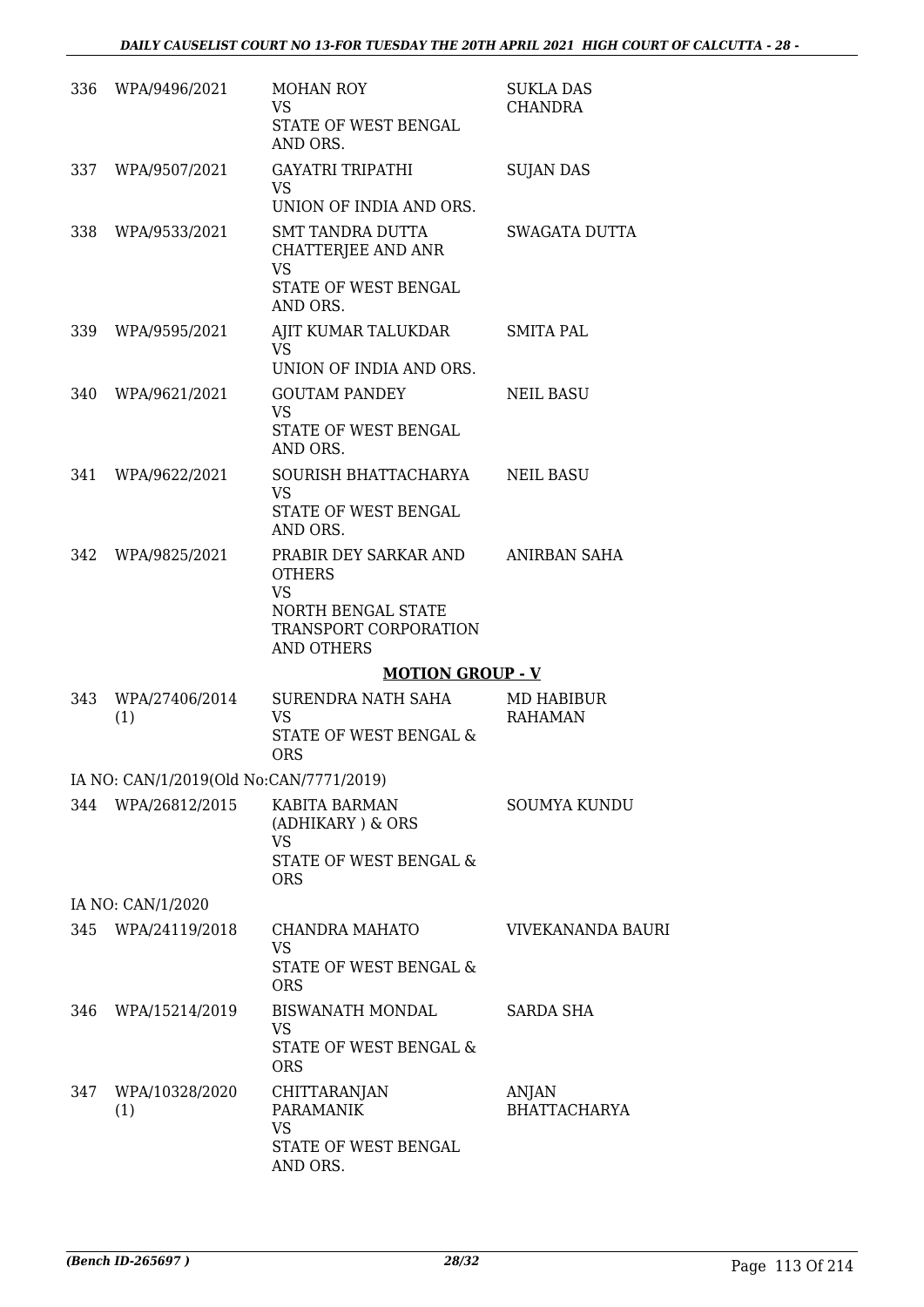| 348   | WPA/1394/2021<br>(3)                | <b>SUSMITA MONDAL AND</b><br><b>ORS</b><br><b>VS</b><br>STATE OF WEST BENGAL<br>AND ORS.                       | <b>SUNNY NANDY</b>                     |
|-------|-------------------------------------|----------------------------------------------------------------------------------------------------------------|----------------------------------------|
| 349   | WPA/2181/2021                       | <b>SWAPNA BISWAS</b><br><b>VS</b><br>State of West Bengal                                                      | <b>HIMANGSHU GHOSH</b>                 |
| 350   | WPA/2190/2021                       | DIPIKA SINGHA<br><b>VS</b><br>STATE OF WEST BENGAL<br>AND ORS.                                                 | <b>SUFI KAMAL</b>                      |
| 351   | WPA/3155/2021<br>(1)                | DEBDULAL PRADHAN<br><b>VS</b><br>STATE OF WEST BENGAL<br>AND ORS.                                              | TANUJA BASAK                           |
| 352   | WPA/6148/2021                       | PURNIMA SINGH<br><b>VS</b><br>STATE OF WEST BENGAL<br>AND ORS.                                                 | <b>ASHOK KUMAR BAR</b>                 |
| 353   | WPA/6803/2021                       | <b>ANKITA DOLUI</b><br><b>VS</b><br>STATE OF WEST BENGAL<br>AND ORS.                                           | <b>BHASKAR CHANDRA</b><br><b>MANNA</b> |
| 354   | WPA/6900/2021                       | SOURAV BARUI AND ANR.<br><b>VS</b><br>STATE OF WEST BENGAL<br>AND ORS.                                         | <b>FALGUNI</b><br>BANDYOPADHYAY        |
| 355   | WPA/6901/2021<br>(1)                | <b>GANGADHAR SEN</b><br><b>VS</b><br>STATE OF WEST BENGAL<br>AND ORS.                                          | <b>FALGUNI</b><br>BANDYOPADHYAY        |
| 356   | WPA/7761/2021<br>$(22.04.2021)$ (1) | <b>ANIL GIRI</b><br><b>VS</b><br>STATE OF WEST BENGAL<br>AND ORS.                                              | <b>SANTI DAS</b>                       |
| 357   | WPA/8131/2021<br>$(22.04.2021)$ (1) | <b>TAPAN KUMAR</b><br><b>BHATTACHARYA</b><br>VS<br>STATE OF WEST BENGAL<br>AND ORS.                            | TARAPRASAD<br><b>HALDER</b>            |
| 358 - | WPA/8571/2021                       | RABINDRA NATH HALDER<br><b>VS</b><br>STATE OF WEST BENGAL<br>AND ORS.                                          | <b>BIDHAN BISWAS</b>                   |
| 359   | WPA/8683/2021                       | RABINDRA NATH HALDER<br>VS.<br>STATE OF WEST BENGAL<br>AND ORS.                                                | <b>BIDHAN BISWAS</b>                   |
| 360   | WPA/8744/2021                       | <b>SUKRIT GHOSH</b><br><b>VS</b><br>THE BIRBHUM DISTRICT<br>CENTRAL CO-OPERATIVE<br><b>BANK LTD AND OTHERS</b> | SANKHA SUBHRA<br><b>RAY</b>            |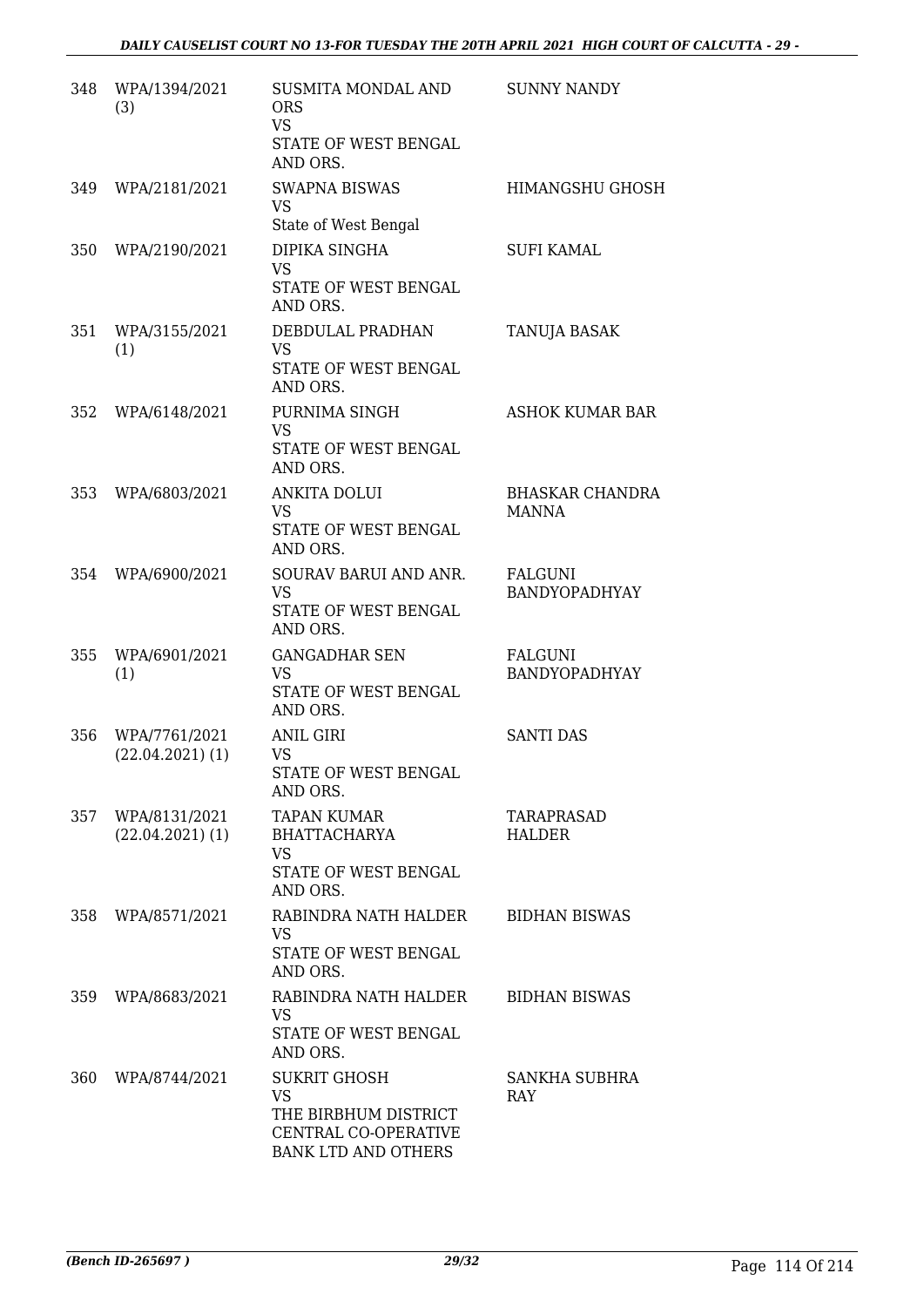|     | 361 WPA/9431/2021 | <b>SOUMENDU KARAN</b><br><b>VS</b><br>STATE OF WEST BENGAL<br>AND ORS.    | ANUP DASGUPTA           |
|-----|-------------------|---------------------------------------------------------------------------|-------------------------|
| 362 | WPA/9479/2021     | <b>GOKUL CH. BHAUMIK</b><br><b>VS</b><br>STATE OF WEST BENGAL<br>AND ORS. | <b>ANUP DASGUPTA</b>    |
| 363 | WPA/9483/2021     | PRANAB KR. JANA<br>VS<br>STATE OF WEST BENGAL<br>AND ORS.                 | ANUP DASGUPTA           |
| 364 | WPA/9494/2021     | <b>ASOKE KUMAR DAS</b><br><b>VS</b><br>STATE OF WEST BENGAL<br>AND ORS.   | ANUP DASGUPTA           |
| 365 | WPA/9495/2021     | <b>BIMALA KAMAR</b><br><b>VS</b><br>STATE OF WEST BENGAL<br>AND ORS.      | <b>TAMAL TARU PANDA</b> |
| 366 | WPA/9498/2021     | MAYARANI HALDER<br><b>VS</b><br>STATE OF WEST BENGAL<br>AND ORS.          | <b>TAMAL TARU PANDA</b> |
| 367 | WPA/9666/2021     | MUKUNDA BEHARI BISWAS<br>VS<br>STATE OF WEST BENGAL<br>AND ORS.           | <b>BISWAJIT MAL</b>     |
| 368 | WPA/9671/2021     | <b>MOHAN JOARDER</b><br><b>VS</b><br>STATE OF WEST BENGAL<br>AND ORS.     | <b>BISWAJIT MAL</b>     |
| 369 | WPA/9673/2021     | <b>SUBIR KUMAR GHOSH</b><br><b>VS</b><br>STATE OF WEST BENGAL<br>AND ORS3 | <b>BISWAJIT MAL</b>     |
|     | 370 WPA/9679/2021 | <b>KENARAM THAKUR</b><br><b>VS</b><br>STATE OF WEST BENGAL<br>AND ORS.    | <b>BISWAJIT MAL</b>     |
|     | 371 WPA/9683/2021 | MUKUNDA KUMAR<br>MONDAL<br><b>VS</b><br>STATE OF WEST BENGAL<br>AND ORS.  | <b>BISWAJIT MAL</b>     |
|     | 372 WPA/9685/2021 | KALIPADA MODAK<br><b>VS</b><br>STATE OF WEST BENGAL<br>AND ORS.           | <b>BISWAJIT MAL</b>     |
|     | 373 WPA/9687/2021 | <b>MANTU PAUL</b><br><b>VS</b><br>STATE OF WEST BENGAL<br>AND ORS.        | <b>BISWAJIT MAL</b>     |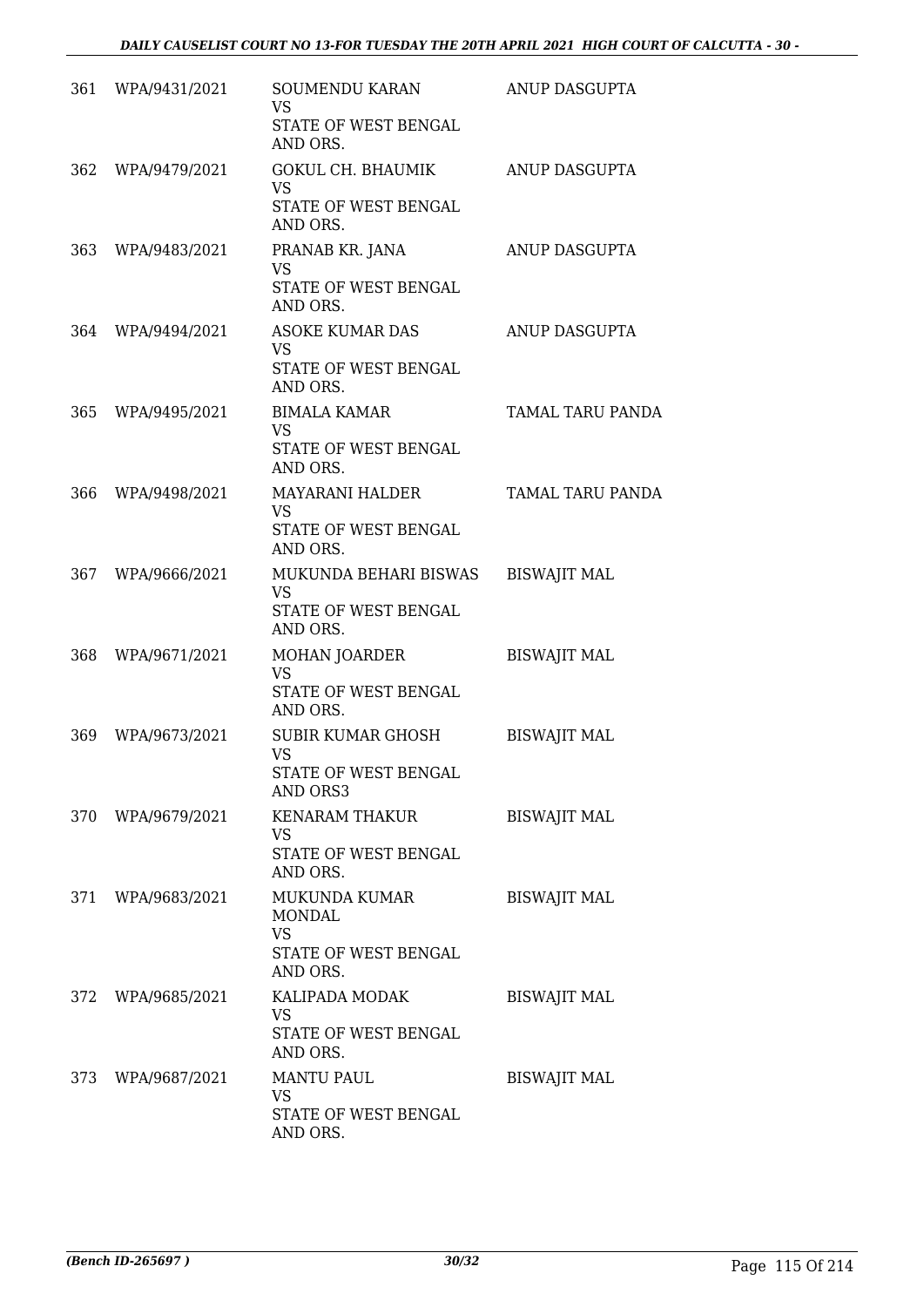|     | 374 WPA/9691/2021 | ASHOK KUMAR PAUL<br><b>VS</b><br>STATE OF WEST BENGAL<br>AND ORS.                     | <b>BISWJIT MAL</b>      |
|-----|-------------------|---------------------------------------------------------------------------------------|-------------------------|
| 375 | WPA/9716/2021     | UTPALA KHANRA<br><b>VS</b><br>STATE OF WEST BENGAL<br>AND ORS.                        | <b>AMIT KUMAR BAYEN</b> |
| 376 | WPA/9718/2021     | BANAMALI BHAR<br><b>VS</b><br>STATE OF WEST BENGAL<br>AND ORS.                        | A K BAYEN               |
|     | 377 WPA/9721/2021 | <b>HIRALAL LAYEK</b><br>VS<br>STATE OF WEST BENGAL<br>AND ORS.                        | AMIT KUMAR BAYEN        |
| 378 | WPA/9725/2021     | CHANDAN KUMAR GHOSH AMIT KUMAR BAYEN<br><b>VS</b><br>STATE OF WEST BENGAL<br>AND ORS. |                         |
| 379 | WPA/9727/2021     | HARADHAN MALIK<br><b>VS</b><br>STATE OF WEST BENGAL<br>AND ORS.                       | A K BAYEN               |
| 380 | WPA/9729/2021     | AJOY KUMAR PAL<br>VS<br>STATE OF WEST BENGAL<br>AND ORS.                              | <b>A K BAYEN</b>        |
| 381 | WPA/9732/2021     | MIRA BAG<br>VS.<br>STATE OF WEST BENGAL<br>AND ORS.                                   | <b>A K BAYEN</b>        |
| 382 | WPA/9734/2021     | <b>MINATI PATRA</b><br>VS<br>STATE OF WEST BENGAL<br>AND ORS.                         | <b>AMIT KUMAR BAYEN</b> |
| 383 | WPA/9736/2021     | JHARNA HANSDA AND ORS A K BAYEN<br><b>VS</b><br>STATE OF WEST BENGAL<br>AND ORS.      |                         |
| 384 | WPA/9737/2021     | HARIHAR MAJILA<br><b>VS</b><br>STATE OF WEST BENGAL<br>AND ORS.                       | <b>A K BAYEN</b>        |
| 385 | WPA/9739/2021     | JANAK KUMAR HAZRA<br>VS.<br>STATE OF WEST BENGAL<br>AND ORS.                          | A K BAYEN               |
| 386 | WPA/9742/2021     | PUTUL SENGUPTA<br><b>VS</b><br>STATE OF WEST BENGAL<br>AND ORS.                       | A K BAYEN               |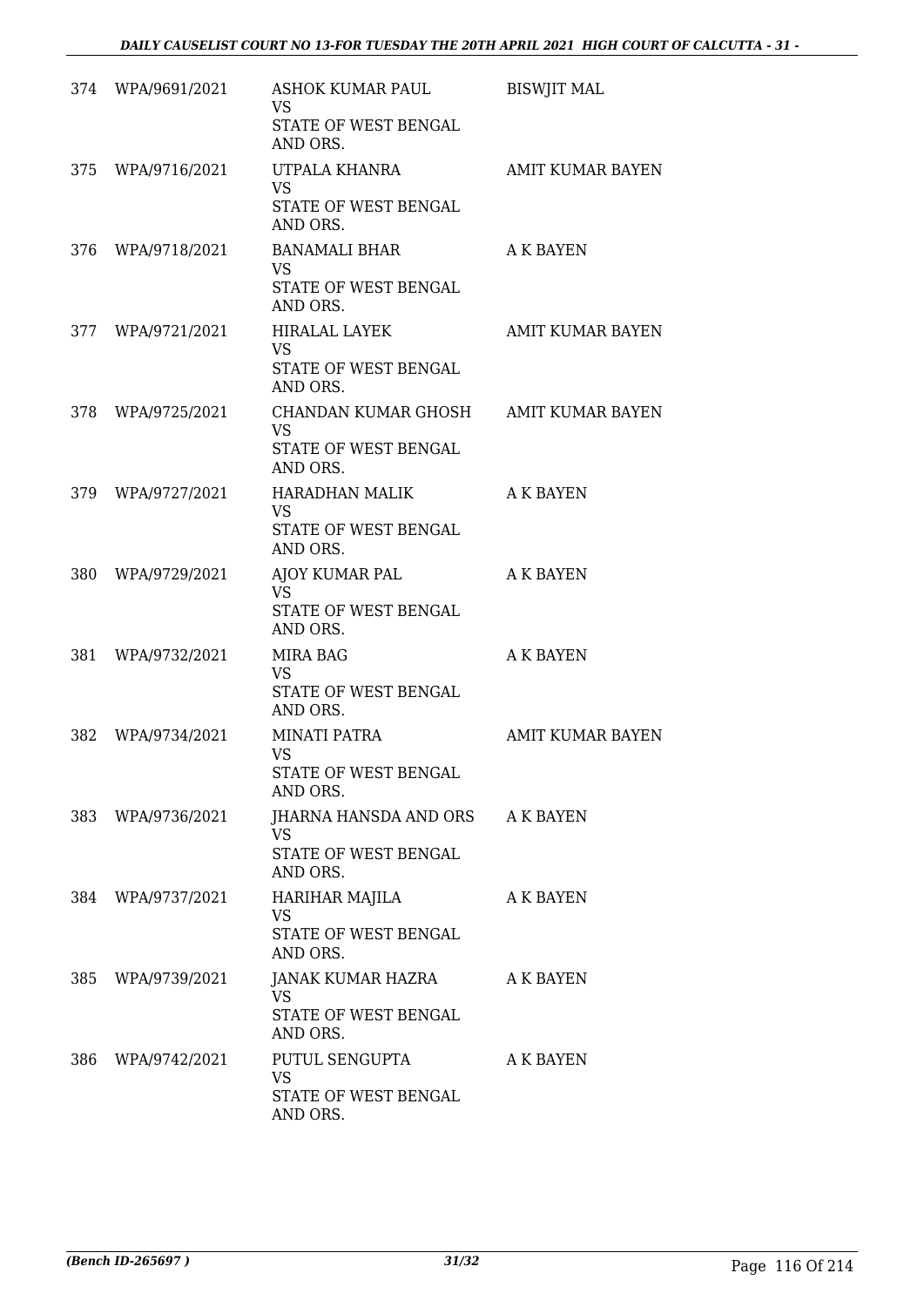| 387 | WPA/9746/2021 | <b>BECHARAM DAS</b><br>VS<br>STATE OF WEST BENGAL<br>AND ORS.         | A K BAYEN  |
|-----|---------------|-----------------------------------------------------------------------|------------|
| 388 | WPA/9747/2021 | BHUBAN CHANDRA DULEY<br><b>VS</b><br>STATE OF WEST BENGAL<br>AND ORS. | A.K.BAYEN  |
| 389 | WPA/9750/2021 | <b>BIJALI BAG AND ORS</b><br>VS<br>STATE OF WEST BENGAL<br>AND ORS.   | A.K.BAYEN  |
| 390 | WPA/9752/2021 | CHAYA DULEY<br>VS<br><b>STATE OF WEST BENGAL</b><br>AND ORS.          | A.K.BAYEN  |
| 391 | WPA/9754/2021 | SWAPAN JANA<br>VS<br>STATE OF WEST BENGAL<br>AND ORS.                 | A.K.BAYEN  |
| 392 | WPA/9757/2021 | RADHA KRISHNA SHIT<br>VS<br>STATE OF WEST BENGAL<br>AND ORS.          | A.K. BAYEN |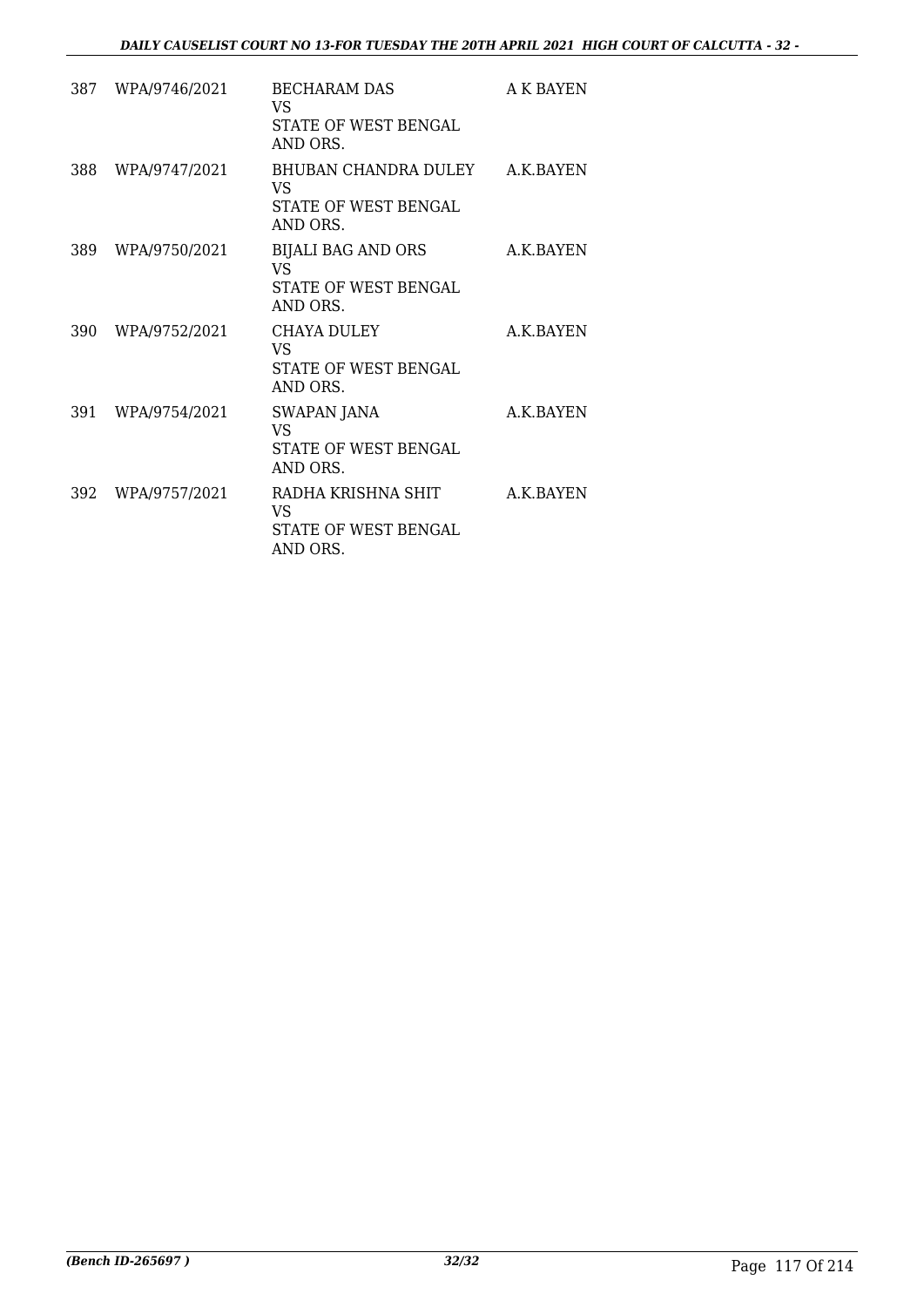

# In The High Court at Calcutta

## **Appellate Side**

**DAILY CAUSELIST For Tuesday The 20th April 2021**

## **COURT NO. 8**

**SINGLE BENCH (SB - IV)**

## **AT 11:15 AM**

### **HON'BLE JUSTICE SABYASACHI BHATTACHARYYA**

**(VIA VIDEO CONFERENCE) ON AND FROM MONDAY, THE 11TH JANUARY, 2021 – MATTERS (MOTION & HEARING ) UNDER ARTICLE 226 OF THE CONSTITUTION RELATING TO RESIDUARY UNDER GROUP IX [EXCLUDING ELECTRICITY MATTERS AND MATTERS UNDER PUBLIC PREMISES (UNAUTHORISED OCCUPANTS) ACT, 1971] INCLUDING APPLICATIONS CONNECTED THERETO.**

**NOTE (1) : ORIGINAL SIDE MATTERS WILL BE TAKEN UP FROM 10:30 A.M. TILL RECESS, ONLY ON TUESDAYS AND THURSDAYS.**

**NOTE ( 2) : APPELLATE SIDE MATTERS WILL BE TAKEN UP FROM 2 P.M. ONWARDS OR IMMEDIATELY AFTER COMPLETION OF ORIGINAL SIDE MATTERS, WHICHEVER IS EARLIER, ON TUESDAY AND THURSDAYS.**

**NOTE (3) : ON MONDAYS, WEDNESDAYS AND FRIDAYS, APPELLATE SIDE MATTERS WILL BE TAKEN THROUGHOUT THE DAY.**

**NOTE (4) : ON FRIDAY, 'APPLICATION' WILL BE TAKEN UP FIRST, THEN OTHER MATTERS OF THE DAILY LIST WILL BE CALLED SERIALLY.**

**NOTE (5) : DIN MATTERS SHALL NOT BE TAKEN UP TILL APRIL 30, 2021**

**NOTE (6) : MENTIONING SHALL NOT BE TAKEN UP UNTIL FURTHER ORDER**

**MATTERS WILL BE TAKEN UP THROUGH PHYSICAL HEARING ONLY WHEN BOTH THE PARTIES ARE AGREED.**

### **FOR JUDGMENT**

1 RVW/2/2021 SUNDARANANDA BARMAN AND ANR VS STATE OF WEST BENGAL AND ORS. MONOJ KUMAR BHATTACHARYYA

IA NO: CAN/1/2021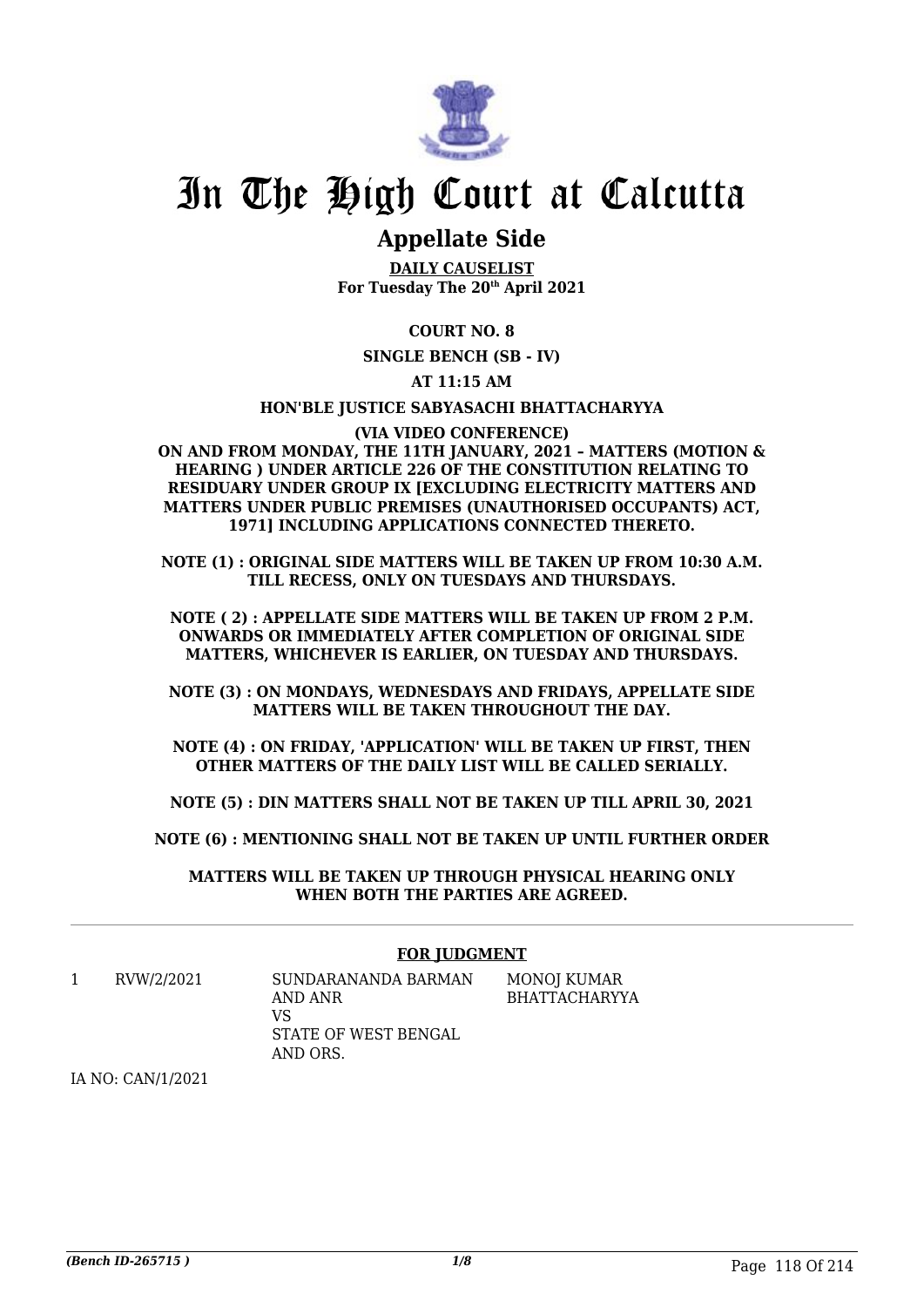|     | wt2 WPA/10069/2020                                                                               | SUNDARANANDA BARMAN<br><b>AND ANOTHER</b><br><b>VS</b><br>STATE OF WEST BENGAL<br>AND ORS.                            | <b>MANOJ KUMAR</b><br><b>BHATTACHARYYA</b>                                                 |  |
|-----|--------------------------------------------------------------------------------------------------|-----------------------------------------------------------------------------------------------------------------------|--------------------------------------------------------------------------------------------|--|
|     |                                                                                                  | <b>TO BE MENTIONED</b>                                                                                                |                                                                                            |  |
| 3   | WPA/18440/2019<br>(FOR FILING<br><b>WRITTEN NOTES</b><br>OF ARGUMENTS)                           | ARCHON POWERINFRA<br><b>INDIA PVT LTD</b><br><b>VS</b><br>THE INDIAN OIL<br><b>CORPORATION &amp; ORS</b>              | JEENIA RUDRA                                                                               |  |
|     | No:CAN/3998/2020), CAN/5/2021                                                                    |                                                                                                                       | IA NO: CAN/1/2019(Old No:CAN/11340/2019), CAN/3/2020(Old No:CAN/3997/2020), CAN/4/2020(Old |  |
|     | wt4 WPA/1404/2020                                                                                | ARCHON POWERINFRA<br><b>INDIA PVT LTD</b><br><b>VS</b>                                                                | <b>JEENIA RUDRA</b>                                                                        |  |
|     |                                                                                                  | INDIAN OIL CORPORATION<br>& ORS                                                                                       |                                                                                            |  |
| 5   | WPA/23444/2019<br>(FOR FILING<br><b>SUPPLEMENTARY</b><br><b>WRITTEN NOTES</b><br>OF ARGUMENTS).) | SAHAKAR GLOBAL LTD &<br><b>ANR</b><br><b>VS</b><br><b>STATE OF WEST BENGAL &amp;</b><br><b>ORS</b>                    | SANDIP AGARWAL                                                                             |  |
| wt6 | WPA/221/2020                                                                                     | SAHAKAR GLOBAL LTD &<br><b>ANR</b><br><b>VS</b><br>STATE OF WEST BENGAL &<br><b>ORS</b>                               | <b>SANDIP AGARWAL</b>                                                                      |  |
| 7   | WPA/2173/2020<br>(NON<br>PROSECUTION)                                                            | CHANDAN KR DHARA<br><b>VS</b><br>STATE OF WEST BENGAL &<br><b>ORS</b>                                                 | <b>SALIL KR MAITI</b>                                                                      |  |
| 8   | WPA/8811/2021                                                                                    | <b>GUPTA SHOME AND</b><br>(FOR CORRECTION) ASSOCIATES AND ORS<br><b>VS</b><br>RESERVE BANK OF INDIA<br><b>AND ANR</b> | <b>SURYANIL DAS</b>                                                                        |  |
|     |                                                                                                  | <b>TOP</b>                                                                                                            |                                                                                            |  |
|     |                                                                                                  | (URGENT MOTION MATTERS)                                                                                               |                                                                                            |  |
| 9   | WPA/986/2021                                                                                     | MD. ABUL BASAR KHAN<br><b>VS</b><br>STATE OF WEST BENGAL<br>AND ORS.                                                  | MUKTESWAR MAITY                                                                            |  |
| 10  | WPA/7956/2020                                                                                    | UTTAM KUMAR DAS<br><b>VS</b><br>STATE OF WEST BENGAL<br>AND ORS.                                                      | <b>SAIKAT BANERJEE</b><br>SAYANTAN HAZRA                                                   |  |
| 11  | WPA/8114/2020                                                                                    | CHANDICHARAN MONDAL<br><b>VS</b><br>State of West Bengal                                                              | PAYEL SHOME                                                                                |  |
| 12  | WPA/9014/2020                                                                                    | SAMIR KUMAR CHANDA<br><b>VS</b><br>STATE OF WEST BENGAL<br>AND ORS.                                                   | MRINAL KANTI<br><b>GHOSH</b>                                                               |  |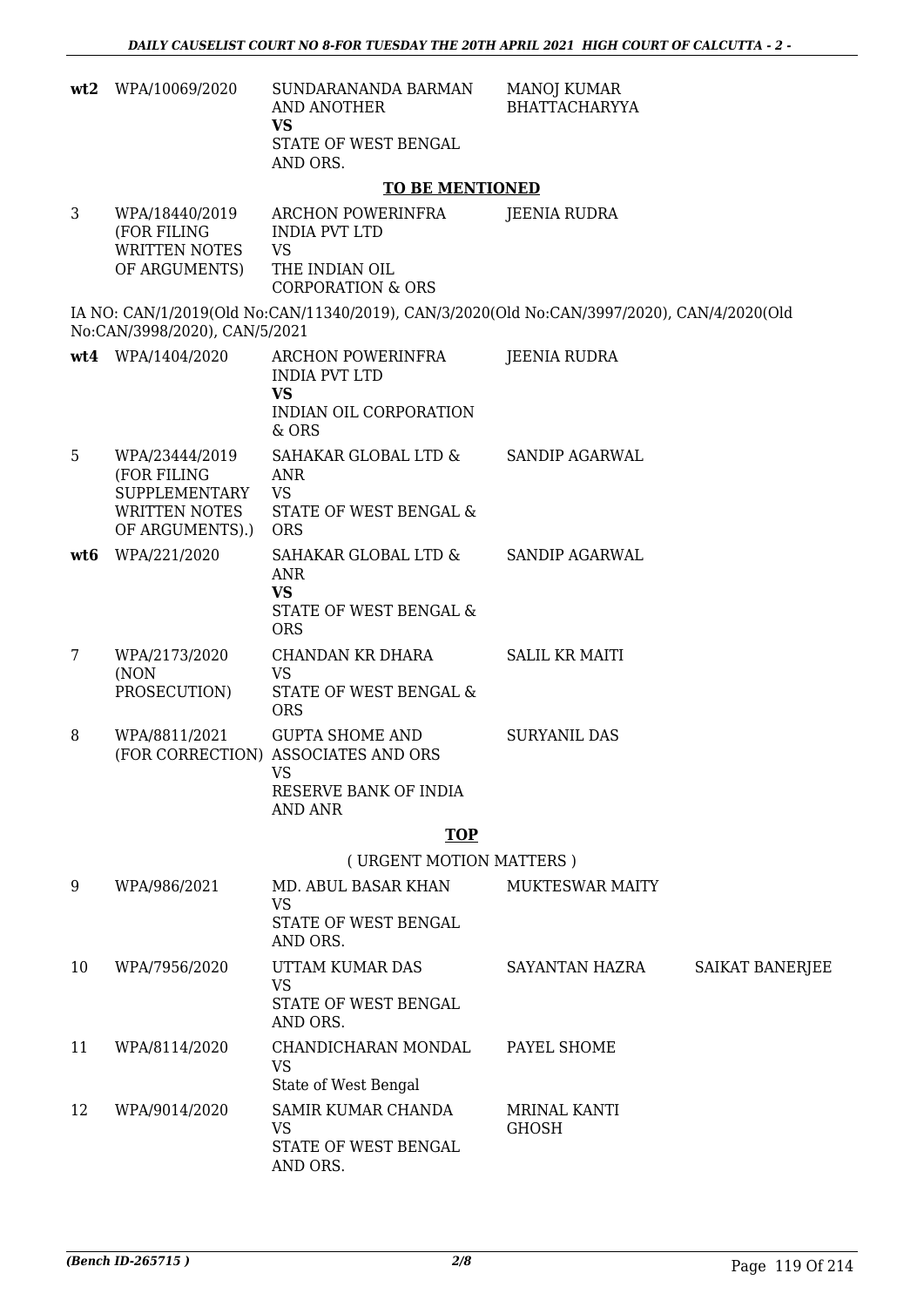| 13 | WPA/9198/2020<br>(AT 2:00 P.M.) | <b>REKHA BARMAN</b><br>VS<br>State of West Bengal                                                                       | MADHURIMA<br><b>MUKHERJEE</b>        |
|----|---------------------------------|-------------------------------------------------------------------------------------------------------------------------|--------------------------------------|
| 14 | WPA/21208/2019                  | BISWANATH CHAKRABORTY<br><b>VS</b><br>STATE OF WEST BENGAL &<br><b>ORS</b>                                              | <b>SUPREEM NASKAR</b>                |
| 15 | WPA/2567/2021                   | UNITED ORDER AND<br><b>SUPPLY CO-OPERATIVE</b><br>, SOCIETY LTD<br><b>VS</b><br>STATE OF WEST BENGAL                    | SATRAJIT SINHA ROY                   |
|    |                                 | AND ORS.                                                                                                                |                                      |
| 16 | WPA/3965/2021                   | RAJIB ROY<br><b>VS</b><br>STATE OF WEST BENGAL<br>AND ORS.                                                              | <b>SURYA MAITY</b>                   |
|    | IA NO: CAN/1/2021               |                                                                                                                         |                                      |
| 17 | CPAN/347/2020                   | <b>GURUPADA KHATUA &amp; ANR</b><br><b>VS</b>                                                                           | <b>GOUR CHAND</b><br><b>SAMNANTA</b> |
|    |                                 | <b>ONKAR SINGH MINA &amp; ORS</b>                                                                                       |                                      |
|    | wt18 WPA/74/2020                | <b>GURUPADA KHATUA &amp; ORS</b><br><b>VS</b><br>THE DISTRICT<br>MAGISTRATE, SOUTH 24-<br>PARGANAS & ORS                | <b>GORA CHAND</b><br><b>SAMANTA</b>  |
|    |                                 | IA NO: CAN/1/2020(Old No:CAN/3450/2020), CAN/2/2021                                                                     |                                      |
| 19 | WPA/10241/2020                  | <b>VISHAMBHAR SARAN</b><br><b>VS</b><br><b>BUERAU OF IMMIGRATION</b><br><b>AND ORS</b>                                  | <b>NIKITA</b><br><b>JHUNJHUNWALA</b> |
|    | IA NO: CAN/1/2021               |                                                                                                                         |                                      |
|    | wt20 WPA/10247/2020             | <b>SAROJ AGARWAL</b><br>VS —<br><b>BUREAU OF IMMIGRATION</b><br><b>AND ORS</b>                                          | <b>NIKITA</b><br><b>JHUNJHUNWALA</b> |
|    | IA NO: CAN/1/2021               |                                                                                                                         |                                      |
|    | wt21 WPA/10249/2020             | VISHAL AGARWAL<br><b>VS</b><br><b>BUREAU OF IMMIGRATION</b><br><b>AND ORS</b>                                           | <b>NIKITA</b><br>JHUNJHUWALA         |
|    | IA NO: CAN/1/2021               |                                                                                                                         |                                      |
| 22 | WPA/11149/2020                  | INDRANIL BHATTACHARYA<br>VS.<br>STATE OF WEST BENGAL<br>AND ORS.                                                        | SATRAJIT SINHA ROY                   |
| 23 | WPA/19370/2019                  | M/S. INDUSTRIAL TAPES &<br>FABRICS PVT.LTD.<br><b>VS</b><br>CHITTARANJAN<br><b>LOCOMOTIVE WORKS &amp;</b><br><b>ANR</b> | KUSHAGRA SHAH                        |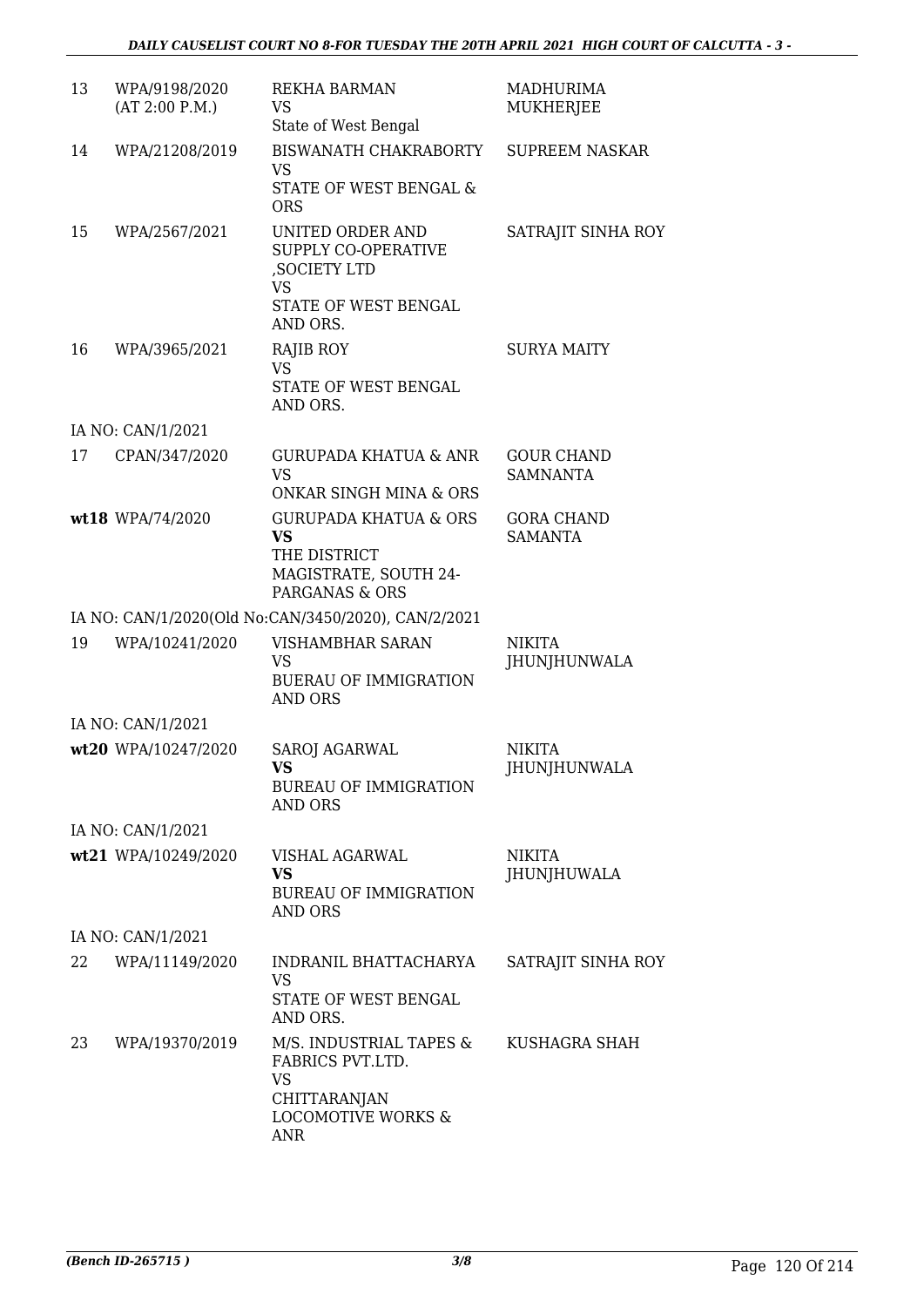| 24 | WPA/13834/2017                          | CHAITANYA BIKASH PAUL<br><b>VS</b><br>EPF ORGANISATION,<br>MINISTRY OF LABOUR &<br><b>ORS</b> | <b>MRINAL KANTI</b><br>KUNDU          |
|----|-----------------------------------------|-----------------------------------------------------------------------------------------------|---------------------------------------|
|    |                                         | IA NO: CAN/1/2019(Old No:CAN/5144/2019), CAN/2/2020                                           |                                       |
| 25 | WPA/23011/2006                          | PRIYA BANERJEE<br>VS<br>STATE OF W.B.                                                         | MANISHA<br><b>CHATTERJEE</b>          |
|    |                                         | IA NO: CAN/1/2008(Old No:CAN/1397/2008), CAN/2/2020(Old No:CAN/2093/2020)                     |                                       |
| 26 | WPA/5592/2020                           | <b>ANUPAM MITRA</b><br>VS<br>STATE OF WEST BENGAL &<br><b>ORS</b>                             | <b>GAZI FARUQUE</b><br><b>HOSSAIN</b> |
|    | IA NO: CAN/1/2020(Old No:CAN/3346/2020) |                                                                                               |                                       |
| 27 | WPA/17318/2016                          | SIDDHESWAR SEN<br><b>VS</b><br><b>STATE OF WEST BENGAL &amp;</b><br>ORS.                      | <b>SANDIP GHOSH</b>                   |
| 28 | WPA/2993/2014                           | <b>SUNIL KUMAR</b><br>PRAMANIK@SUNIL<br><b>VS</b><br>STATE OF WEST BENGAL &<br><b>ORS</b>     | <b>SANATAN MANNA</b>                  |
|    | IA NO: CAN/1/2014(Old No:CAN/1365/2014) |                                                                                               |                                       |
| 29 | WPA/4597/2021                           | SHREEPARNA MITRA<br>VS<br>STATE OF WEST BENGAL<br>AND ORS.                                    | MONOJIT<br><b>BHATTACHARYYA</b>       |
| 30 | WPA/5612/2021                           | <b>BIBHAS KUMAR SAU</b><br><b>VS</b><br><b>STATE OF WEST BENGAL</b><br>AND ORS.               | ANAND FARMANIA                        |
| 31 | WPA/8776/2020                           | BIBEKANANDA MAHATO<br>AND ORS<br><b>VS</b><br>STATE OF WEST BENGAL<br>AND ORS.                | <b>ATANU BASU</b>                     |
|    |                                         | <b>URGENT MOTION</b>                                                                          |                                       |
|    |                                         | (TOP MATTERS)                                                                                 |                                       |
| 32 | WPA/7662/2020                           | <b>NAVADIGANTA</b><br>VS<br>State of West Bengal                                              | ABHIK SARKAR                          |
|    | IA NO: CAN/1/2020                       |                                                                                               |                                       |
| 33 | WPA/7914/2020                           | MANOJ KUMAR GUPTA<br><b>VS</b><br>STATE OF WEST BENGAL<br>AND ORS.                            | <b>ATANU BASU</b>                     |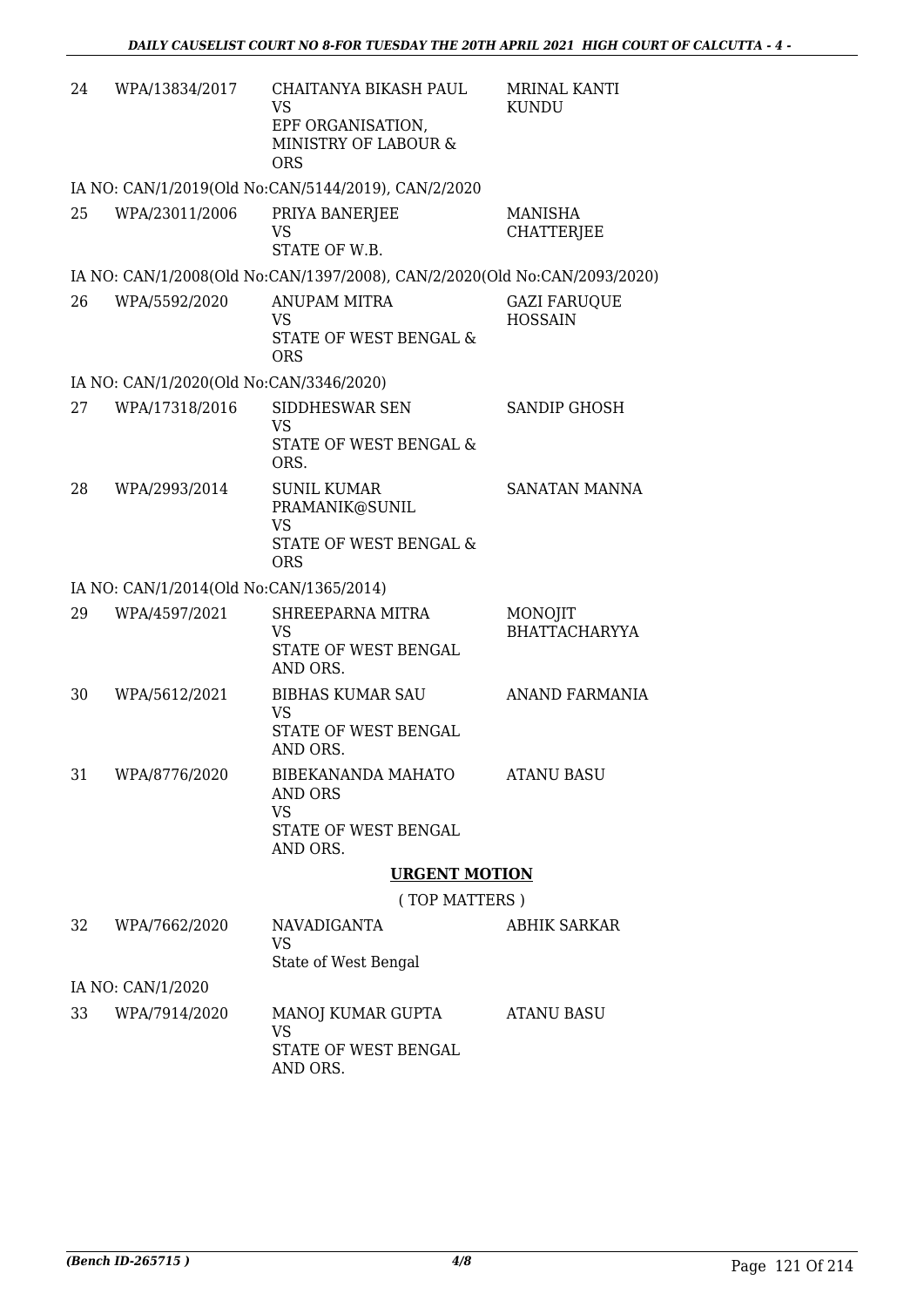| 34 | WPA/11233/2020                          | FROSTEES INDIA PVT LTD<br><b>VS</b><br>STATE OF WEST BENGAL<br>AND ORS.                                                 | <b>KUSHAL DAS</b>                       |
|----|-----------------------------------------|-------------------------------------------------------------------------------------------------------------------------|-----------------------------------------|
|    | IA NO: CAN/1/2021                       |                                                                                                                         |                                         |
| 35 | WPA/823/2021                            | MD. SABIR<br><b>VS</b><br>STATE OF WEST BENGAL<br>AND ORS.                                                              | MD. HOSSAIN                             |
| 36 | WPA/1328/2021                           | ARUP DAS BAIRAGYA<br><b>VS</b><br>STATE OF WEST BENGAL<br>AND ORS.                                                      | RAJ KUMAR GUPTA                         |
| 37 | WPA/3865/2021                           | <b>TAPASI SAHA</b><br>VS<br>STATE OF WEST BENGAL<br>AND ORS.                                                            | <b>MANASI ROY</b>                       |
| 38 | WPA/5210/2021                           | <b>MAHAVIR RATHI</b><br><b>VS</b><br>UNITED BANK OF INDIA<br>(MERGED WITH P.N.B BANK<br>AND ORS)                        | <b>ASOK BANERJEE</b>                    |
| 39 | WPA/7412/2021                           | BONGAON, CENTRAL CO-<br>OPERATIVE MARKETING<br>SOCIETY LIMITED AND ANR<br><b>VS</b><br>STATE OF WEST BENGAL<br>AND ORS. | <b>SURYANEEL DAS</b>                    |
|    | wt40 WPA/2008/2021                      | STATE BANK OF INDIA AND<br>ANR.<br><b>VS</b><br>STATE OF WEST BENGAL<br>AND ORS.                                        | <b>INDRAJIT</b><br><b>BHATTACHARJEE</b> |
| 41 | WPA/2730/2020                           | <b>VIVEKANANDA</b><br>MUKHOPADHYAY<br><b>VS</b><br>STATE OF WEST BENGAL &<br>ORS.                                       | <b>BIPLAB GUHA</b>                      |
| 42 | WPA/6688/2020                           | <b>GOUTAM CHOUDHURY</b><br><b>VS</b><br>STATE OF WEST BENGAL &<br><b>ORS</b>                                            | <b>SEKHAR SENGUPTA</b>                  |
|    | IA NO: CAN/1/2020(Old No:CAN/5576/2020) |                                                                                                                         |                                         |
| 43 | WPA/8182/2020                           | KESHAB MUKHERJEE<br>VS<br>STATE OF WEST BENGAL<br><b>AND ANR</b>                                                        | <b>SOURAV PRASANNA</b><br>MUKHERJEE     |
| 44 | WPA/8738/2020                           | SWAPAN SARDAR AND<br><b>OTHERS</b><br><b>VS</b><br>STATE OF WEST BENGAL<br>AND ORS.                                     | SANJIB SETH                             |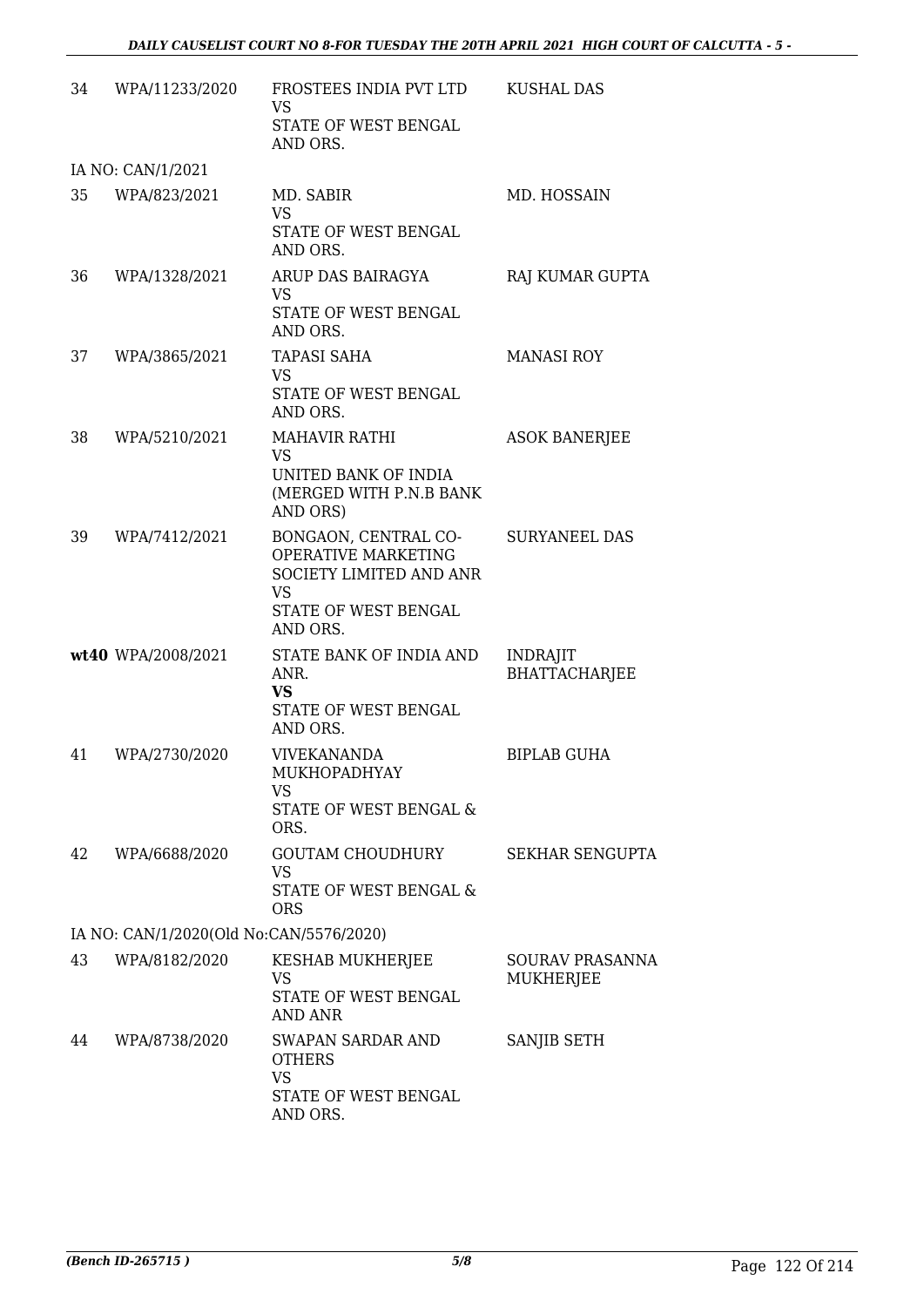| 45 | WPA/9499/2020     | SUNANDA SANTRA<br><b>VS</b><br>STATE OF WEST BENGAL<br>AND ORS.                                    | <b>SYED MOSIHAR</b><br><b>RAHAMAN</b>   |
|----|-------------------|----------------------------------------------------------------------------------------------------|-----------------------------------------|
|    | IA NO: CAN/1/2020 |                                                                                                    |                                         |
| 46 | WPA/10442/2020    | PROMOD RANJAN ROY AND<br><b>ANOTHER</b><br><b>VS</b><br>RESERVE BANK OF INDIA<br><b>AND OTHERS</b> | <b>GARGI GOSWAMI</b>                    |
| 47 | WPA/10890/2020    | M/S HICO MULTIFIN<br>PRODUCTS PVT LTD<br><b>VS</b><br>INDIAN CORPORATION LTD<br><b>AND ORS</b>     | PRIYANKA AGARWAL                        |
| 48 | WPA/37/2021       | <b>SUSTAIN ENERGY PVT LTD</b><br><b>VS</b><br>STATE OF WEST BENGAL<br>AND ORS.                     | <b>PAPIYA</b><br><b>CHATTOPADHYAY</b>   |
| 49 | WPA/1272/2021     | <b>MALA SIL</b><br><b>VS</b><br>STATE OF WEST BENGAL<br>AND ORS.                                   | <b>SALIL KUMAR MAITI</b>                |
| 50 | WPA/4853/2021     | M/S JSW CEMENT LIMITED<br><b>VS</b><br>STATE OF WEST BENGAL<br>AND ORS.                            | RAHUL DHANUKA                           |
| 51 | WPA/4862/2021     | <b>SANDHYA NATH</b><br><b>VS</b><br>STATE OF WEST BENGAL<br>AND ORS.                               | RAJESH NASKAR                           |
| 52 | WPA/5137/2021     | SK. AMINUDDIN AND<br><b>OTHERS</b><br><b>VS</b><br>STATE OF WEST BENGAL<br>AND ORS.                | <b>INDRAJIT</b><br><b>BHATTACHARJEE</b> |
| 53 | WPA/5629/2021     | <b>BHAGIRATH AGARWAL</b><br><b>VS</b><br>STATE OF WEST BENGAL<br>AND ORS.                          | <b>RAMIJ MUNSI</b>                      |
| 54 | WPA/486/2020      | <b>SHARAD VARMA &amp; ANR</b><br><b>VS</b><br>UNION OF INDIA & ORS                                 | <b>RAHUL AUDDY</b>                      |
| 55 | WPA/2827/2020     | PIYUSH TODI<br><b>VS</b><br>STATE OF WEST BENGAL &<br><b>ORS</b>                                   | SAIBAL KRISHNA<br><b>DASGUPTA</b>       |
| 56 | WPA/4099/2020     | ABDUL KALAM MONDAL &<br>ORS.<br><b>VS</b><br>STATE OF WEST BENGAL &<br>ORS.                        | KOUSHIKEE<br><b>BANERJEE</b>            |

## **NEW MOTION**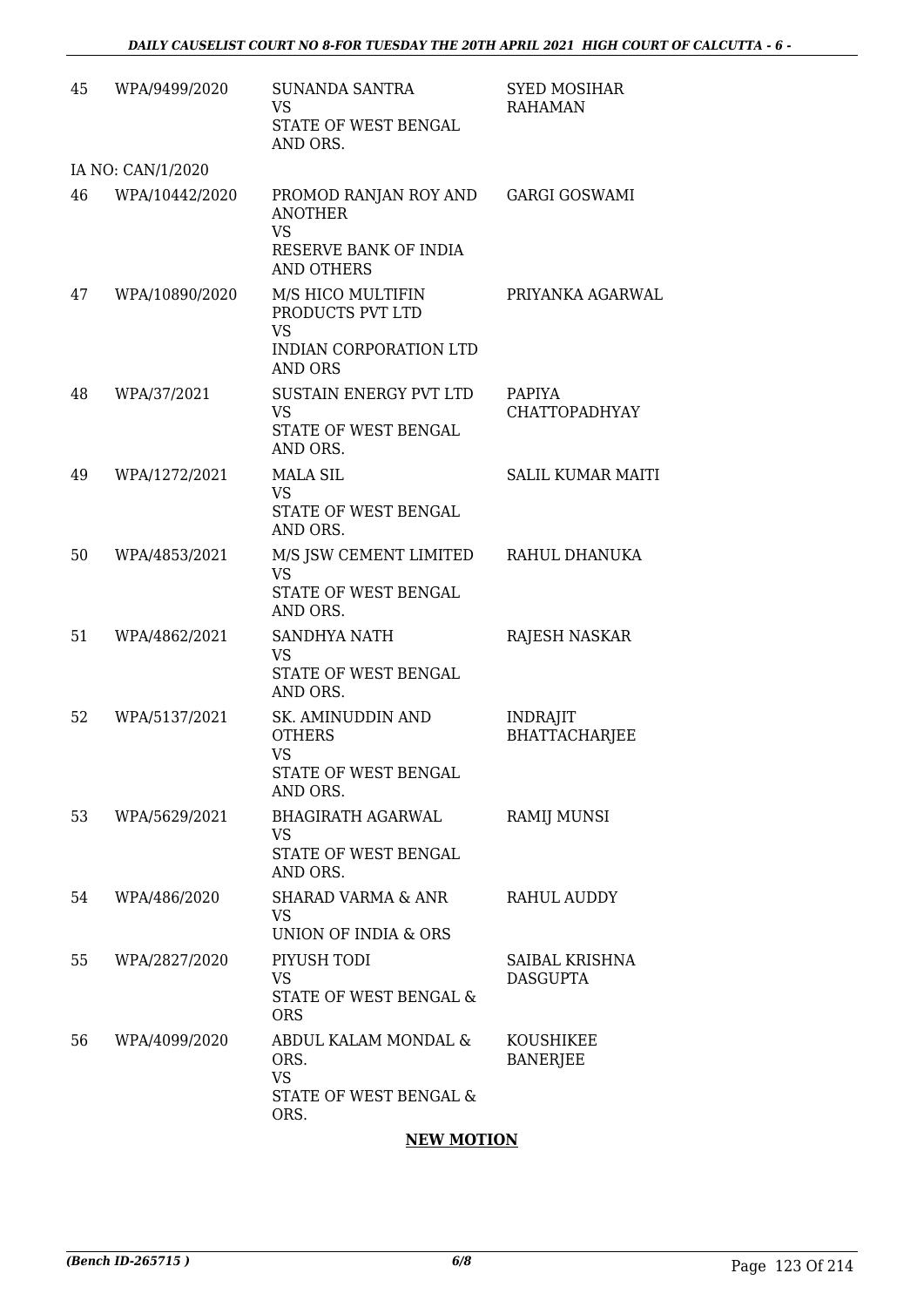| 57 | WPA/8444/2021 | MANJULIKA DUTTA<br><b>VS</b><br>STATE OF WEST BENGAL<br>AND ORS.                                 | <b>GOPAL MONDAL</b>                  |
|----|---------------|--------------------------------------------------------------------------------------------------|--------------------------------------|
| 58 | WPA/8730/2021 | PURNA NARAYAN<br>MUKHERJEE<br><b>VS</b><br>STATE OF WEST BENGAL<br>AND ORS.                      | <b>DONA AKHTER</b>                   |
| 59 | WPA/8748/2021 | MADHUSUDAN GUHA<br><b>VS</b><br>UNION OF INDIA AND ORS.                                          | ARITRA SHANKAR<br>RAY                |
| 60 | WPA/8793/2021 | UNITED TRADECOM<br>PRIVATE LIMITED AND<br><b>ANOTHER</b><br><b>VS</b><br>UNION OF INDIA AND ORS. | <b>AKASHDEEP</b><br><b>MUKHERJEE</b> |
| 61 | WPA/9150/2021 | KOUSHIK DAS<br><b>VS</b><br>STATE OF WEST BENGAL<br>AND ORS.                                     | <b>SUBHENDU DAS</b>                  |
| 62 | WPA/9228/2021 | MAHABIR NURSING HOME<br><b>VS</b><br>STATE OF WEST BENGAL<br>AND ORS.                            | SHIBAJI KUMAR DAS                    |
| 63 | WPA/9240/2021 | <b>BANDHAN HOSPITAL</b><br><b>VS</b><br>STATE OF WEST BENGAL<br>AND ORS.                         | SHIBAJI KR DAS                       |
| 64 | WPA/9244/2021 | HEALTH WORLD HOSPITAL<br><b>VS</b><br>STATE OF WEST BENGAL<br>AND ORS.                           | SHIBAJI KR DAS                       |
| 65 | WPA/9246/2021 | MEGA CITY NURSING<br>HOME (P) LTD<br>VS<br>STATE OF WEST BENGAL<br>AND ORS.                      | SHIBAJI KR DAS                       |
| 66 | WPA/9257/2021 | GHANASHYAM CHOWRASIA<br><b>VS</b><br><b>UCO BANK AND ORS</b>                                     | MD IDRISH                            |
| 67 | WPA/9301/2021 | DR. DWIJA DAS SHIT AND<br><b>ANOTHER</b><br><b>VS</b><br>STATE OF WEST BENGAL<br>AND ORS.        | <b>DEBAYAN GHOSH</b>                 |
| 68 | WPA/9410/2021 | SK. SADAR NAYEEM<br><b>VS</b><br>STATE OF WEST BENGAL<br>AND ORS.                                | ARIJIT PRADHAN                       |
| 69 | WPA/9416/2021 | APARNA ROY<br>VS<br>STATE OF WEST BENGAL<br>AND ORS.                                             | SOUMAJIT<br><b>CHATTERJEE</b>        |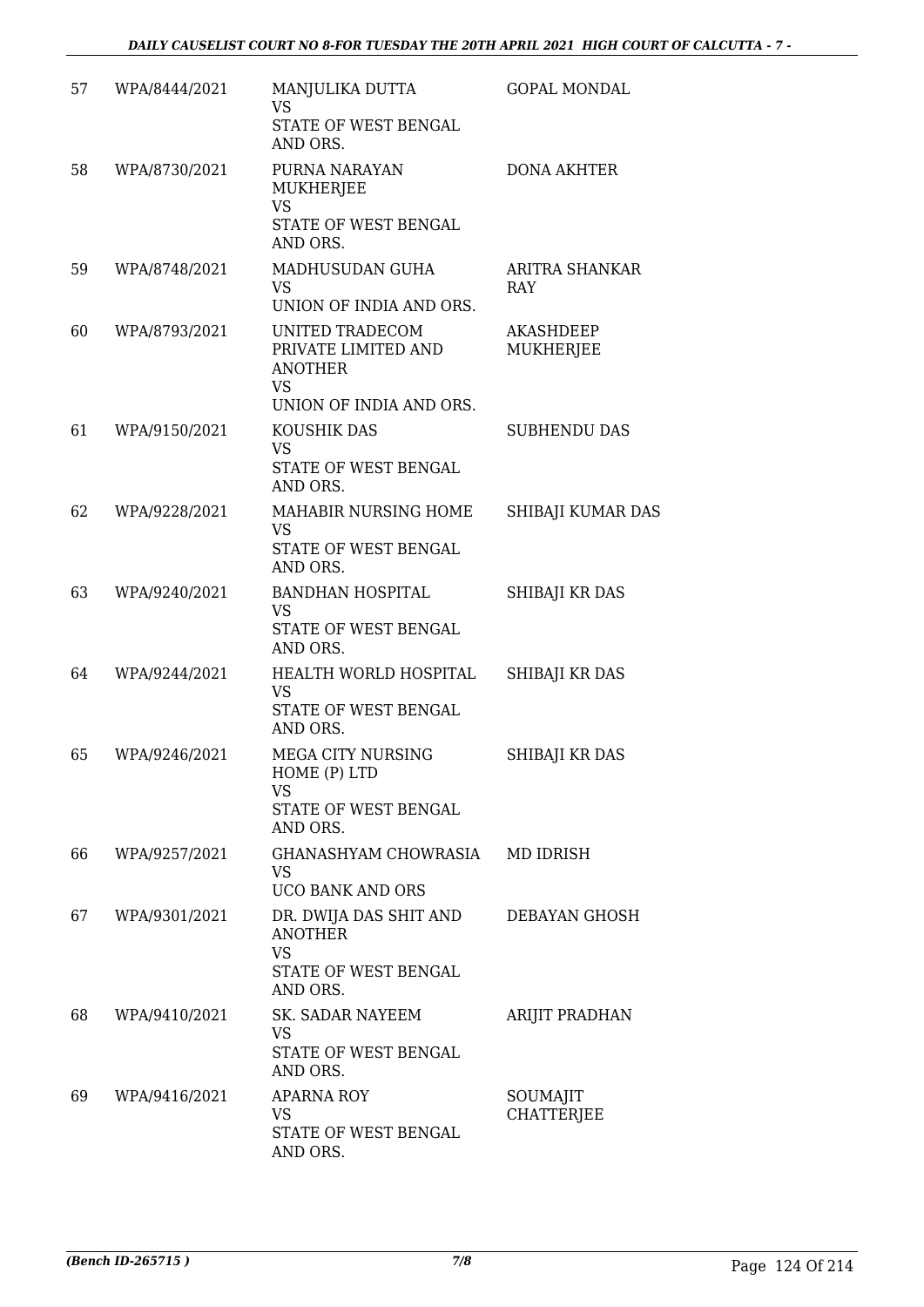| 70 | WPA/9492/2021 | <b>BASANA DUTTA</b><br>VS.<br>STATE OF WEST BENGAL<br>AND ORS.                                      | BHARAT CHANDRA<br><b>SIMAI</b> |
|----|---------------|-----------------------------------------------------------------------------------------------------|--------------------------------|
| 71 | WPA/9684/2021 | SOMNATH BISWAS AND<br>ANR<br>VS.<br>UNION OF INDIA AND ORS.                                         | DYUTIMOY PAUL                  |
| 72 | WPA/9709/2021 | DURGA SANKAR BAG<br>VS.<br><b>STATE OF WEST BENGAL</b><br>AND ORS.                                  | SK SAHJAHAN ALI                |
| 73 | WPA/9845/2021 | <b>ALOK MAJUMDER</b><br><b>VS</b><br><b>STATE OF WEST BENGAL</b><br>AND ORS.                        | KAUSHIK<br><b>CHOWDHURY</b>    |
| 74 | WPA/9856/2021 | ASHAJYOT MERCANTILE<br>PRIVATE LIMITED AND ANR<br>VS.<br>THE STATE OF WEST<br><b>BENGAL AND ORS</b> | CHHANDAK DUTTA                 |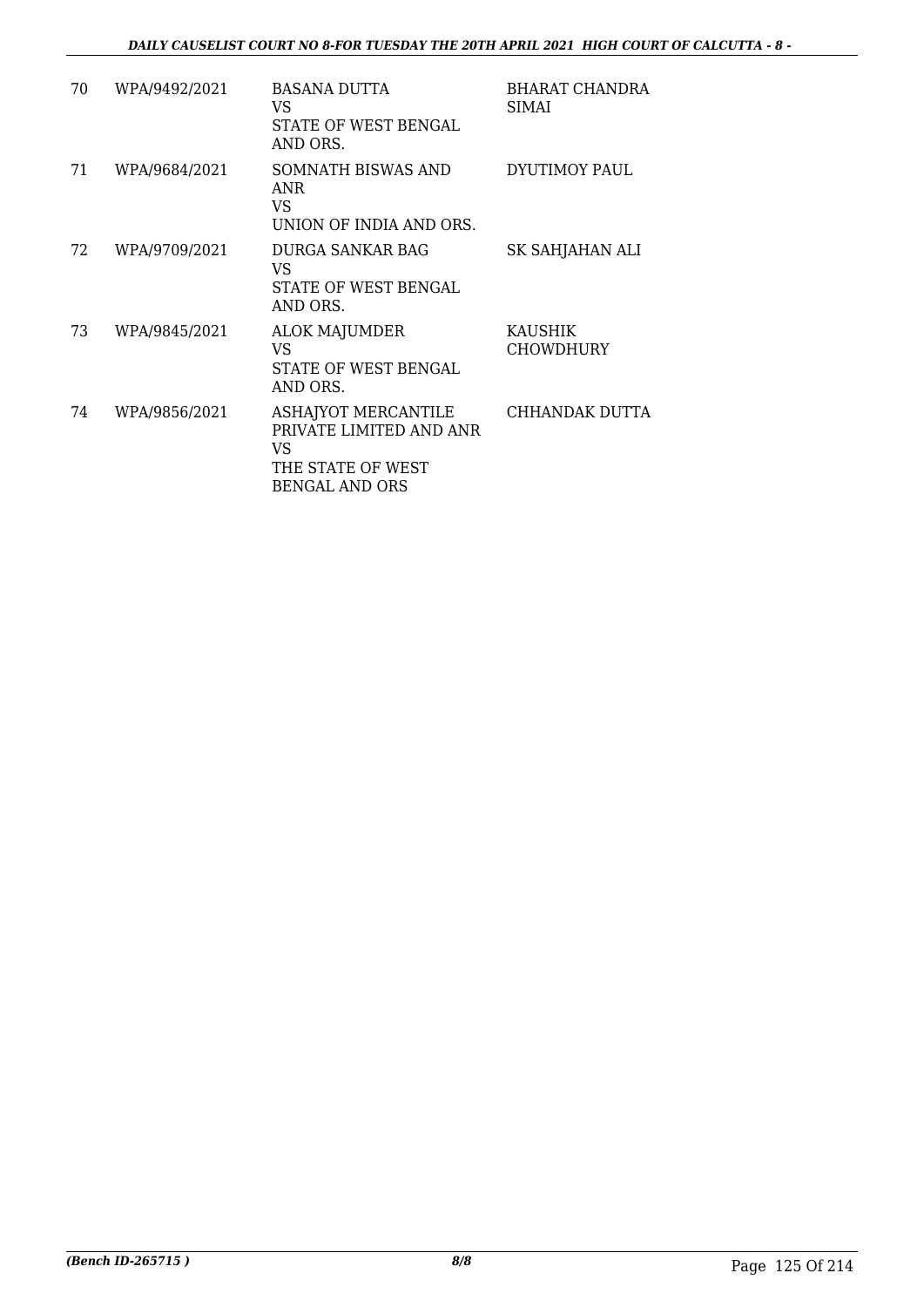

# In The High Court at Calcutta

## **Appellate Side**

**DAILY CAUSELIST For Tuesday The 20th April 2021**

**COURT NO. 26**

**SINGLE BENCH (SB - VI)**

**AT 11:15 AM**

**HON'BLE JUSTICE SHEKHAR B. SARAF**

**(VIA VIDEO CONFERENCE)**

**ON AND FROM MONDAY, THE 1ST. MARCH, 2021 – MATTERS (MOTION & HEARING) UNDER ARTICLE 226 OF THE CONSTITUTION RELATING TO SECONDARY AND HIGHER SECONDARY EDUCATION UNDER GROUP II INCLUDING SERVICES AND APPLICATIONS CONNECTED THERETO AND EDUCATIONAL MATTERS NOT ASSIGNED TO ANY OTHER BENCH.**

> **MATTERS (MOTION & HEARING) RELATING TO REVENUE AND TAX LAWS (EXCLUDING LAND REVENUE) UNDER GROUP IV INCLUDING APPLICATIONS CONNECTED THERETO;**

> **HEARING OF WRIT PETITIONS IRRESPECTIVE OF CLASSIFICATION AND APPLICATIONS CONNECTED THERETO.**

**NOTE : MATTERS WILL BE TAKEN UP THROUGH PHYSICAL HEARING WHEN BOTH THE PARTIES ARE AT CONSENSUS-AD-IDEM**

**SPL.NOTE :**

**I) ORIGINAL SIDE MATTERS WILL NORMALLY BE TAKEN UP AT 3.00 P.M.OR UPON EXHAUSTION OF THE APPELLATE SIDE LIST WHICHEVER IS EARLIER. II) NO MENTIONING FOR INCLUSION IN THE LIST WILL BE ALLOWED UNTIL FURTHER ORDERS. ONLY EXTREMELY URGENT MATTERS MAY BE MENTIONED ON TUESDAY & WEDNESDAY UPON SERVING PROPER NOTICES. III) REVENUE AND TAX MATTERS (GR. IV) WILL BE TAKEN UP FROM MONDAY AFTER RECESS AND ON WEDNESDAY FROM 12.00 P.M. OF EACH WEEK.**

**NOTE : MATTERS WILL BE TAKEN UP THROUGH PHYSICAL HEARING ONLY WHEN BOTH PARTIES ARE AGREED.**

|              |                                    | <b>TO BE MENTIONED</b>                                                                                          |                         |
|--------------|------------------------------------|-----------------------------------------------------------------------------------------------------------------|-------------------------|
| $\mathbf{1}$ | WPA/21608/2009                     | SRI KRISHNA PADA<br>PRAMANICK<br>VS<br>STATE OF WEST BENGAL &<br><b>ORS</b>                                     | <b>SUKUMAR BARIK</b>    |
| 2            | WPA/2288/2013<br>(NON-PROSECUTION) | M/S MSTC LTD & ANR<br>VS<br>CENTRALBOARD OF EXCISE &<br>CUSTOMS & ORS                                           | ARUP CHAKRABORTY        |
|              |                                    | IA NO: CAN/1/2015(Old No:CAN/2863/2015), CAN/2/2020(Old No:CAN/2236/2020)                                       |                         |
| 3            | WPA/13078/2016                     | M/S MANAKSIA LIMITED &<br>ANR<br><b>VS</b><br>THE ASSISTANT<br>COMMISSIONER OF SALES<br>TAX, CORPORATE DIVISION | <b>BHASKAR SENGUPTA</b> |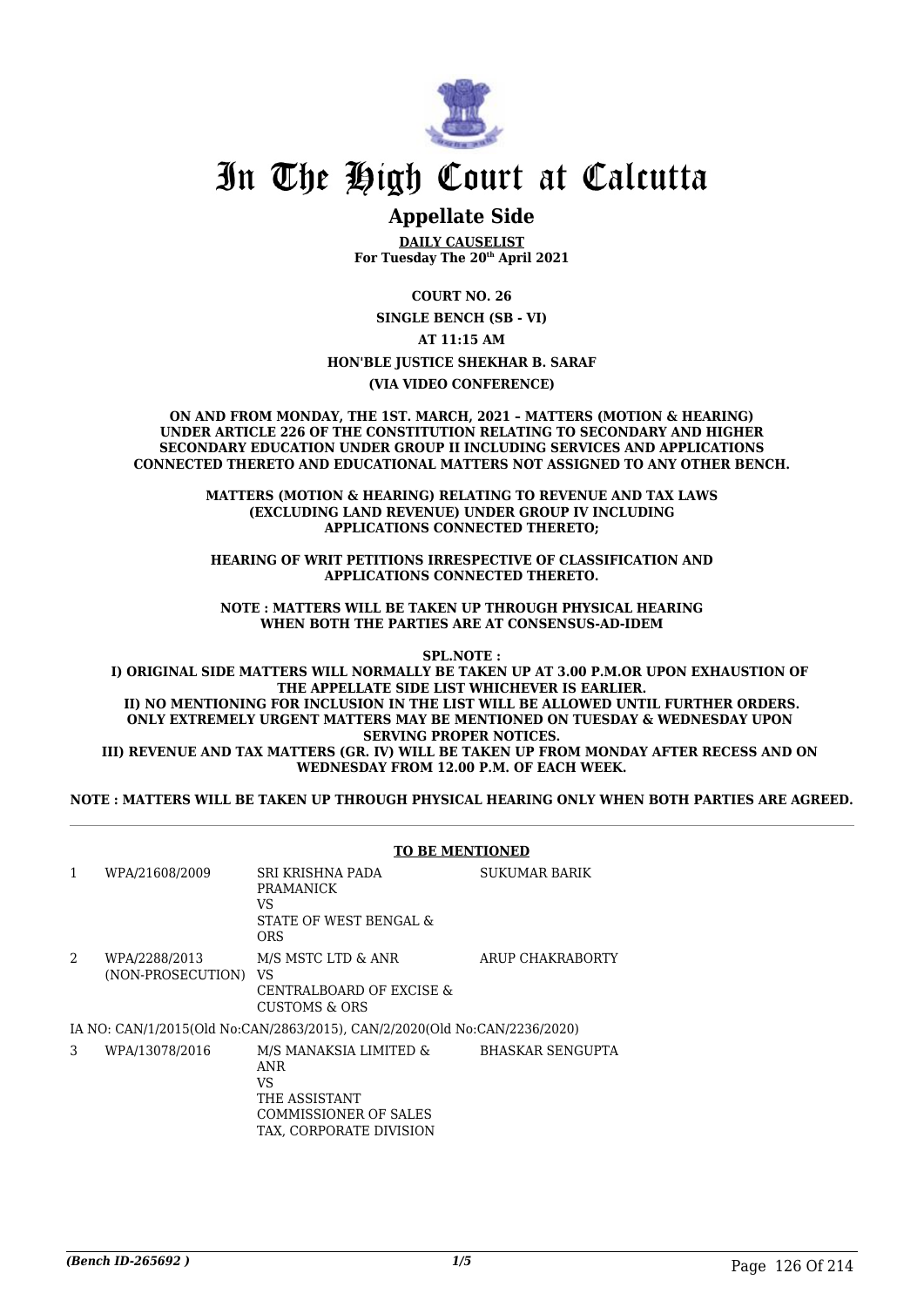| 4  | WPA/14075/2016<br>(NON-PROSECUTION) VS | <b>SHAMPA GURIA</b><br>STATE OF WEST BENGAL &<br><b>ORS</b>                        | TANUJA BASAK          |
|----|----------------------------------------|------------------------------------------------------------------------------------|-----------------------|
| 5  | WPA/8799/2018<br>(HRA)                 | PRATIMA CHOUDHURY<br>VS<br>STATE OF WEST BENGAL &<br><b>ORS</b>                    | TANUJA BASAK          |
| 6  | WPA/9282/2018<br>(HRA)                 | <b>JAYITA MONDAL</b><br>VS<br>STATE OF WEST BENGAL &<br>ORS.                       | ANUSUYA BANERJEE      |
| 7  | WPA/19642/2018<br>(H.S.)               | SEMANTI SENGUPTA<br>VS<br>STATE OF WEST BENGAL &<br><b>ORS</b>                     | MADHUSUDAN MANDAL     |
| 8  | WPA/9435/2019<br>(H.S.)                | JOYETA BANERJEE<br>VS<br>STATE OF WEST BENGAL &<br><b>ORS</b>                      | <b>SUMIT ROY</b>      |
| 9  | WPA/17203/2019<br>(H.S.)               | SHARMILA GUHA NEOGI (DAS)<br>VS<br><b>STATE OF WEST BENGAL &amp;</b><br><b>ORS</b> | DILIP KR SADHU        |
| 10 | WPA/22451/2019                         | NIRMAL MONDAL<br>VS.<br>STATE OF WEST BENGAL &<br><b>ORS</b>                       | <b>SK REJAUL ALAM</b> |
| 11 | WPA/23052/2019<br>(H.S.)               | SUJATA JANA<br>VS<br>STATE OF WEST BENGAL &<br><b>ORS</b>                          | <b>GOUTAM ACHARYA</b> |
| 12 | WPA/1694/2020                          | KAJAL CHANDRA ROY<br>VS<br>STATE OF WEST BENGAL &<br><b>ORS</b>                    | <b>IMDADUL BISWAS</b> |
| 13 | WPA/1705/2020                          | ASOKE KUMAR NANDI<br>VS.<br>STATE OF WEST BENGAL &<br>ORS                          | <b>IMDADUL BISWAS</b> |
| 14 | WPA/1717/2020                          | SK. MATIAR RAHAMAN<br>VS<br>STATE OF WEST BENGAL &<br><b>ORS</b>                   | <b>IMDADUL BISWAS</b> |
| 15 | WPA/1737/2020                          | SULEKHA MUKHOPADHYAY<br><b>VS</b><br>STATE OF WEST BENGAL &<br><b>ORS</b>          | <b>IMDADUL BISWAS</b> |
| 16 | WPA/1795/2020                          | SANTIRAM SANTRA<br>VS<br>STATE OF WEST BENGAL &<br><b>ORS</b>                      | <b>IMDADUL BISWAS</b> |
| 17 | WPA/2777/2020<br>(HRA)                 | RATNA DHARA<br>VS<br>STATE OF WEST BENGAL &<br>ORS.                                | TANUJA BASAK          |
| 18 | WPA/7097/2020<br>(HRA)                 | DIYALI CHATTOPADHYAY<br><b>VS</b><br>State of West Bengal                          | TANUJA BASAK          |

IA NO: CAN/1/2020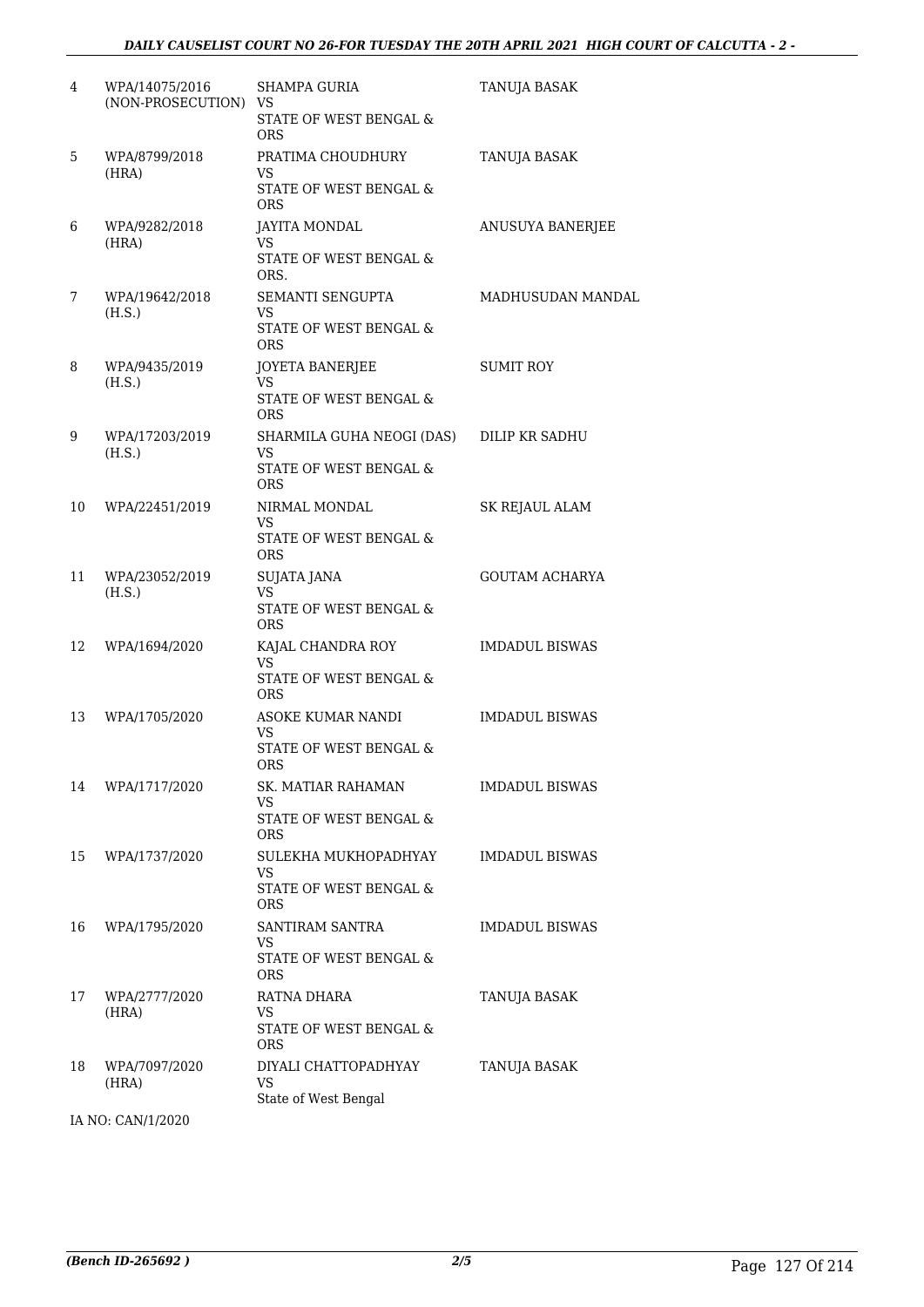| 19 | WPA/3216/2021<br>(H.S.) | EUNUS ALI<br>VS                                              | <b>BISWARUP BISWAS</b>   |
|----|-------------------------|--------------------------------------------------------------|--------------------------|
|    |                         | STATE OF WEST BENGAL AND<br>ORS.                             |                          |
|    |                         | <b>EXTENSION OF INTERIM ORDER</b>                            |                          |
| 20 | WPA/3658/2019           | BIRLA CORPORATION LTD<br>VS                                  | PUJON CHATTERJEE         |
|    |                         | THE COMMISSIONER OF<br>CENTRAL EXCISE, BOLPUR<br>COMM. & ORS |                          |
|    |                         | <b>FIXED MATTER</b>                                          |                          |
| 21 | WPA/7493/2020           | AMINUL ISLAM                                                 | <b>JAKIR HOSSAIN</b>     |
|    |                         | VS<br>STATE OF WEST BENGAL AND<br>ORS.                       |                          |
|    | IA NO: CAN/1/2020       |                                                              |                          |
|    |                         | <b>MOTION</b>                                                |                          |
| 22 | WPA/23203/2018          | <b>ASHOK PRASAD</b><br>VS                                    | K.M HOSSAIN              |
|    |                         | <b>STATE OF WEST BENGAL &amp;</b><br>ORS.                    |                          |
| 23 | WPA/8993/2019           | SUBAL CHANDRA PRAMANIK                                       | LAKSHMINATH BHATTACHARYA |
|    |                         | VS<br>STATE OF WEST BENGAL &<br><b>ORS</b>                   |                          |
| 24 | WPA/9855/2019           | ATM NAYEEMUL HAQUE<br>VS                                     | <b>MARIA RAHAMAN</b>     |
|    |                         | STATE OF WEST BENGAL &<br><b>ORS</b>                         |                          |
| 25 | WPA/11404/2019          | SMT. SIKHA KARMAKAR                                          | MRS. KABERI GHOSH(DEY)   |
|    |                         | VS<br>STATE OF WEST BENGAL &<br><b>ORS</b>                   |                          |
| 26 | WPA/9137/2020           | DEBASHIS DUTTA<br>VS                                         | ANINDA BHATTACHARYA      |
|    |                         | State of West Bengal                                         |                          |
|    |                         | <b>INTEREST ON GRATUITY</b>                                  |                          |
| 27 | WPA/6333/2021           | TARUN KANTI MAJUMDER                                         | SABITA KHUTIA BHUNYA     |
|    |                         | STATE OF WEST BENGAL AND<br>ORS.                             |                          |
| 28 | WPA/6361/2021           | KRISHNA SARKAR<br>VS                                         | SABITA KHUTIA BHUNYA     |
|    |                         | STATE OF WEST BENGAL AND<br>ORS.                             |                          |
| 29 | WPA/6366/2021           | MURARI MOHAN<br>CHATTOPADHYAY                                | SABITA KHUTIA BHUNYA     |
|    |                         | VS.<br>STATE OF WEST BENGAL AND<br>ORS.                      |                          |
| 30 | WPA/6394/2021           | ASADULLA SARDAR                                              | SABITA KHUTIA BHUNYA     |
|    |                         | VS<br>STATE OF WEST BENGAL AND<br>ORS.                       |                          |
| 31 | WPA/6509/2021           | KSHITISH CHANDRA SARKAR                                      | SABITA KHUTIA BHUNYA     |
|    |                         | VS<br>STATE OF WEST BENGAL AND<br>ORS.                       |                          |
| 32 | WPA/6517/2021           | SARIFUL ISLAM                                                | SABITA KHUTIA BHUNYA     |
|    |                         | VS<br>STATE OF WEST BENGAL AND<br>ORS.                       |                          |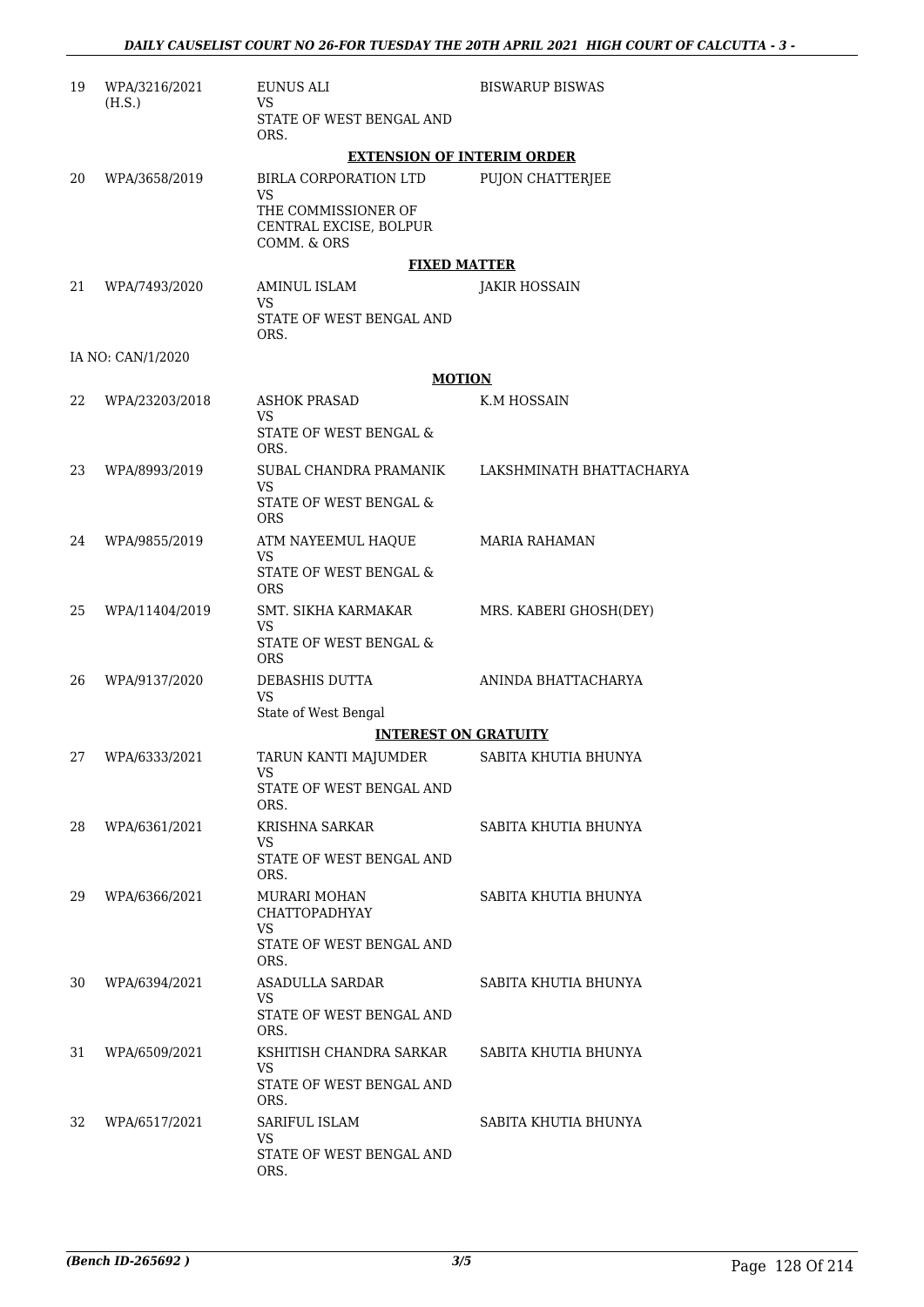| 33 | WPA/6528/2021 | SHISHIR KUMAR THAKUR<br>VS<br>STATE OF WEST BENGAL AND            | SABITA KHUTIA BHUNYA    |
|----|---------------|-------------------------------------------------------------------|-------------------------|
|    |               | ORS.                                                              |                         |
| 34 | WPA/6539/2021 | PUSPITA GHOSH<br><b>VS</b><br>STATE OF WEST BENGAL AND            | SABITA KHUTIA BHUNYA    |
|    |               | ORS.                                                              |                         |
| 35 | WPA/6546/2021 | AJIT KUMAR KUNDU<br>VS.<br>STATE OF WEST BENGAL AND               | SABITA KHUTIA BHU8NYA   |
|    |               | ORS.                                                              |                         |
| 36 | WPA/6550/2021 | <b>BHAJAHARI MAITI</b><br>VS.<br>STATE OF WEST BENGAL AND<br>ORS. | SABITA KHUTIA BHUNYA    |
| 37 | WPA/6554/2021 | <b>BHAGIRATH GHOSH</b><br><b>VS</b>                               | SABITA KHUTIA BHUNYA    |
|    |               | SABITAKHUTIA2@GMAIL.COM                                           |                         |
| 38 | WPA/6557/2021 | HARADHAN KUNDU<br>VS                                              | GHOSHSANDIP12@GMAIL.COM |
|    |               | STATE OF WEST BENGAL AND<br>ORS.                                  |                         |
| 39 | WPA/6564/2021 | <b>BINAPANI KOLE</b><br>VS.                                       | ARPITA SAHA             |
|    |               | STATE OF WEST BENGAL AND<br>ORS.                                  |                         |
| 40 | WPA/6571/2021 | <b>BINAPANI KOLE</b><br>VS                                        | KRISHNA PADA SANTRA     |
|    |               | STATE OF WEST BENGAL AND<br>ORS.                                  |                         |
| 41 | WPA/6576/2021 | <b>GOUR PAL</b>                                                   | <b>SUDIP SARKAR</b>     |
|    |               | VS.<br>STATE OF WEST BENGAL AND<br>ORS.                           |                         |
| 42 | WPA/6581/2021 | <b>MINU SAHA</b>                                                  | SANDIP GHOSH            |
|    |               | VS<br>STATE OF WEST BENGAL AND<br>ORS.                            |                         |
| 43 | WPA/6584/2021 | SABITA BHATTACHARYYA                                              | SANDIP GHOSH            |
|    |               | VS<br>STATE OF WEST BENGAL AND<br>ORS.                            |                         |
| 44 | WPA/6601/2021 | NIRANJAN KUMAR SAU                                                | SANDIP GHOSH            |
|    |               | <b>VS</b><br>STATE OF WEST BENGAL AND<br>ORS.                     |                         |
| 45 | WPA/6941/2021 | SWAPAN CHAKRABORTY                                                | <b>SUDIP SARKAR</b>     |
|    |               | VS<br>STATE OF WEST BENGAL AND<br>ORS.                            |                         |
| 46 | WPA/6944/2021 | REKHA DUTTA HALDER                                                | KRISHNA PADA SANTRA     |
|    |               | VS<br>STATE OF WEST BENGAL AND<br>ORS.                            |                         |
| 47 | WPA/6950/2021 | MAYARANI MAITI AND ORS                                            | SABITA KHUTIA BHUNYA    |
|    |               | VS.<br>STATE OF WEST BENGAL AND<br>ORS.                           |                         |
| 48 | WPA/6956/2021 | ASOK KUMAR SAKRA                                                  | KRISHNA PADA SANTRA     |
|    |               | VS.<br>STATE OF WEST BENGAL AND<br>ORS.                           |                         |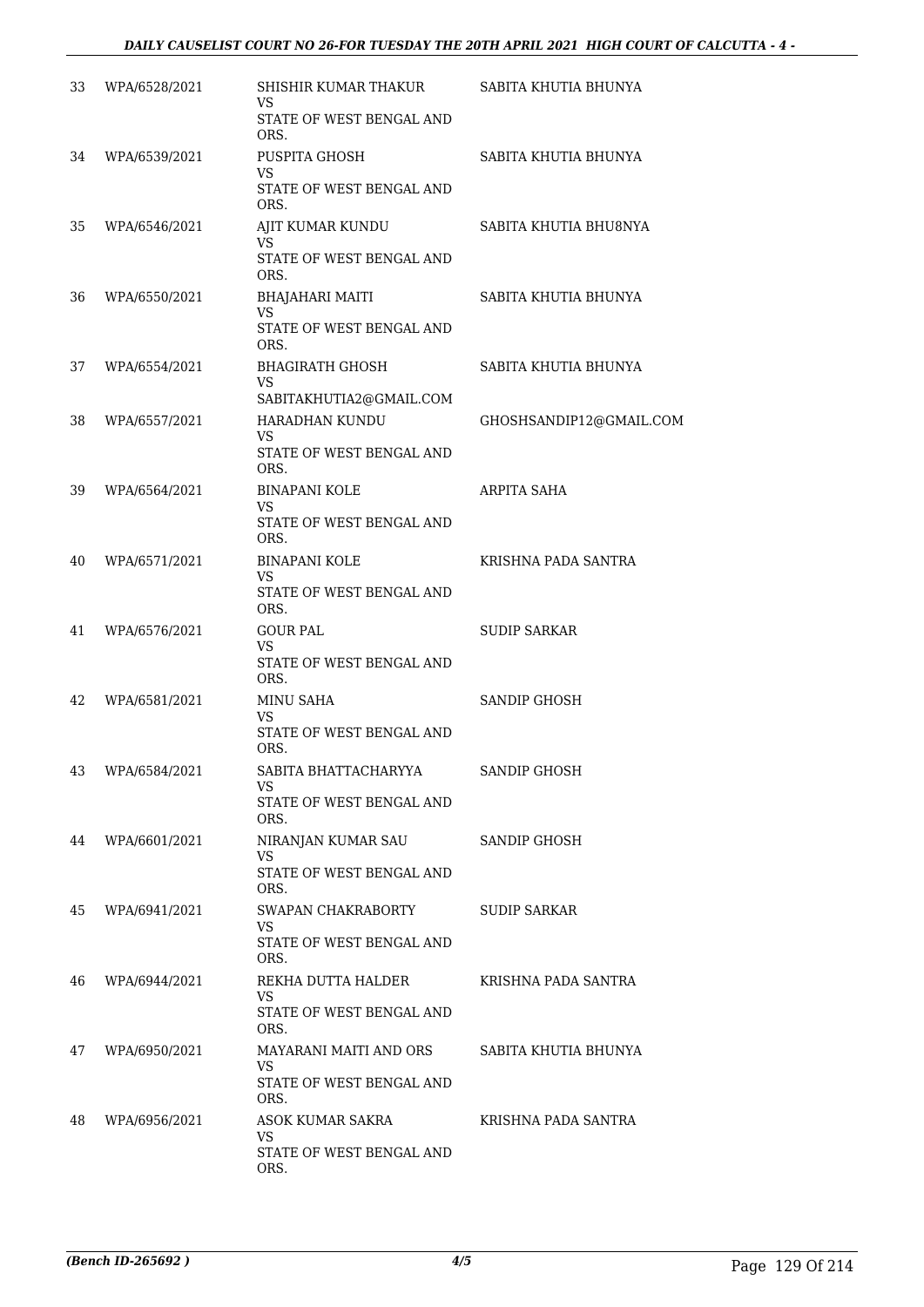## *DAILY CAUSELIST COURT NO 26-FOR TUESDAY THE 20TH APRIL 2021 HIGH COURT OF CALCUTTA - 5 -*

| 49 | WPA/6960/2021 | DINESH CHANDRA SARKAR<br>VS<br>STATE OF WEST BENGAL AND<br>ORS. | <b>SUDIP SARKAR</b>  |
|----|---------------|-----------------------------------------------------------------|----------------------|
| 50 | WPA/6963/2021 | SUKUMAR SAHA<br>VS<br>STATE OF WEST BENGAL AND<br>ORS.          | SABITA KHUTIA BHUNYA |
| 51 | WPA/6965/2021 | RAMMOHAN PRADHAN<br>VS<br>STATE OF WEST BENGAL AND<br>ORS.      | ARPITA SAHA          |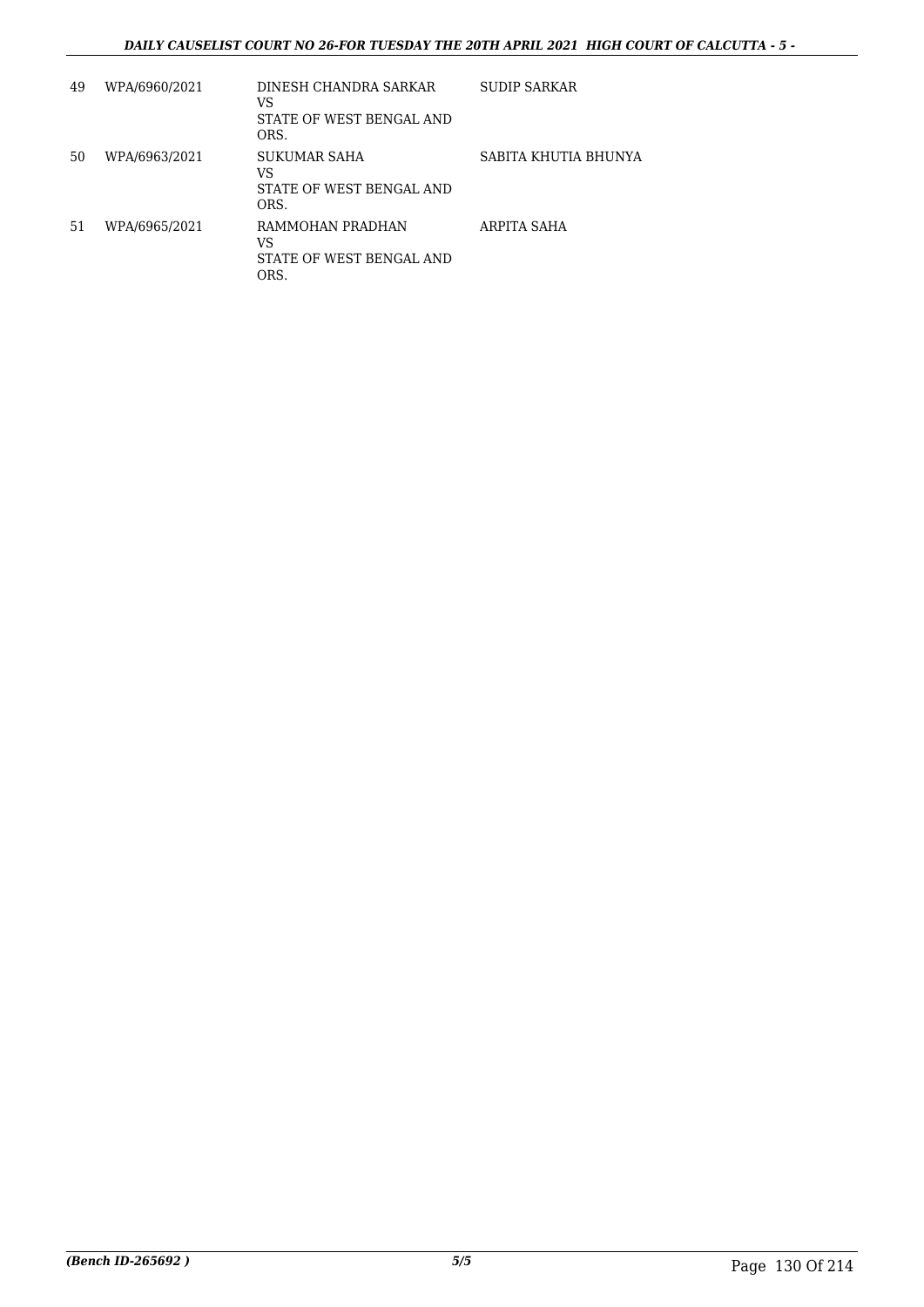

# In The High Court at Calcutta

## **Appellate Side**

**DAILY CAUSELIST For Tuesday The 20th April 2021**

## **COURT NO. 19**

**SINGLE BENCH (SB - VIII)**

**AT 11:15 AM**

## **HON'BLE JUSTICE SHAMPA SARKAR**

**(VIA VIDEO CONFERENCE)**

#### **ON AND FROM MONDAY, THE 11TH JANUARY, 2021 - ADMISSION AND HEARING OF CIVIL REVISION APPLICATIONS AND APPLICATIONS UNDER ARTICLE 227 OF THE CONSTITUTION INCLUDING APPLICATIONS CONNECTED THERETO [EXCLUDING CIVIL REVISIONS ARISING OUT OF TESTAMENTARY AND EJECTMENT / EVICTION SUITS AND PUBLIC PREMISES (UNAUTHORISED OCCUPANTS) ACT, 1971**

**NOTE : MENTIONING ONLY ON MONDAYS AT THE FIRST SITTING OF THE COURT. SPECIAL NOTE : 1) NO PHYSICAL MENTIONING WILL BE ALLOWED.**

**SPECIAL NOTE : 2) MATTERS WHICH ARE NOT IN THE LIST BUT HAVE BEEN MENTIONED WILL BE TAKEN UP ON EVERY FRIDAY IN THE FIRST HALF.**

**SPECIAL NOTE : 3) MONDAY TO THURSDAY FIRST HALF "MOTIONS" WILL BE TAKEN UP SERIALLY.**

**SPECIAL NOTE : 4) MONDAY TO THURSDAY SECOND HALF "EXTENSION OF INTERIM ORDERS" WILL BE TAKEN UP.**

### **EXTENSION OF INTERIM ORDER**

| 1 | CO/3029/2019 | <b>SABIR MONDAL</b><br>VS.<br>UJJALA BIBI & ORS                                       | <b>JOY CHAKRABORTY</b> |
|---|--------------|---------------------------------------------------------------------------------------|------------------------|
| 2 | CO/4107/2019 | SHIB KINKAR GHOSH<br>VS.<br>GOUTAM GHOSH                                              | PRIYANKA SAHA          |
| 3 | CO/4192/2019 | SUDHIR CHANDRA MALIK<br>VS.<br><b>BEJOLI KOLEY &amp; ORS</b>                          | <b>SUHRID SUR</b>      |
|   |              | <b>URGENT MOTION</b>                                                                  |                        |
| 4 | CO/386/2021  | REKHA RANI NANDI<br>VS.<br>THE COMMISSIONER,<br>MAYOR IN COUNCIL AND<br><b>OTHERS</b> | ALOTRIYA<br>MUKHERJEE  |
| 5 | CO/612/2021  | BIMAL MANNA AND ANR<br>VS.<br>DIPAK KUMAR SHAW AND<br><b>ORS</b>                      | SK MUSTAK ALI          |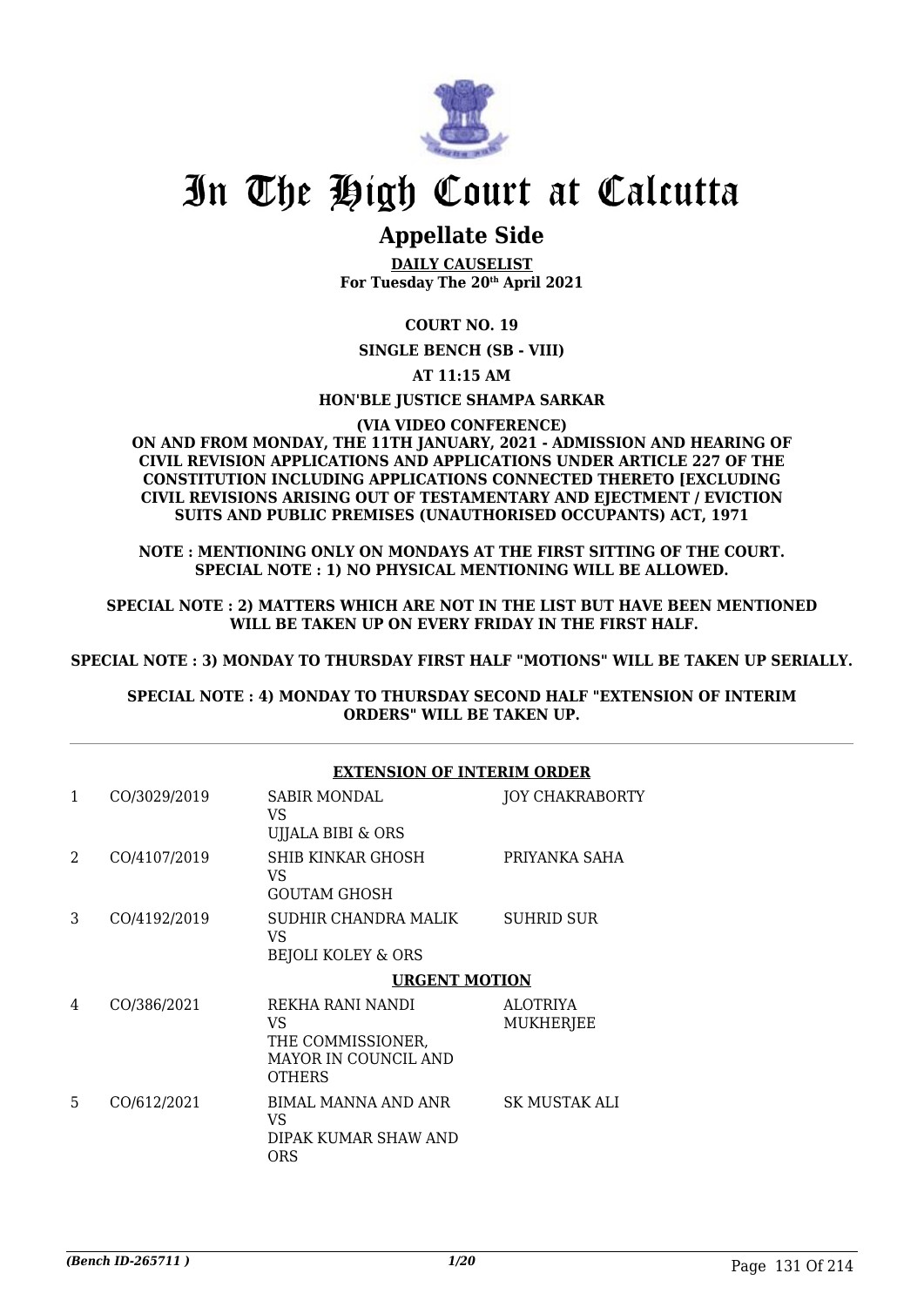| 6  | CO/649/2021 | REHANA BIBI ALIAS<br><b>SUNDARI BIBI</b><br><b>VS</b><br>TANJILA BEGUM                                                                         | <b>SONALI DAS</b>            |
|----|-------------|------------------------------------------------------------------------------------------------------------------------------------------------|------------------------------|
| 7  | CO/651/2021 | <b>MOMIN BISWAS</b><br><b>VS</b><br>SK MANSUR ALI AND ORS                                                                                      | <b>SONALI DAS</b>            |
| 8  | CO/663/2021 | <b>MOMIN BISWAS</b><br><b>VS</b><br>TANJILA BEGUM AND ORS                                                                                      | <b>SONALI DAS</b>            |
| 9  | CO/702/2021 | sekh abdur rouf<br><b>VS</b><br>SEKH SAKIRULLA AND ORS                                                                                         | TIRTHANKAR                   |
| 10 | CO/764/2021 | <b>BHANUNATH BERA AND</b><br>ORS.<br><b>VS</b><br>SHYAMAL JANA                                                                                 | SATYAJIT SENAPATI            |
| 11 | CO/853/2021 | MD. AMIN BISWAS<br>VS<br>TANJILA BEGUM                                                                                                         | <b>SONALI DAS</b>            |
| 12 | CO/864/2021 | <b>JOBEDA BIBI</b><br><b>VS</b><br>TANJILA BEGUM AND ORS.                                                                                      | <b>SONALI DAS</b>            |
| 13 | CO/865/2021 | <b>MD AMIN BISWAS</b><br><b>VS</b><br>MST TANJILA BEGUM                                                                                        | <b>SONALI DAS</b>            |
| 14 | CO/885/2021 | BAPI DAS AND ANR.<br><b>VS</b><br>NAKUL SAHA AND ORS.                                                                                          | RAJLAKSHMI GHATAK            |
| 15 | CO/901/2021 | <b>JIYAUL MALLICK</b><br><b>VS</b><br>SMT NANDINI BASU ROY                                                                                     | KALLOL KUMAR<br><b>MAITY</b> |
| 16 | CO/902/2021 | HABIBULLAH MALLICK<br>VS<br><b>NANDINI BASU ROY</b>                                                                                            | KALLOL KUMAR<br><b>MAITY</b> |
| 17 | CO/903/2021 | <b>SK. SAFIUR RAHAMAN</b><br>VS.<br>NANDINI BASU ROY                                                                                           | KALLOL KUMAR<br><b>MAITY</b> |
| 18 | CO/904/2021 | NOOR JAHAN BIBI<br><b>VS</b><br><b>SMT NANDINI BASU ROY</b>                                                                                    | KALLOL KUMAR<br>MAITY        |
| 19 | CO/915/2021 | M/S ALUMINIUM<br>INDUSTRIES(ASSAM) PVT<br>LTD AND ANOTHER<br><b>VS</b><br>ASSETS RECONSTRUCTION<br>COMPANY INDIA LIMITED<br><b>AND ANOTHER</b> | KAUSHIK BANERJEE             |
| 20 | CO/947/2021 | MAMTAJ BEGUM BANU AND<br><b>OTHERS</b><br><b>VS</b><br>MD ABBAS AND OTHERS                                                                     | SYED SHAMSUL<br>AREFIN       |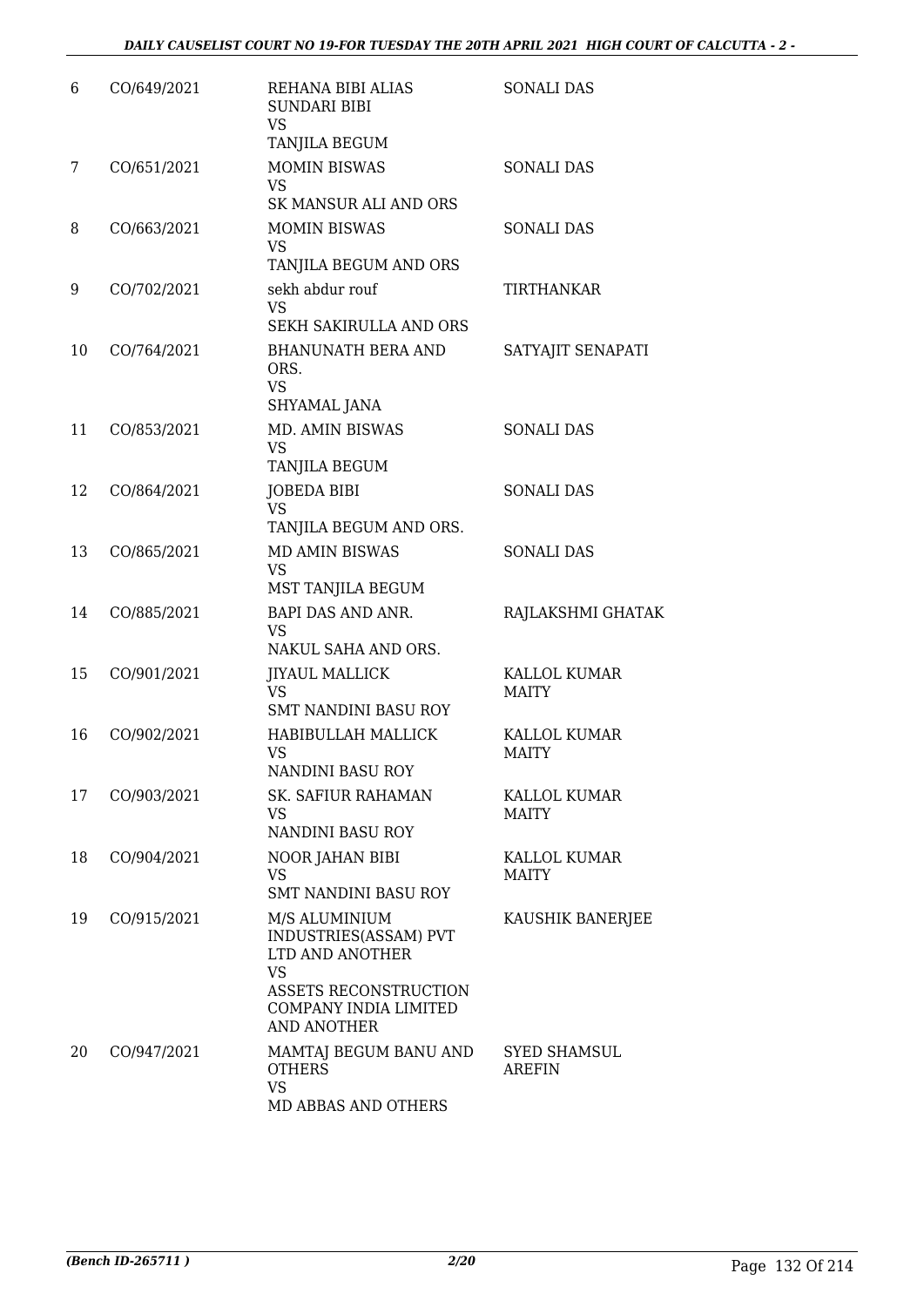| 21 | CO/956/2021                              | MD. AZIZUR RAHAMAN<br>SARDAR @AIJUL ISLAM<br>VS<br>SAHIDUL ISLAM AND ORS.                                                    | <b>SONALI DAS</b>                |
|----|------------------------------------------|------------------------------------------------------------------------------------------------------------------------------|----------------------------------|
| 22 | CO/972/2021                              | CEO/MED. SUPDT.<br><b>JAGANNATH GUPTA</b><br>MEDICAL SCIENCE AND<br><b>HOSPITAL</b><br><b>VS</b><br><b>SK. ZAHIRUDDIN</b>    | <b>VVVSASTRY</b>                 |
| 23 | CO/1000/2021                             | JOHNSON CONTROLS INDIA<br>PRIVATE LIMITED<br><b>VS</b><br>MERLIN ACPROPOLIS<br>PROJECTS PRIVATE LIMITED<br><b>AND OTHERS</b> | DEBDUTTA RAY<br><b>CHAUDHURY</b> |
| 24 | CO/1001/2021                             | JOHNSON CONTROLS<br>(INDIA) PVT LTD<br><b>VS</b><br>MERLIN ACROPOLIS<br>PROJECTS PVT LTD AND ORS                             | DEBDATTA ROY<br><b>CHOWDHURY</b> |
| 25 | CO/1003/2021                             | <b>AVTAR SINGH AND OTHERS</b><br>VS<br>ABHISHEK DEBNATH AND<br><b>OTHERS</b>                                                 | <b>AMAL KUMAR SAHA</b>           |
| 26 | CO/1006/2021                             | <b>AMIR BISWAS</b><br>VS<br>SK.ZAHIR@CHAND AND ORS                                                                           | <b>SONALI DAS</b>                |
| 27 | CO/1014/2021                             | R.N. RAO AND OTHERS<br><b>VS</b><br>ABHISEK DEBNATH AND<br><b>OTHERS</b><br><b>NEW MOTION</b>                                | <b>AMAL KUMAR SAHA</b>           |
| 28 | CO/416/2019                              | OM PRAKASH JHAWAR<br><b>VS</b><br>KANA DUTTA & ORS.                                                                          | REEMA COOMAR                     |
|    | IA NO: CAN/1/2019(Old No:CAN/12275/2019) |                                                                                                                              |                                  |
| 29 | CO/334/2020                              | SRIKANTA TANTUBAY<br>VS<br>SUKLA TANTUBAY & ANR.                                                                             | <b>SOUMIK GANGULI</b>            |
| 30 | CO/711/2020                              | SUNIL SEN @ SUNIL KUMAR<br><b>SEN</b><br><b>VS</b><br><b>CHHANDA DUTTA &amp; ORS</b>                                         | CHANDRAMALA<br>MUKHERJEE         |
| 31 | CO/1340/2020                             | M/S.CASTLEWOOD(INDIA)<br><b>VS</b><br>LIFE INSURANCE<br>CORPORATION OF INDIA                                                 | MANWENDRA SINGH<br>YADAV         |
| 32 | CO/254/2021                              | PRANABESH MONDAL AND<br>ANOTHER<br><b>VS</b><br>INDRAPRASTHA DEVELOPER<br><b>AND OTHERS</b>                                  | <b>SUBRATA</b><br>MOOKHERJEE     |
|    | IA NO: CAN/1/2021                        |                                                                                                                              |                                  |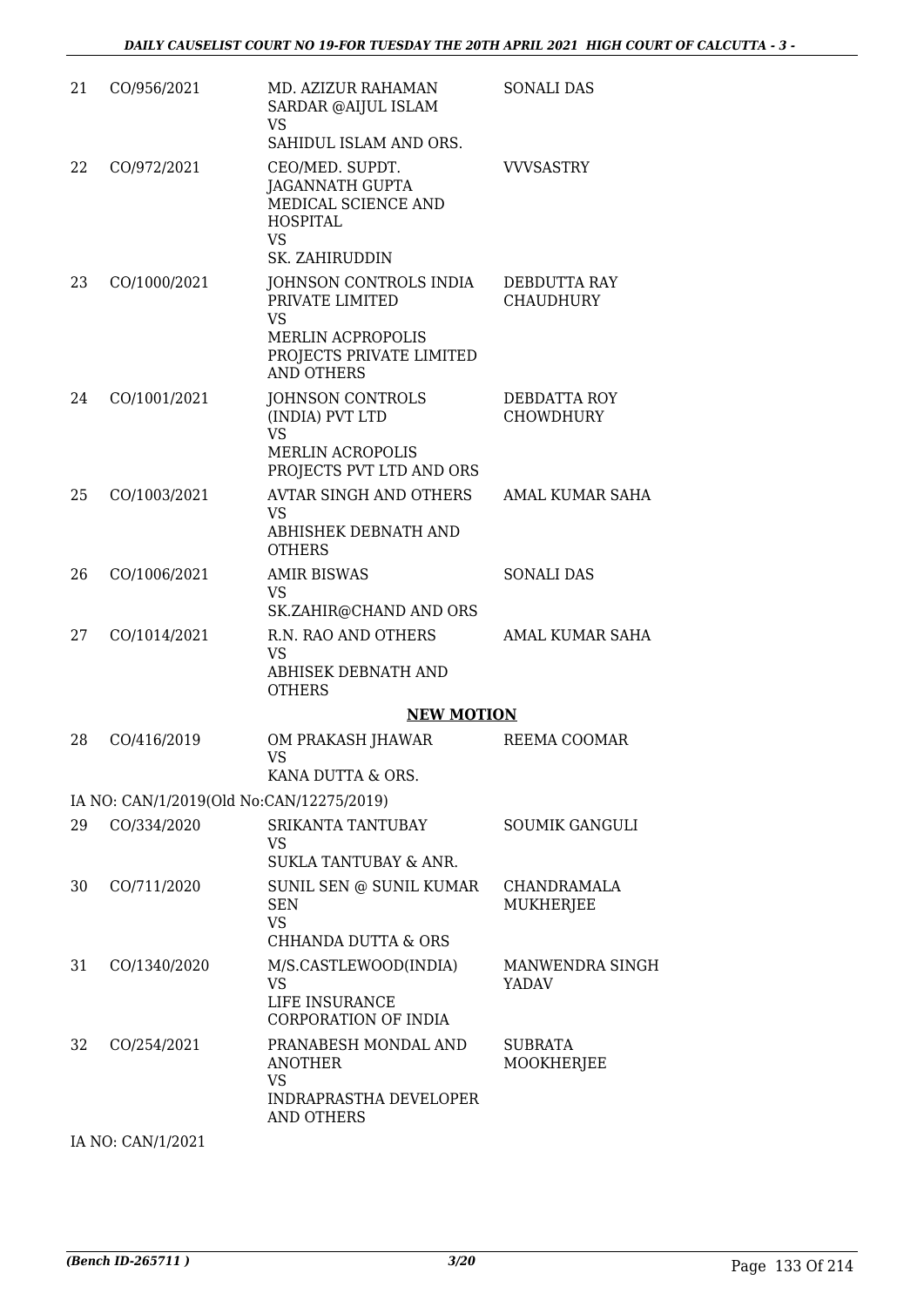| 33 | CO/288/2021<br>(20/04/2021) | <b>GUNJAN JAISWAL</b><br>VS<br>SANJAY JAISWAL                                                             | <b>DIANA GHOSH</b><br><b>DASTIDAR</b> |
|----|-----------------------------|-----------------------------------------------------------------------------------------------------------|---------------------------------------|
| 34 | CO/443/2021                 | <b>SHAKIL ANJUM</b><br><b>VS</b><br><b>JAMIL ANJUM</b>                                                    | MD. GHALIB RIZWAN                     |
| 35 | CO/470/2021                 | KAZI EQUEBAL HOSSAIN<br><b>VS</b><br>JOGMAYA GHOSH AND ORS                                                | DYUTIMAN BANERJEE                     |
| 36 | CO/490/2021                 | <b>SUKDEV SAHA@SUKDEB</b><br>SAHA<br><b>VS</b><br>TUSHAR KANTI SENGUPTA                                   | <b>MARY DUTTA</b>                     |
| 37 | CO/500/2021                 | AMIT KAR<br>VS<br>KOYEL DEY (KAR)                                                                         | DEBASISH KAR                          |
| 38 | CO/509/2021                 | SAILEN MUKHERJEE<br>VS<br><b>GOUTAM CHATTERJEE @</b><br><b>ASHOKE</b>                                     | <b>BARUN KUMAR</b><br><b>SAMANTA</b>  |
| 39 | CO/511/2021                 | SOMNATH BHATTACHARJEE<br>AND ANR<br><b>VS</b><br>THE AUTHORISED OFFICER                                   | PRASANTA KUMAR<br>PARKRASHI           |
| 40 | CO/514/2021                 | SAROJ KUMAR NANDI<br><b>VS</b><br><b>GOURHARI NANDI</b>                                                   | <b>SAGARMAY GHOSH</b>                 |
| 41 | CO/541/2021                 | <b>BHOLANATH GOSWAMI</b><br>VS<br>HIRALAL KEDIA AND ORS.                                                  | AMITABHA GHOSH                        |
| 42 | CO/543/2021                 | <b>BIJOY KRISHNA BANERJEE</b><br><b>VS</b><br><b>DIPTI DAS</b>                                            | <b>SANKAR NARAYAN</b><br><b>SAHA</b>  |
| 43 | CO/549/2021                 | A.N. JOHN PVT LTD<br><b>VS</b><br>L.I.C.I. AND ANR                                                        | MANWENDRA SINGH<br>YADAV              |
| 44 | CO/558/2021                 | SK. BOLDO @ SK. ABDUL<br>RASID<br><b>VS</b><br>MORJINA BEGUM                                              | SK. TOSLIM ALI                        |
| 45 | CO/560/2021                 | SIRAJ MOLLA<br>VS<br>SIDDIK MOLLA                                                                         | ALOK KUMAR POIRA                      |
| 46 | CO/566/2021                 | HALIM CHOWDHURY AND<br>ANR<br><b>VS</b><br>AL HAJ HAZRAT MOULANA<br>SYED BISBAUL AREFIN AND<br><b>ORS</b> | MAHAMUDUL HASSAN                      |
| 47 | CO/576/2021                 | <b>GEORGE DANIEL</b><br>VS<br>MD. SHAMIM                                                                  | SOHINI<br><b>BHATTACHARYYA</b>        |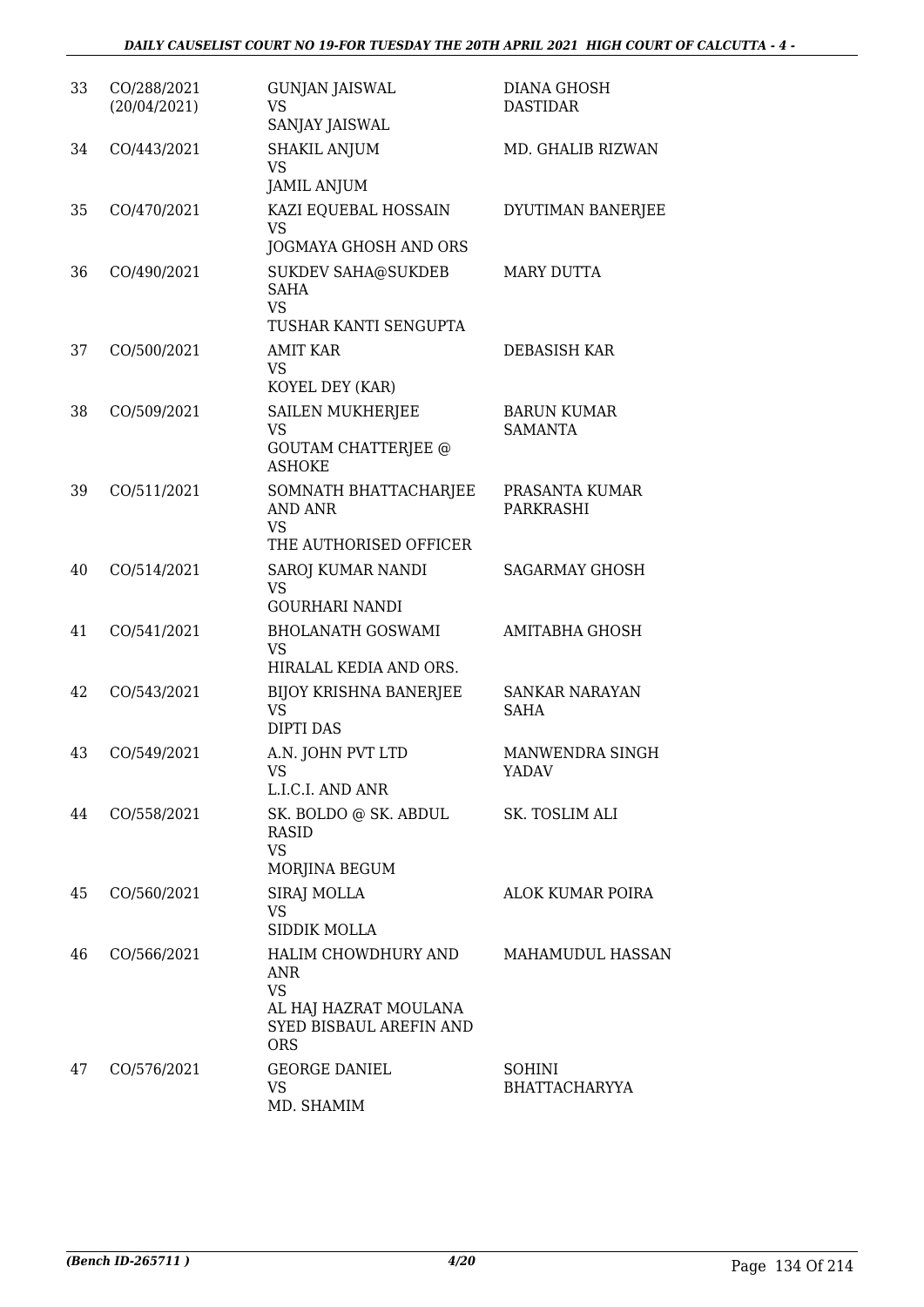| 48 | CO/598/2021 | SANTOSH CHATTERJEE AND<br><b>ANR</b><br><b>VS</b><br>SUSHIL CHATTOPADHYAY<br><b>AND ORS</b>                   | <b>TIRTHA PATI</b><br><b>ACHARYYA</b>   |
|----|-------------|---------------------------------------------------------------------------------------------------------------|-----------------------------------------|
| 49 | CO/599/2021 | LIPA SINHA (SINHA ROY)<br>VS.<br>BIKRAM KESHARI SINHA                                                         | MAHABOOB AHMED                          |
| 50 | CO/600/2021 | DISEN KANTI ROY<br><b>VS</b><br>ROSE VALLEY HOTELS AND<br>ENTERTAINMENT LTD AND<br><b>ORS</b>                 | SUDIPTA DASGUPTA                        |
| 51 | CO/601/2021 | <b>REBA DAS</b><br><b>VS</b><br>ROSE VALLEY HOOTELS AND<br>ENTERTAINMENT LTD AND<br><b>ORS</b>                | SUDIPTA DASGUPTA                        |
| 52 | CO/602/2021 | SADHAN CHANDRA DUTTA<br><b>VS</b><br>ROSE VALLEY HOTELS AND<br><b>ENTERTAINMENT PVT LTD</b><br><b>AND ORS</b> | SUDIPTA DASGUPTA                        |
| 53 | CO/604/2021 | MRS MAMULI BISWAS<br><b>VS</b><br>THE MANAGER,<br>SAKTINAGAR SAMABAYA<br>KRISHI UNNYAN SAMITY<br><b>LTD</b>   | DIGANTA DAS                             |
| 54 | CO/605/2021 | TUHIN DAS<br><b>VS</b><br>CASTLE LIQUORS PVT LTD<br><b>AND ORS</b>                                            | <b>ASIF SOHAIL</b><br>TARAFDAR          |
| 55 | CO/609/2021 | ALOKE KUMAR BERA<br><b>VS</b><br>ASHIOKE KUMAR BERA AND<br><b>ORS</b>                                         | <b>SUDIPTA MONDAL</b>                   |
| 56 | CO/611/2021 | APARESH ADHIKARI AND<br><b>ORS</b><br><b>VS</b><br>DIPAK KUMAR KAR AND ORS                                    | <b>ANIRUDDHA</b><br><b>BHATTACHARYA</b> |
| 57 | CO/622/2021 | LAL MOHAN KULSI AND ANR<br><b>VS</b><br><b>SUNIL GHOSH AND ORS</b>                                            | <b>SUKUMAR SARKAR</b>                   |
| 58 | CO/623/2021 | <b>MALATI PANDEY</b><br>VS<br><b>IVA BERA AND ORS</b>                                                         | <b>SANDIP DAS</b>                       |
| 59 | CO/626/2021 | SUBHASH CHANDRA JANA<br>VS<br>NISHI KANTA JANA AND ORS                                                        | RADHASHYAM MAITI                        |
| 60 | CO/627/2021 | SYED ABDUL RAHAMNAN<br>VS<br>MOHAR DASCHOUDHURI                                                               | PRADYOT KUMAR DAS                       |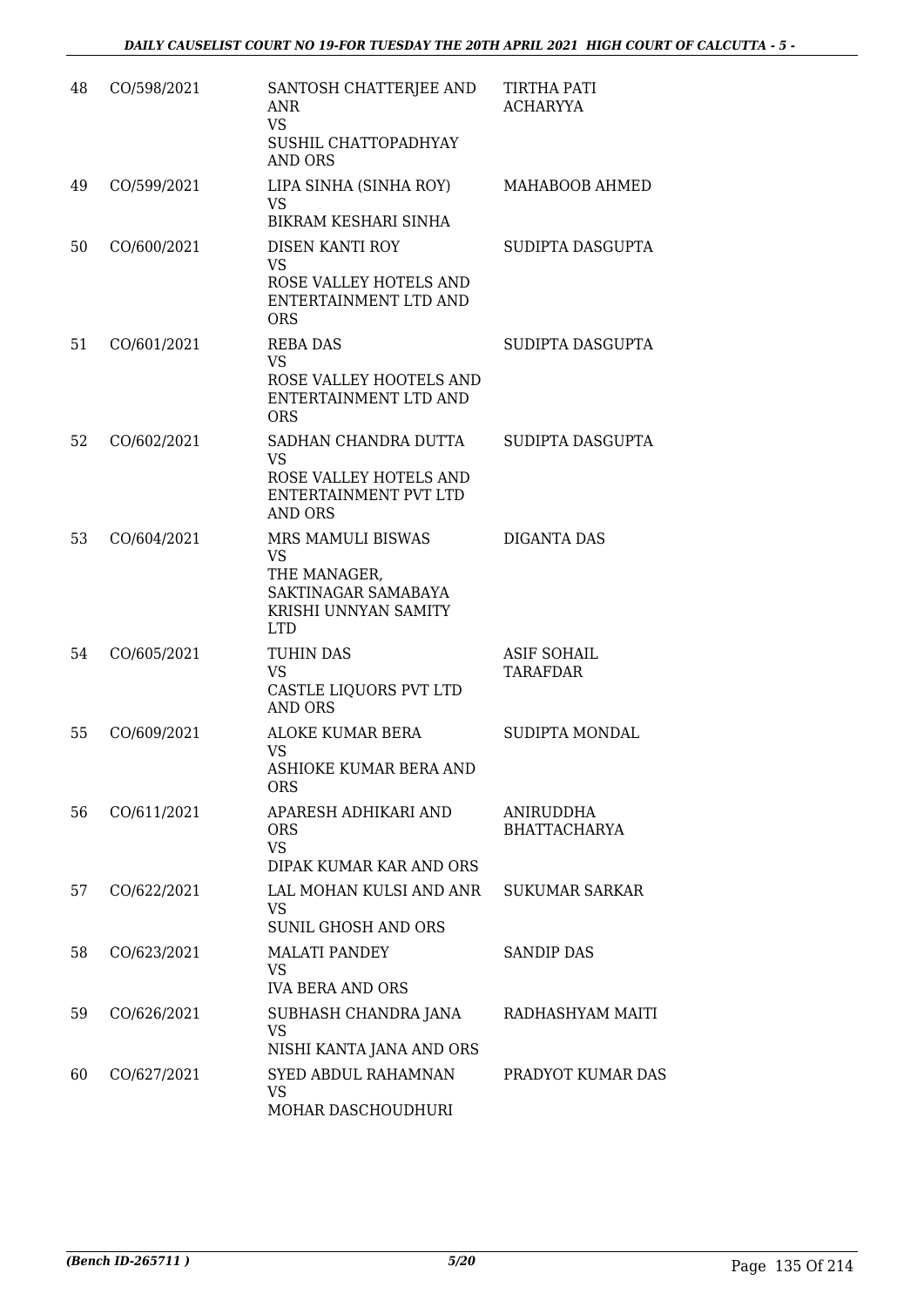| 61 | CO/628/2021 | <b>BAIJNATH MAHATO</b><br><b>VS</b><br>MANJU MAHATO                                                   | RAMESHWAR SINHA                     |
|----|-------------|-------------------------------------------------------------------------------------------------------|-------------------------------------|
| 62 | CO/630/2021 | PRABHANGSHU KUMAR<br><b>MAITY</b><br><b>VS</b>                                                        | KAPIL CHANDRA<br><b>SHOO</b>        |
|    |             | TUSHAR KANTI MAITY AND<br><b>ANR</b>                                                                  |                                     |
| 63 | CO/631/2021 | SUTAPA MUKHERJEE AND<br><b>ANR</b><br><b>VS</b><br>KAMAL KUMAR MUKHERJEE<br><b>AND ANR</b>            | <b>MANAS DASGUPTA</b>               |
| 64 | CO/634/2021 | KARTICK KANCHRA<br>VS<br>MAIDUL ISLAM MOLLA AND                                                       | ANINDITA HALDER                     |
| 65 | CO/636/2021 | <b>ORS</b><br>MD ISHAQUE MADANI AND<br><b>ANR</b><br><b>VS</b>                                        | Shibasis Chatterjee                 |
|    |             | <b>ABDUL LATIF SARKAR</b>                                                                             |                                     |
| 66 | CO/637/2021 | <b>BISWANATH DEY</b><br><b>VS</b><br>TAPAN KUNDU AND ORS                                              | <b>ABHIJIT RAY</b>                  |
| 67 | CO/638/2021 | LAV PAL LALIAS PRABIR PAL<br>AND ANR<br><b>VS</b><br>THE CHIEF EXECUTIVE<br><b>OFFICER</b>            | <b>SAGNIK CHATTERJEE</b>            |
| 68 | CO/641/2021 | SK. SAMSUR RAHMAN ALIAS<br><b>SHUMSUR RAHAMAN</b><br><b>VS</b><br>THE BOARD OF WAKF AND<br>ORS.       | <b>SALMA SULTANA</b><br><b>SHAH</b> |
| 69 | CO/644/2021 | <b>NUCLEAR PAUL</b><br>VS<br><b>MRIDULA BARMAN</b>                                                    | <b>ANJANA BANERJEE</b>              |
| 70 | CO/647/2021 | SHAYAMA PRASAD POREL<br><b>VS</b><br>BASHANTI POREL AND ORS                                           | SK TOSLIM ALI                       |
| 71 | CO/648/2021 | SIRAJ MIDDYA AND ORS<br>VS<br><b>INSAN MIDDYA AND ORS</b>                                             | SK TOSLIMA ALI                      |
| 72 | CO/654/2021 | SAYANTANI GHOSH<br>VS<br>SUKESH RANJAN KOLEY                                                          | MAHABOOB AHMED                      |
| 73 | CO/658/2021 | SAJEDUR RAHAMAN REP BY<br>HASIBUR RAHAMAN AND<br><b>ORS</b><br><b>VS</b><br>MD NAJIRUDDIN AND ORS     | <b>SAIFUL ALAM</b>                  |
| 74 | CO/659/2021 | sibrani ghosh since deceased<br>rep by bandana pal and ors<br><b>VS</b><br>barun chgakraborty and ans | diptendu majumder                   |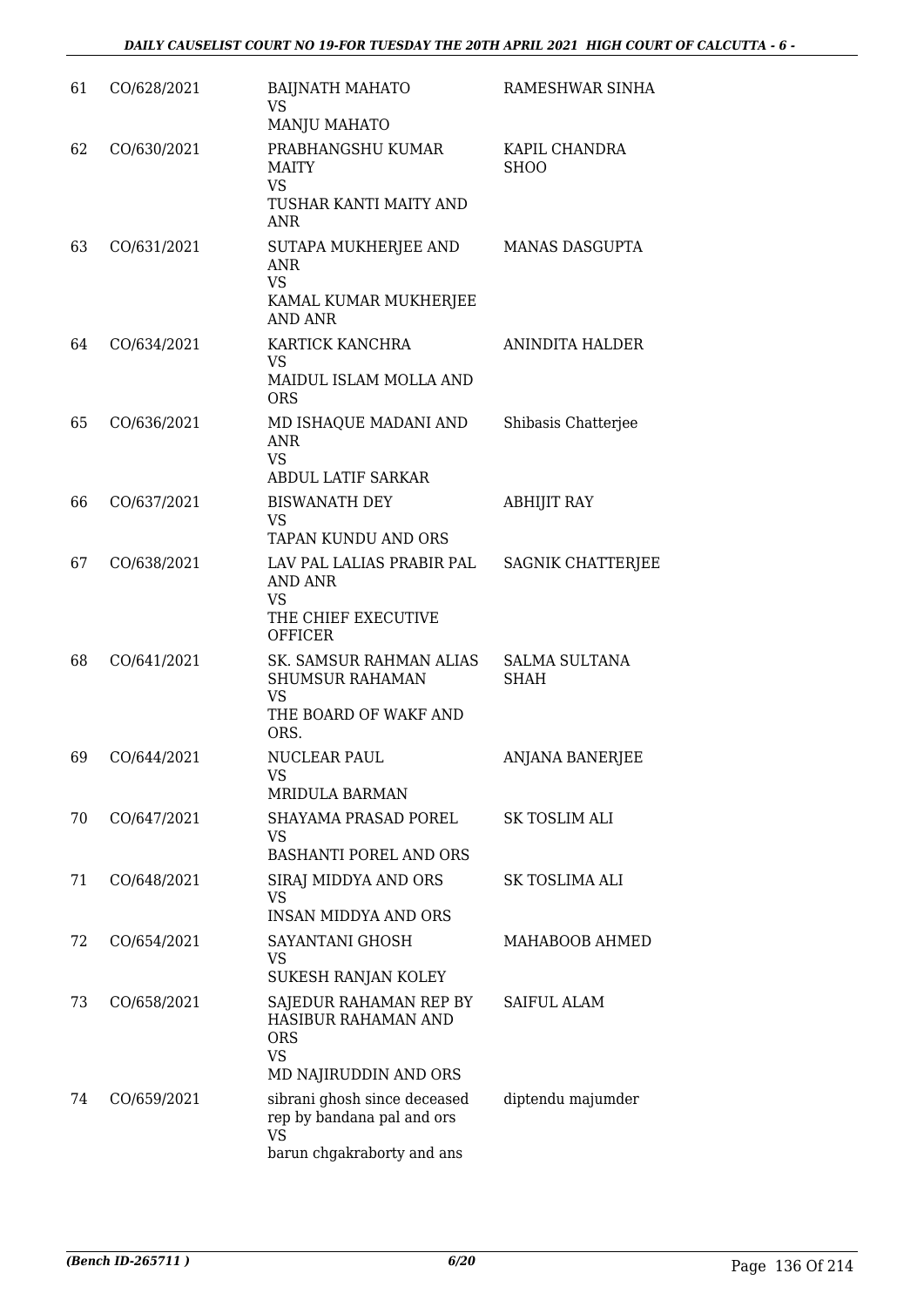| 75 | CO/664/2021 | MAA MANGAL CHANDI<br><b>BRICK FIELD PVT LTD REP</b><br>BY MOHIT LAL GHOSH AND<br><b>ORS</b><br><b>VS</b><br>SMT ANJALI SINGH LEGAL<br>HAIR OF KANTA PRASAD<br>SINGH (DECEASED) AND<br><b>ORS</b> | <b>SREYA CHAKRABORTY</b>              |
|----|-------------|--------------------------------------------------------------------------------------------------------------------------------------------------------------------------------------------------|---------------------------------------|
| 76 | CO/666/2021 | <b>SUMAN ROY</b><br><b>VS</b><br><b>SUDESHNA ROY</b>                                                                                                                                             | SOVAN DASGUPTA                        |
| 77 | CO/667/2021 | shyamal kumar saha<br>VS.<br>CHIEF EXECUTIVE OFFICER<br><b>BOARD OF WAKF WEST</b><br><b>BENGAL AND ORS</b>                                                                                       | <b>IFTEKAR MUNSHI</b>                 |
| 78 | CO/668/2021 | <b>BIKASH DAS</b><br><b>VS</b><br>CHIEF EXECUTIVE OFFICER<br><b>BOARD OF WAKF AND ORS</b>                                                                                                        | <b>FATIMA HASSAN</b>                  |
| 79 | CO/669/2021 | <b>DULAL SHAIKH</b><br><b>VS</b><br>CHIEF EXECUTIVE OFFIICER<br>OF WAKFS AND ORS                                                                                                                 | DEBABRATA ROY                         |
| 80 | CO/670/2021 | SHIPRA GHOSH<br><b>VS</b><br>KAMAL NANDY AND ORS                                                                                                                                                 | Omar Faruk Gazi                       |
| 81 | CO/675/2021 | CHANDRANATH GANGULY<br><b>VS</b><br>RASHIDUL SK AND ANR                                                                                                                                          | <b>SUBHAS CHANDAR</b><br><b>DUTTA</b> |
| 82 | CO/678/2021 | SASWATI MUKHOPADHAYA<br>VS<br>TANMOY MUKHOPADHAYAY                                                                                                                                               | PRAJAYINI DAS                         |
| 83 | CO/679/2021 | DIPAK HARI AND ORS<br>VS<br>RENU MOHTA AND ORS                                                                                                                                                   | ASIS BHATTACHARYA                     |
| 84 | CO/680/2021 | BUJU SEKH ALIAS RUJU<br>SEKH<br><b>VS</b><br>AMIR SEKH AND ANR                                                                                                                                   | ANIRBAN DAS                           |
| 85 | CO/683/2021 | KAUSHALYA PANDEY<br>VS<br>JAHARLAL HATI AND ORS                                                                                                                                                  | DEBJANI SENGUPTA                      |
| 86 | CO/684/2021 | SANTOSH MAHATO AND ORS<br>VS<br>GANDHARAJ MAHATO LEGAL<br>HEIR OF KHANDU MAHATO<br>(SINCE DEACESED) AND ORS                                                                                      | Nemai Chandra Saha                    |
| 87 | CO/685/2021 | KANU GOPAL DAS AND ORS<br>VS<br>SIRDHARTHA KRISHNA DAS<br>AND ORS                                                                                                                                | SRIKANTA DATTA                        |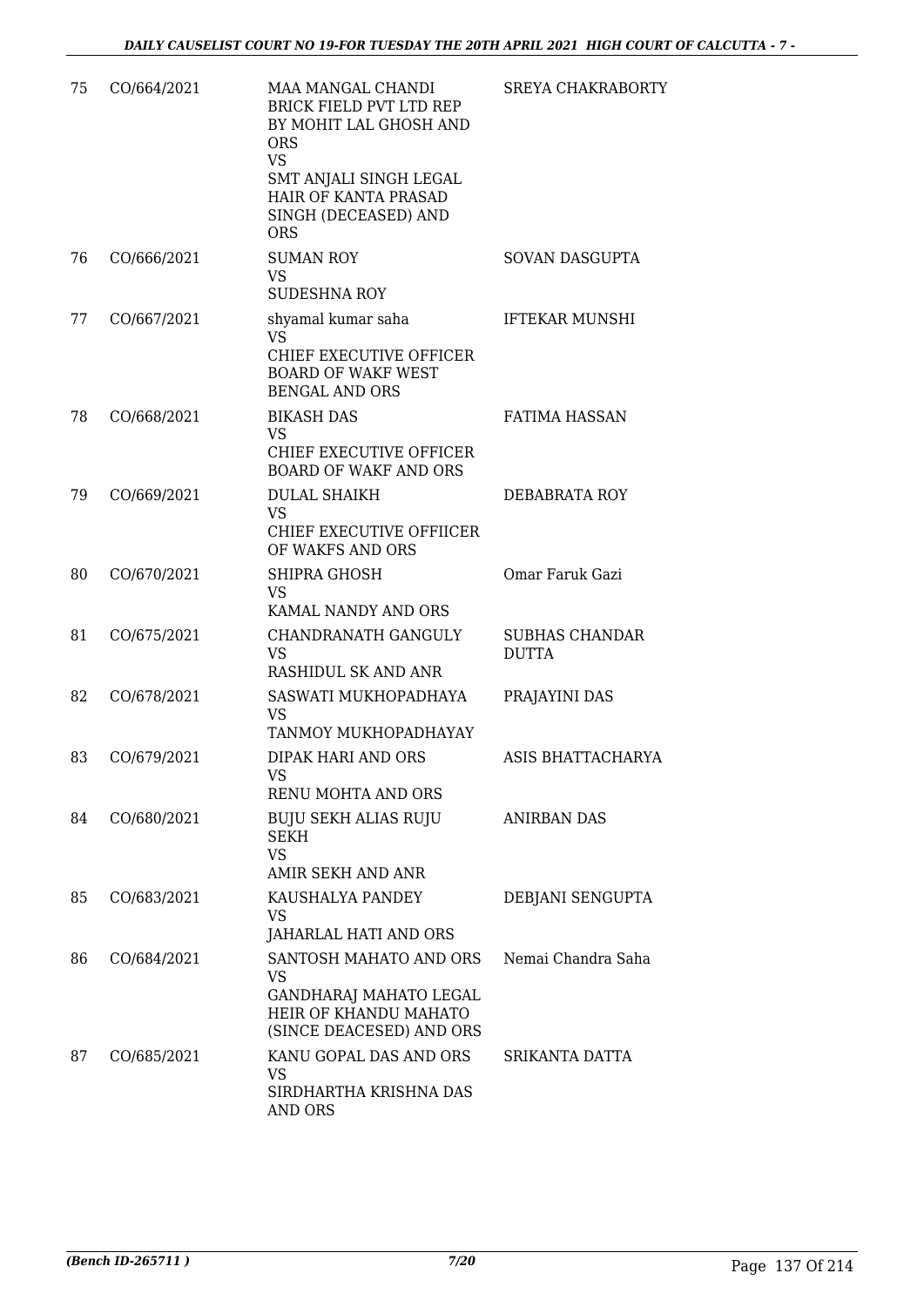| 88 | CO/686/2021     | <b>BANDANA DAS</b><br><b>VS</b><br>MANJU SEN AND ORS                                                     | <b>SUSHANTA KUMAR</b><br>LAHA         |
|----|-----------------|----------------------------------------------------------------------------------------------------------|---------------------------------------|
| 89 | CO/688/2021     | HASNEHARA BIBI AND ORS<br>VS<br>CHANDBANU BIBI, LEGAL<br><b>HEIR OF TAHID</b><br>MIRZA(DECEASED) AND ORS | MD. YAMIN ALI                         |
| 90 | CO/690/2021     | REHANA KHATUN<br>VS.<br><b>ARUNIMA AHMED</b>                                                             | <b>SUKANTA DAS</b>                    |
| 91 | CO/694/2021     | ARUP RATAN GOOPTU<br>VS<br><b>ANIL RATHI</b>                                                             | <b>GARGI MANNA</b>                    |
| 92 | CO/696/2021     | NIMAI MONDAL @ NIMAI<br>CHANDRA MONDAL AND<br><b>OTHERS</b><br><b>VS</b><br><b>JOYDEB PAL</b>            | <b>SALONI</b><br><b>BHATTACHARJEE</b> |
| 93 | CO/701/2021     | SURAJIT SADHUKHAN<br><b>VS</b><br>ASIF KHAN ALIAS NABI<br><b>KHAN</b>                                    | MS FATIMA HASSAN                      |
| 94 | CO/704/2021     | MANJU SHAW AND ORS<br><b>VS</b><br>ALPANA GANGULY AND ORS                                                | ASISH KUMAR DUTTA                     |
| 95 | CO/707/2021     | PRABHAS MONDAL<br>VS<br>SHIKHA BARUI AND OTHERS                                                          | AMAL KUMAR SAHA                       |
| 96 | CO/709/2021     | NIRAPADA HAZRA AND<br><b>OTHERS</b><br><b>VS</b><br>SEKH SARFUDDIN AND<br><b>OTHERS</b>                  | ANIRBAN DUTTA                         |
| 97 | CO/713/2021     | NIRAPADA HAZRA AND<br><b>OTHERS</b><br><b>VS</b><br>SEKH SARFUDDIN AND<br><b>OTHERS</b>                  | ANIRBAN DATTA                         |
| 98 | CO/715/2021     | <b>SUKUMAR SETH AND</b><br><b>OTHERS</b><br><b>VS</b><br>REKHA SHARMA AND<br><b>OTHERS</b>               | <b>GOUR BARAN SAU</b>                 |
| 99 | CO/722/2021     | MEGHNAD MONDAL<br>VS<br>MANORANJAN KALI AND<br><b>ORS</b>                                                | <b>SUJJIT BHUNIA</b>                  |
|    | 100 CO/723/2021 | THE KOLKATA MUNICIPAL<br>CORPORATION<br><b>VS</b><br>M/S. REDROSE DEVELOPERS<br>PVT LTD                  | DWIJADAS<br><b>CHAKRABORTY</b>        |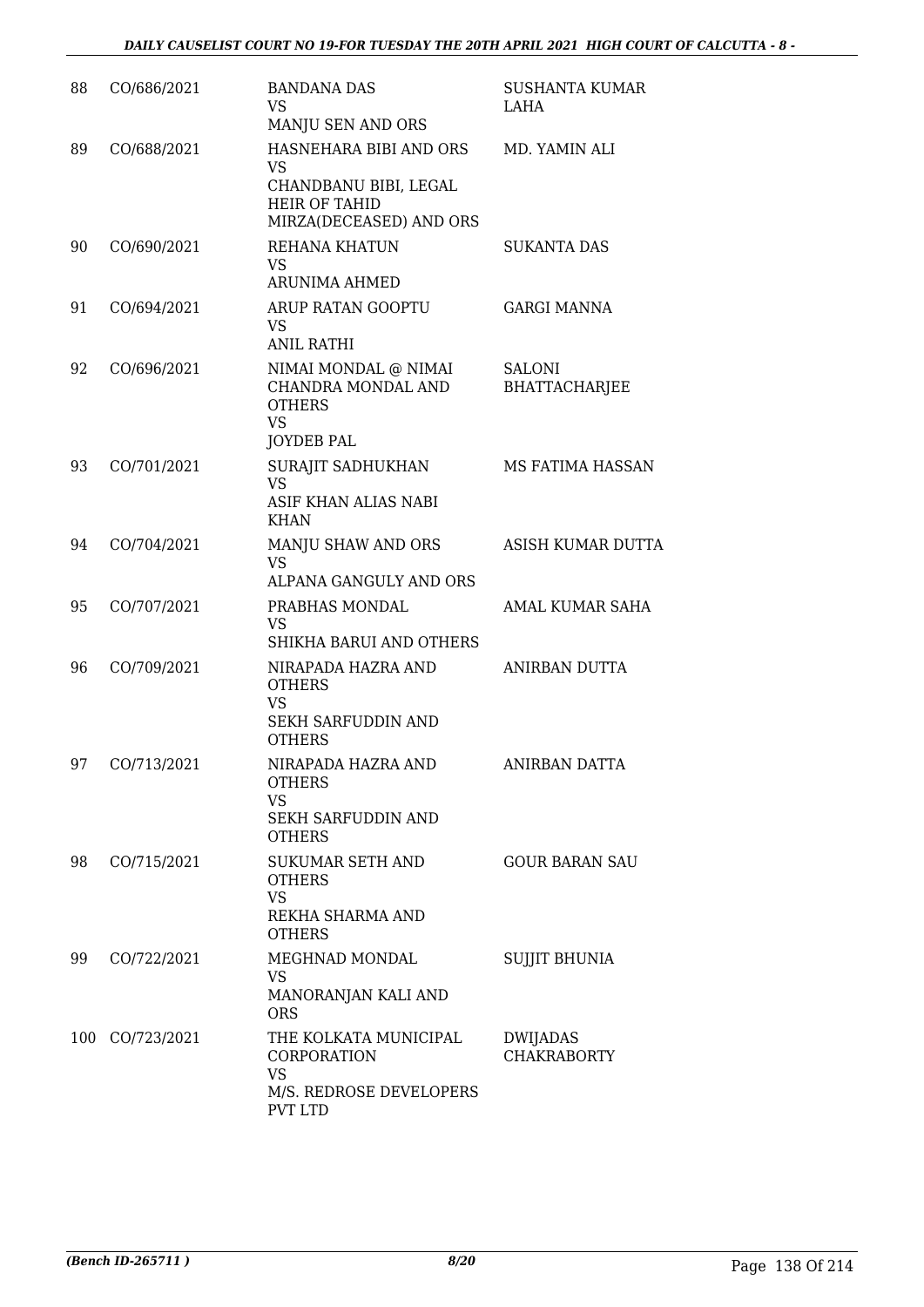| 101 | CO/725/2021     | THE KOLKATA MUNICIPAL<br>CORP.<br><b>VS</b><br>SUMIT CHOWDHURY AND<br><b>ANR</b> | <b>DWIJADAS</b><br><b>CHAKRABORTY</b> |
|-----|-----------------|----------------------------------------------------------------------------------|---------------------------------------|
|     | 102 CO/728/2021 | AMIT KUMAR PRADHAN<br>VS.<br>TRIPTI PRADHAN NEE<br><b>DEBNATH</b>                | <b>GOPAL MONDAL</b>                   |
| 103 | CO/729/2021     | DILIP ADHIKARY<br><b>VS</b><br>PAROMITA ADHIKARY                                 | <b>MUKESH KUMAR</b><br><b>SAHA</b>    |
|     | 104 CO/730/2021 | THE KOLKATA MUNICIPAL<br>CORPORATION<br><b>VS</b><br>M/S. GOPAL RESIDENCY        | DWIJADAS<br><b>CHAKRABORTY</b>        |
|     | 105 CO/734/2021 | <b>MILAN MANDAL</b><br>VS<br>KUTTU MANDAL AND ORS                                | SURANJAN MANDAL                       |
| 106 | CO/735/2021     | <b>RAJAN GUPTA</b><br><b>VS</b><br>SUBHAS CHANDRA GUPTA<br>AND ORS               | <b>SUBRATA</b><br><b>BHATTACHARYA</b> |
| 107 | CO/738/2021     | <b>SASTHI MANDAL</b><br><b>VS</b><br>SANJITA DAS                                 | MUSHARAF ALAM SK                      |
|     | 108 CO/739/2021 | M/S DELTA LIMITED<br><b>VS</b><br>HARADHAN PANTU AND ANR                         | <b>AMRITA PANDEY</b>                  |
| 109 | CO/740/2021     | M/S DELTA LTD<br>VS<br>MADHABA NANDA AND ANR                                     | <b>AMRITA PANDEY</b>                  |
| 110 | CO/741/2021     | M/S DELTA LIMITED<br>VS<br>KAMAL KRISHNA BOSE AND<br><b>ANR</b>                  | <b>AMRITA PANDEY</b>                  |
|     | 111 CO/743/2021 | M/S DELTA LTD<br>VS.<br>JIGIRA SK AND ANR                                        | AMRITA PANDEY                         |
|     | 112 CO/746/2021 | <b>GAUTAM GHOSH</b><br>VS<br>THE LAKE CLUB LTD AND<br><b>ORS</b>                 | <b>SUDESHNA BASU</b><br>THAKUR        |
|     | 113 CO/747/2021 | <b>SUNDAR YADAB</b><br>VS<br><b>GITA RAJBHAR</b>                                 | RAJNIL MUKHERJEE                      |
|     | 114 CO/750/2021 | MONOTOSH PAL<br><b>VS</b><br><b>MENOKA GHOSH AND ORS</b>                         | <b>SMITA PAL</b>                      |
|     | 115 CO/751/2021 | <b>AMARESH SAHA</b><br>VS.<br>SAMARESH SAHA                                      | DEBASREE DHAMALI                      |
| 116 | CO/753/2021     | MD ISHA AND ORS<br><b>VS</b><br>FIROJ ALI                                        | NILANJAN ADHIKARI                     |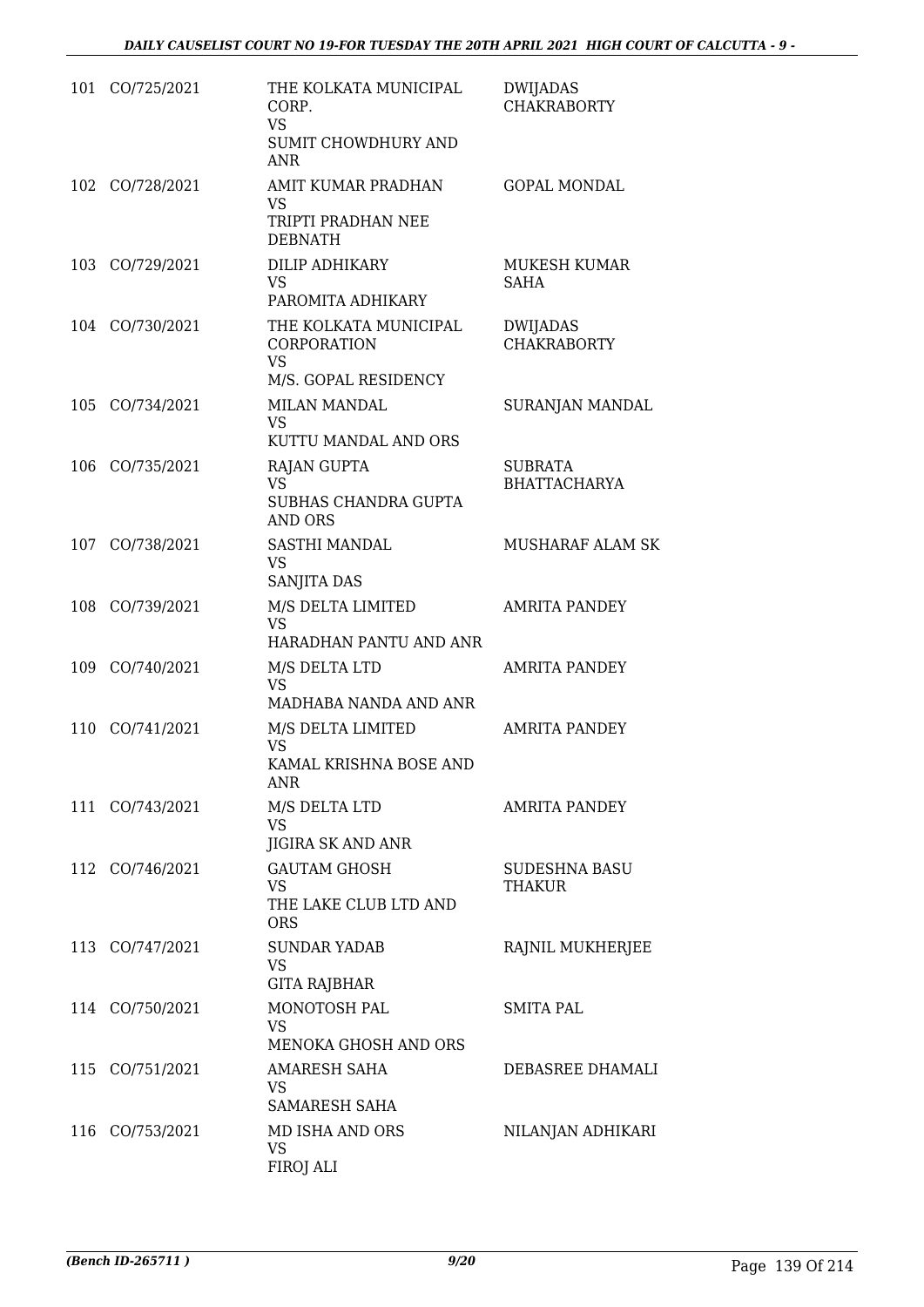|     | 117 CO/755/2021 | CHAITANYA MONDAL<br>VS<br><b>GUDAR MANDAL AND ORS</b>                                                     | <b>JAKIR HOSSAIN</b>                  |
|-----|-----------------|-----------------------------------------------------------------------------------------------------------|---------------------------------------|
|     | 118 CO/760/2021 | POLLY GHOSH<br>VS.<br>KALPANA DUTTA AND ANR                                                               | ABHIRUP<br><b>CHAKRABORTY</b>         |
|     | 119 CO/766/2021 | CALICUT ENGINEERING<br><b>WORKS LIMITED</b><br><b>VS</b><br>ALOK JHA AND ORS.                             | RITTICK CHOWDHURY                     |
|     | 120 CO/767/2021 | <b>SADHANA BOSE</b><br>VS<br>CHANDANA ROY NEE MITRA<br>AND ANR                                            | SOMNATH GHOSHAL                       |
| 121 | CO/768/2021     | RASHID ALI MOLLA AND<br><b>ORS</b><br><b>VS</b><br><b>BOARD OF WAKF AND ORS</b>                           | <b>BHUSHAN JAIN</b>                   |
| 122 | CO/776/2021     | RAJASHREE RAY<br>BANDYOPADHYAY<br>VS<br>PARTHA SARATHI ROY                                                | <b>SOHINI</b><br><b>BHATTACHARYYA</b> |
|     | 123 CO/780/2021 | RAMAPRASAD HATI AND<br>ORS.<br><b>VS</b><br>TAPAS MONDAL AND ORS.                                         | <b>SWETANK RAI</b>                    |
|     | 124 CO/785/2021 | SK. ABDUL ODUD ALI<br>VS<br>EMANULLA KHAN AND ORS.                                                        | ARITRA SHANKAR RAY                    |
|     | 125 CO/788/2021 | MADHUSUDAN CHANDRA<br>AND ORS.<br><b>VS</b><br>SRI SRI NRADHA KRISHNA<br><b>JUGAL MURTI</b>               | RITAM CHOWDHURY                       |
|     | 126 CO/789/2021 | <b>BIJAN BEHARI ROY</b><br><b>CHOWDHURI</b><br>VS<br>SOMA SARKAR AND ANR.                                 | <b>SAMIRAN GIRI</b>                   |
|     | 127 CO/790/2021 | <b>SK SAIDUL</b><br>VS.<br><b>SK SAHABANI</b>                                                             | ARUN KUMAR ROY                        |
|     | 128 CO/791/2021 | SK. MOHAMMAD ABU NAIM<br>@ SK. MAHAMMAD ABU<br><b>NOYEEM</b><br>VS<br>ABUL KALAM BISWAS AND<br><b>ORS</b> | DYUTIMAN BANERJEE                     |
|     | 129 CO/792/2021 | <b>CHATRA PLAYERS</b><br><b>ASSOCIATION</b><br>VS<br>SWAPAN KUMAR NANDY                                   | <b>ABHINAB DAN</b>                    |
|     | 130 CO/793/2021 | KRISHNENDU BHAKTO<br>VS<br>TAPAS KUMAR MANNA AND<br>ORS                                                   | SUBHOJIT SAHA                         |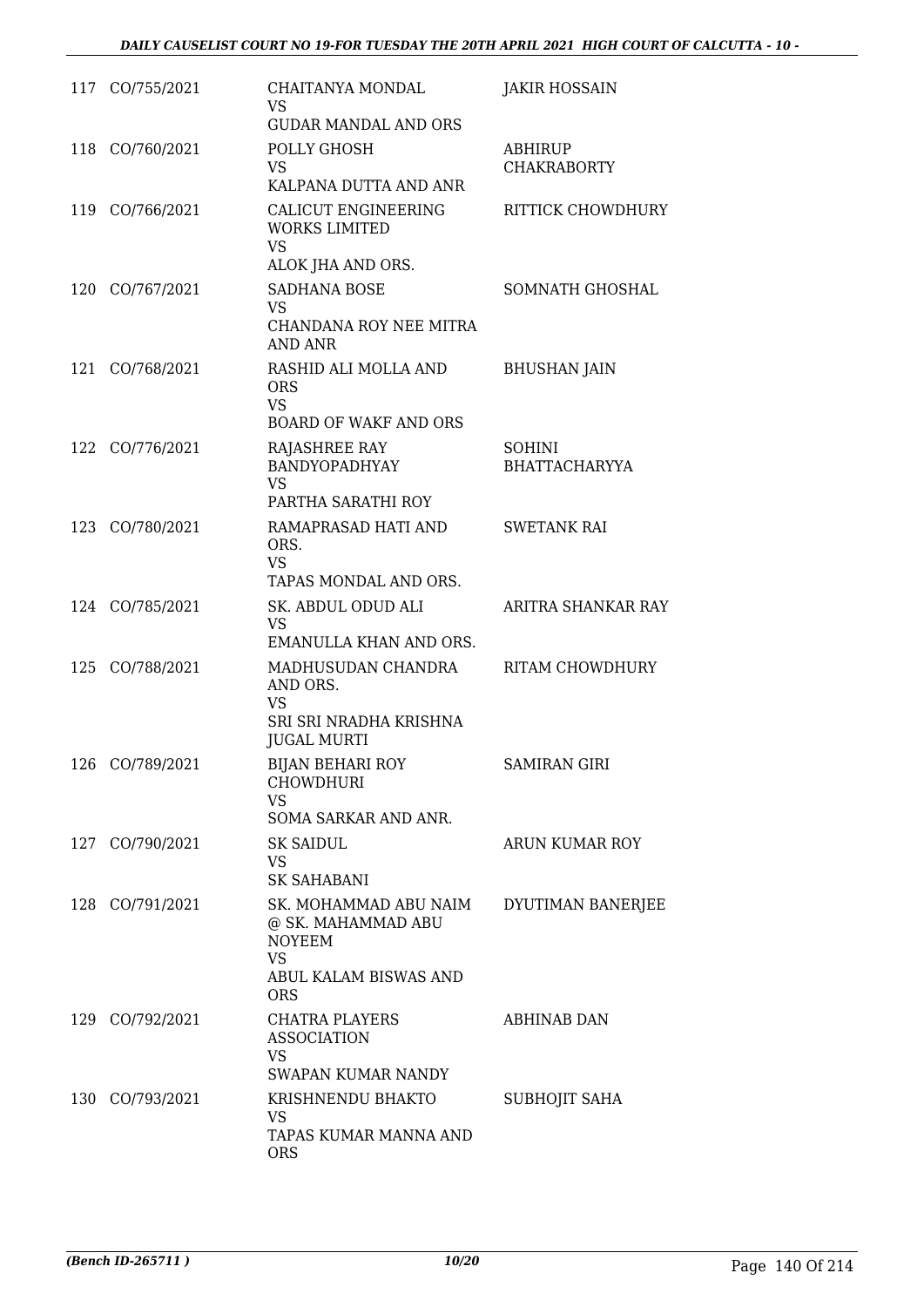|     | 131 CO/795/2021 | <b>SYED ABDUL RUB AND ORS</b><br><b>VS</b>                   | SOURAJYA ROY                        |
|-----|-----------------|--------------------------------------------------------------|-------------------------------------|
|     |                 | RASHID KHATOON AND ORS<br><b>SUBASH CHANDRA DAS</b>          |                                     |
|     | 132 CO/796/2021 | <b>VS</b><br><b>LAXMI RANI DAS ALIAS</b>                     | NADEEM SULAIMAN                     |
|     |                 | LAXMI                                                        |                                     |
|     | 133 CO/800/2021 | <b>JOYDEB MONDAL</b><br><b>VS</b><br><b>BASUDEB MONDAL</b>   | KESHAB CHANDRA<br><b>DAS</b>        |
|     | 134 CO/801/2021 | <b>DIPANKAR SARKAR</b>                                       | Kaustav Bhattacharya                |
|     |                 | VS<br>SMT DEBJANI SARKAR NEE<br><b>DUTTA</b>                 |                                     |
| 135 | CO/808/2021     | SK MOJAMMEL                                                  | <b>SK MOINUDDIN</b>                 |
|     |                 | <b>VS</b><br>THE BOARD OF WAQF WEST<br><b>BENGAL AND ORS</b> |                                     |
| 136 | CO/812/2021     | KARTICK CHANDRA PAUL<br><b>VS</b><br><b>BABUL SAHA</b>       | <b>TINA BISWAS</b>                  |
|     | 137 CO/813/2021 | GITA NASKAR AND ORS.                                         | <b>DILIP KUMAR</b>                  |
|     |                 | VS                                                           | <b>SHYAMAL</b>                      |
|     |                 | RAMKANTA NASKAR AND<br>ORS.                                  |                                     |
|     | 138 CO/815/2021 | AIRPORTS AUTHORITY OF<br><b>INDIA</b><br><b>VS</b>           | <b>SUHRID SUR</b>                   |
|     |                 | J P AVIATION SERVICES PVT<br>LTD AND ANR                     |                                     |
| 139 | CO/817/2021     | RUDRA SANKAR ROY<br><b>VS</b>                                | <b>ARNAB ROY</b>                    |
|     |                 | EASTERN COALFIELDS LTD<br><b>AND ORS</b>                     |                                     |
|     | 140 CO/819/2021 | RAJESH SHAW<br>VS                                            | PIYALI MITRA                        |
|     |                 | USHA SHAW NEE JAISWAL                                        |                                     |
|     | 141 CO/820/2021 | <b>AVISHEK @ ABHISHEK</b><br><b>VS</b>                       | MALAY<br><b>BHATTACHARYYA</b>       |
|     |                 | <b>SUSMITA GHOSH</b><br><b>MURDUNNA</b>                      |                                     |
|     | 142 CO/823/2021 | PARIMAL CHANDRA DAS<br><b>VS</b><br>MOUSUMI DAS @ BISWAS     | AMITABHA GHOSH                      |
|     | 143 CO/828/2021 | ARPITA GANGULY                                               | ANIMITA                             |
|     |                 | VS<br><b>SOUVIK GANGULY</b>                                  | <b>BHATTACHARYA</b>                 |
|     | 144 CO/831/2021 | M/SGOPIRAM CHETRAM AND<br>ANR                                | <b>BIKASH KUMAR</b><br><b>SINGH</b> |
|     |                 | <b>VS</b>                                                    |                                     |
|     |                 | KEJRIWAL SUGAR AGENCIES<br><b>PVT LTD</b>                    |                                     |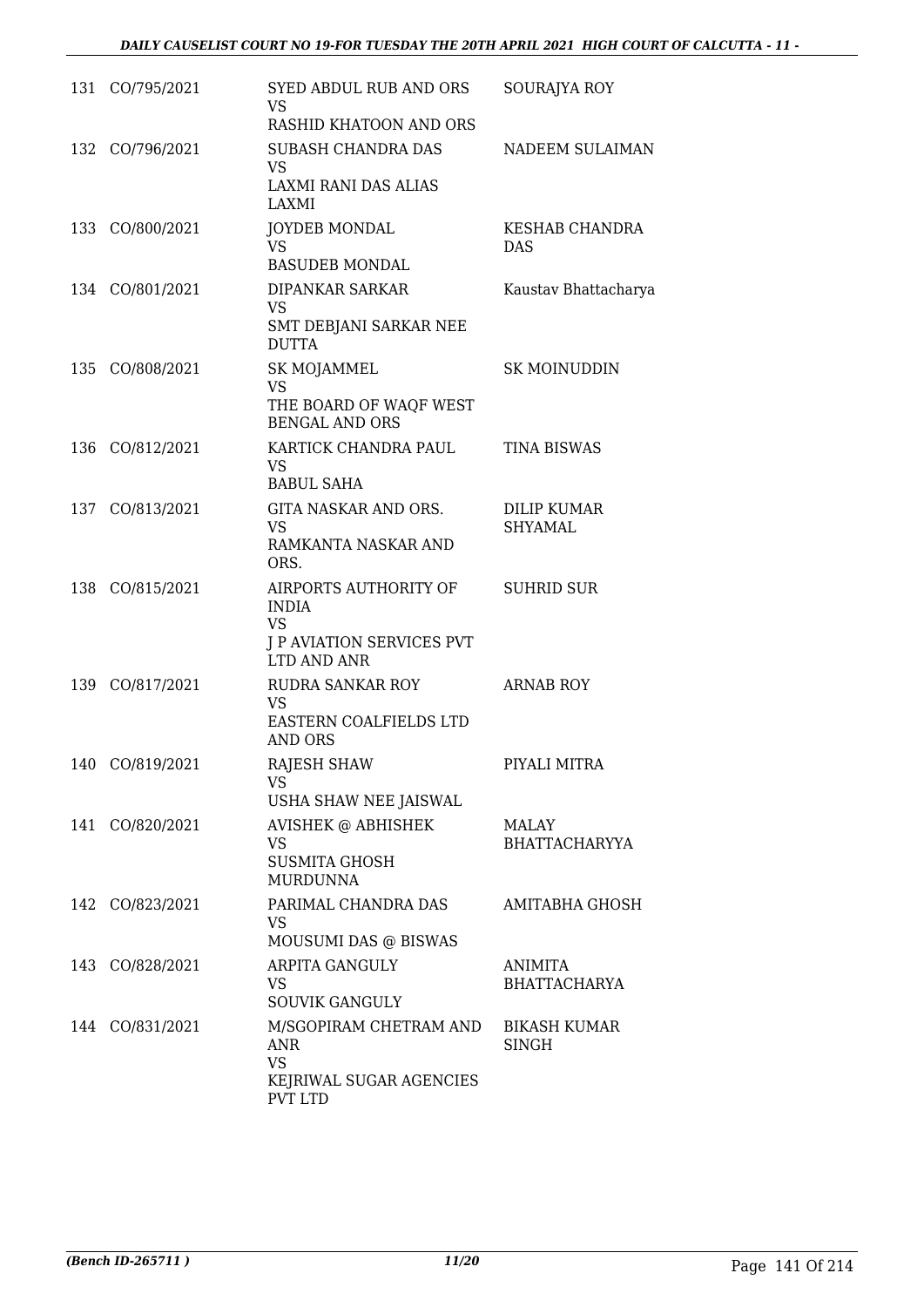|     | 145 CO/833/2021 | SK KUTUBUDDIN ALI ALIAS<br>SEKH KUTUBUDDIN ALI<br>VS<br>NOOR JAHAN BEGUM                                               | SAMIR RANJAN AICH                          |
|-----|-----------------|------------------------------------------------------------------------------------------------------------------------|--------------------------------------------|
| 146 | CO/836/2021     | SUBHASH SHARMA<br><b>VS</b><br>PRIYANKAR SHARMA                                                                        | <b>MOTI SAGAR TIWARI</b>                   |
| 147 | CO/837/2021     | <b>BASIRUDDIN</b><br>VS.<br>SK TAFFIRUDDIN AND ORS                                                                     | <b>RUDRAPRASAD</b><br>MATILAL              |
|     | 148 CO/841/2021 | KAUSHIK BAGCHI<br><b>VS</b><br>PIYA BAGCHI CHOWDHURY                                                                   | <b>SUHRID SUR</b>                          |
|     | 149 CO/842/2021 | <b>GOURI ROY</b><br><b>VS</b><br>AJIT BANERJEE AND ORS                                                                 | <b>SUSHOVON DEY</b>                        |
| 150 | CO/844/2021     | USHA BANERJEE AND ORS<br><b>VS</b><br>MAIITRAYEE BANERJEE AND<br><b>ORS</b>                                            | <b>SOUNAK MONDAL</b>                       |
| 151 | CO/845/2021     | M/S ENKON PRIVATE<br><b>LIMITED</b><br><b>VS</b><br>STATE OF WEST BENGAL<br>AND ANR.                                   | <b>SANJOY KARAR</b>                        |
|     | 152 CO/850/2021 | DEVENDRA KUMAR MISHRA<br><b>VS</b><br>RAJENDRA KUAMR MISHRA<br><b>AND ORS</b>                                          | <b>SRITA MUKHERJEE</b>                     |
|     | 153 CO/852/2021 | RABINDRA NATH MONDAL<br>VS.<br>GOPAL KRISHNA MONDAL                                                                    | DEBLINA LAHIRI                             |
| 154 | CO/854/2021     | PIYER MD GAYEN AND ORS<br><b>VS</b><br>ASANBANI SAMAJ UNNAYAN<br>COMMITTEE REP BY ABDUL<br>MAJID MONDAL AND ORS        | <b>SUJBHAS CHANDRA</b><br><b>ATHA</b>      |
|     | 155 CO/856/2021 | <b>MD SERAJUDIN</b><br>VS<br>NITA ROYCHOWDHURY AND<br><b>ORS</b>                                                       | <b>ABHISEK BANERJEE</b>                    |
|     | 156 CO/857/2021 | SUBODH CHANDRA DEY<br><b>VS</b><br><b>MATLAB BOURI</b>                                                                 | <b>MANI SANKAR</b><br><b>CHATTOPADHYAY</b> |
|     | 157 CO/859/2021 | M/S SEACOM MARINE<br>COLLEGE REPTED. BY ANISH CHATTOAPDHYAY<br><b>CHAKRABORTY</b><br><b>VS</b><br>PUNJAB NATIONAL BANK | MANI SANKAR                                |
|     | 158 CO/860/2021 | SUSHMA RANI DAS AND ANR SANKHA SUBHRA RAY<br>VS.<br>RABINDRANATH DAS AND<br>ORS                                        |                                            |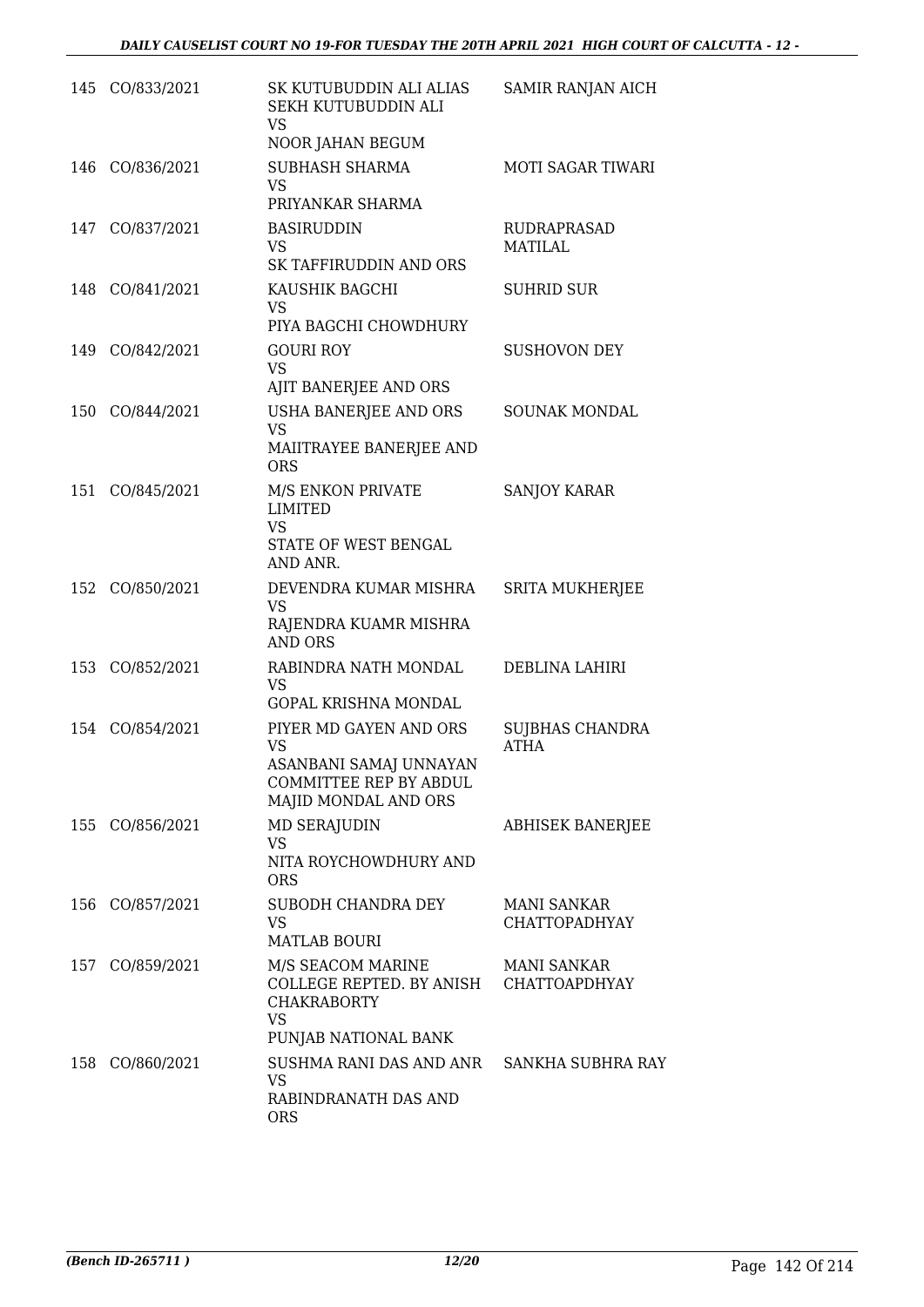|     | 159 CO/861/2021 | DEVRON EXPORTS PRIVATE<br><b>LIMITED</b><br><b>VS</b><br>THE LIFE INSURANCE<br>CORPORATION OF INDIA<br><b>AND ANOTHER</b> | <b>SANDIP AGARWAL</b>           |
|-----|-----------------|---------------------------------------------------------------------------------------------------------------------------|---------------------------------|
|     | 160 CO/862/2021 | <b>RAJESH DAS</b><br>VS.<br><b>CHINA DAS</b>                                                                              | RAMESHWAR SINHA                 |
| 161 | CO/863/2021     | <b>SOUMI GHOPSH</b><br><b>VS</b><br><b>SAURAV GHOSH</b>                                                                   | <b>SUBIR PAL</b>                |
|     | 162 CO/866/2021 | RINA DUTTA<br><b>VS</b><br>MONOMOHAN DUTTA AND<br><b>ANR</b>                                                              | RISHAB DUTTA GUPTA              |
|     | 163 CO/867/2021 | MATHURAMOHAN DATTA<br><b>VS</b><br>PINTU RUIDAS AND ORS                                                                   | DEBNATH MAHATO                  |
|     | 164 CO/869/2021 | AD-MANUM FINANCE LTD<br><b>VS</b><br>ARIS CAPITAL PVT LTD                                                                 | KANAKENDU<br><b>CHATTERJEE</b>  |
| 165 | CO/870/2021     | PROLOY MODAK AND ORS<br><b>VS</b><br>TARAPADA HATI AND ORS                                                                | PANCHANAN HAJRA                 |
| 166 | CO/874/2021     | PARAMESWAR PAL AND<br>ANR.<br>VS<br>SMRITI REKHA PAUL AND<br>ORS.                                                         | <b>MANALI BISWAS</b>            |
| 167 | CO/876/2021     | <b>SUKUMAR PRADHAN</b><br><b>VS</b><br>SAMIRAN PANCHANAN<br><b>GAYEN AND ORS.</b>                                         | <b>AMIT GUPTA</b>               |
| 168 | CO/877/2021     | SUSANTA KUMAR GIRI<br>VS<br>SABERUN BIBI AND ORS                                                                          | ASIT KUMAR DEY                  |
|     | 169 CO/879/2021 | BELLAL HOSSAIN AND ORS.<br>VS<br>MD. ASIF ALI AND ORS.                                                                    | DYUTIMAN BANERJEE               |
| 170 | CO/881/2021     | izahar hussain and ors.<br>VS<br>WAJAHAT HUSSAIN AND<br>ORS.                                                              | <b>FAZIUR RAHMAN</b><br>MOLLA   |
| 171 | CO/882/2021     | KARUR VYSYA BANK LTD.<br>AND ANR.<br><b>VS</b><br>LAKSHMAN PRASAD<br><b>AGARWAL AND ORS.</b>                              | <b>SWETA GANDHI</b><br>(MURGAI) |
| 172 | CO/883/2021     | SUNIL RANJAN NASKAR AND<br>ORS.<br><b>VS</b><br>NARAYAN CH. DHAR AND<br>ORS.                                              | <b>SOUMAK BERA</b>              |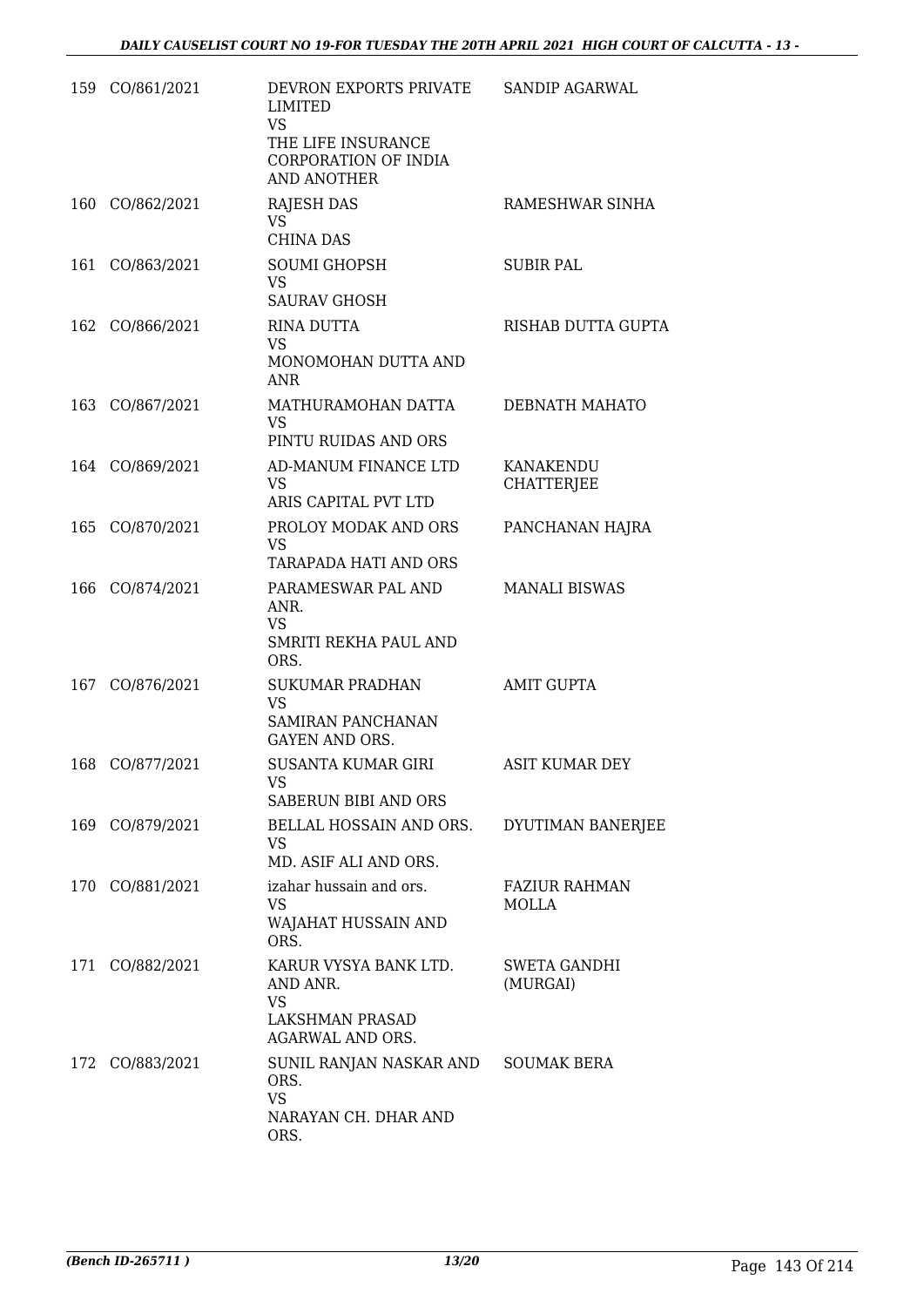|     | 173 CO/887/2021 | AB ENZYMES OY, A FINNISH SUDHAKAR PRASAD<br><b>COMPANY</b><br><b>VS</b><br>UNION OF INDIA AND ORS.                             |                                 |
|-----|-----------------|--------------------------------------------------------------------------------------------------------------------------------|---------------------------------|
|     | 174 CO/888/2021 | CITY ENCLAVE PRIVATE LTD<br><b>VS</b><br>N/S ANANDALOK WELFARE<br><b>ASSOCIATION AND ORS</b>                                   | AWANI KUMAR ROY                 |
|     | 175 CO/891/2021 | JADAV SARDAR ALIAS JADAB<br>SARDAR AND ORS.<br><b>VS</b><br><b>BASUDEB TARAFDER AND</b><br><b>ORS</b>                          | SOUNAK MONDAL                   |
|     | 176 CO/895/2021 | <b>EDELWEISS ASSET</b><br><b>RECONSTRUCTION</b><br><b>COMPANY LIMITED</b><br><b>VS</b><br>PAILAN EDUCATIONAL<br>TRUST AND ORS. | PRATIK GHOSE                    |
| 177 | CO/897/2021     | PIR HABIB ABDULLAH-A-<br>-ATTAS MURIDAN<br>CONFERENCE COMMITTEE<br>OF GONIMA JABIA SHARIF<br>VS<br>BOARD OF AUQAF AND ANR      | MD. YAMIN ALI                   |
|     | 178 CO/898/2021 | SK. MD. ZIKRIA AND ORS<br>VS<br>THE CHAIRMAN, BOARD OF<br><b>AUQAF AND ORS</b>                                                 | MD. YAMIN ALI                   |
|     | 179 CO/906/2021 | <b>RUMA BOSE</b><br><b>VS</b><br>SWAPAN KUMAR BOSE AND<br><b>ORS</b>                                                           | ARITRA SHANKAR RAY              |
|     | 180 CO/907/2021 | SHYAMAL KANTI DUTTA<br>VS<br>SHEFALI DUTTA AND<br><b>ANOTHER</b>                                                               | DEBLINA LAHIRI                  |
|     | 181 CO/909/2021 | SUNANDA CHAKRABORTY<br>VS<br>SUBRATA CHAKRABORTY<br><b>AND OTHERS</b>                                                          | KALYAN CHATTERJEE               |
|     | 182 CO/913/2021 | <b>GOVERNMENT OF WEST</b><br>BENGAL AND OTHERS<br><b>VS</b><br>SANDIP SINGHA AND<br><b>OTHERS</b>                              | SUBHENDU<br><b>ROYCHOUDHURY</b> |
|     | 183 CO/916/2021 | ARJUN CHAKRABORTY<br>VS.<br><b>CHAITALI</b><br>CHAKRABORTY(NEE<br>CHATTERJEE)                                                  | PUJA BERIWAL                    |
|     | 184 CO/925/2021 | <b>BIMALESH UPADHYAY</b><br>VS<br>PARSHURAM BHAGAT SINGH                                                                       | DEBJANI SENGUPTA                |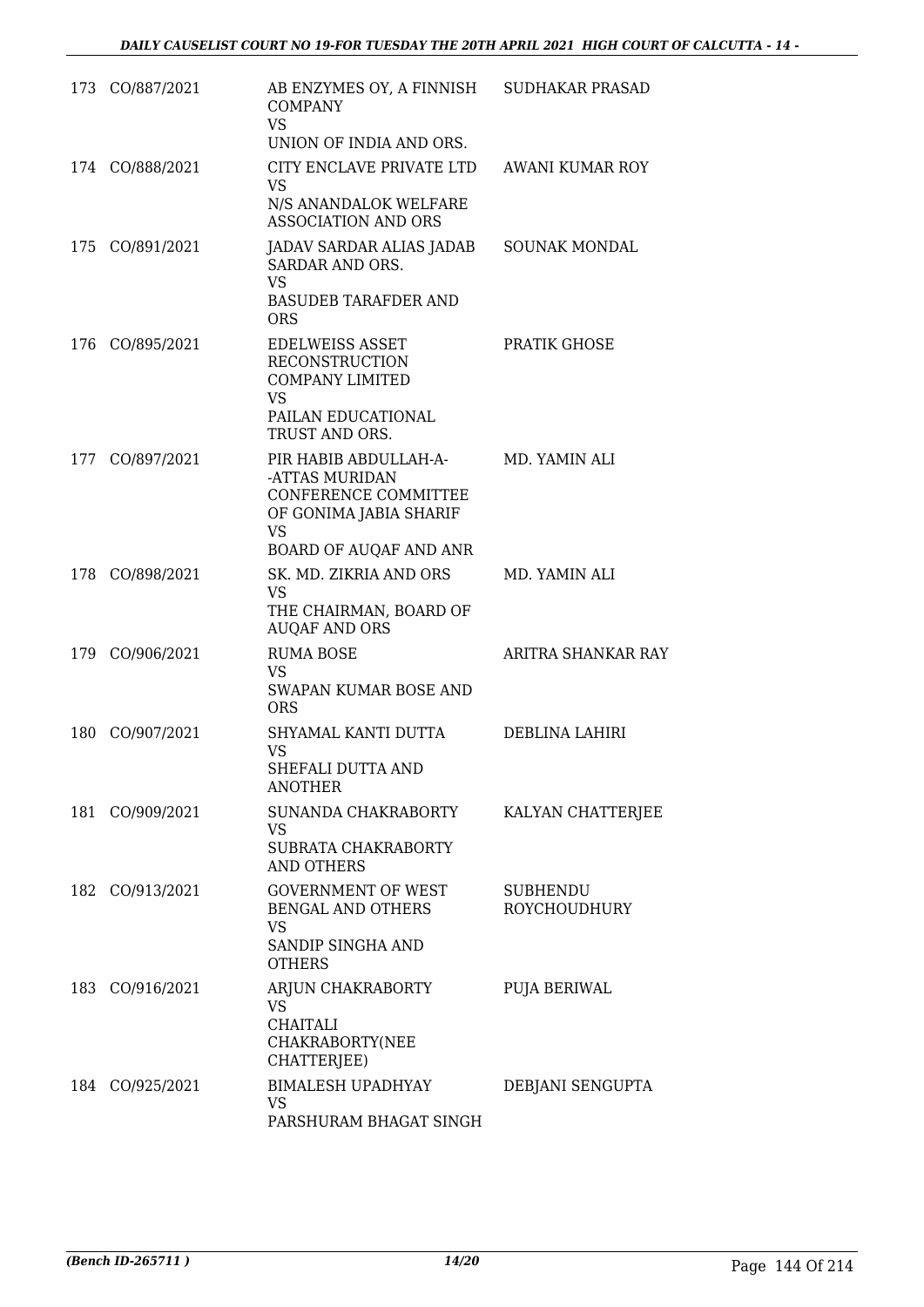|     | 185 CO/926/2021 | NILANJAN BERA<br><b>VS</b><br><b>BHARATI METTYA AND ORS</b>                            | SOUNAK MANDAL                          |
|-----|-----------------|----------------------------------------------------------------------------------------|----------------------------------------|
|     | 186 CO/927/2021 | SARBANI DAS MITRA<br>VS<br>SAHIDUL RAHAMAN                                             | ARKA PRATIM<br><b>CHOWDHURY</b>        |
| 187 | CO/928/2021     | SARBANI DAS MITRA<br>VS.<br>SAHIDUL RAHAMAN                                            | <b>ARKA PRATIM</b><br><b>CHOWDHURY</b> |
|     | 188 CO/929/2021 | PRADIP SARKAR<br>VS<br>SHRIORAM TRANSPORT<br>FINANCE CO LTD                            | <b>SUBHAJIT</b><br><b>CHOWDHURY</b>    |
|     | 189 CO/930/2021 | ANJAN ROY<br><b>VS</b><br><b>SHRIIRAM TRANSPORT</b><br><b>FINANACE CO LTD</b>          | <b>SUBHAJIT</b><br><b>CHOWDHURY</b>    |
| 190 | CO/934/2021     | RUDRA PRASAD GAYEN<br>VS.<br>DEBOSMITA GAYEN                                           | SAPTARSHI KUMAR<br>MAL                 |
| 191 | CO/935/2021     | ARCHANA DAS AND ANR<br><b>VS</b><br><b>SUBRATA DAWN</b>                                | ARITRA SHANKAR RAY                     |
|     | 192 CO/937/2021 | PARIMAL MAJUMDAR @<br><b>MAJUMDER</b><br><b>VS</b><br>ASHUTOSH MAJUMDAR                | PRAJAAINI DAS                          |
|     | 193 CO/940/2021 | RANI BALA KARMAKAR AND<br>ORS.<br><b>VS</b><br>BADAL KARMAKAR AND ORS.                 | <b>ADITI KUMAR</b>                     |
| 194 | CO/941/2021     | ANATA BISWAS AND ORS.<br>VS.<br>AMAENDU BISWAS AND<br>ORS.                             | SARBANANDA SANYAL                      |
|     | 195 CO/943/2021 | BIRESWAR DUTTA AND ORS. SUMAN AGARWAL<br>VS.<br><b>GIRIDHARI SWARNAKAR</b><br>AND ORS. |                                        |
|     | 196 CO/946/2021 | AJIMA BIBI AND ANR.<br>VS<br>SAFIK BISWAS AND ANR.                                     | SAMBHUNATH DE                          |
|     | 197 CO/948/2021 | SAMBHUNATH BANERJEE<br><b>VS</b><br><b>SUSMITA BANERJEE</b>                            | <b>SUPRIYA DAS</b>                     |
|     | 198 CO/950/2021 | KALYANI GHOSH<br><b>VS</b><br>SANAT KUMAR GHOSH                                        | KOUSHIKEE<br><b>BANERJEE</b>           |
|     | 199 CO/951/2021 | SK AHAMMAD ALI AND<br>ANOTHER<br>VS<br>JIALAL SWAMI AND OTHERS                         | SUSMITA CHATTERJEE                     |
|     | 200 CO/952/2021 | TAPAS KUMAR MONDAL<br><b>VS</b><br><b>BEBY MONDAL</b>                                  | PINTU KARAR                            |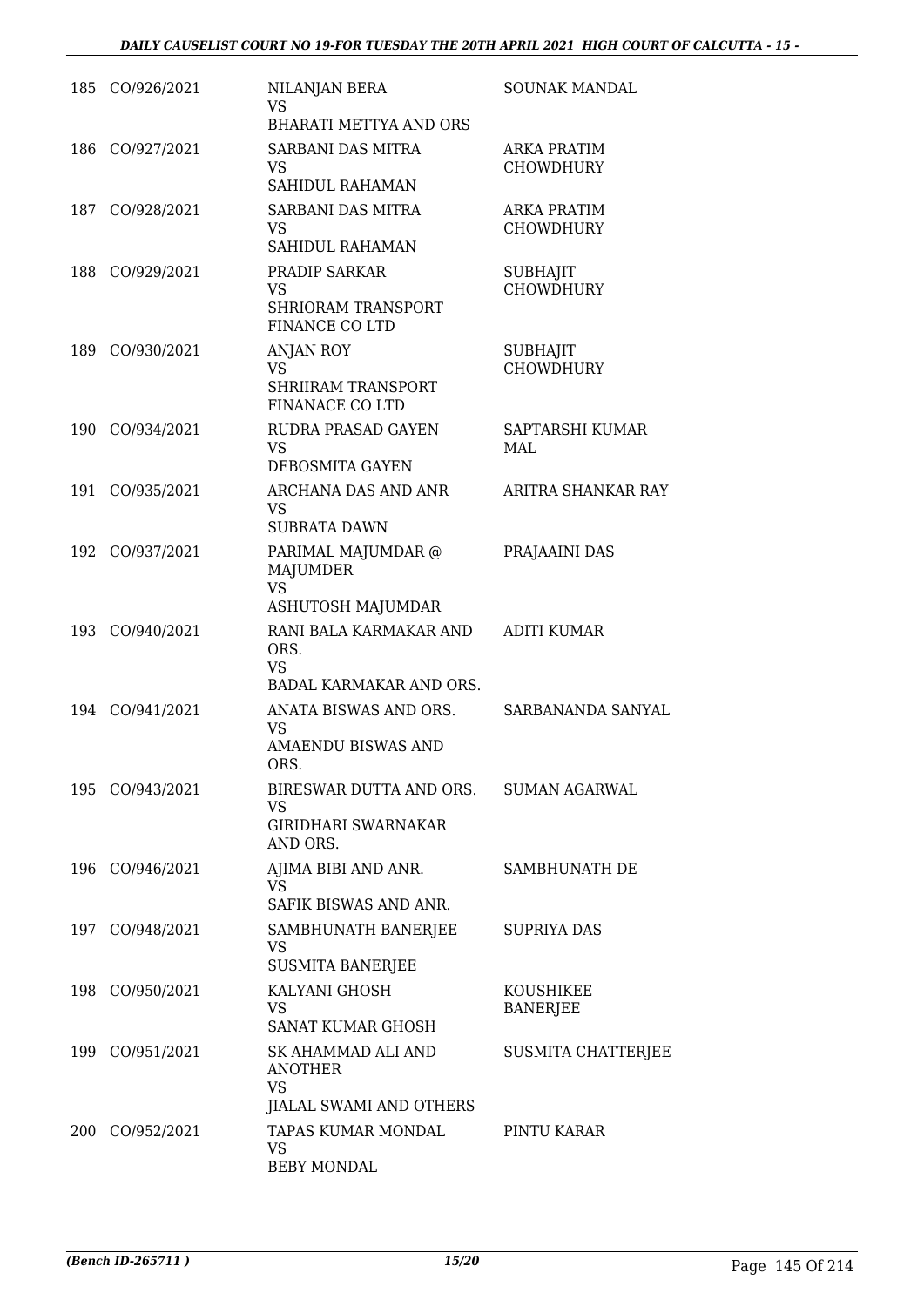| 201 | CO/954/2021     | VISHAL BAJAJ AND<br><b>ANOTHER</b><br><b>VS</b><br>DEBENDRA NATH PAUL AND<br><b>ANOTHER</b>                                     | SANDEEP KUMAR<br>TIWARI         |
|-----|-----------------|---------------------------------------------------------------------------------------------------------------------------------|---------------------------------|
|     | 202 CO/955/2021 | BISWANATH MAITI AND ORS<br>VS.<br><b>BANASRI MAITI AND ANR</b>                                                                  | PINTU KARAR                     |
|     | 203 CO/957/2021 | NEHA HUSSAIN ALIAS<br><b>HOSSAIN</b><br><b>VS</b><br><b>SONY PARVEEN</b>                                                        | ATANU RAHAMAN                   |
|     | 204 CO/958/2021 | SK. ARZED ALI AND ANR.<br><b>VS</b><br>SK. ALI HUSSAIN AND ORS.                                                                 | SK. ABU ABBAS UDDIN             |
| 205 | CO/959/2021     | APURBA GHOSHAL AND ORS<br>VS<br><b>CHANDRA NATH</b><br>MUKHERJEE                                                                | SIBNATH GANGULY                 |
| 206 | CO/960/2021     | <b>SUNIL KUMARV NANDI</b><br><b>VS</b><br>SUPARNA NANDI AND ORS.                                                                | ANGSHUMAN<br><b>CHAKRABORTY</b> |
| 207 | CO/962/2021     | SRI BIJOY RAGHABJI<br>THAKURJI, A RELIGIOUS<br>TRUST OF AYODHYA<br><b>VS</b><br>MOUSUMI GHOSH AND ANR.                          | <b>AMRITA DE</b>                |
|     | 208 CO/964/2021 | NIMAI CHANDRA SAHA<br>VS<br>TRISITA SAHA                                                                                        | ANIRBAN SARKAR                  |
|     | 209 CO/965/2021 | PUSHPA RANI BISWAS AND<br><b>ORS</b><br><b>VS</b><br>SUBHASH MRIDHA AND ORS                                                     | <b>BISWAJIT TIWARI</b>          |
| 210 | CO/966/2021     | PUJA GHOSH<br>VS<br><b>BIKASH GHOSH</b>                                                                                         | AMAL KUMAR DATTA                |
|     | 211 CO/967/2021 | <b>SHANKAR SHAW</b><br>VS<br>CHINMOY GHOSAL AND ORS                                                                             | SIBNATH GANGULY                 |
|     | 212 CO/969/2021 | SANJAY KUMAR SINGH<br>VS<br>RANJAY SINGH                                                                                        | <b>AVIJIT GHOSHAL</b>           |
|     | 213 CO/971/2021 | M/S H DESIGNS REP BY<br>PROPRIETOR HIMADTRI<br><b>BASU</b><br><b>VS</b><br>ASHOK KUMAR SINGHA AND<br><b>ORS</b>                 | <b>TAMAL SINGHA ROY</b>         |
|     | 214 CO/975/2021 | ABU SALAH ANSARI KHAN<br><b>VS</b><br>MUSTAK AHMMED KHAN<br>LEGAL HEIR SINCE ABDUL<br>GAFFAR KHAN DECEASED<br><b>AND OTHERS</b> | <b>TAPAN KUMAR</b><br>MAHAPATRA |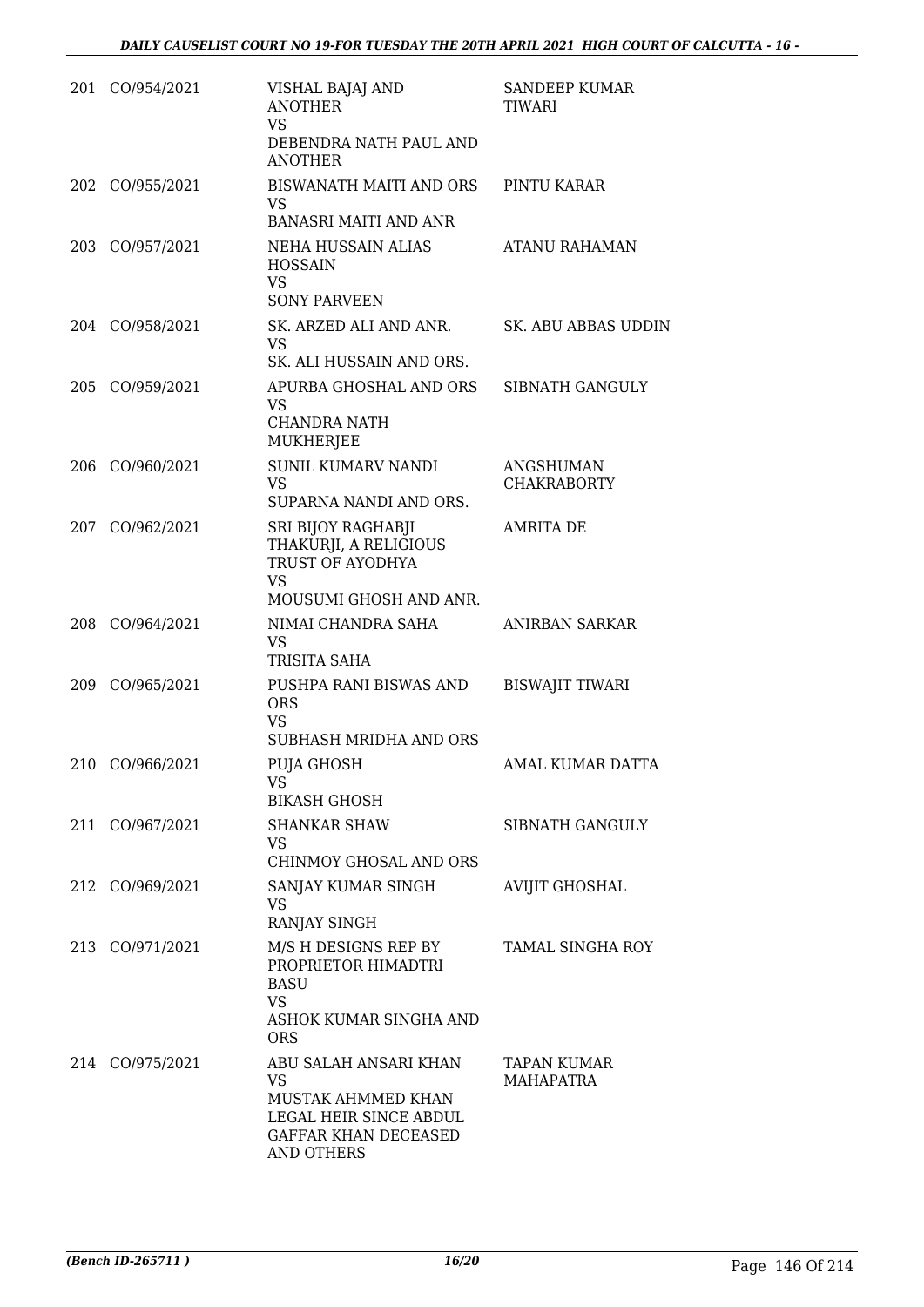|     | 215 CO/976/2021 | BIMAL KUMAR SINGHANIA<br>VS<br>APARNA SIL AND ORS.                                                                                      | ANANTA KUMAR LALA                   |
|-----|-----------------|-----------------------------------------------------------------------------------------------------------------------------------------|-------------------------------------|
| 216 | CO/977/2021     | <b>SAHEBJAN KHAN</b><br><b>VS</b><br><b>GAYASUDDIN KHAN AND</b><br><b>OTHERS</b>                                                        | <b>SUBHASISH</b><br><b>BANERJEE</b> |
| 217 | CO/978/2021     | <b>SANDIP MONDAL</b><br>VS<br><b>SK SAMSUDDIN</b>                                                                                       | RANJANA TALAPATRA                   |
| 218 | CO/979/2021     | TARAK CHANDRA MONDAL<br>@ TARAK CHANDRA<br><b>MONDAL</b><br><b>VS</b><br><b>BULU MONDAL AND ORS</b>                                     | <b>SOUNAK MANDAL</b>                |
| 219 | CO/980/2021     | SURATAN BIBI AND ORS.<br>VS<br>SK. AKBAR ALI AND ORS.                                                                                   | MD. ALI AHASAN                      |
| 220 | CO/981/2021     | <b>ASIT BARAN NAG</b><br><b>CHOWDHURY AND ANR</b><br><b>VS</b><br><b>JOINT MUNICIPAL</b><br><b>COMMISSIONER (REV) AND</b><br><b>ORS</b> | <b>ANWASHA HALDER</b>               |
| 221 | CO/982/2021     | MANAS BHATTACHARYYA<br>AND ANR<br>VS<br>APURBA NASKAR AND ORS                                                                           | SWAGATA DATTA                       |
|     | 222 CO/983/2021 | MALABIKA SAHA<br><b>VS</b><br>RAJENDRA PRASAD KESHRI<br>@ RAJENDRA KESHRI                                                               | <b>SOUVIK SARKAR</b>                |
| 223 | CO/985/2021     | <b>NUR ISLAM</b><br>VS<br>ALEKH SEIKH ALIAS<br>KHALIQQUE SEIKH AND ORS                                                                  | SARBANANDA SANYAL                   |
|     | 224 CO/986/2021 | <b>DURGA NASKAR</b><br>CHAKRABORTY AND ORS.<br>VS<br>SANTI RANJAN NASKAR AND<br>ORS.                                                    | SARBANANDA SANYAL                   |
|     | 225 CO/988/2021 | PRADIP KUMAR MUKHERJEE<br>AND ORS<br><b>VS</b><br><b>SUCHETA MUKHERJEE</b>                                                              | SWAGATA DAS                         |
|     | 226 CO/989/2021 | <b>SAIBAL SEN</b><br>VS.<br>SAIKAT SEN AND ORS                                                                                          | <b>SHAONI DEY</b>                   |
|     | 227 CO/993/2021 | SANTI RANJAN ROY<br><b>VS</b><br><b>BARIK MOLLA</b>                                                                                     | SANJIDA SULTANA                     |
|     | 228 CO/994/2021 | DEBJIT GHOSH<br><b>VS</b><br><b>SONAI GHOSHJ</b>                                                                                        | PINAKI RANJAN MITRA                 |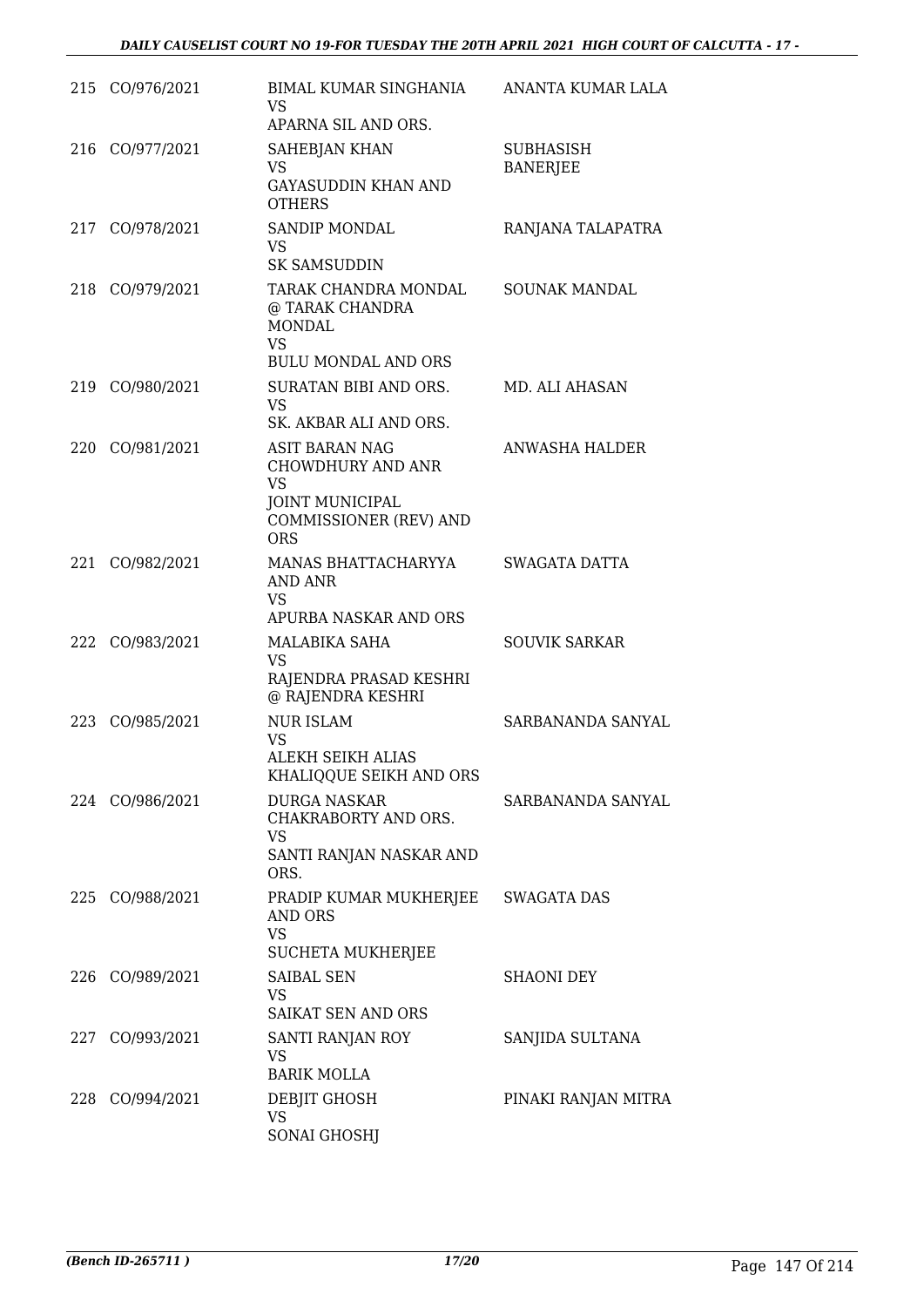|     | 229 CO/998/2021  | SPACE AGE TECHNOCRATS<br>PRIVATE LIMITED<br><b>VS</b><br><b>GOBINDA CHARAN PYNE</b>                                      | RAHUL SINGH                           |
|-----|------------------|--------------------------------------------------------------------------------------------------------------------------|---------------------------------------|
| 230 | CO/999/2021      | M/S LAXMI DISTRIBUTORS<br>VS.<br>KALYAN KUMAR GANGULY                                                                    | DIPANKAR DAS                          |
| 231 | CO/1004/2021     | <b>SOMA PANDA</b><br><b>VS</b><br>PRADIP KUMAR PANDA                                                                     | AMITABHA GHOSH                        |
| 232 | CO/1005/2021     | <b>TAPAN KHARA</b><br>VS<br>ASHOK KUMAR DAS AND<br><b>ORS</b>                                                            | <b>BISWAJIT SAU</b>                   |
| 233 | CO/1007/2021     | KRISHNENDU DEY<br><b>VS</b><br><b>AMRITA DEY BASU ROY</b>                                                                | DEBABRATA ROY                         |
| 234 | CO/1008/2021     | RUMA SEN AND ANOTHER<br><b>VS</b><br>SWAMI ISHONANANDA<br>R.K.M. CO. ADAVIT<br>ASHRAMA AND ANOTHER                       | NAHID RAHMAN                          |
| 235 | CO/1009/2021     | <b>VENKATESH FOUNDATION</b><br>PVT.LTD.<br><b>VS</b><br><b>JALAN CARBONS AND</b><br>CHEMICALS PVT.LTD. AND<br><b>ORS</b> | DIKSHITA CHOMAL                       |
| 236 | CO/1010/2021     | <b>SUKHENDU BIKASH</b><br><b>PRADHAN</b><br><b>VS</b><br>JYOTSHNAMOYI PRADHAN<br>SAMANTA AND ANOTHER                     | <b>PAPIYA</b><br><b>CHATTOPADHYAY</b> |
| 237 | CO/1011/2021     | <b>SUNIL KUMAR BYSACK</b><br>VS<br><b>BARANAGAR MUNICIPALITY</b><br>AND ORS                                              | <b>ANIRBAN DEY</b>                    |
|     | 238 CO/1013/2021 | LAXMI KARMAKAR AND ANR<br><b>VS</b><br><b>MANAS KUMAR BAG</b>                                                            | <b>KRISHNA PRASAD</b><br>MAJUMDAR     |
|     | 239 CO/1015/2021 | KARTIK CHANDRA DAS<br><b>VS</b><br>DEWANBHERI UTTARPARA<br>SAMABAY KRISHI UNNAYAN<br><b>SAMITY LTD AND ORS</b>           | PROSENJIT<br><b>MUKHERJEE</b>         |
|     | 240 CO/1016/2021 | SK. ABDUL HAI<br>VS<br><b>SK.SULTAN ALI</b>                                                                              | <b>SUJIT SAHA</b>                     |
| 241 | CO/1017/2021     | APU MONDAL<br><b>VS</b><br><b>AMAL MONDAL</b>                                                                            | <b>ARINDAM PAUL</b>                   |
|     | 242 CO/1018/2021 | SWATI GHOSH(DAS)<br><b>VS</b><br><b>BARUN DAS</b>                                                                        | <b>SUSMITA CHATTERJEE</b>             |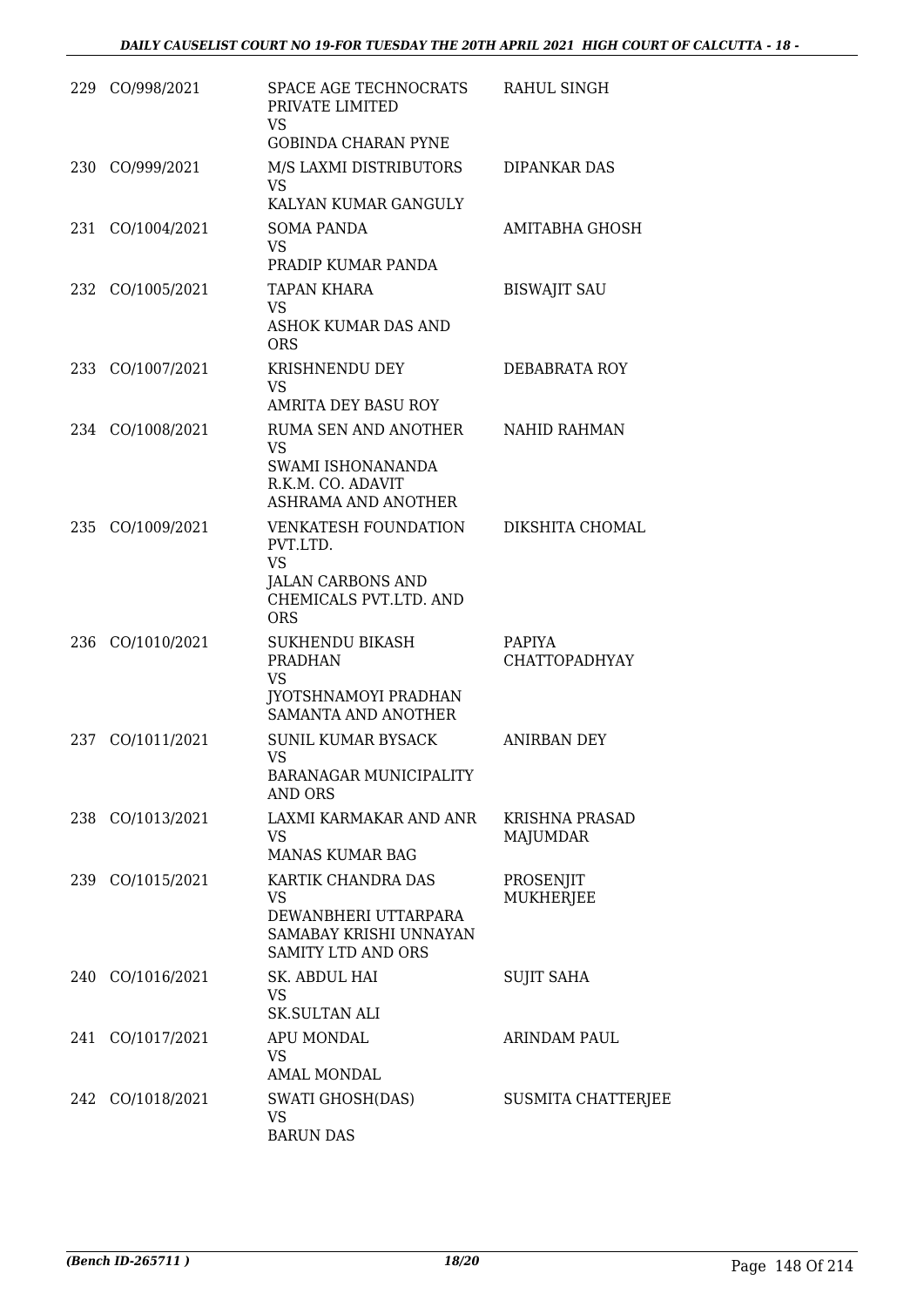|     | 243 CO/1019/2021 | <b>SREE SREE GOUR</b><br><b>GADADHAR AND ORS</b><br>VS.<br>ARDHENDU BIKES DAS AND<br><b>ORS</b>                               | <b>ABHISEK BANERJEE</b>                   |
|-----|------------------|-------------------------------------------------------------------------------------------------------------------------------|-------------------------------------------|
|     | 244 CO/1021/2021 | <b>SAILEN PARBAT @</b><br>SAILENDRA NATH PARBAT<br><b>VS</b><br>JOYDEB MONDAL AND ORS                                         | SITAL SAMANTA                             |
|     | 245 CO/1022/2021 | KALLOL DUTTA AND ORS<br><b>VS</b><br>SUPTI DUTTA AND ORS                                                                      | PRIYAM MISRA                              |
|     | 246 CO/1023/2021 | SWAPAN KUMAR<br><b>CHAKRABORTY</b><br><b>VS</b><br>RITA CHAKRABORTY                                                           | PAMPA DEY (DHABAL)                        |
|     | 247 CO/1025/2021 | SUJIT KUMAR NANDAN @<br><b>SUJIT NANDAN</b><br><b>VS</b><br>SHYAMAL KUMAR NANDAN<br><b>AND ANR</b>                            | NONIGOPAL<br><b>CHAKRABORTY</b>           |
|     | 248 CO/1026/2021 | MD. SAYAB ALI<br><b>VS</b><br>FORMAN ALI AND ORS                                                                              | SAGNIK CHAKKERJEE                         |
|     | 249 CO/1027/2021 | SUDHANYA MONDAL AND<br><b>ANR</b><br><b>VS</b><br>DILIP BHATTACHAJEE AND<br><b>ORS</b>                                        | <b>SUBHAMOY KARAK</b>                     |
|     | 250 CO/1029/2021 | SWAPAN NATH @ SWAPAN<br><b>KUMAR NATH</b><br><b>VS</b><br>ARUNA BHANDARI                                                      | KUNAL GANGULY                             |
| 251 | CO/1032/2021     | <b>BAPI GHOSH</b><br>VS<br>SAROJINI GHOSH AND ORS                                                                             | <b>HABIBUR RAHAMAN</b>                    |
|     | 252 CO/1033/2021 | TARUN GHOSH AND ORS<br>VS<br>TAPATI ROY AND ORS                                                                               | <b>SHALOMI BASU</b>                       |
|     | 253 CO/1036/2021 | <b>PARIMAL BASU</b><br>VS<br><b>SWAPNA BASU</b>                                                                               | <b>JYOTI PRAKASH</b><br><b>CHATTERJEE</b> |
|     |                  | <b>ADJOURNED MOTIONS</b>                                                                                                      |                                           |
|     | 254 CO/49/2021   | <b>MAA PARVATI TRAVELS</b><br>PROP. DILIP KUMAR AND<br><b>ANR</b><br><b>VS</b><br>M/S. NILACHAL IRON AND<br>POWER LTD AND ORS | SK SHAMIM AKHTER                          |
|     | 255 CO/164/2021  | SHYAMALI SAHA AND ANR<br>VS.<br>SHYAMAL KUNDU                                                                                 | SAGARMAY GHOSH                            |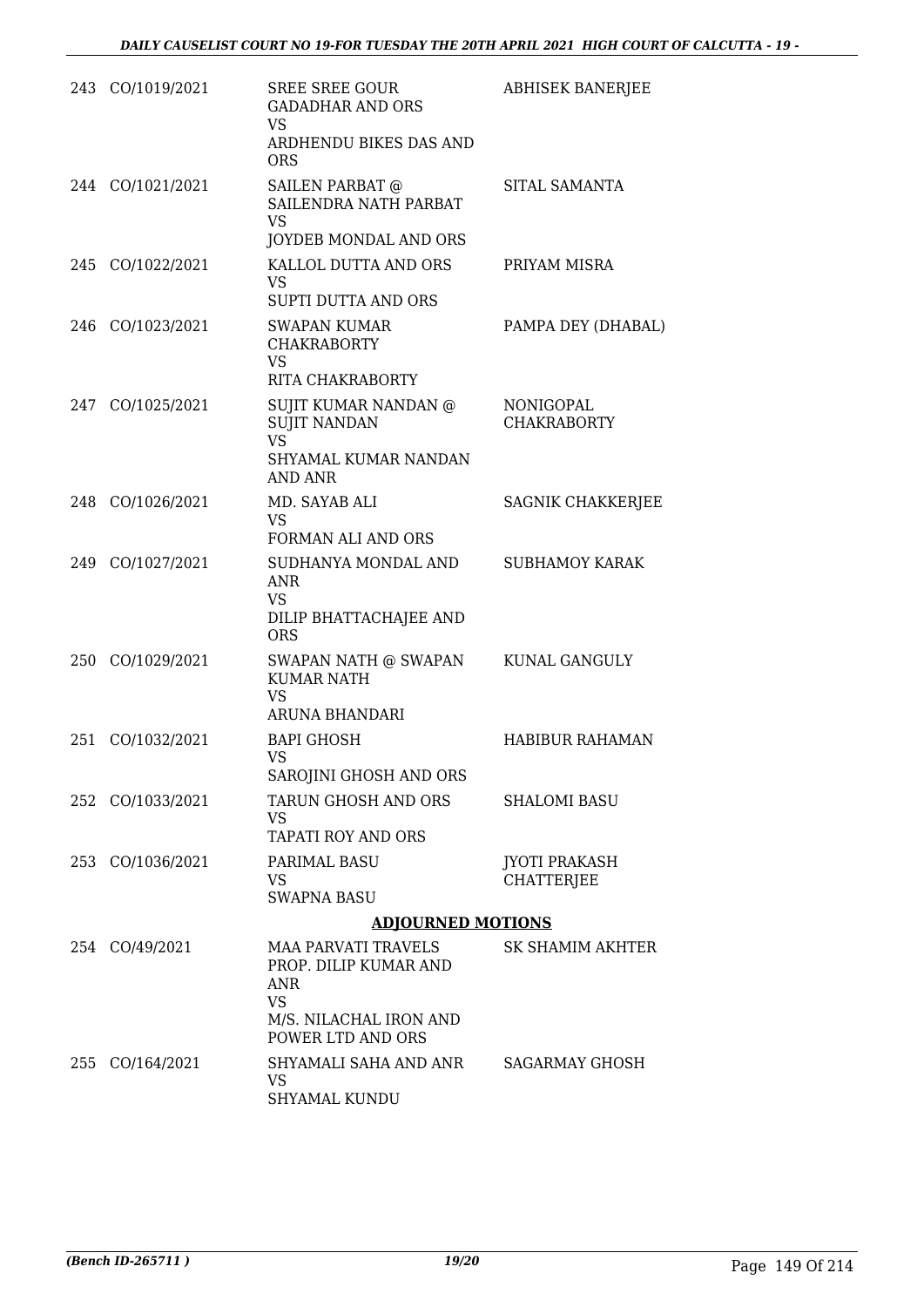|     | 256 CO/202/2021 | ASIT MONDAL AND ANR<br>VS<br>SUBHENDU KHANARA AND<br><b>ORS</b>                                                  | MANOJ CHAKRABORTY       |
|-----|-----------------|------------------------------------------------------------------------------------------------------------------|-------------------------|
|     | 257 CO/218/2021 | ECCHA MONDAL<br><b>VS</b><br><b>JAMIR ALI MONDAL</b>                                                             | <b>GENIYA MUKHERJEE</b> |
|     | 258 CO/297/2021 | VIKASH NAGELIA<br><b>VS</b><br>REGISTRAR, INCOME TAX<br><b>APPELLATE TRIBUNAL</b>                                | <b>SURYANEEL DAS</b>    |
| 259 | CO/312/2021     | TARAPADA MAL AND ORS<br>VS.<br>ASIT MAL AND ORS                                                                  | PRANTICK GHOSH          |
| 260 | CO/315/2021     | NIRMAL CHANDRA MONDAL<br>@ NIRMAL MONDAL AND<br><b>OTHERS</b><br>VS<br><b>ADITI GOSWAMI AND</b><br><b>OTHERS</b> | ARUP KRISHNA DAS        |
| 261 | CO/420/2021     | ABDUR RASHID AND ORS<br>VS<br>SIDDIQUE MONDAL AND<br><b>ORS</b>                                                  | MAHABOOB AHMED          |
| 262 | CO/574/2021     | CHHANDA BARMAN<br>VS.<br><b>MILAN BARMAN</b>                                                                     | SUBRATA SAHA            |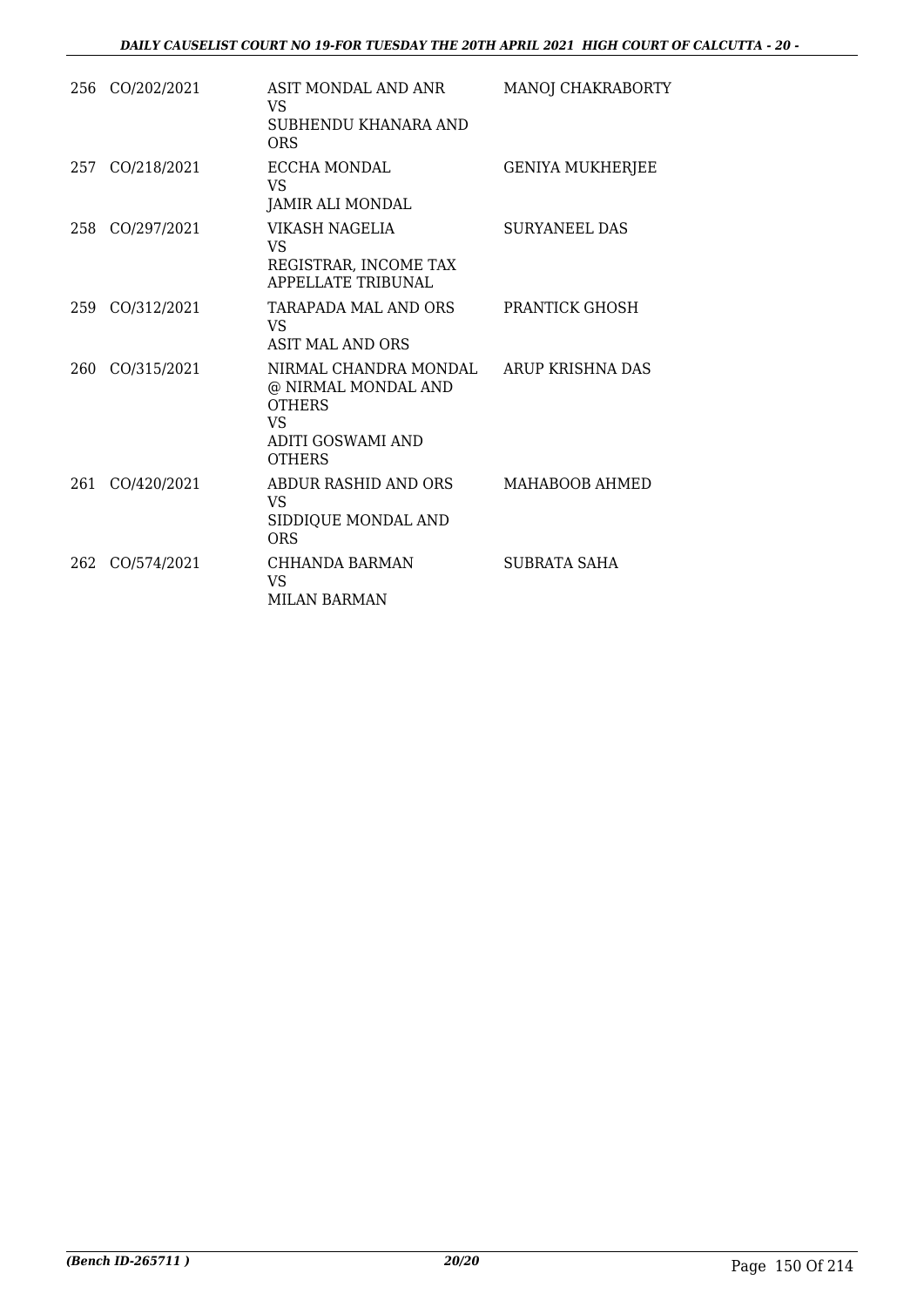

## **Appellate Side**

**DAILY CAUSELIST For Tuesday The 20th April 2021**

## **COURT NO. 10 SINGLE BENCH (SB - IX) AT 11:15 AM HON'BLE JUSTICE RAVI KRISHAN KAPUR (VIA VIDEO CONFERENCE)**

#### **ON AND FROM MONDAY, 1ST MARCH, 2021 - MATTERS (MOTION & HEARING) UNDER ARTICLE 226 OF THE CONSTITUTION RELATING TO RESIDUARY UNDER GROUP IX PERTAINING TO PUBLIC PREMISES (UNAUTHORISD OCCUPANTS) ACT, 1971 AND ELECTRICITY INCLUDING APPLICATIONS CONNECTED THERETO;**

**APPEALS RELATING TO ALL CLAIM CASES INCLUDING APPLICATIONS CONNECTED THERETO (EXCLUDING ADMISSION OF APPEALS UNDER SECTION 30 OF THE EMPLOYEES' COMPENSATION ACT, 1923.**

**HEARING OF WRIT PETITIONS IRRESPECTIVE OF CLASSIFICATION AND APPLICATIONS CONNECTED THERETO.**

**NO PHYSICAL MENTIONING WILL BE ALLOWED UNTIL FURTHER ORDER.**

**NOTE : MATTERS WILL BE TAKEN UP THROUGH PHYSICAL HEARING ONLY WHEN BOTH THE PARTIES ARE AGREED.**

### **TO BE MENTIONED**

| WPA/3961/2018  | <b>GANAPATI ENVIRON</b><br>PROJECTS P LTD & ANR<br>VS<br>STATE OF WEST BENGAL &<br><b>ORS</b> | HILLOL SAHA<br>PODDER |
|----------------|-----------------------------------------------------------------------------------------------|-----------------------|
|                | <b>SPECIALLY FIXED MATTERS</b>                                                                |                       |
| WPA/30202/2014 | RAGHUNANDANPUR<br>S.K.U.S. LTD & ANR<br>T T                                                   | <b>ZIAUL HAQUE</b>    |

VS STATE OF WEST BENGAL & ORS

IA NO: CAN/1/2016(Old No:CAN/11143/2016)

### **MOTION**

| 3 | WPA/3955/2015 | BIPLAB KUMAR<br><b>CHAUDHURY</b><br>VS | ARNAB SENGUPTA |
|---|---------------|----------------------------------------|----------------|
|   |               | STATE OF WEST BENGAL &<br>ORS          |                |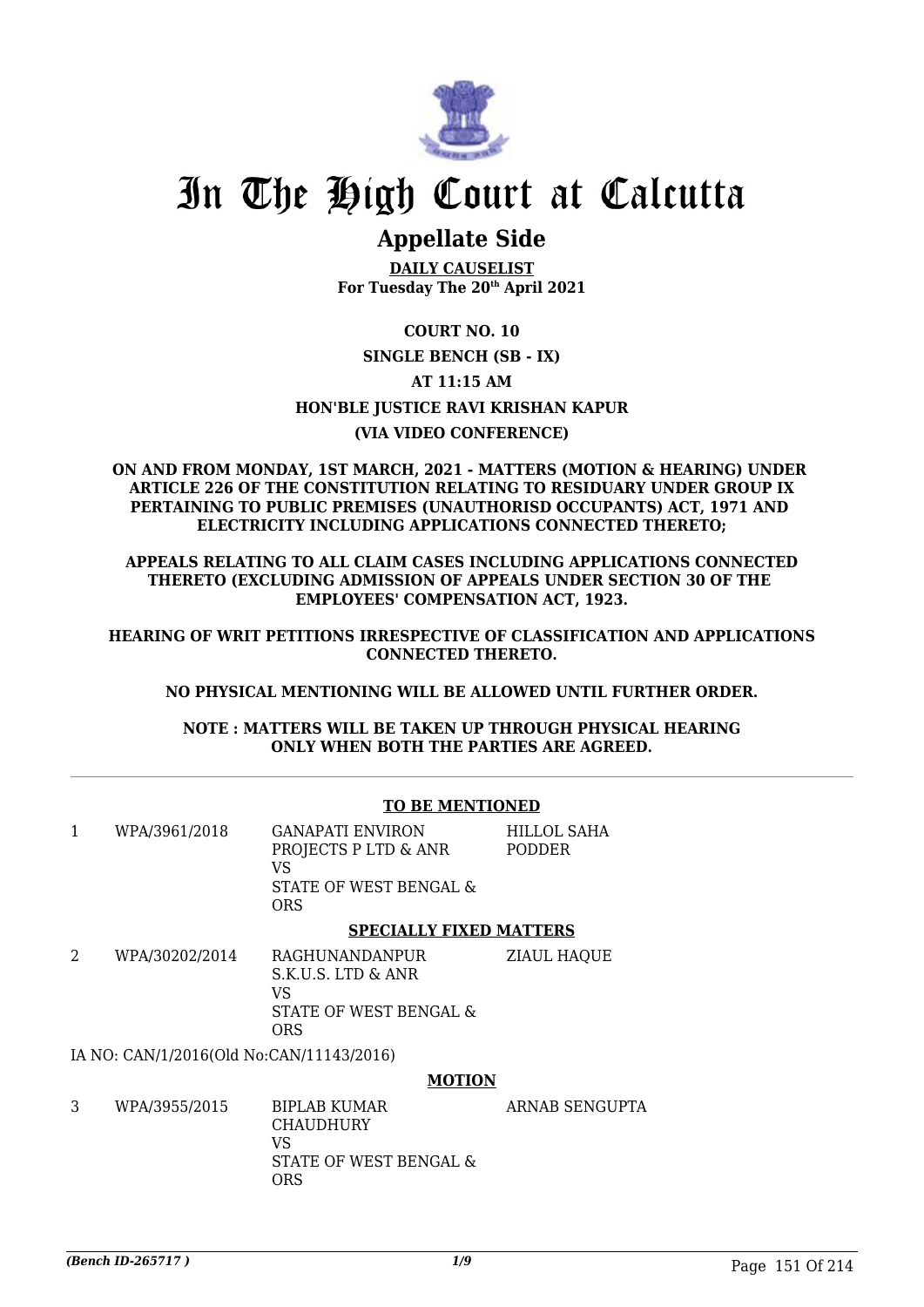| 4  | WPA/7373/2018     | SURESH KUMAR JAISWAL &<br><b>ORS</b><br><b>VS</b><br>C.E.S.C. LIMITED & ORS                                                                             | <b>CHANDRA NATH</b><br><b>SARKAR</b> |
|----|-------------------|---------------------------------------------------------------------------------------------------------------------------------------------------------|--------------------------------------|
| 5  | WPA/7974/2018     | <b>SAMBHU ROY</b><br><b>VS</b><br><b>CESC LTED. &amp; ORS</b>                                                                                           | <b>JAYDIP BASU</b>                   |
| 6  | WPA/9678/2020     | CALCUTTA EXPANDED<br>METAL MANUFACTURING<br><b>COMPANY PRIVATE</b><br><b>LIMITED</b><br><b>VS</b><br>STATE OF WEST BENGAL<br>AND ORS.                   | DEOBRAT UPADHYAY                     |
|    | IA NO: CAN/1/2021 |                                                                                                                                                         |                                      |
| 7  | WPA/10682/2020    | <b>BANSHI PURKAIT</b><br><b>VS</b><br>W.B.S.E.D.C.L. AND ORS                                                                                            | <b>ARUN NASKAR</b>                   |
| 8  | WPA/76/2021       | SANDHA SINGH<br><b>VS</b><br>THE STATE OF WEST                                                                                                          | PRASENJIT SAHA                       |
|    |                   | <b>BENGAL AND ORS</b>                                                                                                                                   |                                      |
| 9  | WPA/212/2021      | SAMRIDDHO GHOSH<br><b>VS</b><br><b>CESC LTD AND ORS</b>                                                                                                 | <b>INDRANIL HALDER</b>               |
| 10 | WPA/1168/2021     | KAUSICK DHOLE AND<br><b>ANOTHER</b><br><b>VS</b><br><b>WEST BENGAL STATE</b><br><b>ELECTRICITY</b><br>DISTRIBUTION COMPANY<br><b>LIMITED AND OTHERS</b> | <b>SUMJAN BANERJERE</b>              |
| 11 | WPA/2375/2021     | PANKAJ MOHTA<br><b>VS</b><br><b>WEST BENGAL STATE</b><br><b>ELECTRICITY</b><br>DISTRIBUTION COMPANY<br><b>LIMITED</b>                                   | <b>SYED NURUL AREFIN</b>             |
| 12 | WPA/2770/2021     | NETAI CHAND ROY<br><b>VS</b><br>THE MANAGING DIRECTOR,<br><b>WEST BENGAL STATE</b><br><b>ELECTRICITY</b><br>DISTRIBUTION COMPANY<br>LTD. AND OTHERS     | MD. HAFIZ ALL                        |
| 13 | WPA/4633/2021     | KASHINATH GHOSH<br>VS<br>WEST BENGAL STATE<br><b>ELECTRICITY</b><br>TRANSMISSION CO<br><b>ANDORS</b>                                                    | MAHABOOB AHMED                       |
| 14 | WPA/5294/2021     | KALPANA SEN<br><b>VS</b><br><b>CESC LIMITED</b>                                                                                                         | <b>ARUNAVA PATI</b>                  |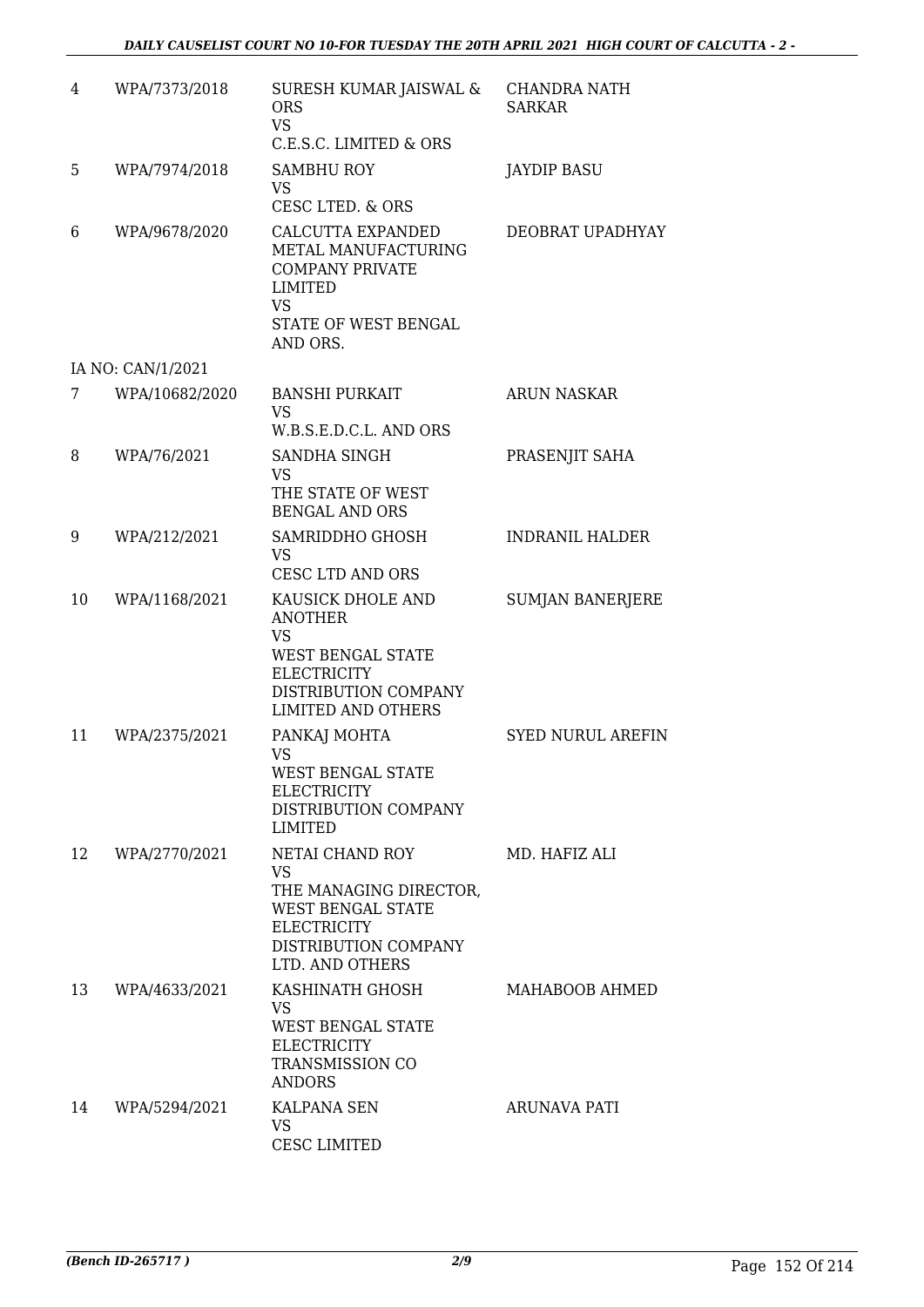| 15 | WPA/5607/2021      | JAGANNATH BERA AND<br><b>ANOTHER</b><br><b>VS</b><br><b>WEST BENGAL STATE</b><br><b>ELECTRICITY</b><br>DISTRIBUTION COMPANY<br><b>LIMITED AND OTHERS</b> | <b>TARASANKAR</b><br><b>SAMANTA</b> |
|----|--------------------|----------------------------------------------------------------------------------------------------------------------------------------------------------|-------------------------------------|
| 16 | WPA/5985/2021      | ALAKANANDA SPONGE<br><b>IRON LTD. AND ANR</b><br>VS<br><b>WEST BENGAL</b><br>ELECTRICITY REGULATORY<br><b>COMMISSION AND ORS</b>                         | SHILADITYA BARMA                    |
|    | wt17 WPA/6047/2021 | RATAN ISPAT PVT. LTD AND<br><b>ANR</b><br><b>VS</b><br><b>WBERC AND ORS</b>                                                                              | SHILADITYABARMA                     |
|    | wt18 WPA/6068/2021 | JAGADAMBA ISPAT PVT. LTD RIYA GHOSH<br>ANR ANR<br><b>VS</b><br><b>WBERC AND ORS</b>                                                                      |                                     |
|    | wt19 WPA/6075/2021 | LALWANI FERRO ALLOYS SHILADITYA BARMA<br>LTD AND ANR<br>VS<br><b>WBERC AND ORS</b>                                                                       |                                     |
|    | wt20 WPA/6077/2021 | MAAN CONCAST PRIVATE<br><b>LIMITED AND ANR</b><br><b>VS</b><br><b>WEST BENGAL</b><br>ELECTRICITY REGULATORY<br><b>COMMISSION AND ORS</b>                 | RIYA GHOSH                          |
| 21 | WPA/6895/2021      | ARUP KUMAR SINHA<br><b>VS</b><br>CESC LIMITED AND ORS.                                                                                                   | <b>RISHAV KUMAR</b><br>THAKUR       |
| 22 | WPA/7126/2021      | BASANTI SARDAR AND<br><b>ANOTHER</b><br><b>VS</b><br>THE CESC LIMITED AND<br><b>OTHERS</b>                                                               | SANJIB SETH                         |
| 23 | WPA/7536/2021      | SK. MD. TAUSIF<br><b>VS</b><br>CALCUTTA ELECTRIC<br>SUPPLY CORPORATION<br><b>LIMITED AND OTHERS</b>                                                      | JAHAR LAL RAY                       |
| 24 | WPA/7808/2021      | SWAPAN KUMAR SIKARI<br><b>AND ANOTHER</b><br><b>VS</b><br>THE CHARIMAN, W. B.<br>STATE ELECTRICITY<br>DISTRIBUTION COMPANY<br>LTD. AND OTHERS            | AMITABHA GHOSH                      |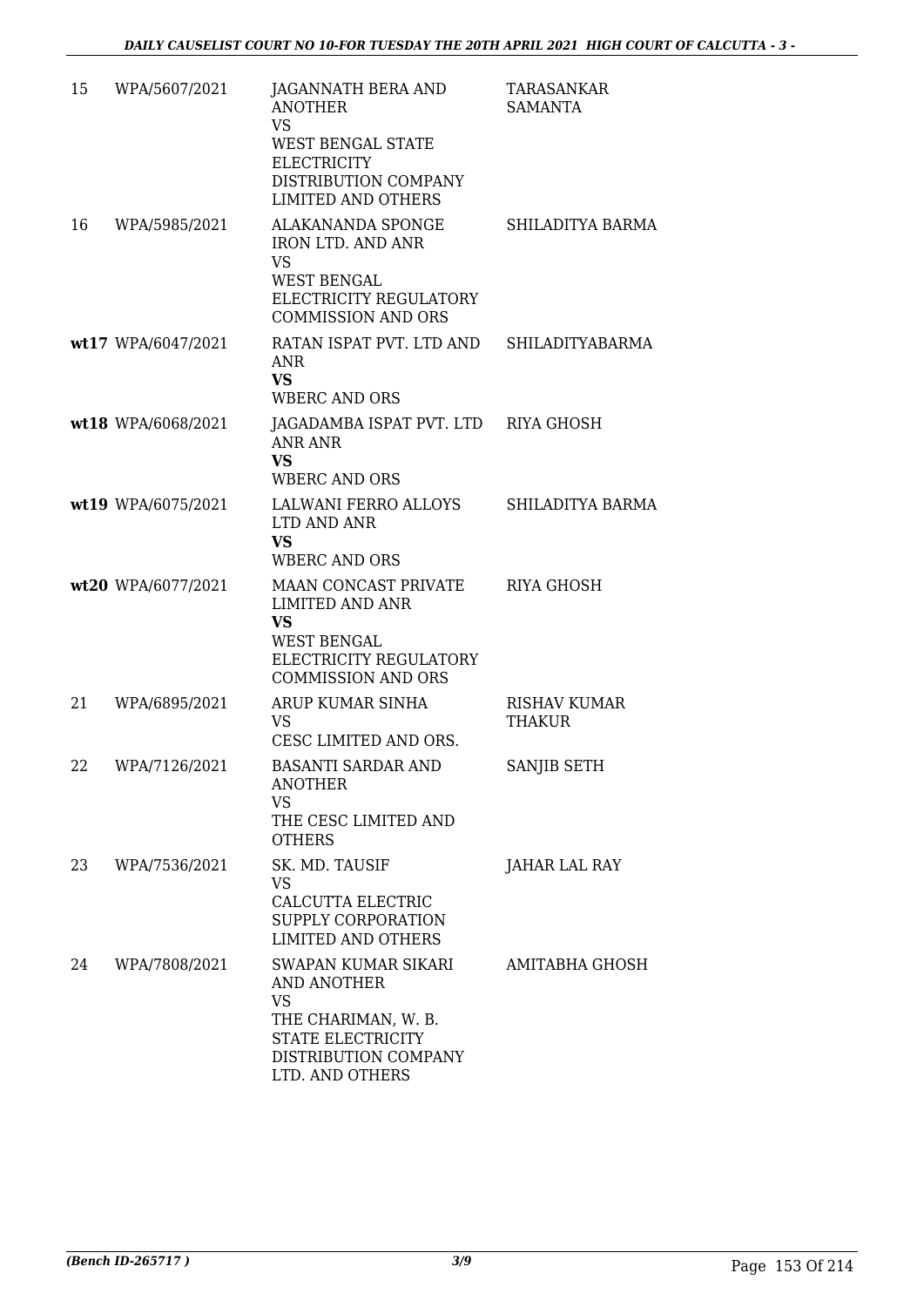| 25 | WPA/8374/2021 | <b>TAPAS JANA</b><br><b>VS</b><br><b>WEST BENGAL STATE</b><br><b>ELECTRICITY</b><br>DISTRIBUTION COMPANY<br><b>LIMITED AND OTHERS</b>                    | S M OBAIDULLAH            |
|----|---------------|----------------------------------------------------------------------------------------------------------------------------------------------------------|---------------------------|
| 26 | WPA/8379/2021 | <b>SMT RATNA ROZARIO</b><br>VS<br>CALCUTTA ELECTRICITY<br>CORPORATION LTD AND<br><b>ORS</b>                                                              | <b>SUPRIYO DAS</b>        |
| 27 | WPA/8579/2021 | <b>VIKARAM SHAW</b><br><b>VS</b><br>CESC LTD AND ANR                                                                                                     | <b>UDDIPAN BANERJEE</b>   |
| 28 | WPA/8636/2021 | MD. SULTAN AND ORS<br><b>VS</b><br><b>WBSEDCL AND ORS</b>                                                                                                | <b>ARUP SARKAR</b>        |
| 29 | WPA/8697/2021 | VIDISHA ELECTRICALS PVT. SARBARI DATTA<br>LTD.<br><b>VS</b><br><b>WEST BENGAL STATE</b><br><b>ELECTRICITY</b><br>DISTRIBUTION COMPANY<br>LTD. AND OTHERS |                           |
| 30 | WPA/9262/2021 | BIDESH NASKAR AND ANR.<br><b>VS</b><br>CESC LIMITED AND ORS.                                                                                             | <b>AMIT BARAN DASH</b>    |
| 31 | WPA/9286/2021 | CHANDRANATH KHAN<br>VS<br>WBSEDCL AND ORS.                                                                                                               | ARPAN GUHA                |
| 32 | WPA/9364/2021 | ABDUL JALAL<br><b>VS</b><br>STATE OF WEST BENGAL<br>AND ORS.                                                                                             | <b>MAHAMMAD</b><br>MAHMUD |
| 33 | WPA/9603/2021 | <b>SAKINA KHATUN</b><br><b>VS</b><br>THE CESC LTD. AND ORS                                                                                               | <b>ABHISHEK VERMA</b>     |
| 34 | WPA/9787/2021 | CHINNILAL JHANWARLAL<br>MOTORS PVT LTD AND ORS<br><b>VS</b><br>CESC LTD AND ORS                                                                          | NILANJAN PAL              |
|    |               | <b>CONTEMPT APPLICATION</b>                                                                                                                              |                           |
| 35 | CPAN/656/2020 | ASH MOHAMMAD @ AAS<br><b>MOHAMMAD</b><br><b>VS</b><br>ABHISEK TIWARI, THE<br><b>COMMISSIONER OF</b><br>HOWRAH MUNICIPAL<br>CORPORATION                   | DEBABRATA ROY             |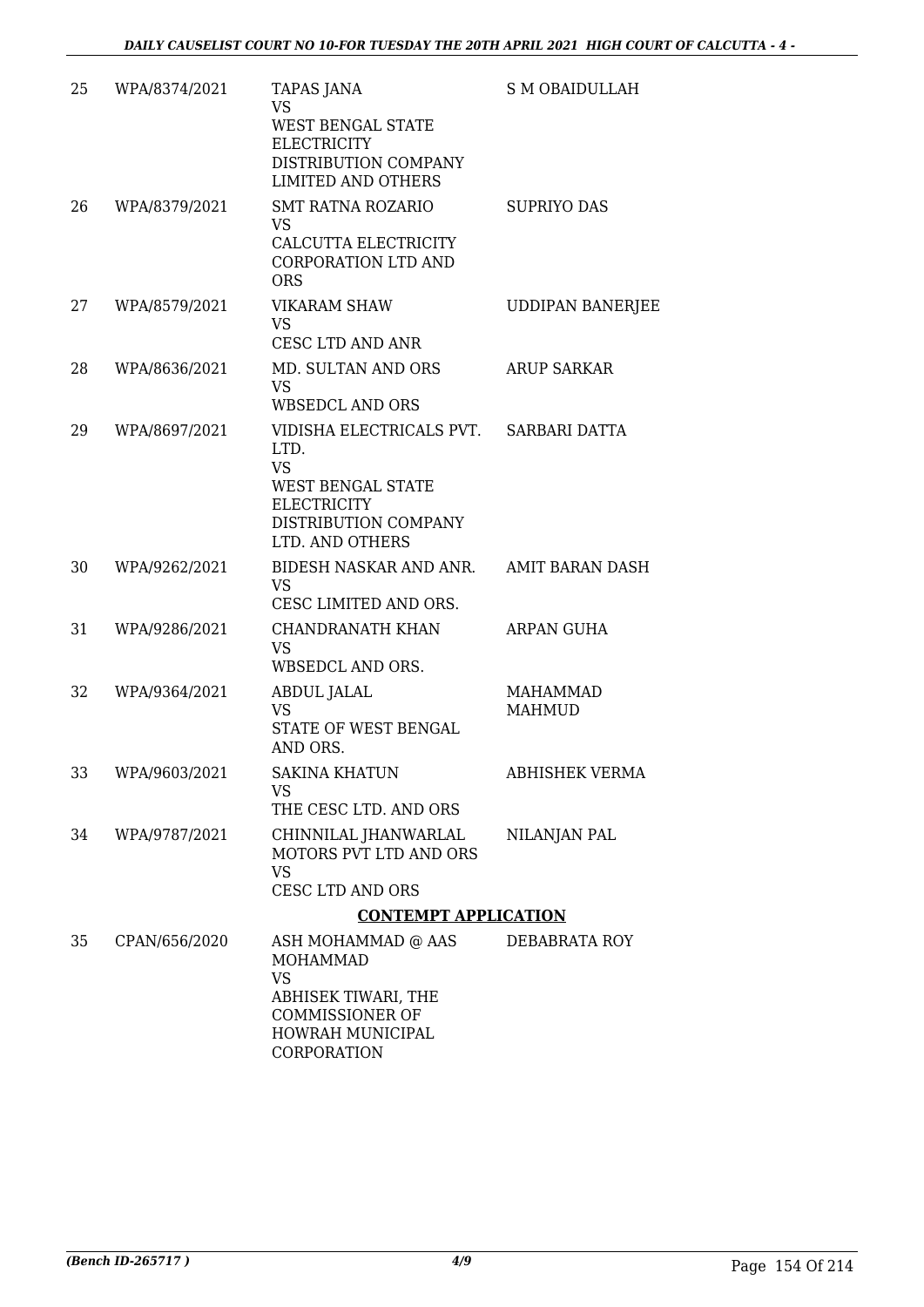| in | WPA/4607/2020                            | AAS MOHAMMAD<br><b>VS</b><br>THE HOWRAH MUNICIPAL<br><b>CORPORATION &amp; ORS</b>      | <b>ABIR LAL</b><br><b>CHAKRAVORTI</b>                                                             |
|----|------------------------------------------|----------------------------------------------------------------------------------------|---------------------------------------------------------------------------------------------------|
|    | IA NO: CAN/1/2020                        |                                                                                        |                                                                                                   |
|    |                                          | <b>FOR HEARING</b>                                                                     |                                                                                                   |
| 36 | WPA/17786/1998                           | GAJENDRA NATH SARDAR<br><b>VS</b><br>STATE OF WEST BENGAL                              | SANTIPADA PAHARI                                                                                  |
|    | IA NO: CAN/1/2001(Old No:CAN/10215/2001) |                                                                                        |                                                                                                   |
| 37 | WPA/24840/2005                           | PURAJHAR & KAWAKHALI<br>M.BHUMI RAKSHA COM.<br><b>VS</b><br>STATE OF W.B.              | TAPAS KR.<br><b>MAJUMDAR</b>                                                                      |
|    |                                          |                                                                                        | IA NO: CAN/3/2019(Old No:CAN/2559/2019), CAN/4/2019(Old No:CAN/2561/2019), CAN/5/2020, CAN/6/2021 |
| 38 | WPA/5867/2006                            | SHRADDHA OVERSEAS PVT.<br>LTD. & ANR.<br><b>VS</b><br>U.O.I.                           | KUMAR JYOTI TEWARI                                                                                |
| 39 | WPA/2714/2009                            | <b>JOYDEV GHOSH</b><br><b>VS</b><br>STATE OF WEST BENGAL &<br><b>ORS</b>               | <b>GOURANGA KUMAR</b><br><b>DAS</b>                                                               |
|    |                                          | IA NO: CAN/1/2014(Old No:CAN/1189/2014), CAN/2/2020                                    |                                                                                                   |
| 40 | WPA/8213/2012                            | MD. AZIZUL HOQUE<br><b>LASKAR</b><br><b>VS</b><br>STATE OF WEST BENGAL &<br><b>ORS</b> | <b>SUBHAS JANA</b>                                                                                |
| 41 | WPA/32508/2013                           | M/S SIDH REALTORS PVT<br>LTD &A NR<br><b>VS</b><br>STATE OFW B & ORS                   | <b>MRITTIKA MITRA</b>                                                                             |
|    | IA NO: CAN/1/2016(Old No:CAN/11377/2016) |                                                                                        |                                                                                                   |
| 42 | WPA/35714/2013                           | SANTUNI PURKAIT<br><b>VS</b><br><b>STATE OFW B &amp; ORS</b>                           | SANDIPAN BANERJEE                                                                                 |
| 43 | WPA/30641/2015                           | <b>JIT TRIPATHI</b><br><b>VS</b><br>UNION OF INDIA & ORS                               | ARPA CHAKRABORTY                                                                                  |
| 44 | WPA/18508/2016                           | HARISADHAN NASKAR<br>VS<br>STATE OF WEST BENGAL &<br><b>ORS</b>                        | LAKSHMI NARAYAN<br><b>BHATTACHARYA</b>                                                            |
| 45 | WPA/2497/2017                            | PLABAN CHATTERJEE &<br><b>ANR</b><br><b>VS</b><br>UNION OF INDIA & ORS                 | <b>NILANJAN</b><br><b>CHAKRABORTY</b>                                                             |
|    | $IA$ $NO$ . $CAN/1/2020$                 |                                                                                        |                                                                                                   |

IA NO: CAN/1/2020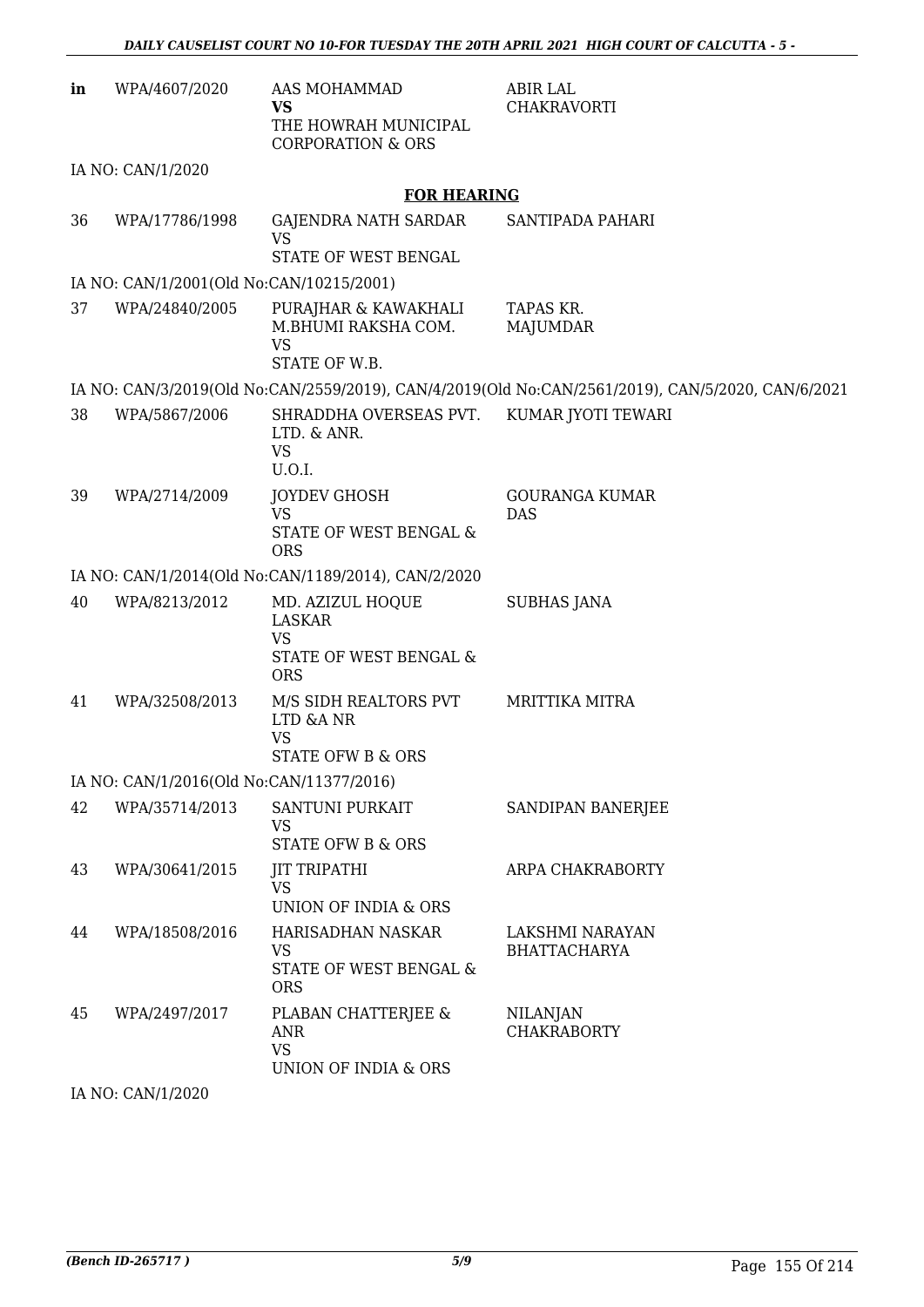| 46 | WPA/9075/2017                           | <b>INDICON WESTFALIA LTD</b><br><b>VS</b>                                                           | A JHUNJHUNWALA                         |
|----|-----------------------------------------|-----------------------------------------------------------------------------------------------------|----------------------------------------|
|    |                                         | OIL & NATURAL GAS<br><b>CORPORATION LTD &amp; ORS</b>                                               |                                        |
| 47 | WPA/12175/2017                          | <b>TARAKESWAR ROY</b><br><b>VS</b>                                                                  | <b>TANUJA BASAK</b>                    |
|    |                                         | STATE OF WEST BENGAL &<br><b>ORS</b>                                                                |                                        |
| 48 | WPA/25457/2017                          | SAMARESH CHANDRA<br><b>VS</b><br>STATE OF WEST BENGAL &<br><b>ORS</b>                               | ARPAN GUHA                             |
| 49 | WPA/30504/2017                          | KALIBALA DHULYA<br><b>VS</b><br>UNION OF INDIA & ORS                                                | T.K. SARKAR                            |
| 50 | WPA/24593/2018                          | SABYASACHI SENGUPTA<br><b>VS</b>                                                                    | <b>SWATI AGARWAL</b>                   |
|    |                                         | THE BOARD OF TRUSTEES<br>FOR THE PORT OF<br><b>CALCUTTA &amp; ORS</b>                               |                                        |
| 51 | WPA/25047/2018                          | SIDDHARTHA SANKAR<br><b>DOLUI</b><br><b>VS</b><br><b>WBSEDCL &amp; ANR.</b>                         | ANYASHA DAS                            |
| 52 | WPA/984/2019                            | CHITTARANJAN ROY<br><b>VS</b><br>STATE OF WEST BENGAL &<br><b>ORS</b>                               | G. DAS<br>HARBHAJANKA                  |
| 53 | WPA/2738/2019                           | <b>SAMNUR KHATUN BIBI</b><br><b>VS</b><br>STATE OF WEST BENGAL &<br><b>ORS</b>                      | <b>ASIF SOHAIL</b><br><b>TARAFDAR</b>  |
| 54 | WPA/3404/2019                           | SIBARAM KARMAKAR<br><b>VS</b><br>THE DISTRICT<br>MAGISTRATE, SOUTH 24 P<br><b>ARGANAS &amp; ORS</b> | <b>SOMNATH</b><br><b>MUKHERJEE</b>     |
| 55 | WPA/3952/2019                           | SMT. KALPANA GHOSAL @<br>RINA GHOSAL<br><b>VS</b><br>STATE OF WEST BENGAL &<br><b>ORS</b>           | <b>INDRAJIT MONDAL</b>                 |
| 56 | WPA/5928/2019                           | <b>GAUTAM GANGOPADHYAY</b><br>VS<br>STATE OF WEST BENGAL &<br><b>ORS</b>                            | <b>SUDIP GHOSH</b><br><b>CHOWDHURY</b> |
|    | IA NO: CAN/1/2020(Old No:CAN/2474/2020) |                                                                                                     |                                        |
| 57 | WPA/12825/2019                          | SARASWATI KAR & ANR<br>VS.<br>STATE OF WEST BENGAL &<br><b>ORS</b>                                  | SUDIPTA MONDAL                         |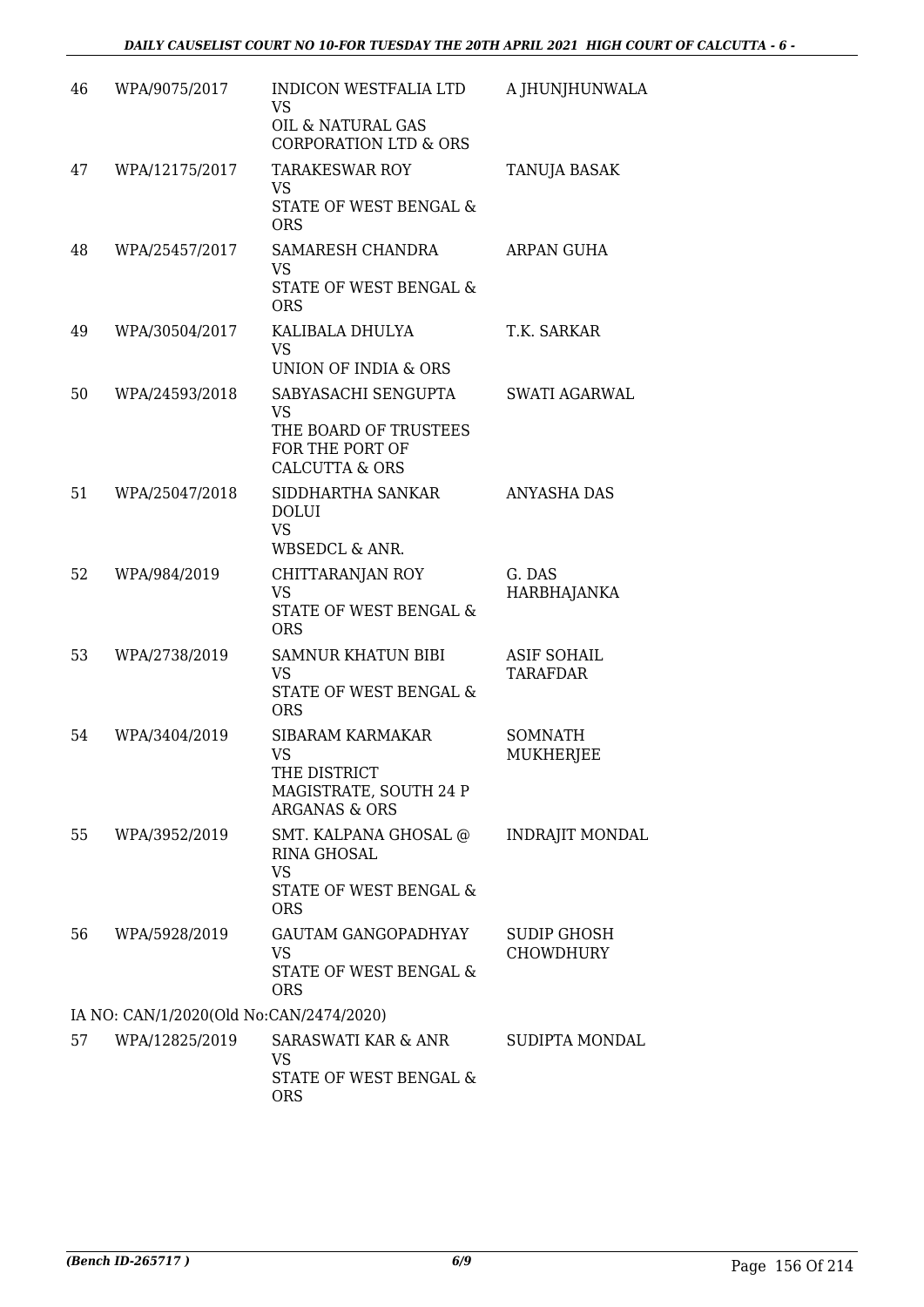| 58 | WPA/18029/2019                           | IMRAN ENTERPRISE & ANR<br>VS<br>STATE OF WEST BENGAL &<br><b>ORS</b>                                                         | PRADIP KR GHOSH                |
|----|------------------------------------------|------------------------------------------------------------------------------------------------------------------------------|--------------------------------|
| 59 | WPA/1631/2020                            | MD. EFTEKHAR<br><b>VS</b><br>THE KMC & ORS                                                                                   | K. A. RAHMAN                   |
| 60 | WPA/1639/2020                            | DIPAK KUMAR PAKHIRA &<br><b>ANR</b><br><b>VS</b><br>THE BANK OF INDIA,<br>KOLKATA RETAIL BUSINESS<br><b>CENTRE &amp; ORS</b> | <b>TIRTHANKAR ROY</b>          |
| 61 | WPA/5949/2020                            | <b>SPS STEELS ROLLING</b><br>MILLS LTD. & ORS.<br><b>VS</b><br>THE ASANSOL DURGAPUR<br>DEVELOPMENT AUTHORITY<br>& ORS.       | SINTHIA BALA                   |
|    | IA NO: CAN/1/2020(Old No:CAN/4097/2020)  |                                                                                                                              |                                |
| 62 | WPA/6607/2020                            | CHANDANA MALLIK<br>(MANDAL)<br><b>VS</b><br>KOLKATA MUNICIPAL<br><b>CORPORATION &amp; ORS</b>                                | PINGAL<br><b>BHATTACHARYYA</b> |
|    | IA NO: CAN/1/2020(Old No:CAN/5425/2020)  |                                                                                                                              |                                |
| 63 | WPA/7076/2020                            | PROF.(DR.)PANKAJ KUMAR<br><b>MANDAL</b><br><b>VS</b><br>State of West Bengal                                                 | <b>INDRANUJ DUTTA</b>          |
|    | IA NO: CAN/1/2020, CAN/2/2021            |                                                                                                                              |                                |
| 64 | WPA/7829/2020                            | SANTANU MUKHERJEE<br><b>VS</b><br>State of West Bengal                                                                       | ASIS BHACHARYYA                |
| 65 | WPA/147/2021                             | RAIL VIHAR CO-OP<br>HOUSING SOCIETY LTD<br><b>VS</b><br>STATE OF WEST BENGAL<br>AND ORS.                                     | VIKASH SINGH                   |
|    |                                          | <b>APPLICATION CLAIM CASE</b>                                                                                                |                                |
| 66 | FMAT/975/2011                            | AHMED ALI MORAL & ORS                                                                                                        | PURNA CHANDRA                  |
|    | (2 LCR)                                  | <b>VS</b><br>MR. SURANJAN BHOMICK &<br><b>ANR</b>                                                                            | <b>MAITI</b>                   |
|    | IA NO: CAN/1/2013(Old No:CAN/10019/2013) |                                                                                                                              |                                |
| 67 | FMA/747/2012                             | AJEMA BEWA & ORS.<br><b>VS</b><br>NATIONAL INSURANCE CO.<br>LTD.                                                             | <b>SAIDUR RAHMAN</b>           |
|    |                                          | IA NO: CAN/1/2017(Old No:CAN/5302/2017), CAN/2/2017(Old No:CAN/5303/2017)                                                    |                                |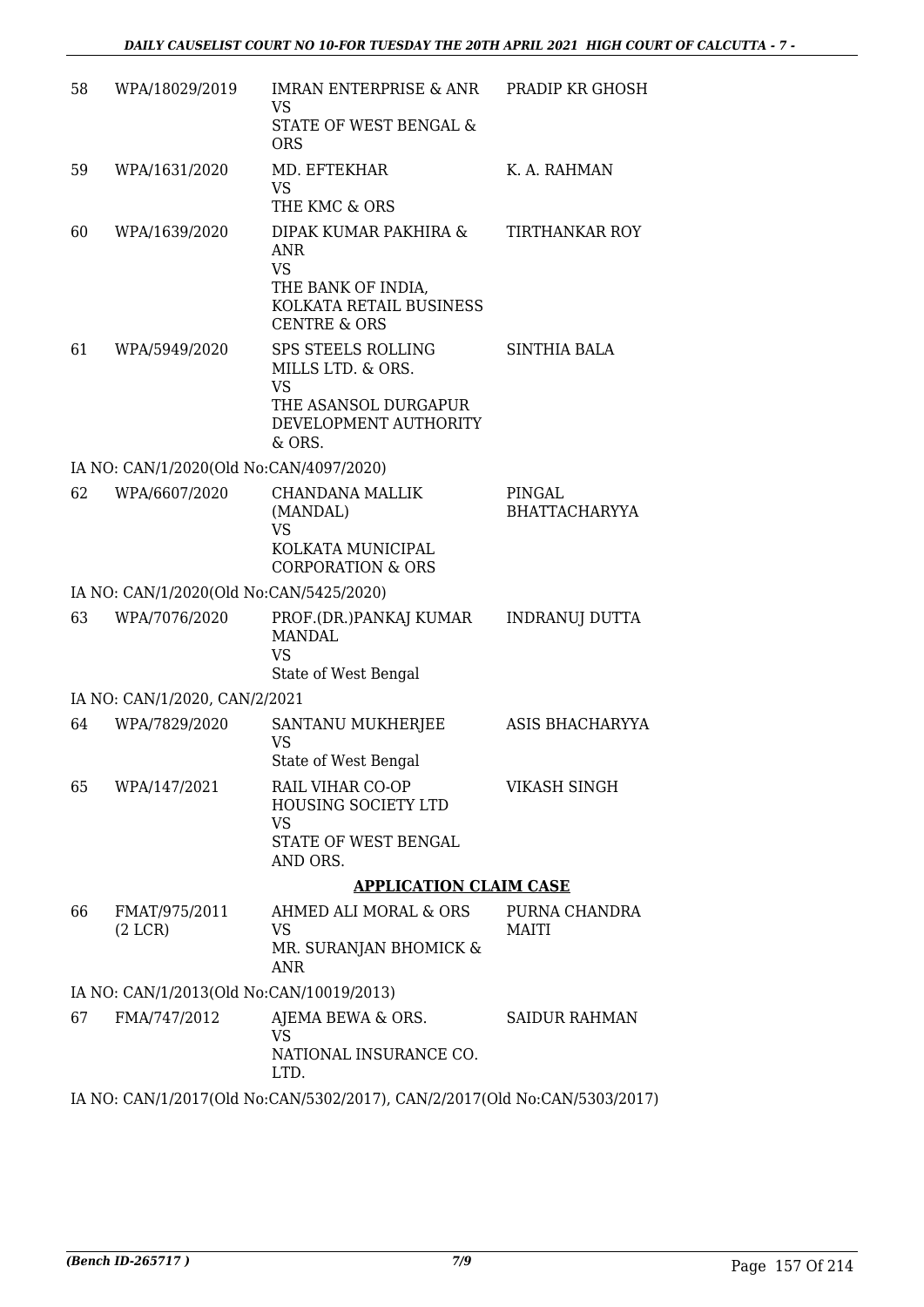| 68                                                                        | FMA/709/2013                                                              | JAULASHI BIBI & ORS<br>VS<br>KANANBALA GHOSH & ANR.                                                | <b>AMARENDRA NATH</b><br>HAZRA |
|---------------------------------------------------------------------------|---------------------------------------------------------------------------|----------------------------------------------------------------------------------------------------|--------------------------------|
|                                                                           | IA NO: CAN/1/2017(Old No:CAN/8233/2017), CAN/2/2017(Old No:CAN/8234/2017) |                                                                                                    |                                |
| 69                                                                        | FMA/754/2013                                                              | TANUSREE DAS (BOSE) &<br><b>ORS</b><br><b>VS</b><br>NATIONAL INSURANCE CO<br>LTD. & ANR            | <b>JAYANTA BANERTJEE</b>       |
|                                                                           | IA NO: CAN/2/2021                                                         |                                                                                                    |                                |
| 70                                                                        | FMA/1336/2013                                                             | SATISH CHANDRA JOGI<br><b>VS</b><br>UNITED INDIA INSURENCE<br>& ANR                                | <b>SAIDUR RAHAMAN</b>          |
|                                                                           | IA NO: CAN/1/2018(Old No:CAN/3695/2018)                                   |                                                                                                    |                                |
| 71                                                                        | FMA/1451/2013                                                             | THE ORIENTAL INSURANCE<br>CO. LTD.<br><b>VS</b><br>AMIYA JANA & ORS.                               | RAJESH SINGH                   |
|                                                                           |                                                                           | IA NO: CAN/1/2013(Old No:CAN/3774/2013), CAN/2/2017(Old No:CAN/4097/2017)                          |                                |
| 72                                                                        | FMA/2123/2013                                                             | PUSHPA DAS & ANR.<br><b>VS</b><br>NATIONAL INSURANCE CO.<br>LTD. & ANR.                            | <b>KRISHANU BANIK</b>          |
|                                                                           | IA NO: CAN/1/2016(Old No:CAN/2632/2016)                                   |                                                                                                    |                                |
| 73                                                                        | FMA/3288/2013                                                             | THE ORIENTAL INSURANCE<br>CO. LTD.<br><b>VS</b><br>RAMDULAL PRADHAN &<br>ANR.                      | KAMAL KRISHNA DAS              |
|                                                                           | IA NO: CAN/2/2017(Old No:CAN/169/2017)                                    |                                                                                                    |                                |
| 74                                                                        | FMAT/314/2014                                                             | THE NATIONAL INSURANCE<br><b>COMPANY LTD</b><br>VS<br>SANTANA MONDAL<br>(WIDOW) & ORS              | <b>SANJAY PAUL</b>             |
|                                                                           |                                                                           | IA NO: CAN/1/2014(Old No:CAN/3554/2014), CAN/2/2014(Old No:CAN/3555/2014)                          |                                |
| 75                                                                        | FMAT/669/2014                                                             | HANUMAN KUMAR SINGH<br>& ANR<br><b>VS</b><br>RELIANCE GENERAL<br><b>INSURANCE CO LTD &amp; ANR</b> | <b>SAIDUR RAHAMAN</b>          |
|                                                                           | IA NO: CAN/1/2017(Old No:CAN/6962/2017)                                   |                                                                                                    |                                |
| 76                                                                        | FMA/1405/2015                                                             | MADHABI MONDAL<br>VS<br>UNITED INDIA INSURANCE<br><b>COMPANY &amp; ORS</b>                         | <b>KRISHANU BANIK</b>          |
| IA NO: CAN/1/2015(Old No:CAN/2494/2015), CAN/2/2017(Old No:CAN/7959/2017) |                                                                           |                                                                                                    |                                |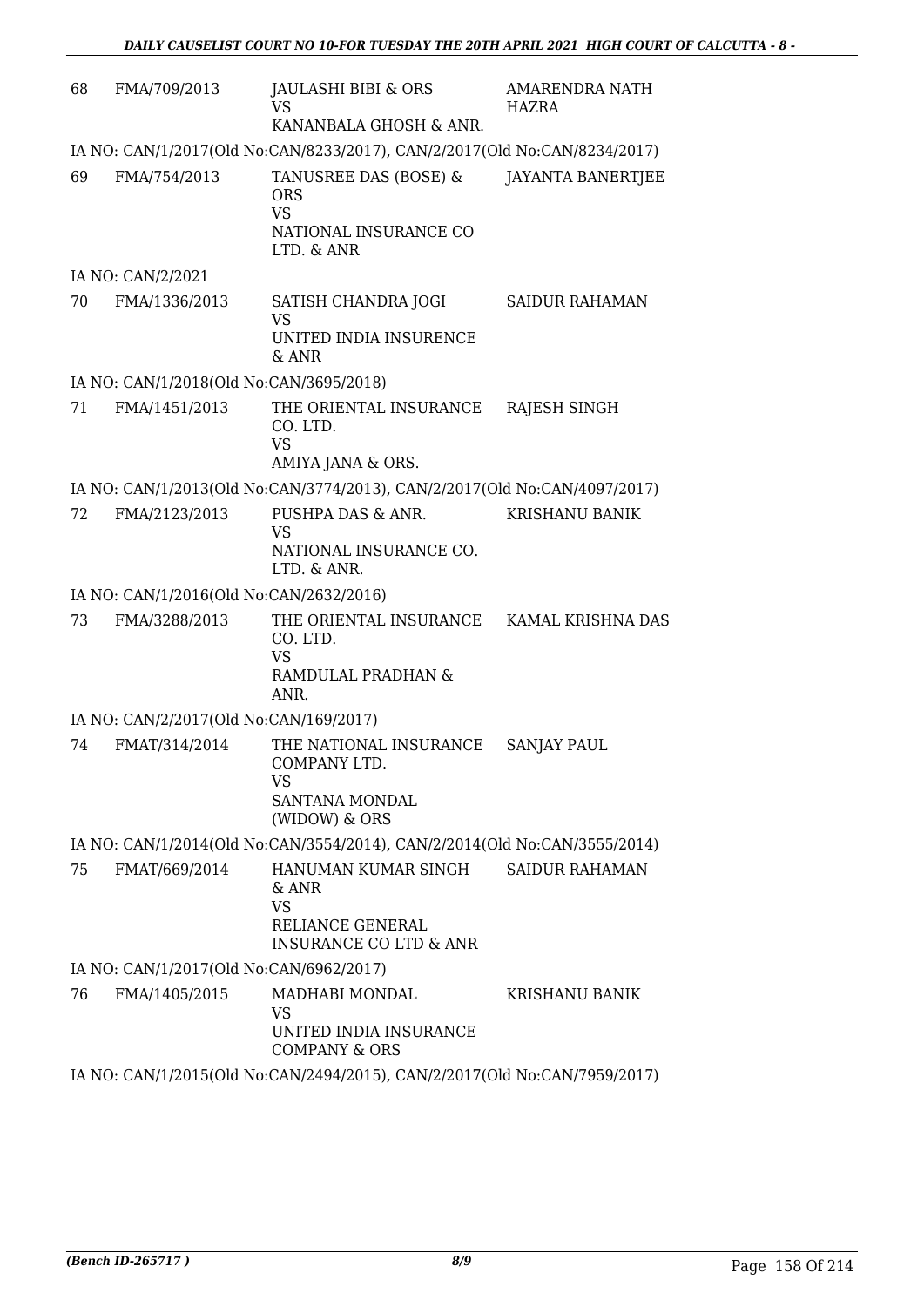| 77 | FMA/40/2017                             | THE STATE OF WEST<br><b>BENGAL</b><br>VS<br>SOMENATH MAHAPATRA &<br><b>ORS</b>                | BIKASH KUMAR<br><b>MUKHERJEE</b> |
|----|-----------------------------------------|-----------------------------------------------------------------------------------------------|----------------------------------|
| 78 | FMAT/1322/2017                          | MITHURANI PANDA & ORS<br>VS<br>UNION OF INDIA & ORS                                           | <b>SK ABU ABBAS UDDIN</b>        |
|    | IA NO: CAN/1/2018(Old No:CAN/7662/2018) |                                                                                               |                                  |
| 79 | FMAT/773/2018                           | DIBENDU @ DIBYENDU<br><b>BANERJEE</b><br>VS<br>THENEW INDIA<br>ASSURANCE COMPANY LTD<br>& ORS | A. CHAKRABORTY                   |

IA NO: CAN/1/2018(Old No:CAN/5974/2018)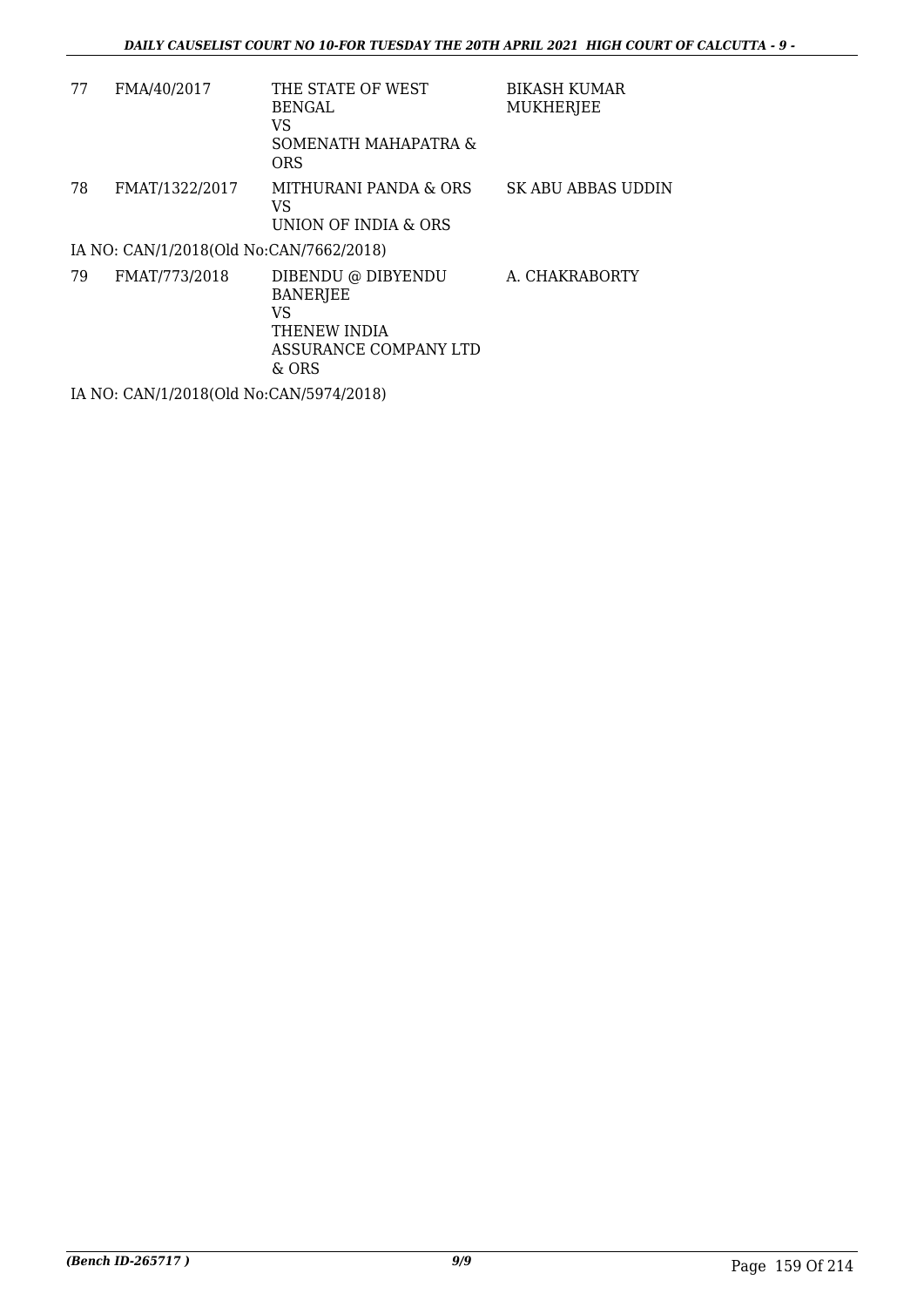

## **Appellate Side**

**DAILY CAUSELIST For Tuesday The 20th April 2021**

**COURT NO. 23**

### **SINGLE BENCH (SB - X)**

**AT 11:15 AM**

**HON'BLE JUSTICE ARINDAM MUKHERJEE**

### **(VIA VIDEO CONFERENCE)**

**ON AND FROM MONDAY, 1ST MARCH, 2021 - MATTERS (MOTION & HEARING) UNDER ARTICLE 226 OF THE CONSTITUTION RELATING TO MADHYAMIK SIKSHYA KENDRA UNDER GROUP - II, INCLUDING APPLICATIONS CONNECTED THERETO;**

**MATTERS (MOTION & HEARING) UNDER ARTICLE 226 OF THE CONSTITUTION OF INDIA RELATING TO CO-OPERATIVE SOCIETIES UNDER GROUP - V (EXCLUDING SERVICE MATTERS) AND APPLICATIONS CONNECTED THERETO;**

**AND**

**ON AND FROM MONDAY, 1ST MARCH, 2021 - IN ADDITION TO HIS OWN LIST, SHALL TAKE ITEM NOS.181 TO 235 FROM THE LIST DATED 1ST MARCH, 2021 OF HON'BLE JUSTICE SABYASACHI BHATTACHARYYA.**

**AND ON AND FROM MONDAY, 1ST MARCH, 2021 - WILL SIT SINGLY AND TAKE ITEM NOS.236 TO 279 FROM THE LIST DATED 1ST MARCH, 2021 OF HON'BLE JUSTICE SABYASACHI BHATTACHARYYA (EXCEPT THE MATTERS WHICH ARE ALREADY DISPOSED OF OR ORDERED OTHERWISE).**

**IF NO ONE APPEARS FOR THE PETITIONERS IN THE VIRTUAL MODE, THE MATTERS SHALL BE DISMISSED.** 

**NO PHYSICAL MENTIONING WILL BE ENTERTAINED UNTIL FURTHER ORDER ONLY E-MENTIONING WILL BE ENTERTAINED UPON NOTICE TO THE OTHERSIDE.**

**NOTE : MATTERS WILL BE TAKEN UP THROUGH VIRTUAL MODE ONLY .**

1 WPA/11970/2020 (Correction)

SK LALON

VS

**TO BE MENTIONED**

State of West Bengal **PROSENIIT MUKHERIEE** 

**GR-II (MOTION)**

( M.S.K. )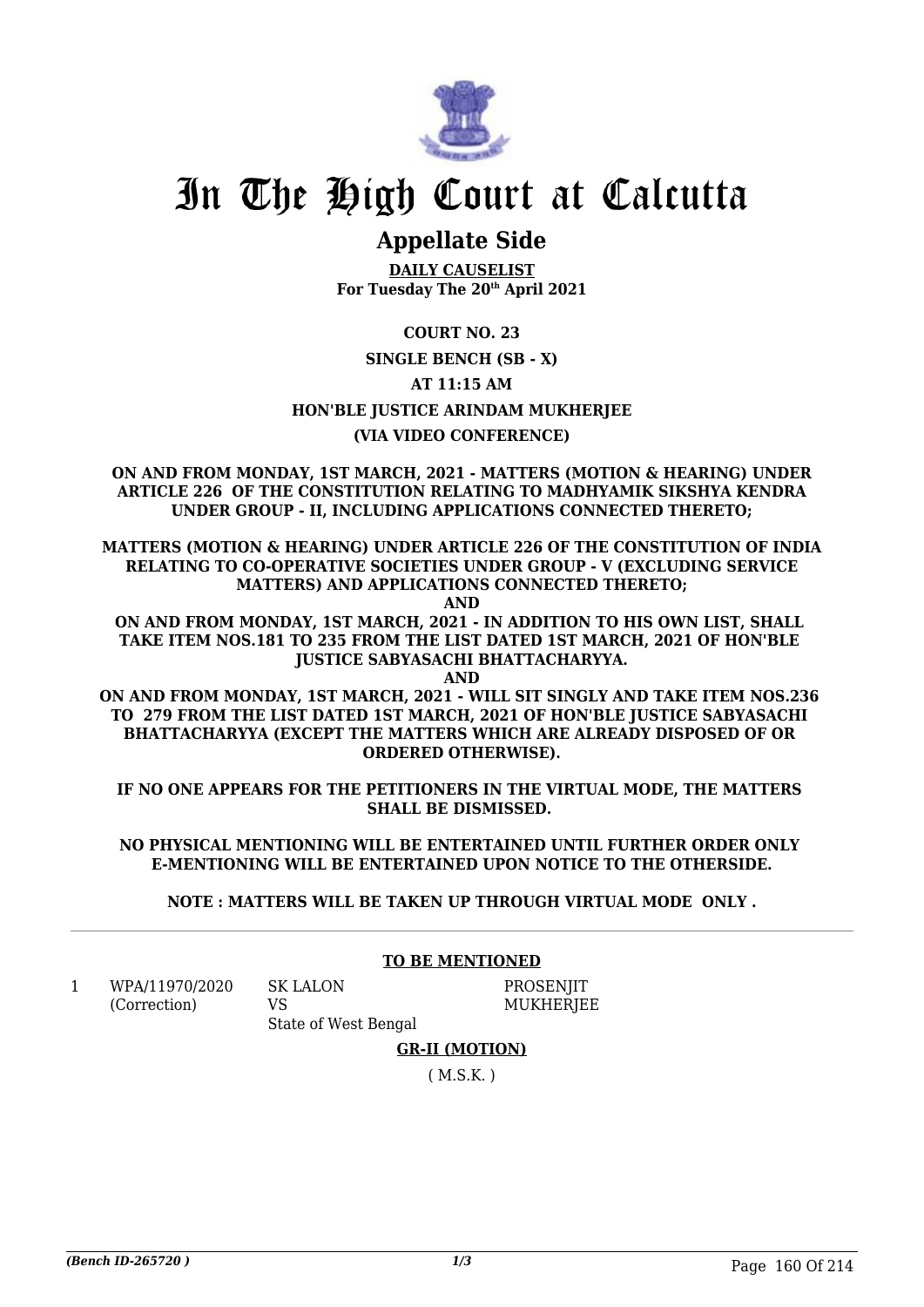| WPA/7254/2021 | SHUBOI NATH MAHATO<br>VS         |
|---------------|----------------------------------|
|               | STATE OF WEST BENGAL<br>AND ORS. |

SUKHENDU B8IKASH MUKHERJEE

### **CO - OPERATIVE**

( GROUP - V )

| 3  | WPA/3801/2021 | <b>JAMNA UNION</b><br><b>COOPERATIVE</b><br><b>AGRICULTURAL CREDIT</b><br><b>SOCIETY LTD</b><br><b>VS</b><br><b>STATE OF WEST BENGAL</b><br>AND ORS. | SUBHAJIT PANJA                          |
|----|---------------|------------------------------------------------------------------------------------------------------------------------------------------------------|-----------------------------------------|
| 4  | WPA/4256/2021 | RANJIT DAS AND ORS<br><b>VS</b><br>THE STATE OF WEST<br><b>BENGAL AND ORS</b>                                                                        | SUBHAJIT PANJA                          |
| 5  | WPA/5638/2021 | JAGAI MAJHI2JAGANNATH<br>MAJHI<br><b>VS</b><br>STATE OF WEST BENGAL<br>AND ORS.6                                                                     | <b>JUIN DUTTA</b><br><b>CHAKRABORTY</b> |
| 6  | WPA/6258/2021 | SUDHANYA TARAFDER AND<br><b>ORS</b><br><b>VS</b><br>STATE OF WEST BENGAL<br>AND ORS.                                                                 | <b>MARIA RAHAMAN</b>                    |
| 7  | WPA/7906/2021 | ABDUL RASHID AND ORS<br><b>VS</b><br>STATE OF WEST BENGAL<br>AND ORS.                                                                                | <b>MARIA RAHAMAN</b>                    |
| 8  | WPA/9818/2021 | BISWAJIT ROUTH AND<br><b>OTHES</b><br><b>VS</b><br>STATE OF WEST BENGAL<br>AND ORS.                                                                  | SK.SAHJAHAN ALI                         |
|    |               | <b>MOTION</b>                                                                                                                                        |                                         |
|    |               | (GROUP - IX (RESIDUARY)                                                                                                                              |                                         |
| 9  | WPA/4233/2020 | <b>BISWAJIT BARAM</b><br><b>VS</b><br>STATE OF WEST BENGAL &<br><b>ORS</b>                                                                           | SUBHOJIT MALLICK                        |
| 10 | WPA/8619/2020 | DEUSEN MONDAL<br><b>VS</b><br>THE STATE OF WEST<br><b>BENGAL AND ORS</b>                                                                             | <b>MRINAL KANTI</b><br><b>SARTDAR</b>   |
| 11 | WPA/9877/2020 | <b>MD YUSUF</b><br><b>VS</b><br>STATE OF WEST BENGAL<br>AND ORS.                                                                                     | <b>MAHESWARI</b><br><b>SHARMA</b>       |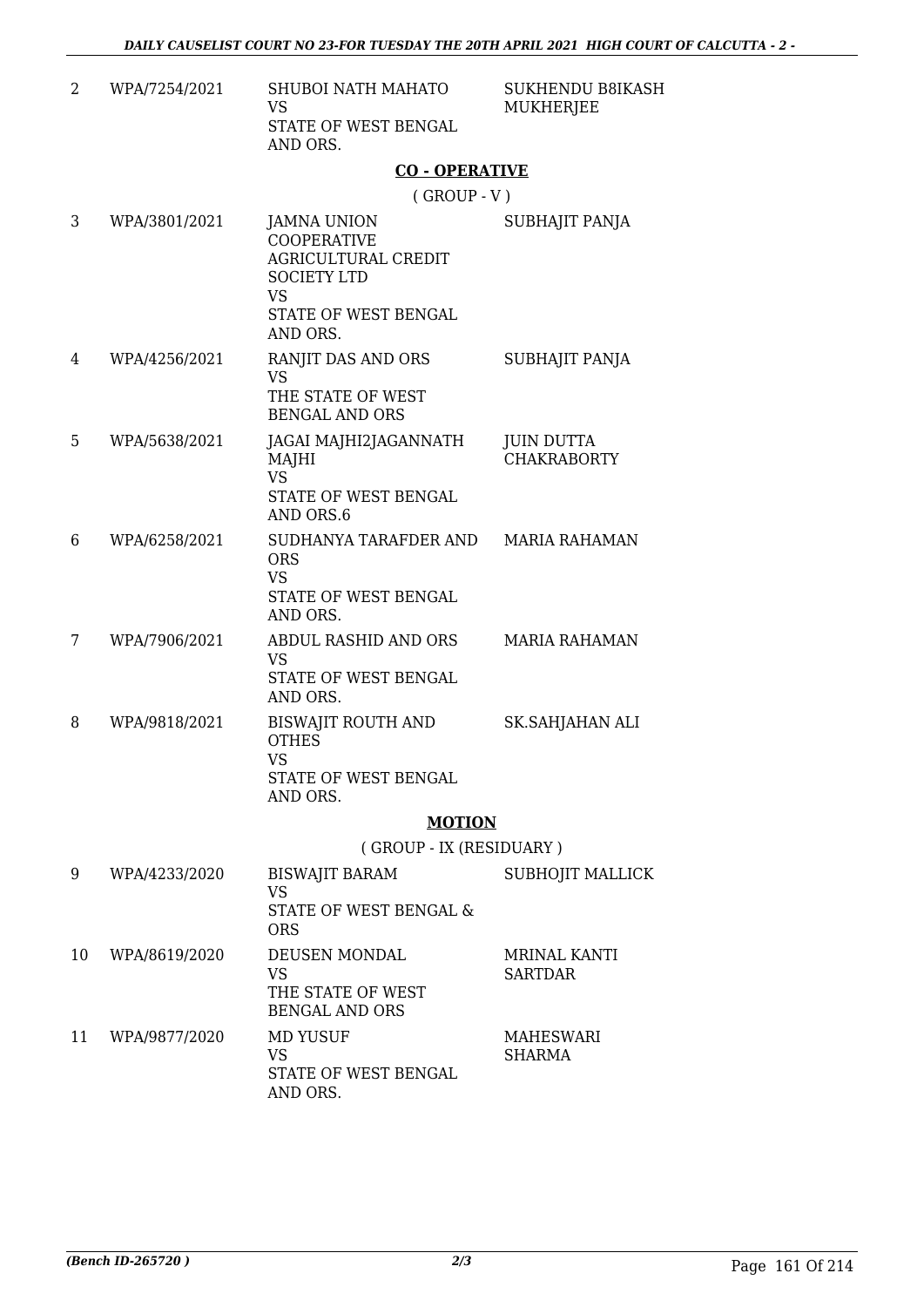| WPA/80/2021   | M/S. RADHASHREE<br><b>FINANCE LTD</b><br>VS<br>UNION OF INDIA AND ORS.                 | DEVYANI SENGUPTA                             |
|---------------|----------------------------------------------------------------------------------------|----------------------------------------------|
| WPA/5104/2021 | SUNIL KUMAR MANDAL @<br><b>SUNIL MANDAL</b><br>VS<br>STATE OF WEST BENGAL<br>AND ORS.  | <b>BHASKAR HUTAIT</b>                        |
| WPA/5475/2021 | PRASHANT JAISWAL<br>VS<br>STATE OF WEST BENGAL<br>AND ORS.                             | <b>ANJAN</b><br><b>BHATTACHARYYA</b>         |
|               |                                                                                        |                                              |
| WPA/112/2021  | PRIVATE LIMITED AND<br><b>ANOTHER</b><br>VS<br><b>STATE OF WEST BENGAL</b><br>AND ORS. | <b>SALONI</b><br><b>BHATTACHARJEE</b>        |
|               |                                                                                        | <b>FOR HEARING</b><br>KANAM LATEX INDUSTRIES |

IA NO: CAN/1/2021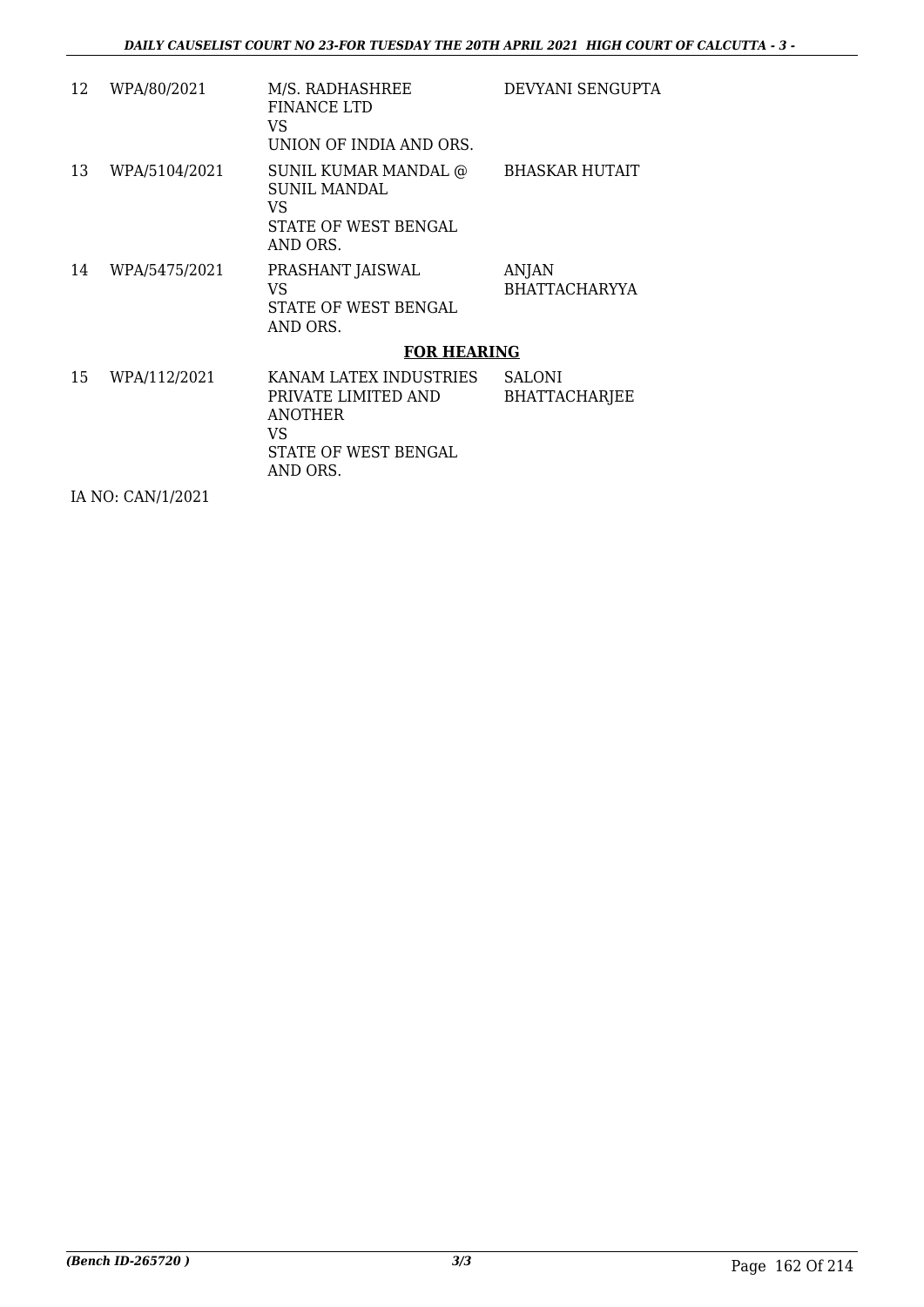

## **Appellate Side**

**DAILY CAUSELIST For Tuesday The 20th April 2021**

**COURT NO. 18 SINGLE BENCH (SB - XI) AT 11:15 AM HON'BLE JUSTICE BISWAJIT BASU (VIA VIDEO CONFERENCE)**

**ON AND FROM MONDAY, 22ND FEBRUARY, 2021 ROSTER NOTIFIED ON 8TH JANUARY, 2021 IS MODIFIED TO THE FOLLOWING EXTENT:-** 

**MATTERS (MOTION & HEARING) UNDER ARTICLE 226 OF THE CONSTITUTION RELATING TO MADRASAH EDUCATION UNDER GROUP II AND APPLICATIONS CONNECTED THERETO;**

**MATTERS (MOTION & HEARING) UNDER ARTICLE 226 OF THE CONSTITUTION RELATING TO APPOINTMENT AND SERVICE CONDITION OF PARA TEACHERS UNDER GROUP II AND APPLICATIONS CONNECTED THERETO;**

**ADMISSION AND HEARING OF CIVIL REVISION APPLICATIONS AND APPLICATIONS UNDER ARTICLE 227 OF THE CONSTITUTION OF INDIA ARISING OUT OF TESTAMENTARY, EJECTMENT / EVICTION SUITS AND PUBLIC PREMISES (UNAUTHORISED OCCUPANTS) ACT, 1971 INCLUDING APPLICATIONS CONNECTED THERETO.** 

**MATTERS (MOTION & HEARING) UNDER ARTICLE 226 OF THE CONSTITUTION OF INDIA RELATING TO LAND UNDER GROUP I INCLUDING APPLICATIONS CONNECTED THERETO.** 

**AND**

**ON AND FROM MONDAY, 19TH APRIL, 2021 TO FRIDAY, 30TH APRIL, 2021 – IN ADDITION TO HIS OWN LIST AND DETERMINATION, WILL SIT SINGLY AND TAKE UP THE MATTERS FROM THE LIST AND DETERMINATION OF HON'BLE JUSTICE RAJARSHI BHARADWAJ.** 

**NOTE: MATTERS WILL BE TAKEN UP THROUGH PHYSICAL HEARING ONLY WHEN BOTH THE PARTIES ARE AGREED.**

**SPECIAL NOTE : MENTIONING FOR INCLUSION IN THE LIST WILL NOT BE ENTERTAINED FOR THE TIME BEING.**

**SPL. NOTE: ON 20.04.2021, 'TO BE MENTIONED' 'FOR ORDER' & 'NEW MOTION' WILL BE TAKEN UP TILL 1.15 P.M., IF NOT EXHAUSTED EARLIER. THEREAFTER 'MOTION' WILL BE TAKEN UP.** 

|              |                                     | <b>TO BE MENTIONED</b>                                                                        |                |
|--------------|-------------------------------------|-----------------------------------------------------------------------------------------------|----------------|
| $\mathbf{1}$ | WPA/21727/2017<br>[NON-PROSECUTION] | MRS. SUMANA SIL<br>VS<br>STATE OF WEST BENGAL & ORS                                           | K. GHOSH       |
|              | IA NO: CAN/1/2020                   |                                                                                               |                |
|              |                                     | <b>FOR ORDERS</b>                                                                             |                |
| 2            | CO/3776/2018                        | <b>PNB</b><br>VS<br><b>LICI</b>                                                               | MAHABOOB AHMED |
|              | IA NO: CAN/1/2020                   |                                                                                               |                |
|              |                                     | <b>CIVIL NEW MOTION</b>                                                                       |                |
| 3            | CO/916/2020                         | MUKUT KR. GHOSH<br>VS<br>ISWAR GOPI MOHAN JEW ESTATE<br>REPD. BY JAYABATI PRAMANICK<br>$&$ AN | KRISHNA HALDAR |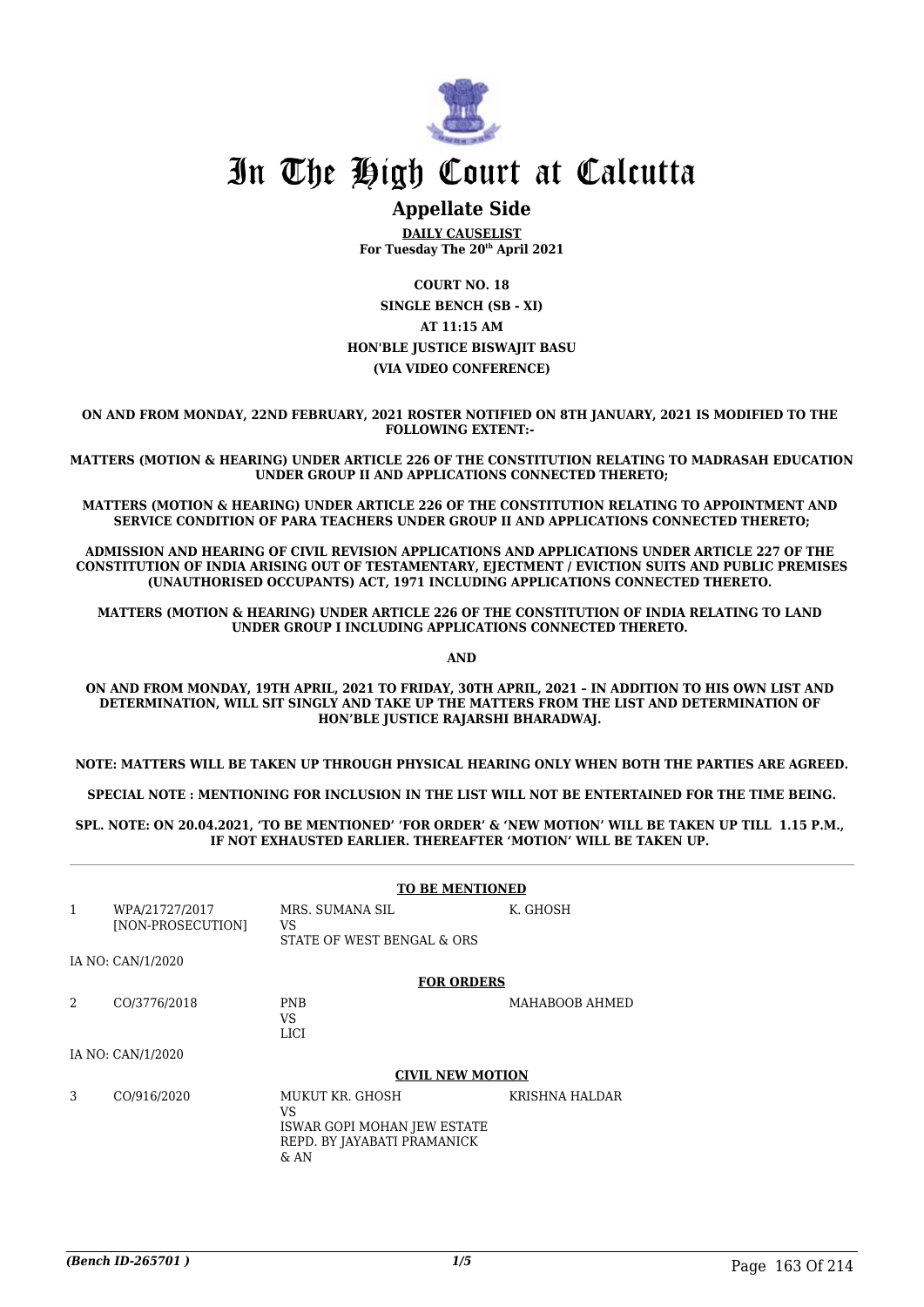| 4  | CO/921/2020<br>[DEPT.]       | NUKUT KUMAR GHOSH<br>VS<br>SRI SRI ISWAR GOPI MOHAN JEW<br>THK RE BY JAYABATI<br><b>PRAMANICK&amp;OR</b> | HARE KRISHNA HALDAR       |
|----|------------------------------|----------------------------------------------------------------------------------------------------------|---------------------------|
| 5  | CO/534/2021<br>[NO CAVEAT]   | SHIV KUMARI SINGH<br>VS.                                                                                 | SANJIB MITRA              |
| 6  | CO/700/2021<br>[WITH CAVEAT] | MANGAL SINGH AND ANR<br>RAMESH PUNAM CHAND GANDHI<br>AND ANR<br>VS.                                      | DIPAK DEY                 |
| 7  | CO/744/2021                  | ARUP RATN GOOPTU<br>NITYANANDA AICH                                                                      | KOEL SARKAR               |
|    | [NO CAVEAT]                  | VS.<br>ALO AICH AND ORS                                                                                  |                           |
| 8  | CO/794/2021<br>[NO CAVEAT]   | <b>BHANU KARMAKAR</b><br>VS.<br>KRISHNENDU SARKAR                                                        | SHUVANIL CHAKRABORTY      |
| 9  | CO/799/2021<br>[NO CAVEAT]   | TAPAN BHANDARI<br>VS<br>MIRA DIKSHIT                                                                     | <b>SANJIB MITRA</b>       |
| 10 | CO/802/2021<br>[NO CAVEAT]   | ARUN KUMAR MONDAL AND<br>ANR.<br>VS.<br>MALABIKA BHATTACHARYA                                            | SOUVIK KARMAKAR           |
| 11 | CO/809/2021<br>[NO CAVEAT]   | CHAITALI BHATTACHARJEE<br>VS.<br>LUXMI PHARMACEUTICAL<br><b>WORKS AND ORS.</b>                           | TIRTHENDU DASGUPTA        |
| 12 | CO/811/2021<br>[WITH CAVEAT] | REKHA SINGHA AND ORS.<br>VS<br><b>KAUSIK DAW</b>                                                         | Santanu Chatterjee        |
| 13 | CO/840/2021<br>[NO CAVEAT]   | ASH NARAYAN JHA AND ORS<br>VS<br><b>MULA DEBI AND ORS</b>                                                | NISITH MUKHOPADHAYAY      |
| 14 | CO/871/2021<br>[ NO CAVEAT ] | REBA DAS AND ORS.<br>VS<br>MALOTI DAS AND ORS.                                                           | SOMOSHREE SAHA            |
| 15 | CO/892/2021<br>[NO CAVEAT]   | NAZRUL ISLAM<br>VS<br><b>RUMA GHOSH</b>                                                                  | <b>SAMAPTI ROY</b>        |
| 16 | CO/905/2021<br>[WITH CAVEAT] | ZUBAIDA HAMID<br>VS<br><b>SUNIL SHAW</b>                                                                 | <b>WASIM AHMED</b>        |
| 17 | CO/912/2021<br>[NO CAVEAT]   | <b>ANJALI SARDAR</b><br>VS<br>M/S SINGH PROJECTS PRIVATE<br>LTD.                                         | ANYASHA DAS               |
| 18 | CO/914/2021<br>[NO CAVEAT]   | SK GOLAM LALCHAND<br>VS<br>RAIHAN MULLICK                                                                | DEBABRATA ROY             |
| 19 | CO/917/2021<br>[NO CAVEAT]   | REBA NARAYAN<br>VS<br>LATIKA NANDAN                                                                      | ANIKET MITRA              |
| 20 | CO/922/2021<br>[WITH CAVEAT] | SHELLY MUKHOPADHYAY<br>VS<br>RAM PRASAD KAR                                                              | KRISHNAKALI SWAR          |
| 21 | CO/931/2021<br>[NO CAVEAT]   | CHOTELAL RAJAK ALIAS<br>CHHOTELAL RAJAK<br>VS                                                            | ANGSHUMAN<br>CHAKRABORTY  |
| 22 | CO/944/2021<br>[NO CAVEAT]   | TARUN KUMAR DAS AND ORS<br>VARSHA AGARWAL<br>VS.<br>M/S. PRAGATI PRATISTHAN<br>PRIVATE LIMITED           | ANANDA GOPAL<br>MUKHERJEE |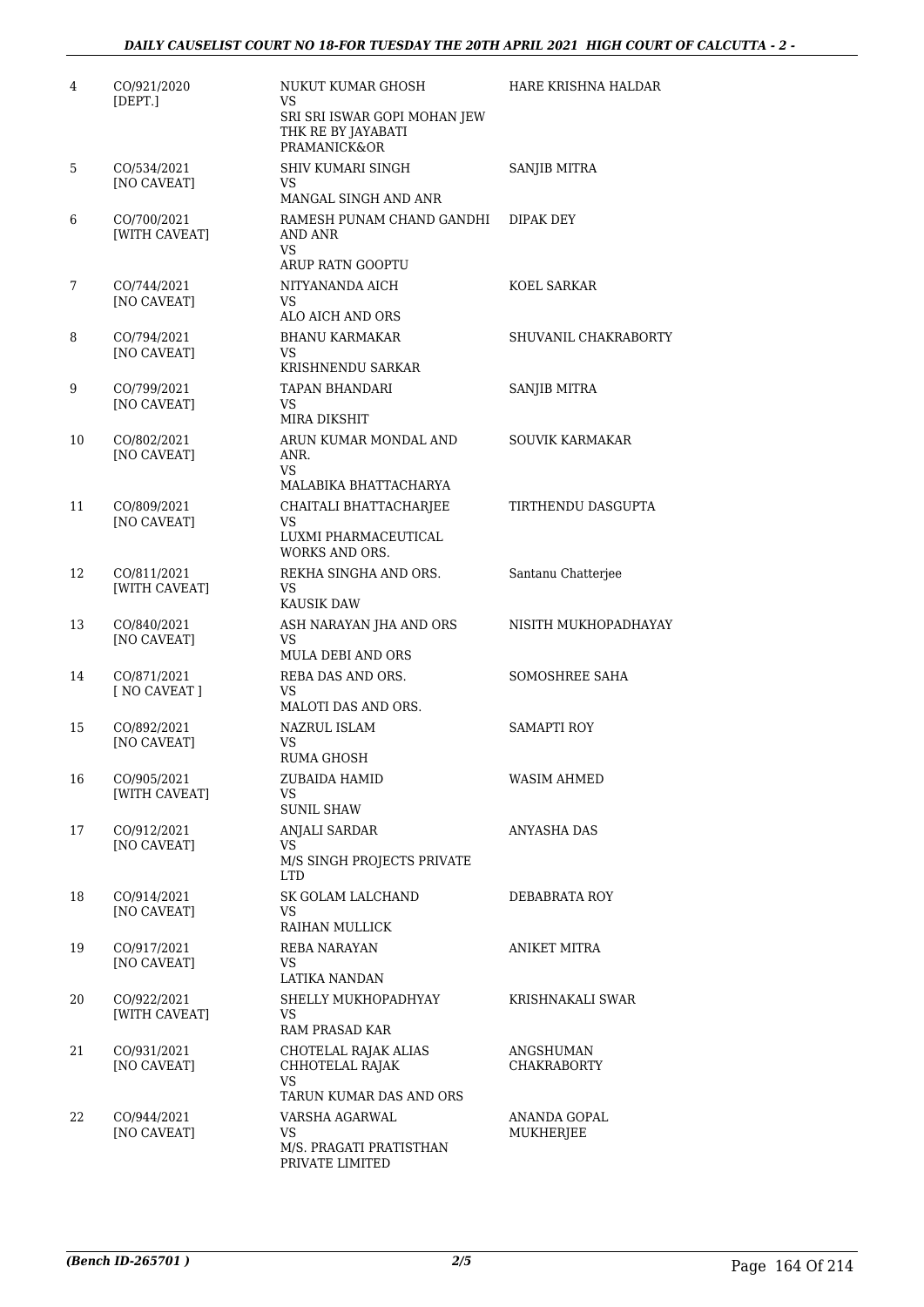| 23 | CO/953/2021<br>[NO CAVEAT]        | FIROZ ALAM AND OTHERS<br>VS<br><b>JAMILA KHATUN</b>                    | KRISHNENDU DE           |
|----|-----------------------------------|------------------------------------------------------------------------|-------------------------|
| 24 | CO/963/2021<br>[NO CAVEAT]        | <b>ASHOK CHAKRABORTY</b><br>VS<br>RANJIT SHAW AND ANR                  | JOYJIT ROY CHOUDHURY    |
| 25 | CO/968/2021<br><b>[NO CAVEAT]</b> | KALIDAS BASAK<br>VS<br>ANIL KUMAR ROY AND ANR                          | PROSENJIT SAHA          |
| 26 | CO/970/2021<br>[NO CAVEAT]        | SK RUSTOM<br>VS<br>ABDUL RAHIM ALIAS ABDUL                             | MUSHARRAFF HUSSAIN      |
| 27 | CO/973/2021<br>[NO CAVEAT]        | RANGALAL CHAKRABORTY<br>VS<br>SUDIPTA NANDI AND ANR.                   | DILIP KUMAR SHYAMAL     |
| 28 | CO/990/2021<br>[NO CAVEAT]        | RANJAN BASAK AND ORS<br>VS<br>SHILPI LAHA AND ANR                      | PRIYAM MISRA            |
| 29 | CO/991/2021<br>[NO CAVEAT]        | SANTI RANJAN GHOSH<br>VS<br>SUBHAS CHANDRA MALLICK                     | MALAY BHATTACHARYYA     |
| 30 | CO/995/2021<br>[WITH CAVEAT]      | <b>SAMIR HALDER</b><br>VS<br>PROMILA HALDER AND ANOTHER                | ATREYEE DE GANGULY      |
| 31 | CO/997/2021<br>[NO CAVEAT]        | SANTI RANJAN GHOSH<br>VS<br>MOHAN SINGH                                | MALAY BHATTACARYA       |
| 32 | CO/1012/2021<br>[NO CAVEAT]       | SK. JAMIL AHMED<br>VS<br>NAJMA KHATOON AND OTHERS                      | ARPAN GUHA              |
| 33 | CO/1030/2021<br>[NO CAVEAT]       | CAPITAL ELECTRONICS AND<br><b>APPLIANCES LTD</b><br>VS                 | DEBABRATA RAY           |
|    |                                   | KABITA BASAK AND ANR                                                   |                         |
| 34 | WPA/5500/2018                     | <b>MOTION</b><br>ARNABJEET BANERJEE & ANR                              | ABHA SINGH              |
|    |                                   | VS<br>STATE OF WEST BENGAL & ORS                                       |                         |
| 35 | CO/511/2020                       | <b>ROY GEORGE MATOSH</b><br>VS<br>M/S. ANANTALAL BAIJNATH $\&$<br>ANR. | <b>JUTHI BANERJEE</b>   |
| 36 | CO/1612/2020                      | RABI SHANKAR GUPTA @ HARI<br>SHANKAR GUPTA<br>VS.                      | MD RIZWAN ALAM          |
|    |                                   | DEEPSIKHA SENGUPTA                                                     |                         |
| 37 | WPA/10579/2020                    | MD.MAJEDAR RAHAMAN<br>VS<br>STATE OF WEST BENGAL AND<br>ORS.           | <b>BISWAJIT SAMANTA</b> |
| 38 | CO/246/2021                       | <b>AJIBAR LASKAR</b><br>VS<br>KASHED ALI LASKAR AND ORS                | SAFIOUE ALI MIDDE       |
| 39 | CO/259/2021                       | RAJESH AGARWAL<br>VS<br>ANIL KUMAR GUPTA                               | AVIRUP CHATTERJEE       |
| 40 | CO/292/2021                       | SHYAMAL KR SADHUKHAN AND<br>ANR<br>VS                                  | RISHABH DUTTA GUPTA     |
| 41 | CO/314/2021                       | AJAY SADHUKHAN<br>KALIPADA SAHOO<br>VS<br>SUDHANGSHU SAHOO             | KAVITA RANI             |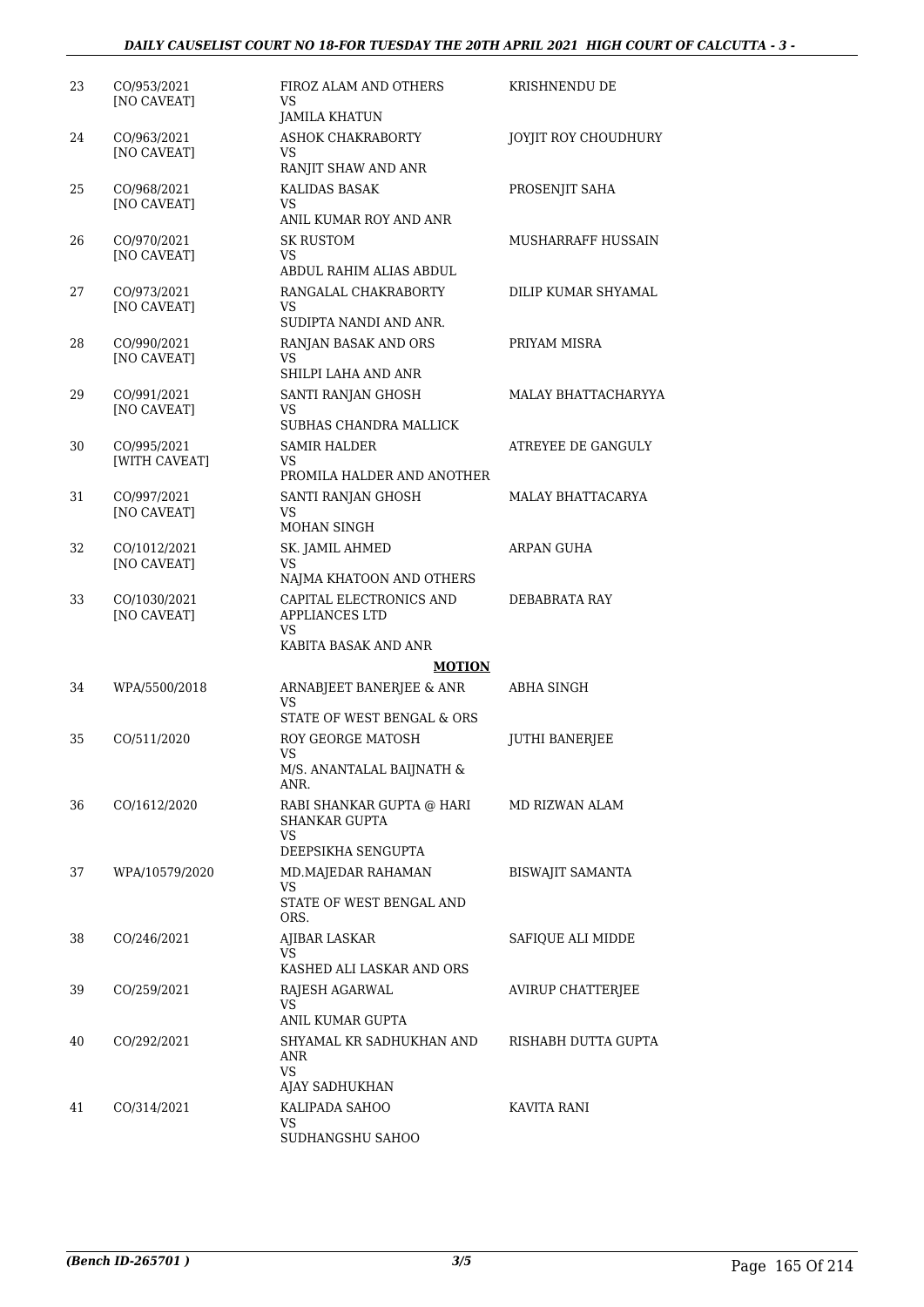| 42 | CO/354/2021       | SUSANTA KUMAR JANA AND ORS<br>VS<br>SRIMATYA BHANI GIRI(JANA) ON<br>THE DEATH OF SASANKA             | AMIT BARAN DASH           |
|----|-------------------|------------------------------------------------------------------------------------------------------|---------------------------|
| 43 | CO/365/2021       | SEKHAR JANA AND ORS<br>MATA PRASAD SHAW<br>VS                                                        | RAJIB RAY                 |
| 44 | CO/387/2021       | <b>SUDAMA DEBI</b><br>SHAMSHAD AHMED AND ANR.<br>VS<br>MD. ALTAF KHAN                                | <b>BHUSAN JAIN</b>        |
| 45 | CO/388/2021       | JAYANTA KR. MULLICK<br>VS.<br>TAPASI CHANDRA AND ORS.                                                | <b>JOYITA ROY</b>         |
| 46 | CO/409/2021       | SIKHA CHOWDHURY AND ORS<br>VS                                                                        | SAPTARSHI KUMAR MAL       |
| 47 | CO/439/2021       | MINU PRADHAN MONDAL<br>NIMAI GHOSH<br>VS                                                             | ARINDAM PAUL              |
| 48 | CO/440/2021       | TARAK CHANDRA SHAW AND ORS<br>SMT SANDHYA NAYAK AND ANR<br>VS                                        | TARAK NATH HALDER         |
| 49 | CO/462/2021       | RABINDRA NATH BERA AND ANR<br>SARA YUSOOF KHARWA<br>VS                                               | WASIM AHMED               |
| 50 | CO/483/2021       | MD. TANVIR RAHIM AND ORS<br>M/S BIDYA CONSTRUCTRUCTION<br>VS.<br>RAJESH KUMAR AGARWAL AND            | PRIYANKAR BASU<br>MALLICK |
| 51 | CO/486/2021       | <b>ANOTHER</b><br>RITA AGARWAL<br>VS<br>NIRMAL KUMARMAHESWARI                                        | PRADEEP KUMAR             |
| 52 | CO/487/2021       | <b>ALIAS BEHARI</b><br>RITA AGARWAL<br>VS                                                            | PRADEEP KUMAR             |
| 53 | CO/496/2021       | NIRMAL KUMAR MAHESWARI<br><b>ALIAS BEHARI</b><br>SARMISTHA DUTTA<br>VS<br>CHANDRIMA ROY BANERJEE AND | DYUTIMAN BANERJEE         |
| 54 | CO/515/2021       | ANR<br>RAMKRISHNA DAS<br>VS                                                                          | SUDIP DAS                 |
| 55 | CO/539/2021       | SHYAMSUNDAR DAS AND ORS<br>M/S. PRAGATI PRATISTHAN<br>PRIVATE LIMITED<br>VS                          | KRISHNA DAS PODDAR        |
| 56 | CO/718/2021       | UMED KUMAR KOCHAR<br>ARUP RATAN GOOPTU<br>VS                                                         | GARGI MANNA               |
| 57 | CO/726/2021       | MALA DEVI JAISWAL<br>MD. IBRAHIM ASARI<br>VS<br>SAKEEL AHMED @SHAKIL<br>AHEMED                       | SANJIB SETH               |
| 58 | WPA/3069/2021     | BIDHAN CHANDRA MONDAL<br>VS<br>STATE OF WEST BENGAL AND<br>ORS.                                      | SANTANU MAJI              |
|    | wt59 WPA/322/2021 | NAJMAH YASMEEN<br>VS.<br>STATE OF WEST BENGAL AND<br>ORS.                                            | SUBHRANGSHU PANDA         |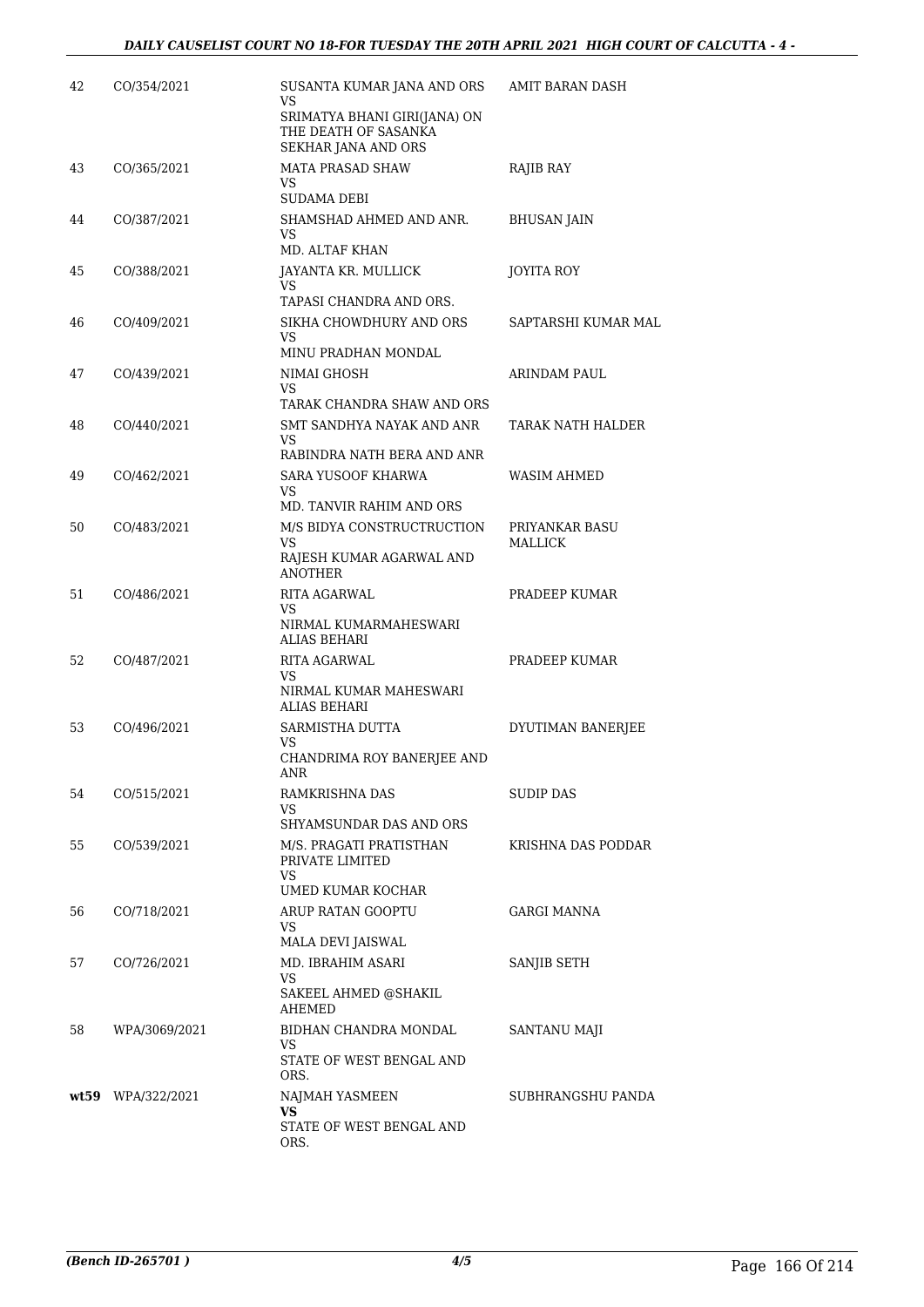| 60 | WPA/4945/2021 | SMT MALA RANI CHANDRA<br>VS<br>STATE OF WEST BENGAL AND<br>ORS.                    | TANUSRI SANTRA |
|----|---------------|------------------------------------------------------------------------------------|----------------|
| 61 | WPA/7026/2021 | NISITH KUMAR SINGHA AND<br><b>OTHERS</b><br>VS<br>STATE OF WEST BENGAL AND<br>ORS. | TANUSRI SANTRA |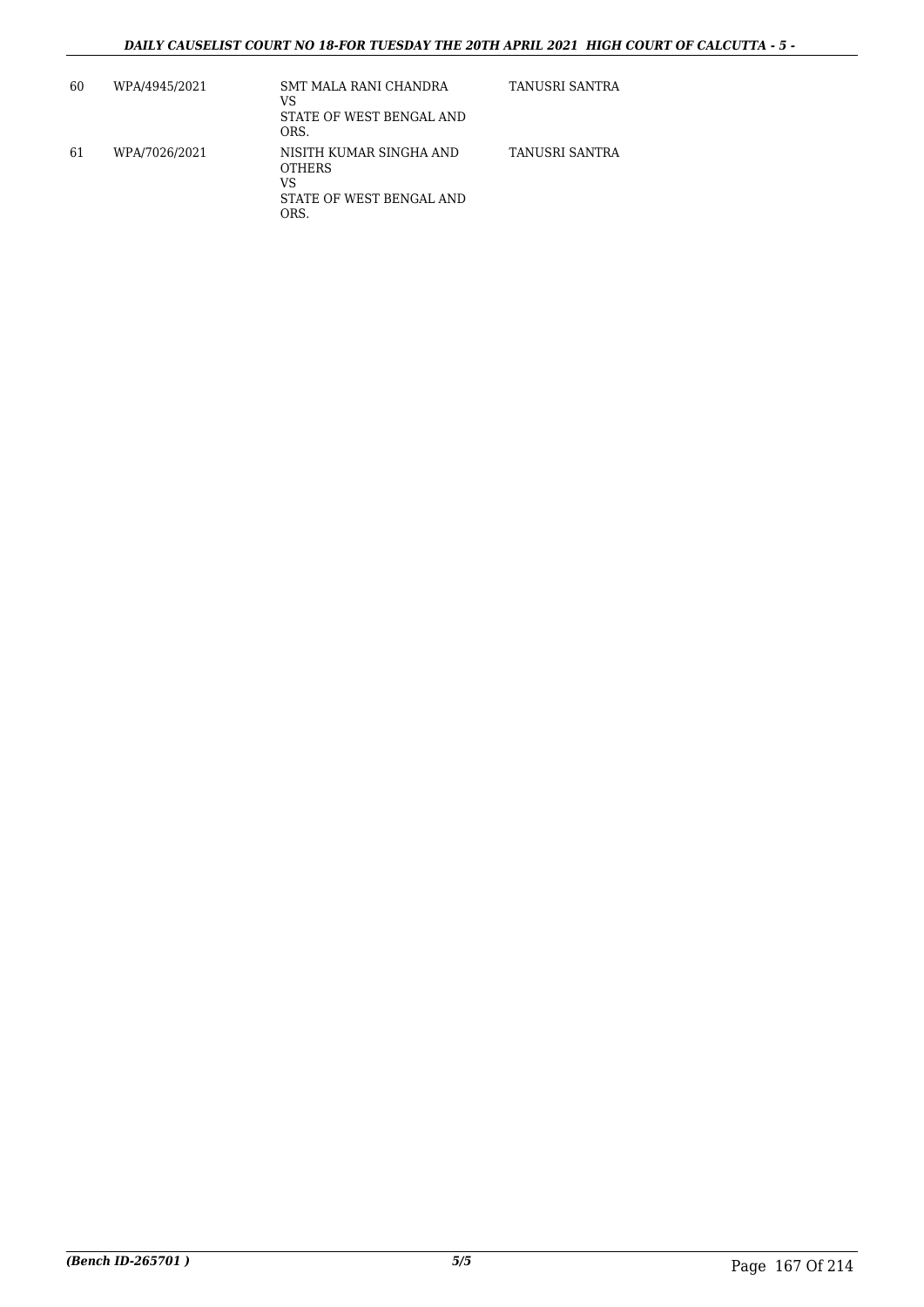

## **Appellate Side**

**DAILY CAUSELIST For Tuesday The 20th April 2021**

**COURT NO. 24**

**SINGLE BENCH (SB - XII) AT 11:15 AM HON'BLE JUSTICE AMRITA SINHA**

**(VIA VIDEO CONFERENCE)**

**ON AND FROM MONDAY, 11TH JANUARY, 2021 ROSTER NOTIFIED ON 8TH JANUARY, 2021 IS MODIFIED TO THE FOLLOWING EXTENT :- MATTERS (MOTION & HEARING) UNDER ARTICLE 226 OF THE CONSTITUTION RELATING TO MUNICIPALITIES AND PANCHAYATS (EXCLUDING MATTERS RELATED TO CO-OPERATIVE SOCIETIES) UNDER GROUP V AND APPLICATIONS CONNECTED THERETO (INCLUDING ALL SERVICE MATTERS RELATED TO MUNICIPALITY AND CONNECTED APPLICATIONS CONNECTED THERETO).** 

**THE FOLLOWING NOTES WILL BE EFFECTIVE ON AND FROM 11.01.2021.**

**SPECIAL NOTE : NO FURTHER INCLUSION IN THE LIST WILL BE ALLOWED UNTIL FURTHER ORDER.** 

**1.ON EVERY MONDAY MUNICIPALITY MOTIONS WILL BE TAKEN UP FOR THE WHOLE DAY. IF TIME PERMITS PANCHAYAT MOTIONS WILL BE TAKEN UP.** 

**2. ON EVERY TUESDAY PANCHAYAT MOTIONS WILL BE TAKEN UP TILL RECESS. AFTER RECESS APPLICATIONS WILL BE TAKEN UP AND IF TIME PERMITS PANCHAYAT MOTIONS WILL BE TAKEN UP AND THEREAFTER MUNICIPALITY MOTIONS WILL BE TAKEN UP.**

**3. ON EVERY WEDNESDAY MUNICIPALITY MOTIONS WILL BE TAKEN UP TILL RECESS. AFTER RECESS CONTEMPT MATTERS WILL BE TAKEN UP AND IF TIME PERMITS MUNICIPALITY MOTIONS WILL BE TAKEN UP AND THEREAFTER PANCHAYAT MOTIONS WILL BE TAKEN UP.** 

**4. ON EVERY THURSDAY PANCHAYAT MOTIONS WILL BE TAKEN UP TILL RECESS. AFTER RECESS HEARING MATTERS WILL BE TAKEN UP. IF TIME PERMITS PANCHAYAT MOTIONS WILL BE TAKEN UP AND THEREAFTER MUNICIPALITY MOTIONS WILL BE TAKEN UP.**

**5. ON EVERY FRIDAY PANCHAYAT MOTIONS WILL BE TAKEN UP TILL RECESS. AFTER RECESS HEARING MATTERS WILL BE TAKEN UP AND IF TIME PERMITS PANCHAYAT MOTIONS WILL BE TAKEN UP AND THEREAFTER MUNICIPALITY MOTIONS WILL BE TAKEN UP.** 

**NOTE: MATTERS WILL BE TAKEN UP THROUGH PHYSICAL HEARING ONLY WHEN BOTH THE PARTIES ARE AGREED.**

|                |                | <b>FOR ORDERS</b>                                                |                    |
|----------------|----------------|------------------------------------------------------------------|--------------------|
| 1              | WPA/8875/2020  | KRISHNA MAITRA AND ORS<br>VS<br>STATE OF WEST BENGAL AND<br>ORS. | MARY DATTA         |
| $\mathfrak{D}$ | WPA/8878/2020  | KRISHNA MAITRA AND ORS<br>VS<br>STATE OF WEST BENGAL AND<br>ORS. | ANINDITA MUKHERJEE |
|                |                | <b>MUNICIPALITY - MOTIONS</b>                                    |                    |
| 3              | WPA/17891/2010 | KANAKLATA SAXENA<br>VS<br>UTTARPARA KOTRUNG                      | AMITABHA GHOSH     |

MUNICIPALITY & ORS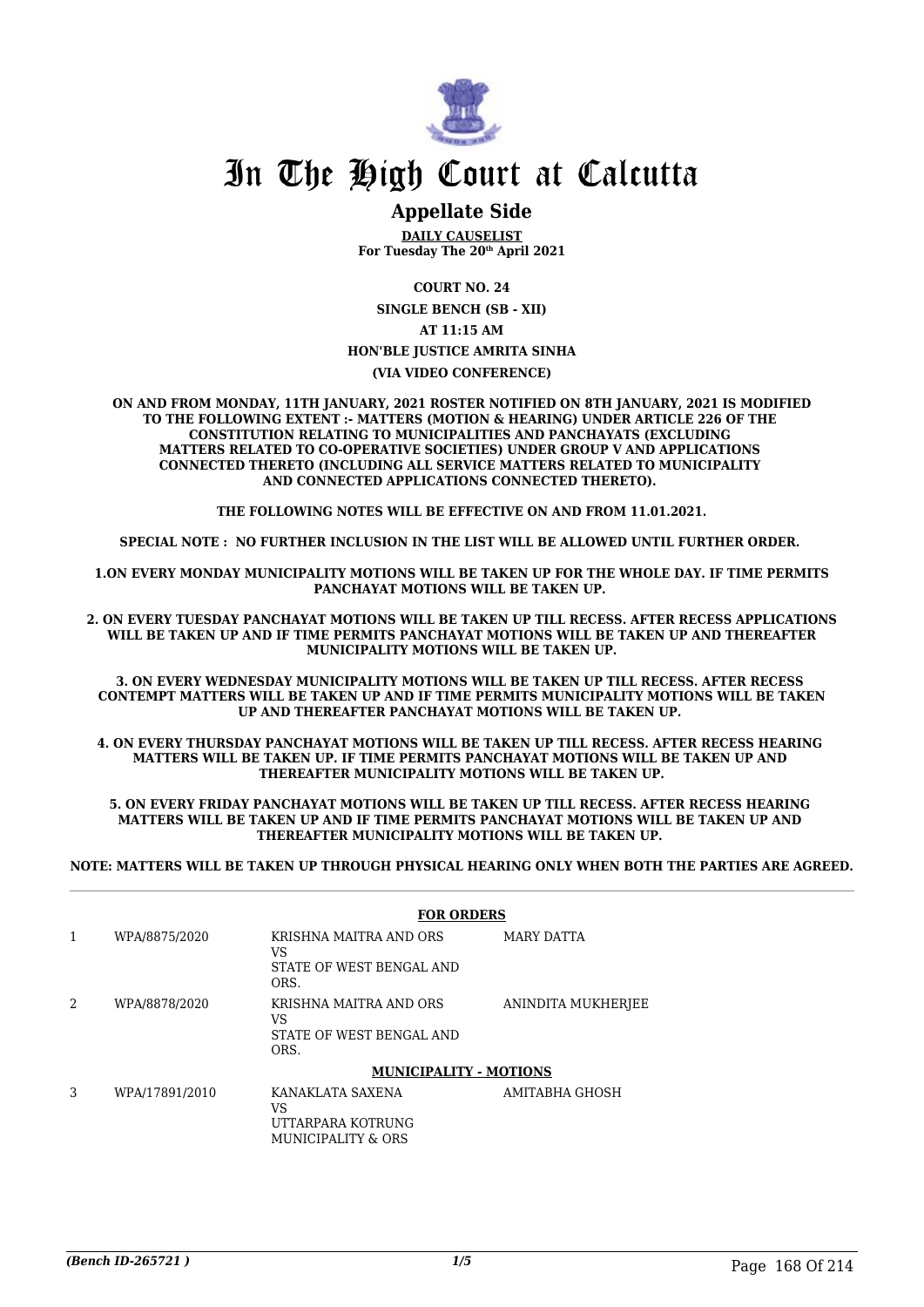| 4  | WPA/13480/2015                          | ASHISH SAMANTA<br>VS<br>STATE OF WEST BENGAL & ORS                                       | <b>ABU SOHEL</b>                 |
|----|-----------------------------------------|------------------------------------------------------------------------------------------|----------------------------------|
|    | IA NO: CAN/1/2019(Old No:CAN/5055/2019) |                                                                                          |                                  |
| 5  | WPA/12764/2019                          | <b>SISIR KUMAR DE</b><br>VS<br>HOOGHLY CHINSURAH<br>MUNICIPALITY & ORS                   | NONI GOPAL<br><b>CHAKRABORTY</b> |
| 6  | WPA/16487/2019                          | ANITA GHOSH & ANR<br>VS                                                                  | KALPANA DUTTA                    |
|    |                                         | KOLKATA MUNICIPAL<br><b>CORPORATION &amp; ORS</b>                                        |                                  |
| 7  | WPA/2498/2020                           | PRADIP KR SAHA<br>VS                                                                     | SATYAM MUKHERJEE                 |
|    |                                         | STATE OF WEST BENGAL & ORS                                                               |                                  |
| 8  | WPA/4841/2020                           | ANAND KR. SHAW<br>VS<br>STATE OF WEST BENGAL & ORS.                                      | SOMNATH<br><b>GANGOPADHYAY</b>   |
| 9  | WPA/4915/2020                           | <b>SUNANDA SAHA &amp; ORS</b><br>VS<br>KOLKATA MUNICIPAL<br><b>CORPORATION &amp; ORS</b> | AMRITA DE                        |
|    | IA NO: CAN/1/2020                       |                                                                                          |                                  |
| 10 | WPA/4977/2020                           | <b>HARU BERA</b><br>VS                                                                   | SHUVRO PROKASH LAHIRI            |
|    |                                         | CHANDANNAGAR MUNICIPAL<br><b>CORPORATION &amp; ORS</b>                                   |                                  |
| 11 | WPA/5089/2020                           | NARENDRA NATH SEN<br>VS<br>STATE OF WEST BENGAL & ORS                                    | DEBNATH MAHATA                   |
| 12 | WPA/6957/2020                           | MIRA SHAW<br>VS                                                                          | <b>LAKSHMI SHAW</b>              |
|    |                                         | BHATPARA MUNICIPALITY                                                                    |                                  |
|    | IA NO: CAN/1/2020                       |                                                                                          |                                  |
| 13 | WPA/7246/2020                           | SUBRATA MUKHERJEE<br>VS<br>KOLKATA MUNICIPAL<br>CORPORATION                              | <b>GITASHREE MISTRY</b>          |
|    | IA NO: CAN/1/2020                       |                                                                                          |                                  |
|    | 14 WPA/8019/2020                        | NANDA GUHA AND ORS<br>VS.<br>A MUNICIPAL CORPORATIOPN                                    | MAUSUMI BHOWAL                   |
|    |                                         | <b>AND ORS</b>                                                                           |                                  |
| 15 | WPA/8032/2020                           | <b>IQBAL AHMED</b><br><b>VS</b><br>State of West Bengal                                  | GOLAM KARIM<br><b>CHOUDHURY</b>  |
| 16 | WPA/8275/2020                           | <b>BISWARUP PAUL</b><br>VS<br>THE KOLKATA MUNICIPAL                                      | <b>SUTHIRTHA DAS</b>             |
|    |                                         | <b>CORPORATION AND OTHERS</b>                                                            |                                  |
| 17 | WPA/8518/2020                           | RAMESH CHOWDHURY AND ORS<br>VS.<br>HOWRAH MUNICIPAL<br><b>CORPORATION AND ORS</b>        | KOYELI BHATTACAHARYA             |
| 18 | WPA/8593/2020                           | <b>MD PARVEZ</b><br>VS.<br>THE HOWRAH MUNICIPAL<br>CORPORATION                           | ARDHENDU BANERJEE                |
| 19 | WPA/8652/2020                           | MD JAWED<br>VS.<br>the kolkata municipal corporation                                     | MANABENDRA THAKUR                |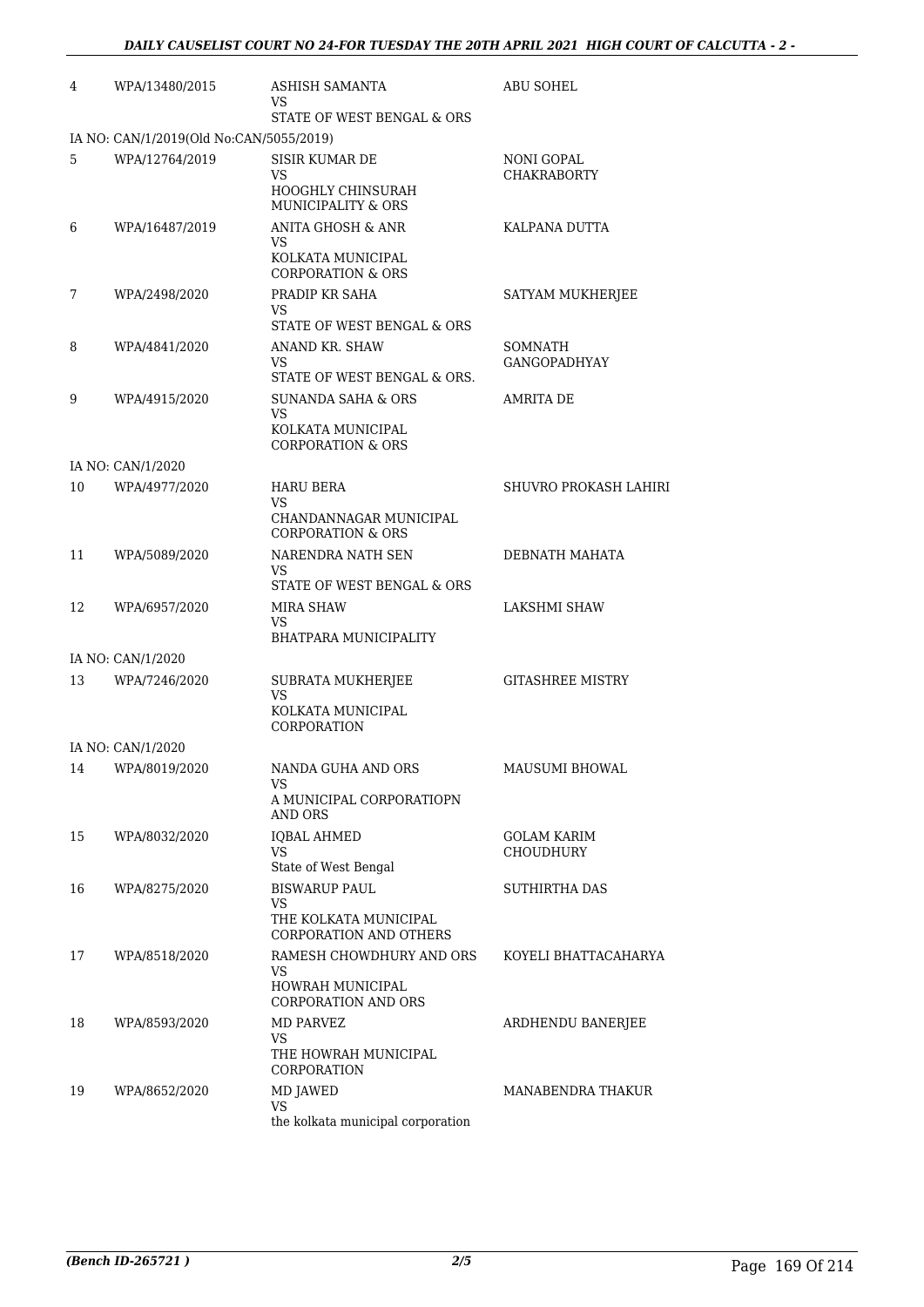### *DAILY CAUSELIST COURT NO 24-FOR TUESDAY THE 20TH APRIL 2021 HIGH COURT OF CALCUTTA - 3 -*

| 20 | WPA/9017/2020  | <b>SUNAND PRASAD SHAW</b><br>VS<br>STATE OF WEST BENGAL AND                  | PRATAP RANJAN<br><b>CHATTERJEE</b> |
|----|----------------|------------------------------------------------------------------------------|------------------------------------|
| 21 | WPA/9080/2020  | ORS.<br><b>KANAI PRASAD</b><br>VS<br>STATE OF WEST BENGAL AND                | MRITYUNJOY SAHA                    |
|    |                | ORS.                                                                         |                                    |
| 22 | WPA/9603/2020  | KALIDAS MAITY AND ANR.<br>VS<br>STATE OF WEST BENGAL AND<br>ORS.             | TANUSREE DAS                       |
| 23 | WPA/9772/2020  | <b>ITU CHAKRABORTY</b><br>VS<br>KOLKATA MUNICIPAL                            | MANABENDRA THAKUR                  |
|    |                | <b>CORPORATION</b>                                                           |                                    |
| 24 | WPA/9865/2020  | PRAVAT KUMAR BANERJEE<br>VS                                                  | BIDHAYAK LAHIRI                    |
| 25 | WPA/10091/2020 | State of West Bengal<br>DEBABRATA PAL AND ANR<br>VS                          | DEBNATH MAHATA                     |
|    |                | THE STATE OF WEST BENGAL<br>AND ORS                                          |                                    |
| 26 | WPA/10201/2020 | AJAY CHOWDHURY AND<br><b>ANOTHER</b>                                         | <b>BRATIN KUMAR DEY</b>            |
|    |                | VS.<br>KOLKATA MUNICIPAL<br><b>CORPORATION AND OTHERS</b>                    |                                    |
| 27 | WPA/10665/2020 | PRADIP KUMAR DEBNATH<br>VS                                                   | <b>SUKANTA DAS</b>                 |
|    |                | STATE OF WEST BENGAL AND<br>ORS.                                             |                                    |
| 28 | WPA/10734/2020 | SHYAM SUNDER DUTTA<br>VS                                                     | ABHISHEK BANERJEE                  |
|    |                | STATE OF WEST BENGAL AND<br>ORS.                                             |                                    |
| 29 | WPA/10782/2020 | RUPA BIBI @ RUPA BIBI SEIKH<br><b>VS</b><br>STATE OF WEST BENGAL AND<br>ORS. | ARJUN SAMANTA                      |
| 30 | WPA/11183/2020 | <b>MANIKA SAHA</b>                                                           | NEPESH MAJHI                       |
|    |                | VS<br>PANIHATI MUNICIPALITY AND<br><b>ORS</b>                                |                                    |
| 31 | WPA/11323/2020 | AJIT KUMAR HAJRA<br>VS                                                       | TARUN KUMAR DAS                    |
| 32 | WPA/11663/2020 | State of West Bengal<br>PAPRI DAS                                            | J K SANWARWALA                     |
|    |                | VS.<br><b>KMC AND ORS</b>                                                    |                                    |
| 33 | WPA/263/2021   | ABHISHEK MUKHERJEE                                                           | SANDIP GHOSH                       |
|    |                | VS.<br>STATE OF WEST BENGAL AND<br>ORS.                                      |                                    |
| 34 | WPA/381/2021   | PAMPA BARMAN DAS<br>VS.                                                      | BISWAJIT TIWARI                    |
|    |                | STATE OF WEST BENGAL AND<br>ORS.                                             |                                    |
| 35 | WPA/1188/2021  | KISHOR KUMAR OJHA<br>VS                                                      | MD. JALALUDDIN                     |
|    |                | THE KOLKATA MUNICIPAL<br>CORPORATION                                         |                                    |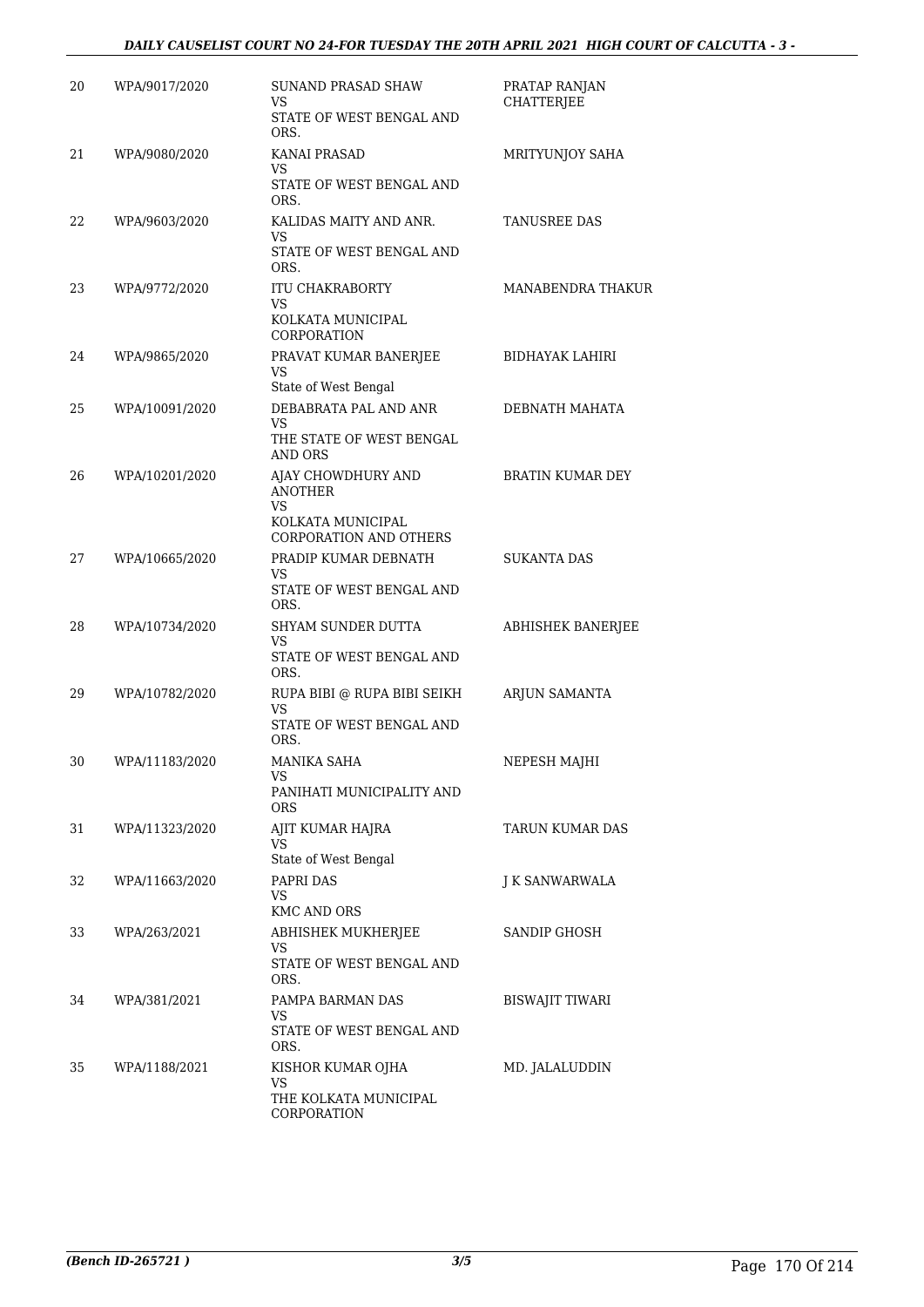| 36 | WPA/1403/2021       | SWAPAN KUMAR DEY<br>VS                                                       | <b>SURYA MAITY</b>     |
|----|---------------------|------------------------------------------------------------------------------|------------------------|
|    |                     | STATE OF WEST BENGAL AND<br>ORS.                                             |                        |
| 37 | WPA/1408/2021       | <b>SANTU GHOSH</b><br>VS                                                     | PALASH MUKHERJEE       |
|    |                     | STATE OF WEST BENGAL AND<br>ORS.                                             |                        |
| 38 | WPA/1433/2021       | <b>GARIMA DEVELOPERS AND</b><br>ANOTHER<br><b>VS</b><br>KOLKATA MUNICIPAL    | ANUJIT MOOKHERJI       |
|    |                     | <b>CORPORATION AND OTHERS</b>                                                |                        |
|    | wt39 WPA/37860/2013 | RATNA GHOSE & ORS<br>VS.<br>THE K.M.C. & ORS                                 | TANUSREE DAS           |
|    |                     | IA NO: CAN/1/2014(Old No:CAN/6994/2014), CAN/2/2018(Old No:CAN/2662/2018)    |                        |
| 40 | WPA/1607/2021       | <b>ALAM ARA BIBI</b><br><b>VS</b><br>KOLKATA MUNICIPAL<br><b>CORPORATION</b> | INDRAJIT BHATTACHARJEE |
| 41 | WPA/1620/2021       | <b>ANJANA ROY</b><br>VS.                                                     | PROBAL SARKAR          |
|    |                     | STATE OF WEST BENGAL AND<br>ORS.                                             |                        |
| 42 | WPA/1626/2021       | MUNNI DOM<br>VS                                                              | PROBAL SARKAR          |
|    |                     | STATE OF WEST BENGAL AND<br>ORS.                                             |                        |
|    |                     | <b>PANCHAYAT - MOTIONS</b>                                                   |                        |
| 43 | WPA/7581/2020       | <b>BASANTI MANNA</b><br><b>VS</b>                                            | <b>GOLAM MOHAMMAD</b>  |
|    | IA NO: CAN/1/2020   | State of West Bengal                                                         |                        |
| 44 | WPA/10928/2020      | SASTI PADA NANDI<br><b>VS</b>                                                | AMAL KUMAR DATTA       |
|    |                     | STATE OF WEST BENGAL AND<br>ORS.                                             |                        |
| 45 | WPA/2088/2021       | ANITA CHOWDHURY<br>VS                                                        | DEBAPRIYA SAMANTA      |
|    |                     | STATE OF WEST BENGAL AND<br>ORS.                                             |                        |
|    | IA NO: CAN/1/2021   |                                                                              |                        |
| 46 | WPA/4229/2021       | ATARUL SHAIKH AND ORS<br>VS.                                                 | AMANUL ISLAM           |
|    |                     | STATE OF WEST BENGAL                                                         |                        |
| 47 | WPA/5126/2021       | JAYANTA CHOWDHURY<br>VS.<br>STATE OF WEST BENGAL AND<br>ORS.                 | <b>ANIT DEY</b>        |
| 48 | WPA/6238/2021       | ARCHANA MONDAL                                                               | Apan Saha              |
|    |                     | VS.<br>STATE OF WEST BENGAL AND<br>ORS.                                      |                        |
| 49 | WPA/7601/2021       | Chandi chran sardar<br>VS.                                                   | alokesh dalai          |
|    |                     | STATE OF WEST BENGAL AND<br>ORS.                                             |                        |
| 50 | WPA/7603/2021       | SAIFUL LASKAR<br>VS                                                          | ALOKESH DALAI          |
|    |                     | STATE OF WEST BENGAL AND<br>ORS.                                             |                        |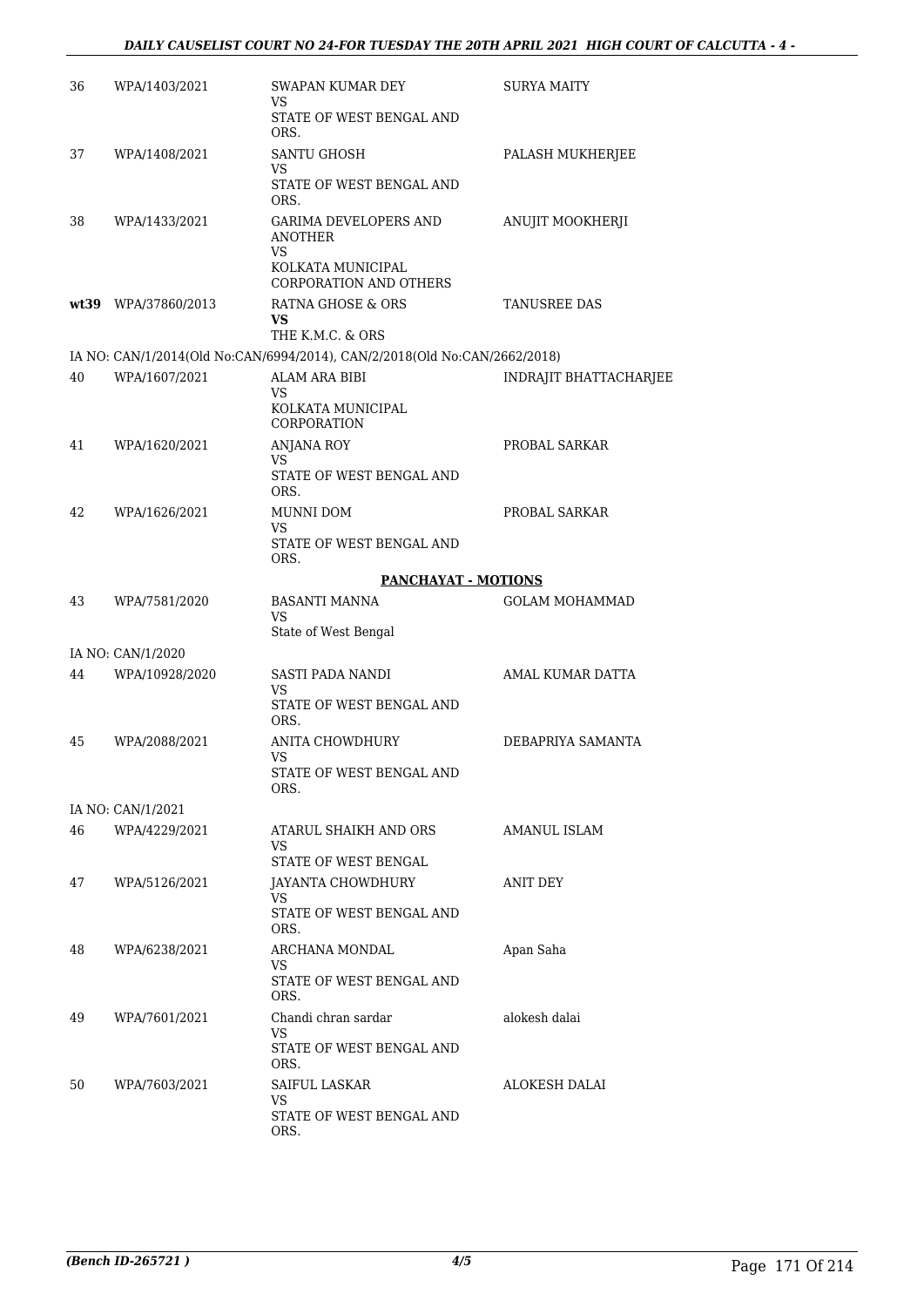| 51 | WPA/7685/2021     | <b>TARIFUDDIN MISTRY</b><br>VS.<br>STATE OF WEST BENGAL AND<br>ORS.             | LAKSHMINATH<br><b>BHATTACHARYA</b> |
|----|-------------------|---------------------------------------------------------------------------------|------------------------------------|
| 52 | WPA/8075/2021     | CHOWDHURY RAZZAKUL KADIR<br>AND ANR.<br>VS.<br>STATE OF WEST BENGAL AND<br>ORS. | MD. HASANUZZAMAN                   |
|    |                   | <b>APPLICATION</b>                                                              |                                    |
| 53 | WPA/14965/2018    | <b>HALIMA KHATUN &amp; ORS</b><br>VS.<br>STATE OF WEST BENGAL & ORS             | MUNJEL ALAM                        |
| 54 | WPA/9123/2020     | MD ISMAIL<br>VS.<br>KOLKTA MUNICIPALITY<br><b>CORPORATION AND ORS</b>           | <b>MD HUSSAIN</b>                  |
|    | IA NO: CAN/1/2021 |                                                                                 |                                    |
| 55 | WPA/9446/2020     | APARESH MITRA<br>VS.<br>GENERAL MANAGER OF<br>EASTERN RAILWAY AND ORS           | APARESH MITRA (IN<br>PERSON)       |

IA NO: CAN/1/2021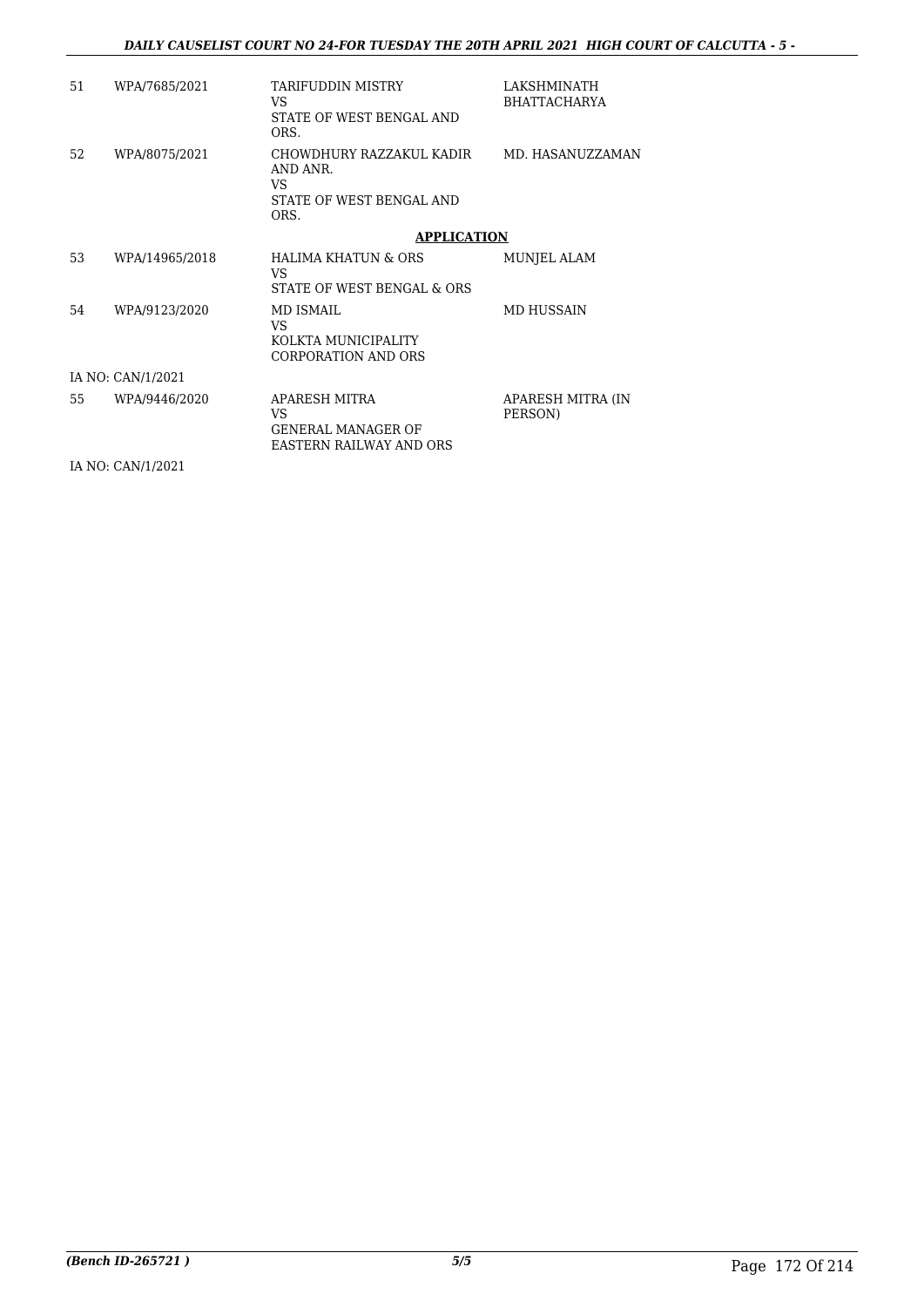

## **Appellate Side**

**DAILY CAUSELIST For Tuesday The 20th April 2021**

## **COURT NO. 22**

**SINGLE BENCH (SB - XIII)**

**AT 11:15 AM**

**HON'BLE JUSTICE ABHIJIT GANGOPADHYAY**

**(VIA VIDEO CONFERENCE)**

**ON AND FROM MONDAY, THE 11TH JANUARY, 2021 – MATTERS ( MOTION & HEARING) UNDER ARTICLE 226 OF THE CONSTITUTION OF INDIA RELATING TO LABOUR UNDER GROUP III; MATTERS (MOTION & HEARING) UNDER ARTICLE 226 OF THE CONSTITUTION RELATING TO TRANSPORT & TELECOMMUNICATION UNDER GROUP VII INCLUDING HEARING OF WRIT PETITIONS AND APPLICATIONS CONNECTED THERETO;**

**MATTERS(MOTION & HEARING) RELATING TO REGULATION OF INDUSTRIES & ESSENTIAL COMMODITIES & VARIOUS CENTRAL ORDERS UNDER GROUP VIII INCLUDING APPLICATIONS CONNECTED THERETO.**

**AND**

**ON AND FROM TUESDAY, 16TH MARCH, 2021 - WILL SIT SINGLY AND TAKE UP HIS REGULAR LIST AND DETERMINATION AS PUBLISHED IN THE ROSTER DATED 7TH JANUARY, 2021. FROM MONDAY, (25.01.2021) THE SCHEDULE GIVEN BELOW WILL BE FOLLOWED.**

**1. GROUP III MATTERS WILL BE TAKEN UP FROM 10.30 A.M. TO 12.00 NOON.**

**2. GROUP VII MATTERS WILL BE TAKEN UP AFTER GROUP III MATTERS ARE OVER OR FROM 12.00 NOON TO 1.00 P.M, WHICHEVER IS EARLIER.**

**3. FIXED MATTERS WILL BE TAKEN UP FROM 2.00 P.M. AND NOT AFTER 3.00 P.M.**

**4. GROUP VIII MATTERS WILL BE TAKEN UP AFTER 2.00 P.M. MATTERS ARE OVER OR FROM 3.00 P.M. WHICHEVER IS EARLIER.**

**NOTE : FROM 13TH APRIL, 2021 TO 30TH APRIL, 2021 NO MENTIONING WILL BE TAKEN FOR INCLUSION IN THE LIST EXCEPT SENIOR CITIZEN MATTERS AND MATTERS OF LEGAL AID.**

> **NOTE: MATTERS WILL BE TAKEN UP THROUGH PHYSICAL HEARING ONLY WHEN BOTH THE PARTIES ARE AGREED**

### **TO BE MENTIONED**

1 WPA/18453/1993  $(F.N.H)$ M.S BAKRESWAR TRADERS & ORS. VS M/S RITESH TRADERS

IA NO: CAN/1/2000(Old No:CAN/1913/2000)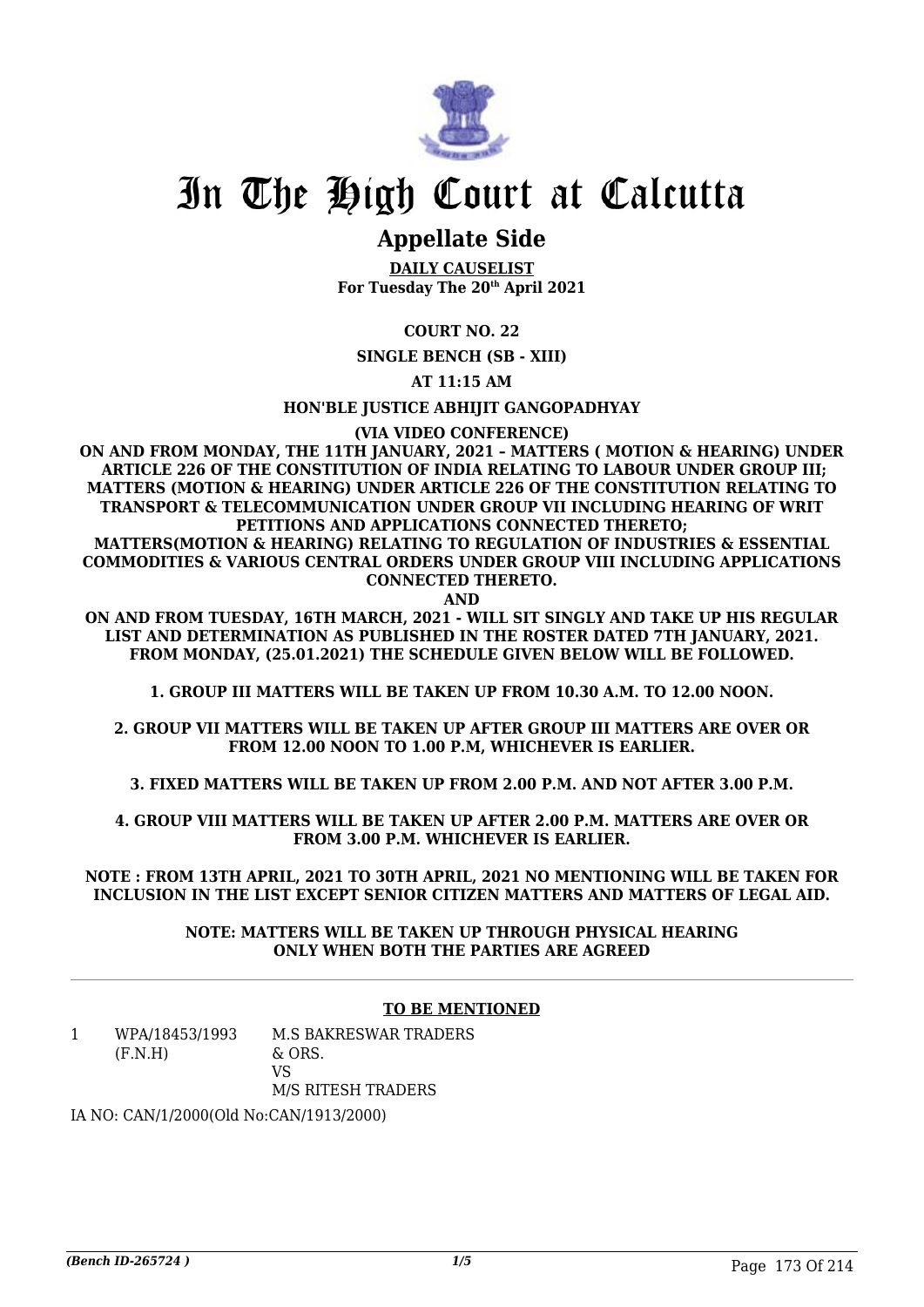|                 | wt2 WPA/3203/1999                          | M/S.BAKRESWAR TRADERS<br>$&$ ORS<br><b>VS</b><br>M.M.GOSWAMI                                              |                                     |                                        |
|-----------------|--------------------------------------------|-----------------------------------------------------------------------------------------------------------|-------------------------------------|----------------------------------------|
|                 |                                            | IA NO: CAN/1/1999(Old No:CAN/4757/1999), CAN/2/1999(Old No:CAN/4941/1999)                                 |                                     |                                        |
|                 | wt3 WPA/4001/1993                          | SHUDHANGSHU SEKHAR<br>JANA & ORS.<br><b>VS</b><br>STATE OF W.B.                                           | MR. M.K. GUPTA                      | N.Y.A.                                 |
|                 |                                            | IA NO: CAN/1/1997(Old No:CAN/8669/1997), CAN/2/1997(Old No:CAN/9131/1997)                                 |                                     |                                        |
| 4               | WPA/2058/2016                              | CHHABI GHATAK<br><b>VS</b><br>STATE OF WEST BENGAL &<br><b>ORS</b>                                        | CHANDAN DUTTA                       |                                        |
|                 | IA NO: CAN/1/2018(Old No:CAN/5776/2018)    |                                                                                                           |                                     |                                        |
| 5               | WPA/29582/2016                             | M/S LUDLOW JUTE &<br>SPECIALITIES LTD & ANR<br><b>VS</b><br>STATE OF WEST BENGAL &<br><b>ORS</b>          | RAVI KUMAR DUBEY                    |                                        |
| 6               | WPA/1756/2018<br>(21.04.2021)<br>(CHAMBER) | NETAI KHAN<br>VS<br>STATE OF WEST BENGAL &<br><b>ORS</b>                                                  | <b>B. SHAW</b>                      |                                        |
|                 |                                            | <b>GR. - III (MOTION)</b>                                                                                 |                                     |                                        |
| $7\phantom{.0}$ | WPA/461/2003                               | HINDUSTHAN ANTIBIOTICS<br><b>LIMITED</b><br><b>VS</b>                                                     | DIPAK KR.<br><b>BHATTACHARYYA</b>   |                                        |
|                 |                                            | STATE OF WEST BENGAL                                                                                      |                                     |                                        |
| 8               | WPA/19548/2018                             | MURLIDHAR RATANLAL<br><b>EXPORTS LTD</b><br><b>VS</b><br>STATE OF WEST BENGAL &<br>ORS.                   | <b>ANAMIKA PANDEY</b>               |                                        |
| 9               | WPA/25848/2018                             | THE STATESMAN LTD.<br><b>VS</b><br>STATE OF WEST BENGAL &<br>ORS.                                         | SUPRIYA RANJAN<br><b>SAHA</b>       |                                        |
| 10              | WPA/25872/2018                             | THE STATESMEN LTD.<br><b>VS</b><br>STATE OF WEST BENGAL&<br><b>ORS</b>                                    | SUPRIYO RANJAN<br><b>SAHA</b>       | <b>INDUSTRIAL</b><br>DISPUTES ACT 1947 |
| 11              | WPA/4033/2019                              | M/S. DTDC COURIER AND<br><b>COARGO LTD &amp; ANR</b><br><b>VS</b><br>STATE OF WEST BENGAL &<br><b>ORS</b> | DEBAISH GHOSH                       |                                        |
| 12              | WPA/4071/2019                              | SOUMAYA GHOSHAL<br><b>VS</b><br>UNION OF INDIA & ORS                                                      | <b>DHANANJAY</b><br><b>BANERJEE</b> |                                        |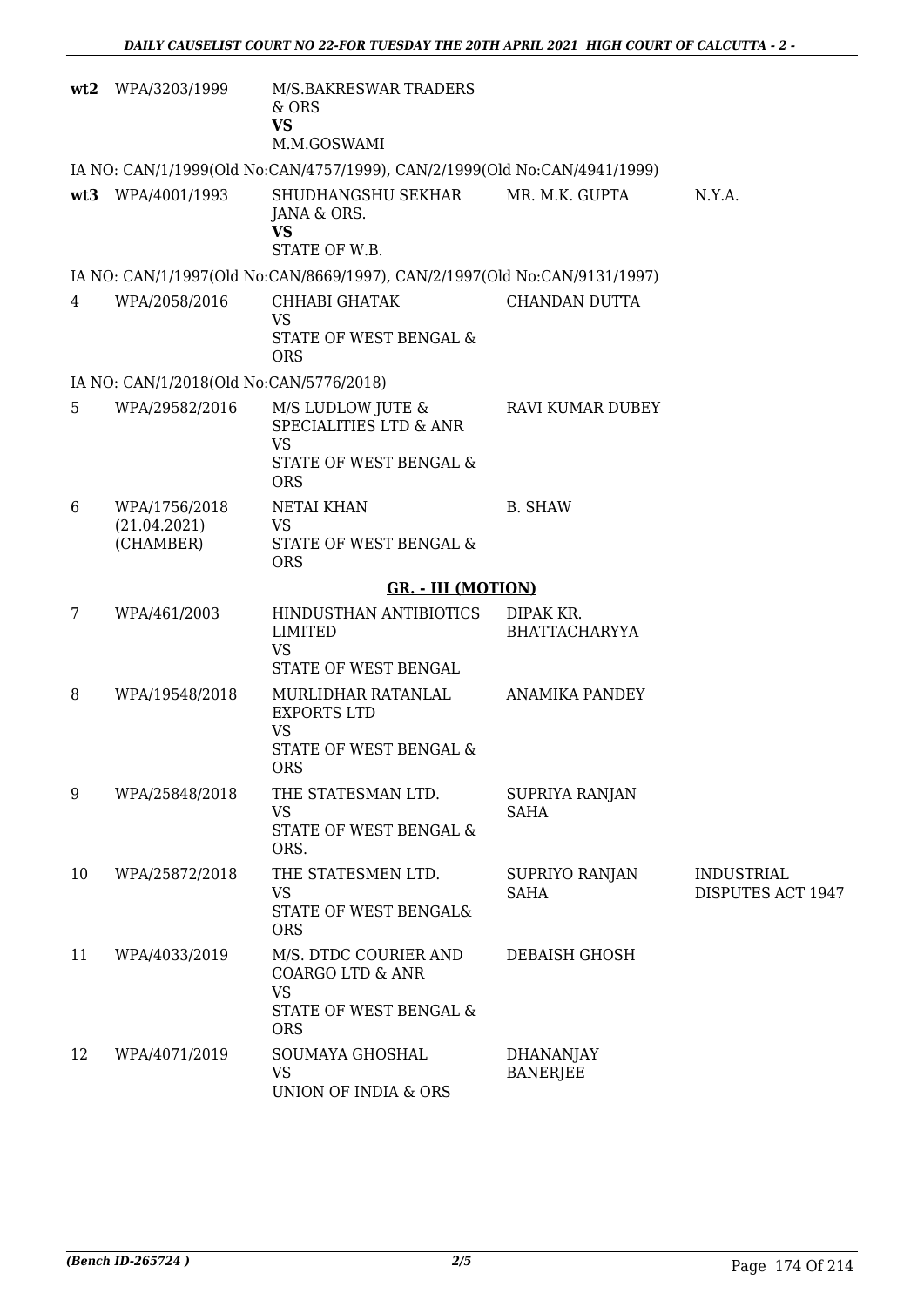| 13 | WPA/3055/2020                           | LAGAN ENGG. CO. LTD.<br><b>WORKERS UNION</b><br><b>VS</b><br>STATE OF WEST BENGAL &<br>ORS.                 | <b>BIKASH SHAW</b>                  |
|----|-----------------------------------------|-------------------------------------------------------------------------------------------------------------|-------------------------------------|
| 14 | WPA/4484/2020                           | TULSYAN FLEXYS PRIVATE<br>LIMITED<br><b>VS</b><br>REGIONAL PROVIDENT<br>FUND COMMISSIONER &<br><b>ORS</b>   | VICTOR CHATTERJEE                   |
|    | IA NO: CAN/1/2020(Old No:CAN/3687/2020) |                                                                                                             |                                     |
|    | wt15 WPA/4153/2021                      | TULSYAN FLEXSYS PRIVATE<br>LIMITED<br><b>VS</b><br><b>ASSISTANT PROVIDENT</b><br><b>FUND COMMISSIONER</b>   | VICTOR CHATTERJEE                   |
| 16 | WPA/5270/2020                           | NTPC LIMITED<br><b>VS</b><br>ADDITIONAL CENTRAL<br>PROVIDENT FUND<br><b>COMMISSIONER &amp; ORS</b>          | <b>UTTAM KUMAR</b><br><b>MANDAL</b> |
|    | IA NO: CAN/1/2021                       |                                                                                                             |                                     |
| 17 | WPA/5319/2020                           | XENITIS INFOTECH LTD. &<br>ANR<br><b>VS</b><br>UNION OF INDIA & ORS                                         | <b>SUBRATA DAS</b>                  |
| 18 | WPA/1986/2021                           | SANTOSH KR. DAS<br><b>VS</b><br>REGIONAL P.F COM. KOL.<br>AND ORS.                                          | RAMIJ MUNSHI                        |
| 19 | WPA/5713/2021                           | ANUP KUMAR BARAI<br><b>VS</b><br>THE REGIONAL PROVIDENT<br>FUND COMMISSIONER,<br><b>EPFO AND OTHERS</b>     | <b>RAVI KUMAR DUBEY</b>             |
| 20 | WPA/5718/2021                           | DIPANKAR SARKAR<br><b>VS</b><br>THE REGIONAL PROVIDENT<br>FUND COMMISSIONER,<br><b>EPFO AND OTHERS</b>      | RAVI KUMAR DUBEY                    |
| 21 | WPA/6515/2021                           | <b>BHAGWAT PRASAD SHAW</b><br><b>VS</b><br>REGIONAL PROVIDENT<br>FUND COMMISSIONER,<br>WEST BENGAL AND ORS. | <b>MANAS MALAKAR</b>                |
| 22 | WPA/6704/2021                           | KRISHNA PRASAD RAWAT<br><b>VS</b><br>STATE OF WEST BENGAL<br>AND ORS.                                       | balai ch. paul                      |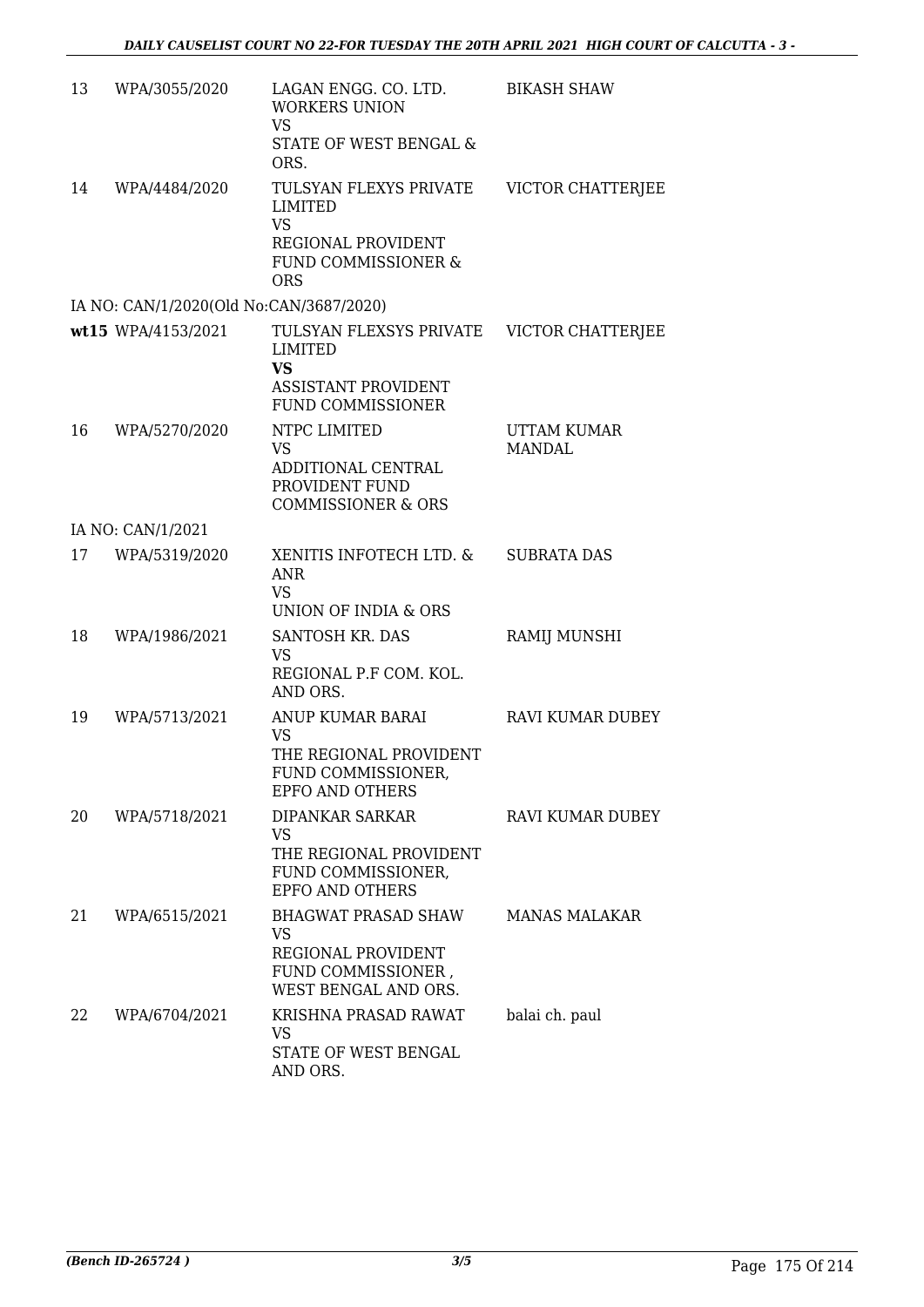| 23 | WPA/7971/2021                           | <b>RAJU SAHNI</b><br><b>VS</b><br>THE REGIONAL PROVIDENT<br>FUND COMMISSION-1, AND<br><b>ORS</b> | <b>ARUNDHATI</b><br><b>BANERJEE</b>     |
|----|-----------------------------------------|--------------------------------------------------------------------------------------------------|-----------------------------------------|
|    |                                         | <b>GROUP - VII (MOTION)</b>                                                                      |                                         |
| 24 | WPA/11147/2013<br>(F.N.H)               | SUMAN CHATTERIEE<br><b>VS</b><br>STATE OF WEST BENGAL &<br><b>ORS</b>                            | <b>MRINMOY</b><br>MAJUMDER              |
| 25 | WPA/25183/2018                          | <b>CHAUDHARY RAKESH</b><br>PRASAD KSHTRIYA<br><b>VS</b><br>STATE OF WEST BENGAL<br>&ORS          | <b>MANOJ KUMAR</b><br><b>MANDAL</b>     |
| 26 | WPA/17609/2019<br>(F.N.H)               | <b>APARNA DAS</b><br>VS<br><b>STATE OF WEST BENGAL &amp;</b><br>ORS.                             | PRIYANKA MONDAL                         |
| 27 | WPA/5553/2021                           | KRISHNA PADA ROY AND<br><b>ANOTHER</b><br><b>VS</b><br>STATE OF WEST BENGAL<br>AND ORS.          | <b>TAPAS KUMAR</b><br><b>MONDAL</b>     |
| 28 | WPA/7098/2021                           | ANIMESH ISPAT PVT LTD<br><b>VS</b><br>UNION OF INDIA AND ORS.                                    | RAJNANDINI DAS                          |
| 29 | WPA/8666/2021                           | NIRMALYA GHAR<br>VS<br>STATE OF WEST BENGAL<br>AND ORS.                                          | <b>ABHINABA DAN</b>                     |
| 30 | WPA/9575/2021                           | MOHAMMED DASTAGIR<br><b>VS</b><br>UNION OF INDIA AND ORS.                                        | <b>KAKALI DAS</b><br><b>CHAKRABORTY</b> |
| 31 | WPA/9733/2021                           | <b>APEX TOURS</b><br><b>VS</b><br>STATE OF WEST BENGAL<br>AND ORS.                               | <b>SOUMEN</b><br>BHATTACHARJEE          |
| 32 | WPA/9735/2021                           | M/S CHOHAN TRAVELS<br><b>VS</b><br>STATE OF WEST BENGAL<br>AND ORS.                              | <b>SOUMEN</b><br><b>BHATTACHARJEE</b>   |
|    |                                         | <b>GR. - VIII (MOTION)</b>                                                                       |                                         |
| 33 | WPA/24450/2018                          | RAHIMA BIBI<br><b>VS</b><br>STATE OF WEST BENGAL &<br><b>ORS</b>                                 | MOUSUMI BHOWAL                          |
|    | IA NO: CAN/1/2019(Old No:CAN/4031/2019) |                                                                                                  |                                         |
| 34 | WPA/77/2019                             | <b>SOUMEN ROY &amp; ORS</b><br><b>VS</b><br>UNION OF INDIA & ORS                                 | PINGAL<br><b>BHATTACHARYA</b>           |
|    |                                         | IA NO: CAN/1/2019(Old No:CAN/1002/2019), CAN/2/2019(Old No:CAN/1202/2019)                        |                                         |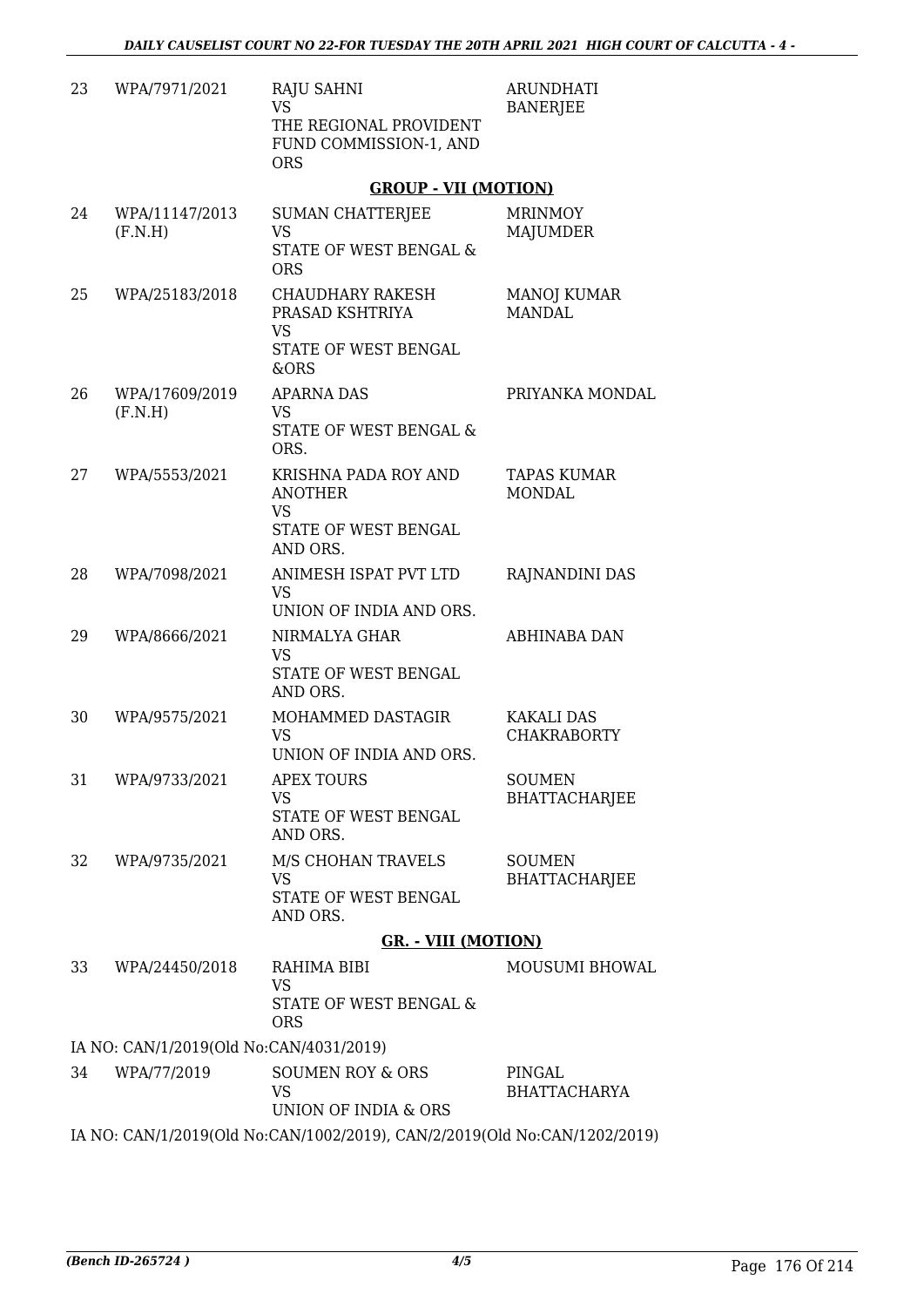| 35 | WPA/5026/2020                             | VIKAS KUMAR AGARWAL<br><b>VS</b><br>INDIAN OIL CORPORATION                                | <b>SOUMAVA</b><br><b>MUKHERJEE</b> |
|----|-------------------------------------------|-------------------------------------------------------------------------------------------|------------------------------------|
|    |                                           | <b>LIMITED &amp; ORS</b>                                                                  |                                    |
| 36 | WPA/9303/2021                             | M/S. KAZI OSMAN ALI<br>REPD. BY BIVAS DE<br><b>VS</b><br>STATE OF WEST BENGAL<br>AND ORS. | PRANTICK GHOSH                     |
| 37 | WPA/9624/2021                             | SAIFUL ALAM MONDAL<br>VS<br>STATE OF WEST BENGAL<br>AND ORS.                              | <b>SUBHANKAR DAS</b>               |
| 38 | WPA/9755/2021                             | M/S JAIN TRADERS AND<br><b>ANR</b><br><b>VS</b><br>STATE OF WEST BENGAL<br>AND ORS.       | <b>BINAY KUAMR JAIN</b>            |
| 39 | WPA/9765/2021                             | PRABIR KUMAR BAIDYA<br><b>VS</b><br>UNION OF INDIA AND ORS.                               | PRITI BANERJEE                     |
|    |                                           | <b>FIXED MATTER</b>                                                                       |                                    |
|    |                                           | (AT 2:00 P.M.)                                                                            |                                    |
| 40 | WPA/23651/2019                            | <b>DEONATH PRASAD</b><br><b>VS</b><br><b>STATE OF WEST BENGAL &amp;</b><br><b>ORS</b>     | DRANANEESH GUHA<br><b>THAKURTA</b> |
| 41 | WPA/5082/2020<br>(PERSONAL<br>APPEARANCE) | SHAMBHU NATH<br><b>CHOUDHURY</b><br><b>VS</b><br>STATE OF WEST BENGAL &<br><b>ORS</b>     | <b>MOLLY DAS</b>                   |
|    | IA NO: CAN/1/2021                         |                                                                                           |                                    |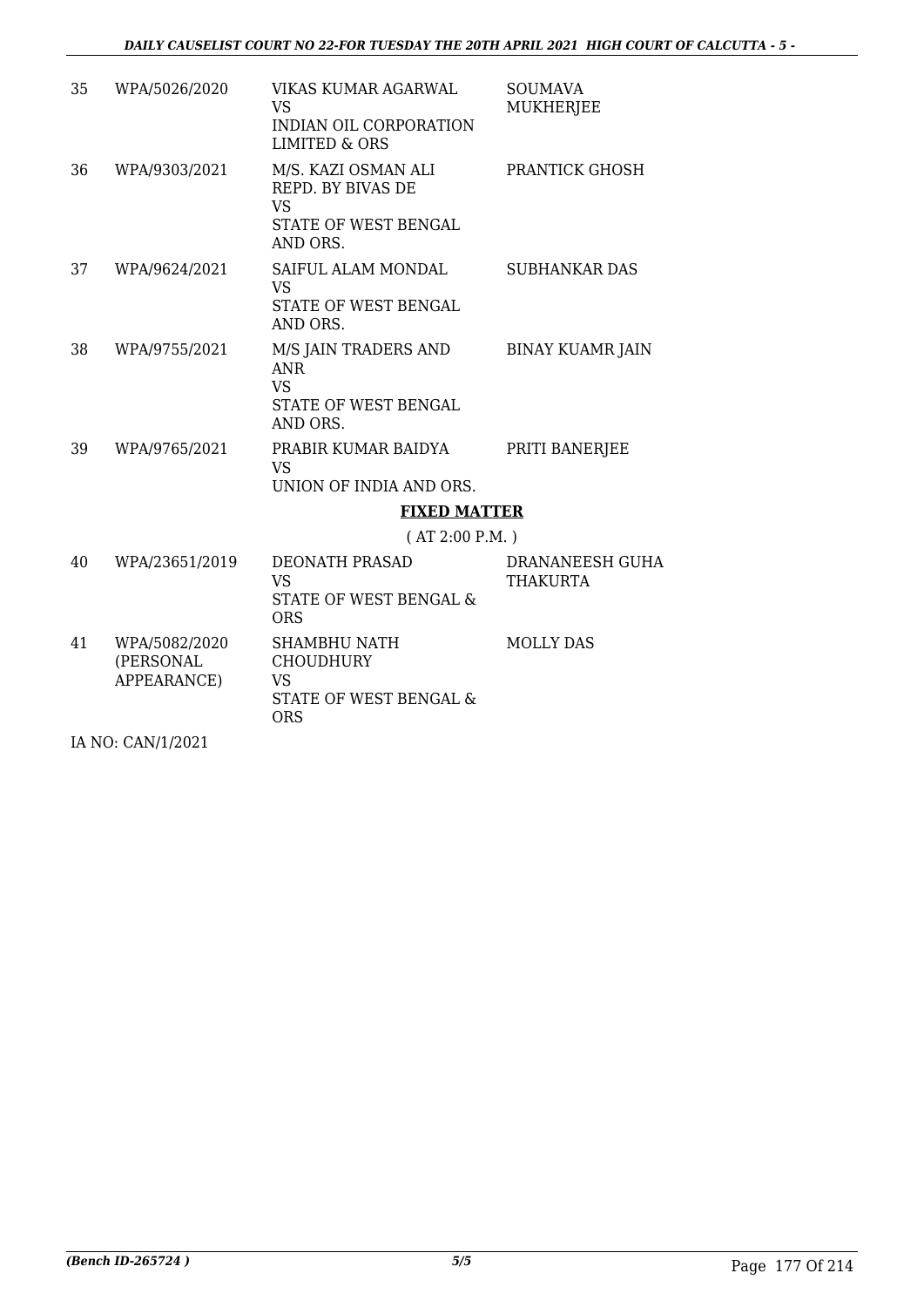

## **Appellate Side**

**DAILY CAUSELIST For Tuesday The 20th April 2021**

**COURT NO. 32**

**SINGLE BENCH (SB - XIV)**

**AT 11:15 AM**

**HON'BLE JUSTICE JAY SENGUPTA**

**(VIA VIDEO CONFERENCE)**

**ON AND FROM MONDAY, THE 11TH JANUARY, 2021 - ADMISSION OF CRIMINAL MOTIONS AND HEARING OF CRIMINAL REVISIONS ARISING OUT OF N.I. ACT; POCSO; MAINTENANCE AND CRIME AGAINST WOMEN (NOT ASSIGNED TO ANY OTHER BENCH) INCLUDING APPLICATIONS CONNECTED THERETO; HEARING OF CRIMINAL REVISIONS, (IRRESPECTIVE OF CLASSIFICATION) FILED FROM 2016 INCLUDING CONNECTED APPLICATIONS;**

**HEARING OF CRIMINAL APPEALS.**

 **AND**

**ON AND FROM TUESDAY, 6TH APRIL, 2021 TO AS LONG AS HON'BLE JUSTICE JAY SENGUPTA DOES NOT SIT - HON'BLE JUSTICE SUBHASIS DASGUPTA IN ADDITION TO HIS OWN LIST AND DETERMINATION, WILL SIT SINGLY AND TAKE UP THE LIST AND DETERMINATION OF HON'BLE JUSTICE JAY SENGUPTA.**

**NOTE : 1. MENTIONING FOR INCLUSION IN THE LIST WILL BE PERMITTED ONLY ON THE FIRST WORKING DAY OF THE WEEK AT THE FIRST SITTING. 2. MENTIONING SLIP SHALL SPECIFICALLY INDICATE WHETHER THE MATTER WAS**

**DIRECTED TO "GO OUT OF LIST" ON THE LAST OCCASION. NOTE : MATTERS WILL BE TAKEN UP THROUGH PHYSICAL HEARING WHEN BOTH THE PARTIES ARE AGREED.**

### **TO BE MENTIONED**

| 1 | CRR/3231/2019<br>(Correction) | RAJKUMAR KOLEY & ORS<br>VS<br>STATE OF WEST BENGAL&<br>ANR    | KUNAL GANGULY  |
|---|-------------------------------|---------------------------------------------------------------|----------------|
|   | IA NO: CRAN/1/2021            |                                                               |                |
| 2 | CRR/447/2021<br>(Correction)  | ANTARA ROYCHOWDHURY<br>VS<br>STATE OF WEST BENGAL<br>AND ANR. | Apan Saha      |
| 3 | CRR/863/2021<br>(Correction)  | DAYA KISAN JANGRA<br>VS<br>STATE OF WEST BENGAL<br>AND ORS.   | SANGITA JANGRA |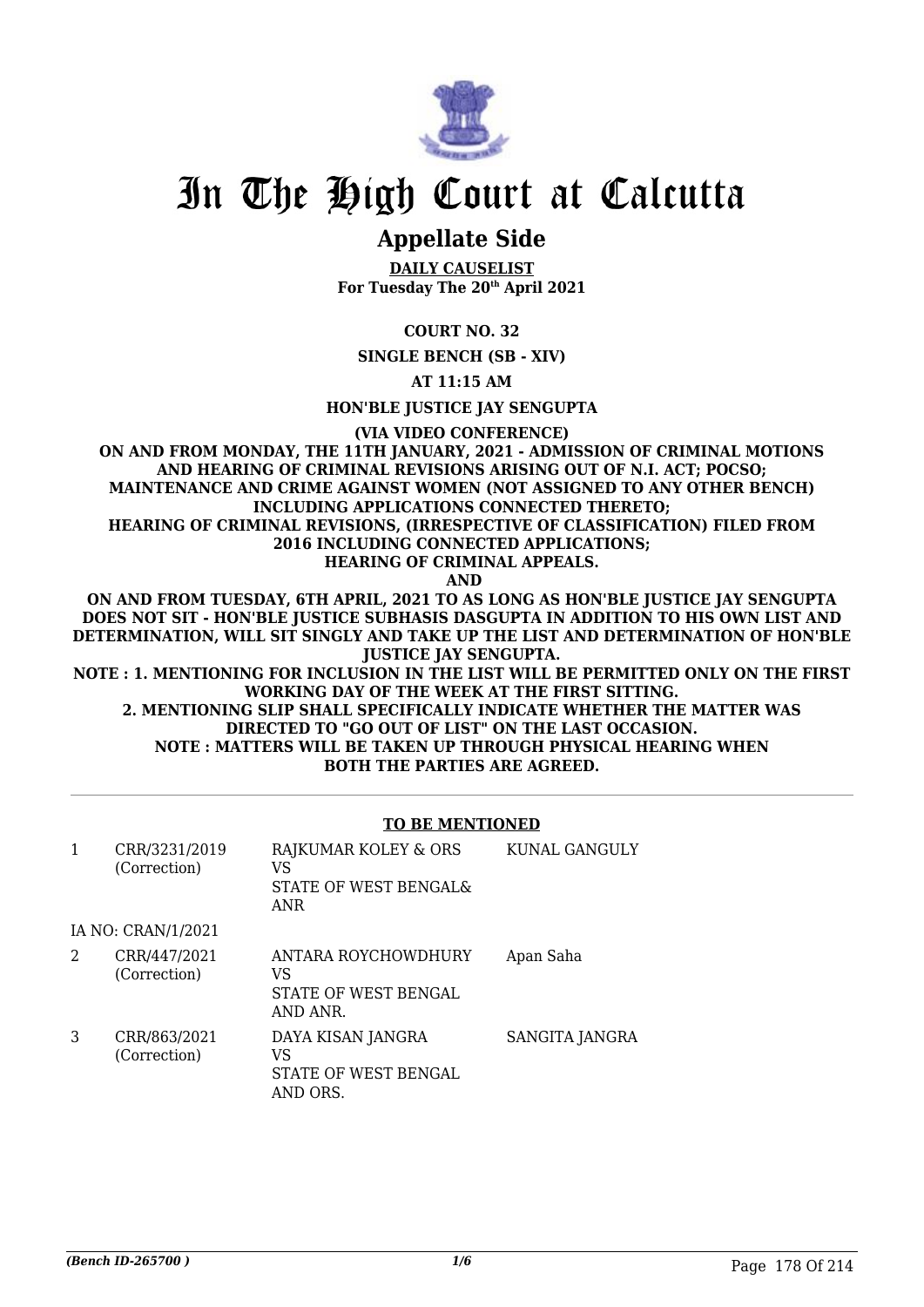| 4  | CRR/733/2020       | SOUMENDRA NATH NATH<br>VS                                                              | PRANTICK GHOSH                      |
|----|--------------------|----------------------------------------------------------------------------------------|-------------------------------------|
|    |                    | STATE OF WEST BENGAL &<br><b>ORS</b>                                                   |                                     |
|    |                    | <b>LISTED MOTION</b>                                                                   |                                     |
| 5  | CRR/946/2021       | KARUNAMOYEE<br>MUKHERJEE<br>VS                                                         | <b>GAUTAM BANERJEE</b>              |
|    |                    | STATE OF WEST BENGAL                                                                   |                                     |
| 6  | CRR/948/2021       | DWIJESH KUMAR SARKAR@<br><b>DWIJESH SARKAR</b><br><b>VS</b><br><b>SUSHMA SAHA</b>      | RITOPRIYA GHOSH                     |
| 7  | CRR/949/2021       | DWIJESH KUMAR SARKAR @<br><b>DWIJESH SARKAR</b><br><b>VS</b><br><b>MANISH SAHA</b>     | RITOPRITA GHOSH                     |
| 8  | CRR/950/2021       | DWIJESH KUMAR SARKAR @<br><b>DWIJESH SARKAR</b><br><b>VS</b><br><b>SUSHMA SAHA</b>     | RITOPRITA GHOSH                     |
| 9  | CRR/952/2021       | SURESH KOTHARI AND ANR<br><b>VS</b><br>STATE OF WEST BENGAL<br><b>AND ANR</b>          | MD ZOHAIB ROUF                      |
| 10 | CRR/953/2021       | <b>SUMAN PATRA</b><br><b>VS</b><br>STATE OF WEST BENGAL<br><b>AND ANR</b>              |                                     |
| 11 | CRR/955/2021       | AKASH PAUL AND ORS<br><b>VS</b><br>STATE OF WEST BENGAL<br><b>AND ANR</b>              | TANMOY KAR                          |
|    | IA NO: CRAN/1/2021 |                                                                                        |                                     |
| 12 | CRR/956/2021       | SUDIPTA CHAKRABORTY<br>VS<br><b>SUTAPA CHAKRABORTY</b>                                 | <b>SASWATI</b><br><b>CHATTERJEE</b> |
| 13 | CRR/957/2021       | ROOTS GLOBAL PVT LTD<br>AND ORS<br><b>VS</b><br>STATE OF WEST BENGAL<br><b>AND ANR</b> | PARTHA BANERJEE                     |
| 14 | CRR/959/2021       | DIPAK KUMAR GOSWAMI<br><b>VS</b><br>STATE OF WEST BENGAL<br><b>AND ANR</b>             | PARTHA SARKAR                       |
| 15 | CRR/960/2021       | DR SAPTARSHI BANERJEE<br><b>VS</b><br>STATE OF WEST BENGAL<br><b>AND ANR</b>           | SAPTARSHI DUTT                      |
| 16 | CRR/961/2021       | <b>BASUDEB GHOSH</b><br><b>VS</b><br>MUNMUN GHOSH                                      | SNIGDHA SAHA                        |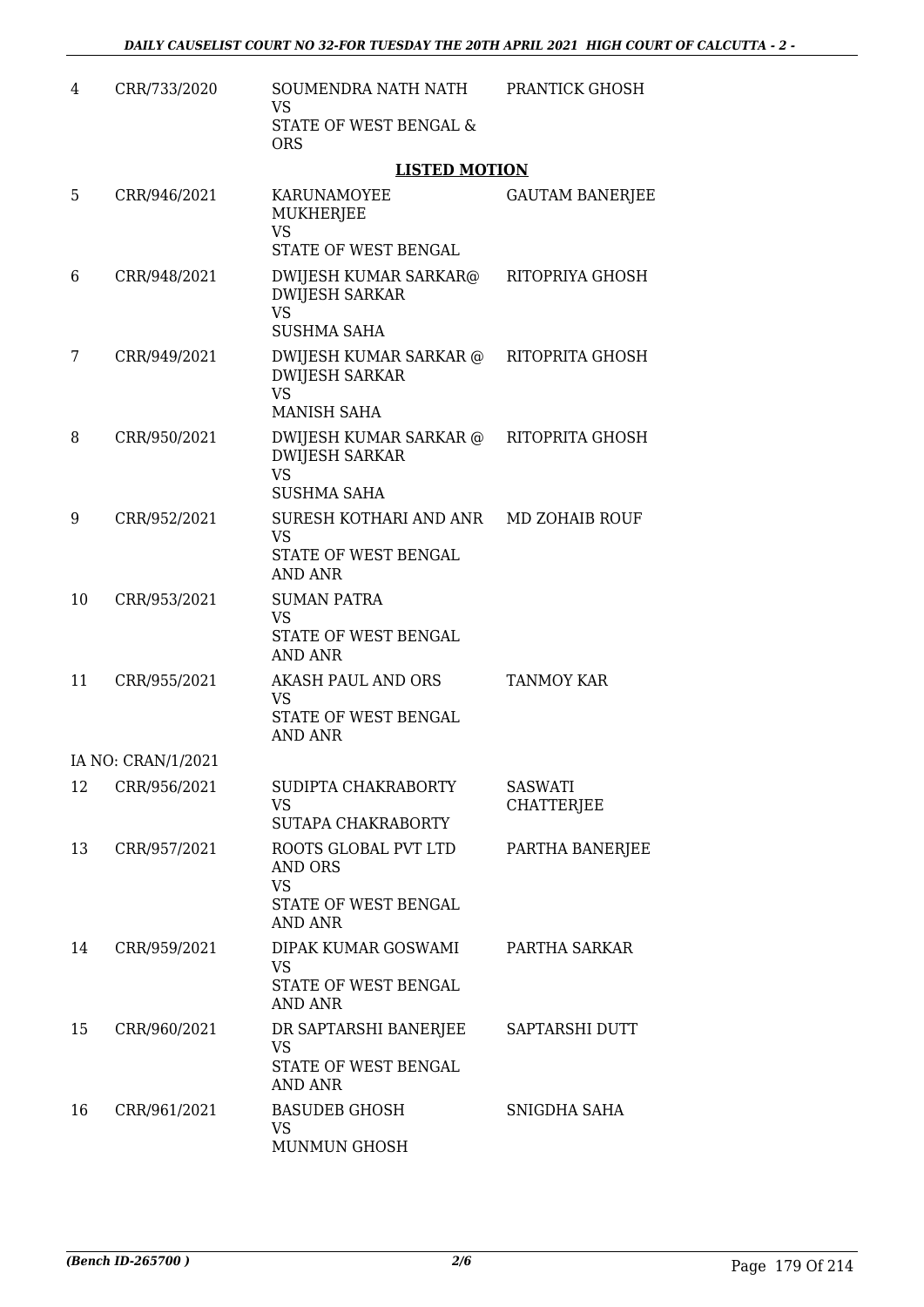| 17 | CRR/962/2021       | <b>RITA PATRA</b><br>VS<br>STATE OF WEST BENGAL<br>AND ORS.                                   | <b>SUMAN</b><br><b>CHAKRABORTY</b>    |
|----|--------------------|-----------------------------------------------------------------------------------------------|---------------------------------------|
| 18 | CRR/964/2021       | JAYATI DAS @ JAYATI DAS<br><b>SARKAR</b><br><b>VS</b><br><b>SOUMEN DAS</b>                    | <b>JOYITA RAY</b>                     |
| 19 | CRR/965/2021       | <b>KRISHNA ROY (DAS)</b><br>VS<br><b>ALOKE ROY</b>                                            | <b>JOYITA RAY</b>                     |
| 20 | CRR/968/2021       | RAKESH DUTTA AND ORS<br>VS.<br>STATE OF WEST BENGAL                                           | <b>SUMAN DAS</b><br><b>ADHIKARY</b>   |
| 21 | CRR/969/2021       | KEKA BHATTACHARYYA<br>(PANDEY) @ KEKA PANDEY<br><b>VS</b><br>STATE OF WEST BENGAL<br>AND ANR. | <b>SOMPURNA</b><br><b>CHATTERJEE</b>  |
| 22 | CRR/972/2021       | <b>MONIRUL ISLAM</b><br>VS<br><b>NASIDA BIBI</b>                                              | KOUSTAV DAS                           |
| 23 | CRR/984/2021       | PALASH DAS<br><b>VS</b><br>STATE OF WEST BENGAL<br><b>AND ANR</b>                             | <b>HIRANMAY DUTTA</b>                 |
| 24 | CRR/986/2021       | ASIF IQBAL HALSANA AND<br><b>ORS</b><br><b>VS</b><br>STATE OF WEST BENGAL<br><b>AND ANR</b>   | <b>ASHIM GHOSHAL</b>                  |
|    | IA NO: CRAN/1/2021 |                                                                                               |                                       |
| 25 | CRR/987/2021       | MAMTA MUKHERJEE AND<br><b>ANOTHER</b><br>VS<br>STATE OF WEST BENGAL<br>AND ANOTHER            | <b>SURESH KUMAR</b><br><b>MITRUKA</b> |
|    | IA NO: CRAN/1/2021 |                                                                                               |                                       |
| 26 | CRR/992/2021       | LAKSHMI PAUL<br>VS.<br>STATE OF WEST BENGAL<br>AND ANR.                                       | KISHAN RAY                            |
| 27 | CRR/994/2021       | LAKSHMI PAUL<br>VS.<br>STATE OF WEST BENGAL<br>AND ANR.                                       | <b>KISHAN RAY</b>                     |
| 28 | CRR/995/2021       | LAKSHMI PAUL<br>VS<br>STATE OF WEST BENGAL<br>AND ANR.                                        | KISHAN RAY                            |
| 29 | CRR/996/2021       | NIKITA SANTRA<br>VS.<br>STATE OF WEST BENGAL<br>AND ANR                                       | <b>SOFIA NESAR</b>                    |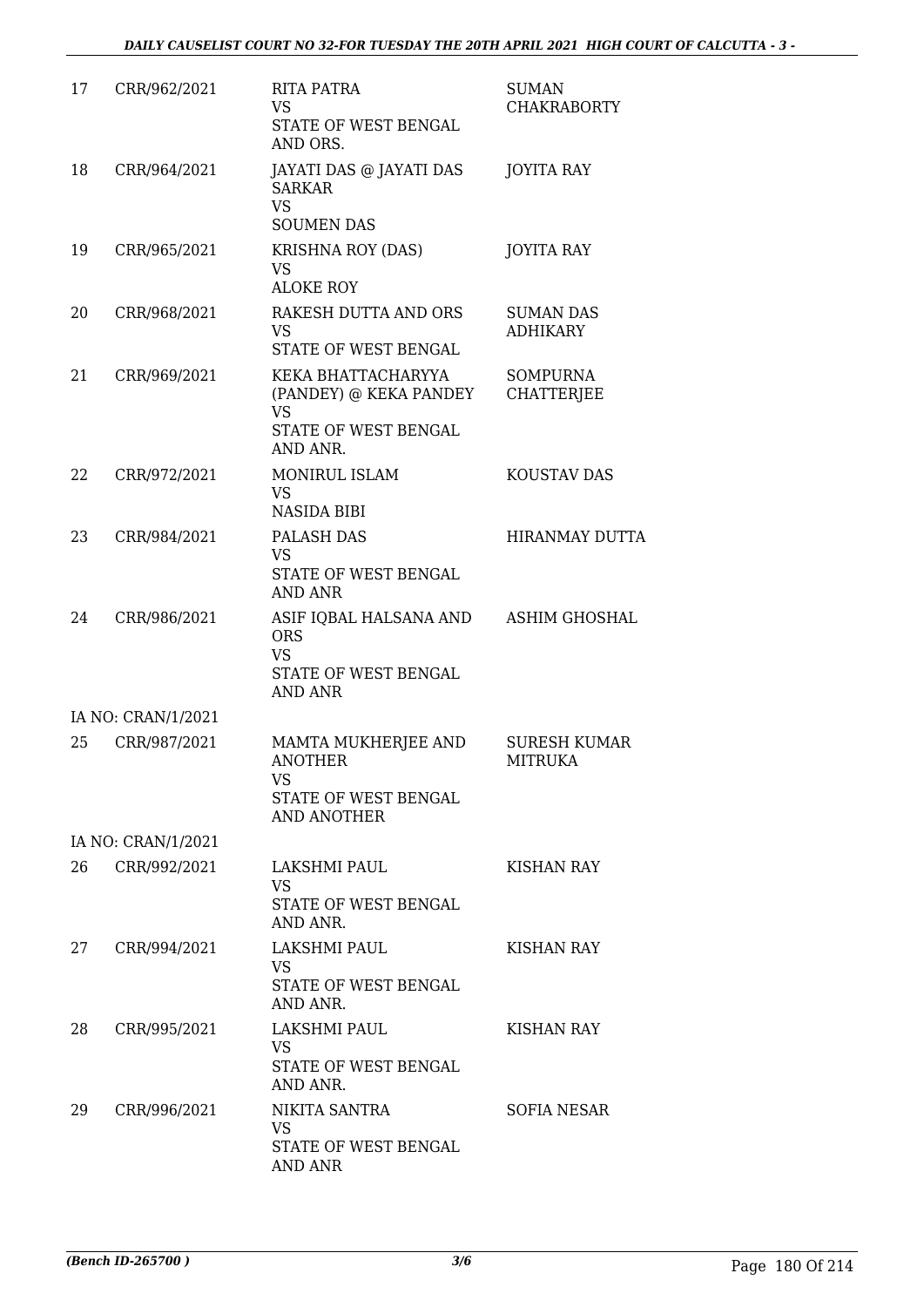| 30 | CRR/997/2021       | LAKSHMI PAUL<br><b>VS</b><br>STATE OF WEST BENGAL<br>AND ANR.                                | kishan ray                               |
|----|--------------------|----------------------------------------------------------------------------------------------|------------------------------------------|
| 31 | CRR/1002/2021      | <b>MALLIKA DEY</b><br><b>VS</b><br>ASHIS SARKAR AND ANR                                      | SANJIDA SULTANA                          |
|    | IA NO: CRAN/1/2021 |                                                                                              |                                          |
| 32 | CRR/1003/2021      | SYED ABDULLAH RASUL<br><b>AND ORS</b><br><b>VS</b><br>STATE OF WEST BENGAL<br><b>AND ANR</b> | PRANTICK GHOSH                           |
|    | IA NO: CRAN/1/2021 |                                                                                              |                                          |
| 33 | CRR/1007/2021      | VISHAL GUPTA<br><b>VS</b><br>STATE OF WEST BENGAL<br>AND ANR.                                | ARKA<br><b>BHATTACHARYA</b>              |
| 34 | CRR/1012/2021      | MRINAL DUTTA<br><b>VS</b><br>RINKI DUTTA AND ANR                                             | Supratick Syamal                         |
| 35 | CRR/1013/2021      | <b>AGANESH MEHRA</b><br><b>VS</b><br><b>SATISH KUMAR</b>                                     | <b>ANINDYA HALDER</b>                    |
| 36 | CRR/932/2021       | <b>SAMIN GAYEN</b><br>VS<br>STATE OF WEST BENGAL<br><b>AND ANR</b>                           | Sobhan Majumder                          |
| 37 | CRR/934/2021       | KAKALI PANDA AND ANR<br>VS<br>STATE OF WEST BENGAL<br><b>AND ANR</b>                         | SK JAYED HOSSAIN                         |
| 38 | CRR/935/2021       | SANJAM KUMAR JANA<br>VS.<br>SIVAJI ROY                                                       | <b>SOUMYAJIT DAS</b><br><b>MAHAPATRA</b> |
| 39 | CRR/938/2021       | TUTUL KR. GHOSH AND<br>ANR.<br><b>VS</b><br>STATE OF WEST BENGAL<br>AND ANR.                 | ARUNAVA GANGULY                          |
| 40 | CRR/939/2021       | MRI RABIUL ISLAM<br>VS<br><b>BILKISH PARVIN</b>                                              | <b>SHAMBHU NATH RAY</b>                  |
| 41 | CRR/941/2021       | PRADIPTA DEBNATH AND<br>ORS.<br><b>VS</b><br>STATE OF WEST BENGAL                            | DILIP KR. SADHU                          |
| 42 | CRR/942/2021       | DILIP KR. NAYAK<br><b>VS</b><br>STATE OF WEST BENGAL<br>AND ANR.                             | TIRTHANKAR<br>MUKHERJEE                  |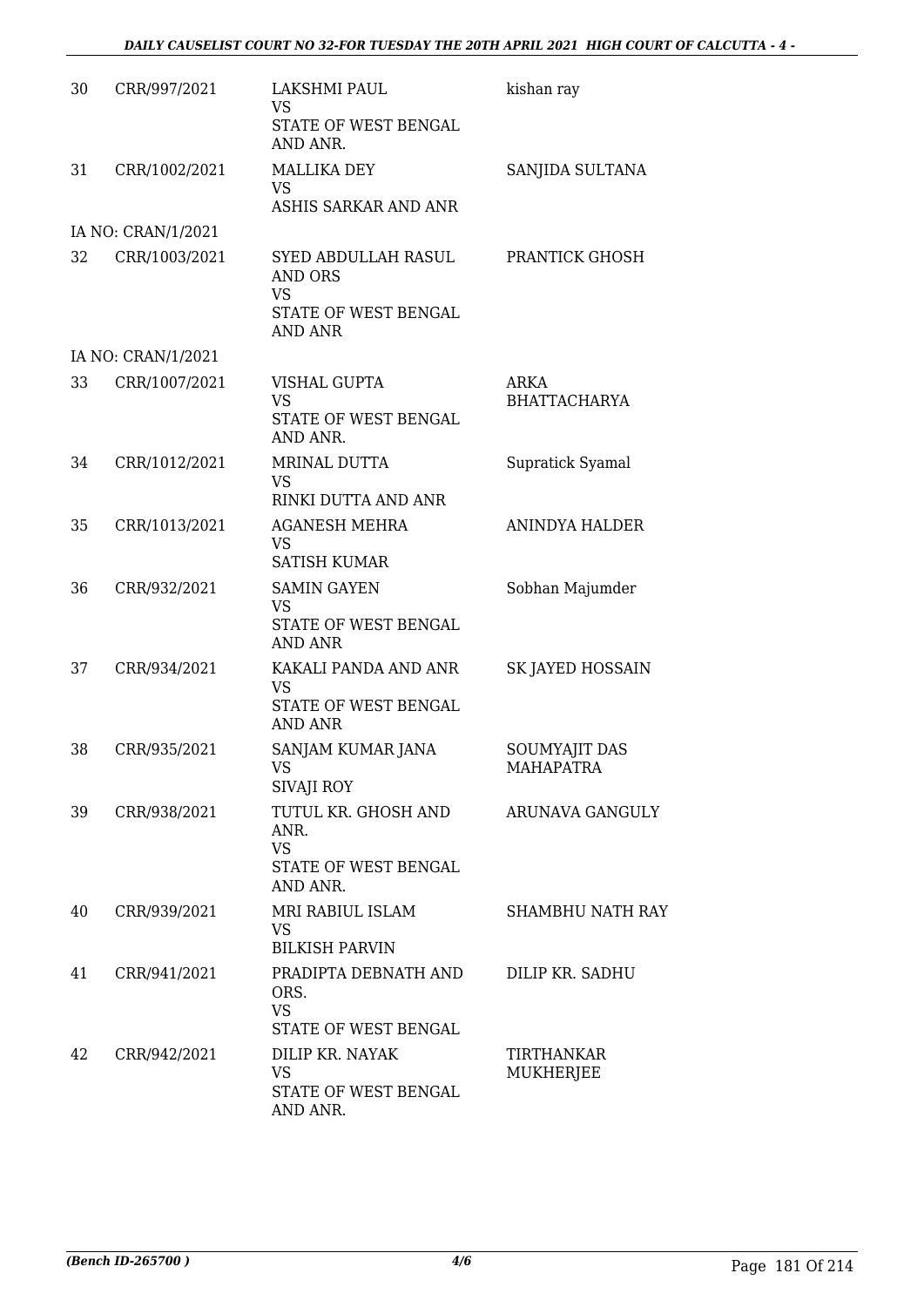#### *DAILY CAUSELIST COURT NO 32-FOR TUESDAY THE 20TH APRIL 2021 HIGH COURT OF CALCUTTA - 5 -*

| 43 | CRR/943/2021       | AMIT KR. MITRA<br>VS.<br><b>KAMALA DEY</b>                                                             | <b>NAVANIL DE</b>            |
|----|--------------------|--------------------------------------------------------------------------------------------------------|------------------------------|
| 44 | CRR/944/2021       | AMIT KR. MITRA<br>VS<br><b>KAMALA DEY</b>                                                              | NAVANIL DE                   |
| 45 | CRR/945/2021       | JOYDIP GHOSH<br>VS<br>STATE OF WEST BENGAL<br><b>AND ANR</b>                                           | MITUL<br><b>CHAKRABORTY</b>  |
| 46 | CRR/1499/2020      | SALIK ZAMAN @ SALIK<br><b>ZAMA</b><br><b>VS</b>                                                        | <b>BITASOK BANERJEE</b>      |
| 47 | CRR/3054/2018      | State of West Bengal<br>FARUK AHMED PIADA &<br>ORS.<br><b>VS</b>                                       | <b>DONA AKTER</b>            |
| 48 | CRR/721/2021       | KARIMA BIBI & ANR.<br>ANIL KUMAR<br>AGARWAL@KESHAV<br><b>AGARWAL</b><br><b>VS</b>                      | RAMA KANT SHARMA             |
|    |                    | STATE OF WEST BENGAL<br><b>AND ANR</b>                                                                 |                              |
| 49 | CRR/209/2021       | SABYASACHI SENGUPTA<br>AND ORS<br><b>VS</b><br>State of West Bengal AND<br><b>ANR</b>                  | LIPIKA NATH                  |
| 50 | CRR/346/2021       | <b>TANMAY MAITY</b><br><b>VS</b><br>STATE OF WEST BENGAL<br>AND ANR                                    | <b>PUNAM BASU</b>            |
|    | wt51 CRR/3041/2019 | <b>TANMAY MAITY</b><br>VS<br>STATE OF WEST BENGAL &<br>ANR                                             | MS PUNAM BASU                |
| 52 | CRR/1408/2020      | NABA KUMAR BAG<br><b>VS</b><br>State of West Bengal                                                    | KAKALI NASKAR                |
| 53 | CRR/960/2020       | RISHIKESH MEENA<br><b>VS</b><br><b>STATE OF WEST BENGAL &amp;</b><br><b>ANR</b>                        | ANUBRATA SANTRA              |
| 54 | CRR/786/2021       | RAJESH MONDAL<br>VS.<br>STATE OF WEST BENGAL<br><b>AND ANR</b>                                         | <b>ABANI BHUSAN</b><br>GHOSH |
| 55 | CRR/1875/2019      | DIBAKAR ROY PROPRIETOR<br>OF D. K. ROY AND SONS<br><b>VS</b><br>TAI INDUSTRIES LIMITED &<br><b>ANR</b> | KHOUSIK DEY                  |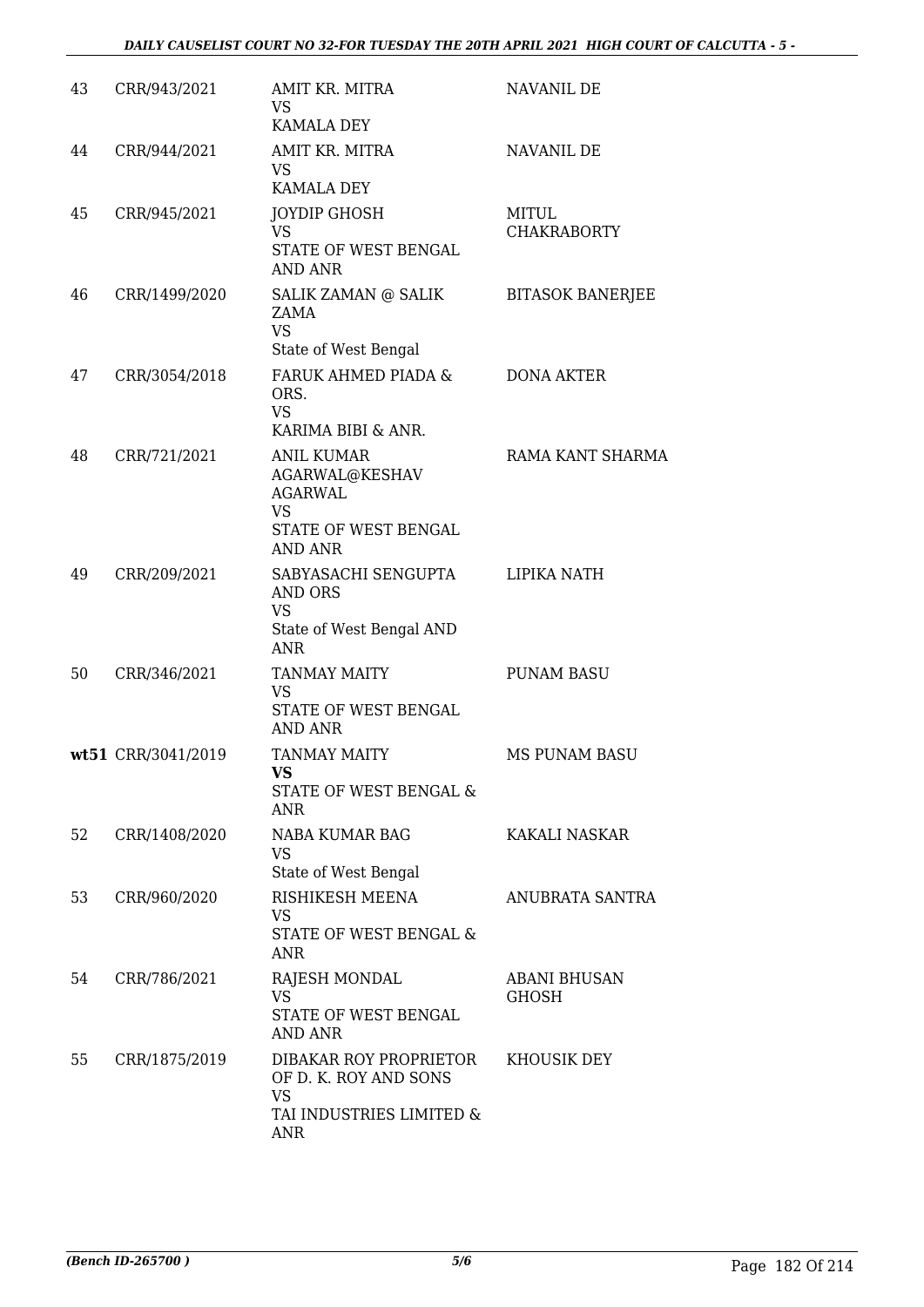| 56 | CRR/1876/2019 | DIBAKAR ROY PROPRIETOR<br>OF D. K. ROY & SONS<br>VS<br>TAI INDUSTRIES LIMITED &<br><b>ANR</b> | KHOUSIK DEY |
|----|---------------|-----------------------------------------------------------------------------------------------|-------------|
| 57 | CRR/1877/2019 | DIBAKAR ROY PROPRIETOR<br>OF D. K. ROY & SONS<br>VS.<br>TAI INDUSTRIES LIMITED &<br>ANR       | KHOUSIK DEY |
| 58 | CRR/1878/2019 | DIBAKAR ROY PROPRIETOR<br>OF D. K. ROY & SONS<br>VS<br>TAI INDUSTRIES LIMITED &<br><b>ANR</b> | KHOUSIK DEY |
| 59 | CRR/1879/2019 | DIBAKAR ROY PROPRIETOR<br>OF D. K. ROY & SONS<br>VS<br>TAI INDUSTRIES LIMITED &<br>ANR        | KHOUSIK DEY |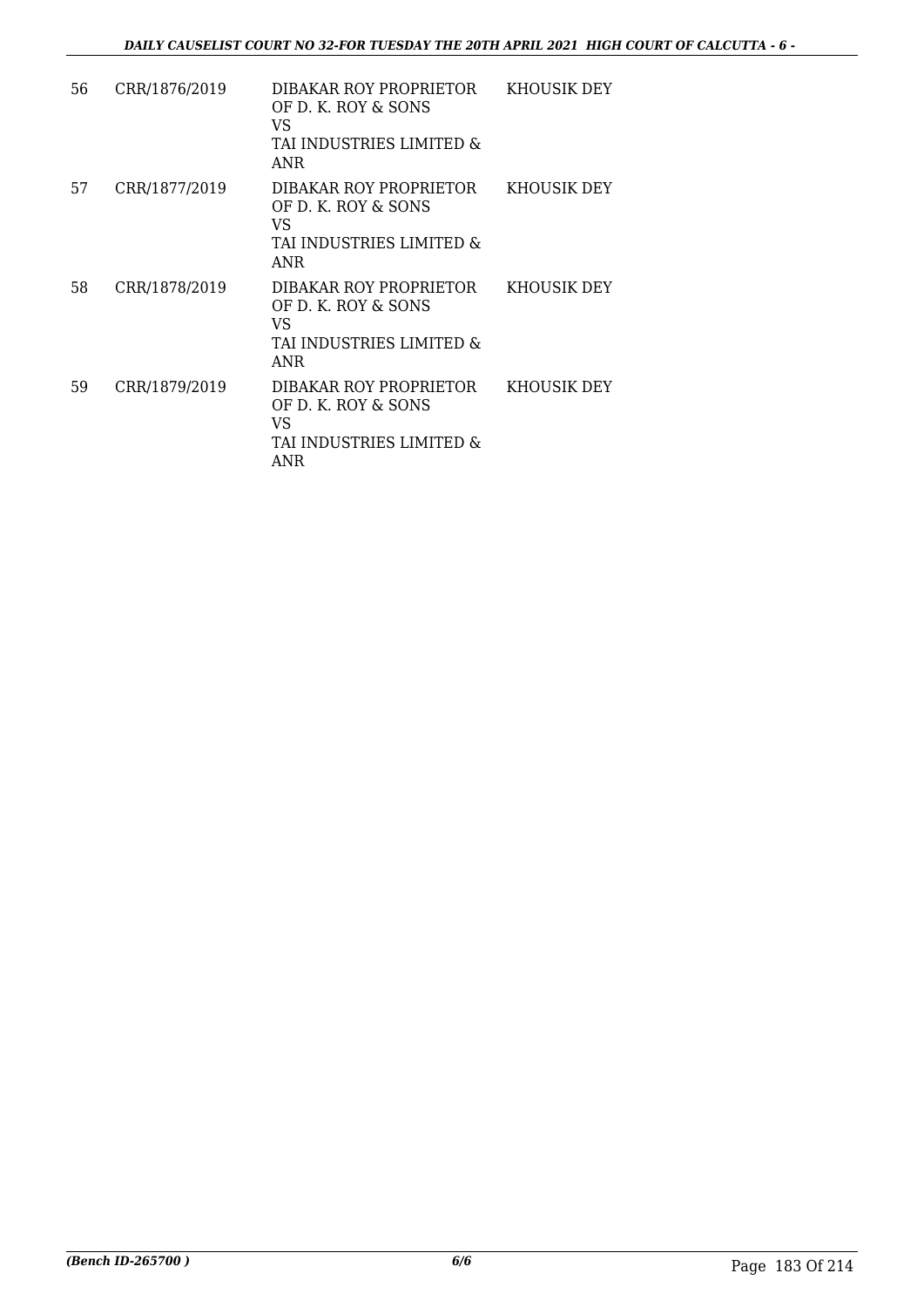

## **Appellate Side**

**DAILY CAUSELIST For Tuesday The 20th April 2021**

**COURT NO. 30**

**SINGLE BENCH (SB - XV)**

**AT 11:15 AM**

**HON'BLE JUSTICE BIBEK CHAUDHURI**

**(VIA VIDEO CONFERENCE)**

**ON AND FROM MONDAY, THE 11TH JANUARY, 2021 - ADMISSION AND HEARING OF CRIMINAL APPEALS INCLUDING BAIL (PUNISHMENT UP TO 7 YEARS); ADMISSION OF CRIMINAL MOTIONS AND HEARING OF CRIMINAL REVISIONS ARISING OUT OF D.V.ACT ;**

**HEARING OF CRIMINAL APPEALS,HEARING OF CRIMINAL APPEALS RELATING TO 'CRIMES AGAINST WOMEN'.**

**AND**

**ON AND FROM TUESDAY, 13TH APRIL, 2021 TO SO LONG AS THE SINGLE BENCH OF HON'BLE JUSTICE BIBEK CHAUDHURI DOES NOT SIT - HON'BLE JUSTICE SHIVAKANT PRASAD IN ADDITION TO HIS OWN LIST AND DETERMINATION, WILL SIT SINGLY TO TAKE UP MATTERS FROM THE LIST AND DETERMINATION OF HON'BLE JUSTICE BIBEK CHAUDHURI. NOTE : FINAL HEARING OF CRIMINAL APPEALS SHALL BE TAKEN UP FROM 2 P.M. IF AFTER CONCLUSION OF HEARING OF APPEAL, TIME PERMITS, CRIMINAL MOTIONS AND APPLICATIONS SHALL BE TAKEN UP FOR HEARING. NOTE: MATTERS WILL BE TAKEN UP THROUGH PHYSICAL HEARING ONLY WHEN BOTH THE PARTIES ARE AGREED. NOTE: ON THE BASIS OF THE RESOLUTION TAKEN BY THE COVID COMITTEE OF THE HIGH COURT AT CALCUTTA HEARING OF APPEALS SHALL NOT BE TAKEN UP FROM 12TH APRIL, 2021 TO 30TH APRIL, 2021. ALL OTHER PENDING MATTERS SHALL BE TAKEN UP THROUGHOUT THE DAY TILL 30TH APRIL, 2021.**

#### **TO BE MENTIONED**

| CRR/2568/2018 | DR GYAN CHANDRA SUBBA<br>VS                                                   | MS A RATHORE |
|---------------|-------------------------------------------------------------------------------|--------------|
|               | STATE OF WEST BENGAL &<br>ANR                                                 |              |
|               | IA NO: CRAN/1/2018(Old No:CRAN/3172/2018), CRAN/6/2019(Old No:CRAN/4188/2019) |              |

| CRR/2263/2019 | SUMIT AGRWAL<br>VS<br>STATE OF WEST BENGAL &<br>ANR | ROHIT JALAN |
|---------------|-----------------------------------------------------|-------------|
|               |                                                     |             |

IA NO: CRAN/1/2021

#### **APPLICATION FOR BAIL**

3 CRM/3257/2021 SAROJIT MONDAL @ NAROD VS STATE OF WEST BENGAL KARABI ROY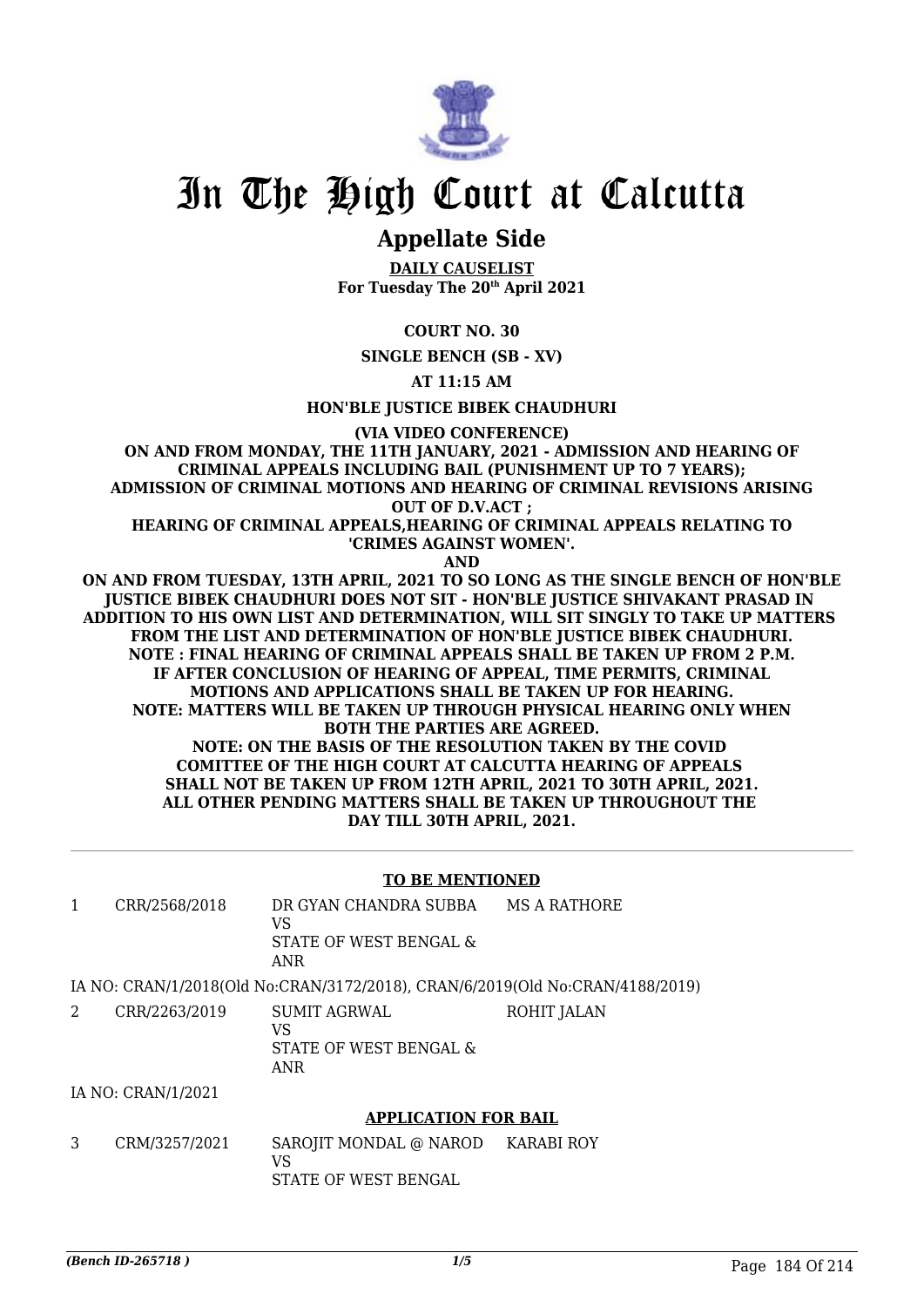| 4  | CRM/3138/2021                   | ASHRAF SHEIKH @ ASHRAF<br><b>SHEKH AND OTHERS</b><br><b>VS</b><br>STATE OF WEST BENGAL | <b>SUMANTA</b><br><b>CHAKRABORTY</b> |
|----|---------------------------------|----------------------------------------------------------------------------------------|--------------------------------------|
| 5  | CRM/2816/2021                   | <b>SUBRATA SARKAR</b>                                                                  | MD JANNAT UL                         |
|    |                                 | <b>VS</b>                                                                              | <b>FIRDOUS</b>                       |
|    |                                 | STATE OF WEST BENGAL                                                                   |                                      |
| 6  | CRM/3346/2021                   | ARSHAD BAIDYA<br><b>VS</b>                                                             | <b>SOURAV MUKHERJEE</b>              |
|    |                                 | STATE OF WEST BENGAL                                                                   |                                      |
|    |                                 | <b>CANCELLATION OF BAIL</b>                                                            |                                      |
| 7  | CRM/1570/2019                   | SHIB SHANKAR RUNGTA<br>(HUF) REP BY KARTA SHIB<br><b>SANKAR RUNGTA</b>                 | ANJAN DATTA                          |
|    |                                 | <b>VS</b><br>STATE OF WEST BENGAL &<br><b>ORS</b>                                      |                                      |
|    |                                 | <b>BAIL IN CONNECTION WITH APPEAL</b>                                                  |                                      |
| 8  | CRA/121/2021                    | RAJIB DAS                                                                              | <b>BISWAJIT HAZRA</b>                |
|    |                                 | <b>VS</b><br>STATE OF WEST BENGAL                                                      |                                      |
|    | IA NO: CRAN/1/2021              |                                                                                        |                                      |
|    |                                 | <b>MODIFICATION/RELAXATION OF BAIL</b>                                                 |                                      |
| 9  | CRM/6093/2019                   | <b>BIDHAN KIRTANIA</b><br><b>VS</b>                                                    | <b>BISWAJIT MANNA</b>                |
|    |                                 | STATE OF WEST BENGAL                                                                   |                                      |
|    | IA NO: CRAN/1/2020              |                                                                                        |                                      |
| 10 | CRM/6094/2019                   | RAJESH GHOSH<br><b>VS</b><br>STATE OF WEST BENGAL                                      | <b>BISWAJIT MANNA</b>                |
|    |                                 |                                                                                        |                                      |
|    | IA NO: CRAN/1/2020              |                                                                                        |                                      |
| 11 | CRA/150/2020                    | <b>RAM PRASAD BISWAS</b><br>VS                                                         | PROBAL SARKAR                        |
|    |                                 | STATE OF WEST BENGAL                                                                   |                                      |
|    | IA NO: CRAN/4/2020, CRAN/5/2020 |                                                                                        |                                      |
|    |                                 | <b>ADMISSION OF APPEAL</b>                                                             |                                      |
| 12 | CRA/139/2021                    | RAJU SK @RAJU SEKH<br><b>VS</b>                                                        | <b>TAPODIP GUPTA</b>                 |
|    |                                 | STATE OF WEST BENGAL                                                                   |                                      |
|    | IA NO: CRAN/1/2021              |                                                                                        |                                      |
| 13 | CRA/110/2021                    | NIRMAL ROY<br><b>VS</b>                                                                | PAMPA DEY DHABAL                     |
|    |                                 | STATE OF WEST BENGAL                                                                   |                                      |
|    | IA NO: CRAN/1/2021              |                                                                                        |                                      |
| 14 | CRA/152/2021                    | RABINDRANATH MAHATO@<br><b>RABI AND OTHERS</b><br>VS<br>STATE OF WEST BENGAL           | <b>SOUGATA MITRR</b>                 |
|    |                                 |                                                                                        |                                      |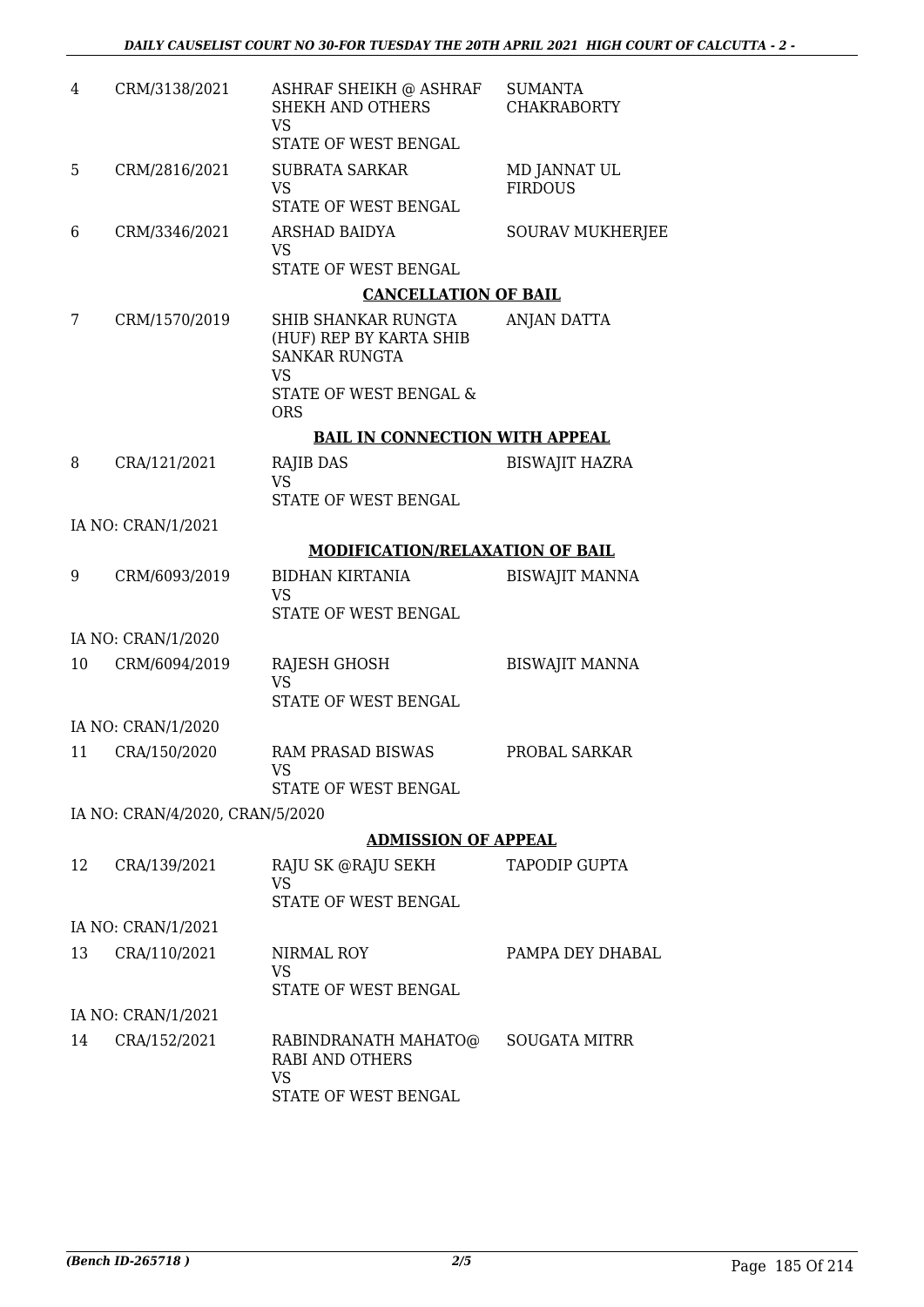| 15 | CRA/109/2021                              | KRISHNA DAS AND ORS<br><b>VS</b>                                                            | <b>SHABANA HASIN</b>                      |
|----|-------------------------------------------|---------------------------------------------------------------------------------------------|-------------------------------------------|
|    |                                           | STATE OF WEST BENGAL                                                                        |                                           |
|    |                                           | <b>MOTION</b>                                                                               |                                           |
| 16 | CRR/2139/2018                             | CHABI CHOWDHURY & ANR<br><b>VS</b><br><b>SWAPAN KUMAR PAUL &amp;</b>                        | S MAJI                                    |
|    |                                           | <b>ORS</b>                                                                                  |                                           |
| 17 | CRR/2521/2019                             | <b>SHANKAR PARAMANIK @</b><br><b>SANKAR PRAMANIK</b><br><b>VS</b><br>STATE OF WEST BENGAL & | SOUMAJIT<br><b>CHATTERIEE</b>             |
|    |                                           | <b>ANR</b>                                                                                  |                                           |
|    | IA NO: CRAN/2/2019(Old No:CRAN/4850/2019) |                                                                                             |                                           |
| 18 | CRR/662/2019                              | SANKAR PARAMANIK @<br><b>SHANKAR PARAMANIK</b><br><b>VS</b>                                 | <b>SOUMIK PRAMANICK</b>                   |
|    |                                           | STATE OF WEST BENGAL &<br><b>ANR</b>                                                        |                                           |
| 19 | CRR/1776/2020                             | <b>ANINDYA DEB</b>                                                                          | <b>SUBHAMOY</b>                           |
|    |                                           | <b>VS</b><br><b>DEBJANI DEB</b>                                                             | <b>KARMAKAR</b>                           |
| 20 | CRR/262/2021                              | <b>MANINDRA BAIN</b><br>VS<br>STATE OF WEST BENGAL                                          | <b>GAUTAM MISRA</b>                       |
|    |                                           | AND ORS.                                                                                    |                                           |
| 21 | CRR/1854/2020                             | SAKTIPADA SANNIGRAHI<br><b>AND ANR</b><br><b>VS</b>                                         | DEBISREE ADHIKARY                         |
|    |                                           | State of West Bengal                                                                        |                                           |
|    | IA NO: CRAN/1/2021                        |                                                                                             |                                           |
| 22 | CRR/1855/2020                             | KALYAN PANDA AND ANR<br><b>VS</b>                                                           | DEBISREE ADHIKARY                         |
|    |                                           | State of West Bengal                                                                        |                                           |
| 23 | CRR/292/2021                              | KRITI AGARWAL<br>VS                                                                         | PRATYUSH PATWARI                          |
|    |                                           | STATE OF WEST BENGAL<br><b>AND ANR</b>                                                      |                                           |
| 24 | CRR/1135/2021                             | SARIFUL GAZI<br><b>VS</b>                                                                   | <b>MAZAHAR HOSSAIN</b><br>CHOWDHURY       |
|    |                                           | STATE OF WEST BENGAL                                                                        |                                           |
| 25 | CRR/315/2021                              | RAJKUMAR JAISWAL<br><b>VS</b>                                                               | <b>SANTU PAUL</b>                         |
|    |                                           | NEHA JAISWAL AND ANR                                                                        |                                           |
| 26 | CRR/991/2021                              | <b>OSMAN SARDAR</b><br><b>VS</b>                                                            | <b>MAZHAR HOSSAIN</b><br><b>CHOWDHURY</b> |
|    |                                           | STATE OF WEST BENGAL                                                                        |                                           |
| 27 | CRR/1102/2021                             | NABIN DAS AND ANR<br><b>VS</b><br>SUBHRA DAS (BAKSHI) AND<br><b>ANR</b>                     | PARTHA SARATHI<br><b>DAS</b>              |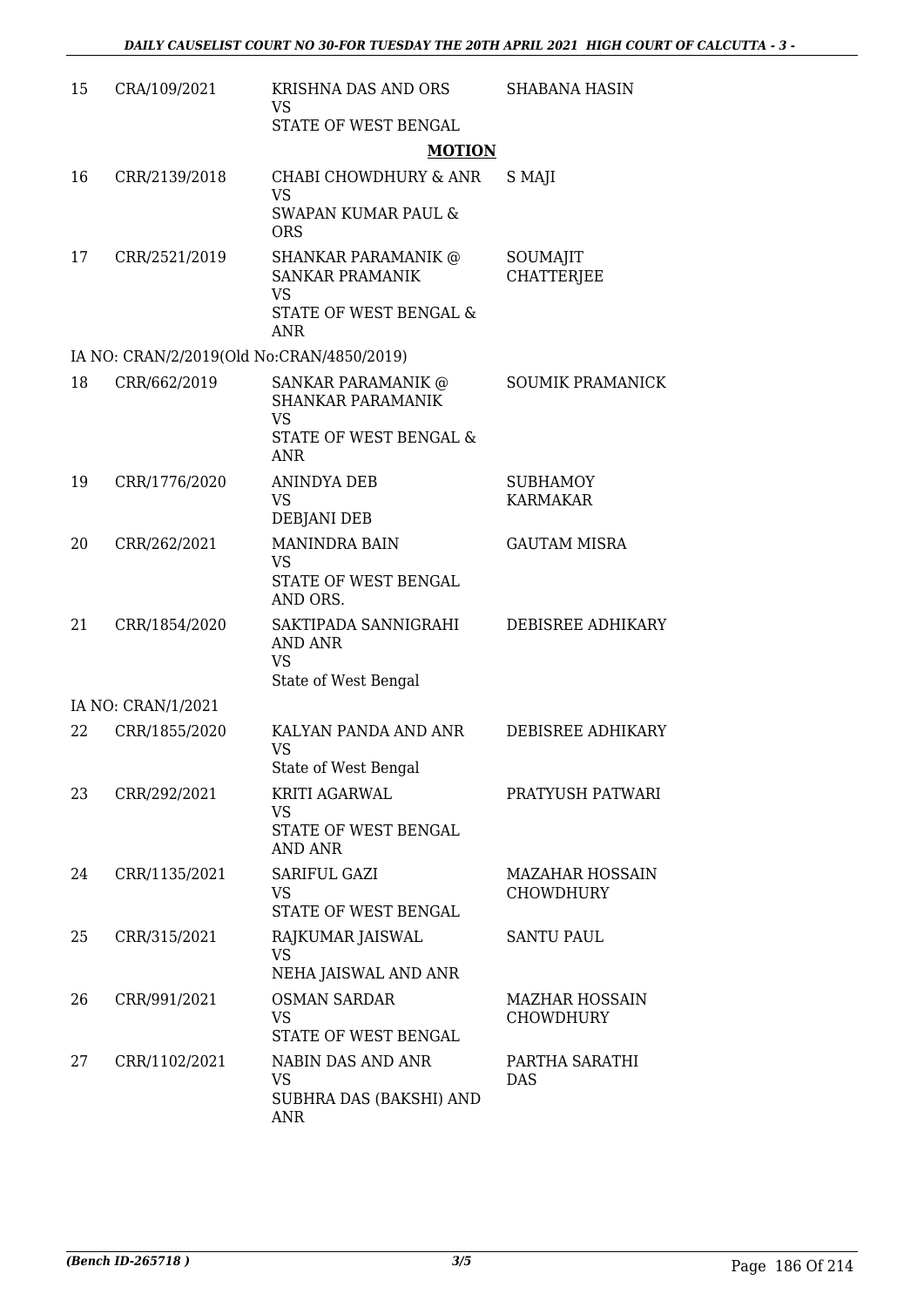| 28 | CRR/1108/2021                             | DEBRAJ GAYEN<br><b>VS</b>                                                                                               | PARTHA SENGUPTA                           |
|----|-------------------------------------------|-------------------------------------------------------------------------------------------------------------------------|-------------------------------------------|
|    |                                           | STATE OF WEST BENGAL<br><b>AND ANR</b>                                                                                  |                                           |
| 29 | CRR/1109/2021                             | <b>BHAGIRATH SARKAR</b><br><b>VS</b>                                                                                    | <b>MAZHAR HOSSAIN</b><br><b>CHOWDHURY</b> |
|    |                                           | STATE OF WEST BENGAL                                                                                                    |                                           |
|    |                                           | <b>CONTESTED APPLICATION</b>                                                                                            |                                           |
| 30 | CRR/745/2018                              | SMT. RADHARANI PRADHAN<br>VS                                                                                            | <b>SMT. RADHARANI</b><br><b>PRADHAN</b>   |
|    |                                           | STATE OF WEST BENGAL &<br><b>ORS</b>                                                                                    | (INPERSON)                                |
|    | wt31 CRR/2013/2018                        | RADHARANI PRADHAN<br><b>VS</b>                                                                                          | ANJAN DATTA                               |
|    |                                           | STATE OF WEST BENGAL &<br><b>ORS</b>                                                                                    |                                           |
|    | IA NO: CRAN/5/2020(Old No:CRAN/1329/2020) |                                                                                                                         |                                           |
| 32 | CRR/1448/2018                             | AKHILESH SHAW@AKLESH<br><b>KUMAR SHAW</b>                                                                               | <b>SAIKA KHAN</b>                         |
|    |                                           | <b>VS</b><br>KAKOLI SHAW@MONDAL                                                                                         |                                           |
|    |                                           | <b>APPLICATION</b>                                                                                                      |                                           |
| 33 | CRR/533/2019                              | SMT DIBYA PRASAD                                                                                                        | AWADHESH KR RAI                           |
|    |                                           | <b>VS</b><br>VIKASH KR BARI & ORS                                                                                       |                                           |
|    | IA NO: CRAN/1/2021                        |                                                                                                                         |                                           |
| 34 | CRMSPL/46/2019                            | MAHABIR GMB TRADEFIN P. SUBHAMOY PATRA<br>LTD.<br><b>VS</b>                                                             |                                           |
|    |                                           | KASHINATH CHOWDHURY                                                                                                     |                                           |
|    |                                           | IA NO: CRAN/1/2020(Old No:CRAN/1211/2020), CRAN/2/2020(Old No:CRAN/1212/2020)                                           |                                           |
| 35 | CRMSPL/47/2019                            | MAHABIR GMB TRADEFIN P. SUBHAMAY PATRA<br>LTD.<br>VS                                                                    |                                           |
|    |                                           | KASHINATH CHOWDHURY                                                                                                     |                                           |
| 36 | CRMSPL/45/2019                            | IA NO: CRAN/1/2020(Old No:CRAN/1204/2020), CRAN/2/2020(Old No:CRAN/1210/2020)<br>MAHABIR GMB TRADEFIN P. SUBHOMAY PATRA |                                           |
|    |                                           | LTD.<br><b>VS</b><br>KASHINATRH CHOWDHURY                                                                               |                                           |
|    |                                           | IA NO: CRAN/1/2020(Old No:CRAN/1213/2020), CRAN/2/2020(Old No:CRAN/1215/2020)                                           |                                           |
| 37 | CRR/1094/2017                             | NIHAR KANTI GHOSH                                                                                                       | A PATI                                    |
|    |                                           | <b>VS</b><br>STATE OF WEST BENGAL &<br>ANR                                                                              |                                           |
|    | IA NO: CRAN/6/2021                        |                                                                                                                         |                                           |
| 38 | CRR/1095/2017                             | NIHAR KANTI GHOSH &<br><b>ORS</b><br><b>VS</b><br>STATE OF WEST BENGAL &                                                | A PATI                                    |
|    |                                           | ANR                                                                                                                     |                                           |

IA NO: CRAN/6/2021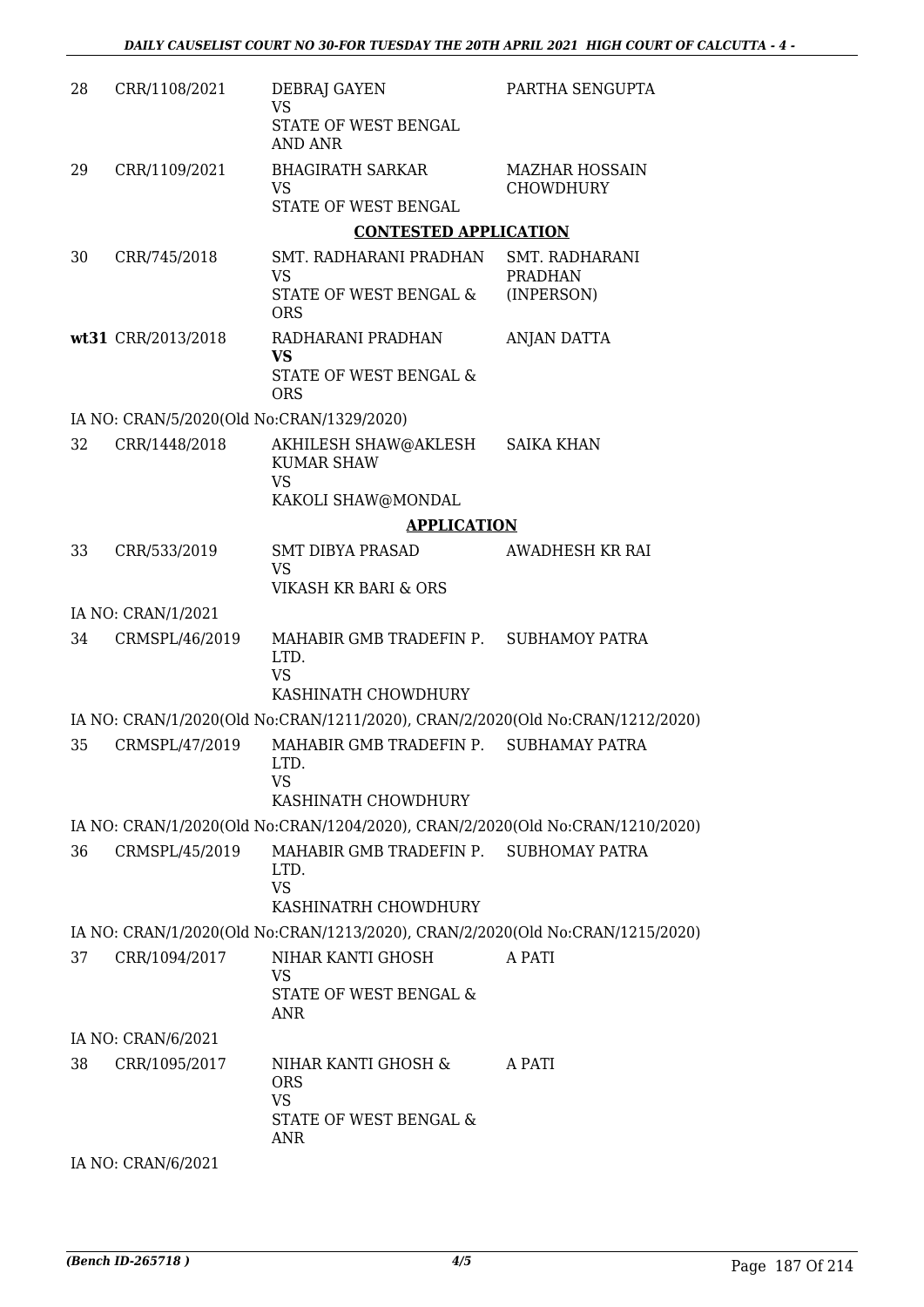| 39 | CRR/1093/2017      | NIHAR KANTI GHOSH &<br>ANR<br>VS<br>STATE OF WEST BENGAL &<br>ANR   | A PATI |
|----|--------------------|---------------------------------------------------------------------|--------|
|    | IA NO: CRAN/6/2021 |                                                                     |        |
| 40 | CRA/670/2015       | TULSI MAHANTA & ANR<br>VS<br>STATE OF WEST BENGAL                   | S DAS  |
|    |                    |                                                                     |        |
|    |                    | IA NO: CRAN/1/2015(Old No:CRAN/4078/2015), CRAN/2/2021, CRAN/3/2021 |        |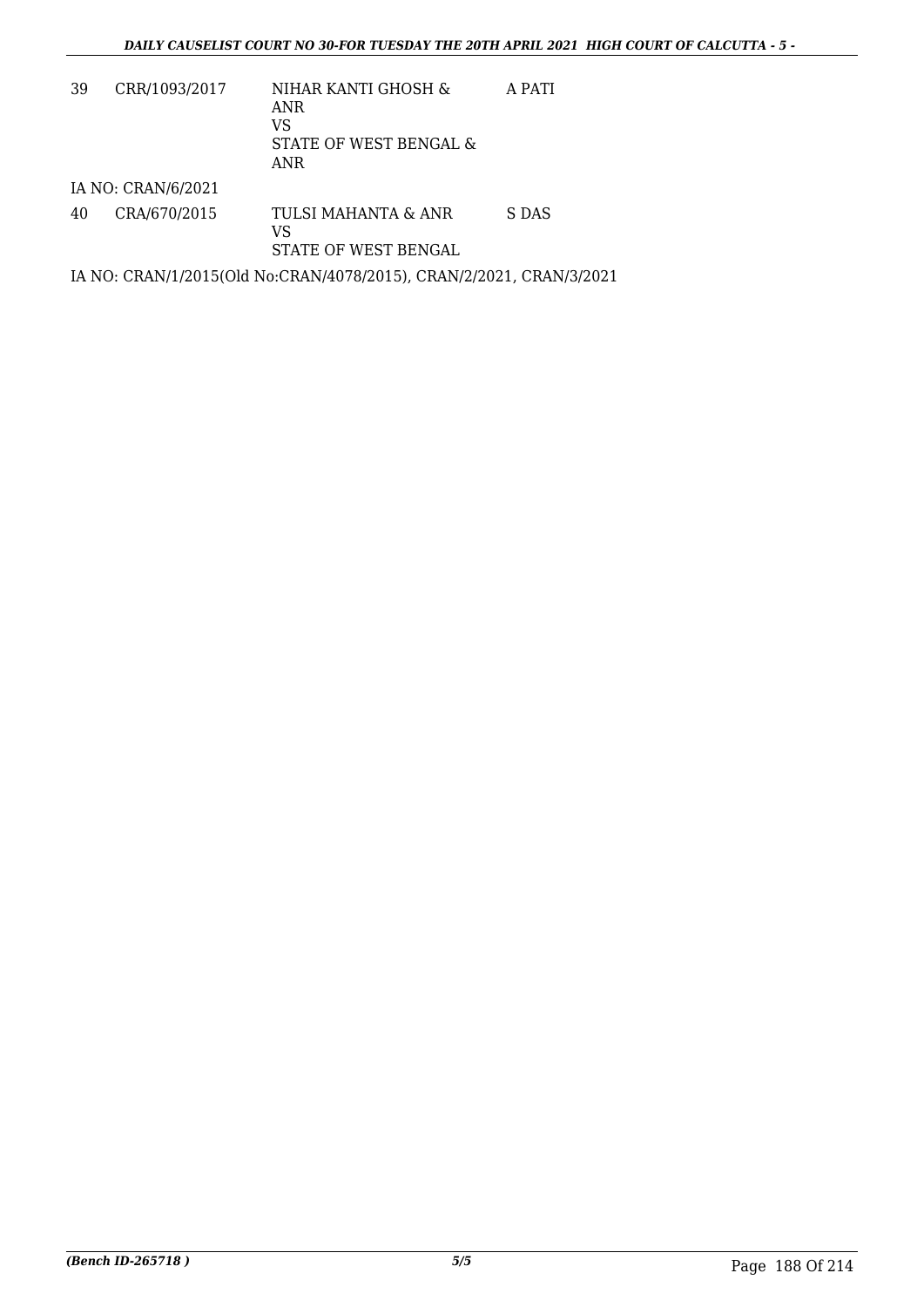

### **Appellate Side**

**DAILY CAUSELIST For Tuesday The 20th April 2021**

**COURT NO. 42 SINGLE BENCH (SB - XVI) AT 11:15 AM HON'BLE JUSTICE SUBHASIS DASGUPTA (VIA VIDEO CONFERENCE)**

#### **ON AND FROM MONDAY, THE 11TH JANUARY, 2021 - ADMISSION OF CRIMINAL MOTIONS AND HEARING OF CRIMINAL REVISIONS WHICH ARE NOT ASSIGNED TO ANY OTHER BENCH INCLUDING APPLICATIONS CONNECTED THERETO; HEARING OF CRIMINAL REVISIONS (IRRESPECTIVE OF CLASSIFICATION) FILED UPTO 2015 INCLUDING CONNECTED APPLICATIONS;**

#### **HEARING OF CRIMINAL APPEALS.**

**AND**

**ON AND FROM TUESDAY, 6TH APRIL, 2021 TO AS LONG AS HON'BLE JUSTICE JAY SENGUPTA DOES NOT SIT HON'BLE JUSTICE SUBHASIS DASGUPTA IN ADDITION TO HIS OWN LIST AND DETERMINATION, WILL SIT SINGLY AND TAKE UP THE LIST AND DETERMINATION OF HON'BLE JUSTICE JAY SENGUPTA.**

**SPECIAL NOTE :**

**(A) NO FURTHER INCLUSION IN THE LIST UNTIL FURTHER ORDER. (B) EXTENSION OF INTERIM ORDER FOLLOWED BY "NEW MOTION" WILL BE TAKEN UP FIRST TILL 12.30 P.M., IF NOT EXHAUSTED EARLIER. THEREAFTER, MOTION UNDER THE CATEGORY "LISTED MOTION" WILL BE TAKEN UP.**

#### **NOTE : MATTERS WILL BE TAKEN UP THROUGH PHYSICAL HEARING ONLY WHEN BOTH PARTIES ARE AGREED.**

|   |                                           | <b>EXTENSION OF INTERIM ORDER</b>                                           |                         |  |
|---|-------------------------------------------|-----------------------------------------------------------------------------|-------------------------|--|
| 1 | CRR/808/2016<br>(CT.32)                   | <b>SAMIR JAIN</b><br>VS<br>STATE OF WEST BENGAL &<br><b>ORS</b>             | P K JHUNJHUNWALA        |  |
|   |                                           | IA NO: CRAN/15/2020(Old No:CRAN/1298/2020), CRAN/16/2021                    |                         |  |
| 2 | CRR/2059/2017                             | SHILA RANI SAHA & ORS.<br>VS<br>JADAV CHANDRA SAHA                          | <b>SUJAN CHATTERIEE</b> |  |
|   | IA NO: CRAN/8/2020(Old No:CRAN/1281/2020) |                                                                             |                         |  |
| 3 | CRR/3718/2017                             | M/S. BLUE STAR LIMITED &<br><b>ANR</b><br>VS<br><b>STATE OF WEST BENGAL</b> | <b>AVISHEK GUHA</b>     |  |
|   | $\mathbf{A}$                              |                                                                             |                         |  |

IA NO: CRAN/12/2021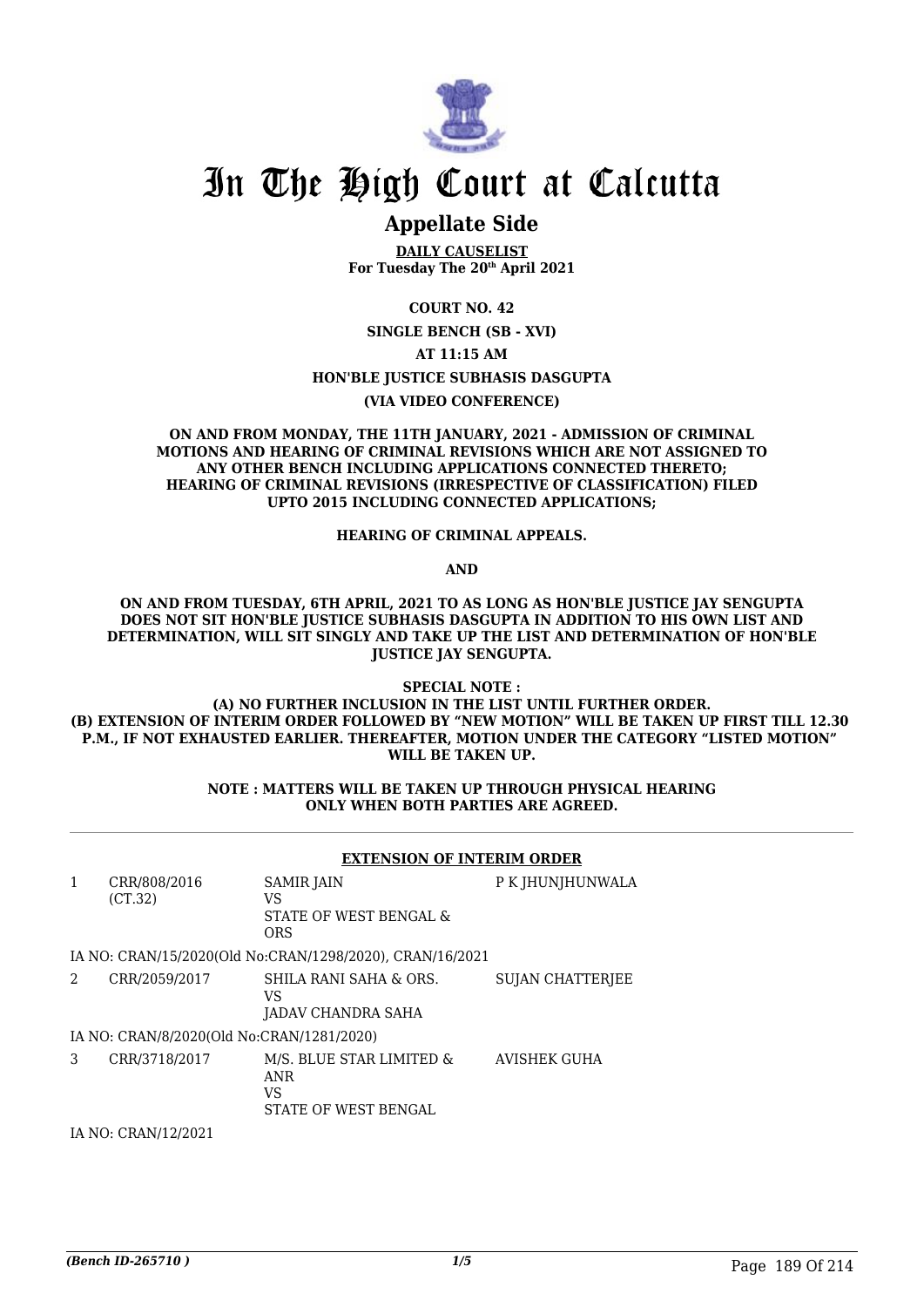| $\overline{4}$ | CRR/3944/2017           | M/S BLUE STAR LTD & ORS<br>VS                                                     | A GUHA                                                                                     |
|----------------|-------------------------|-----------------------------------------------------------------------------------|--------------------------------------------------------------------------------------------|
|                |                         | STATE OF WEST BENGAL &<br><b>ANR</b>                                              |                                                                                            |
|                |                         |                                                                                   | IA NO: CRAN/2/2018(Old No:CRAN/838/2018), CRAN/11/2020(Old No:CRAN/709/2020), CRAN/12/2021 |
| 5              | CRR/328/2020            | HEMANT KUMAR BHATIA &<br>ANR<br>VS.                                               | <b>ARUNABHA DEB</b>                                                                        |
|                |                         | OINDRILA MOITRA NEE<br><b>BAGCHI</b>                                              |                                                                                            |
|                |                         | IA NO: CRAN/1/2020(Old No:CRAN/1165/2020), CRAN/2/2021, CRAN/4/2021               |                                                                                            |
| 6              | CRR/739/2020<br>(CT.32) | <b>SAUGATA DAS &amp; ORS</b><br><b>VS</b><br>PREETI DAS                           | <b>MRS NAMITA BASU</b>                                                                     |
|                | IA NO: CRAN/1/2021      |                                                                                   |                                                                                            |
| 7              | CRR/1067/2020           | SUJIT BARMAN ROY & ANR<br><b>VS</b>                                               | <b>M MUKHERJEE</b>                                                                         |
|                |                         | <b>STATE OF WEST BENGAL &amp;</b><br><b>ANR</b>                                   |                                                                                            |
|                |                         | IA NO: CRAN/1/2020(Old No:CRAN/3001/2020), CRAN/2/2021                            |                                                                                            |
| 8              | CRR/1399/2020           | ABDUL SOMI MONDAL<br>VS                                                           | SARYATI DATTA                                                                              |
|                |                         | <b>SHRIRAM TRANSPORT</b><br>FINANCE COMPANY LTD                                   |                                                                                            |
|                | IA NO: CRAN/1/2021      |                                                                                   |                                                                                            |
| 9              | CRR/1448/2020           | RITA SAHA AND ORS<br><b>VS</b>                                                    | AVINABA PATRA                                                                              |
|                |                         | THE STATE OF WEST BENGAL<br><b>AND ANR</b>                                        |                                                                                            |
|                | IA NO: CRAN/1/2021      |                                                                                   |                                                                                            |
| 10             | CRR/239/2021            | BATUL SARDAR AND ANR.<br>VS                                                       | <b>SHAKTI HALDER</b>                                                                       |
|                |                         | STATE OF WEST BENGAL AND<br>ANR.                                                  |                                                                                            |
|                | IA NO: CRAN/1/2021      |                                                                                   |                                                                                            |
| 11             | CRR/633/2021            | E ZONE STRIPS PVT LTD AND<br><b>ORS</b><br>VS.                                    | RAMA KANT SHARMA                                                                           |
|                |                         | STATE OF WEST BENGAL AND<br>ANR                                                   |                                                                                            |
|                | IA NO: CRAN/1/2021      |                                                                                   |                                                                                            |
| 12             | CRR/634/2021            | PRITY TUBES PVT LTD AND<br><b>ORS</b><br><b>VS</b><br>STATE OF WEST BENGAL AND    | RAMKANT SHARMA                                                                             |
|                |                         | ANR                                                                               |                                                                                            |
|                | IA NO: CRAN/1/2021      |                                                                                   |                                                                                            |
|                |                         | <b>NEW MOTION</b>                                                                 |                                                                                            |
| 13             | CRR/966/2021            | M/S. SIMOCO<br><b>TELECOMMUNICATIONS</b><br>(SOUTH ASIA) LTD AND ORS<br><b>VS</b> | AVIRUP84@GMAIL.COM                                                                         |
|                |                         | STATE OF WEST BENGAL AND<br><b>ANR</b>                                            |                                                                                            |
| 14             | CRR/1022/2021           | DR KALYAN BANERJEE<br><b>VS</b>                                                   | <b>BISWAJIT MANNA</b>                                                                      |
|                |                         | STATE OF WEST BENGAL                                                              |                                                                                            |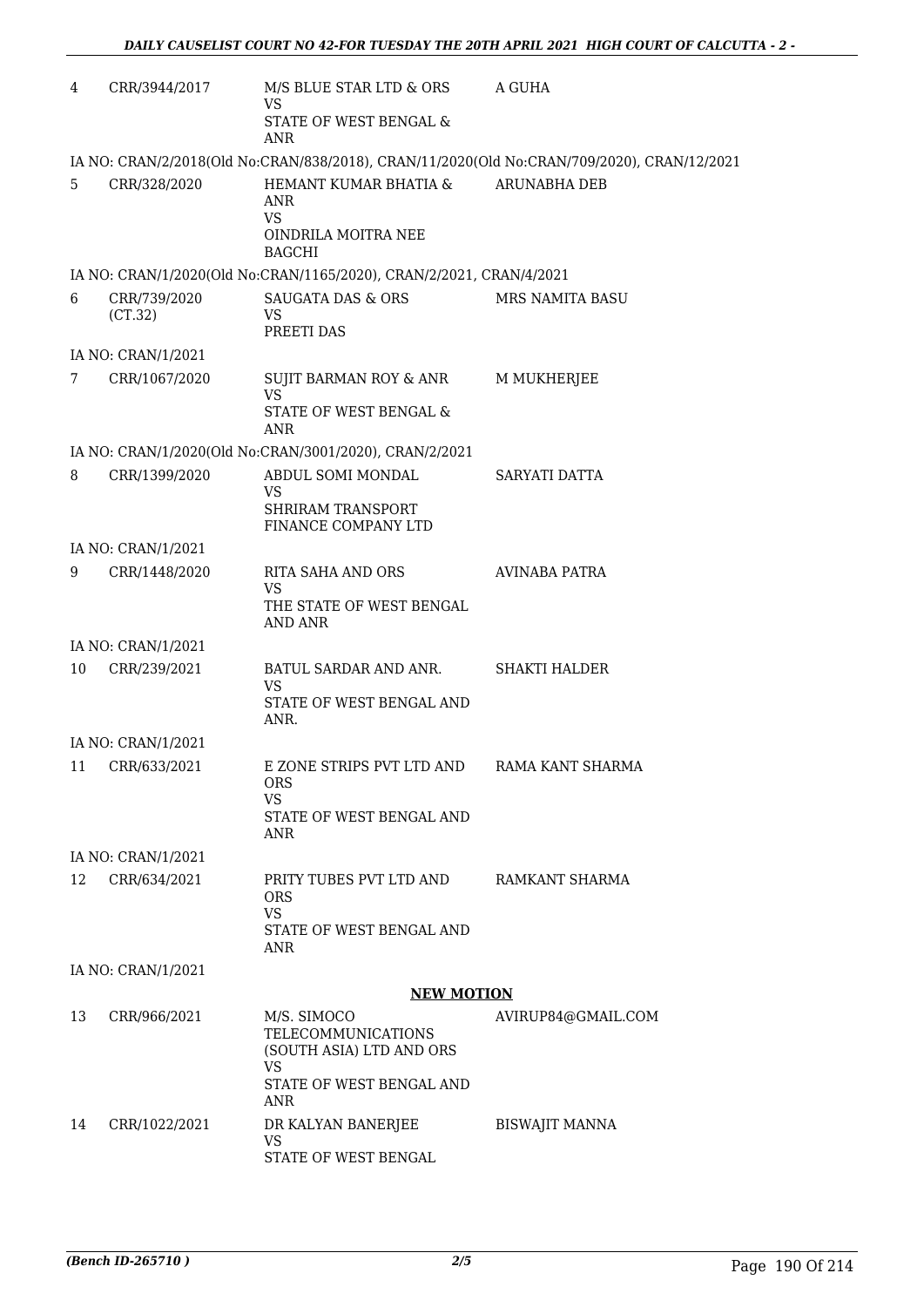| 15 | CRR/1052/2021      | <b>GOURI SANKAR SINGHA ROY</b><br><b>VS</b><br>STATE OF WEST BENGAL               | ANJAN BHATTACHARYA                 |
|----|--------------------|-----------------------------------------------------------------------------------|------------------------------------|
| 16 | CRR/1055/2021      | MARJINA BIBI                                                                      | MR BHASKAR HUTAIT                  |
|    |                    | <b>VS</b><br>STATE OF WEST BENGAL AND<br><b>ANR</b>                               |                                    |
| 17 | CRR/1116/2021      | LAKSHMI RAM SOREN<br>VS                                                           | PARVEJ ANAM                        |
| 18 | CRR/1125/2021      | STATE OF WEST BENGAL<br>SHUKLA MONDAL @ SUMI<br><b>VS</b><br>STATE OF WEST BENGAL | <b>KUSAL KUMAR</b><br>MUKHERJEE    |
|    |                    | <b>LISTED MOTION</b>                                                              |                                    |
| 19 | CRR/2046/2019      | JAHANARA BEGUM<br>VS                                                              | AMIT SHARMA                        |
|    |                    | STATE OF WEST BENGAL &<br><b>ORS</b>                                              |                                    |
| 20 | CRR/350/2020       | <b>TARUN BANERJEE</b><br><b>VS</b>                                                | <b>VIJAY VERMA</b>                 |
|    |                    | STATE OF WEST BENGAL &<br>ANR                                                     |                                    |
|    | IA NO: CRAN/1/2021 |                                                                                   |                                    |
| 21 | CRR/603/2021       | <b>SANKARI DAS</b><br>VS<br>STATE OF WEST BENGAL AND                              | <b>JOY CHAKRABORTY</b>             |
| 22 | CRR/810/2021       | ORS.<br><b>VINAY MISHRA</b>                                                       | <b>AYAN PODDAR</b>                 |
|    |                    | <b>VS</b><br>THE CENTRAL BUREAU OF<br><b>INVESTIGATION AND OTHERS</b>             |                                    |
| 23 | CRR/841/2021       | CHANDI CHARAN<br><b>CHATTOPADHYAY</b><br><b>VS</b>                                | RAMEEZ ALAM                        |
|    |                    | STATE OF WEST BENGAL AND<br><b>ANR</b>                                            |                                    |
| 24 | CRR/901/2021       | KAMARUL SARDAR<br><b>VS</b><br><b>STATE OF WEST BENGAL</b>                        | <b>SONALI DAS</b>                  |
| 25 | CRR/902/2021       | FIROJ GAZI<br>VS<br>STATE OF WEST BENGAL                                          | SONALI DAS                         |
| 26 | CRR/911/2021       | VINOD CHAWLA<br><b>VS</b><br>STATE OF WEST BENGAL                                 | <b>JOYJIT DUTTA</b>                |
| 27 | CRR/958/2021       | JAYDEB HALDER<br><b>VS</b><br>STATE OF WEST BENGAL AND<br><b>ANR</b>              | LAKSHMINATH<br><b>BHATTACHARYA</b> |
| 28 | CRR/1025/2021      | <b>BALAI LAL DAS</b><br><b>VS</b>                                                 | <b>SARTHAK BURMAN</b>              |
| 29 | CRR/1069/2021      | STATE OF WEST BENGAL<br>MD YOUNUSH AND ORS<br><b>VS</b><br>STATE OF WEST BENGAL   | MD IBRAHIM                         |
| 30 | CRR/1072/2021      | SANJU DHARA<br><b>VS</b><br><b>STATE</b>                                          | DIPAYAN KUNDU                      |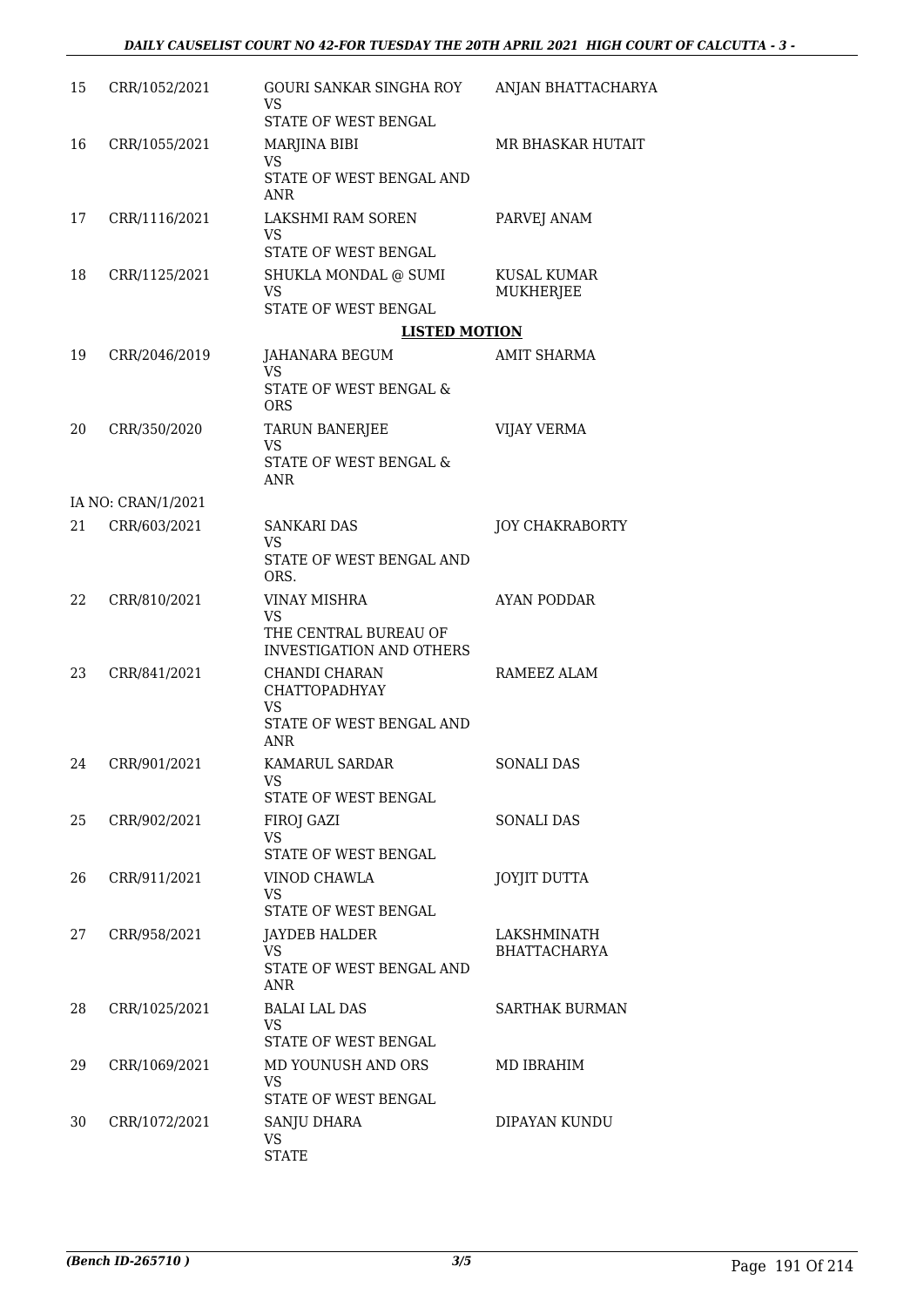| 31 | CRR/1074/2021                    | <b>MANASH CHAKRABORTY</b><br>VS                                                                            | <b>IVAN ROY</b>                         |
|----|----------------------------------|------------------------------------------------------------------------------------------------------------|-----------------------------------------|
|    |                                  | STATE OF WEST BENGAL AND<br><b>ANR</b>                                                                     |                                         |
| 32 | CRR/1075/2021                    | STATE OF WEST BENGAL<br>VS<br>MUHIBAR RAHAMAN AND ORS                                                      | <b>SABIR AHMED</b>                      |
| 33 | CRR/1077/2021                    | <b>GOPAL ROY</b><br>VS<br>STATE OF WEST BENGAL                                                             | ANINDYA HALDER                          |
| 34 | CRR/1079/2021<br>(CRAN IN DEPT.) | SADHAN GHOSH<br>VS<br>STATE OF WEST BENGAL                                                                 | MD. JANNAT UL FIRDOUS                   |
|    | IA NO: CRAN/1/2021               |                                                                                                            |                                         |
| 35 | CRR/1085/2021                    | MONIRUL SARDAR @ MONI<br>VS<br><b>STATE OF WEST BENGAL</b>                                                 | <b>SONALI DAS</b>                       |
| 36 | CRR/1086/2021                    | SHIVAJI SEN@SHIBAJI SEN<br><b>VS</b><br><b>SISIR KARMAKAR</b>                                              | <b>MD ZOHAIB RAUF</b>                   |
| 37 | CRR/1096/2021                    | <b>JIARUL SARDAR</b><br>VS<br><b>STATE OF WEST BENGAL</b>                                                  | KAMALESH CH. SAHA                       |
| 38 | CRR/1105/2021                    | HARI SHANKAR UPADHYAY<br><b>AND ORS</b><br><b>VS</b>                                                       | <b>ARUSHI RATHORE</b>                   |
| 39 | CRR/1114/2021                    | <b>STATE OF WEST BENGAL</b><br><b>RATAN KUMAR ROY</b><br>VS<br><b>STATE OF WEST BENGAL</b>                 | RAJNANDINI DAS                          |
| 40 | CRR/1115/2021                    | ROHIT KUMAR SAH@ROHIT<br>KUMAR SHAW@ROHIT SHAW<br><b>VS</b><br><b>STATE OF WEST BENGAL</b>                 | <b>SEKHAR MUKHERJEE</b>                 |
| 41 | CRR/1143/2021                    | RAMA RANI DUTTA @ RAMA<br><b>DUTTA</b><br><b>VS</b>                                                        | <b>SHASHANKA SHEKHAR</b><br><b>SAHA</b> |
| 42 | CRR/1144/2021                    | <b>STATE OF WEST BENGAL</b><br>SUBHAS DUTTA AND OTHERS<br>VS<br>STATE OF WEST BENGAL AND<br><b>ANOTHER</b> | SK.SAHAJAHAN ALI                        |
| 43 | CRR/1145/2021                    | <b>AMINA KHATUN</b><br>VS<br>STATE OF WEST BENGAL AND<br>ORS.                                              | <b>MOBAIDUR HOSSAIN</b>                 |
| 44 | CRR/1146/2021                    | SK JAHIR ABBAS<br><b>VS</b><br>SK SIRAJUL AHMED AND ANR                                                    | ARUNAVA GANGULY                         |
|    | IA NO: CRAN/1/2021               |                                                                                                            |                                         |
| 45 | CRR/1147/2021                    | MURARI PATRA<br><b>VS</b>                                                                                  | <b>BISWAJIT DE</b>                      |
| 46 | CRR/1148/2021                    | RADHASHYAM GHOSH<br>OM PRAKASH MALL AND ORS<br><b>VS</b><br>AVS GLOBAL PVT LTD AND<br>ANR                  | PRAN GOPAL DAS                          |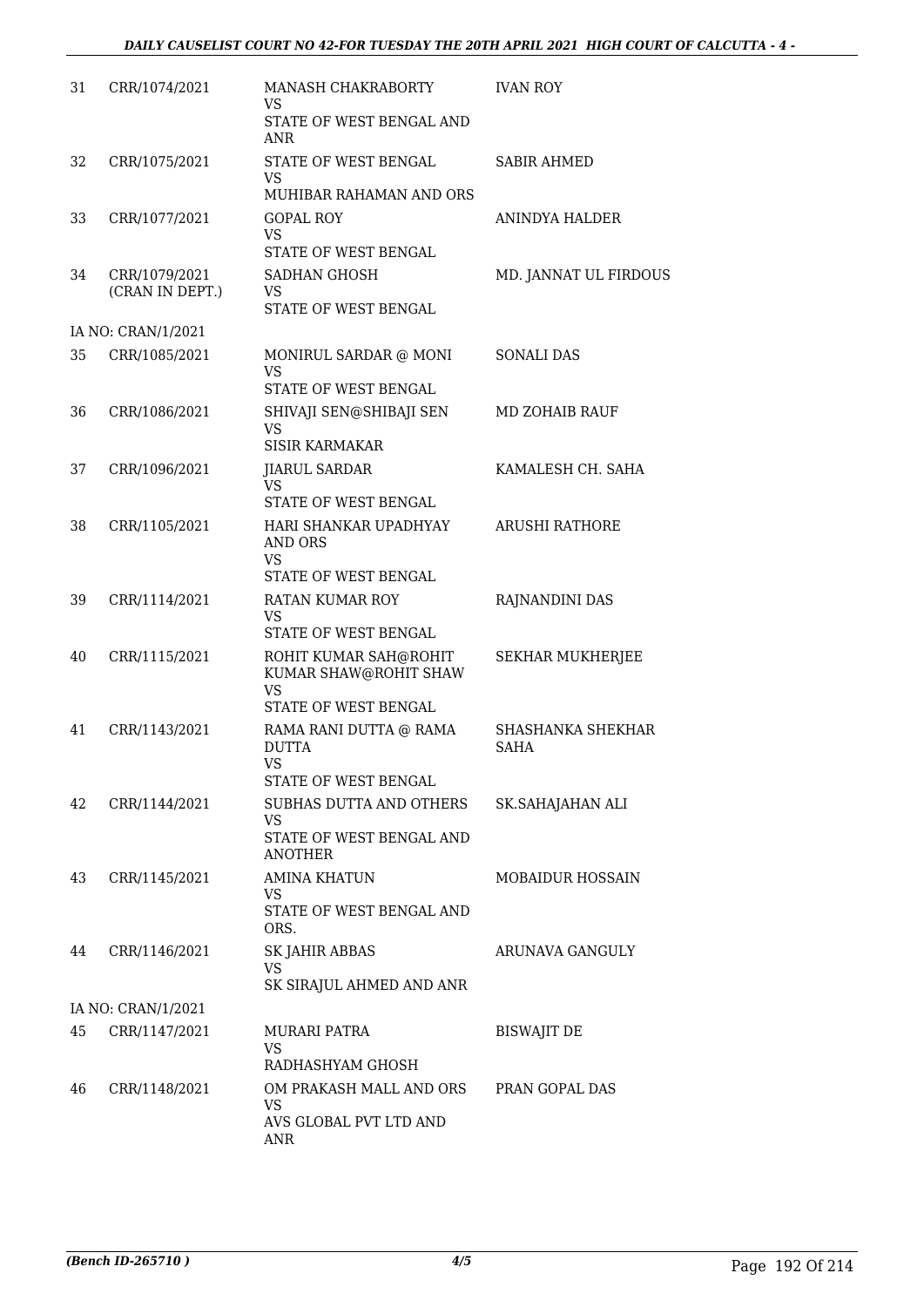| 47 | CRR/1149/2021      | NAIM SK<br><b>VS</b><br>STATE OF WEST BENGAL AND                                                      | <b>VIJAY VERMA</b>   |
|----|--------------------|-------------------------------------------------------------------------------------------------------|----------------------|
|    |                    | <b>ANR</b>                                                                                            |                      |
| 48 | CRR/1150/2021      | OM PRAKASH MALL AND ORS<br><b>VS</b><br>AVS GLOBAL PVT LTD AND<br><b>ANR</b>                          | PRAN GOPAL DAS       |
| 49 | CRR/1151/2021      | NILKANTHA MONDAL @<br>NILKANTA MONDAL @<br><b>KHONTHO</b><br><b>VS</b><br><b>STATE OF WEST BENGAL</b> | DIPAYAN KUNDU        |
| 50 | CRR/1152/2021      | PRITAM SAHA<br><b>VS</b><br>STATE OF WEST BENGAL                                                      | PRABIR MAJUMDER      |
| 51 | CRR/1153/2021      | STATE OF WEST BENGAL<br>VS.<br>SADHANA SARKAR AND ORS                                                 | AYAN BHATTACHARJEE   |
| 52 | CRR/1156/2021      | <b>SMT SUSMITA DAS AND ORS</b><br><b>VS</b><br>STATE OF WEST BENGAL AND<br><b>ANR</b>                 | <b>SANJIB MITRA</b>  |
| 53 | CRR/1158/2021      | <b>GOUTAM KUMAR BISWAS</b><br><b>VS</b><br>STATE OF WEST BENGAL AND<br><b>ANR</b>                     | <b>KUSHAL PAUL</b>   |
| 54 | CRR/1159/2021      | <b>GOUTAM KUMAR BISWAS</b><br><b>VS</b><br>RAFIQUL BISWAS AND ANR                                     | <b>KUSHAL PAUL</b>   |
|    |                    | <b>SPECIALLY FIXED MATTERS</b>                                                                        |                      |
|    |                    | (2 P.M.)                                                                                              |                      |
| 55 | CRR/1450/2020      | THE STATE OF WEST BENGAL<br><b>VS</b><br>UNION OF INDIA AND ANR                                       | SAYANTI SANTRA       |
|    | IA NO: CRAN/1/2021 |                                                                                                       |                      |
| 56 | CRR/1451/2020      | THE STATE OF WEST BENGAL                                                                              | <b>AYANTI SANTRA</b> |
|    |                    |                                                                                                       |                      |

UNION OF INDIA AND ANR

VS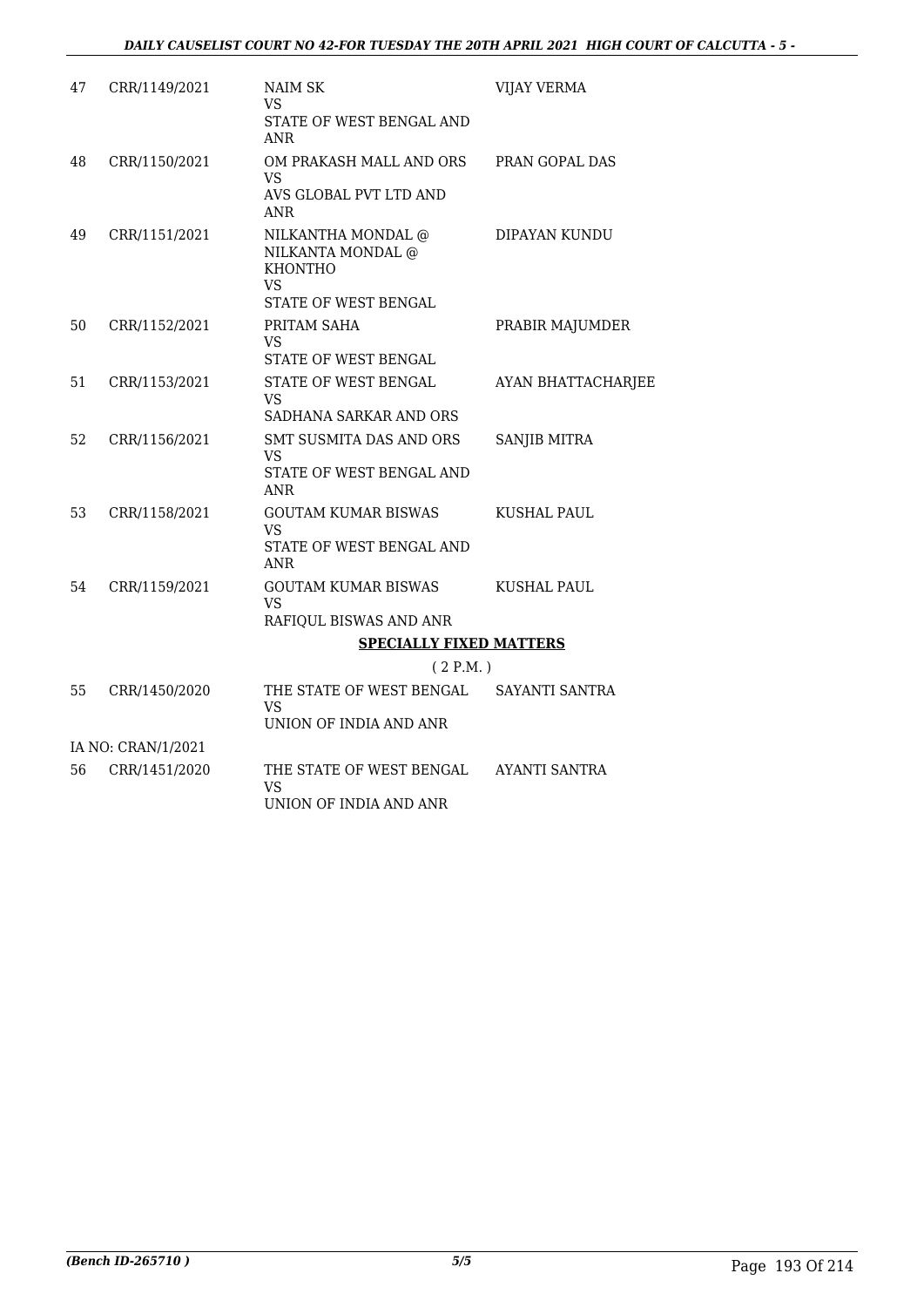

## **Appellate Side**

**DAILY CAUSELIST For Tuesday The 20th April 2021**

**COURT NO. 2 SINGLE BENCH (SB) AT 11:15 AM HON'BLE JUSTICE KAUSIK CHANDA (VIA VIDEO CONFERENCE) ON 20.04.2021 FROM 11.15 A.M. TO 1.15 P.M.**

#### **ON AND FROM TUESDAY 13TH APRIL 2021 AND WHENEVER SITS SINGLY - WILL SIT SINGLY TO TAKE UP THE MATTERS LISTED BEFORE HON'BLE JUSTICE HIRANMAY BHATTACHARYYA ON 9TH APRIL 2021 EXCEPT THE MATTERS WHICH HAVE BEEN DISPOSED OF OR ORDERED OTHERWISE**

**AND**

#### **ON SATURDAY, 17TH APRIL 2021 AND THEREAFTER, WHENEVER SITS SINGLY – WILL TAKE UP THE LISTED MATTERS BEFORE HIM DATED 13TH APRIL 2021 EXCEPT THE MATTERS WHICH HAVE BEEN DISPOSED OF OR ORDERD OTHERWISE.**

**AND**

#### **ON TUESDAY, 20TH APRIL 2021 - (FROM 11.15 A.M TO 1.15 P.M.) WILL SIT SINGLY AND TAKE UP MATTERS LISTED BEFORE HIM ON 19TH APRIL 2021.**

#### **NOTE : MATTERS WILL BE TAKEN UP THROUGH PHYSICAL HEARING ONLY WHEN BOTH THE PARTIES ARE AGREED.**

#### **CIVIL REVISION 1**

( TOP )

- 1 CO/4342/2018 VIJAYA BANK VS RAJ NAIR & ORS AVISHEK GUHA **CIVIL REVISION**
- 2 CO/966/2003 NITYA NANDA PODDAR  $V<sup>Q</sup>$ PRASANTA KUMAR MUKHERJEE BINAY PANDA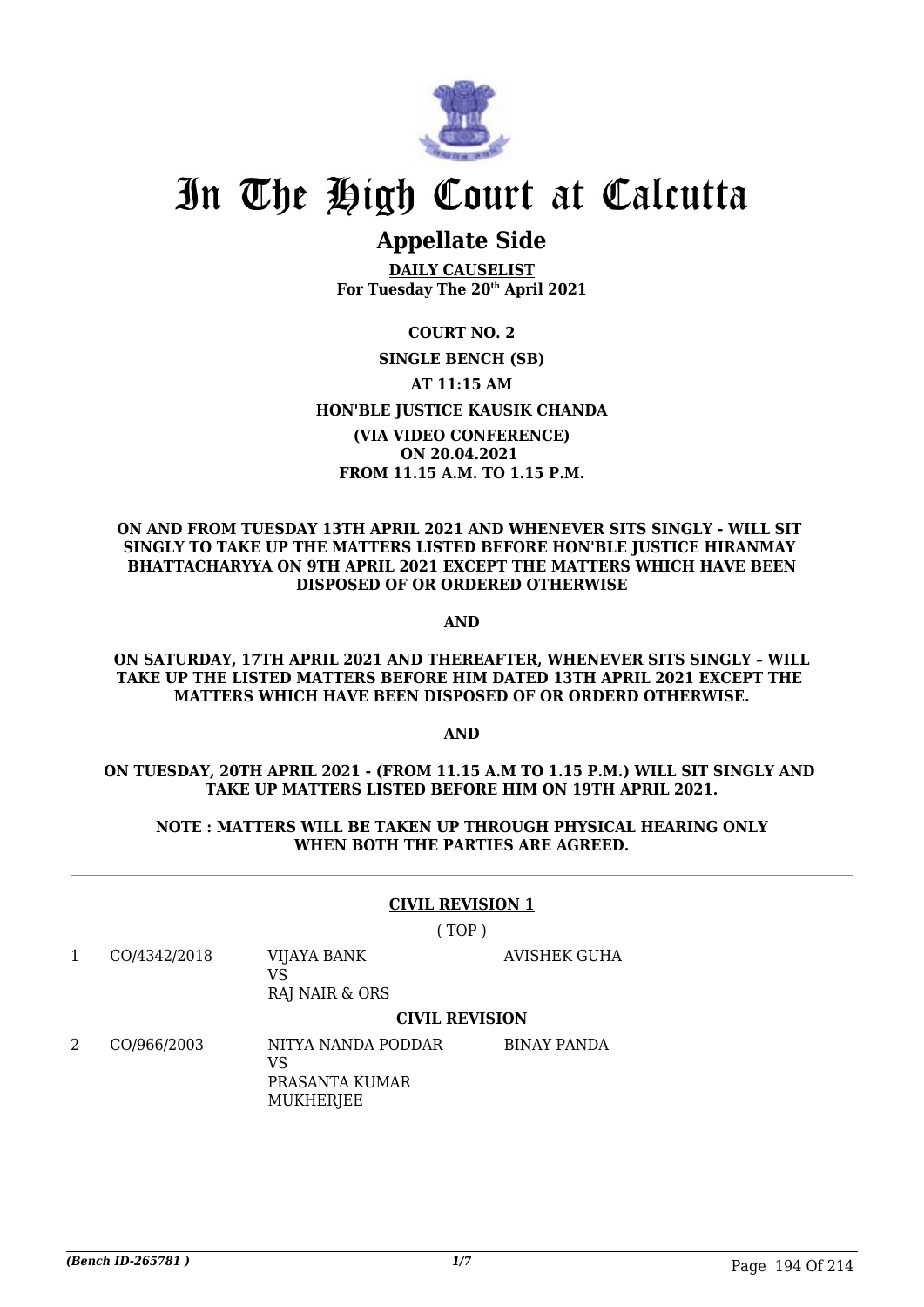| 3  | CO/1460/2004                            | SUBAL CHANDRA GHOSH<br><b>VS</b><br>SUDHIR CHANDRA PODDAR                           | SABYASACHI<br><b>BHATTACHARYYA</b>                                                        |  |
|----|-----------------------------------------|-------------------------------------------------------------------------------------|-------------------------------------------------------------------------------------------|--|
|    | No:CAN/2928/2005)                       |                                                                                     | IA NO: CAN/1/2005(Old No:CAN/1459/2005), CAN/2/2005(Old No:CAN/2924/2005), CAN/3/2005(Old |  |
| 4  | CO/1505/2004                            | SUBAL CHANDRA PAL<br><b>VS</b><br>SHIBRAM RAJAK                                     | MD. SABIR AHMED                                                                           |  |
| 5  | CO/246/2005                             | SANJAY KR. PANJA<br>VS<br>KABITA PURAKAIT                                           | DIPANJAN SINHA ROY                                                                        |  |
|    |                                         | No:CAN/3863/2015), CAN/4/2015(Old No:CAN/3864/2015)                                 | IA NO: CAN/1/2005(Old No:CAN/1597/2005), CAN/2/2006(Old No:CAN/6749/2006), CAN/3/2015(Old |  |
| 6  | CO/4075/2006                            | <b>BISWAATH MAJI</b><br><b>VS</b><br>KARUNA SINDHU DEY                              | DIPANKAR PAL                                                                              |  |
|    | IA NO: CAN/1/2009(Old No:CAN/2471/2009) |                                                                                     |                                                                                           |  |
| 7  | CO/4097/2006                            | HURMUJ ALI<br>VS<br><b>GAYANATH DAS</b>                                             | PARTHA PRATIM RAY                                                                         |  |
| 8  | CO/4204/2006                            | APURBA SANYAL<br><b>VS</b><br>MITALI SANYAL                                         | TAPASH K.<br><b>BHATTACHARYYA</b>                                                         |  |
| 9  | CO/4322/2006                            | FATIK CHANDRA MONDAL<br><b>VS</b><br><b>KANGSA BISWAS</b>                           | TAPASH K.<br><b>BHATTACHARYA</b>                                                          |  |
|    | <b>FOR HEARING</b>                      |                                                                                     |                                                                                           |  |
| 10 | CO/4618/2006                            | MANJUSHREE SARKAR &<br>ANR.<br><b>VS</b>                                            | MOHIT CHATTERJEE                                                                          |  |
|    |                                         | <b>GITASHREE SARKAR</b>                                                             |                                                                                           |  |
|    |                                         | <b>URGENT MOTION</b>                                                                |                                                                                           |  |
| 11 | WPA/8630/2020                           | BHAJAGOBINDA ROY @<br><b>BHAJAN ROY</b><br><b>VS</b>                                | NAZIR AHMED                                                                               |  |
| 12 | WPA/8637/2020                           | State of West Bengal<br><b>SOUVIK MUKHERJEE</b><br><b>VS</b><br>THE ADDL. SECY. AND | <b>SUMAN BANERJEE</b>                                                                     |  |
|    |                                         | CHIEF PASSPORT OFFICER,<br>PASSPORT SEVA PRG. AND<br><b>ORS</b>                     |                                                                                           |  |
| 13 | WPA/8671/2020                           | <b>BISWAJIT SADHUKHAN</b><br>VS<br>STATE OF WEST BENGAL<br>AND ORS.                 | SUTAPA UPADHYAY                                                                           |  |
| 14 | WPA/8696/2020                           | RABINDRA SARKAR<br>VS<br>STATE OF WEST BENGAL<br>AND ORS.                           | TARUNJYOTI TEWARI                                                                         |  |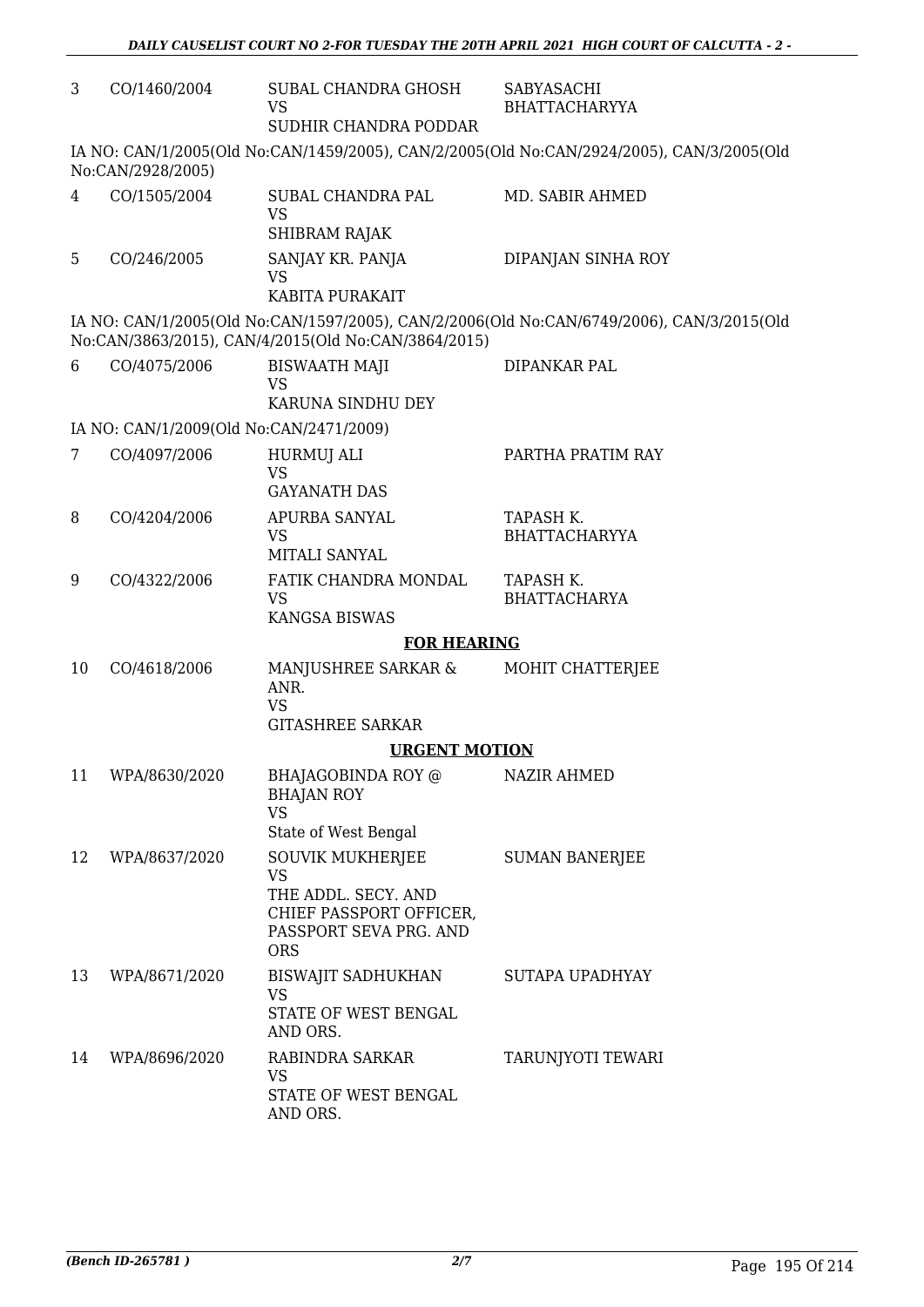| 15 | WPA/8753/2020  | SMT REBA MANNA<br><b>VS</b><br>STATE OF WEST BENGAL<br>AND ORS.                                          | <b>SOURADIPTA</b><br><b>BANERJEE</b> |
|----|----------------|----------------------------------------------------------------------------------------------------------|--------------------------------------|
| 16 | WPA/8826/2020  | UTPAL MONDAL<br><b>VS</b><br>THE STATE OF WEST<br><b>BENGAL AND ORS</b>                                  | <b>DYUTIMOY PAUL</b>                 |
| 17 | WPA/9064/2020  | AMENA BIBI<br>VS.<br>STATE OF WEST BENGAL<br>AND ORS.                                                    | <b>MARIA RAHAMAN</b>                 |
| 18 | WPA/9342/2020  | <b>SUNIL SARDAR</b><br><b>VS</b><br>UNION OF INDIA AND ORS.                                              | <b>RAKESH SARKAR</b>                 |
| 19 | WPA/9344/2020  | ARJUN SHARMA<br><b>VS</b><br>UNION OF INDIA AND ORS.                                                     | <b>RAKESH SARKAR</b>                 |
| 20 | WPA/9372/2020  | NITYANANDA CHATTERJEE<br>@ NITAI<br><b>VS</b><br>STATE OF WEST BENGAL<br>AND ORS.                        | RAJNANDINI DAS                       |
| 21 | WPA/9465/2020  | MOLOY KUMAR PAL AND<br><b>ANR</b><br><b>VS</b><br>PASCHIM BANGA GRAMIM<br><b>BANK AND ORS</b>            | SAJAL KUMAR GHOSH                    |
| 22 | WPA/9486/2020  | <b>DILL DEVELOPERS</b><br>PRIVATES LIMITED<br><b>VS</b><br><b>REGISTRAR OF</b><br>COMPANIES, WEST BENGAL | SHEBATEE DATTA                       |
| 23 | WPA/9724/2020  | <b>SMT SATMINDAR KAUR</b><br><b>AND ANR</b><br><b>VS</b><br>STATE OF WEST BENGAL<br>AND ORS.             | TRIPTIMOY<br><b>TALUKDER</b>         |
| 24 | WPA/10165/2020 | <b>MAJET MONDAL</b><br><b>VS</b><br>STATE OF WEST BENGAL<br>AND ORS.                                     | <b>ABDUL MURSHID</b>                 |
| 25 | WPA/10206/2020 | SHEFALI AND GHOSH AND<br><b>ANOTHER</b><br><b>VS</b><br>STATE OF WEST BENGAL<br>AND ORS.                 | SK JAYED HOSSAIN                     |
| 26 | WPA/10597/2020 | SATISH ROSIN AND<br>TURPENTINE WORKS AND<br><b>ANR</b><br><b>VS</b><br>STATE OF WEST BENGAL<br>AND ORS.  | NILAY SENGUPTA                       |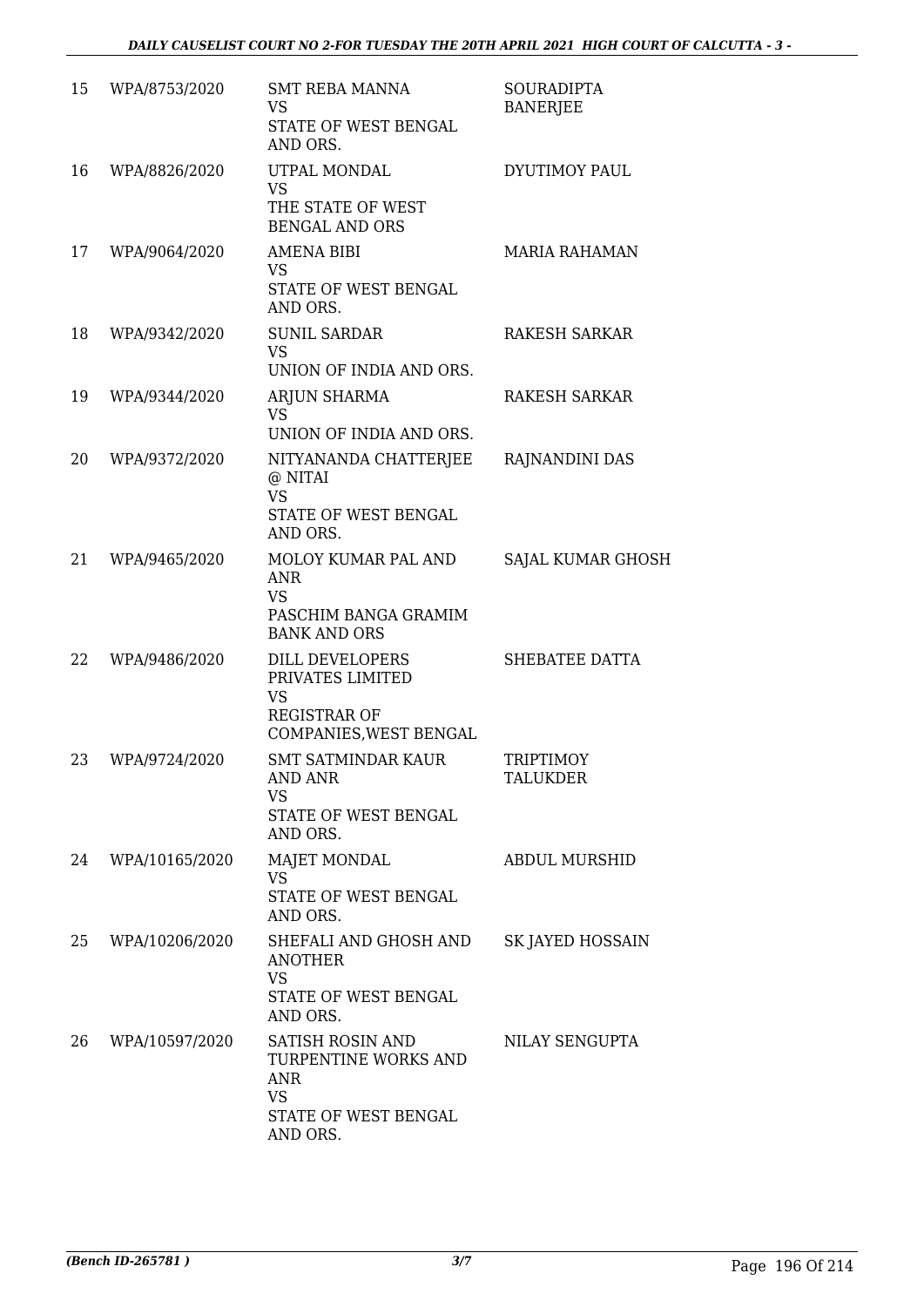| 27 | WPA/10645/2020                 | <b>GOBINDA NAIYA</b><br><b>VS</b><br>THE STATE OF WEST<br><b>BENGAL AND ORS</b>                                                                    | <b>ABDUR RAKIB</b>           |
|----|--------------------------------|----------------------------------------------------------------------------------------------------------------------------------------------------|------------------------------|
| 28 | WPA/10870/2020                 | <b>NILOY SAHA</b><br><b>VS</b><br>UNION OF INDIA AND ORS.                                                                                          | TRIPTIMOY<br><b>TALUKDER</b> |
| 29 | WPA/10964/2020                 | <b>SUSANTA ADHIKARY</b><br><b>VS</b><br>STATE OF WEST BENGAL<br>AND ORS.                                                                           | KAMAL KANTA KAR              |
| 30 | WPA/10996/2020                 | <b>GEETANJALI</b><br><b>INFRASTRUCTURE AND</b><br><b>EARTHMOVERS AND</b><br><b>ANOTHER</b><br><b>VS</b><br><b>STATE OF WEST BENGAL</b><br>AND ORS. | SAPTARSHI KUMAR<br>MAL       |
| 31 | WPA/10998/2020                 | <b>GEETANJALI</b><br><b>INFRASTRUCTURE AND</b><br><b>EARTHMOVERS AND</b><br><b>ANOTHER</b><br><b>VS</b><br>STATE OF WEST BENGAL<br>AND ORS.        | SAPTARSHI KUMAR<br>MAL       |
| 32 | WPA/11153/2020<br>[23.04.2021] | YASHPAL MEHRA<br><b>VS</b><br>THE DENA BANK AND ORS                                                                                                | <b>SYED NURUL AREFIN</b>     |
| 33 | WPA/11250/2020<br>[20.04.2021] | <b>HASIBUR RAHAMAN</b><br><b>VS</b><br>STATE OF WEST BENGAL<br>AND ORS.                                                                            | <b>Bidyut Baran Biswas</b>   |
| 34 | WPA/11257/2020                 | JYOTSNA DEY HALDER<br>VS<br>STATE OF WEST BENGAL<br>AND ORS.                                                                                       | TUHINA PARVIN                |
| 35 | WPA/11402/2020<br>[27.04.2021] | PAKASH SINHA<br><b>VS</b><br><b>STATE OF WEST BENGAL</b><br>AND ORS.                                                                               | <b>ARUNABHA DEB</b>          |
| 36 | WPA/11403/2020                 | DEBASHIS MITRA<br><b>VS</b><br>THE ORIENTAL BANK OF<br><b>COMMERCE</b>                                                                             | ARANI GUHA                   |
| 37 | WPA/11640/2020<br>[20.04.2021] | <b>JOYNUR BEWA</b><br><b>VS</b><br>STATE OF WEST BENGAL<br>AND ORS.                                                                                | <b>SRIKUMAR MANDAL</b>       |
| 38 | WPA/11909/2020                 | <b>ISLAM ALI KHAN</b><br><b>VS</b><br>STATE OF WEST BENGAL<br>AND ORS.                                                                             | ASHIS KUMAR DUTTA            |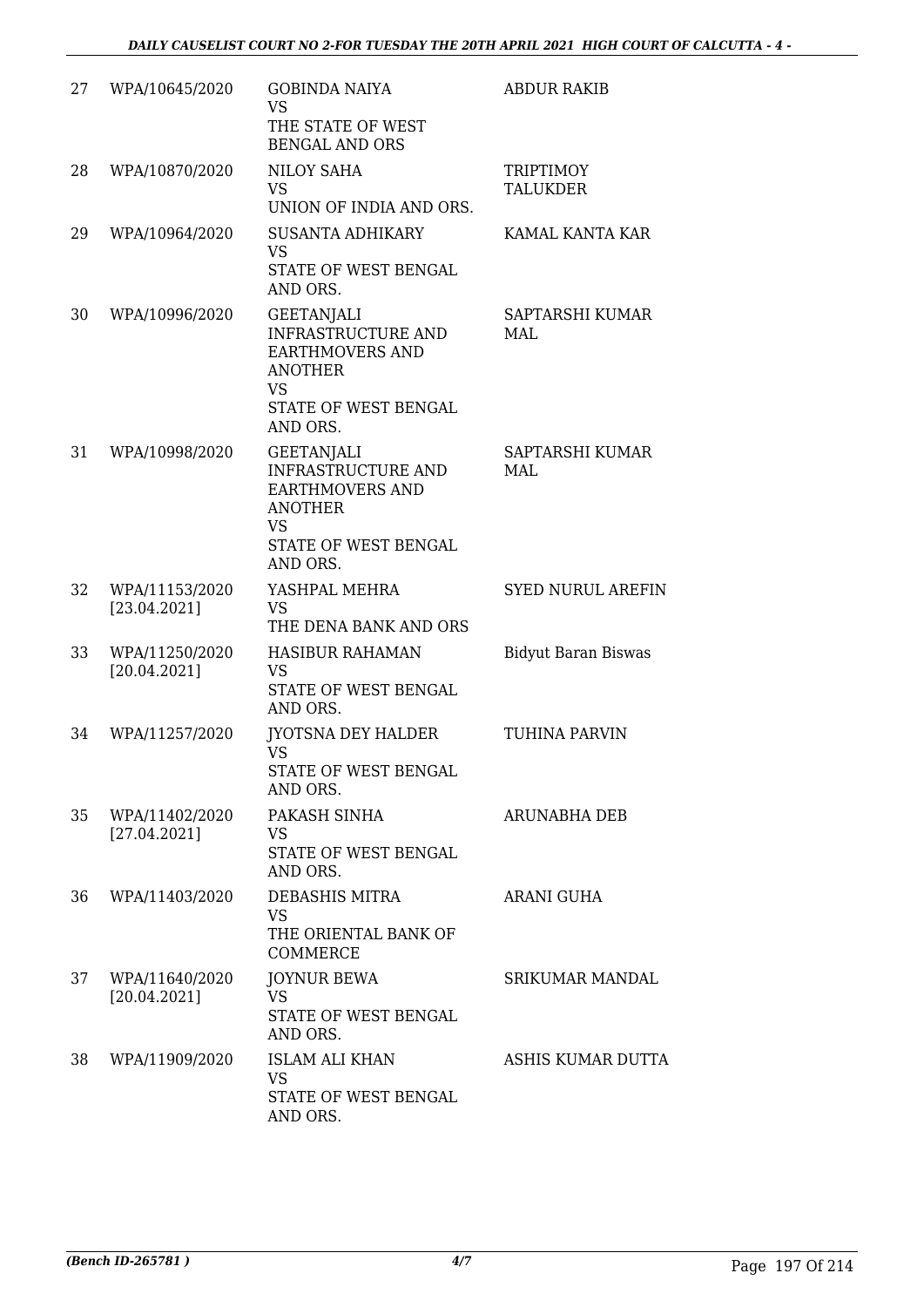| 39 | WPA/59/2021                   | ANITA BHATTACHARYA<br><b>VS</b><br>STATE OF WEST BENGAL<br>AND ORS.                        | PAYEL SHOME                           |
|----|-------------------------------|--------------------------------------------------------------------------------------------|---------------------------------------|
| 40 | WPA/73/2021                   | ARMEX SECURITY PRIVATE<br><b>LIMITED</b><br><b>VS</b><br>STATE OF WEST BENGAL<br>AND ORS.  | DYUTIMAN BANERJEE                     |
| 41 | WPA/105/2021                  | <b>SMT BHARATI GUPTA</b><br><b>VS</b><br>STATE OF WEST BENGAL<br>AND ORS.                  | <b>MAHESWARI</b><br><b>SHARMA</b>     |
| 42 | WPA/582/2021<br>[27.04.2021]  | RAKESH KUMAR DAS<br><b>VS</b><br>STATE OF WEST BENGAL<br>AND ORS.                          | SNEHA SINGH                           |
| 43 | WPA/868/2021                  | SAMRAT REALPRAJECTS<br>PVT. LTD.<br><b>VS</b><br><b>STATE OF WEST BENGAL</b><br>AND ORS.   | <b>PARTHA</b><br><b>CHAKRABORTY</b>   |
| 44 | WPA/1007/2021                 | SK. SAIFUDDIN<br><b>VS</b><br>STATE OF WEST BENGAL<br>AND ORS.                             | <b>SK.SALIM</b>                       |
| 45 | WPA/1087/2021                 | MISS TANUSHREE ROY<br><b>VS</b><br>STATE OF WEST BENGAL<br>AND ORS.                        | NILENDRA NARAYAN<br>RAY               |
| 46 | WPA/1178/2021                 | KAMALIKA GHOSH<br><b>VS</b><br>LIFE INSURANCE<br><b>CORPORATION OF INDIA</b>               | DEBDUTTA BASU                         |
| 47 | WPA/1197/2021<br>[04.05.2021] | SUVENDU ADHIKARI<br><b>VS</b><br>STATE OF WEST BENGAL<br>AND ORS.                          | Debdeep Sinha                         |
| 48 | WPA/2179/2021<br>[27.04.2021] | NIDHIR RANJAN<br>MAJUMDER<br><b>VS</b><br>UNION OF INDIA AND ORS.                          | DIPTENDU MANDAL                       |
| 49 | WPA/2499/2021                 | ALL BENGAL YOUTH<br>WELFARE ASS. AND ANR.<br><b>VS</b><br>STATE OF WEST BENGAL<br>AND ORS. | SABYASACHI ROY                        |
|    |                               | <b>MOTION</b>                                                                              |                                       |
| 50 | WPA/9658/2020                 | JAYARSHI BHATTACHARYA<br><b>VS</b><br>STATE OF WEST BENGAL<br>AND ORS.                     | <b>SALONI</b><br><b>BHATTACHARJEE</b> |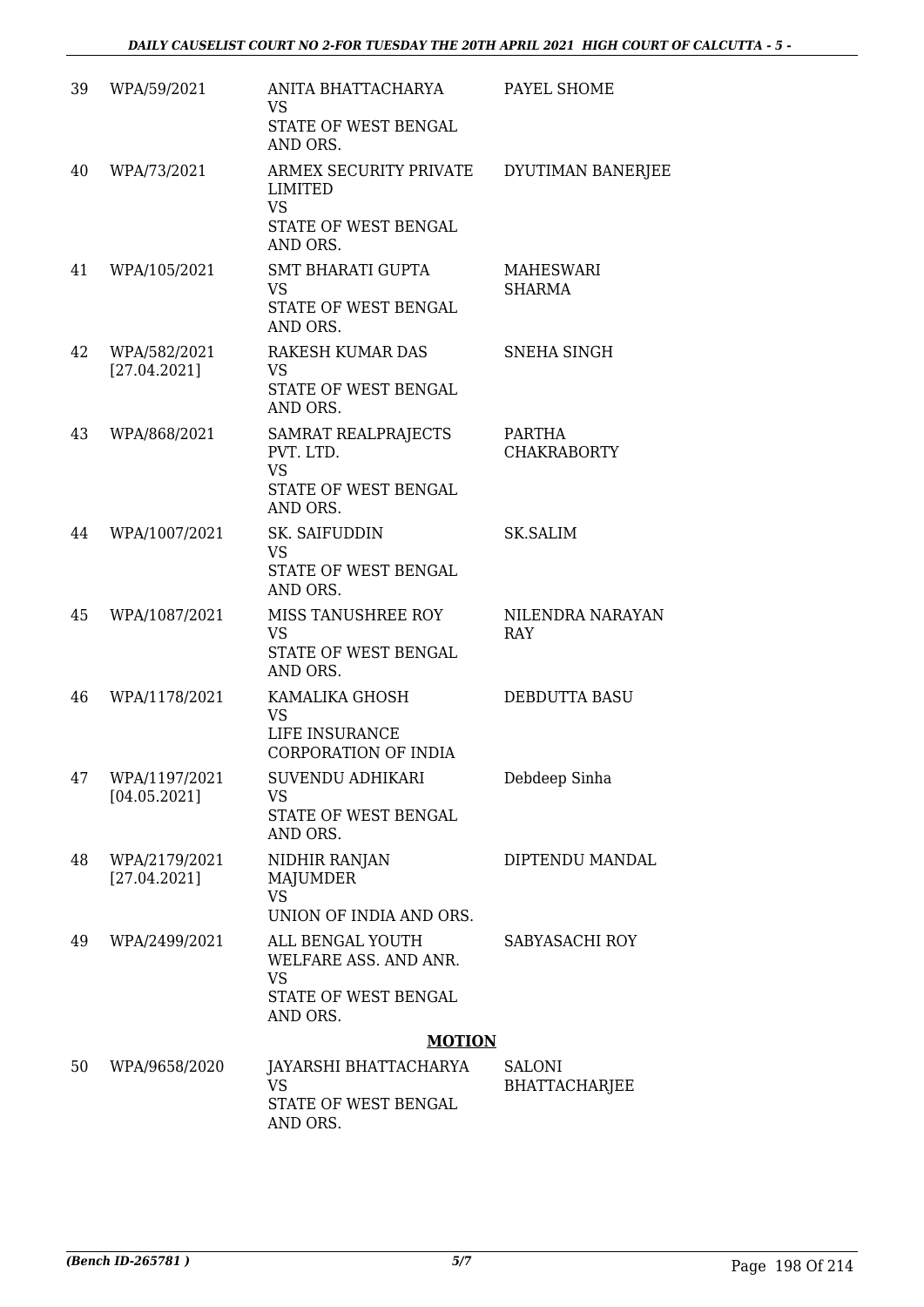| 51 | WPA/10161/2020<br>[20.04.2021] | SHAINE LEX ADVISORS LLP<br><b>VS</b><br>State of West Bengal                                           | <b>STEVEN SOURODIP</b><br><b>BISWAS</b>   |
|----|--------------------------------|--------------------------------------------------------------------------------------------------------|-------------------------------------------|
| 52 | WPA/10210/2020                 | EAST HOOGHLY POLYPLAST<br>PRIVATE LIMITED<br><b>VS</b><br>State of West Bengal                         | <b>ANIRUDHA</b><br><b>AGARWALLA</b>       |
| 53 | WPA/10255/2020                 | AMRI HOSPITALS LTD AND<br><b>ANR</b><br><b>VS</b><br>STATE OF WEST BENGAL                              | SANJAY GINODIA                            |
|    |                                | AND ORS.                                                                                               |                                           |
| 54 | WPA/10311/2020                 | JAKIR ALI MOLLA<br>VS<br>STATE OF WEST BENGAL<br>AND ORS.                                              | <b>ANINDITA AUDDY</b>                     |
| 55 | WPA/11027/2020<br>[20.04.2021] | DIPIKA MANDAL<br><b>VS</b>                                                                             | <b>SAMIDDHA SANKAR</b><br><b>SENGUPTA</b> |
|    |                                | CHIEF MEDICAL OFFICER<br>OF HEALTH, RAMPURHAT                                                          |                                           |
| 56 | WPA/11234/2020<br>[21.04.2021] | MINATI SARKAR AND ANR<br><b>VS</b><br>STATE OF WEST BENGAL<br>AND ORS.                                 | IN PERSON(MINATI<br>SARKAR)               |
|    |                                | <b>NEW MOTION</b>                                                                                      |                                           |
| 57 | CO/683/2018                    | KAMALA DEVI SHAW<br><b>VS</b><br>SRI SRI ISWAR GOPINATH<br>JEW THAKUR.REPT BY ANIL<br><b>KUMAR DEY</b> | ADITYA SINGH                              |
| 58 | CO/1393/2018                   | DHRUBA KUMAR<br>MUKHOPADHYAY<br><b>VS</b><br>MIHIR KUMAR SARKAR &<br><b>ORS</b>                        | S SANNAL                                  |
| 59 | CO/1479/2018                   | NARAYAN CH. GIRI<br><b>VS</b><br>SUNDAR GIRI & ANR.                                                    | <b>ANYASHA DAS</b>                        |
| 60 | CO/1480/2018                   | <b>GYANODA GIRI</b><br>VS<br><b>SUNDAR GIRI &amp; ANR.</b>                                             | ANYASHA DAS                               |
|    | IA NO: CAN/1/2020              |                                                                                                        |                                           |
| 61 | CO/1510/2018                   | PYARE LAL AGARWAL<br>VS<br>INDRASHANI PANDEY &<br><b>ORS</b>                                           | <b>DHIRAJ TRIVEDI</b>                     |
| 62 | CO/1549/2018                   | LATIKA CHOWDHURY<br><b>VS</b><br>SURESH CHOWDHURY &<br><b>ORS</b>                                      | <b>CHANDRADOY ROY</b>                     |
| 63 | CO/2835/2018                   | M/S. LGW INDUSTRIES LTD<br>VS<br>SHYAMAL KANTI SAHA                                                    | DEBNATH MAHATA                            |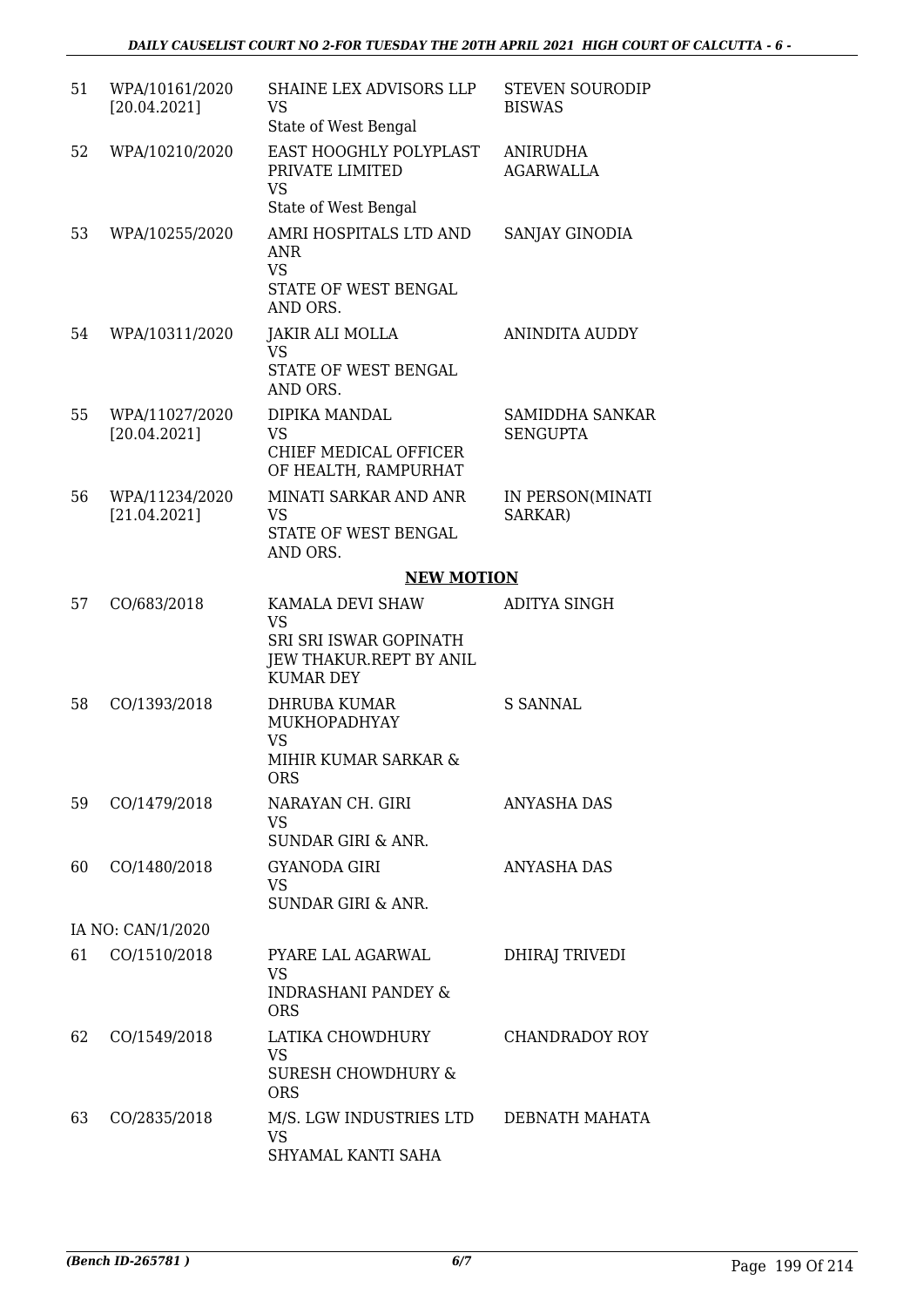| 64 | CO/2964/2018 | PRADIP KUMAR ROY<br><b>VS</b><br>RANU ROY @ SABITA                                                                | <b>RIYA DAS</b>                          |
|----|--------------|-------------------------------------------------------------------------------------------------------------------|------------------------------------------|
| 65 | CO/3139/2018 | <b>SARAT MONDAL &amp; ORS</b><br><b>VS</b><br><b>STATE OF WEST BENGAL &amp;</b><br><b>ORS</b>                     | SARBANANDA<br><b>SANNYAL</b>             |
| 66 | CO/3197/2018 | <b>SITARAM SAHU</b><br><b>VS</b><br>USHA SHAW & ANR                                                               | ZIAUL ISLAM                              |
| 67 | CO/3225/2018 | <b>SMT. PIKU LAHIRI</b><br><b>VS</b><br>SANKAR NATH LAHIRI                                                        | D. SINHA                                 |
| 68 | CO/3239/2018 | ARABINDA SAMANTA &<br><b>ANR</b><br><b>VS</b><br>THE UTTARPARA KOTRANG<br><b>MUNI &amp; ORS</b>                   | <b>ASHIM KUMAR</b><br><b>RAUTH</b>       |
| 69 | CO/3303/2018 | KARTIK CHANDRA ADAK &<br><b>ORS</b><br><b>VS</b><br>SATISH CHANDRA BHUNIA<br>& ORS                                | ABHIJIT MUKHERJEE                        |
| 70 | CO/3352/2018 | MITALI MUKHOPADHYAY<br><b>VS</b><br>SRIPARNA BANERJEE &<br><b>ORS</b>                                             | <b>B P MONDAL</b>                        |
| 71 | CO/3372/2018 | TARAPADA DALUI<br><b>VS</b><br>M/S. JOY MATADI<br><b>ENTERPRISE REP BY</b><br>PRATEEM CHAKRABORTY &<br><b>ORS</b> | ARPITA SAHA                              |
| 72 | CO/3387/2018 | SMT. SHARMISTHA PAL<br>(GANGULY)<br><b>VS</b><br><b>MAMATA SINGH</b>                                              | R. CHATTERJEE                            |
| 73 | CO/3445/2018 | SUDHA KUNDU (MISRA)<br><b>VS</b><br><b>BISWANATH KUNDU</b>                                                        | <b>SIDDHARTHA</b><br><b>BHATTACHARYA</b> |
| 74 | CO/3592/2018 | <b>SMT INDRANI</b><br><b>BHATTACHARJEE</b><br><b>VS</b><br>KALIDAS BANNERJEE                                      | <b>AIS KUMAR DAS</b>                     |
| 75 | CO/3970/2018 | <b>SAMAR SEN &amp; ORS</b><br><b>VS</b>                                                                           | <b>BADAL SAHA</b>                        |
| 76 | CO/2166/2019 | ASIT SAMANTA & ANR<br><b>VS</b><br>STANDARD CHARTERED<br><b>BANK</b>                                              | <b>SAMRAT MUKHERJEE</b>                  |
| 77 | CO/2167/2019 | <b>GAURAV AGARWAL</b><br><b>VS</b><br>DIPANKAR MAJI & ORS                                                         | <b>SAMRAT MUKHERJEE</b>                  |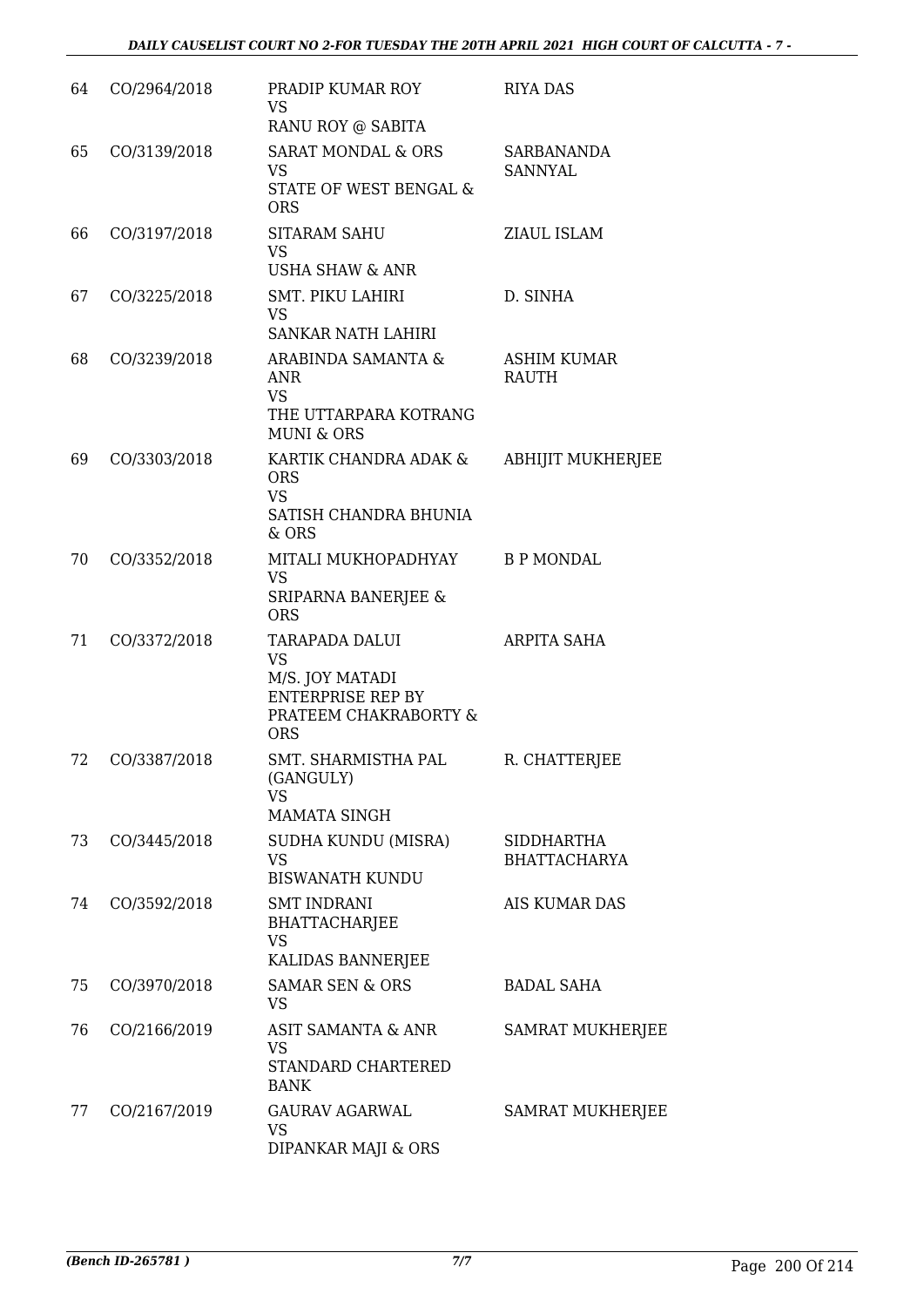

## **Appellate Side**

**DAILY CAUSELIST For Tuesday The 20th April 2021**

**COURT NO. 50**

**LAWAZIMA COURT ()**

**AT 12:00 PM**

**LD. REGISTRAR ADMN. (L AND OM)**

#### **LAWAZIMA**

( F. A. SECTION )

1 FA/172/2007 M/S PHONEX NEURO RALAXATION SERVICES LTD VS INDIA TOURISM DEVILOPMENT CORPORATION LT VINEET TIBREWAL

IA NO: CAN/2/2011(Old No:CAN/724/2011), CAN/3/2012(Old No:CAN/3629/2012)

2 FA/216/2013 DR. SUNIL KR. DUTTA VS SANKARI ROY

DR. ANIL KR. DUTTA

IA NO: CAN/2/2015(Old No:CAN/10606/2015), CAN/3/2016(Old No:CAN/10664/2016), CAN/4/2019(Old No:CAN/6401/2019)

3 FA/16/2020 APURBA CHAKRABORTY

BRATIN KUMAR DEY

VS SMT TANUSREE CHAKRABORTY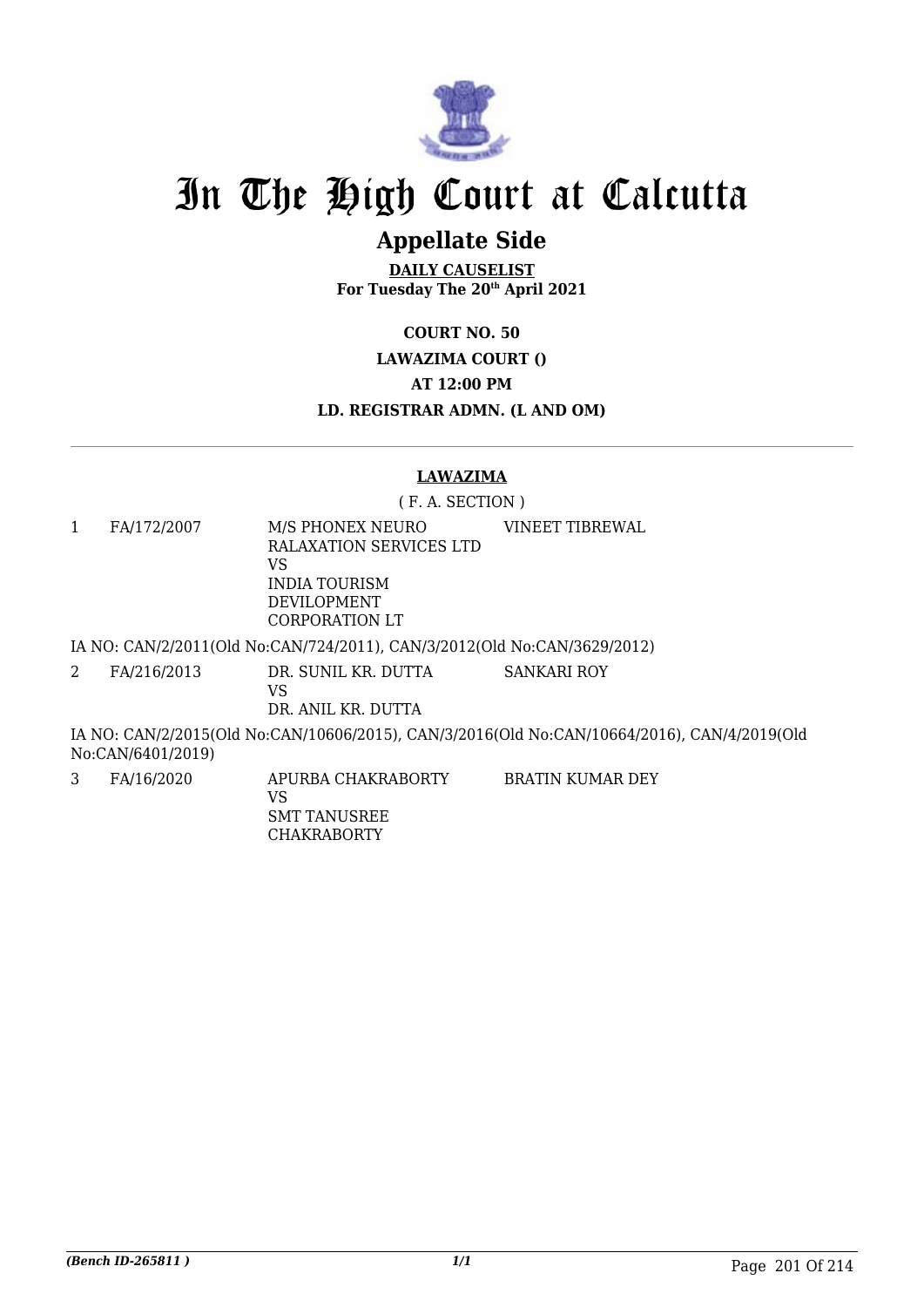

## **Appellate Side**

**WARNING CAUSELIST For Tuesday The 20th April 2021**

#### **(FMA SECTION AND MANDAMUS SECTION)**

#### **THE FOLLOWING MATTERS WILL BE TAKEN UP BY HON'BLE JUSTICE RAVI KRISHAN KAPUR ON AND FROM 22.03.2021 SERIALLY AS PER THE DIRECTIONS IN THE DAILY CAUSE LIST.**

#### **WARNING LIST (FMA SECTION)**

| $\mathbf{1}$   | FMA/361/2019<br>$J/C$ + PT II + 2 FILE VS<br>LCR | NATIONAL INSURANCE<br>(PT I + OB + 2ND COMPANY LIMITED<br><b>PUTUL DULAY &amp; ORS</b>                         | SAILALENDU<br><b>BHOWMICK</b>  |
|----------------|--------------------------------------------------|----------------------------------------------------------------------------------------------------------------|--------------------------------|
|                |                                                  | IA NO: CAN/1/2018(Old No:CAN/1967/2018), CAN/2/2019(Old No:CAN/7465/2019)                                      |                                |
| $\mathcal{L}$  | FMA/362/2019<br>$(PT I + OB + 2ND$<br>$J/C$ )    | TATA AIG GEN INS CO LTD<br><b>VS</b><br><b>GUNBALA RANA &amp; ANR</b>                                          | RAJESH SINGH                   |
|                | IA NO: CAN/1/2018(Old No:CAN/9054/2018)          |                                                                                                                |                                |
| 3              | FMA/364/2019<br>$(PT I + OB + 2ND$<br>$J/C$ )    | NATIONAL IN. CO. LTD.<br><b>VS</b><br>RAJNI DHADA & ORS.                                                       | PARIMAL KUMAR<br><b>PAHARI</b> |
|                | IA NO: CAN/1/2019(Old No:CAN/4071/2019)          |                                                                                                                |                                |
| $\overline{4}$ | FMA/366/2019<br>$(PT I + OB + 2ND$<br>$J/C$ )    | NATIONAL IN. CO. LTD.<br><b>VS</b><br>PRADYOT @ PRADYUT KR.<br><b>GHOSH (DEAD) SUBTD. BY</b><br>PARTHA GHOSH & | <b>SUCHARITA PAUL</b>          |
|                | IA NO: CAN/1/2018(Old No:CAN/8857/2018)          |                                                                                                                |                                |
| 5              | FMA/369/2019<br>$(PT I + OB + 2ND$<br>J/C        | <b>HIRANMOY MONDAL</b><br><b>VS</b><br>NEW INDIA ASSURANCE & ANR                                               | <b>SAIDUR RAHMAN</b>           |
| 6              | FMA/370/2019<br>$(PT I + OB + 2ND$<br>J/C        | RAHUL SENGUPTA<br><b>VS</b><br>NATIONAL INSURANCE<br><b>COMPANY LIMITED &amp; ANR</b>                          | <b>ASHIQUE MONDAL</b>          |
| 7              | FMA/373/2019<br>$(PT I + OB + 2ND$<br>$J/C$ )    | RINA BISWAS & ANR<br><b>VS</b><br>THE UNITED INDIA INSURANCE<br>CO. LTD & ORS                                  | <b>SAIDUR RAHAMAN</b>          |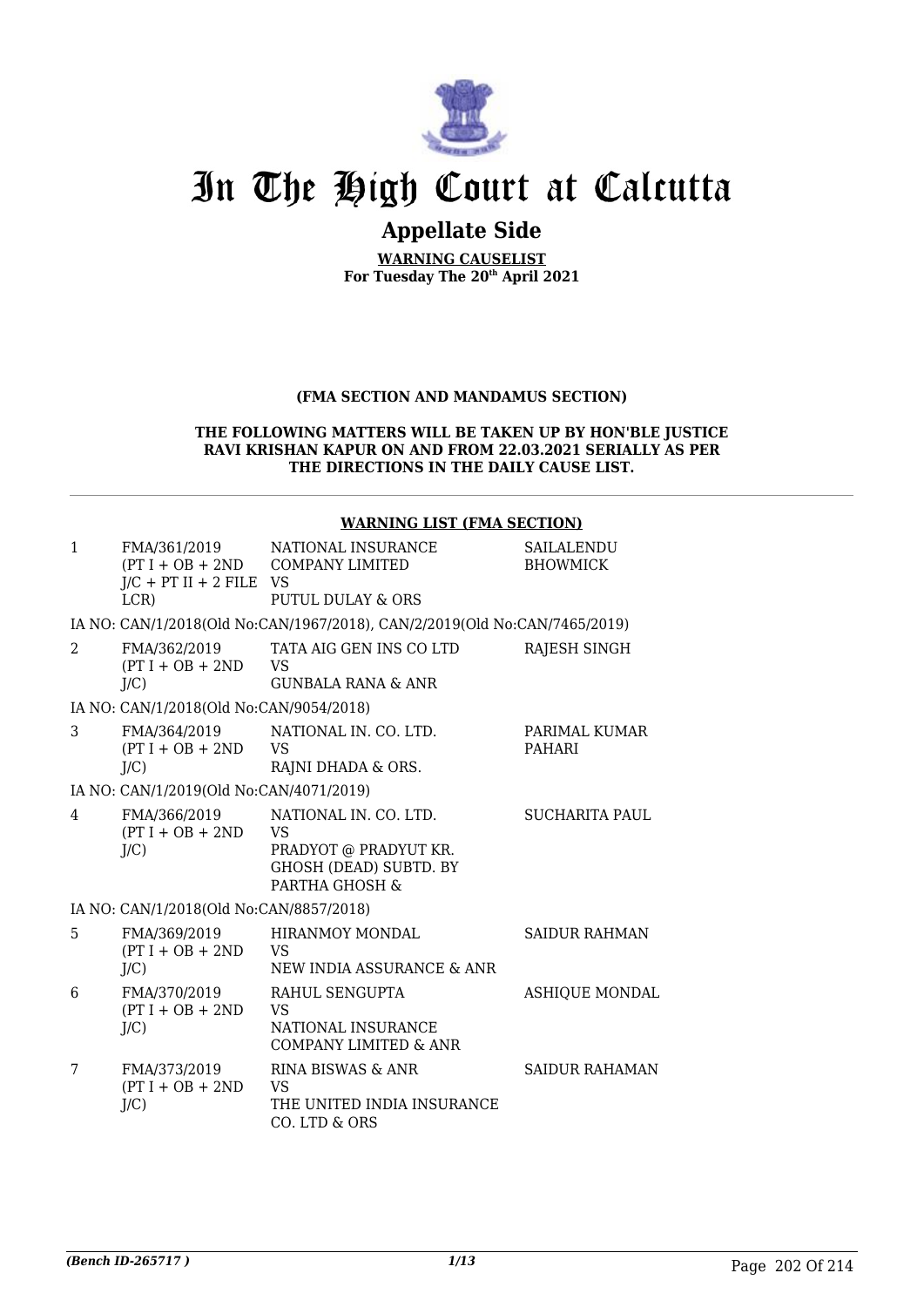| 8  | FMA/374/2019                                  | <b>DARIFA KHATUN</b>                                                                                                              | <b>SAIDUR RAHAMAN</b>                 |
|----|-----------------------------------------------|-----------------------------------------------------------------------------------------------------------------------------------|---------------------------------------|
|    | $(PT I + OB + 2ND$<br>$J/C$ )                 | <b>VS</b><br>THE SHRIRAM GENERAL<br><b>INSURANCE CO. LTD &amp; ANR</b>                                                            |                                       |
| 9  | FMA/376/2019<br>$(PT I + OB + 2ND$<br>$J/C$ ) | LALESHWAR<br>SINH@LALASHWAR SINGH @<br>LALESHWAR SINGH<br><b>VS</b><br>KRISHNENDU PAUL & ORS                                      | SOUJANYA<br><b>BANDOPADHYAY</b>       |
|    |                                               | IA NO: CAN/1/2018(Old No:CAN/2649/2018), CAN/2/2019(Old No:CAN/7494/2019)                                                         |                                       |
| 10 | FMA/379/2019<br>$(PT I + OB + 2ND$<br>$J/C$ ) | JAWAHARLAL GHOSH<br><b>VS</b><br><b>BILLA MULLICK &amp; ANR</b>                                                                   | PURNA CHANDRA<br><b>MAITI</b>         |
| 11 | FMA/380/2019<br>$(PT I + OB + 2ND$<br>$J/C$ ) | VIJAY KUMAR MAHATO<br><b>VS</b><br>SBI GEN INS CO LTD & ANR                                                                       | AMIT RANJAN ROY                       |
|    | IA NO: CAN/1/2021                             |                                                                                                                                   |                                       |
| 12 | FMA/381/2019<br>$(PT I + OB + 2ND$<br>$J/C$ ) | SHYAMAPRASAD GANGULY<br><b>VS</b><br>THE NEW INDIA ASS. CO. LTD. &                                                                | <b>SAIDUR RAHAMAN</b>                 |
| 13 | FMA/382/2019<br>$(PT I + OB + 2ND$<br>$J/C$ ) | ANR.<br>SUJATA PARYA @ SUJATA PARIA<br>$&$ ORS<br><b>VS</b><br><b>ICICI LOMBARD GENERAL</b><br><b>INSURANCE CO. LTD &amp; ANR</b> | <b>JAYANTA KUMAR</b><br>MANDAL.       |
| 14 | FMA/384/2019<br>$(PT I + OB + 2ND$<br>$J/C$ ) | JOGOMAYA MONDAL & ANR<br><b>VS</b><br>NATIONAL INSURANCE CO. LTD<br>& ANR                                                         | <b>JAYANTA KUMAR</b><br><b>MANDAL</b> |
| 15 | FMA/415/2019<br>$(PT I + OB + 2ND$<br>$J/C$ ) | <b>ABHIJIT MAL</b><br><b>VS</b><br>NICL & ANR                                                                                     | AMITV RANJAN ROY                      |
| 16 | FMA/435/2019<br>$(PT I + OB + 2ND$<br>$J/C$ ) | <b>HOPANMAYEE SAREN &amp; ANR</b><br><b>VS</b><br>THE SHRIRAM GENERAL<br><b>INSURANCE CO. LTD &amp; ANR</b>                       | <b>SAIDUR RAHAMAN</b>                 |
| 17 | FMA/592/2019<br>$(PT I + OB + 2ND$<br>$J/C$ ) | <b>SAGAR BARUI</b><br><b>VS</b><br>THE NEW INDIA ASSURANCE<br>CO. LTD. & ANR                                                      | SOUJANYA<br><b>BANDYOPADHYAY</b>      |
|    | IA NO: CAN/2/2018(Old No:CAN/3093/2018)       |                                                                                                                                   |                                       |
| 18 | FMA/619/2019<br>$(PT I + OB + 2ND$<br>$J/C$ ) | NATIONAL IN. CO. LTD.<br><b>VS</b><br>PAMPA SAHA & ORS.                                                                           | PARIMAL KR. PAHARI                    |
|    | IA NO: CAN/1/2019(Old No:CAN/4072/2019)       |                                                                                                                                   |                                       |
| 19 | FMA/622/2019<br>$(PT I + OB + 2ND$ VS<br>LCR) | RELIANCE G.I CO. LTD.<br>$J/C$ + PT II + 2 FILE PANCHAMI MAHATO & ORS.                                                            | KAMAL KRISHNA DAS                     |
|    | IA NO: CAN/1/2018(Old No:CAN/5670/2018)       |                                                                                                                                   |                                       |
| 20 | FMA/659/2019<br>$(PT I + OB + 2ND$<br>$J/C$ ) | ANJANA BAL (TAMANG) & ORS<br><b>VS</b><br>THE ORIENTAL INSURANCE CO<br>LTD & ORS                                                  | LALTUMOHAN<br><b>GHOSH</b>            |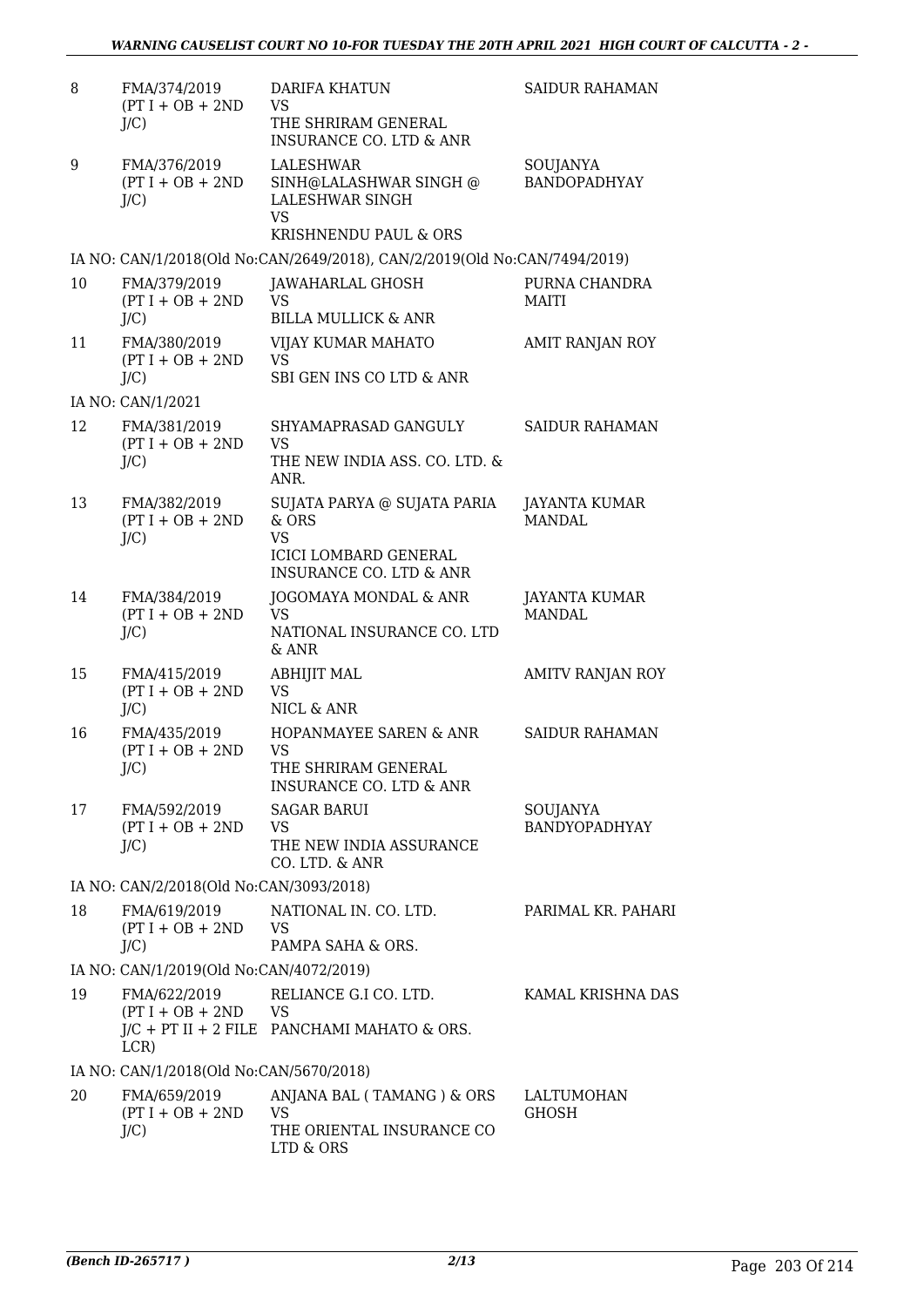| 21 | FMA/820/2019<br>$(PT I + OB + 2ND$<br>$J/C$ )  | SARMILA DEVI & ORS.<br><b>VS</b><br>TARAK DUTTA SINGH                                                     | HEMANDRA GUHA<br><b>ROY</b>        |
|----|------------------------------------------------|-----------------------------------------------------------------------------------------------------------|------------------------------------|
| 22 | FMA/821/2019<br>$(PT I + OB + 2ND$<br>$J/C$ )  | JHARNA DAS & ANR<br><b>VS</b><br>THE UNITED INDIA INS CO LTD<br>& ANR                                     | <b>SAIDUR RAHAMAN</b>              |
| 23 | FMA/822/2019<br>$(PT I + OB + 2ND$<br>$J/C$ )  | ALOKE RANJAN GHOSH & ANR<br><b>VS</b><br>THE ORIENTAL INSURANCE<br><b>COMPANY LIMITED &amp; ANR</b>       | AMIT RANJAN RAY                    |
|    | IA NO: CAN/1/2019(Old No:CAN/11336/2019)       |                                                                                                           |                                    |
| 24 | FMA/921/2019<br>$(PT I + OB + 2ND$<br>$J/C$ )  | ABU KASHEM MONDAL<br><b>VS</b><br>THE ORIENTAL INSURANCE<br><b>COMPANY LIMITED &amp; ANR</b>              | AMIT RANJAN ROY                    |
| 25 | FMA/960/2019<br>$(PT I + OB + 2ND$<br>$J/C$ )  | ICICI LOMBARD G.I CO. LTD.<br><b>VS</b><br>REKHA MURMU & ANR.                                             | PARIMAL KR. PAHARI                 |
|    | IA NO: CAN/1/2019(Old No:CAN/3212/2019)        |                                                                                                           |                                    |
| 26 | FMA/964/2019<br>$(PT I + OB + 2ND$<br>$J/C$ )  | THE ORIENTAL INSURANCE<br>CO.LTD.<br><b>VS</b>                                                            | <b>SANJOY PAUL</b>                 |
|    |                                                | <b>SMT SHAMPA MONDAL &amp; ORS</b>                                                                        |                                    |
|    | IA NO: CAN/1/2019(Old No:CAN/1431/2019)        |                                                                                                           |                                    |
| 27 | FMA/965/2019<br>$(PT I + OB + 2ND$<br>$J/C$ )  | NEW INDIA ASS. CO. LTD.<br><b>VS</b><br>HAFIJA BEWA & ORS.                                                | RAJDEEP<br><b>BHATTACHARYA</b>     |
|    | IA NO: CAN/2/2019(Old No:CAN/4357/2019)        |                                                                                                           |                                    |
| 28 | FMA/1125/2019<br>$(PT I + OB + 2ND$<br>$J/C$ ) | MANABHAVATI MISHRA & ORS<br><b>VS</b><br>NATIONAL INSURANCE<br><b>COMPANY LTD. &amp; ORS</b>              | <b>SUUBHANKAR</b><br><b>MANDAL</b> |
| 29 | FMA/1129/2019<br>$(PT I + OB + 2ND$<br>$J/C$ ) | <b>AMIT KUNDU</b><br>VS.<br>FARUKUDDIN MIDDYA & ANR                                                       | <b>DEBAKI NANDAN</b><br>MAITI      |
| 30 | FMA/1130/2019<br>$(PT I + OB + 2ND$<br>$J/C$ ) | SAIFUL MONDAL@SK SAIFUL<br>MONDAL<br><b>VS</b><br>THE NEW INDIA ASSURANCE<br><b>COMPANY LTD &amp; ANR</b> | <b>JAYANTA BANERJEE</b>            |
| 31 | FMA/1553/2019<br>$(PT I + OB + 2ND$<br>$J/C$ ) | MAMTAZ BIBI & ORS.<br>VS<br>NATIONAL IN. CO. LTD. & ANR.                                                  | DHANANJAY ADAK                     |
| 32 | FMA/1610/2019<br>$(PT I + OB + 2ND$<br>$J/C$ ) | <b>SAMIM ARA</b><br>VS<br>NEW INDIA ASSURANCE<br>COMPANY LIMITED & ANR                                    | <b>SAIDUR RAHAMAN</b>              |
| 33 | FMA/1638/2019<br>$(PT I + OB + 2ND$<br>$J/C$ ) | PARESH NATH GHOSH<br><b>VS</b><br>NATIONAL INSURANCE CO. LTD<br>& ANR                                     | SASWATA<br><b>BHATTACHARYYA</b>    |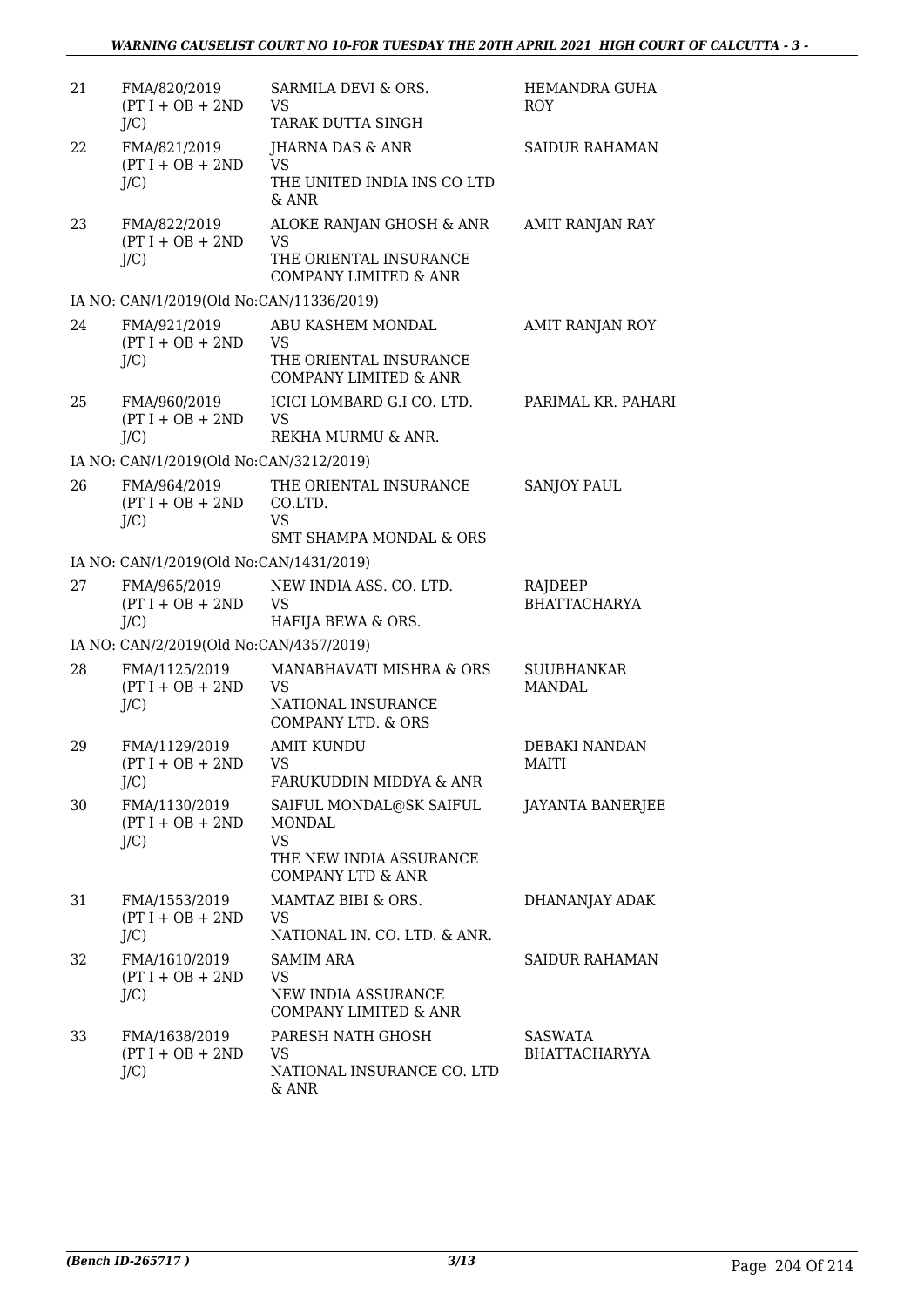| 34 | FMA/1640/2019<br>$(PT I + OB + 2ND$<br>$J/C$ ) | THE NATIONAL INSURANCE<br><b>COMPANY LTD</b><br><b>VS</b><br>SAMIRESH BHADURI & ANR                | <b>SANJAY PAUL</b>                    |
|----|------------------------------------------------|----------------------------------------------------------------------------------------------------|---------------------------------------|
|    | IA NO: CAN/1/2019(Old No:CAN/8603/2019)        |                                                                                                    |                                       |
| 35 | FMA/1642/2019<br>$(PT I + OB + 2ND$<br>$J/C$ ) | <b>ICICI LOMBARD GEN INS CO</b><br><b>LTD</b><br><b>VS</b><br>MUJLEKHA KHATUN & ORS                | PARIMAL KUMAR<br>PAHARI               |
|    |                                                | IA NO: CAN/1/2019(Old No:CAN/8719/2019), CAN/2/2019(Old No:CAN/9710/2019)                          |                                       |
| 36 | FMA/1645/2019<br>$(PT I + OB + 2ND$<br>$J/C$ ) | RAMGOPAL DAS<br><b>VS</b><br><b>SUBHAS PRAMANICK &amp; ANR</b>                                     | <b>MUKTAKESH DAS</b>                  |
| 37 | FMA/1646/2019<br>$(PT I + OB + 2ND$<br>$J/C$ ) | JIAUL HOQUE & ANR<br><b>VS</b><br>M/S BAJAJ ALLIANZ GEN INS CO<br>LTD & ANR                        | <b>S GHOSH</b>                        |
| 38 | FMA/1647/2019<br>$(PT I + OB + 2ND$<br>$J/C$ ) | SABNAM AZMI<br><b>VS</b><br>THE NEW INDIA ASSURANCE<br>COMPANY LTD, MALDA DIV. &<br><b>ANR</b>     | SAIDUR RAHAMAN                        |
| 39 | FMA/1652/2019<br>$(PT I + OB + 2ND$<br>$J/C$ ) | <b>SANGITA KUMARI</b><br>VS<br>BHARATI AXA GEN. INSURANCE<br>CO. LTD.                              | JAYANTA KR.<br><b>MANDAL</b>          |
| 40 | FMA/1654/2019<br>$(PT I + OB + 2ND$<br>$J/C$ ) | <b>GULSHAN ARA &amp; ORS</b><br><b>VS</b><br>NATIONAL INSURANCE CO. LTD<br>& ANR                   | JAYANTA KUMAR<br>MANDAL               |
| 41 | FMA/1668/2019<br>$(PT I + OB + 2ND$<br>$J/C$ ) | <b>GOLAPSA LAILA FARDOUS &amp;</b><br>ORS.<br><b>VS</b><br>THE UNITED INDIA IN. CO. LTD.<br>& ANR. | <b>SAIDUR RAHAMAN</b>                 |
|    | IA NO: CAN/1/2019(Old No:CAN/5146/2019)        |                                                                                                    |                                       |
| 42 | FMA/1670/2019<br>$(PT I + OB + 2ND$<br>$J/C$ ) | RANJIT MAHATO<br><b>VS</b><br>THE ORIENTAL INSURANCE CO.<br>LTD & ANR                              | <b>JAYANTA KUMAR</b><br><b>MANDAL</b> |
| 43 | FMA/1671/2019<br>$(PT I + OB + 2ND$<br>$J/C$ ) | <b>EMRAN ALI KHAN</b><br>VS.<br>NATIONAL IN. CO. LTD. & ANR.                                       | DHANANJAY NAYAK                       |
| 44 | FMA/1676/2019<br>$(PT I + OB + 2ND$<br>$J/C$ ) | THE ORIENTAL INSURANCE CO.<br>LTD.<br><b>VS</b><br>SARASWATI DEVI @ SARASWATI<br>DEVI SINGH & ANR  | PARIMAL KUMAR<br>PAHARI               |
|    | IA NO: CAN/1/2019(Old No:CAN/10864/2019)       |                                                                                                    |                                       |
| 45 | FMA/1677/2019<br>$(PT I + OB + 2ND$<br>$J/C$ ) | THE NEW INDIA ASSURANCE<br>CO. LTD.<br>VS.<br>TARULATA SAHA & ANR                                  | PARIMAL KUMAR<br>PAHARI               |
|    | IA NO: CAN/1/2019(Old No:CAN/11046/2019)       |                                                                                                    |                                       |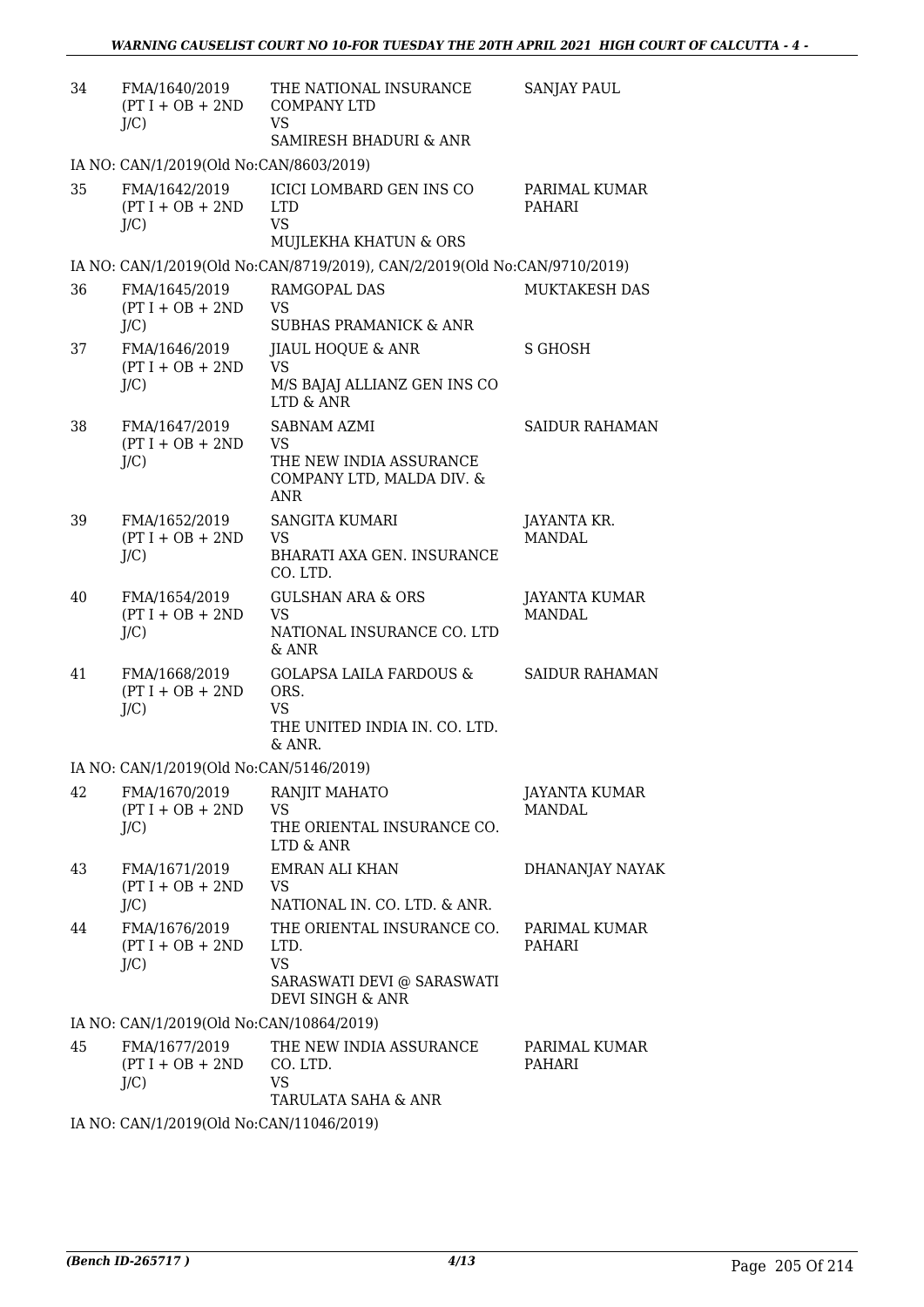| 46 | FMA/1723/2019<br>$(PT I + OB + 2ND$<br>$J/C$ )     | <b>BIMAL MONDAL</b><br><b>VS</b><br>THE ORIENTAL INSURANCE<br><b>COMPANY LTD &amp; ANR</b>            | <b>SAIDUR RAHAMAN</b>                   |
|----|----------------------------------------------------|-------------------------------------------------------------------------------------------------------|-----------------------------------------|
| 47 | FMA/1725/2019<br>$(PT I + OB + 2ND$<br>$J/C$ )     | NATIONAL INS CO LTD<br><b>VS</b><br><b>DIPA ROY</b>                                                   | PARIMAL KUMAR<br>PAHARI                 |
|    | IA NO: CAN/1/2019(Old No:CAN/10522/2019)           |                                                                                                       |                                         |
| 48 | FMA/1730/2019<br>$(PT I + OB + 2ND$<br>$J/C$ )     | SMT SANGITA ROY & ANR<br><b>VS</b><br>THE NEW INDIA ASSURANCE<br>CO. LTD & ANR                        | JAYANTA KUMAR<br><b>MANDAL</b>          |
| 49 | FMA/1732/2019<br>$(PT I + OB + 2ND$<br>$J/C$ )     | NATIONAL INSURANCE CO.LTD.<br><b>VS</b><br>RAKHI MISHRA & ANR                                         | PARIMAL KUMAR<br>PAHARI                 |
|    | IA NO: CAN/1/2019(Old No:CAN/10907/2019)           |                                                                                                       |                                         |
| 50 | FMA/1733/2019<br>$J/C$ + PT II + 2 FILE VS<br>LCR) | THE CALCUTTA STATE<br>(PT I + OB + 2ND TRANSPORT CORPORATION<br>MOUSUMI CHATTOPADHYAY &<br><b>ORS</b> | <b>RAM UDAY</b><br><b>BHATTACHARYYA</b> |
|    |                                                    | IA NO: CAN/1/2019(Old No:CAN/5218/2019), CAN/2/2021                                                   |                                         |
| 51 | FMA/1736/2019<br>$(PT I + OB + 2ND$<br>$J/C$ )     | MIRA CHAKRABORTY<br><b>VS</b><br>ORIENTAL INSUARANCE CO LTD                                           | <b>SAIDUR RAHAMAN</b>                   |
| 52 | FMA/1738/2019<br>$(PT I + OB + 2ND$<br>$J/C$ )     | KEYA CHATTERJEE<br><b>VS</b><br>MAGMA HDI GENERAL INS. CO.<br>LTD.                                    | <b>SAIDUR RAHAMAN</b>                   |
| 53 | FMA/1864/2019<br>$(PT I + OB + 2ND$<br>$J/C$ )     | ICICI LIMBARD GENERAL INS.<br>CO.LTD.<br><b>VS</b><br><b>SANTI SARADAR</b>                            | PARIMAL KUMAR<br>PAHARI                 |
|    | IA NO: CAN/1/2019(Old No:CAN/9712/2019)            |                                                                                                       |                                         |
| 54 | FMA/1865/2019<br>$(PT I + OB + 2ND$<br>LCR)        | JOYDEB GHOSH<br><b>VS</b><br>J/C + PT II + 2 FILE NATIONAL INSURANCE<br><b>COMPANY LTD &amp; ORS</b>  | ABHIJIT SINGHA RAY                      |
| 55 | FMA/344/2020<br>$(PT I + OB + 2ND$<br>$J/C$ )      | <b>MUNMUN KAR &amp; ORS</b><br><b>VS</b><br>THE NATIONAL INSURANCE<br><b>COMPANY LTD &amp; ANR</b>    | SAIDUR RAHAMAN                          |
|    | IA NO: CAN/1/2019(Old No:CAN/3665/2019)            |                                                                                                       |                                         |
| 56 | FMA/350/2020                                       | <b>SMT MITHU SINGH &amp; ORS</b><br><b>VS</b><br>THE ORIENTAL INSURANCE CO.<br>LTD. & ANR             | JAYANTA BANERJEE                        |
| 57 | FMA/463/2020<br>$(PT I + OB + 2ND$<br>$J/C$ )      | NATIONAL INSURANCE CO. LTD. ARABINDA KUNDU<br><b>VS</b><br>SANTOSH TUTEJA @ BAGGA &<br>ORS.           |                                         |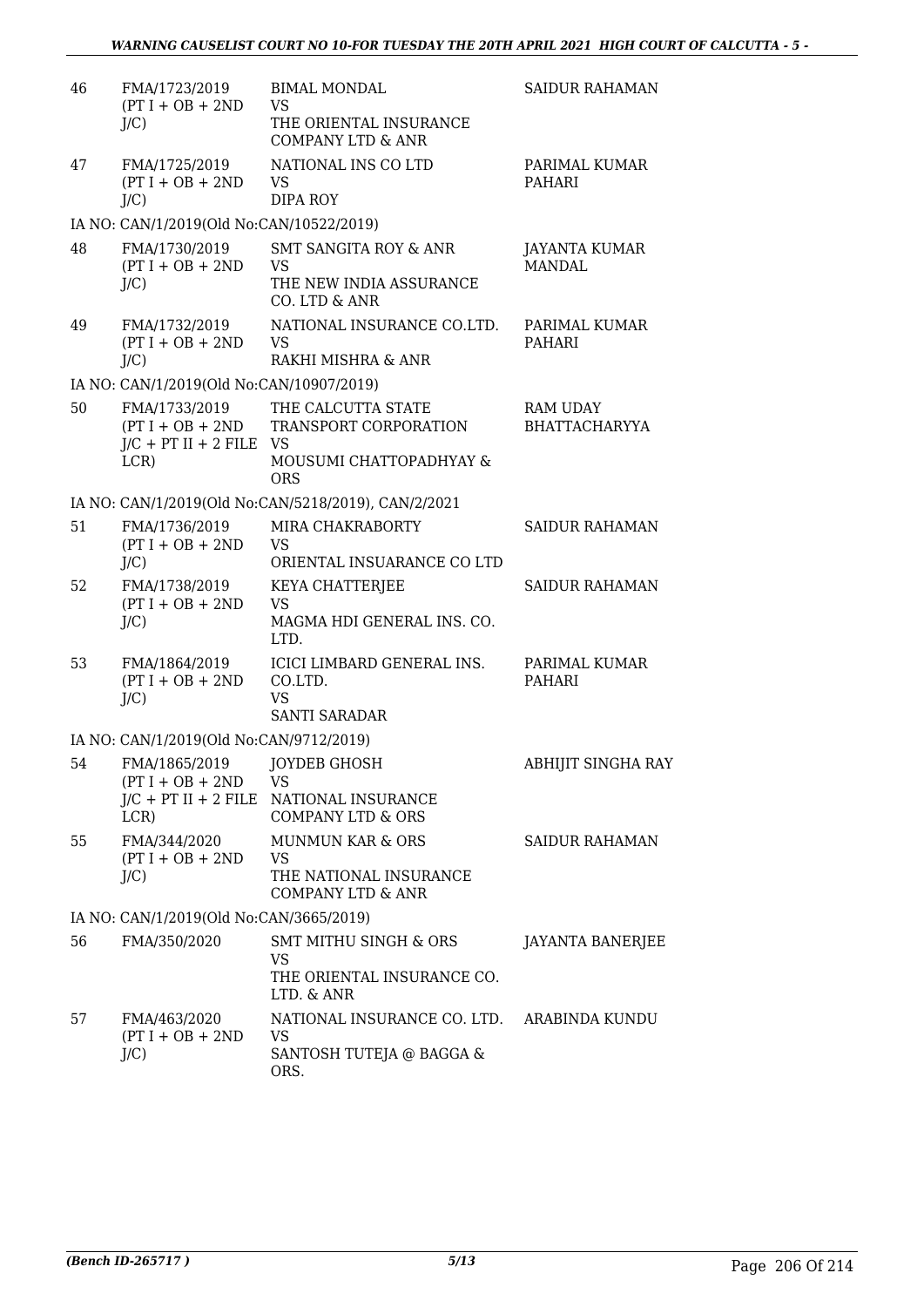| 58 | FMA/464/2020<br>$(PT I + OB + 2ND$<br>$J/C$ )    | THE NEW INDIA ASSURANCE<br>CO. LTD<br><b>VS</b>                                                  | <b>SANJAY PAUL</b>            |
|----|--------------------------------------------------|--------------------------------------------------------------------------------------------------|-------------------------------|
|    |                                                  | TAPAS CHAKRABORTY @<br>TAPASH CHAKRABORTY & ANR                                                  |                               |
|    | IA NO: CAN/1/2019(Old No:CAN/3013/2019)          |                                                                                                  |                               |
| 59 | FMA/465/2020<br>$(PT I + OB + 2ND$<br>$J/C$ )    | ICICI LOMBART GENERAL<br><b>INSURANCE CO. LTD</b><br><b>VS</b><br>MANSURA BIBI SEIKH & ORS       | SAYAK MAJUMDER                |
|    | IA NO: CAN/1/2015(Old No:CAN/7833/2015)          |                                                                                                  |                               |
| 60 | FMA/467/2020<br>$(PT I + OB + 2ND$               | SHEFALI SARKAR (PAUL) & ORS<br><b>VS</b>                                                         | <b>SAIDUR RAHAMAN</b>         |
|    | $J/C$ )                                          | THE UNITED INDIA INSURANCE<br>COMPANY LTD. & ANR                                                 |                               |
| 61 | FMA/468/2020<br>$(PT I + OB + 2ND$<br>$J/C$ )    | SK. LUTAPHAR @ LUTAPHAR<br>SEIKH @ SK. LUTFAR<br><b>VS</b>                                       | KRISHANU BANIK                |
|    |                                                  | THE UNITED INDIA INSURANCE<br><b>COMPANY LTD &amp; ORS</b>                                       |                               |
| 62 | FMA/469/2020<br>$(PT I + OB + 2ND$<br>$J/C$ )    | <b>SWAPAN</b><br>CHATTERJEE@CHATTOPADHYAY<br><b>VS</b>                                           | SUJOY GUHA ROY                |
|    |                                                  | SK SHAHNAWAZ ALI & ANR                                                                           |                               |
| 63 | FMA/470/2020<br>$(PT I + OB + 2ND$               | UMA MONDAL<br><b>VS</b>                                                                          | AMIT RANJAN ROY               |
|    | $J/C$ )                                          | THE NATIONAL INS CO LTD &<br><b>ANR</b>                                                          |                               |
|    | IA NO: CAN/1/2019(Old No:CAN/11812/2019)         |                                                                                                  |                               |
| 64 | FMA/471/2020<br>$(PT I + OB + 2ND$<br>$J/C$ )    | MANJU HAZRA & ORS.<br><b>VS</b><br>UNITED INDIA INSURANCE CO.<br>LTD. & ANR.                     | AMIT RANJAN ROY               |
|    | IA NO: CAN/1/2019(Old No:CAN/11268/2019)         |                                                                                                  |                               |
| 65 | FMA/472/2020<br>$(PT I + OB + 2ND$ VS<br>$J/C$ ) | MINOR DEBJYOTI SEN & ANR.<br>NATIONAL INSURANCE CO. LTD.<br>& ANR.                               | KRISHANU BANIK                |
| 66 | FMA/473/2020                                     | <b>BIJALI MAJI &amp; ORS</b>                                                                     | DHANANJAY NAYAK               |
|    | $(PT I + OB + 2ND$<br>$J/C$ )                    | <b>VS</b><br>THE ORIENTAL INSURANCE CO.<br>LTD & ANR                                             |                               |
| 67 | FMA/492/2020<br>$(PT I + OB + 2ND$<br>$J/C$ )    | SHIPRA BRAHMA & ORS<br><b>VS</b><br>THE NEW INDIA ASSURANCE                                      | <b>GAUTAM KUMAR</b><br>THAKUR |
|    |                                                  | CO. LTD. & ORS                                                                                   |                               |
|    | IA NO: CAN/2/2017(Old No:CAN/5266/2017)          |                                                                                                  |                               |
| 68 | FMA/509/2020<br>$(PT I + OB + 2ND$<br>$J/C$ )    | KAMRUN NESHA BIBI & ORS<br>VS<br>THE DIVISIONAL MANAGER,<br><b>SOUTH BENGAL</b><br>S.TRANS.CORPO | ASHIQUE MONDAL                |
| 69 | FMA/571/2020<br>$(PT I + OB + 2ND$<br>$J/C$ )    | DURGA RANI BAG<br><b>VS</b><br>THE UNITED INDIA INS CO LTD                                       | AMIT RANJAN ROY               |
|    | IA NO: CAN/1/2019(Old No:CAN/11092/2019)         |                                                                                                  |                               |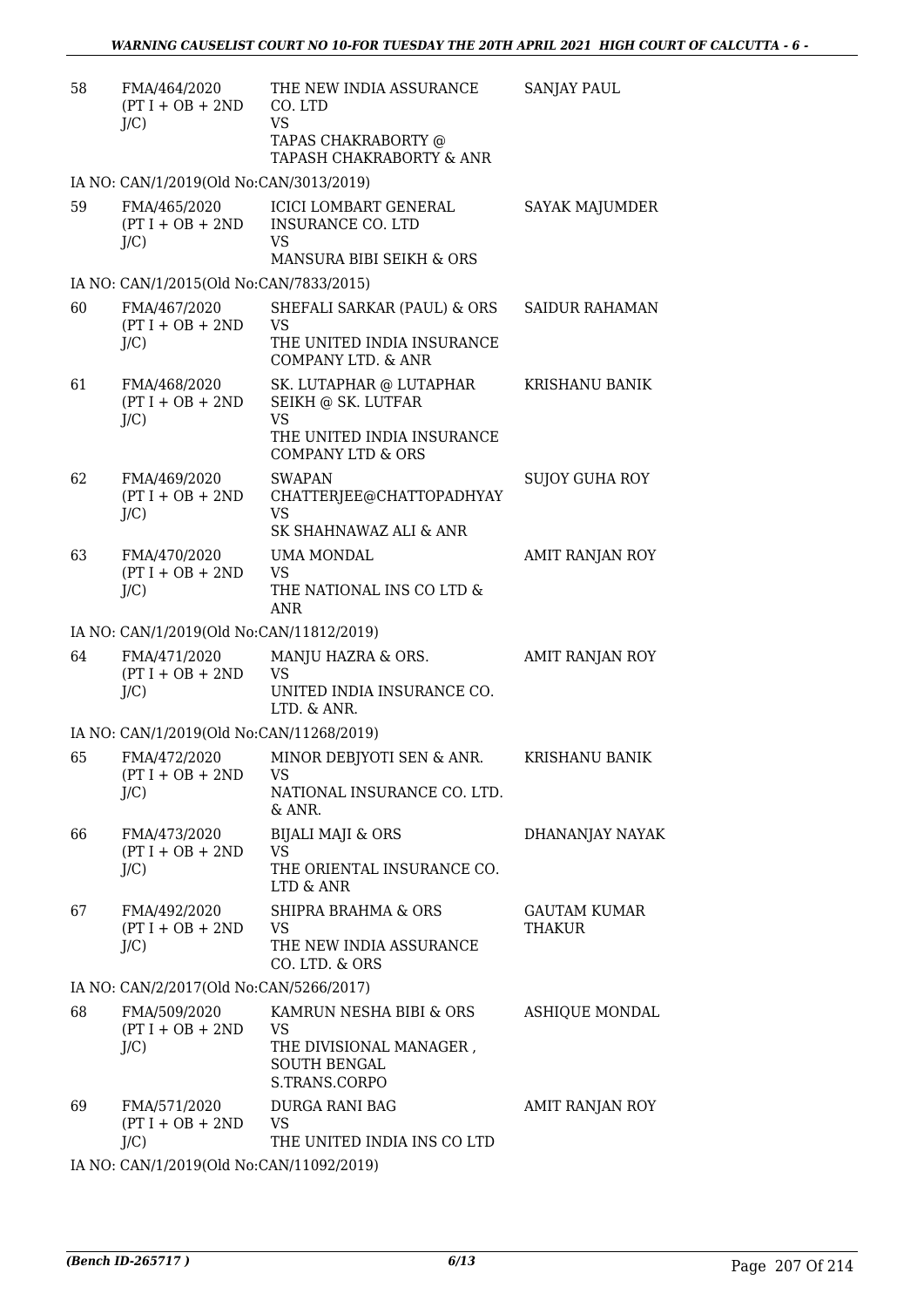| 70 | FMA/572/2020<br>$(PT I + OB + 2ND$<br>$J/C$ ) | NOOR MOHAMMAD<br><b>VS</b><br><b>BHAJAN LAL SARKAR &amp; ANR</b>                                                  | <b>SAJAL KANTI</b><br><b>BHATTACHARYYA</b> |
|----|-----------------------------------------------|-------------------------------------------------------------------------------------------------------------------|--------------------------------------------|
| 71 | FMA/573/2020<br>$(PT I + OB + 2ND$<br>$J/C$ ) | <b>BISWAMOY JANA</b><br><b>VS</b><br>NATIONAL INSURANCE CO. LTD<br>& ANR                                          | JAYANTA KUMAR<br><b>MANDAL</b>             |
| 72 | FMA/574/2020<br>$(PT I + OB + 2ND$<br>$J/C$ ) | SALMAN SK @ SEKH & ORS<br><b>VS</b><br>THE NEW INDIA ASSURANCE<br>CO. LTD & ORS                                   | JAYANTA KUMAR<br><b>MANDAL</b>             |
| 73 | FMA/575/2020<br>$(PT I + OB + 2ND$<br>$J/C$ ) | JHUMA SARKAR & ANR<br><b>VS</b><br>THE NATIONAL INSURANCE CO.<br>LTD. & ORS                                       | JAYANTA KUMAR<br><b>MANDAL</b>             |
| 74 | FMA/576/2020<br>$(PT I + OB + 2ND$<br>$J/C$ ) | JAYEDA BEWA @ JAYEDA & ORS<br><b>VS</b><br>THE CHOLAMANDALAM M/S<br>GENERAL INSURANCE CO. LTD.<br>$&$ ANR         | <b>JAYANTA KUMAR</b><br><b>MANDAL</b>      |
| 75 | FMA/580/2020<br>$(PT I + OB + 2ND$<br>$J/C$ ) | KALPANA MALO & ORS<br><b>VS</b><br><b>IFFCO TOKIO GENERAL</b><br><b>INSURANCE COMPANY LTD &amp;</b><br><b>ANR</b> | <b>SAIDUR RAHAMAN</b>                      |
|    | IA NO: CAN/1/2019(Old No:CAN/3666/2019)       |                                                                                                                   |                                            |
| 76 | FMA/582/2020<br>$(PT I + OB + 2ND$<br>$J/C$ ) | <b>ANITA SENAPATI &amp; ORS</b><br><b>VS</b><br>NATIONAL INSURANCE<br><b>COMPANY LTD &amp; ANR</b>                | <b>KRISHANU BANIK</b>                      |
|    |                                               | <b>WARNING LIST (MANDAMUS SECTION)</b>                                                                            |                                            |
| 77 | CPAN/625/2019                                 | HARU MALIK & ANR.<br><b>VS</b><br>PARTHA RANJAN MONDAL &<br>ANR.                                                  | <b>ARUN NASKAR</b>                         |
|    | wt78 WPA/14160/2017                           | HARU MALIK & ANR<br>VS<br>STATE OF WEST BENGAL & ANR                                                              | <b>ARUN NASKAR</b>                         |
| 79 | WPA/3270/2019                                 | KHAIRUL ISLAM<br><b>VS</b><br>THE WEST BENGAL STATE<br>ELECTRICITY DIST. CO LTD &<br><b>ORS</b>                   | LIPIKA CHATTERJEE                          |
| 80 | WPA/3480/2019                                 | JHHALAK CHARITABLE TRUST &<br><b>ANR</b><br><b>VS</b><br>HALDIA ENERGY LIMITED &<br><b>ORS</b>                    | <b>SOUMA SUBHRA RAY</b>                    |
| 81 | WPA/8272/2019                                 | MOSARAF HOSSAIN@BABAR ALI<br>SK<br><b>VS</b><br>W.B.S.E.D.C.LTD. & ORS                                            | <b>BIDYUT BARAN</b><br><b>BISWAS</b>       |
| 82 | WPA/9705/2019                                 | YIASUF SEKH<br><b>VS</b><br>THE CHAIRMAN, W.B.S.E.D.CL &<br>ANR                                                   | MD HASANUZZAMAN                            |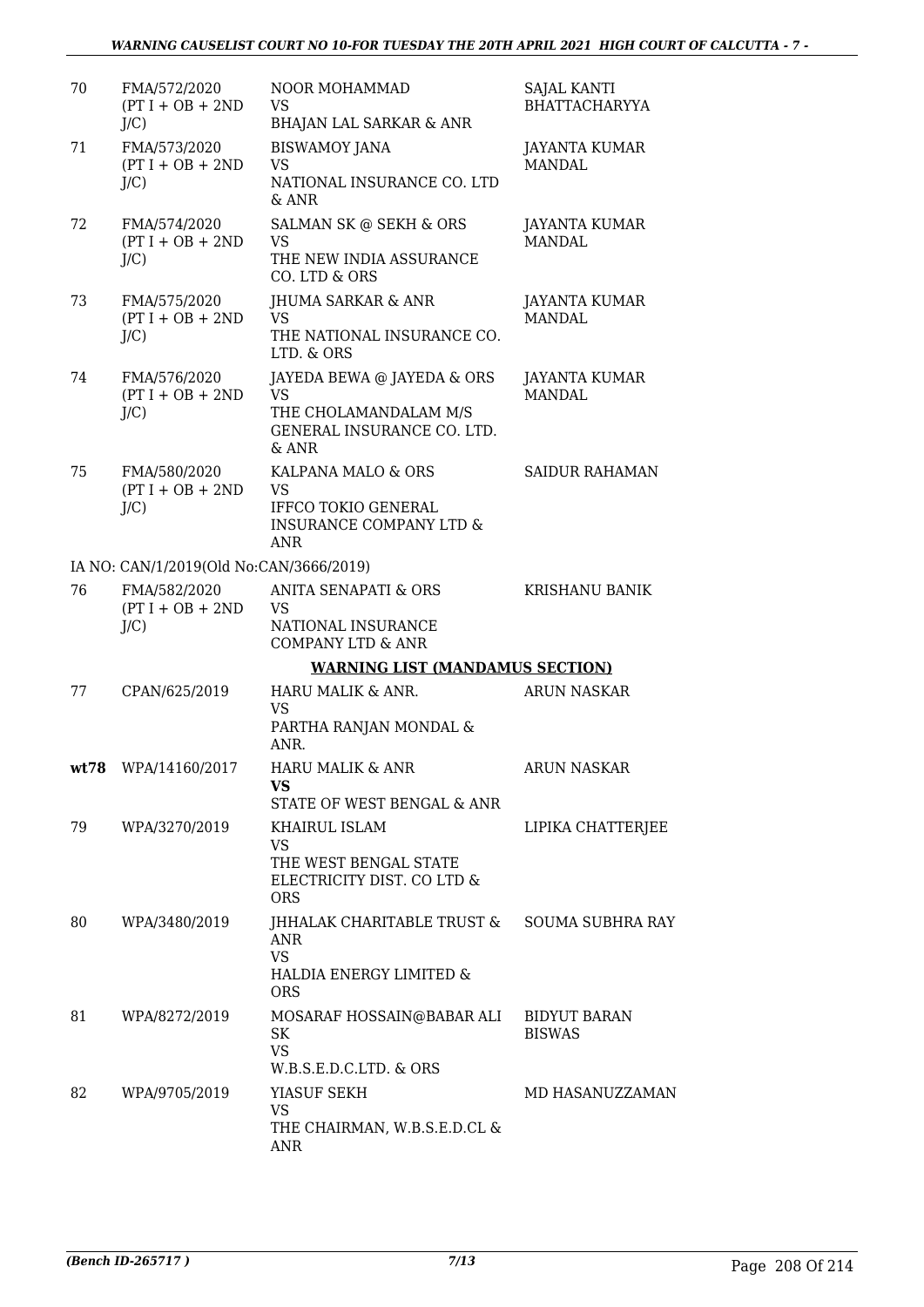| 83 | WPA/10143/2019 | MOHIUDDIN MALLICK<br><b>VS</b>                                                                               | KAJAL RAY                               |
|----|----------------|--------------------------------------------------------------------------------------------------------------|-----------------------------------------|
| 84 | WPA/10300/2019 | C.E.S.C. LIMITED & ORS<br>BHUWAN PROPERTIES (P) LTD<br><b>VS</b>                                             | <b>INDRANIL HALDER</b>                  |
| 85 | WPA/10438/2019 | <b>CESC LTD &amp; ANR</b><br>PABITRA NATH LAHA<br><b>VS</b><br><b>WBSEDC LTD &amp; ORS</b>                   | <b>MD ALI MALLICK</b>                   |
| 86 | WPA/10509/2019 | <b>CHAMPA GHOSH</b><br>VS<br><b>W.B. STATE ELECTRICITY</b><br>DISTRIBUTION COMPANY LTD.<br>& ORS             | <b>SOURAV MUKHERJEE</b>                 |
| 87 | WPA/10669/2019 | <b>SUPARTHA GHOSH</b><br><b>VS</b><br><b>W B STATE ELECTRICITY</b><br>TRANSMISSION CO LTD & ORS              | <b>ABHISEK B DAS</b>                    |
|    |                | IA NO: CAN/1/2019(Old No:CAN/5751/2019), CAN/2/2020, CAN/3/2020                                              |                                         |
| 88 | WPA/11390/2019 | <b>BASANTA KR. SHAW</b><br>VS.<br>CESC LTD. & ANR.                                                           | <b>INDRANIL HALDER</b>                  |
| 89 | WPA/12080/2019 | ANADI CHARAN BARMAN<br>VS<br>W.B. STATE ELECTRICITY<br>DISTRIBUTION COMPANY LTD.<br>& ORS                    | <b>GITASHREE MISTRY</b>                 |
| 90 | WPA/12671/2019 | S.M. SHAFI ALAM<br><b>VS</b><br><b>CESC LIMITED &amp; ORS</b>                                                | <b>SEKHAR MUKHERJEE</b>                 |
| 91 | WPA/16597/2019 | <b>INDRANI SARKAR</b><br><b>VS</b><br>CALCUTTA ELECTRIC SUPPLY<br><b>CORPORATION LTD. &amp; ORS</b>          | <b>BISWADEB RAY</b><br><b>CHAUDHURI</b> |
| 92 | WPA/16922/2019 | MAHENDRA KUMAR BAID<br><b>VS</b><br>CALCUTTA ELECTRIC SUPPLY<br><b>CORPORATION LTD. &amp; ORS</b>            | <b>CHINMOY</b><br>MUKHOPADHYAY          |
| 93 | WPA/17075/2019 | VIJAY KR GUPTA<br><b>VS</b><br>THE CESC LTD & ORS                                                            | SUKUMAR GHOSH                           |
| 94 | WPA/17486/2019 | TAPAS KUMAR SAMANTA<br><b>VS</b><br><b>CESC LIMITED &amp; ORS</b>                                            | <b>ARNAB ROY</b>                        |
| 95 | WPA/18776/2019 | <b>AMARNATH SEN &amp; ORS</b><br><b>VS</b><br>W.B. STATE ELECTRICITY<br>DISTRIBUTION COMPANY LTD.<br>$&$ ORS | NILANJAN ADHIKARI                       |
| 96 | WPA/18984/2019 | ARUN KANTI CHAKRABORTY<br><b>VS</b><br>STATE OF WEST BENGAL & ORS                                            | PRIYA DEY                               |
| 97 | WPA/19304/2019 | DULAL CHANDRA DAS<br><b>VS</b><br>W.B. STATE ELECTRICITY<br>DISTRIBUTION COMPANY LTD.<br>& ORS               | <b>TAPAS MAITY</b>                      |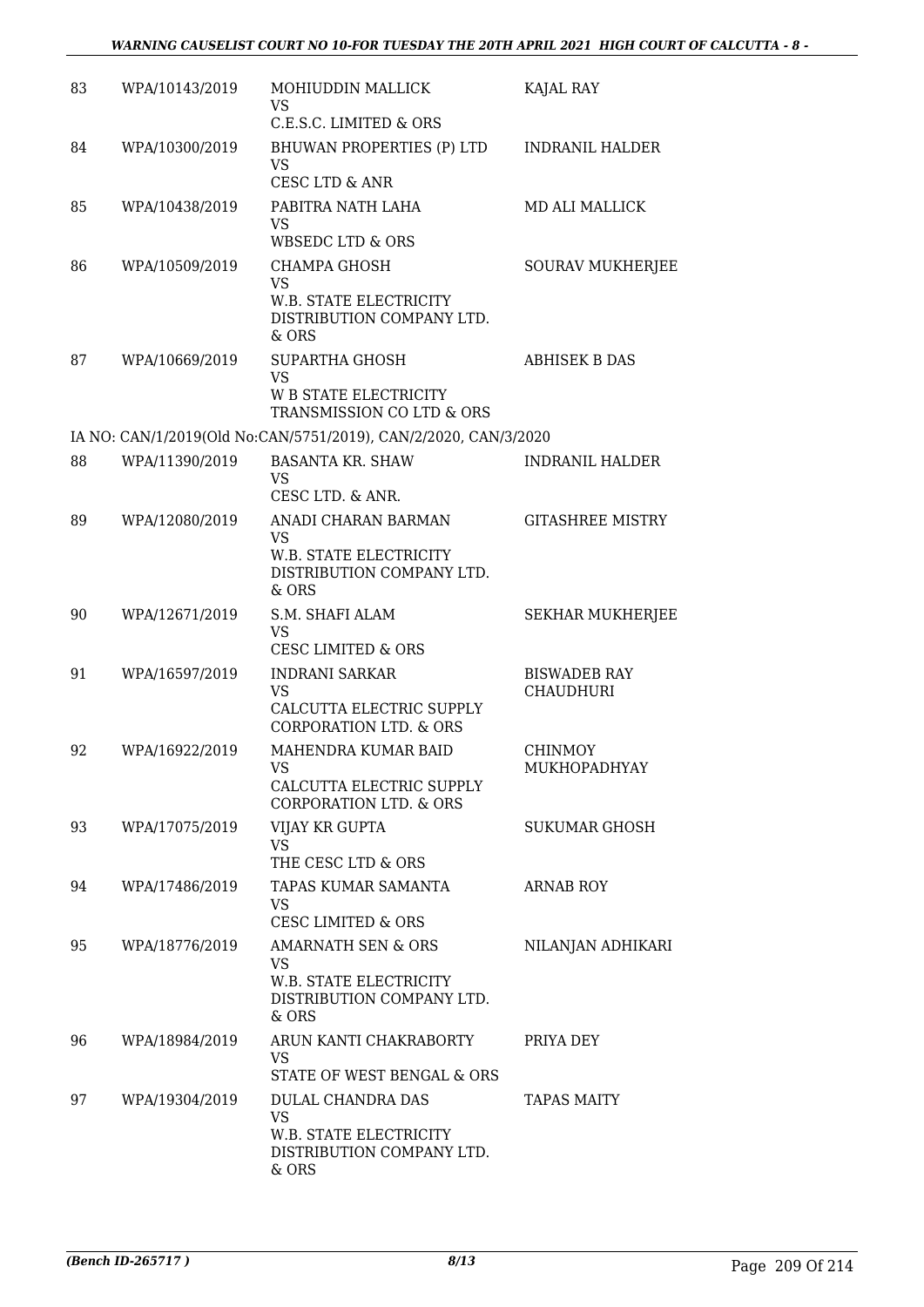| 98  | WPA/19389/2019       | SANTANU KHALU<br>VS                                               | <b>SAMRAT DAS</b>  |
|-----|----------------------|-------------------------------------------------------------------|--------------------|
|     |                      | W.B. STATE ELECTRICITY<br><b>BDISTRIBUTION CO. LTD. &amp; ANR</b> |                    |
|     | wt99 WPA/19390/2019  | JAYANTA KHALU<br><b>VS</b>                                        | <b>SAMRAT DAS</b>  |
|     |                      | W.B. STATE ELECTRICITY<br>DISTRIBUTION CO. LTD. & ORS             |                    |
| 100 | WPA/19558/2019       | UTTAM KUMAR GHOSH<br>VS.<br>THE WBSEDCL & ORS                     | ARUP SARKAR        |
|     | wt101 WPA/19560/2019 | <b>DUKARI ROY</b>                                                 | <b>ARUP SARKAR</b> |
|     |                      | <b>VS</b><br>THE WBSEDCL & ORS                                    |                    |
|     | wt102 WPA/19562/2019 | <b>SANTA ROY</b><br><b>VS</b><br>THE WBSEDCL & ORS                | <b>ARUP SARKAR</b> |
|     | wt103 WPA/19565/2019 | DUDKUMAR GHOSH                                                    | <b>ARUP SARKAR</b> |
|     |                      | <b>VS</b><br>THE WBSEDCL & ORS                                    |                    |
|     | wt104 WPA/19569/2019 | <b>BISWANATH MONDAL</b>                                           | <b>ARUP SARKAR</b> |
|     |                      | VS<br>THE WBSEDCL & ORS                                           |                    |
|     | wt105 WPA/19571/2019 | DHIRENDRA NATH ROY                                                | <b>ARUP SARKAR</b> |
|     |                      | <b>VS</b><br>THE WBSEDCL & ORS                                    |                    |
|     | wt106 WPA/19573/2019 | SWAPAN KUMAR GHOSH                                                | <b>ARUP SARKAR</b> |
|     |                      | <b>VS</b><br>THE WBSEDCL & ORS                                    |                    |
|     | wt107 WPA/19575/2019 | HEMANTA KUMAR GHOSH                                               | <b>ARUP SARKAR</b> |
|     |                      | <b>VS</b><br>THE WBSEDCL & ORS                                    |                    |
|     | wt108 WPA/19578/2019 | <b>BABLU GHOSH</b>                                                | <b>ARUP SARKAR</b> |
|     |                      | VS<br>THE WBSEDCL & ORS                                           |                    |
|     | wt109 WPA/19580/2019 | <b>SANTU PADDHAN</b>                                              | ARUP SARKAR        |
|     |                      | VS<br>THE WBSEDCL & ORS                                           |                    |
|     | wt110 WPA/19582/2019 | <b>ASHOK KUMAR ROY</b>                                            | <b>ARUP SARKAR</b> |
|     |                      | <b>VS</b><br>THE WBSEDCL & ORS                                    |                    |
|     | wt111 WPA/19583/2019 | AJIT KUMAR GHOSH                                                  | <b>ARUP SARKAR</b> |
|     |                      | <b>VS</b><br>THE WBSEDCL & ORS                                    |                    |
|     | wt112 WPA/19586/2019 | <b>BISHNU KUMAR ROY</b>                                           | <b>ARUP SARKAR</b> |
|     |                      | <b>VS</b><br>THE WBSEDCL & ORS                                    |                    |
| 113 | WPA/20114/2019       | MUKUL GHARAMI                                                     | ANINDYA BOSE       |
|     |                      | <b>VS</b><br>CESC LTD & ORS                                       |                    |
| 114 | WPA/20284/2019       | BIJOY KRISHNA SARKAR & ANR                                        | CHITTARNAJAN RAY   |
|     |                      | <b>VS</b><br>STATE OF WEST BENGAL & ORS                           |                    |
| 115 | WPA/20873/2019       | ARAFAT SEKH                                                       | MD BASHA MIR       |
|     |                      | <b>VS</b><br>WBSEDC LTD & ORS                                     |                    |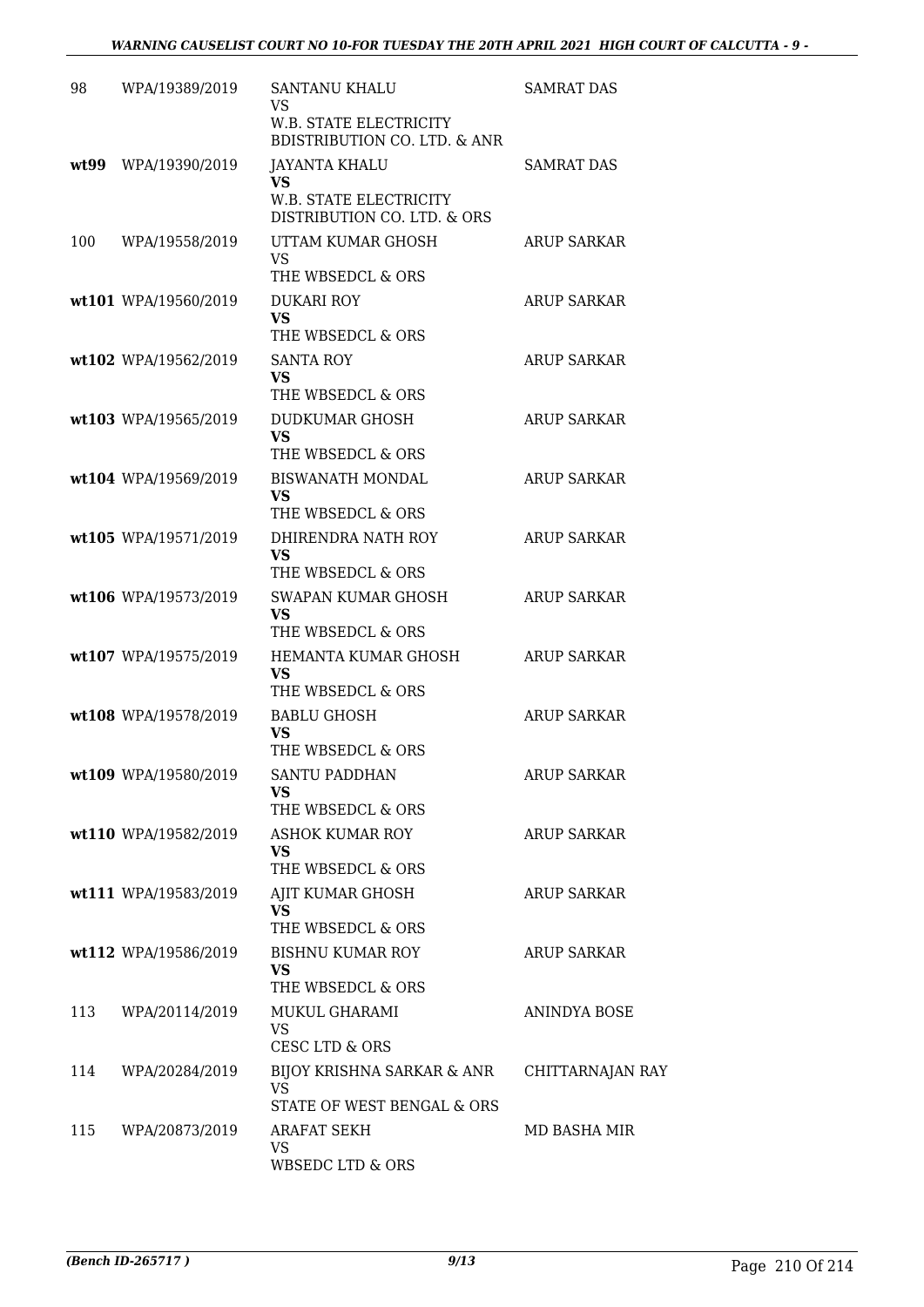| 116 | WPA/21727/2019 | KRISHNA CHANDRA GHOSH<br><b>VS</b><br>THE WBSEDC LTD & ORS                                                           | ARPA CHAKRABORTY                       |
|-----|----------------|----------------------------------------------------------------------------------------------------------------------|----------------------------------------|
| 117 | WPA/21895/2019 | PINTU YADAV<br><b>VS</b><br><b>CESC LTD &amp; ANR</b>                                                                | <b>INDRANIL HALDER</b>                 |
| 118 | WPA/22550/2019 | <b>QUAISER IMAM &amp; ANR</b><br><b>VS</b><br>STATE OF WEST BENGAL & ORS                                             | MD ASHRAFUL HUQ                        |
| 119 | WPA/22577/2019 | IZAZ AHMED @ EJJAJ AHAMED<br><b>VS</b><br>W.B. STATE ELECTRICITY<br>DISTRIBUTION COMPANY<br><b>LIMITED &amp; ORS</b> | <b>RIMA DAS</b>                        |
| 120 | WPA/22590/2019 | SK. NIZAMUDDIN SARKAR<br><b>VS</b><br>STATE OF WEST BENGAL & ORS                                                     | PARTHA SARATHI<br><b>SEN SHARMA</b>    |
| 121 | WPA/22601/2019 | PARESH MARIYA @ PARESH<br><b>KARMAKAR</b><br><b>VS</b><br>STATE OF WEST BENGAL & ORS                                 | <b>SUJOY SARKAR</b>                    |
| 122 | WPA/22624/2019 | ATIAR RAHAMAN<br><b>VS</b><br>WBSEDC LTD & ORS                                                                       | MD Z RAHAMAN                           |
| 123 | WPA/22642/2019 | SATYA NARAYAN MAJILYA<br><b>VS</b><br><b>W.B STATE ELECTRICITY</b><br>DISTRIBUTION COMPANY LTD.<br>& ORS             | <b>TARAPADA DAS</b>                    |
| 124 | WPA/22651/2019 | PRABIR GHOSH @ PRABIR<br>KUMAR GHOSH<br><b>VS</b><br>W.B. STATE ELECTRICITY<br>DISTRIBUTION COMPANY LTD.<br>$&$ ORS  | <b>BIKASH CHANDRA</b><br><b>HALDER</b> |
| 125 | WPA/22894/2019 | NADUGOPAL SHINRI<br><b>VS</b><br><b>W.B. STATE ELECTRICITY</b><br>DISTRIBUTION COMPANY<br>LIMITED & ORS              | <b>IORA RAHAMAN</b>                    |
| 126 | WPA/22895/2019 | KAMAL MISHRA<br><b>VS</b><br>W.B. STATE ELECTRICITY<br>DISTRIBUTION COMPANY LTD.<br>& ORS                            | PRADIP PAL                             |
| 127 | WPA/22908/2019 | CHANDI CHARAN<br><b>CHAKRABORTY</b><br><b>VS</b><br>W.B. STATE ELECTRICITY<br>DISTRTIBUTION COMPANY LTD.<br>& ORS    | PARTHA SARATHI<br><b>GHOSH</b>         |
| 128 | WPA/22977/2019 | <b>SUBARNA MONDAL</b><br><b>VS</b><br>STATE OF WEST BENGAL & ORS                                                     | KAMAL KRISHNA<br><b>GUHA</b>           |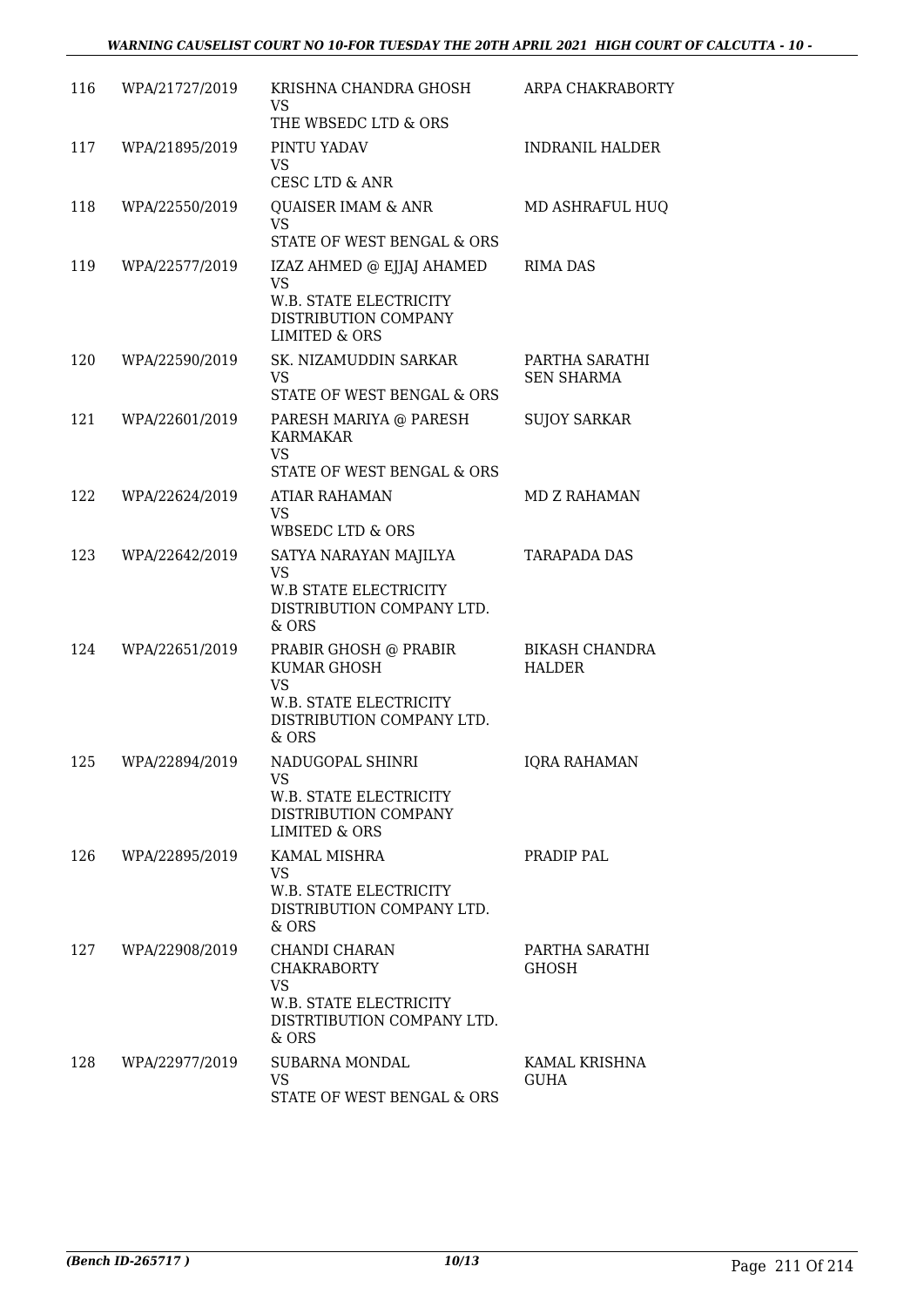| 129 | WPA/23019/2019 | MAIDUR MONDAL @ MAIDUR<br>RAHAMAN MONDAL<br><b>VS</b>                                                   | MD. Z. RAHAMAN                        |
|-----|----------------|---------------------------------------------------------------------------------------------------------|---------------------------------------|
| 130 | WPA/23020/2019 | <b>WBSEDCL &amp; ORS</b><br>EKRAMUL HAQUE MONDAL<br><b>VS</b><br><b>WBSECCL &amp; ORS</b>               | MD. Z. RAHAMAN                        |
| 131 | WPA/23084/2019 | RADHA KISHAN RATHI & ANR<br><b>VS</b><br>WBSEDCL&ORS                                                    | SABYASACHI HAZRA                      |
| 132 | WPA/23143/2019 | HOWRAH IDDGAH MAIDAN<br>MASJID & ANR<br><b>VS</b>                                                       | <b>SAYED NAZMUL</b><br><b>HOSSAIN</b> |
| 133 | WPA/23590/2019 | C E S C LIMITED & ORS<br>SAHIDUL ISLAM @ MANIK SK<br><b>VS</b><br>STATE OF WEST BENGAL & ORS            | <b>SUJIT CHOWDHURY</b>                |
| 134 | WPA/23608/2019 | <b>ABIN KHAN</b><br><b>VS</b><br>THE CESC LTD. & ORS                                                    | SANJAY SAHA                           |
| 135 | WPA/23637/2019 | ABDUL GOFFAR LASKAR<br><b>VS</b><br><b>W.B. STATE ELECTRICITY</b><br>DISTRIBUTION COMPANY LTD.<br>& ORS | <b>CHANDRA NATH</b><br><b>SARKAR</b>  |
| 136 | WPA/23654/2019 | NABA KUMAR KUNDU & ANR<br><b>VS</b><br>CALCUTTA ELECTRICITY<br>SUPPLY CORPORATION & ORS                 | KARUNAMOYEE<br><b>SAMANTA</b>         |
| 137 | WPA/23669/2019 | <b>BHARAT GHARUI</b><br><b>VS</b><br>WBSEDC COMPANY LTD & ORS                                           | SK. ABU ABBASAN                       |
| 138 | WPA/23716/2019 | MD AZIM @MD AZIM SK<br><b>VS</b><br>THE W.B.S.E.D.C.LTD & ORS                                           | RAFIQUL ISLAM                         |
| 139 | WPA/23717/2019 | <b>BARUN KUMAR RAJ</b><br>VS<br>THE W.B.S.E.D.CL. & ORS                                                 | RAFIQUL ISLAM\                        |
| 140 | WPA/23728/2019 | AZIDA BIBI<br><b>VS</b><br>THE CHAIRMAN, W.B.S.E.D.CO.<br>LTD. & ORS                                    | SAILENDR ANATH<br><b>CHAKRABARTI</b>  |
| 141 | WPA/23766/2019 | <b>ABDUR RAB</b><br><b>VS</b><br>W.B. STATE ELECTRICITY<br>DISTRIBUTION COMPANY LTD.<br>& ORS           | HARADHAN MONDAL                       |
| 142 | WPA/23831/2019 | <b>JYOTIRMOY NARU &amp; ORS</b><br><b>VS</b><br>THE CHAIRMAN, W.B.S.E.D.C.L.<br>& ORS                   | RAM CHANDRA<br><b>GUCHAIT</b>         |
| 143 | WPA/23871/2019 | SK. MONIRUL<br><b>VS</b><br>CALCUTTA ELECTRICITY<br>SUPPLY CORPORATION LTD &<br><b>ORS</b>              | KAMAL KANTA KAR                       |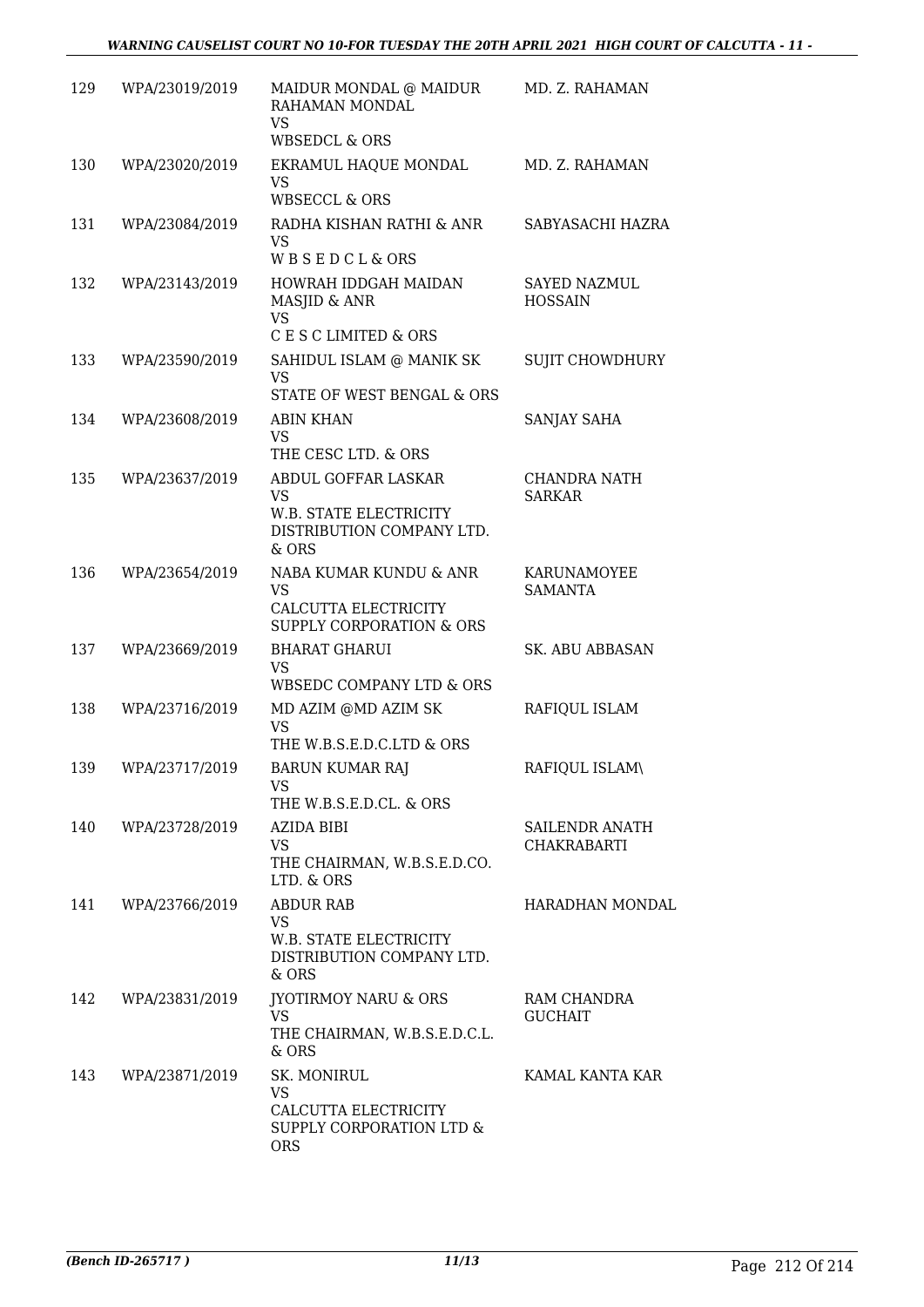| 144 | WPA/23940/2019                          | PAPAN DEY<br>VS<br>W.B. STATE ELECTRICITY<br>DISTRIBUTION COMPANY LTD.<br>& ORS                                                | SNEHASIS JANA                     |
|-----|-----------------------------------------|--------------------------------------------------------------------------------------------------------------------------------|-----------------------------------|
| 145 | WPA/24148/2019                          | MD. SAMIM KHAN<br>VS.<br>W.B.S.D.C.L. & ORS                                                                                    | SAGNIK CHATTERJEE                 |
| 146 | WPA/803/2020                            | SAHADEB PARAMANIK<br><b>VS</b><br>THE WBSEDC LTD & ORS                                                                         | <b>TANMOY</b><br><b>CHOWDHURY</b> |
| 147 | WPA/861/2020                            | <b>SAMSUDDIN SEKH</b><br><b>VS</b><br>W.B.S.D.C.L. & ORS                                                                       | RAJENDRA BANERJEE                 |
| 148 | WPA/4507/2020                           | <b>SAKILA BIBI &amp; ANR</b><br>VS.<br>W.B. STATE ELECTRICITY<br>DISTRIBUTION COMPANY LTD.<br>$&$ ORS                          | MD. KUTUBUDDIN                    |
| 149 | WPA/5011/2020                           | <b>ABDUL NADEEM</b><br><b>VS</b><br>CALCUTTA ELECTRICITY<br>SUPPLY CORPORATION LTD. &<br><b>ORS</b>                            | DEBESH HALDER                     |
| 150 | WPA/5012/2020                           | GIRIWAR KR, AGARWAL<br><b>VS</b><br>CALCUTTA ELECTRICITY<br>SUPPLY CORPORATION LTD. &<br><b>ORS</b>                            | DEBESH HALDER                     |
| 151 | WPA/5058/2020                           | JABBAR ALI<br><b>VS</b><br>ASSIST. ENGINEER (AE), W.B.<br>STATE ELEC. TRNSM. CO. LTD &<br><b>ORS</b>                           | BADRUDDOZA<br><b>MALLICK</b>      |
| 152 | WPA/5130/2020                           | <b>SUKUMAR DAS</b><br>VS<br><b>CESC LIMITED &amp; ORS</b>                                                                      | <b>MANIK LAL PODDAR</b>           |
| 153 | WPA/5614/2020                           | METSIL EXPORTS P. LTD., &<br>ANR.<br><b>VS</b><br>WB ELEC. REGULATORY COM. &<br>ORS.                                           | SIDDHARTH SHROFF                  |
|     | IA NO: CAN/1/2020(Old No:CAN/3382/2020) |                                                                                                                                |                                   |
|     | wt154 WPA/5616/2020                     | SURYA ALLOY IND. LTD. & ANR.<br><b>VS</b><br>WB ELEC. REGULATORY COM. &<br>ORS.                                                | SIDDHARTH SHROFF                  |
|     | IA NO: CAN/1/2020(Old No:CAN/3386/2020) |                                                                                                                                |                                   |
| 155 | WPA/6564/2020                           | M/S MAITI CONSTRUCTION<br>REPT BY DEBASHIS MAITI<br><b>VS</b><br>WEST BENGAL STATE<br>ELECTRICITY DISTRIBUTION CO<br>LTD & ORS | SUMOULI SARKAR                    |
|     | IA NO: CAN/1/2020(Old No:CAN/5346/2020) |                                                                                                                                |                                   |